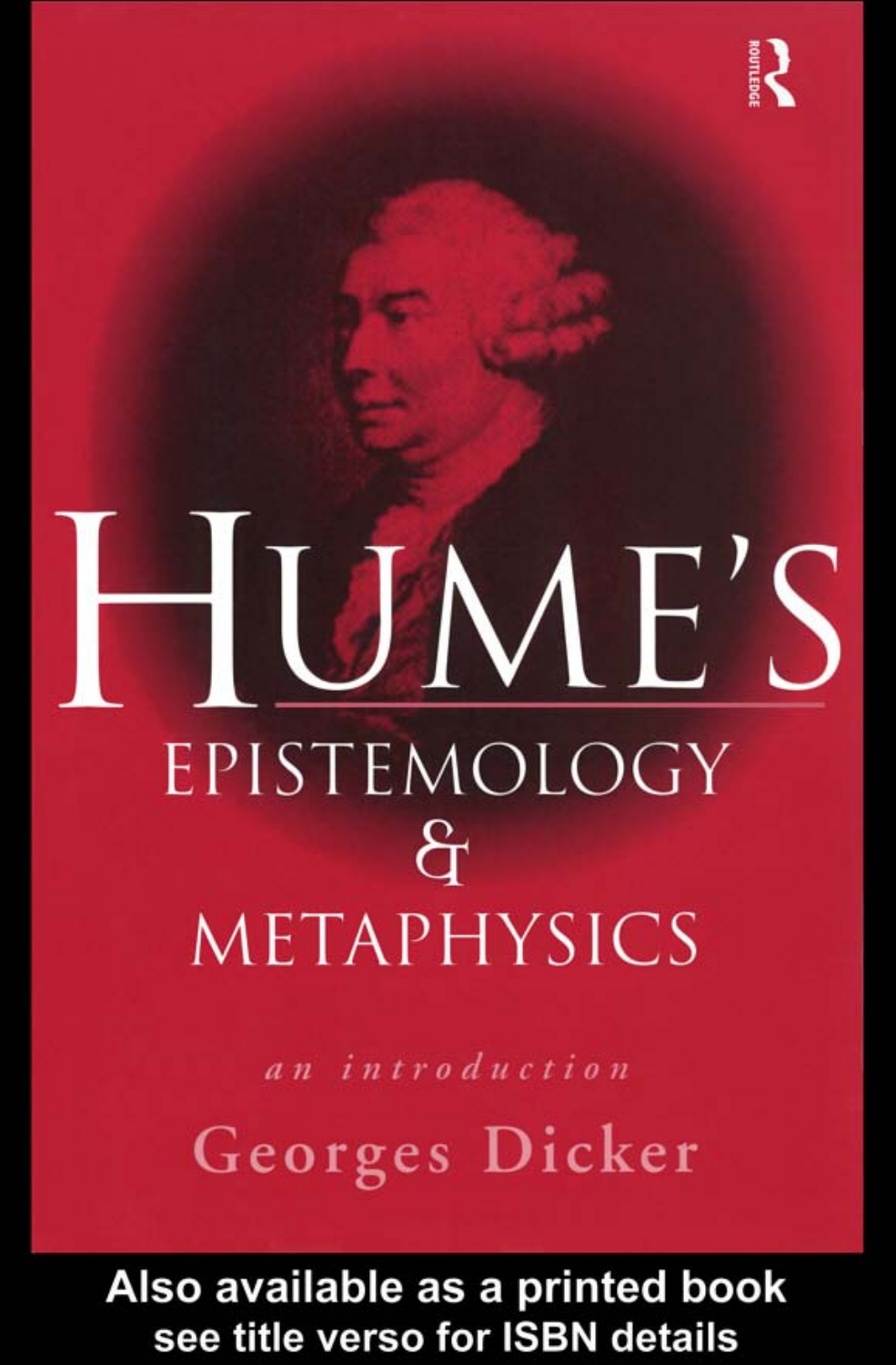# HUME'S EPISTEMOLOGY AND METAPHYSICS

"This is an excellent book. Dicker concentrates squarely on Hume's central arguments, usefully assessing them as contributions to contemporary philosophical debates. He also pays scrupulous attention to the texts, taking account of recent Hume scholarship but remaining attentive to the needs of inexperienced students."

> Professor Gary Iseminger *Carleton College*

Many of the current philosophical problems over meaning, knowledge, causality, and sense perception can be traced to David Hume's writings in his *Treatise of Human Nature* and *Enquiry Concerning Human Understanding.*

*Hume's Epistemology and Metaphysics: An Introduction* provides a clear, concise, and accessible guide to the key themes in Hume's philosophy Issues discussed include Hume's argument that there can be no purely rational demonstration of anything's existence, so that God cannot be proven to exist; that all our scientific knowledge rests on inferences from past experiences that cannot be rationally justified; and that we cannot talk of causality apart from natural science. Georges Dicker reveals the contemporary significance of these problems by clearly and sharply analyzing Hume's reasoning. Throughout, Hume's arguments are also placed against a historical background providing us with essential insight into his criticisms of rationalism and his central place as a founder of empiricism.

Key features of the book also include discussion of Kant's responses to Hume and consideration of more recent responses to Hume's philosophy, allowing the full significance of his thought for contemporary philosophy to emerge.

Accessible to anyone coming to Hume's philosophy for the first time, *Hume's Epistemology and Metaphysics: An Introduction* provides an ideal guide to the main themes in his writing.

**Georges Dicker** is Professor of Philosophy and Chair of the Philosophy Department at the State University of New York College at Brockport. He is author of *Descartes: An Analytical and Historical Introduction* (1993), *Perceptual Knowledge: An Analytical and Historical Study* (1980), and *Dewey's Theory of Knowing* (1976).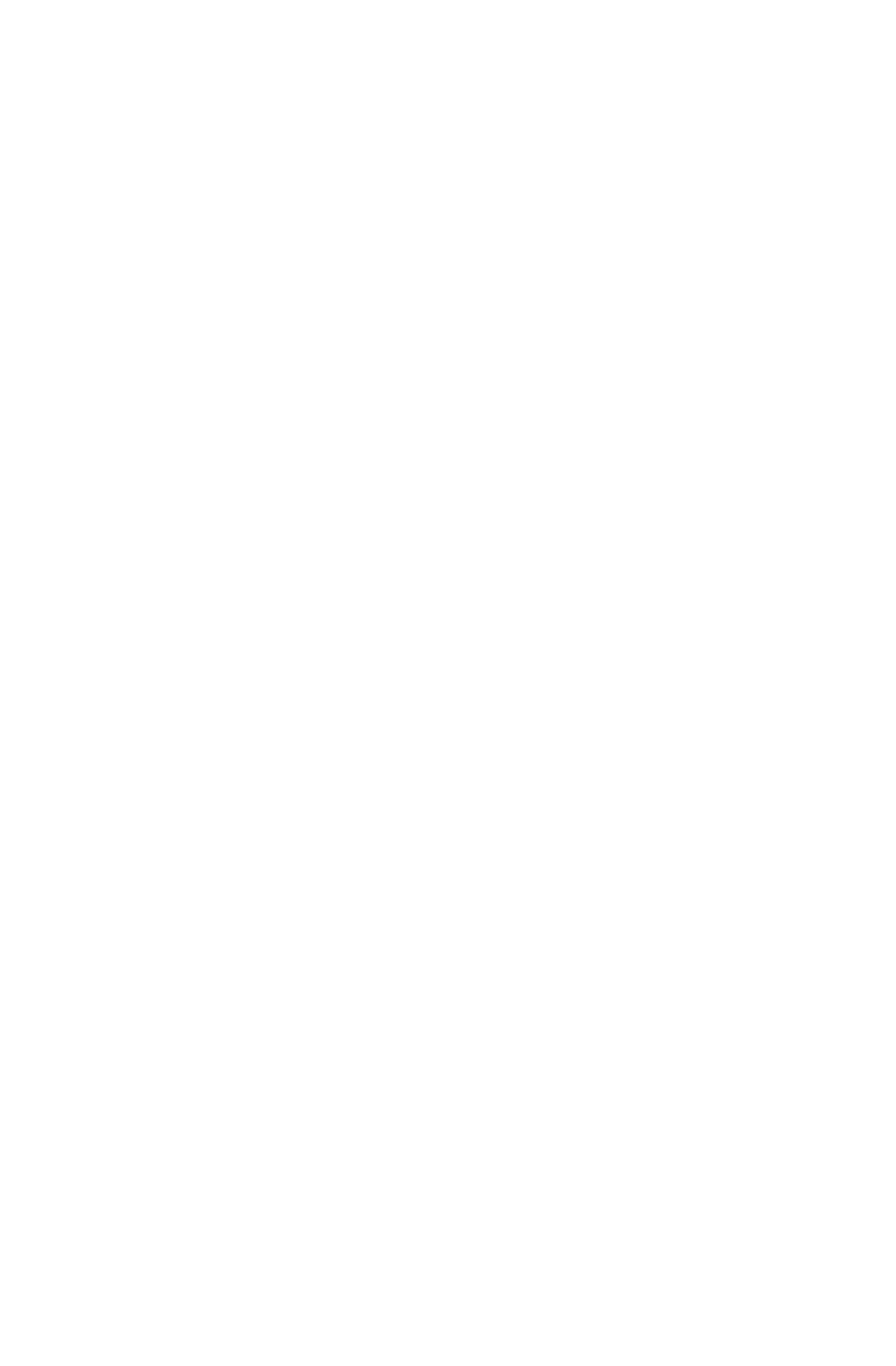# HUME'S EPISTEMOLOGY AND METAPHYSICS

An Introduction

*Georges Dicker*

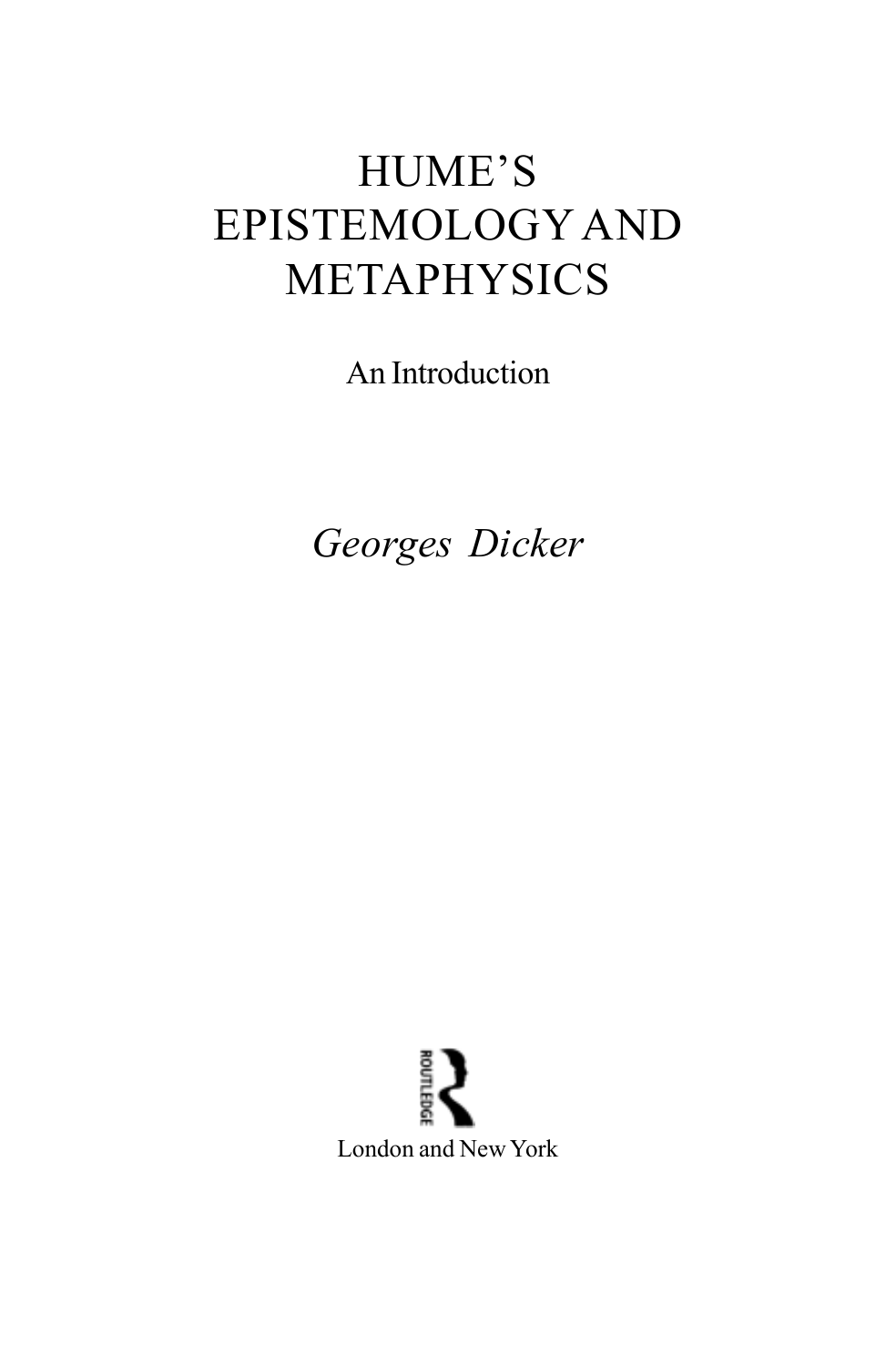First published 1998 by Routledge 11 New Fetter Lane, London EC4P 4EE

Simultaneously published in the USA and Canada by Routledge 29 West 35th Street, New York, NY 10001

This edition published in the Taylor & Francis e-Library, 2001.

© 1998 Georges Dicker

All rights reserved. No part of this book may be reprinted or reproduced or utilized in any form or by any electronic, mechanical, or other means, now known or hereafter invented, including photocopying and recording, or in any information storage or retrieval system, without permission in writing from the publishers.

> *British Library Cataloguing in Publication Data* A catalogue record for this book is available from the British Library

*Library of Congress Cataloging in Publication Data* Dicker, Georges, 1942– Hume's epistemology and metaphysics: an introduction/Georges Dicker. p. cm. Includes bibliographical references and index. ISBN 0-415-16318-8 (hb: alk. paper). 1. Hume, David, 1711–1776 – Contributions in theory of knowledge. 2. Hume, David, 1711–1776 – Contributions in metaphysics. 3. Knowledge, Theory of – History – 18th century. 4. Metaphysics – History – 18th century. I. Title. B1499.K7D53 1998 192–dc21 97–34891 CIP ISBN 0-415-16318-8 (hbk)

ISBN 0-415-16319-6 (pbk) ISBN 0-203-02071-5 Master e-book ISBN ISBN 0-203-17461-5 (Glassbook Format)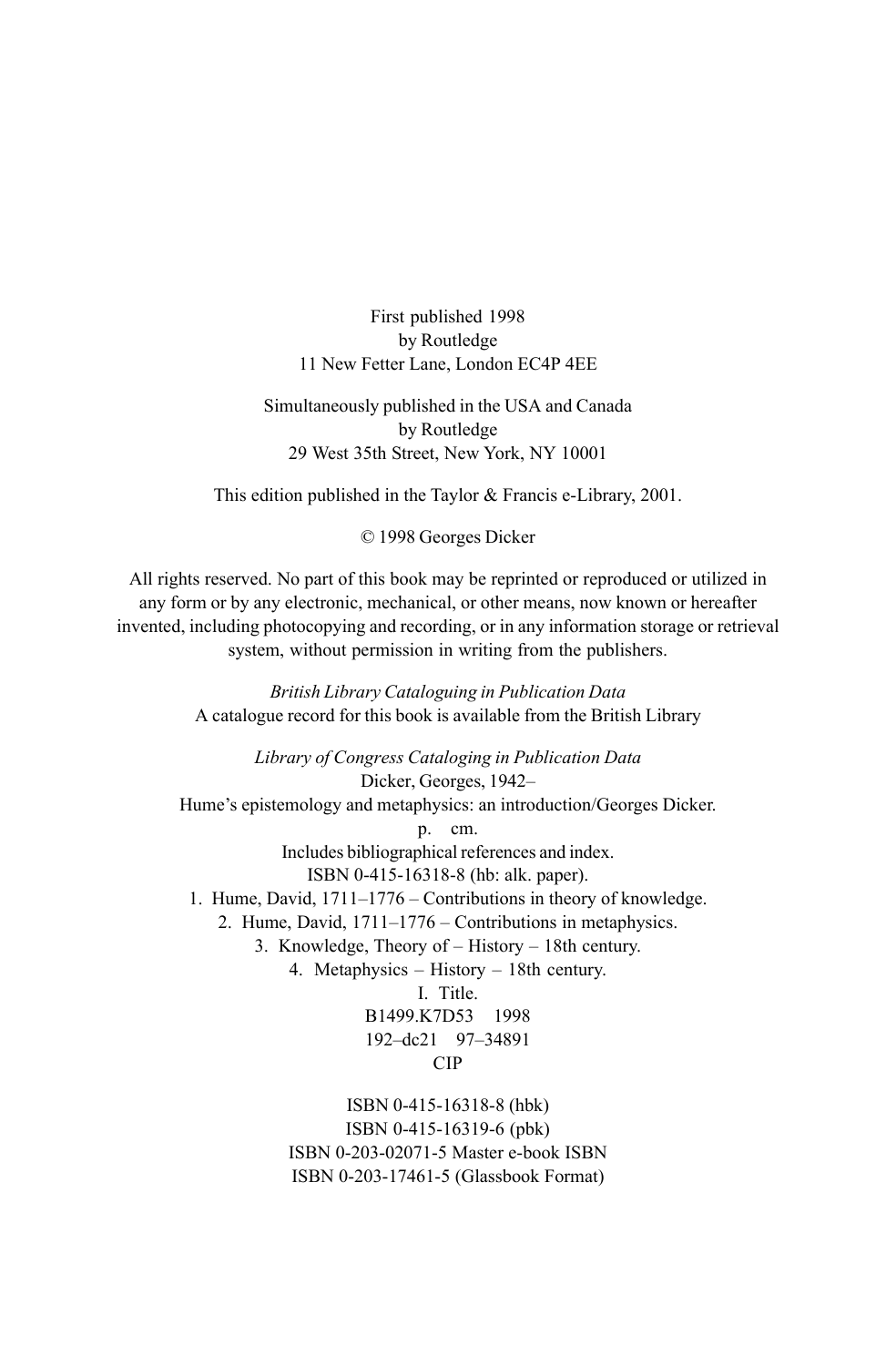To Marjorie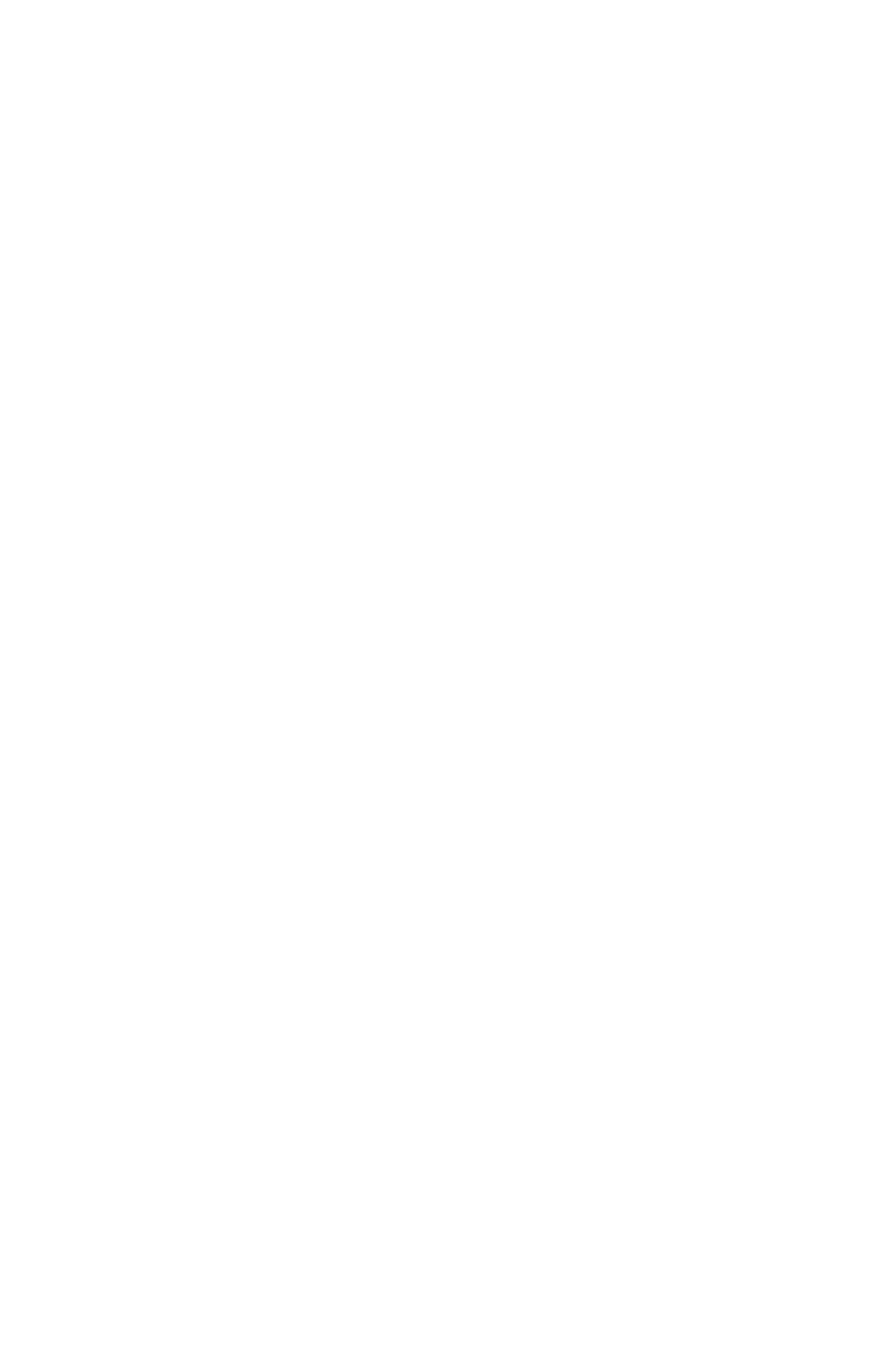# **CONTENTS**

| Preface                                                                                                                                                                                                                                        | $\mathbf{\dot{N}}$ |
|------------------------------------------------------------------------------------------------------------------------------------------------------------------------------------------------------------------------------------------------|--------------------|
| Acknowledgments                                                                                                                                                                                                                                | $\mathbf{X}$       |
| Note on References and Abbreviations                                                                                                                                                                                                           | хï                 |
| Introduction                                                                                                                                                                                                                                   | $\mathbf{1}$       |
| 1 Hume's theory of meaning and its implications                                                                                                                                                                                                | 5                  |
| 1 Hume's theory of impressions and ideas and meaning-empiricism 5<br>2 Application of Hume's test for meaning to "substance" and "self" 15<br>3 An alternative to the substance theory 21<br>4 Critique of Hume's bundle theory of the self 31 |                    |
| 2 Hume's theory of knowledge (I): "Hume's Fork"                                                                                                                                                                                                | 35                 |
| 1 Introduction 35                                                                                                                                                                                                                              |                    |
| 2 "Relations of ideas" and "matters of fact" 35                                                                                                                                                                                                |                    |
| 3 A modernized version of Hume's Fork 41                                                                                                                                                                                                       |                    |
| 4 A critique of the modernized "Fork" 49                                                                                                                                                                                                       |                    |
| 5 Hume's denials concerning matters of fact 55                                                                                                                                                                                                 |                    |
| 3 Hume's theory of knowledge (II): causal reasoning<br>and the problem of induction                                                                                                                                                            | 61                 |
| 1 Introduction 61                                                                                                                                                                                                                              |                    |
| 2 Hume's critique of causal reasoning 62                                                                                                                                                                                                       |                    |
| 3 The problem of induction 73                                                                                                                                                                                                                  |                    |
| 4 Hume's psychological explanation of induction 89                                                                                                                                                                                             |                    |
| 5 Need induction be justified? 91                                                                                                                                                                                                              |                    |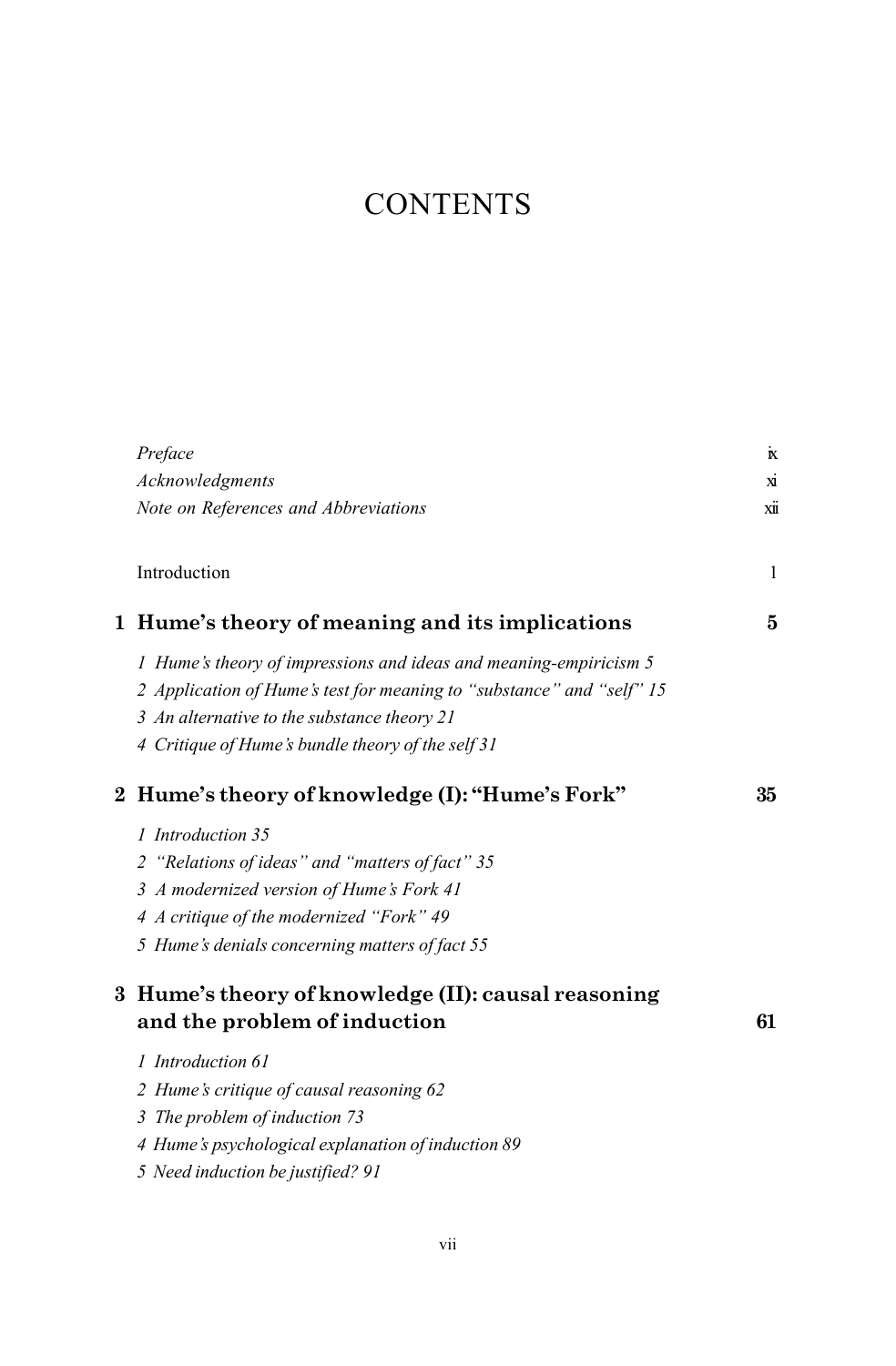| 4 Hume's theory of causality                                            | 99           |
|-------------------------------------------------------------------------|--------------|
| 1 Introduction 99                                                       |              |
| 2 Necessary connection 100                                              |              |
| 3 Hume's analysis of causation 110                                      |              |
| 4 The regularity theory: some objections and replies 116                |              |
| 5 Hume's critique of the causal principle                               | 133          |
| 1 Introduction 133                                                      |              |
| 2 Why the causal principle is neither self-evident nor demonstrable 134 |              |
| 3 Stroud's critique of Hume's argument 140                              |              |
| 4 Kant's "answer" to Hume 143                                           |              |
| 6 The belief in the existence of body                                   | 154          |
| 1 Introduction 154                                                      |              |
| 2 Three assumptions behind Hume's account 154                           |              |
| 3 The general nature of Hume's account 161                              |              |
| 4 The nature and origin of the belief in the existence of body 163      |              |
| 5 The "vulgar system" and the "philosophical system" 174                |              |
| 6 A criticism of Hume's account 178                                     |              |
| 7 A contemporary perspective on Hume's account 183                      |              |
| 8 A Kantian response to scepticism regarding the senses 190             |              |
| <b>Notes</b>                                                            | 195          |
|                                                                         | 207          |
| Index                                                                   | 211          |
|                                                                         | Bibliography |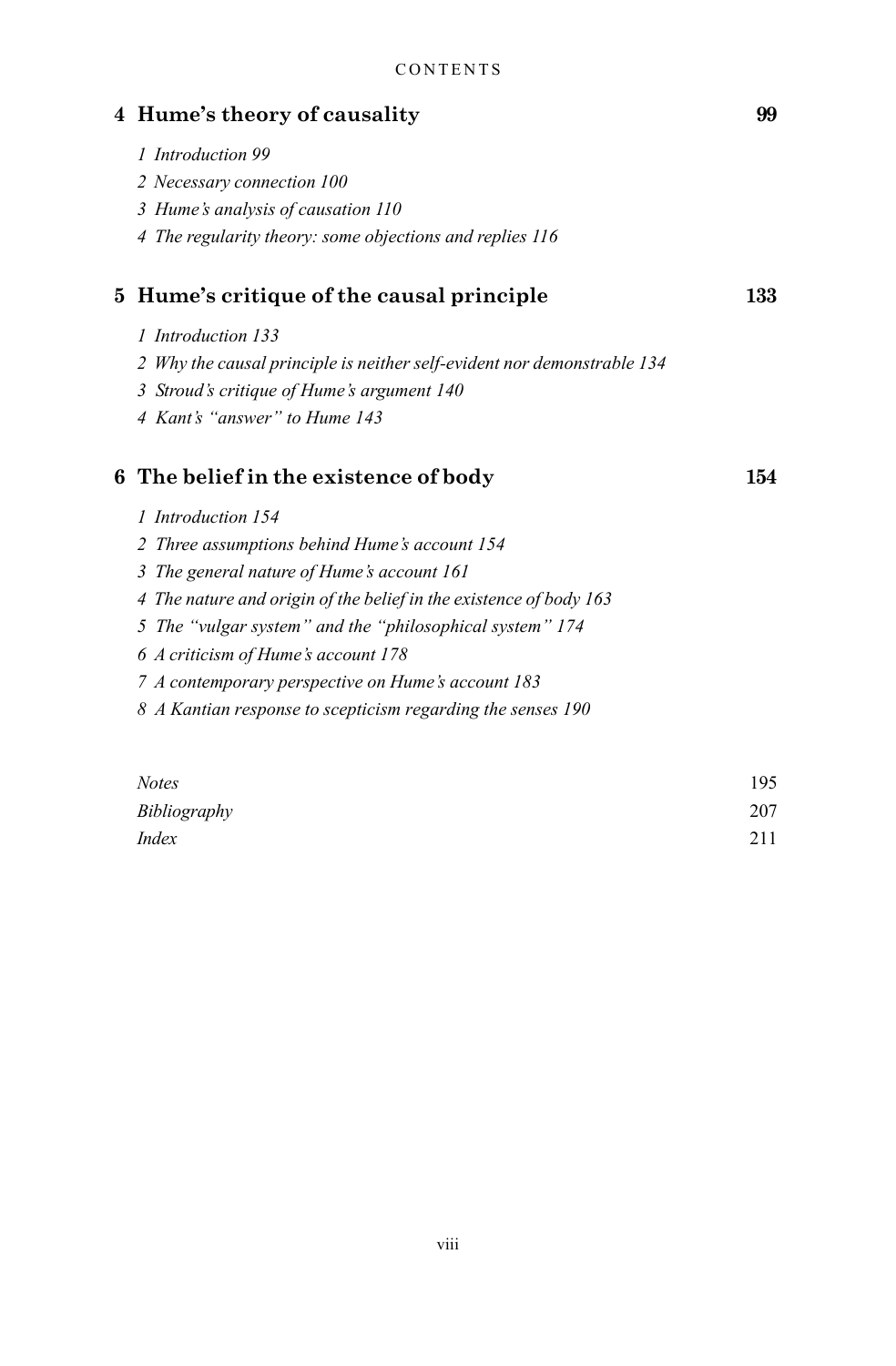## PREFACE

The purpose of this book is to present and assess David Hume's most influential contributions to epistemology and metaphysics in a manner that does not presuppose familiarity with Hume on the reader's part and yet is sufficiently deep and rigorous to interest more advanced students of his thought. Hume's influence on contemporary epistemology and metaphysics is second to none; probably no other philosopher of the "modern" period continues to have as much influence on the views actually held by contemporary analytic philosophers as does David Hume. Hume is famous, for example, for arguing that meaningful words must have an empirical reference, so that "substance underlying all of a thing's perceivable qualities" and "immaterial soul" lack meaning; that there can be no purely rational demonstration of anything's existence, so that God cannot be proved to exist; that all of our knowledge of scientific laws rests on inferences from experience that are not susceptible of any rational justification; that every claim of the type "A caused B" involves at least one law of nature, so that it is nonsense to talk of cause and effect or causal explanation outside the context of natural science; that the principle that every beginning of existence must have a cause of existence cannot be known *a priori*; that our belief in objects existing independently of our perceptions of them is highly problematic. Such Humean tenets continue to define the broad parameters of much contemporary philosophy, and must be reckoned with by any thinker who wishes to go outside them.

Hume offers his arguments on these and related matters in several key sections of his *A Treatise of Human Nature*, first published in 1739–40, and *An Enquiry Concerning Human Understanding*, published in 1748; those sections are doubtless the Humean texts most frequently encountered by students. One of the chief aims of this book is to analyze and evaluate the arguments contained in those sections, while providing some of the historical background against which they are to be understood. This is worth doing not only because of the intrinsic interest and powerful influence of Hume's arguments, but also because of Hume's manner of exposition. Each work is written in such a way that the reader may be hard pressed to break down Hume's arguments into steps – to analyze them in ways commended by the methods of present-day analytical philosophy. In the youthful *Treatise*,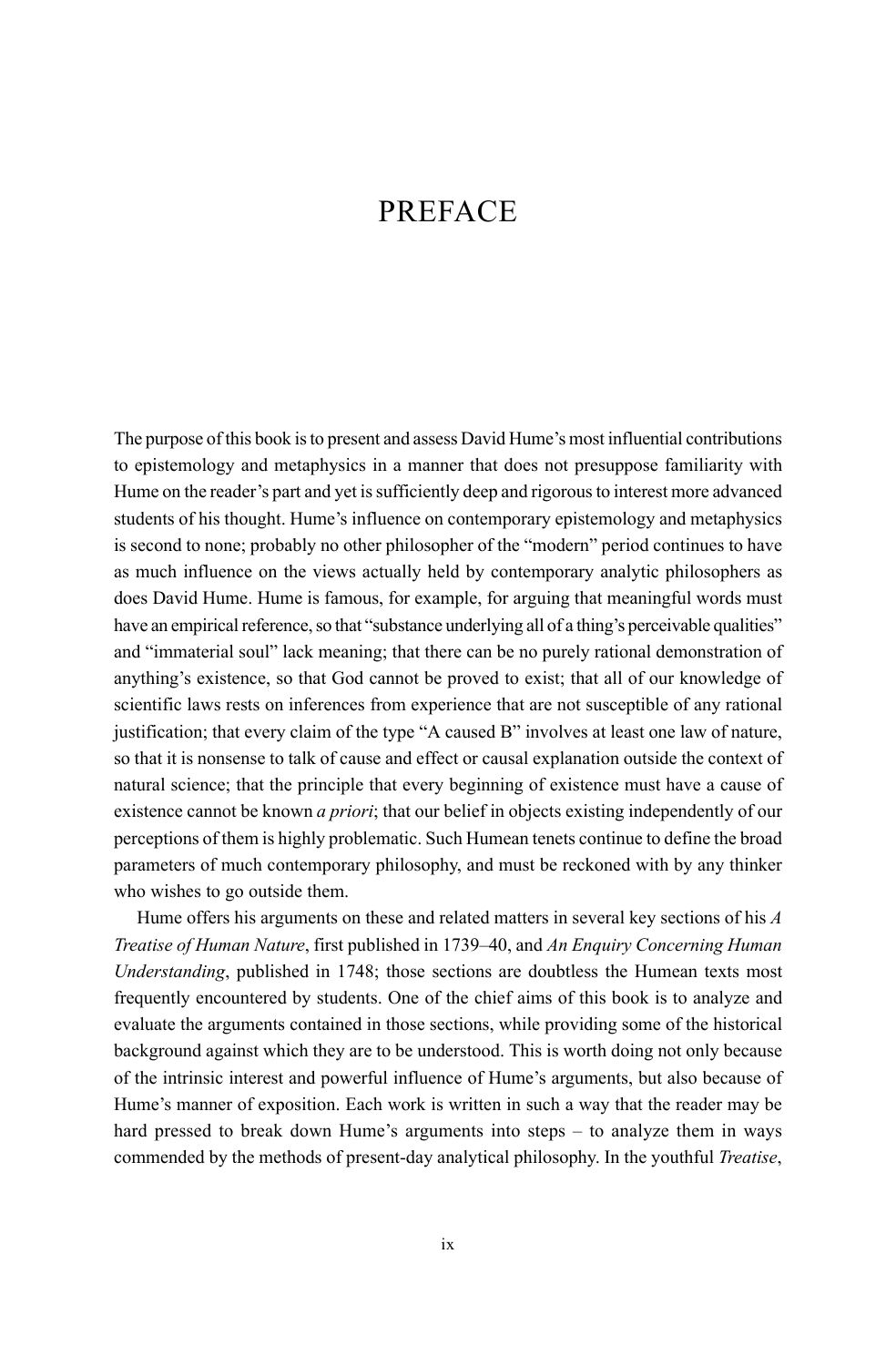#### PREFACE

Hume's style is tortuous and complex; in the mature *Enquiry*, it is so elegant and graceful that the hard muscle and sinews of Hume's thinking may not be apparent. Throughout this book, therefore, one of my chief aims is to present Hume's arguments in a manner which is both sufficiently rigorous to bring out their power and yet sufficiently perspicuous to be accessible to non-specialists in the field. I attempt also to provide informed and reasoned assessments of these arguments; in so doing I discuss some Kantian and several contemporary responses to Hume.

I should also indicate what this book does not attempt to do. The field of Hume studies is today one of the most active in philosophical scholarship, and in the past two decades there have appeared several excellent books proposing new interpretations of Hume's overall system of thought. Some major controversies have emerged: for example whether Hume should be seen as an empiricist and sceptic or as a constructive naturalist. Some novel proposals have been made: for example that Hume believed in objective necessary connections between causes and effects. Although I allude to some of these rival interpretations, that is not my main focus in this book. Rather, this book attempts to explain and assess what I take to be Hume's most *influential* ideas in epistemology and metaphysics. For, perhaps more than any other philosopher of the great age of philosophy that comprised the seventeenth and eighteenth centuries, Hume is a "contemporary" philosopher: his epistemological and metaphysical ideas continue to permeate the current philosophical landscape. It is fitting, then, that an introduction to his epistemology and metaphysics not only guides the reader through the key texts where these ideas are expounded, but also treats them as a living part of ongoing philosophical inquiry.

> *G. D. Brockport, New York July 1997*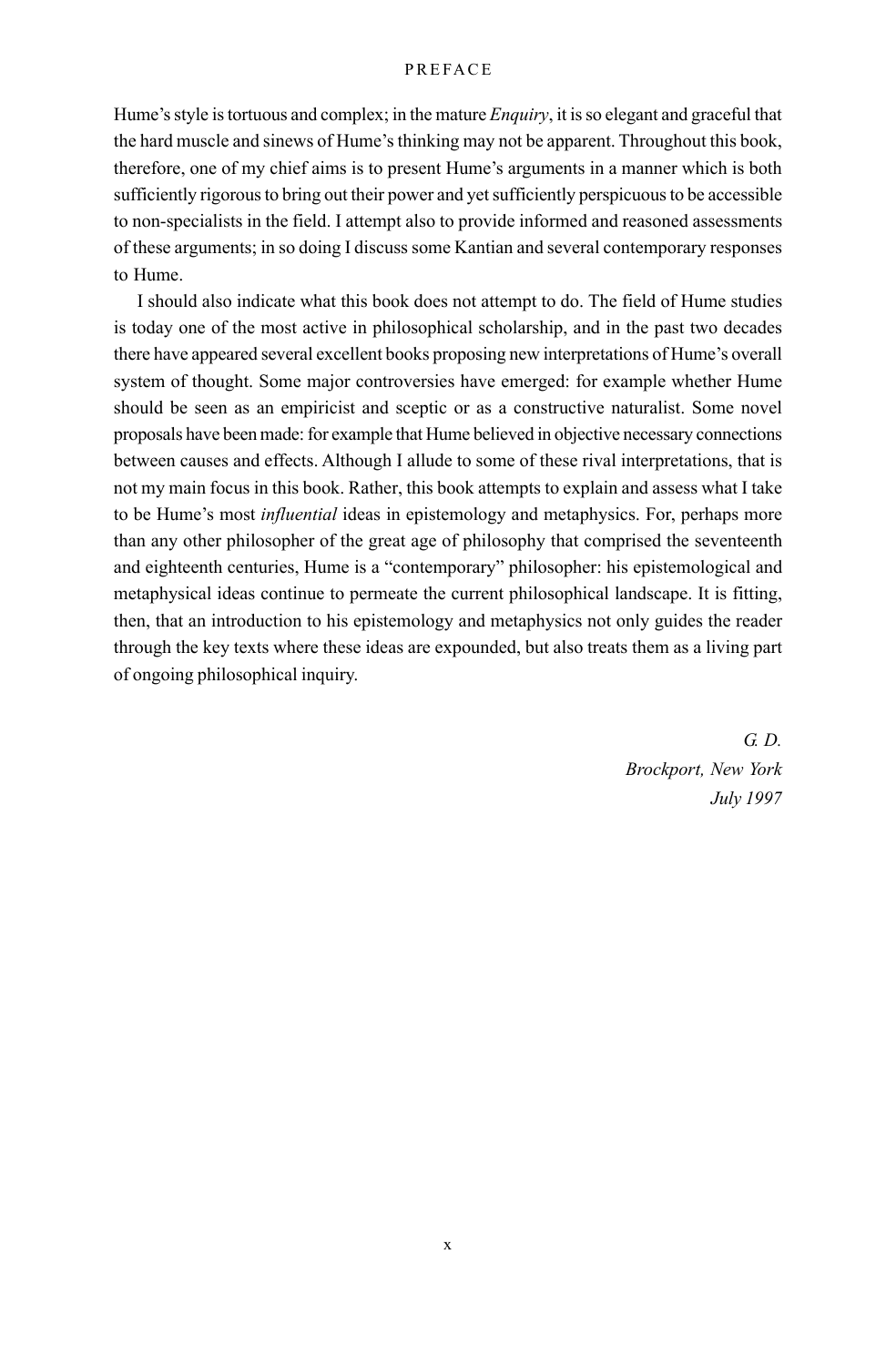# ACKNOWLEDGMENTS

I am grateful to severanonymous readers for detailed comments on earlier drafts of this book, which led me to make very significant revisions. I am grateful also to the students in my distance-learning Hume–Kant seminar, taught in spring 1997 at SUNY Brockport and transmitted via interactive television to SUNY Cortland and SUNY Fredonia, and to my friend Professor Kenneth G. Lucey, who did me the honor of auditing the course at Fredonia, for comments that led me to clarify several passages. I am solely responsible, of course, for whatever shortcomings remain.

I thank Robert J. McLean, Dean of the School of Letters and Sciences at SUNY Brockport, for support of a course release that enabled me to work on revisions of the manuscript during the Spring 1997 semester.

I am deeply grateful to my companion and colleague Marjorie Stewart for her encouragement and support in all aspects of this book's production.

All quotations of David Hume are from the following editions:

*A Treatise of Human Nature*, ed. L. A. Selby-Bigge and P. H. Nidditch, Oxford: Oxford University Press, 2nd edn, 1978.

*Enquiries Concerning Human Understanding and Concerning the Principles of Morals*, ed. L. A. Selby-Bigge and P. H. Nidditch, Oxford: Oxford University Press, 3rd edn, 1975.

All quotations of these two works are included by permission of Oxford University Press. I am grateful to Oxford University Press for permission to reprint this material.

Chapter 2 is based, in part, on my article, "Hume's Fork Revisited," *History of Philosophy Quarterly* 8(4): 327–42. I am grateful to the Editor of *HPQ* for permission to use this material.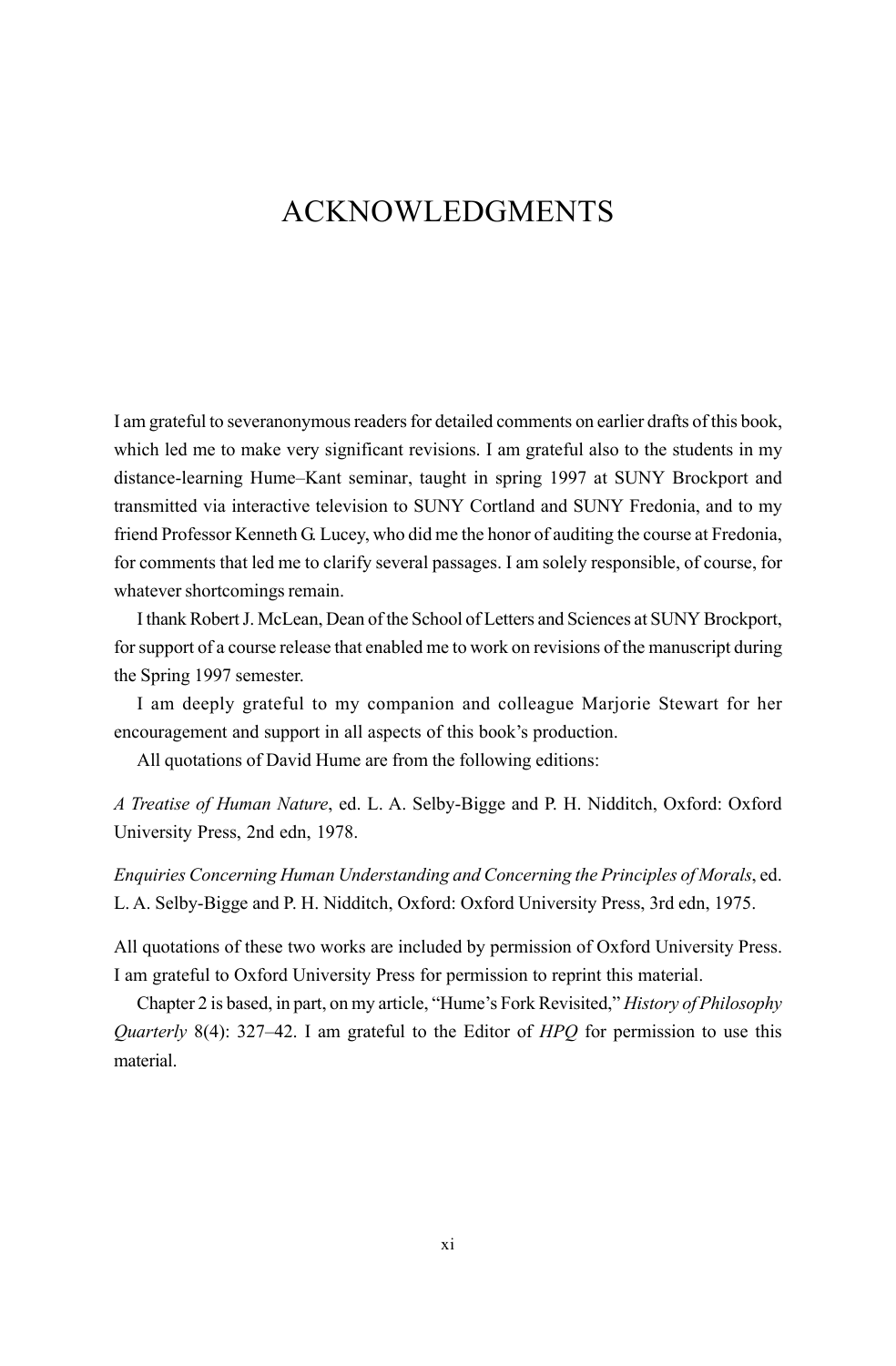# NOTE ON REFERENCES AND ABBREVIATIONS

References to the works of David Hume are given in parentheses in the text; references to other authors' works are given according to the Harvard System (author's surname followed by the year of publication of the text cited, and page number(s). Full bibliographical information is given in the Bibliography.

In the references to and extracts from Hume's *A Treatise of Human Nature*, I have cited the 1978 edition, published by Oxford University Press, and edited by L. A. Selby-Bigge and P. H. Nidditch. References to this work are abbreviated as "T" and are given by page number; for example the reference "(T:188)" is to page 188 of the *Treatise*. Occasionally the citation may be "*T:Abstract*" or simply "*Abstract,*" to indicate that the reference is to Hume's *Abstract* of the *Treatise*, which is printed on pages 645–62 of the Selby-Bigge– Nidditch edition.

In the references to and extracts from Hume's *An Enquiry Concerning Human Understanding*, I have cited three editions: the 1975 (Oxford University Press) edition, edited by Selby-Bigge and Nidditch; the 1993 (Hackett Publishing Company) edition, edited by Eric Steinberg; and the 1988 (Open Court Publishing Company) edition, edited by Anthony Flew. The quotations follow the Selby-Bigge–P. H. Nidditch edition; the punctuation and spelling in the other editions may occasionally vary from it. The references to the *Enquiry* cite all three of these editions. The Selby-Bigge–Nidditch edition is cited as "E"; the Steinberg edition is cited as "S"; the Flew edition is cited as "F". For example, the reference " $(E:25; S:15; F:71)$ " is to page 25 in the Selby-Bigge–P. H. Nidditch edition; and the passage cited or quoted may also be found on page 15 of the Steinberg edition and on page 71 of the Flew edition.

The Steinberg and the Flew editions of the *Enquiry* also include Hume's *Abstract of A Treatise of Human Nature*, and the Flew edition includes Section 3 of Book I part iii (on "Why a cause is always necessary") of the *Treatise* as well. Accordingly, when citing the *Abstract* or that section of the *Treatise*, references to these editions are given as well, using "S" followed by the page number for Steinberg and "F" followed by the page number for Flew.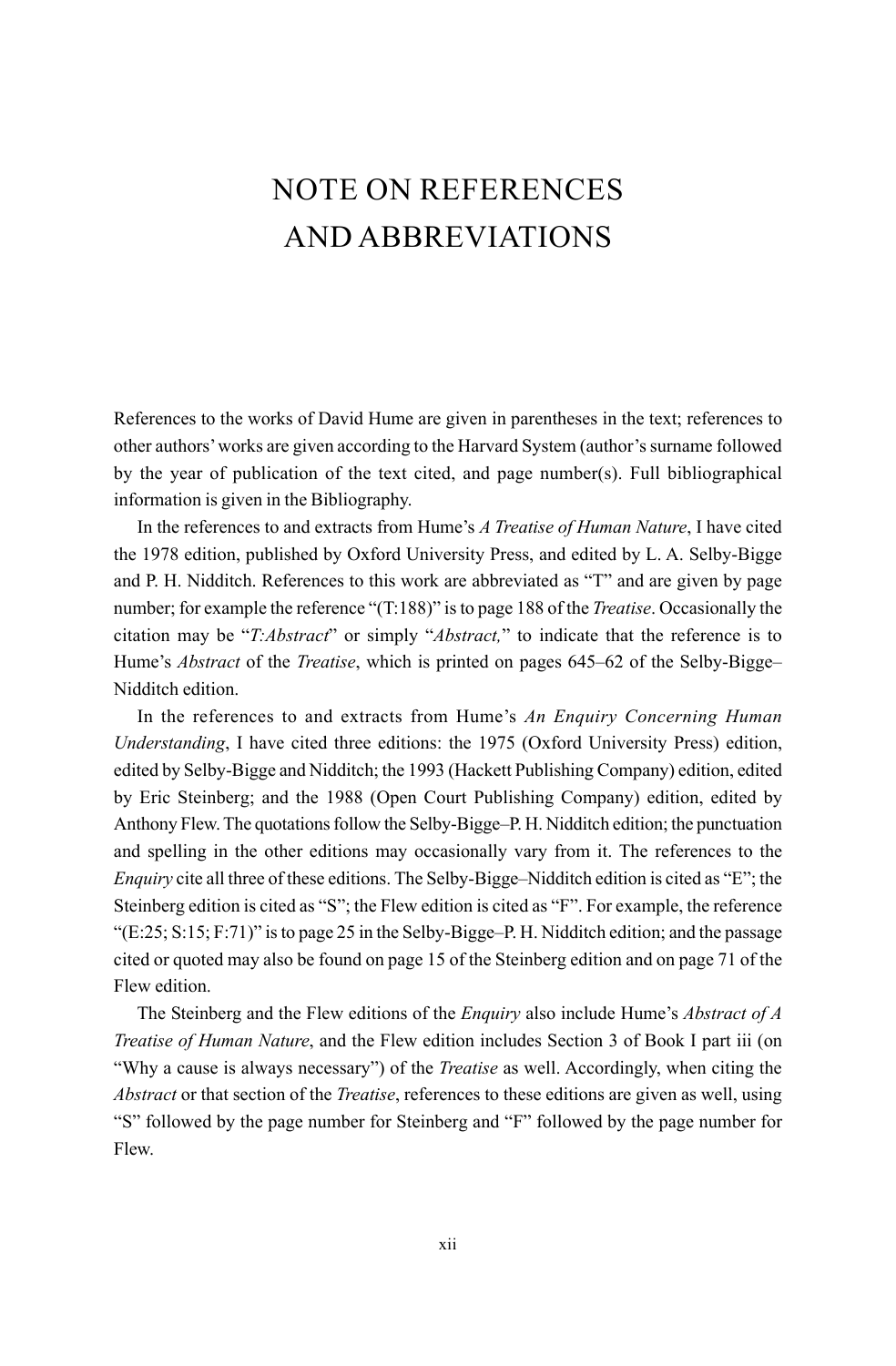## INTRODUCTION

David Hume (1711–76) is chronologically the last, and generally regarded as the most powerful, of the three greatest British Empiricist philosophers, John Locke, George Berkeley, and David Hume. To introduce Hume's philosophy, a brief survey is made of some of the main intellectual currents that influenced his thought.

First, Hume reacted *against* the metaphysical systems of the Rationalist philosophers, the most important of whom are Descartes, Spinoza, and Leibniz. Each of these thinkers started from certain self-evident principles and attempted to deduce from these principles a complete system of knowledge. Following this method, however, they arrived at radically different conclusions. Thus Descartes, starting from his famous "I am thinking, therefore I exist" and a small number of other principles that he found to be self-evident – such as the principle that a cause must contain as much perfection as its effect, and the principle that whatever things we can conceive clearly and distinctly to exist separately from each other can really exist separately from each other – tried to demonstrate that God exists and that the universe God created consists of two completely different kinds of substance: minds, which are totally nonphysical and whose only properties are their thoughts or conscious states; and matter, which is totally incapable of thought or consciousness, and whose defining property is extension (i.e. three-dimensionality). But Spinoza, starting from various "axioms," "definitions," and "postulates" that he took to be self-evident, arrived at the conclusion that the whole universe consists of only one infinite substance which is both conscious and threedimensional, which may be called either "God" or "Nature" depending on one's point of view, and of which individual persons and things are only finite aspects or "modes." Finally Leibniz, starting from several principles with names like the "Principle of Sufficient Reason," the "Principle of Perfection," and "the Identity of Indiscernibles," arrived at the conclusion that the universe consists of an infinite number of nonmaterial substances, called "monads," which are differentiated only by the perceptions they have, and that extension is not a real property of those monads but one that they only appear to have.

What characterized each of these Rationalist philosophers, then, was this: they speculated boldly and confidently about the ultimate nature of reality, and their confidence in the conclusions they reached stemmed from their conviction that those conclusions were rigorously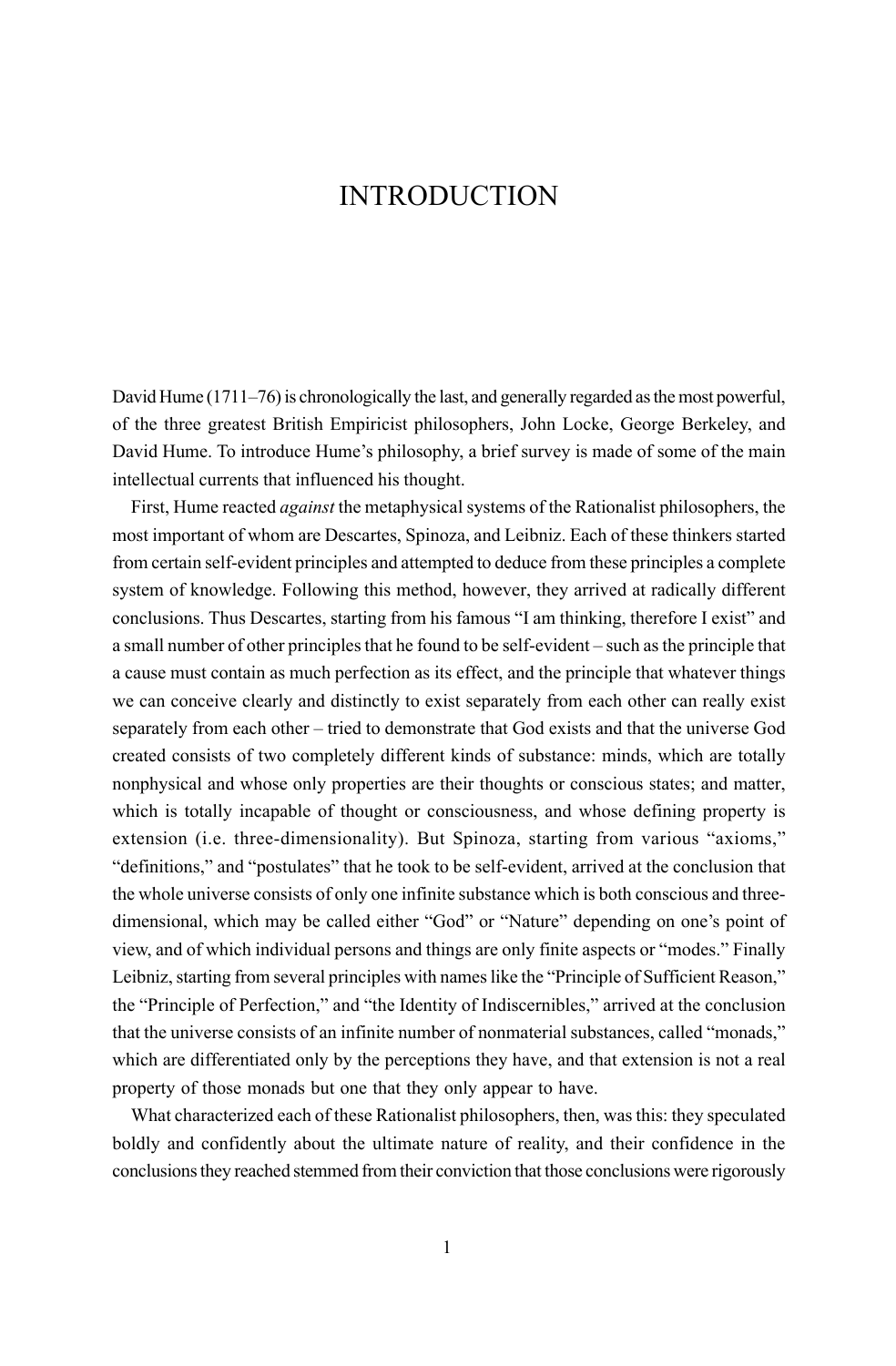#### INTRODUCTION

deduced from self-evident premisses. Hume, however, saw that by following essentially the same method of deducing conclusions from supposedly self-evident premisses these mighty thinkers had arrived at drastically different, mutually incompatible, results. His reaction, as we shall see later, was to criticize the theory of knowledge that underlies the Rationalists' method, and to propose a very different theory of knowledge to replace it.

A second, more positive, influence on Hume was Isaac Newton, the founder of classical physics whom Hume admired and even revered. Newton did not develop his physics by arguing deductively from supposedly self-evident premisses. Rather, he confined himself to hypotheses that could be experimentally tested, thereby shedding enormous light on the workings of nature. Hume, as we shall see, sought to adapt Newton's experimental method to his own inquiries.

A third influence on Hume was John Locke, the founder of the British Empiricist school. Three aspects of Locke's thought are especially relevant. The first is what we may call Locke's "epistemological turn." This is the view that before tackling big questions about the nature of reality – such as the existence and nature of God, or the basic properties of matter, or the immortality of the soul – we need to investigate the human mind with a view to ascertaining both its powers and its limitations, so that we are enabled to determine what we may realistically hope to know. The second influential aspect is what Locke called the "Way of Ideas." This is the view, derived mainly from Descartes, that what each human knows best and with certainty is his or her own conscious states or "ideas," and that all the rest of one's knowledge must in some fashion be based upon these ideas. Thus, for example, at this moment you presumably know that there are several physical objects close to you, such as the book you are reading, the desk or table at which you may be sitting, the windows and walls of the room in which you are, and so forth. According to the way-of-ideas doctrine, this knowledge must be based on certain conscious states you are in, such as visual experiences of color and shape and tactile sensations of hardness or solidity. Furthermore, since you could have similar experiences in a vivid dream or hallucination, the manner in which your knowledge is based on those conscious states is problematic and indeed calls for an explanation or even for a theory. The third aspect is Locke's famous denial of innate ideas. Briefly, an innate idea would be one that had not been acquired or extrapolated from any experience one had, because the idea was somehow possessed by or built into the mind from birth. Hume, as we shall see, agrees with Locke that all of our ideas must originate in experience.

As we shall see later, there were still other intellectual currents that influenced Hume's thinking, notably philosophical scepticism.<sup>1</sup> But against the background of the three factors just surveyed, it is possible to describe in general terms Hume's basic "agenda" or program.2 Hume sought to adapt the experimental method of Newton to the investigation of the powers and principles of the human mind launched by Locke. Here I have said "adapt" rather than "adopt," because Hume did not think that physical experiments could be performed on the mind. Rather, he thought that the mind's workings are accessible to introspection, and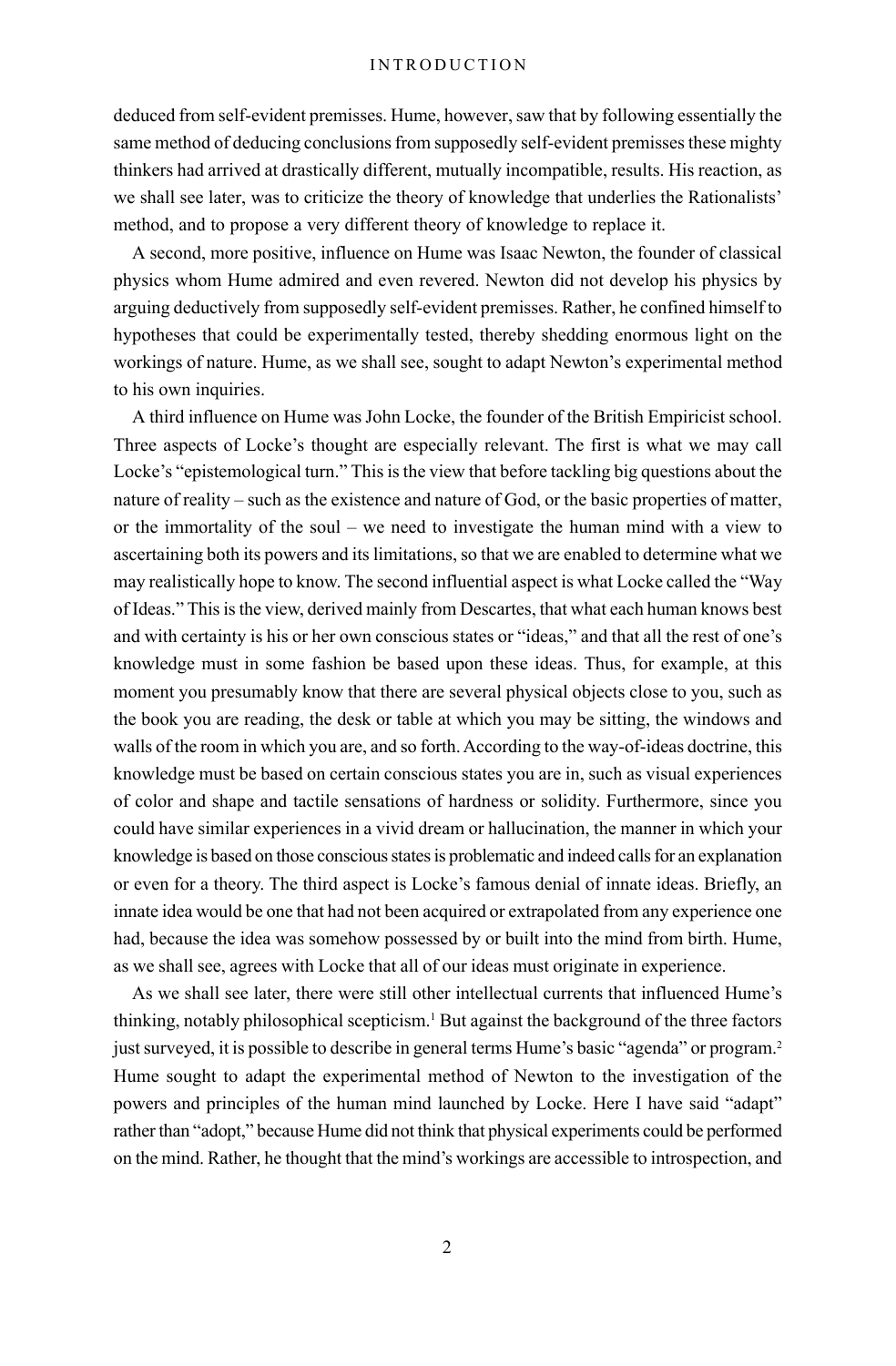#### INTRODUCTION

that by careful introspective study of one's own conscious states, one would be able to discover general principles that apply to those states; much as by carefully studying the operations of physical objects Newton had discovered general principles applying to them, such as the laws of motion and gravitation. The result of this essentially introspective study of the mind was to be a truly empirical science of human nature. Hume would then use the findings of this new science of human nature, negatively, to criticize the overly ambitious theories of rationalist metaphysicians. He would also use his findings, positively, to offer his own accounts of the origin of certain basic human beliefs: for example, the belief in causal connections between events; the belief in the existence of objects independently of our perceptions of them; and the belief in the existence of a continuing mind or self.

Hume's first philosophical work was his *A Treatise of Human Nature*, an enormous book of over 600 pages that he published anonymously when he was only 28 years old, after several years of intense labor that left him drained and in ill health. Probably because of its difficult style, great length, and revolutionary content, the *Treatise* was initially a failure. As Hume put it in his brief autobiography "My own Life" (1993: 351–6): "Never literary attempt was more unfortunate than my *Treatis*e *of Human Nature.* It fell dead-born from the press, without reaching such distinction as even to excite a murmur among the zealots" (p. 352).

Hume recovered from his disappointment, and wrote two further works in which he presented many of the *Treatise*'*s* themes in a more accessible literary manner: *An Enquiry Concerning Human Understanding* and *An Enquiry Concerning the Principles of Morals.* Although the two *Enquiries* were better received than had been the *Treatise*, Hume's fame during his own lifetime was based primarily on his non-philosophical writings. These include a six-volume history of England and several political and literary essays. Hume's last philosophical work was his *Dialogues Concerning Natural Religion*, a classic critique of arguments for the existence of God that was published only after his death.

Our focus will be primarily on certain key sections of *An Enquiry Concerning Human Understanding* (hereafter called simply "the *Enquiry")* and of Book I of the *Treatise*. Occasionally I shall refer also to a short work called *An Abstract of a Boo*k *Lately Published*, *Entitled*, *A Treatise of Human Nature, &c* (hereafter called simply "Abstract"). This is actually a book review of the *Treatise,* written anonymously by Hume himself, which contains clear brief expositions of several of the points on which our attention will focus.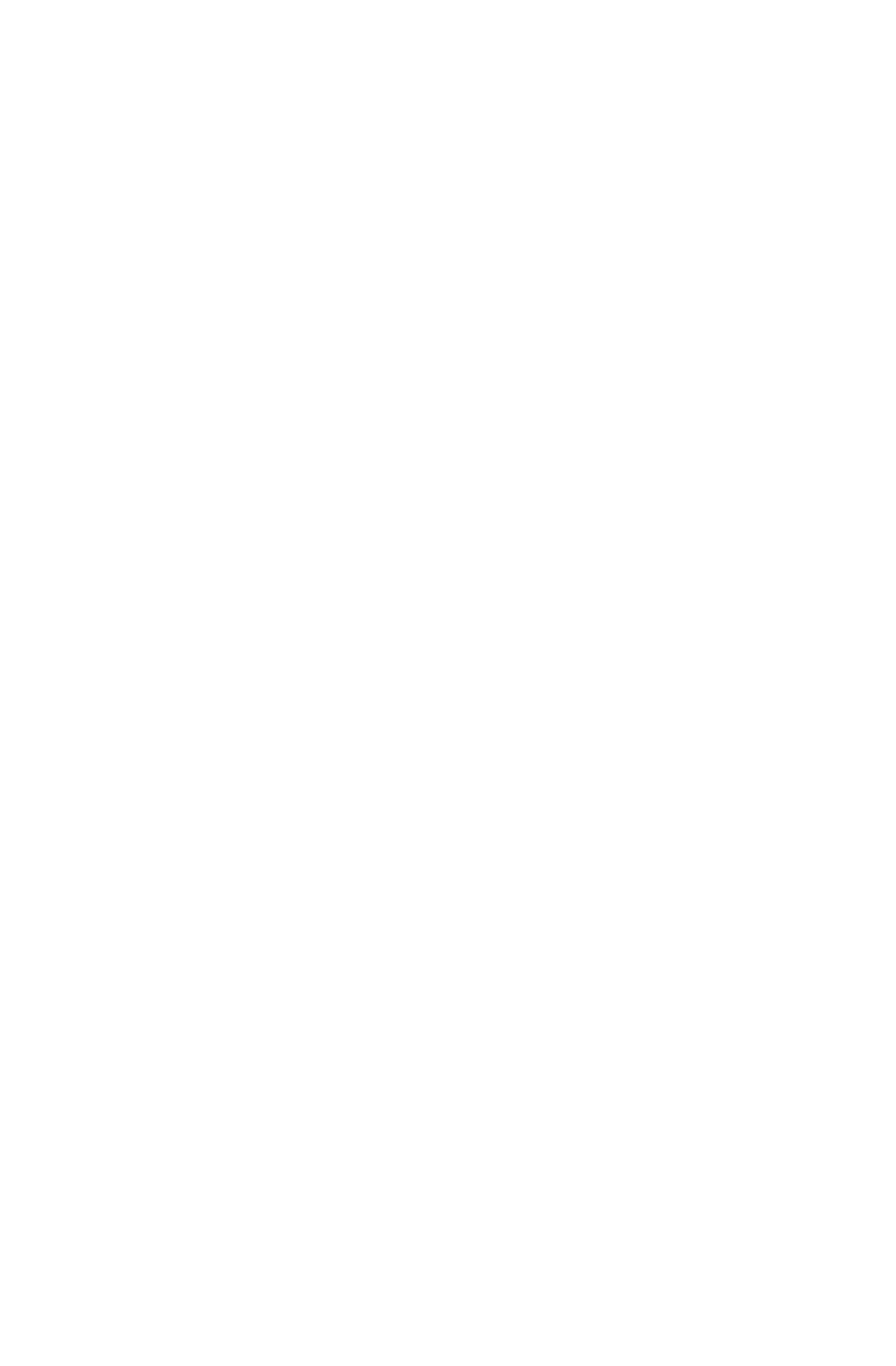# HUME'S THEORY OF MEANING AND ITS IMPLICATIONS

### **1 Hume's theory of impressions and ideas and meaning-empiricism**

Both the *Treatise* and the *Enquiry* open, after introductory sections, with almost identically titled chapters: "Of the Origin of our Ideas" and "Of the Origin of Ideas", respectively. As the titles indicate, the purpose of these sections is to explain how we acquire our ideas. Hume's basic thesis, which is a cornerstone of his empiricism and which had already been enunciated by Locke in his *Essay Concerning Human Understanding*, is that we acquire all of our ideas from experience, where "experience" is taken as including both sense perception and the introspective awareness of our own states of mind. From this starting point, Hume will ultimately derive momentous consequences.

In setting forth his basic thesis, Hume uses three special terms: "perception," "impression," and "idea." By a *perception*, Hume means any conscious state whatsoever. Hume divides perceptions into two classes: impressions and ideas. By an *impression*, he means any experience, such as a visual experience, an auditory experience, or a pain. Hume further subdivides impressions into two classes: sense experiences, such as visual, tactual, auditory, gustatory, olfactory, and kinesthetic experiences; and "inner" or introspectible experiences, such as joy, sadness, anger, and desire. In the *Enquiry,* he refers to impressions of the first kind as "outward sentiments" or "outward sensations" and to impressions of the second kind as "inward sentiments" or "inner sensations" (E:19, 22; S:11, 13; F:65, 67). In the *Treatise*, on the other hand, he uses a more technical terminology that is borrowed in part from Locke: he calls impressions of the first kind "impressions of sensation" and impressions of the second kind "impressions of reflection" (T:7). Here the term "reflection" does not mean that such impressions are more abstract or intellectual than are impressions of sensation, but rather that one becomes aware of them by introspection – by a kind of reflection on one's own state of mind. By a*n ide*a, Hume means any conscious state other than an impression. Ideas include especially concepts, but also mental images, such as those that occur when one imagines something or, sometimes, when one remembers something. In the *Treatise,* Hume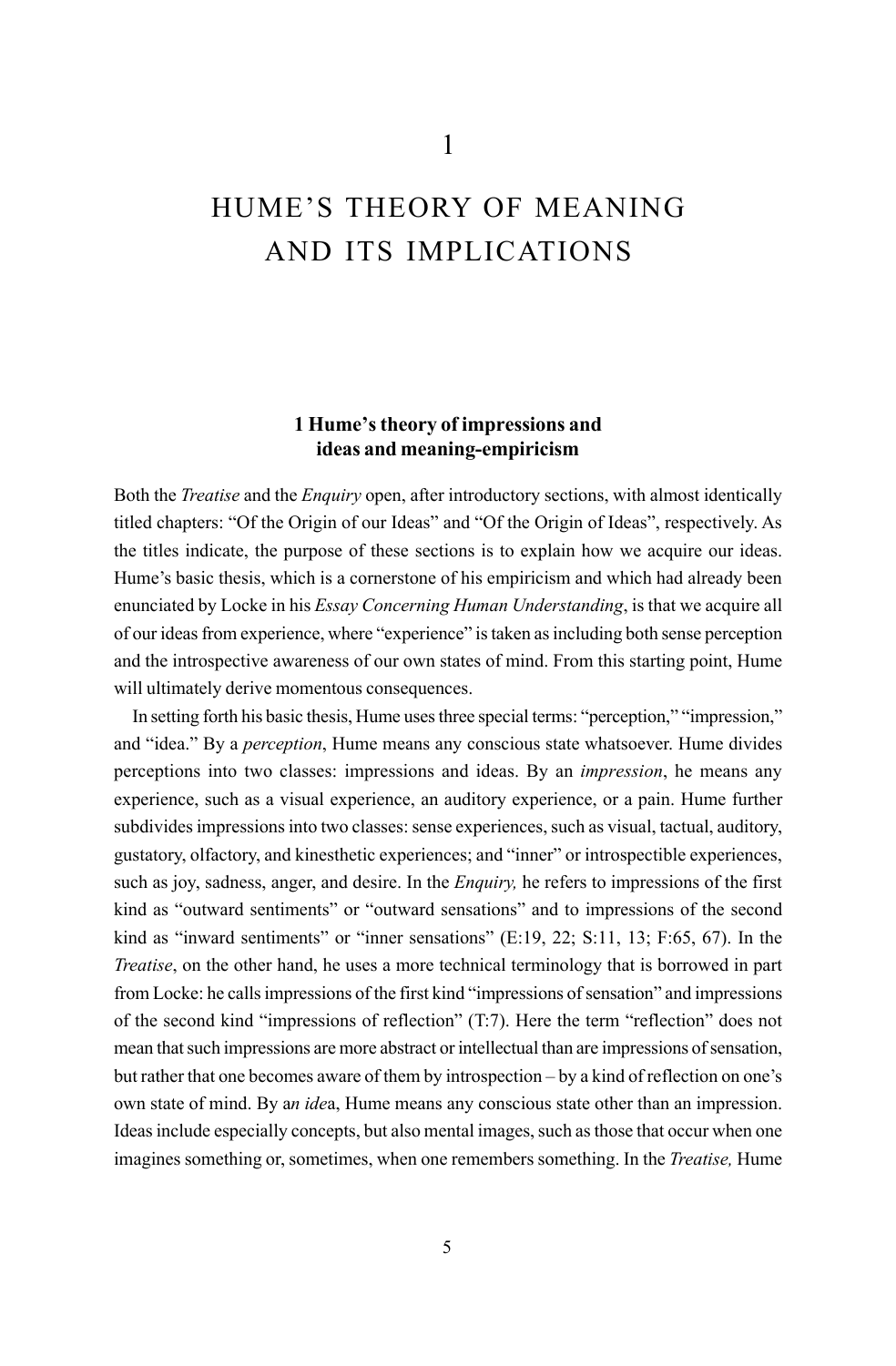also observes that the introspectible experiences, or impressions of reflection, are often caused by ideas; for example, an idea of pain may cause an impression of fear, or an idea of pleasure may cause an impression of desire (T:8).

The distinction between "impressions" and "ideas" probably seems fairly obvious to you. Hume himself thought it quite unproblematic, saying that "it requires no nice discernment or metaphysical head to mark the distinction between them" (E:18; S:10; F:63). Before seeing how Hume uses these terms in formulating his basic thesis, however, we need to take note of an ambiguity in his account of the difference between impressions of sensation and ideas. Hume's main or "official" way of distinguishing between impressions and ideas is to say that impressions are lively, vivid, or "forcible," whereas ideas are "faint" or "dull." But Hume adds immediately that a person whose mind is "disordered by disease or madness" may have ideas that are "altogether indistinguishable" from his or her impressions (E:17; S:10; F:63). Hume's point here is that people who are insane, or suffering from psychotic delusions or hallucinations, may have ideas which are every bit as vivid or lively as their impressions of sensation. Now in saying this, Hume is tacitly appealing to a criterion for distinguishing between impressions of sensation and ideas other than vivacity, because he still calls a deranged person's vivid hallucinations "ideas;" but their vividness would force him to classify them as impressions, if vividness or vivacity were the operative criterion for distinguishing between impressions and ideas. What other criterion, then, is Hume appealing to? As Jonathan Bennett has pointed out (1971: 224–5), he is appealing to the criterion of *objectivity*, according to which impressions of sensation are experiences had when people really perceive physical objects; whereas hallucinations, no matter how vivid they may be, are only ideas. There are several other places where Hume does this: in the *Abstract*, he says that "when we . . . have the images of external objects conveyed by our senses, the perception of the mind is . . . an *impression*," and he equates the claim that "our [visual] ideas [of sensation] . . . are derived from impressions" with the claim that "we can never think of anything which we have not seen without [outside] us"  $(T:647; S:128; F:31)$ ; in the text of the *Treatise* proper, he contrasts "that idea of red, which we form in the dark," with "that impression, which strikes our eyes in sun-shine" (T:3); in the *Enquiry*, he introduces the term "impression" by listing "perceptions, when we hear, or see, or feel" among the examples of what he will mean by that term  $(E:18; S:10; F:64)$ . In these passages, from which we have quoted only short excerpts, Hume *also* characterizes impressions as being our "more lively" or "strong" perceptions, but the fact remains that he equates impressions of sensation with those had when we are really perceiving physical objects or, in Bennett's language, having "experience of the objective realm" (1971: 224–5). Thus, Hume has two different and incompatible criteria for distinguishing between impressions of sensation and ideas: his official criterion of "force and vivacity," and the implicit and unacknowledged criterion of objectivity.

The probable explanation of this ambiguity stems from a factor that we mentioned (but postponed describing) in the Introduction, when surveying the intellectual currents that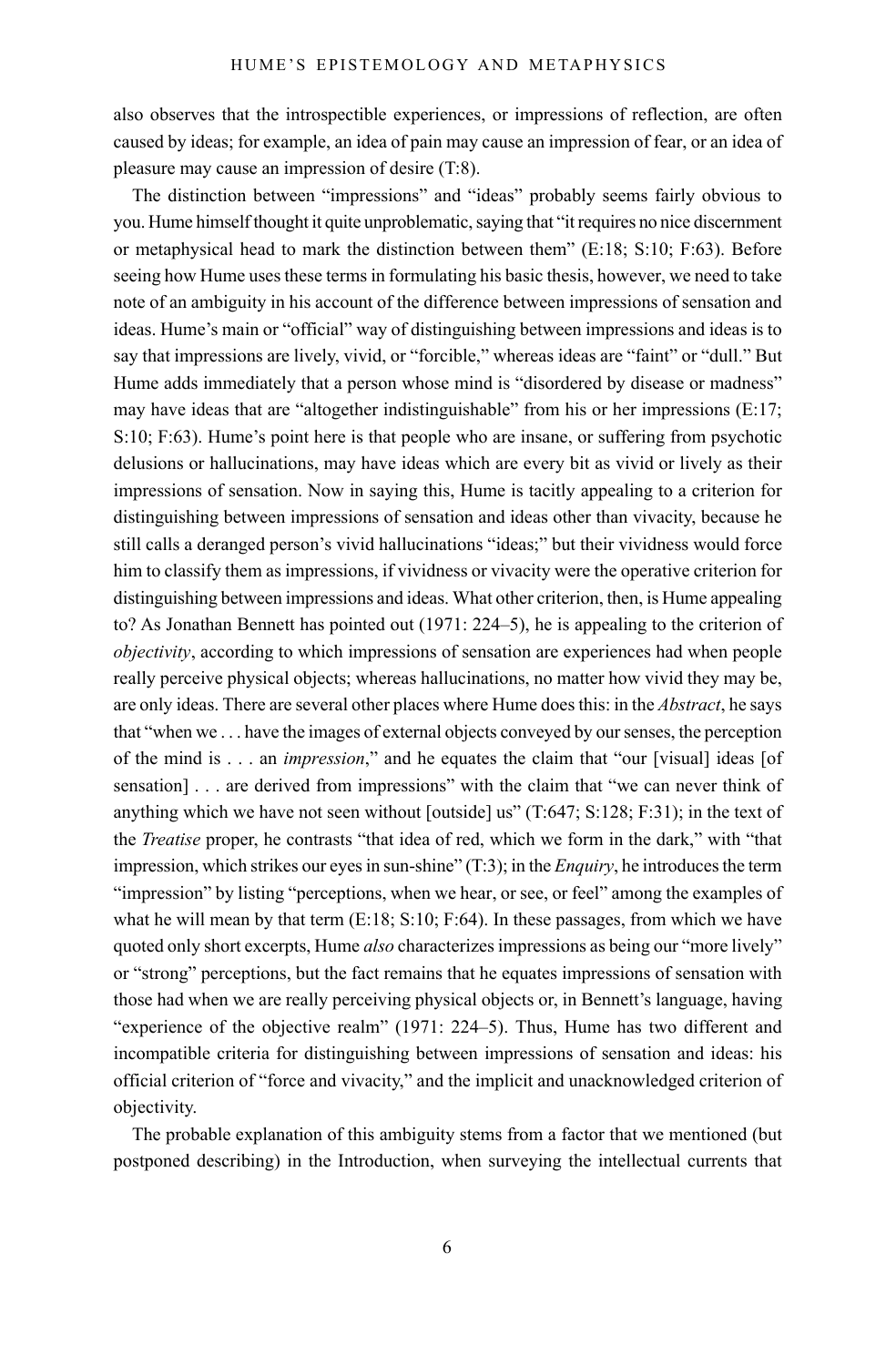influenced Hume: namely, his preoccupation with philosophical scepticism. Scepticism, a philosophical position that dates back to ancient Greece and has proponents to this very day, calls into question the possibility of knowledge. It does so by using certain arguments that are designed to show that our cognitive faculties and powers – our senses, reasoning ability, and memory – are not reliable enough to enable us to distinguish securely between truth and error, appearance and reality, well-grounded belief and mere opinion. The type of scepticism that is directly relevant to Hume's conflicting criteria for distinguishing between impressions and ideas is scepticism about the reliability of the senses. Such scepticism was a major force in Hume's day, and was advocated by one of Hume's favorite writers, Pierre Bayle. But to understand it, we should refer to Descartes, one of its most famous and powerful sources.

Descartes himself was no sceptic; indeed, he attempted to refute scepticism. But in preparing the way for his refutation, he first presented the case *for* scepticism so as to be in a better position to demolish that case. Indeed, his strategy was to radicalize the case for scepticism – to make it more sweeping and powerful than the sceptics themselves had done – and then to refute the radicalized sceptical arguments so as to abolish scepticism once and for all. Descartes begins modestly enough, by pointing out that our senses are sometimes deceptive, as when we misperceive an object's shape or size.<sup>1</sup> Of course, he then notes, this hardly shows that our senses are never trustworthy, since such errors typically occur because the object is far away or seen through a fog or the like. But why can't we rely on our senses when the conditions of observation are favorable, for example, when viewing a nearby object in good light? Descartes answers with two different sceptical arguments. First, he argues, as had other philosophers before him, that even our very best sense perceptions – those that occur under the most favorable conditions of observation – can be duplicated in vivid dreams. In other words, some dreams are so life-like, so vivid, that we are completely taken in by them and so cannot reliably distinguish them from our best waking perceptions. Second, he introduces an argument that no one before him had used and that is now commonly regarded as his most important sceptical argument. This is the argument that perhaps, for all we can tell, all of our sense experiences are produced by a source completely different from that which we think is responsible. We think, of course, that our visual, tactile, auditory, gustatory, and olfactory experiences are produced when physical objects stimulate our sense-receptor organs – our eyes, skin, ears, taste buds, noses. But what if, instead, they are caused in some radically different way; say by God himself, or perhaps by some powerful and evil demon bent on deceiving us? At first, this argument may seem utterly bizarre, perhaps even laughable. But on reflection it tends to "grow on" one. For, after all, a very powerful and intelligent being such as God, or some evil counterpart of God, presumably could generate in humans a perfectly undetectable hallucination of an entire physical world. All that this being would have to do is to cause us to have sense experiences that are vivid and that fall into orderly coherent patterns, so that we could, for example, correctly and consistently predict future experiences on the basis of present ones. How can we possibly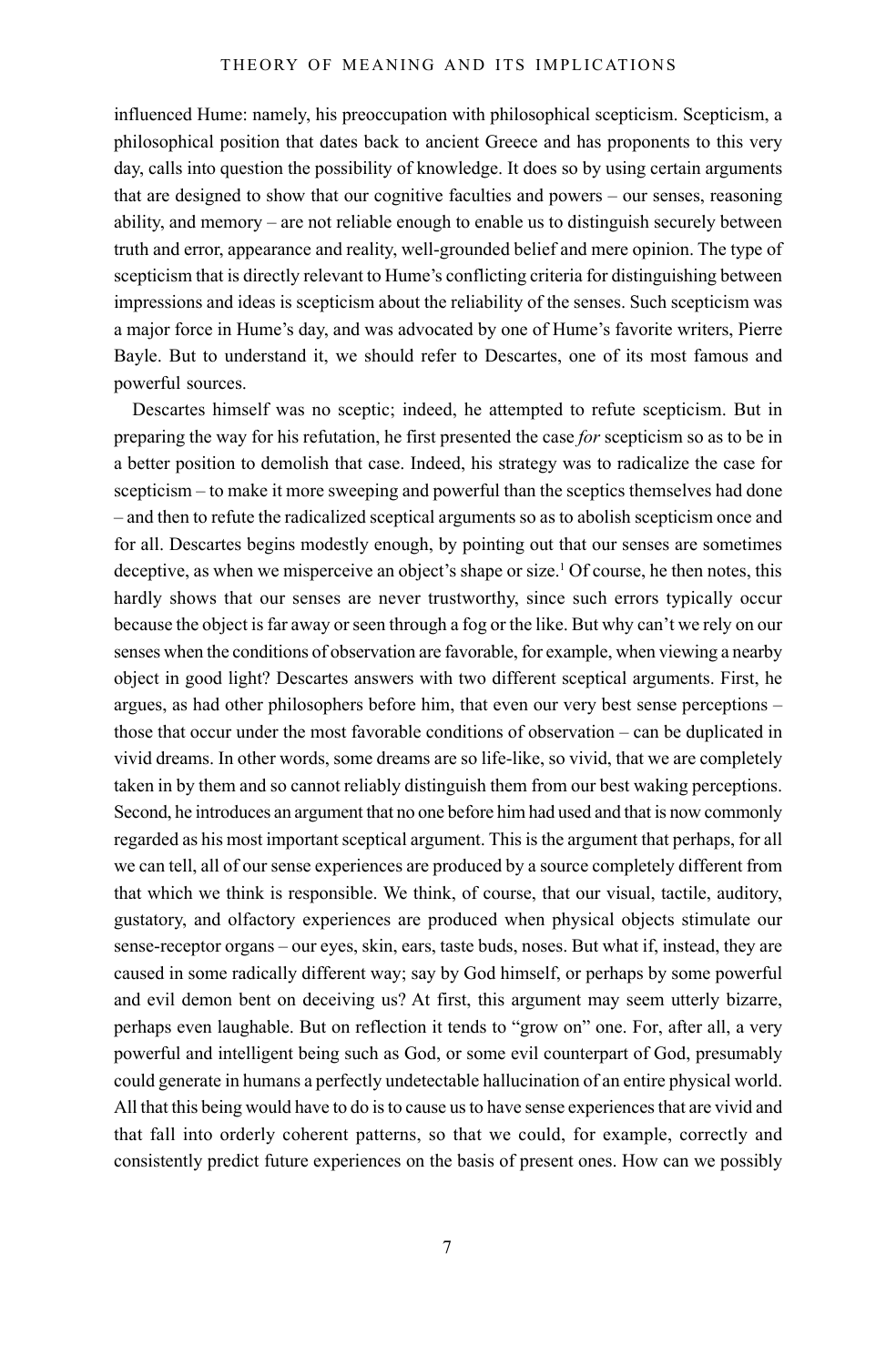know that this is not the way our experiences are in fact produced, since by hypothesis the experiences themselves would be exactly the same if they were so produced?

Descartes thought that he could refute this "deceiver argument." He attempted to refute it by offering proofs that there exists a benevolent God who would not deceive his creatures about the causes of their sense experiences. But Descartes' proofs of God's existence convinced few philosophers, so that his presentation of the problem of scepticism has endured while his attempt to solve it has not. Other philosophers have attempted to provide more effective responses to scepticism. John Locke, for example, attempts to solve Descartes' problem without appealing to God, by means of a quasi-scientific argument to the effect that the best explanation of the order and coherence of our sense experiences is that they are produced by a world of physical objects interacting with each other and with our sensory organs in regular, lawful ways. But Locke's successor in the British Empiricist tradition, Bishop Berkeley, argued powerfully that nothing Locke said successfully rules out other possible explanations of the order and coherence of our sense experiences. He then proceeded to argue that the experiences are indeed caused by God himself; except that Berkeley saw nothing sceptical about this view, because he combined it with the extraordinary thesis that matter does not really exist, and that what we call physical objects really are nothing but orderly groups of sensations or ideas caused by God!

Hume fully appreciated the force of Descartes' sceptical arguments, and he agreed with Berkeley's criticisms of Locke. But Hume could not accept Berkeley's own cure for scepticism, and indeed regarded Berkeley as just another sceptic. Accordingly, Hume adopted a thoroughgoing scepticism concerning the senses: he maintained that our belief in a material world, though it is a belief that we cannot avoid having, is not susceptible to any rational justification.2 In the *Treatise*, he says that our impressions of sensations arise "from unknown causes" (T:7). So, Hume tries to find a criterion for distinguishing impressions of sensation from ideas that does not depend on knowing whether any of the impressions are caused by physical things – a purely immanent or phenomenological criterion that can be applied simply by using introspection. The criterion he comes up with is vivacity or liveliness; and this he adopts as his official way of distinguishing between impressions and ideas.

However, when Hume is not actually discussing the problem of perception, he tends not to keep in mind his scepticism concerning the senses. For example, as we shall see in Chapters 3 and 4, Hume's discussions of cause-and-effect reasoning, and of the nature of the cause-effect relationship itself, are among his most important contributions to philosophy. But as we shall also see, his discussion of those topics is written from a point of view that just takes for granted our knowledge through perception of physical objects and events; while discussing causal reasoning and causality, his deep interest in these topics simply overrides his sceptical doubts about the senses. This is not necessarily an inconsistency on Hume's part; for he can be interpreted as asking the questions: *if* we had knowledge of physical objects and events, then what would be the correct accounts of causal reasoning about them and of causal relationships among them? In any case, it is fortunate that Hume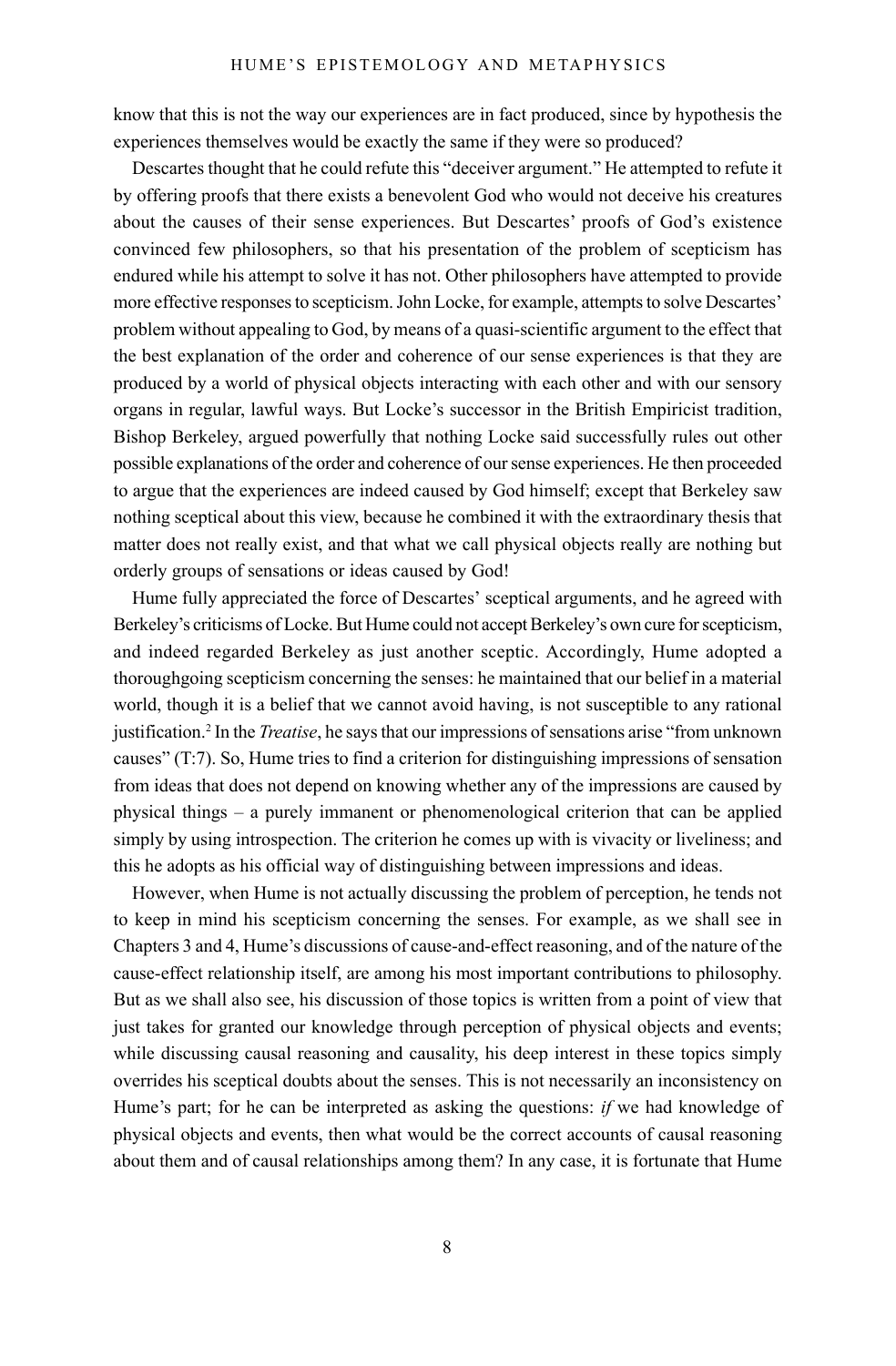does abstract from or put to one side his scepticism about the senses while discussing causal reasoning and causality, because it is doubtful that he could have made his seminal claims about these topics if he had consistently stuck to such a sceptical stance, allowing himself to speak about impressions and ideas only and never about physical objects.

Now another place where Hume does not (or, at any rate, not always) bear this scepticism in mind is in presenting his theory of impressions and ideas. This is why he allows himself to appeal to objectivity as a criterion for distinguishing impressions of sensation from ideas. But, in this instance again, the resulting ambiguity, while potentially confusing, turns out not to be damaging. For, as we shall see, the importance of Hume's theory of impressions and ideas lies chiefly in the way he uses the theory to criticize certain conceptions taken for granted by his philosophical predecessors, such as the conception of substance, and his use of the theory does not depend on which of the two criteria is used to distinguish between impressions and ideas.

Accordingly, let us grant Hume his distinction between impressions and ideas, without worrying further about the ambiguity just discussed. We can then set forth Hume's basic principle about the relationship between impressions and ideas, which is his main opening thesis in both the *Enquiry* and the *Treatise.* This principle, which we will call the "principle of empiricism," can be put as follows: every idea is either

- (a) derived from a corresponding impression, or
- (b) composed of simpler ideas, each of which is derived from a corresponding impression.

Here "derived from" means, roughly, *copied from* and "corresponding" means *resembling.* An example of an idea falling under (a) would be that of some specific shade of red, say crimson. Hume would say that this idea is derived from a corresponding impression – an experience in which crimson itself is presented. An example of an idea falling under (b) might be the idea of a centaur. For, suppose a person has never seen a centaur (since there are none), nor ever had a vivid hallucination of one (so as to guarantee that the person has never had an impression of a centaur, whichever criterion we use for distinguishing impressions from ideas). Still, that person can have an idea of a centaur. For this idea can be broken down into two simpler components, such as the idea of a human being's head and torso and the idea of a horse's trunk and limbs. So, provided the person has had impressions of people's heads and torsos and of horses' trunks and limbs (impressions that can be obtained simply by seeing people and seeing horses), he or she can have the idea of a centaur. For then the person can have the ideas of a human head and torso and of a horse's trunk and limbs, and can combine these ideas to form the idea of a centaur. In a similar way, a person can have innumerable ideas that have no exact counterparts among impressions, provided that those ideas can be analyzed into component ideas all of which do have counterparts among the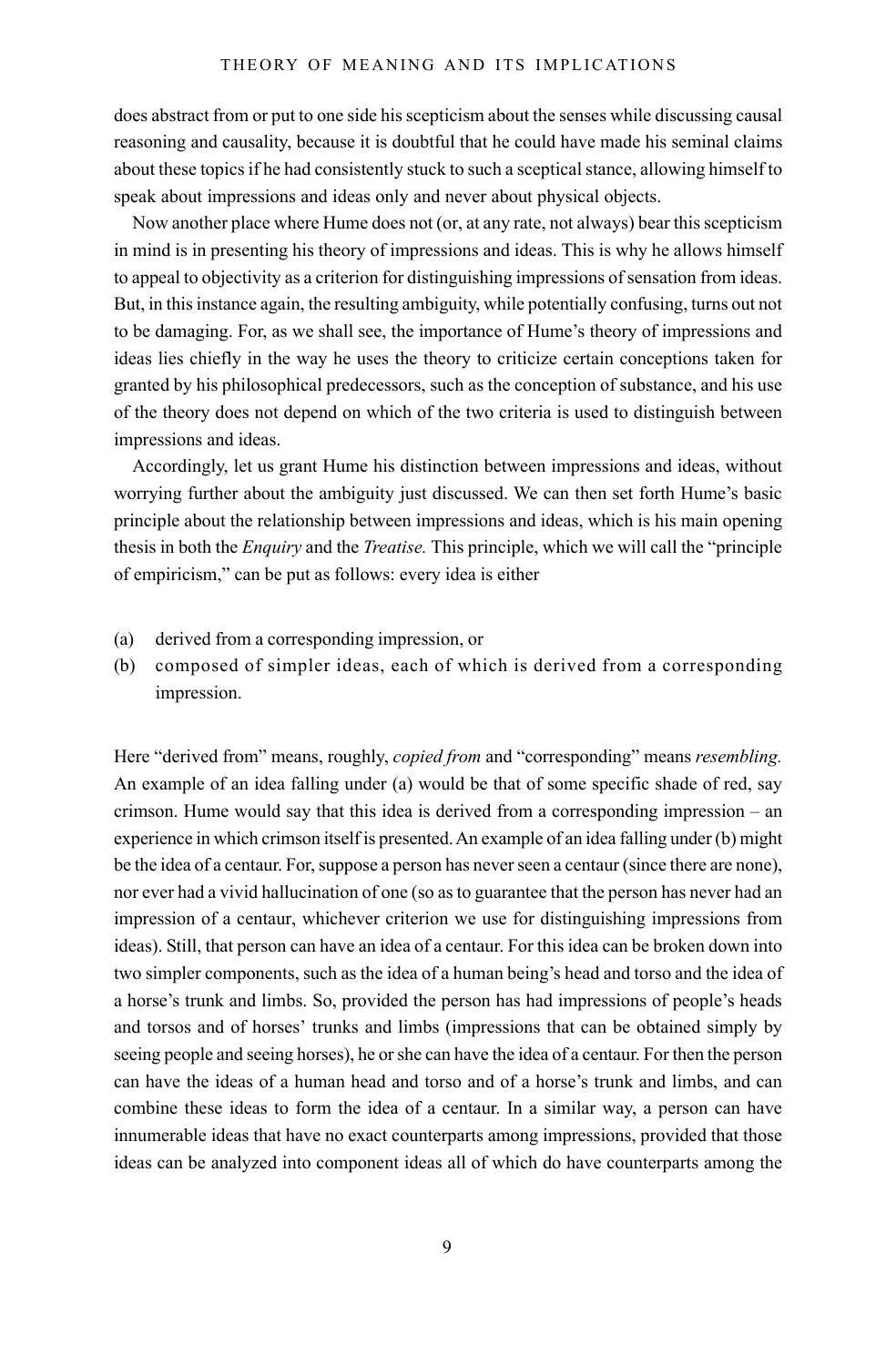impressions. As examples of such ideas, Hume mentions those of a golden mountain and a virtuous horse.

Given the importance that Hume attaches to his principle of empiricism, his defense of the principle is surprisingly brief and also vulnerable to attack. First, he simply challenges the reader to find a counterexample to the principle; that is, to find an idea – any idea – that is not derived from impressions in either manner (a) or manner (b). Second, he claims that if a person's sensory organs are defective, so that the person cannot obtain the impressions of sensation normally generated when those organs are stimulated, then he or she cannot have the corresponding ideas: "A blind man can form no notion of colours; a deaf man of sounds" (E:20; S:12; F:65).

At first, these two points may seem quite persuasive; but on further reflection both become quite problematic. To begin with the first point, it is somewhat surprising that Hume himself, shortly after challenging the reader to find an idea which is not derived from any impression, describes a case that meets this very challenge! This is his famous case of the "missing shade of blue." Hume asks us to imagine a person who has seen every shade of blue from the darkest to the lightest, except for just one intermediate shade. Hume then asks whether this person could conjure up imaginatively the idea of that "missing" shade of blue, despite never having had an impression of it. Hume answers, plausibly enough, that the person could conjure up or visualize the missing shade. Notice that this case is a direct and convincing counterexample to Hume's own principle. For the idea of the missing shade of blue is by hypothesis not derived from any corresponding impression; nor can it be broken down into simpler ideas each of which is derived from a corresponding impression, because it is not composed of parts. Rather, the idea of any shade of blue is uniform, uncompounded, or simple; so that, unlike the idea of a centaur, it cannot be divided up into component ideas, each of which might be derived from different impressions. Furthermore, it seems that other examples of the same sort can easily be given, involving shades of other colors and perhaps also sounds. Yet, Hume dismisses the example as unimportant, saying that "it does not merit, that for it alone we should alter our general maxim" (E II:21; S:13; F:66; T I i 1:6). This is certainly puzzling: how can Hume maintain his principle, even though he knows that there is a clear counterexample to it?

Hume's second point – about defective sensory organs – also runs into difficulty. To see why, consider a hypothetical case. Suppose that instead of becoming deaf in his later years, Beethoven had been deaf from birth, and so had never had any impressions of sound. What could Hume say if our congenitally deaf Beethoven assured him that he knew very well what sound was, and presented him with the scores of his nine symphonies, thirty-two piano sonatas, etc., as evidence? It looks very much as if, in the face of such evidence, Hume would have to admit that his principle was false. Here you may be inclined to defend Hume by saying that the case of a congenitally deaf Beethoven does not really count against Hume's principle, because it is just an imaginary example. In order to show that Hume's principle is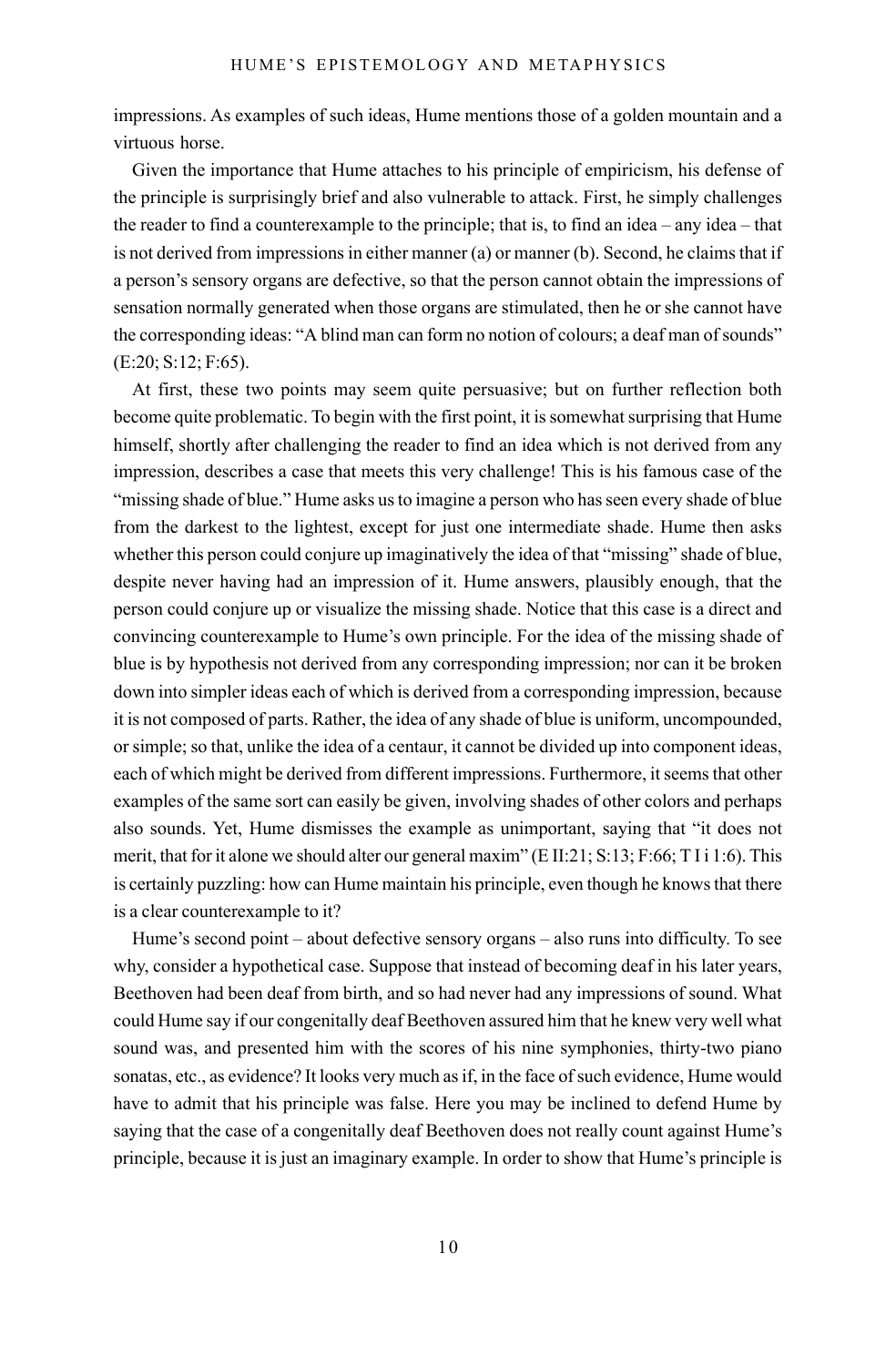false, one must show that there really is a person who has ideas without having had the corresponding impressions.

The trouble with this possible defense of Hume, however, is that it does not square with the way he himself treats his principle, for it treats the principle as a falsifiable empirical or a posteriori thesis, whereas Hume treats it as an unfalsifiable a priori thesis. To explain this point, we need to define the terminology used. An empirical or a posteriori statement is one that can be known only by experience; for example, the statements that snow is white, or that water boils at 212°F at sea level, or that thunder follows lightning. An a priori statement is one that can be known just by thinking; for example, the statements that  $1 + 2 = 3$ , or that nobody is his or her own mother, or that if X is to the left of Y, then Y is to the right of X. We shall meet this basic distinction again, and discuss it in more depth, in the next chapter. For the present, we need to note only one more point about it. This is that empirical generalizations, which are statements of the form "All *A*s are *B*s," are always falsifiable; meaning that one can always conceive of some experience or observation that would show such a statement to be false. For instance, finding a patch of purple snow would show that the statement *all snow is white* is false; finding some water that failed to boil when heated to 212°F at sea level would falsify (show to be false) the statement *all water boils at 212°F at sea level*, and so forth. (Incidentally, notice that calling a *statement falsifiable* is, of course, not the same as calling it false: it means that some possible experience *could* conceivably show the statement to be false, not that the statement actually is false; so that many statements of whose truth we are quite certain are nevertheless falsifiable.) By contrast, no a priori statement is falsifiable. We cannot conceive, for example, of any experience that would show  $1 + 2 = 3$  to be false. For suppose that we try to do so: imagine, for example, inserting two marbles through a small opening to a box already containing one marble, and that on opening the box you find only two marbles therein. Would that falsify the arithmetical statement  $1 + 2 = 3$ ? Or would it show that  $1 + 2 = 2$ ? Surely not. At best, it would show that one marble had somehow exited the box while you were not looking. Failing some such natural explanation, it might even show that one of the marbles had somehow dematerialized; but it would not show  $1 + 2 = 3$  to be false.

To return to Hume's principle. We saw that this principle can be challenged by the hypothetical case of a congenitally deaf Beethoven. We said that a possible reply to that case is that it is merely imaginary, and that Hume's principle can be refuted only by a real case. Now this possible reply obviously assumes that the principle is falsifiable, and therefore also that it is an empirical generalization to the effect that all ideas are, as a matter of ascertainable fact, derived from corresponding impressions or else are composed of simpler ideas each of which is so derived. But although Hume sometimes writes (especially in *Treatise* Book I, part i, Section 1) as if his principle were an empirical hypothesis, we shall see that he does not treat it that way. For every time a case arises where people claim to have an idea for which Hume can find no impression or impressions (as in the cases of the ideas of substance and of self, to be discussed in the following part), he concludes that people do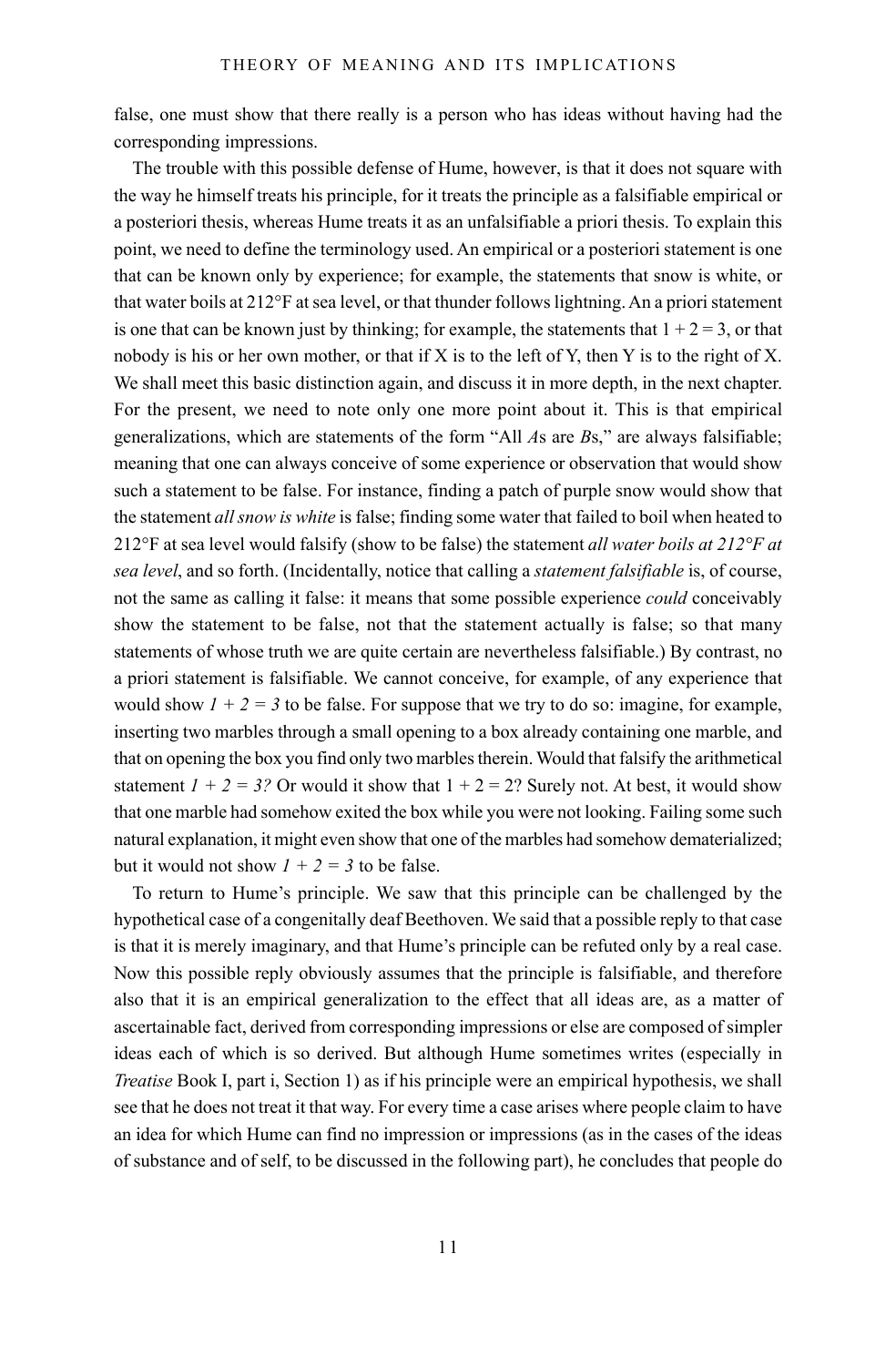not really have the idea in question (and usually proposes some substitute idea that can be derived from impressions). He does not consider seriously the possibility that his principle might instead be false; even when, as in his "Appendix" to the *Treatise* (T:633–6), he sees that it has led him to a view of the self that he himself finds untenable. Thus, despite the fact that Hume sometimes speaks as if his principle were a falsifiable empirical generalization, in practice he treats it rather as an a priori truth. But then his appeal to empirical evidence to support the principle – for instance, to the fact that people with defective sensory-organs lack the corresponding ideas – is irrelevant and misleading, since the principle is not really based on empirical evidence. Furthermore, it is not at all clear how a generalization about the origin of our ideas *could* be known a priori.

In what follows, we shall propose a way of interpreting Hume's principle that solves the difficulty raised by the missing shade of blue and the difficulty raised by the congenitally deaf Beethoven scenario. Let us begin by considering the final paragraph of the second section of the *Enquiry*. For this paragraph sets Hume's principle in a certain light, in which the cases of the missing shade of blue and of a congenitally deaf Beethoven no longer cause trouble for the principle. The paragraph reads as follows:

Here, therefore, is a proposition, which not only seems, in itself, simple and intelligible; but, if a proper use were made of it, might render every dispute equally intelligible, and banish all that jargon, which has so long taken possession of metaphysical reasonings, and drawn disgrace upon them. All ideas, especially abstract ones, are naturally faint and obscure: the mind has but a slender hold of them: they are apt to be confounded with other resembling ideas; and when we have often employed any term, though without a distinct meaning, we are apt to imagine it has a determinate idea annexed to it. On the contrary, all impressions, that is, all sensations, either outward or inward, are strong and vivid: the limits between them are more exactly determined: nor is it easy to fall into any error or mistake with regard to them. When we entertain, therefore, any suspicion that a philosophical term is employed without any meaning or idea (as is but too frequent), we need but enquire, *from what impression is that supposed idea derived*? And if it be impossible to assign any, this will serve to confirm our suspicion.

(E:22; S:13; F:67; see also *Abstract* in: T:649; S:129; F:32)

In this passage, Hume introduces a topic that he has not previously mentioned: the topic of meaning. He alludes to "jargon" (meaningless verbiage, gibberish), and implies that certain disputes are unintelligible. He twice mentions the possibility of a term being employed without any meaning, and tells us how to guard against this. Indeed, what Hume does in this paragraph is to derive from his principle of empiricism a test for meaning. This test can be put as follows: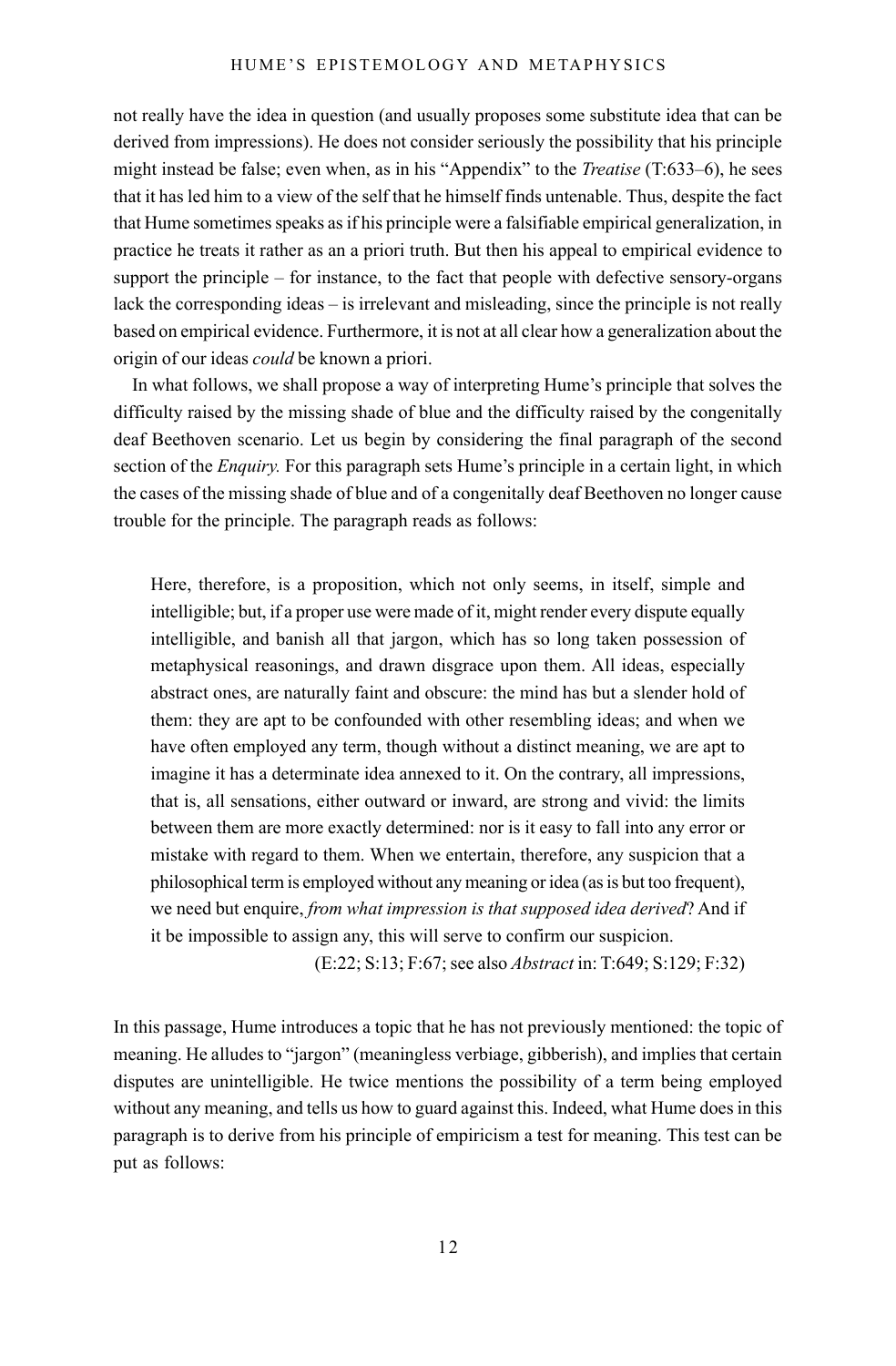If T is a general, classificatory, or descriptive term that supposedly has an idea, *I,* as its meaning, but there is no impression(s) from which *I* is derived, then T does not stand for any idea and is therefore meaningless.

The last two sentences of the passage quoted foreshadow the way in which Hume will apply this test. He will apply it to three philosophical terms that are central in the work of nearly all his predecessors: the terms "substance," "self," and "cause." Indeed, as we shall see, some of Hume's chief contributions to philosophy arise when he subjects these three terms to his test for meaning.

Today, the importance of Hume's principle of empiricism is generally taken to lie primarily in the test for meaning that he derived from it. Indeed, recent Empiricist philosophers (who still look to Hume as their philosophical progenitor) are not generally satisfied with Hume's formulation of the principle of empiricism. For Hume's principle is, as we have seen, a genetic principle – one about the origin or genesis of our ideas. As such, it runs into the difficulties that we have noted: the problem that a person might, for all we know, have ideas that did not originate in any impressions (e.g. our congenitally deaf Beethoven's ideas of sound), and the problem that a person who had received impressions of all but a few shades of a color could surely visualize the shade(s) that he or she had never experienced (e.g. the missing shade of blue). Furthermore, it seems implausible to maintain that whether or not a term has a meaning depends on whether a given person, or several persons, have had impressions answering to (the idea associated with) that term. On the other hand, it is not implausible to maintain that whether or not a descriptive term has a meaning depends on whether something that *could* be experienced would answer to that term (or at least to other terms by which it was defined).

Accordingly, most contemporary Empiricists would recast Hume's entire position as one whose concern is about meaning. Thus, they would recast his principle of empiricism along the following lines, suggested by H. H. Price:

Every meaningful general term T is definable either: (a') ostensively, i.e. by indicating something that can be encountered in experience and saying: "that is an instance of what I mean by 'T'", or (b') by means of other terms that are themselves definable in manner (a').

(Price 1965: 6)

There is a very close parallel between this "Empiricist view of meaning" (as we may call it), and Hume's principle of empiricism. For, notice that we can very plausibly use the same example, "crimson," to illustrate  $(a)$ " that we used to illustrate  $(a)$ , and the same example, "centaur," to illustrate (b') that we used to illustrate (b). Furthermore, from the Empiricist view of meaning, we can derive a modernized version of Hume's test for meaning: if T is a general or classificatory or descriptive term, but T cannot be defined either in manner (a') or in manner (b'), then T is a meaningless term.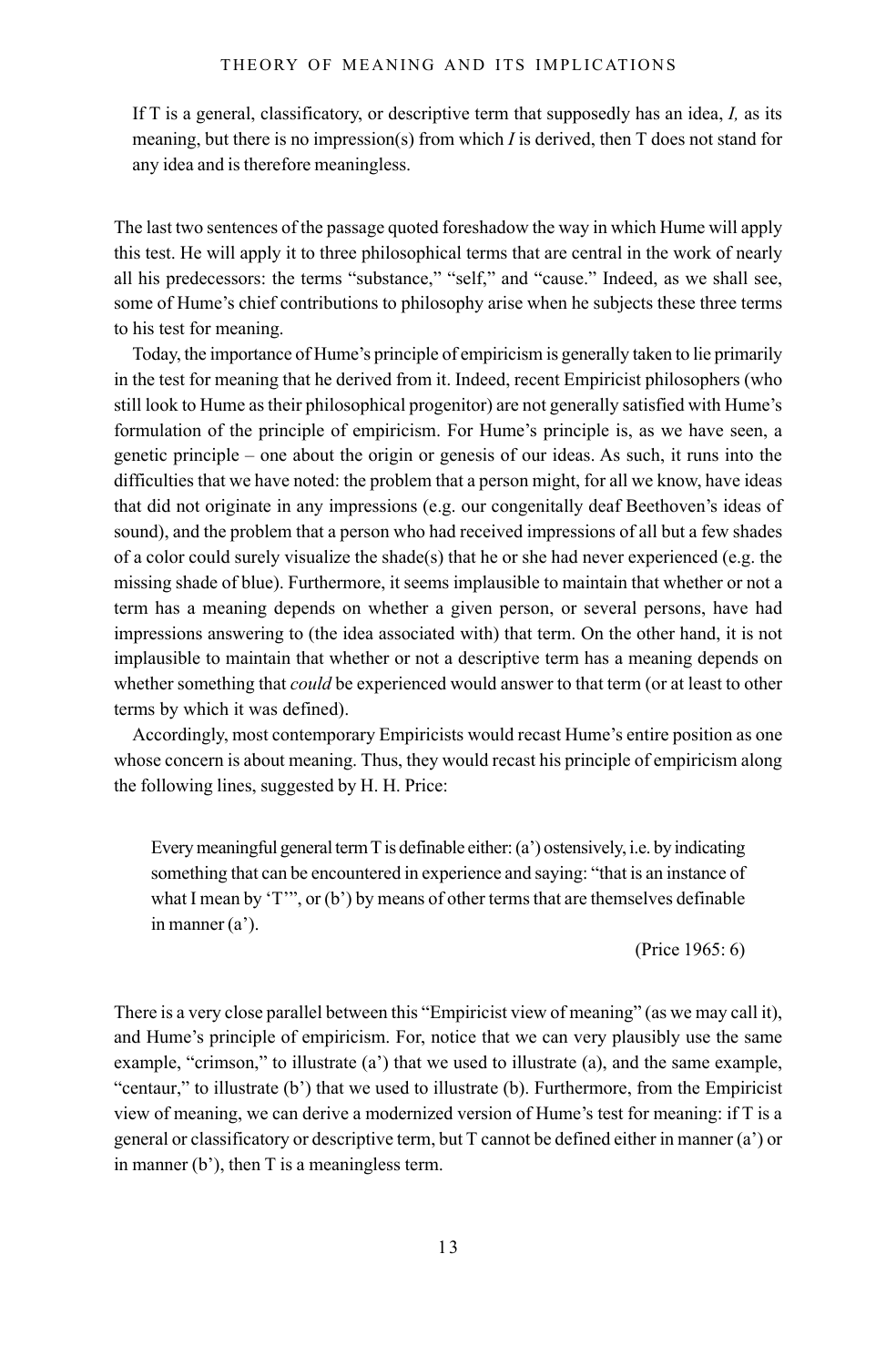The main difference between Hume's principle of empiricism and test for meaning and their modern counterparts is this: in Hume's formulations, considerations of meaning are intertwined with a psychological, genetic thesis about the origin of our ideas – about how we *learn* meanings. The modern formulations, by contrast, are purely principles about what it is for a term to *have* meaning. As suggested above, this gives the modern formulations an advantage: they do not face the difficulties that afflict Hume's own position. Consider first the case of the missing shade of blue. As we have seen, this case is a clear counterexample to Hume's formulation of the principle of empiricism. But it is not a counterexample to the Empiricist view of meaning. For that view requires only that some observable or experienceable item *would answer* to the term for that shade of blue. It does not require anyone to have actually seen that shade. It requires only that the term's meaning *could* be defined ostensively or, as Price (1965: 7) put it, that the term be "cashable" in experience. A similar point solves the difficulty raised by the case of a congenitally deaf Beethoven. If Hume's thesis about the relation between impressions and ideas is construed along the lines suggested by the Empiricist view of meaning, then it requires only that every idea could be *exemplifie*d by an impression (or be composed of simpler ideas that could be exemplified by impressions), not that it be derived from an impression. But if someone had ideas that were not *derived* from any impressions, it would not follow that those ideas could not be *exemplified* by impressions, that they could not be "cashed" in experience. Even if Beethoven had really been congenitally deaf and despite this still had ideas of sounds, it would not follow that those ideas could not be exemplified by impressions. On the contrary, they could be exemplified by impressions of sound, despite Beethoven's never having had such impressions. Those ideas would still be "cashable" in experience, even though they had not *originated* in experience. To put the point differently: even if Beethoven had been congenitally deaf and nonetheless had ideas of sounds, it would not follow that nothing in any experience he could have had, had he not been congenitally deaf, would have answered to those ideas. On the contrary, auditory impressions, which he then could have had, would have answered to his ideas of sound.

Following Bennett (1971: 225–30), let us call the modernized versions of Hume's principle of empiricism and test for meaning "meaning-empiricism." Meaning-empiricism, as we have just seen, avoids the problems that we raised for Hume's own formulations.<sup>3</sup> Does this mean that we should accept meaning-empiricism? Not necessarily; for it may be that there are terms which are meaningful, but do not satisfy the Empiricist conditions for meaning. Hume himself, as we mentioned, examines three terms that his predecessors took to be not only meaningful, but also central to our thinking: "substance," "self," and "cause." In the next part, we shall consider what he says about substance and self, leaving "cause" aside until we have set out his related views about causal reasoning. At the end, we should be in a better position to assess meaning-empiricism.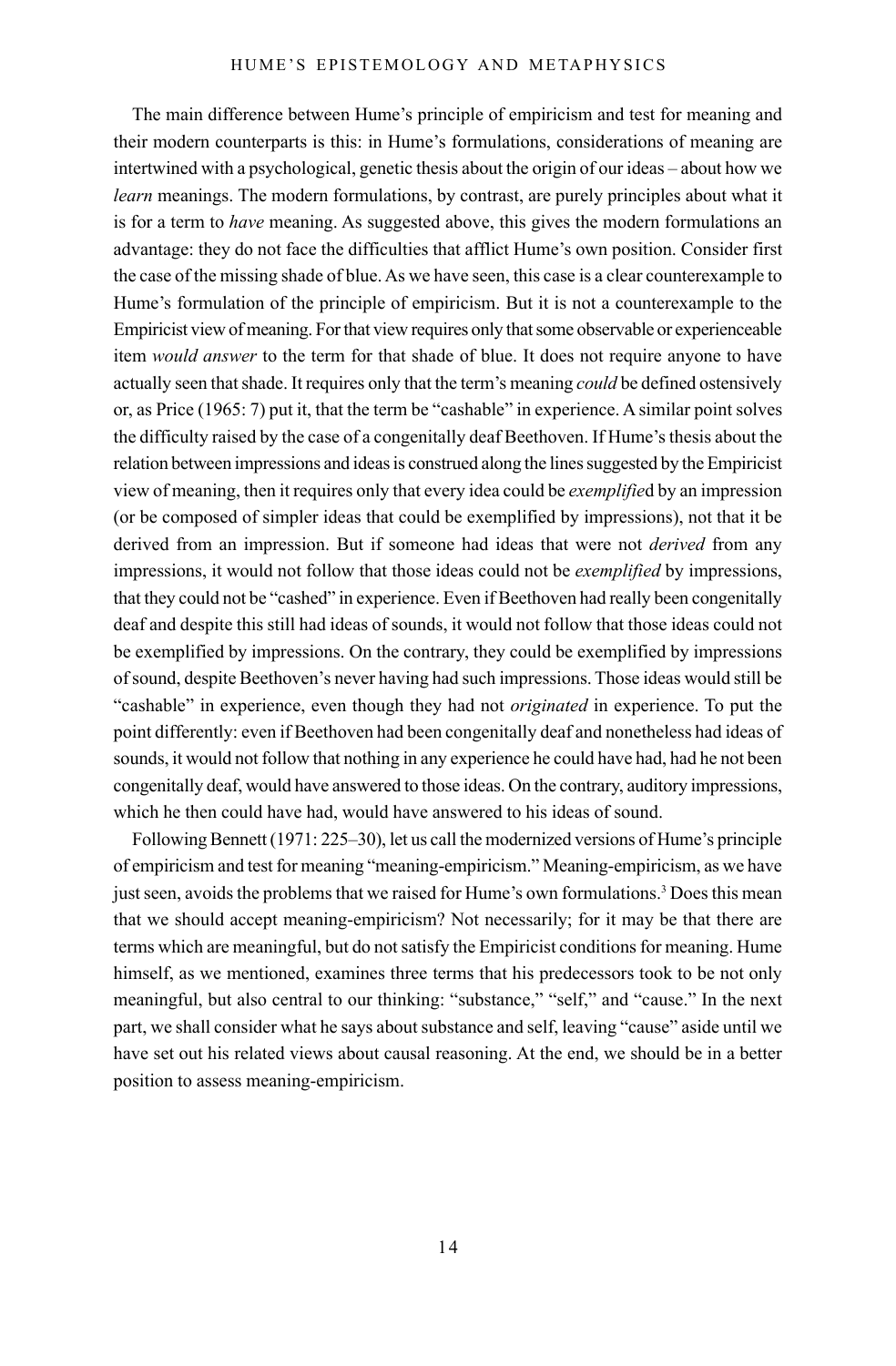## **2 Application of Hume's test for meaning to "substance" and "self"**

In this part, we shall apply the Empiricist test for meaning to "substance" and "self." In order to prepare the ground, however, we need to recount how the notions of substance and self were understood by the philosophers whose views Hume was criticizing.

The notion of *substance* is the centerpiece of a view that we shall call the "substance theory." The substance theory, which can be traced back at least to Aristotle and which was upheld by most medieval thinkers and by the Rationalists of the seventeenth and eighteenth centuries, is essentially an attempt to answer the philosophical question: "What is a thing?" There are two competing answers to this question: the bundle theory and the substance theory. According to the bundle theory, which was favored by Empiricist philosophers like Berkeley, Hume himself, and (in the twentieth century) Bertrand Russell, a thing is nothing but a collection of coexisting properties. For example, a tomato is nothing but roundness, redness, squashiness, juiciness, and so on, existing together at a certain place and time. According to the substance theory, however, a thing is composed of more than just its properties: it is composed of those properties *plus* an underlying substance to which all the properties belong.4 Thus the tomato, on this view, is composed only in part of the properties just mentioned; for it is also composed of an underlying substance to which all those properties belong and in which they are said to "inhere." As a very rough analogy, think of a pin-cushion with pins stuck in it: the pins are analogous to the properties, the pin-cushion to the substance.

On the standard seventeenth- and eighteenth-century view stemming largely from Descartes, there are two different kinds of substance. One is matter or material substance, whose basic properties are shape, size, and solidity.<sup>5</sup> The other is mind or mental substance, whose *only* properties are conscious states. Furthermore, according to this view, which is called "substance dualism," "Cartesian dualism," or sometimes simply "dualism," a person or self is identified with his or her mind or mental substance.

The principal rationale for the substance theory is provided by what is called the "argument from change." This argument is implicit in a very famous passage in the *Second Meditation,* where Descartes describes what happens to a piece of wax, freshly taken from a beehive, when that wax is put near a fire. As the wax is heated, its properties change: its hardness is replaced by a soft, gooey texture, its lumpish form by an elongated shape, its brown color by a translucid tint, its fragrant aroma by a smoky smell. Even its capacity to make a noise when struck with a finger is lost. Yet, one and the same piece of wax still exists despite all these changes. Why is that? Why isn't it the case, instead, that the wax ceases to exist and that another and new object begins to exist? The answer, according to the argument from change, is that although the properties of the wax have changed, the underlying substance has not: one and the same substance existed throughout the process of change and still exists now.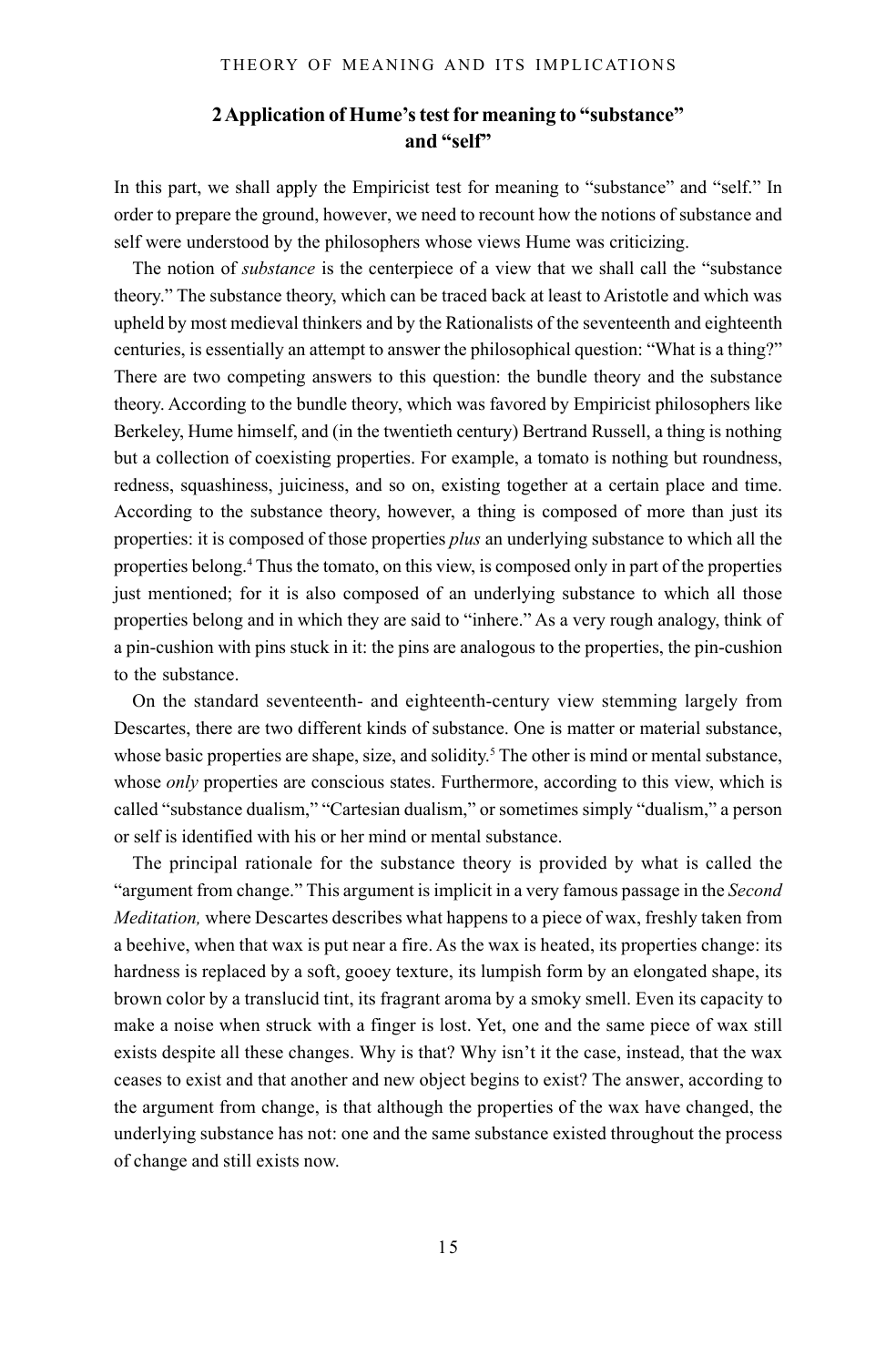This is an important argument, so let us formulate it carefully. To do this, we need to make a distinction between properties of two kinds: determinate properties and determinable properties. A determinate property is one that is absolutely specific, whereas a determinable property is one that is not absolutely specific. Take for example the property of being elliptical, or ellipticalness. This is a determinable property, not a determinate one, because there are many different elliptical shapes: thick ones, thin ones, in-between ones, and so forth. A determinate property, by contrast, must be absolutely specific. Only an elliptical shape satisfying a particular mathematical equation (ellipticity) would be a determinate property. Color is another example of a determinable property, since there are many different colors. Even particular colors like red, blue and yellow are determinable rather than determinate properties, because there are many shades of each of those colors. Only absolutely specific shades would be determinate properties, even if we do not have names for each such shade.

Having distinguished between determinate and determinable properties, we can now state the argument from change accurately:

- (1) We can distinguish between (a) all of a thing's determinate properties changing without the thing's ceasing to exist and (b) a thing's ceasing to exist.
- (2) We can distinguish between (a) and (b) only if a thing is composed, in addition to its properties, of a permanent underlying substance.

**• • •** A thing is composed, in addition to its properties, of a permanent, underlying substance.

To grasp this argument, think again of Descartes' example of the melting wax. The example can be understood as raising a challenge: namely, what justifies us in taking the melting wax to be a case of (a) rather than a case of  $(b)$  – that is, in thinking that the wax, all the determinate properties of which have changed, has not therefore ceased to exist? Premiss (2) says, in effect, that the only way to answer this challenge is to admit that the wax is composed of something *more* than just its properties, of something permanent to which those properties belong. The conclusion is simply a statement of the substance theory itself, so that the argument as a whole purports to prove that this theory is correct.

You may be wondering why the term "determinate" is needed in premiss (1). The answer has to do with the nature of change. We say, of course, that when a thing alters, its properties or characteristics have changed. But what does this mean? Not that the properties *themselves* have changed, because a property itself can never change: red, for example, is just red, and to say that it had changed would really mean that it had been *replaced* by another property, say by the property blue. Thus, to say that a thing's properties have changed is to say that it has lost certain properties and acquired others. Suppose, then, that the word "determinate" were left out of premiss (1). Then the premiss would say that a thing could lose all of its properties, *including its determinable properties*, without ceasing to exist. But this would be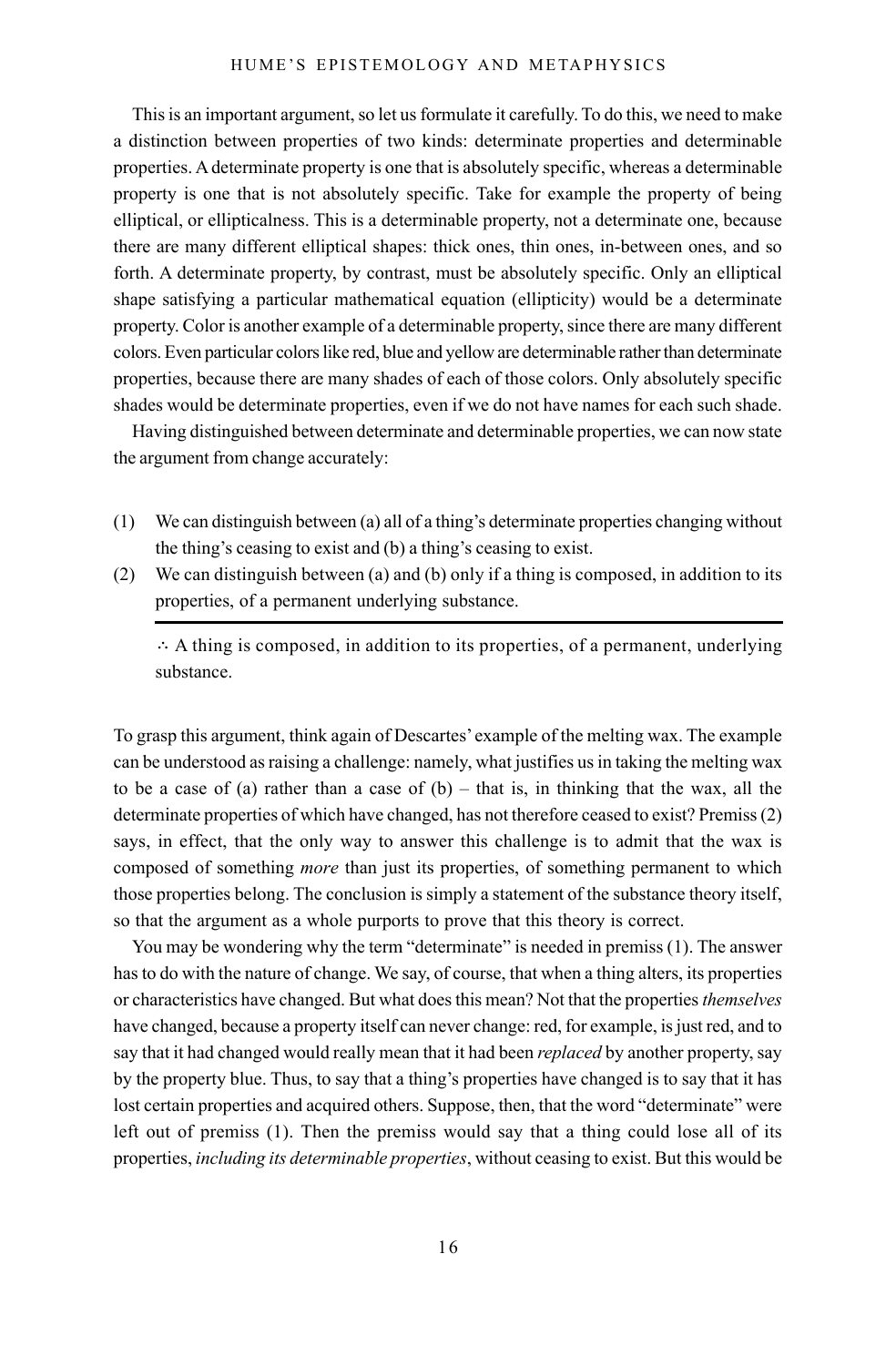false, for a thing's determinable properties include shape and size – not this or that specific shape and size, but just having some shape and size or other, or having what Descartes called "extension" – and a (physical) thing cannot lose all shape and size whatsoever without thereby also ceasing to exist. Thus, the term "determinate" must be included in premiss (1) for that premiss to have a chance of being true.

You may now ask: why then isn't the word "determinate" also included in premiss (2)? The answer is that to preserve the argument's validity, the conclusion would then also have to include that word, and so would have to read: "A thing is composed, in addition to its determinate properties, of a permanent underlying substance." But this is false, for it means that a thing is composed *only* of its determinate properties and its underlying substance. But a determinate property cannot possibly be present unless a corresponding determinable property is also present; for example, squareness cannot be present unless shape is present. Thus, in order for the argument's conclusion to stand a chance of being true, the word "determinate" must not be included in premiss (2).

The argument from change can also be applied to the non-physical, purely mental, thing that most seventeenth- and eighteenth-century philosophers took a human mind to be. Thus Descartes wrote:

[T]he human mind is a pure substance. For even if all the accidents of the mind change, so that it has different objects of the understanding and different desires and sensations, it does not on that account become a different mind.

(1984: 10)

Here the term "accidents" refers to properties of a certain kind – namely, accidental properties. Accidental properties are those that a thing may have but need not have in order to be what it is, such as a certain triangle's property of being green. Accidental properties contrast with essential properties, which are those that a thing must have in order to be what it is, like the triangle's property of being three-sided. Descartes' phrase, "different objects of the understanding and different desires and sensations," here refers to a mind's specific, determinate conscious states. Thus, Descartes identifies the accidental properties of a mind with its determinate, conscious states. But if a mind's accidental properties are determinate conscious states, then those properties are also determinate properties. Therefore, the argument of the passage could be summarized: "A human mind is a substance, because even if all its determinate properties change, it is still the same mind." This is simply the argument from change applied to the mind rather than to a physical thing like the wax.

Although the substance theory was upheld by most major philosophers of Hume's day, it is not without its problems. Before looking at Hume's own specific objection to the theory, it will be useful to state briefly the central difficulty faced by the theory. This is that substance is unperceivable. Imagine, for example, that you wanted to see the substance of a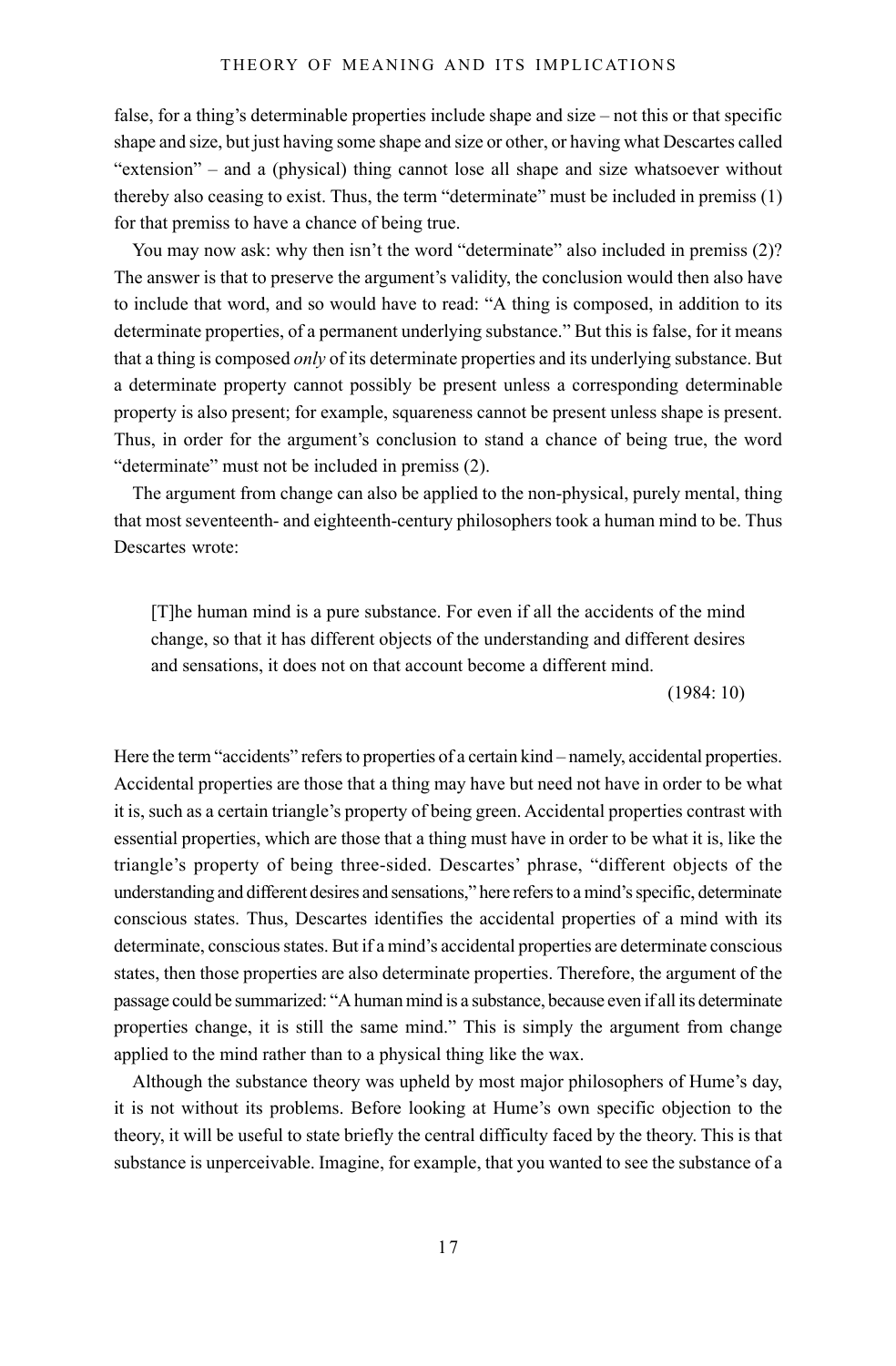piece of wood. So you obtain a carpenter's plane and shave off a thin layer of wood. What do you then see? Well, you see a new set of properties – a slightly diminished size, a slightly altered shape, a slightly different shade of color. It is obvious that planing away still more layers of wood will not get you any closer to seeing the piece of wood's underlying substance. No matter how many layers you plane away, you will see only more properties – until, at last, all the wood is gone. What this type of thought experiment reveals is that substance is just not something that can be perceived: nothing one could do would even count as perceiving substance.<sup>6</sup> Substance is, as philosophers say, unperceivable *in principle*. For this reason, some philosophers of the seventeenth and eighteenth centuries became increasingly suspicious of the notion of substance; and many contemporary philosophers reject "substance" altogether.

Against the background of the substance theory and the fundamental difficulty that it faces, we are ready to see how Hume applies his test for meaning to "substance" and to "self." In order to keep our discussion anchored to Hume's texts, we shall use his own formulation of the test: from what impression(s) are the ideas of substance and of self derived? It should always be remembered, however, that this question could be reformulated in terms of modern meaning-empiricism: can the terms "substance" and "self" be defined ostensively, by indicating something in experience that would answer to them?

In the following paragraph from a section of the *Treatise* (T:16) entitled "Of Modes and Substances," Hume applies his test for meaning to the notion of substance:

I wou'd fain ask those philosophers, who found so much of their reasonings on the distinction of substance and accident, and imagine we have clear ideas of each, whether the idea of *substance* be deriv'd from the impressions of sensation or reflexion? If it be convey'd to us by our senses, I ask, which of them; and after what manner? If it be perceiv'd by the eyes, it must be a colour; if by the ears, a sound; if by the palate, a taste; and so of the other senses. But I believe none will assert, that substance is either a colour, or sound, or taste. The idea of substance must therefore be derived from an impression of reflexion, if it really exist. But the impressions of reflexion resolve themselves into our passions and emotions; none of which can possibly represent a substance. We have therefore no idea of substance, distinct from that of a collection of particular qualities, nor have we any other meaning when we talk or reason concerning it.

Hume's point, of course, is that "substance" fails to pass his test for meaning. For in order for this term to have meaning for us, we must have an idea of substance. Now, argues Hume, if we have an idea of substance, then that idea must be derived either from an impression of sensation or an impression of reflection. So, using the strategy that we shall see him use again for "self" and for "cause," Hume challenges philosophers who rely on the notion of substance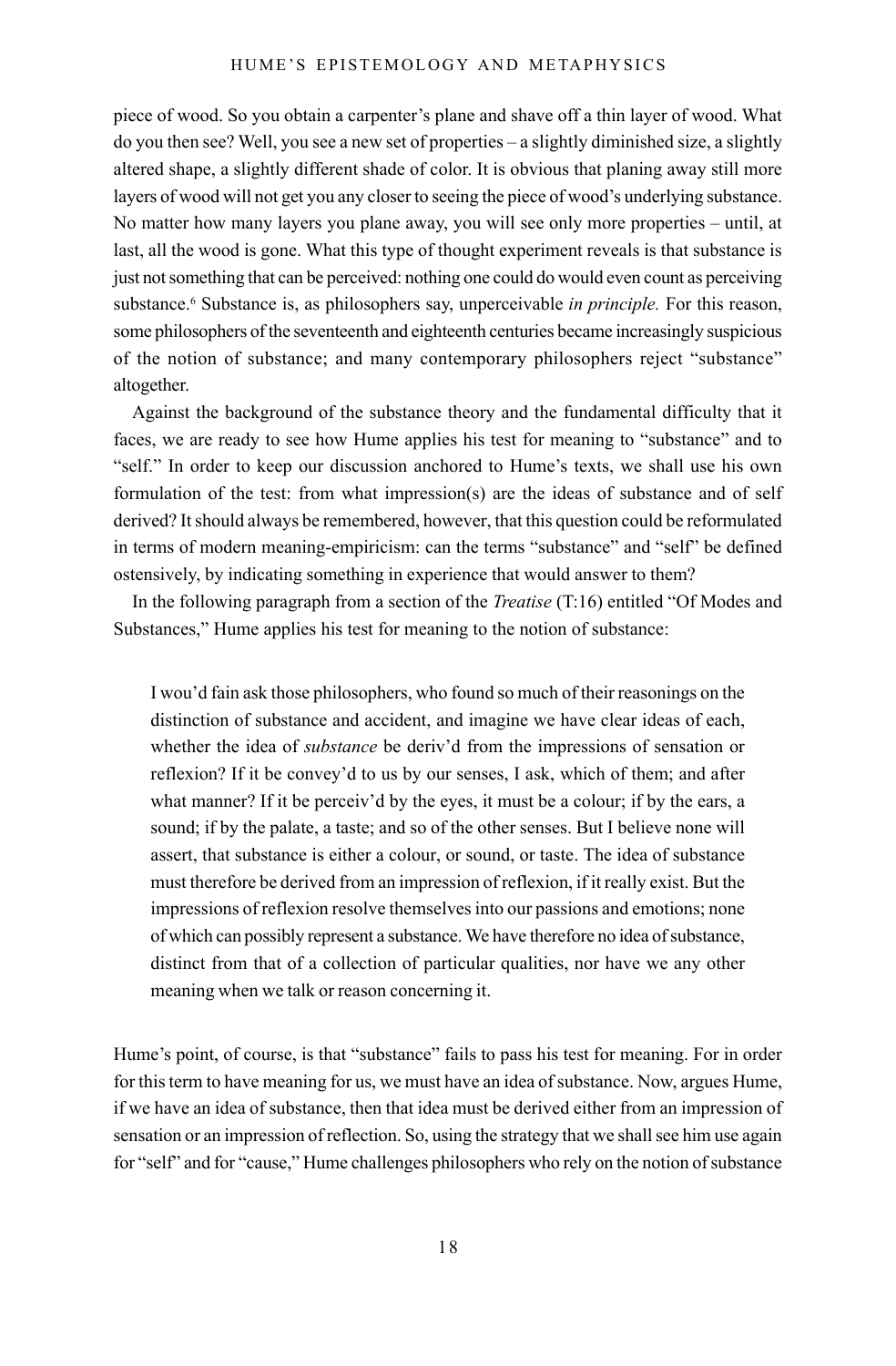to specify the impression from which it is derived. If it is derived from an impression of sensation, then substance must be something we perceive through our senses, for instance, as a color or a sound or a taste. But substance cannot possibly be a color or a sound or a taste, since these are supposed to be qualities *of* substances. So, the idea of substance is not derived from any impression of sensation. If, on the other hand, it is derived from an impression of reflection, then substance must be something we are aware of by introspection – some conscious state such as an emotion or a feeling. But no such introspectible conscious states can possibly be equated with a substance, since they are supposed to be properties of a (mental) substance. Therefore, Hume concludes, we have no idea of substance, and the term "substance" is meaningless. In the final sentence of the passage, Hume concludes that we have no choice but to opt for the bundle theory: a thing is just a bundle of properties (a "collection of particular qualities").

Put in terms of modern meaning-empiricism, Hume's argument would go as follows. We cannot find anything in our experience, whether through sense perception or introspection, that answers to the term "substance." For substance is supposed to be something that has, supports, or underlies all of a thing's observable properties, but that is not itself perceivable. If it were perceivable, it would not be a substance but only a property. Substance itself is unperceivable in principle. Therefore, the term "substance" fails to pass the modernized Empiricist test for meaning and is, accordingly, meaningless.

As we have said, seventeenth- and eighteenth-century philosophers commonly held, following Descartes, that there is such a thing as a purely mental substance – one that has no physical properties like shape or size, but whose only properties are its conscious states. It might perhaps be thought, then, that even if Hume has shown that we have no idea of material or physical substance, we still have an idea of mental substance. Indeed, one major philosopher who strenuously rejected the notion of material substance, Bishop Berkeley, nevertheless retained and even glorified the notion of mental substance.7 But Hume, with ruthless consistency, applies his test for meaning to this notion as well. He does this in a section of the *Treatise* called "Of personal identity." In that section, Hume applies his test to the notion of *self.* But the notion of self that he has in mind is obviously that of a mental substance, mind, or soul; so that he is in effect applying his test to the notion of mental substance used by Descartes and most other seventeenth- and eighteenth-century philosophers. Here is part of what Hume says:

There are some philosophers, who imagine we are every moment intimately conscious of what we call our SELF; that we feel its existence and its continuance in existence; and are certain, beyond the evidence of a demonstration, both of its perfect identity and simplicity . . . .

Unluckily all these positive assertions are contrary to that very experience, which is pleaded for them, nor have we any idea of self, after the manner it is here explain'd. For, from what impression cou'd this idea be deriv'd? This question 'tis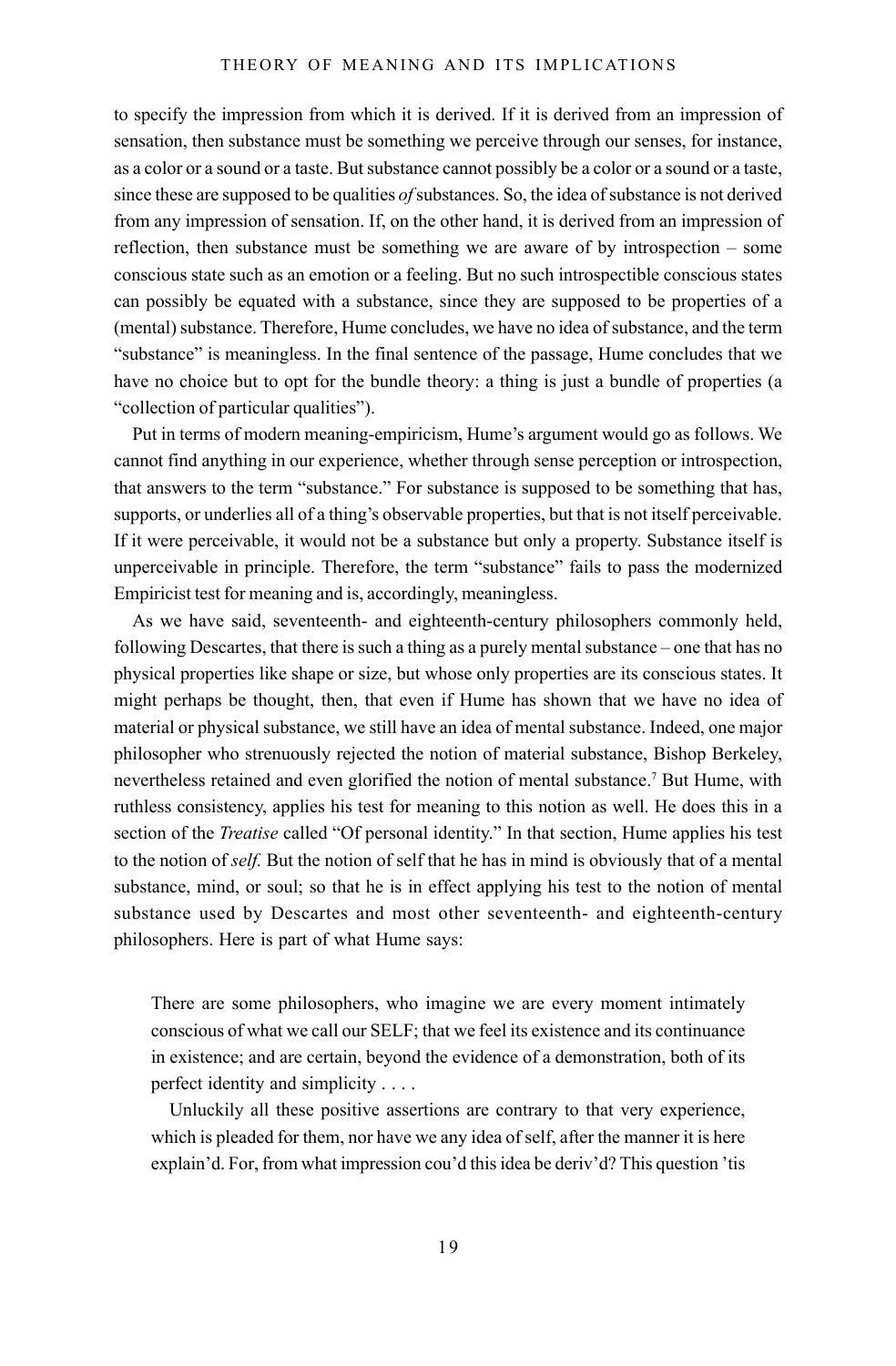impossible to answer without a manifest contradiction and absurdity; and yet 'tis a question, which must necessarily be answer'd, if we wou'd have the idea of self pass for clear and intelligible. It must be some one impression that gives rise to every real idea. But self or person is not any one impression, but that to which our several impressions and ideas are suppos'd to have a reference. If any impression gives rise to the idea of self, that impression must continue invariably the same, thro' the whole course of our lives; since self is suppos'd to exist after that manner. But there is no impression constant and invariable. Pain and pleasure, grief and joy, passions and sensations succeed each other, and never all exist at the same time. It cannot, therefore, be from any of these impressions, or from any other, that the idea of self is deriv'd; and consequently there is no such idea . . . .

I may venture to affirm . . . that [a mind is] nothing but a bundle or collection of different perceptions, which succeed each other with an inconceivable rapidity, and are in perpetual flux and movement. Our eyes cannot turn in their sockets without varying our perceptions. Our thought is still more variable than our sight . . . The mind is a kind of theatre, where several perceptions successively make their appearance; pass, re-pass, glide away, and mingle in an infinite variety of postures and situations . . . . The comparison of the theatre must not mislead us. They are the perceptions only, that constitute the mind; nor have we the most distant notion of the place, where these scenes are represented, or of the materials, of which it is compos'd.

(T:251–3)

In the second paragraph of the passage just quoted, Hume makes two points. One is that if one tries to pinpoint the impression from which the idea of one's own mind or self is derived, one simply does not find it. All one finds, instead, is a constantly shifting vista of sense impressions, feelings, images, etc. One does not find, in addition to these, any single enduring unchanging impression that one could identify as one's own self or mind. In other words, if one tries to spot one's own self or mind by introspection, one just cannot find it. As Hume puts it (T:252):

For my part, when I enter most intimately into what I call *myself*, I always stumble on some particular perception or other, of heat or cold, light or shade, love or hatred, pain or pleasure. I never can catch *myself* at any time without a perception, and can never observe anything but the perception . . . . If any one, upon serious and unprejudic'd reflexion, thinks he has a different notion of *himself*, I must confess I can reason no longer with him.

Hume's other point is that it is not even *possible* for there to be an impression of self. For "self or person is not any one impression, but that to which our several impressions and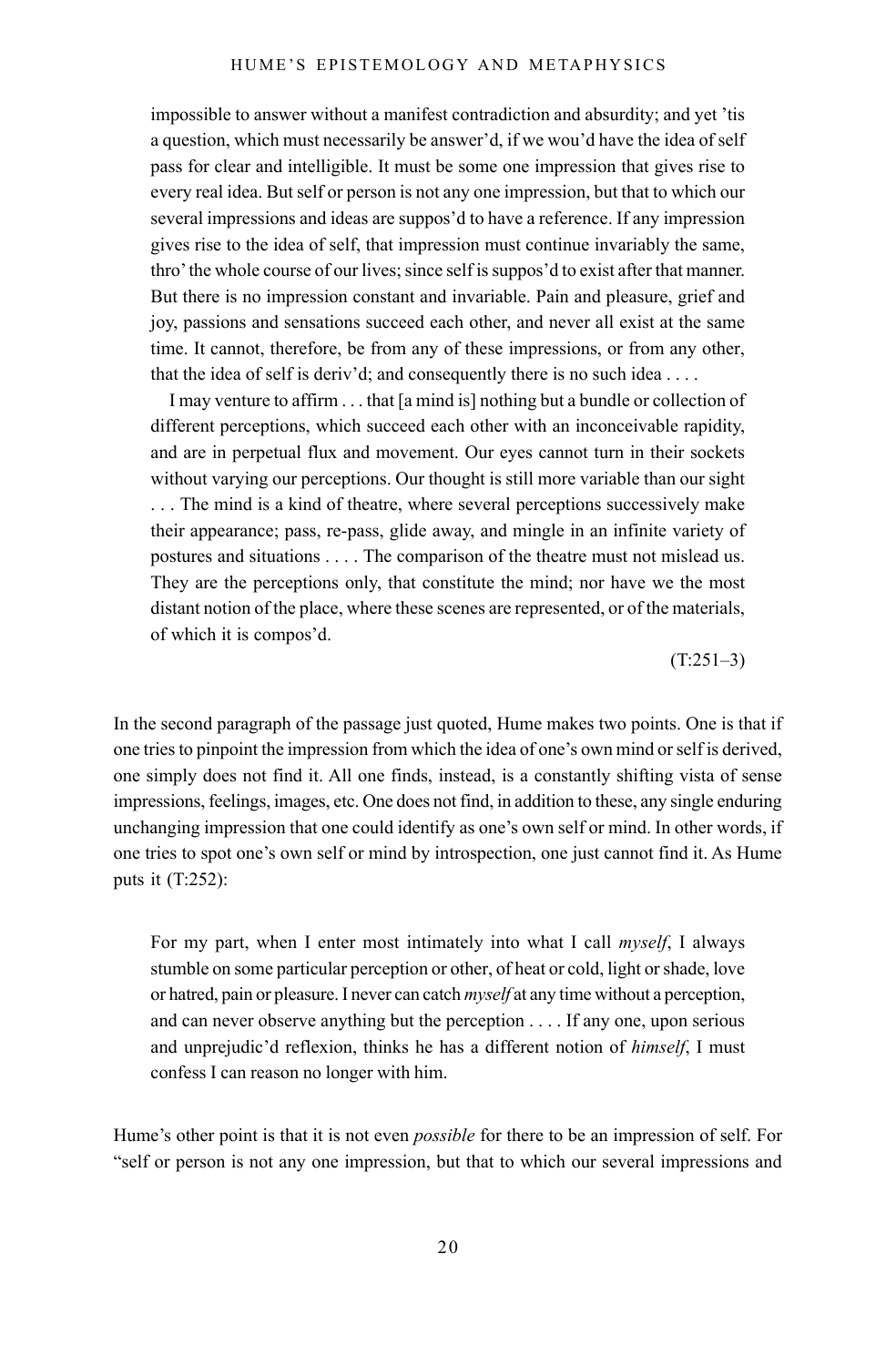ideas are supposed to have a reference." What Hume is saying can be put this way. To try to spot one's self by introspection is to try to introspect the very subject of consciousness – the subject which is conscious of all the objects that one is aware of. But this is like trying to see the point *from which* one sees everything. The attempt is bound to fail, for that point cannot be seen; it is the one point which can never be in one's visual field. Thus, not only is there no impression of the self; there cannot be one. It follows from each of these two points, together with Hume's test for meaning, that the notion of a self, understood as a mental substance or mind that has various conscious states as its properties, is meaningless. It is just as empty as is the notion of a material substance that has various qualities as its properties.

In the last of the paragraphs quoted above, Hume draws his conclusion. The only tenable view of the mind or self is in terms of a bundle theory: the mind is "a bundle or collection of different perceptions . . . . They are the successive perceptions only, that constitute the mind." A mind, then, is nothing but a succession of conscious states.

When Hume's test for meaning is applied to the notion of a material substance, it yields the result that the notion is meaningless and that a thing can be only a bundle of properties. Likewise, when the test is applied to the notion of a mental substance, it yields the result that this notion is meaningless and that a mind can be only a bundle of conscious states. Meaning-empiricism leaves no room at all for the notion of substance as distinct from its properties, whether it be a material substance or a mind. In the next two parts, we shall consider whether these results are philosophically acceptable.

#### **3 An alternative to the substance theory**

Meaning-empiricism implies that the substance theory should be rejected. We have seen, however, that the substance theory rests on an argument, namely the argument from change. If we wish to reject the substance theory, therefore, we must be prepared to refute that argument. One cannot both accept an argument for a theory and reject that very theory. The time has come, therefore, for us to evaluate the argument from change. The argument, you will recall, goes like this:

- (1) We can distinguish between (a) all of a thing's determinate properties changing without the thing's ceasing to exist, and (b) a thing's ceasing to exist.
- (2) We can distinguish between (a) and (b) only if a thing is composed, in addition to its properties, of a permanent underlying substance.

**• • •** A thing is composed, in addition to its properties, of a permanent underlying substance.

Premiss (1) might be challenged, in the following way. Can we really distinguish between *all* of a thing's determinate properties changing without the thing ceasing to exist, and the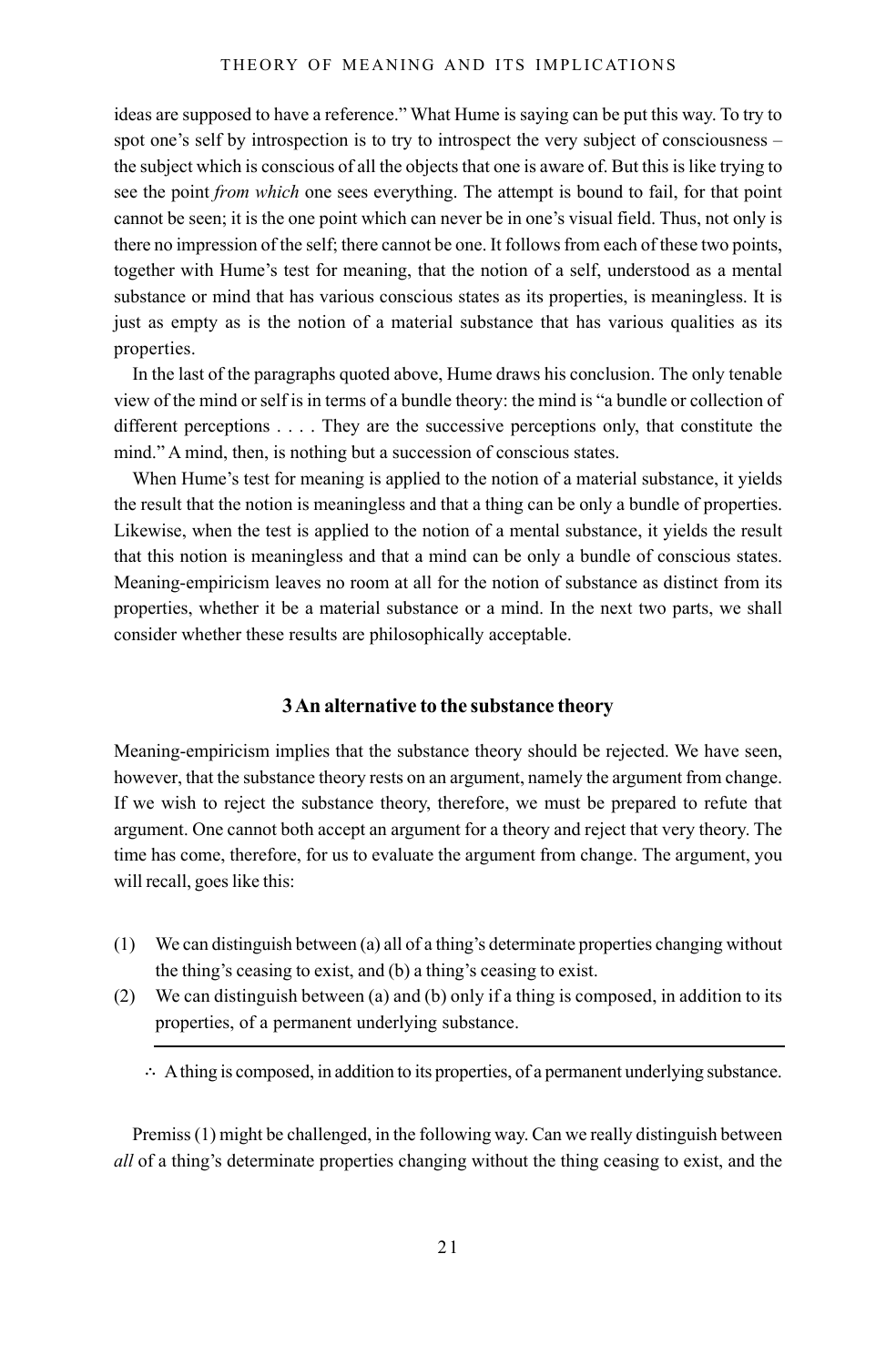thing ceasing to exist? In order for a thing to continue existing, must it not retain at least some of its determinate properties – if only a single one? And isn't this condition, in fact, satisfied in the case of Descartes' piece of wax? For although all of the wax's observable properties have changed, does not the wax still retain a determinate chemical composition – or perhaps a determinate atomic structure – by virtue of which it continues to exist despite the change in the properties that can be observed with the unaided senses?

Although this line of attack certainly has some force, and would be endorsed by those contemporary philosophers who call themselves "scientific realists," there are other contemporary philosophers who would oppose it. For suppose, as is quite conceivable, chemists or atomic physicists discovered that when wax is melted, its color, shape, consistency, and other observable properties are not the only ones that change. Rather, its chemical composition and/or atomic structure are *also* altered (perhaps only very slightly so). Would we then have to agree that the piece of wax Descartes describes ceases to exist when it is melted? Opponents of scientific realism would answer that we would not – at least not merely on the strength of what we have supposed so far, namely, that both the wax's more obvious properties and its "scientific" properties have altered. They would hold that if, by cooling and moulding the melted stuff, we could easily get it back to its previous shape, size, texture, and consistency, and do such things as use it for a candle or as a water repellent, then it would still be wax, even if its atomic or chemical structure had altered. If this is right, then what accounts for the wax continuing to exist when melted is not that it retains "scientific" properties like its chemical composition or its atomic structure; those could change, as well as the more obvious properties of shape, size, hardness, color, odor, and so on. So, the opponent of scientific realism would say, premiss (1) withstands the challenge that was raised against it.

A committed scientific realist, however, would probably not be impressed by this line of thought, but would insist that a thing simply cannot continue to be wax if it loses the atomic or chemical structure of wax. Rather than dismissing this view as false, accordingly, we shall maintain that if scientific realism is correct, then premiss (1) of the argument from change need only be qualified, along the following lines:

(1a) We can distinguish between (a) all of a thing's determinate properties *except* for scientific properties P changing without the thing's ceasing to exist, and (b) a thing's ceasing to exist.

Here "scientific properties P" denotes whatever determinate scientific property or properties the scientific realist holds that a thing must retain in order to continue existing. As I will argue, however, there is good reason to think that even if (1) is false, then at least this qualified version of (1) is true.

What I have to say about (1a), however, will be clearer if first we critically examine the *second* premiss of the argument from change, to which we therefore now turn our attention.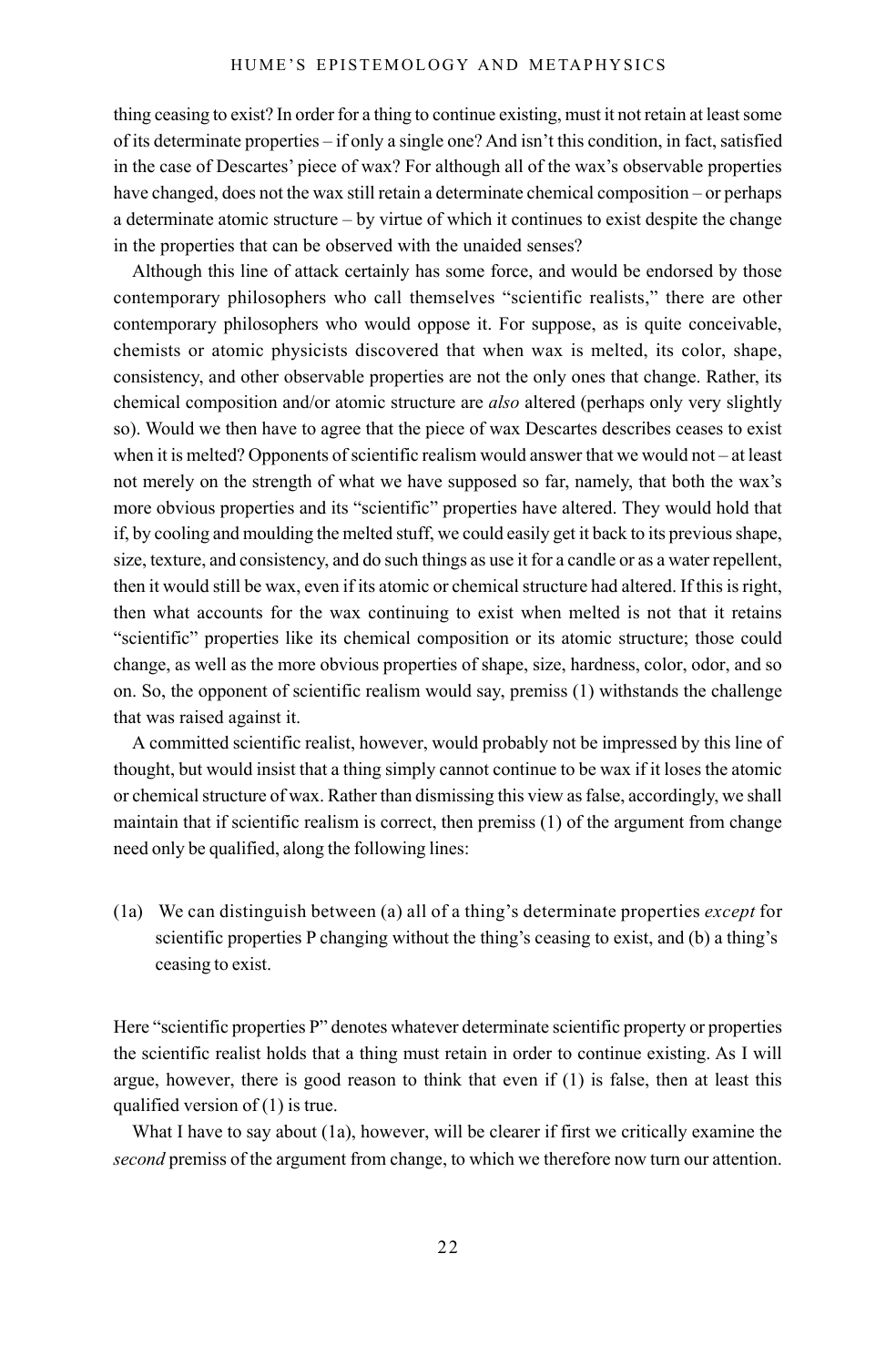One might challenge the "only if" in premiss (2), that is, the very strong claim that we can distinguish between (a) all of a thing's determinate properties changing without the thing's ceasing to exist and (b) the thing's ceasing to exist, in *only one* way – i.e. *only if* the substance theory is true. The best way to make good such a challenge, of course, would be to provide an alternative account of how this distinction can be made – an account that does not involve substance. For premiss (2) operates as a kind of challenge: how can we justify saying that a thing, all of whose determinate properties have changed, has not itself ceased to exist *unless* we postulate an underlying substance that has not changed? Clearly if an Empiricist can give an alternative account of the distinction between (a) and (b), then this challenge will have been met.

As a preliminary to offering such an account, we will raise an objection to premiss (2). This is that "substance" is actually quite incapable of explaining our ability to distinguish (a) from (b). For how do we actually make this distinction? The answer, surely, is that we make it on the basis of the changes that we observe. Speaking very roughly, if the changes we observe in a thing are not too radical, then we say that it has changed its properties without losing its identity; whereas if the changes we observe are more radical, then we say that the thing has lost its identity or, which amounts to the same thing, that it has ceased to exist. Notice, then, that when we actually determine whether a thing has merely undergone a change of properties or has ceased to exist, "substance" plays no role: it is simply irrelevant. Furthermore, "substance" *could not* help; it is *useless.* For how could an unperceivable substance possibly help us to make a distinction that we make on the basis of what we observe? It would seem, then, that we have already found good reason to doubt premiss (2) of the argument from change.

In order to give an alternative account of how (a) is distinguished from (b), an Empiricist needs to offer an account of what it is for a thing to retain its identity while undergoing change, or of "identity through change." In other words, the Empiricist needs to answer the following question: what is required for a thing to continue to be the same thing, during a period of time in which it changes? For if one can specify such a requirement, then one can hold that whether we have a case of (a) or of (b) turns on whether that requirement is satisfied.

Hume himself had a response to this question, but we shall not try to defend it. For basically, Hume's response was to reject the question, on the grounds that in order for a thing to retain its identity, it *cannot change at all.* So, for example, if a few planks in a ship's hull were replaced, it would no longer be the same ship; or if one new bolt were added to your car, it would no longer be the same car. Hume bases this surprising view on an exceedingly narrow definition of identity through time, according to which such identity means that a thing is not only "uninterrupted," but also "invariable" or unchanging (T:235; see also T:201–2). He says therefore that when we ascribe identity to something that has changed, we are simply mistaken. He adds, however, that there are certain features of things that induce us to make this mistake: namely, their changing only in small ways or in proportionally small ways, or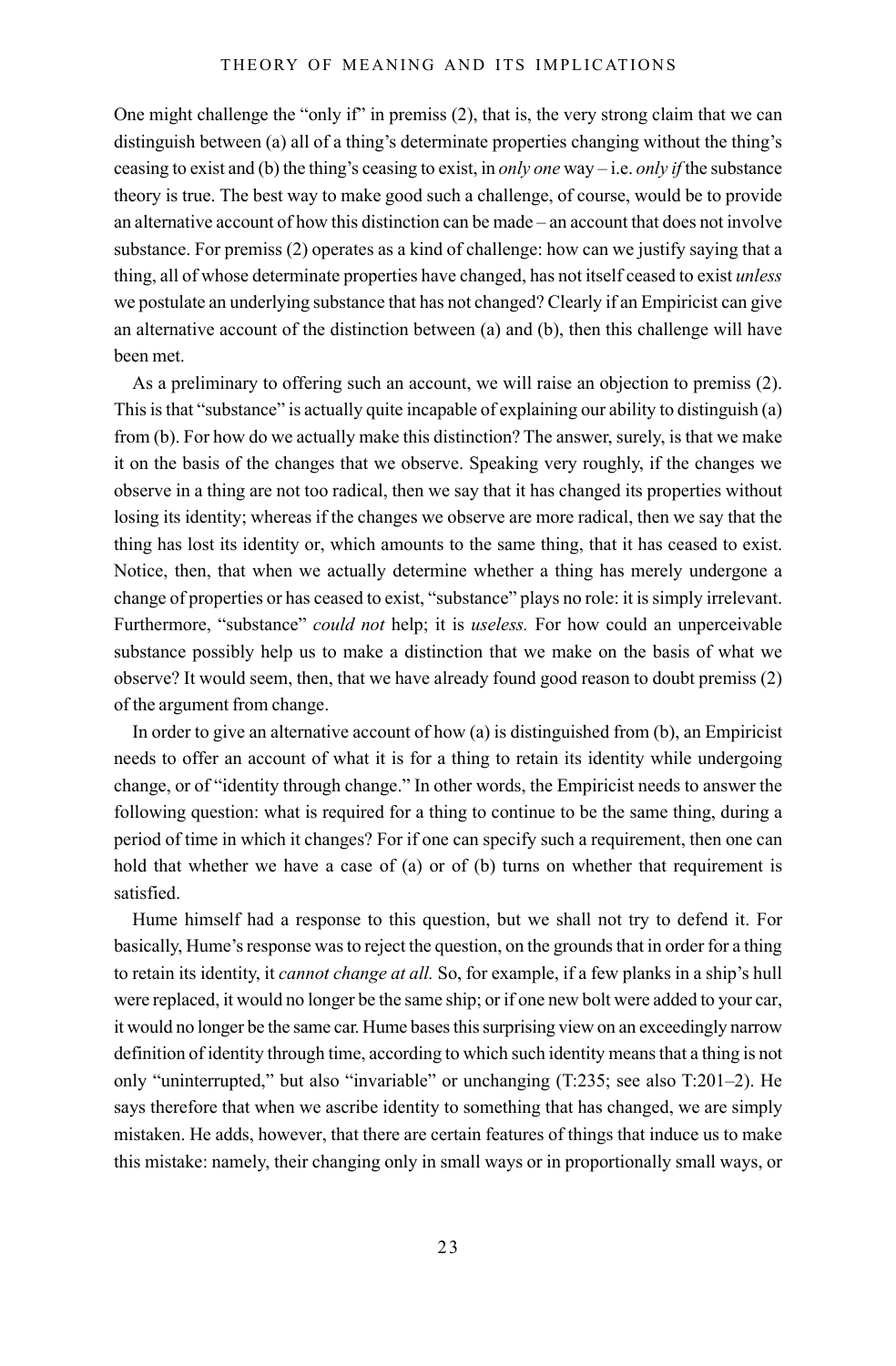gradually, or their having parts that serve a unified function (a "common end or purpose"), or parts that are interdependent and serve such a function, or their having temporal stages that exhibit qualitative sameness or "specific identity" (as opposed to numerical identity), or their being by nature changeable. These features, he says, persuade us to mistake what is really a succession of related things for one and the same thing, because the act of mind by which we consider such a succession of related things closely resembles or feels very like the act of mind by which we consider an uninterrupted and unchanging thing (T:6, 255–8). Some recent philosophers would say that the very features Hume mentions are in fact those that *justify* us in ascribing to things identity through change, rather than, as he thought, features that *mislead* us into ascribing identity to things that are really diverse. Seen in this way, Hume's discussion is illuminating, because the features he insightfully locates are indisputably relevant to our ordinary judgments of identity.8

Despite Hume's insightfulness, however, his narrow definition of identity prevents him from taking seriously the question of what is required for a thing to retain its identity even though it has changed. Rather than expounding Hume's view in more detail, therefore, we shall sketch out an answer, suggested by Locke (1975) in Chapter 27 (titled "Of Identity and Diversity") of Book II of his *Essay Concerning Human Understanding*, and favored by many empirically minded contemporary philosophers. This is the view that the fundamental requirement for identity through change is *spatiotemporal continuity*.

The requirement of spatiotemporal continuity is best introduced negatively, by considering a case in which it would be violated. Here, then, is such a case. Suppose that on a table at the front end of a room, there is a large, heavy object **–** say a marble statue of George Washington. Next, suppose that this statue ceases to occupy its place on the table and that, some time afterwards, a statue exactly like it begins to occupy a place at the back end of the room. Furthermore, imagine (this requires indulging in a bit of science fiction) that the statue did not occupy a series of contiguous places between the front of the room and the back of the room; nor did it somehow get transformed into energy and occupy such a series of places in that form, before rematerializing as a marble statue when it reached the back of the room. Rather, what happened is simply that the statue ceased to occupy its place at the front of the room, and later a statue exactly like it began to occupy a place at the back of the room. Now consider this question: was the statue at the front of the room the same statue as the one at back of the room? Here it is important to understand what this question is asking. It is not asking whether the statue at the front of the room was *qualitatively* the same as the one at the back. By hypothesis, it was the same: we just said that the statue in the back was "exactly like" the one in the front; meaning that it had the same weight, color, shape, size, workmanship, etc. So, it was qualitatively the same – it had exactly the same qualities or properties – as the one at the front. The question is, rather, whether the statue at the front of the room and the one at the back of the room were *numerically* the same: was there just one statue which existed at the earlier time and also at the later time, or were there two statues, one at the earlier time and another at the later time? (Was the situation like that of one person at two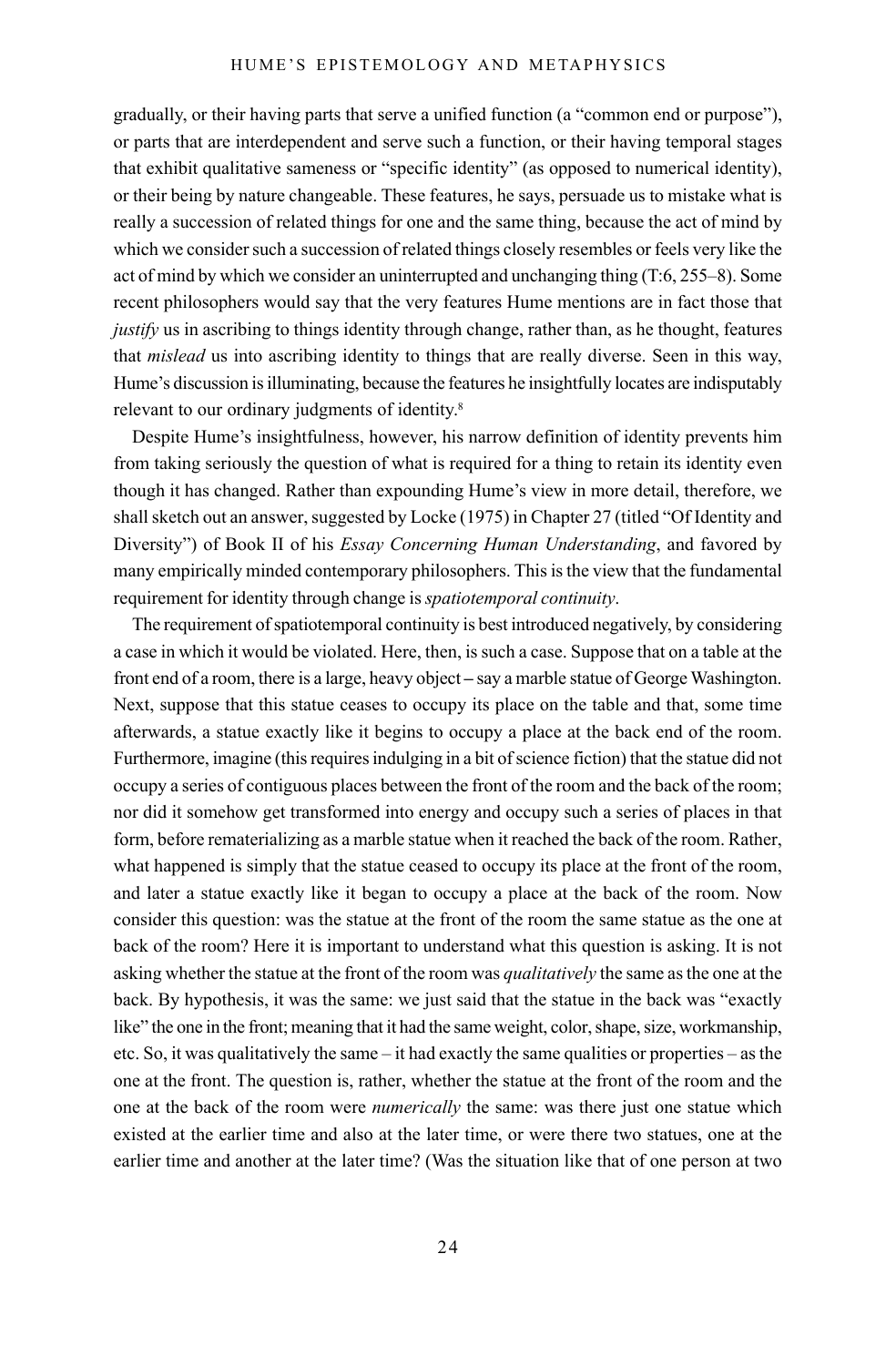different times, or like that of identical twins? Was the statue at the front of the room the *same one* as the statue at the back, or only the *same as* the one at the back?) It should be clear, perhaps after a bit of reflection, that the answer is that the statue at the back of the room and the one at the front of the room were not numerically identical. They were qualitatively identical, but numerically distinct (like the twins). The statue at the front of the room was the same as the one at the back, but it was not the same *one* as the one at the back. The reason is that between the time the statue at the front of the room ceased to occupy its place and the one at the back began to occupy its place, there was an interruption or break in spatiotemporal continuity. The statue at the front of the room was not spatiotemporally continuous with the one at the back, as it would have been if, for example, someone had carried it from one place to the other.

At this point, you may feel like raising the following objection. "The case of the 'vanishing statue' just presented is a science-fiction case; it couldn't really happen. So, how can it be relevant to our question?" The answer is that in considering conceptual questions, such as the question of what is required for a thing to retain its identity through time, unrealistic cases are sometimes indispensable. To see this, let us return to Descartes' case of the melting wax. In most cases in which a thing's properties change without the thing losing its identity, what happens is that only a few of its determinate properties change. For example, a leaf changes color, or develops a hole, or falls from a tree. In such cases, we have no trouble determining that the leaf is still the same leaf: it just hasn't changed enough for the question even to arise of whether it has ceased to exist. On the other hand, in cases where a thing changes so much that it does lose its identity, what generally happens is that the properties change quite drastically. For example, a piece of paper is burned until it is just a pile of ashes. In that case, we have no trouble determining that the paper has been destroyed: it has changed in ways that prevent it from continuing to exist as a piece of paper. Descartes' case of the wax, however, sits uneasily between those two clear cases. On the one hand, it is like the burning paper example in that the wax's determinate properties have changed drastically. On the other hand, it is like the leaf case in that the wax does not get destroyed.

So, in order to get clear on what is required for a thing to retain its identity through change, we can ask: what more would have to happen in order for the wax to be destroyed? Well, we know that if it changed in still other ways  $-$  if it underwent certain chemical reactions that broke it down into separate elements – it would be destroyed. But is there anything else that could conceivably happen, besides such a chemical change or some other dramatic change in the wax's properties, that would make the wax cease to exist? If we can specify something else, then we will have unearthed a condition of identity through change other than any condition pertaining to the loss and gain of properties. Well then: suppose that the wax had ceased to occupy its place, and that a puddle of melted wax, or even a piece of unmelted wax exactly like it, had begun to occupy a different place, in the same way as our "vanishing statue." *Of course* this doesn't really happen: we are in the realm of science fiction again. But suppose it did happen. It is, after all, perfectly conceivable; it is a logical possibility. Then,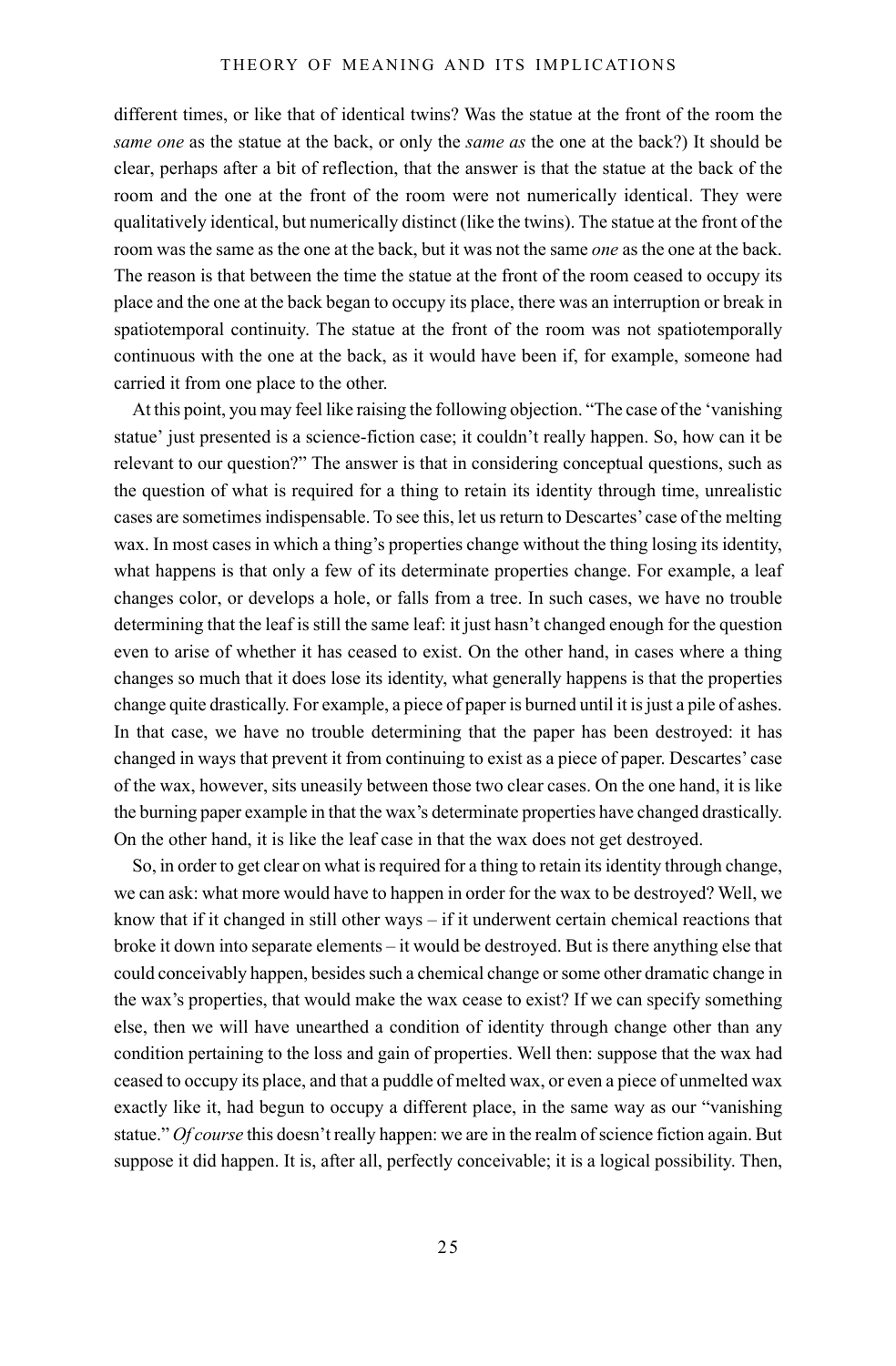would we not admit that the original piece of wax had ceased to exist, and that another piece of wax had begun to exist? It seems clear enough that we would. But then this shows that spatiotemporal continuity is one of our requirements for identity through change.

Indeed, this requirement appears to be fundamental. For suppose that scientific realists are right, and that a thing cannot retain its identity if it loses certain determinate "scientific" properties, like its atomic or chemical structure. In that case, as we saw, premiss (1) of the argument from change would have to be reformulated to say:

(1a) We can distinguish between (a) all of a thing's determinate properties, *except* for scientific properties P, changing without the thing's ceasing to exist, and (b) a thing's ceasing to exist.

Is (1a) true or false? The answer seems to be that (1a) is true; for if we suppose that a piece of wax ceased to occupy a certain place,  $p_1$ , and that one exactly like it later began to occupy another place,  $p_2$  (in the same way as our "vanishing statue"), *and that the wax in both places had the chemical or atomic structure of wax*, it would still be true that the piece of wax that had occupied  $p_1$  was numerically different from the one that occupied  $p_2$ : we would then have a case of (b) rather than a case only of (a), just because of the break in spatiotemporal continuity. Thus even if scientific realism is right, it does not follow that spatiotemporal continuity is not a necessary condition for identity through time. Rather, what follows is that keeping the same molecular or atomic structure is *also* a necessary condition of identity through time.

Having introduced the requirement of spatiotemporal continuity, let us formulate it explicitly, and give a definition of spatiotemporal continuity itself. We can formulate the requirement as follows:

X at time  $t_1$  is the same thing as Y at time  $t_2$  only if X is spatiotemporally continuous with  $Y$  from  $t_1$  to  $t_2$ .

Here both "X" and "Y" denote one specific object of a specific kind, such as the book you are holding now and the book that is in your knapsack later. In cases where both "X" and "Y" designate the very same thing considered at one moment of its existence,  $t_1$  and  $t_2$  will refer to the same time, and the condition of spatiotemporal continuity will be automatically satisfied in virtue of the fact that X and Y also occupy exactly the same place at that time. In cases like those which we are chiefly concerned with, where X is the same thing as Y despite having undergone change,  $t_1$  and  $t_2$  must of course refer to different times. X could be Descartes' unmelted lump of wax and Y the melted wax. The requirement then states that in order for the unmelted wax to be the same thing as the melted wax, the unmelted wax must be spatiotemporally continuous with the melted wax.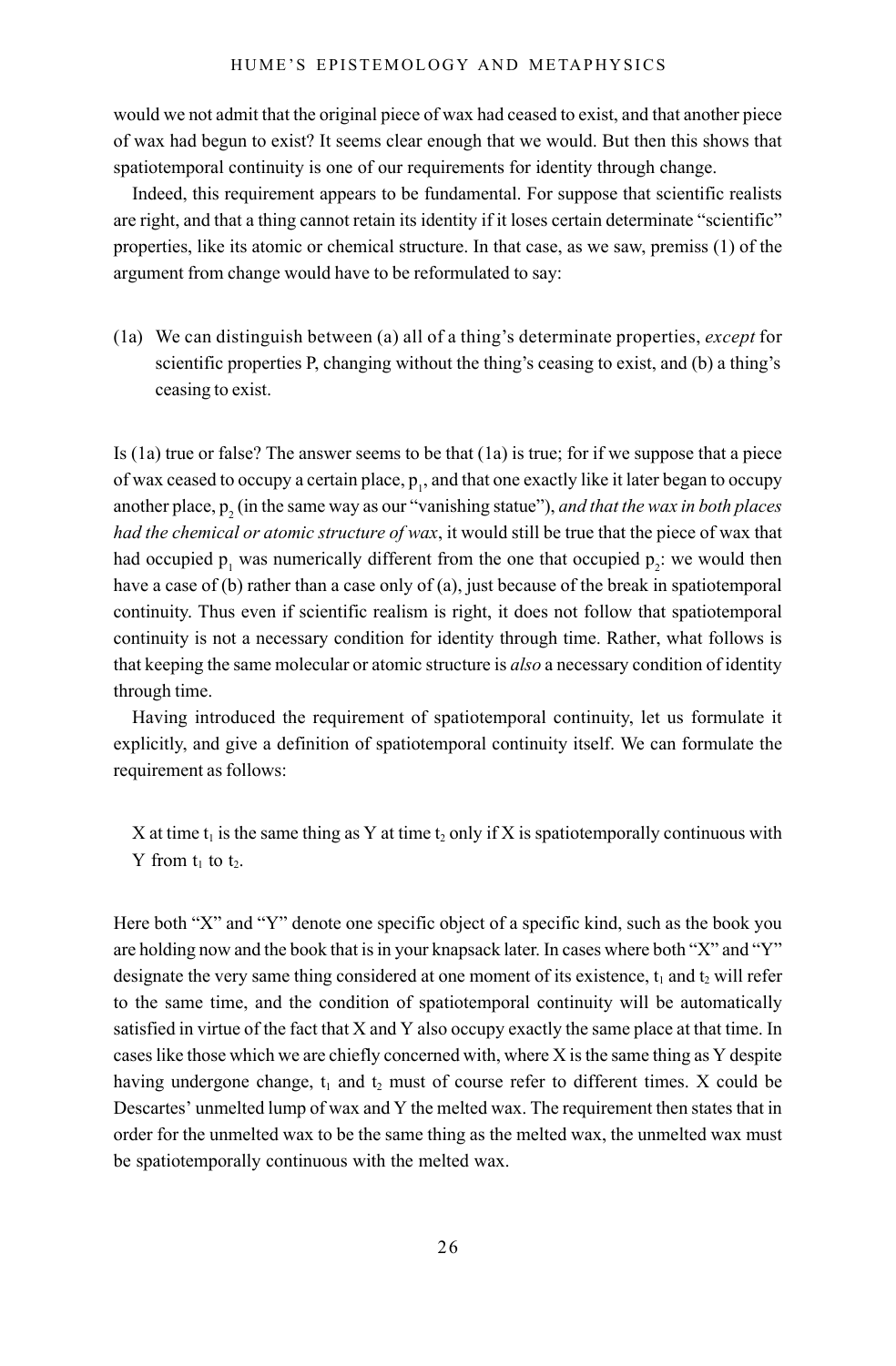The definition of spatiotemporal continuity itself is more difficult to give. The basic notion is that of uninterrupted existence in space and time – a condition that was *not* met in our case of the "vanishing statue." But, while it seems easy enough to have an intuitive understanding of this notion, it is difficult to say precisely what the notion comes to. We shall now try to give an exact definition, but since this definition will have to be somewhat technical, the following four paragraphs may be skipped (or returned to later) without risk of losing the main thread of argument being developed.

Let us try the following definition where, again, "X" and "Y" stand for particular objects of specific kinds, but where "an X" or "a Y" stand for any objects of specific kinds:

*D1*: X is spatiotemporally continuous with Y from  $t_1$  to  $t_2 = df$ .

- (1) X occupies  $p_1$  at  $t_1$ ;
- (2) Y occupies  $p_2$  at  $t_2$ ;
- (3) either (i)  $p_1$  is identical with  $p_2$  and, from  $t_1$  to  $t_2$ , either an X or a Y occupies  $p_2$ ; or (ii)  $p_1$  is not identical with  $p_2$ , but there is a series of contiguous places,  $S_1 \ldots S_n$ , such that (a)  $S_1$  is contiguous with  $p_1$  and  $S_n$  is contiguous with  $p_2$ , (b) at every time from  $t_1$  to  $t_2$ every contiguous member of  $S_1 \ldots S_n$  is successively occupied by either an X or a Y.

Clause (3) is intended to cov.er two different possible situations: (i) that in which a thing changes while remaining stationary; and (ii) that in which a thing both changes and moves. Suppose for example that X is a particular lump of unmelted wax and Y is a particular lump of partially melted wax. Then there are two ways in which clause (3) can be satisfied. *Either* the place occupied by the unmelted wax is the same as the place occupied by the partially melted wax, and from  $t_1$  to  $t_2$  this place is always occupied by either unmelted wax or partially melted wax – in which case we have a stationary piece of melting (or perhaps alternately melting and solidifying) wax. *Or* there is a series of contiguous places between the place occupied by the unmelted wax and the place occupied by the partially melted wax, such that:

- (a) the first member of the series is contiguous with the place occupied by the unmelted wax and the last member is contiguous with the place occupied by the partially melted wax;
- (b) at all times from  $t_1$  to  $t_2$ , every contiguous member of this series of places is successively occupied by either unmelted wax or partially melted wax – in which case we have a moving piece of melting (or perhaps alternately melting and solidifying) wax.

*D1*, however, will not quite do. For consider a case where a piece of wax gradually melts until it is completely liquid. We want the definition to let us say that the unmelted wax is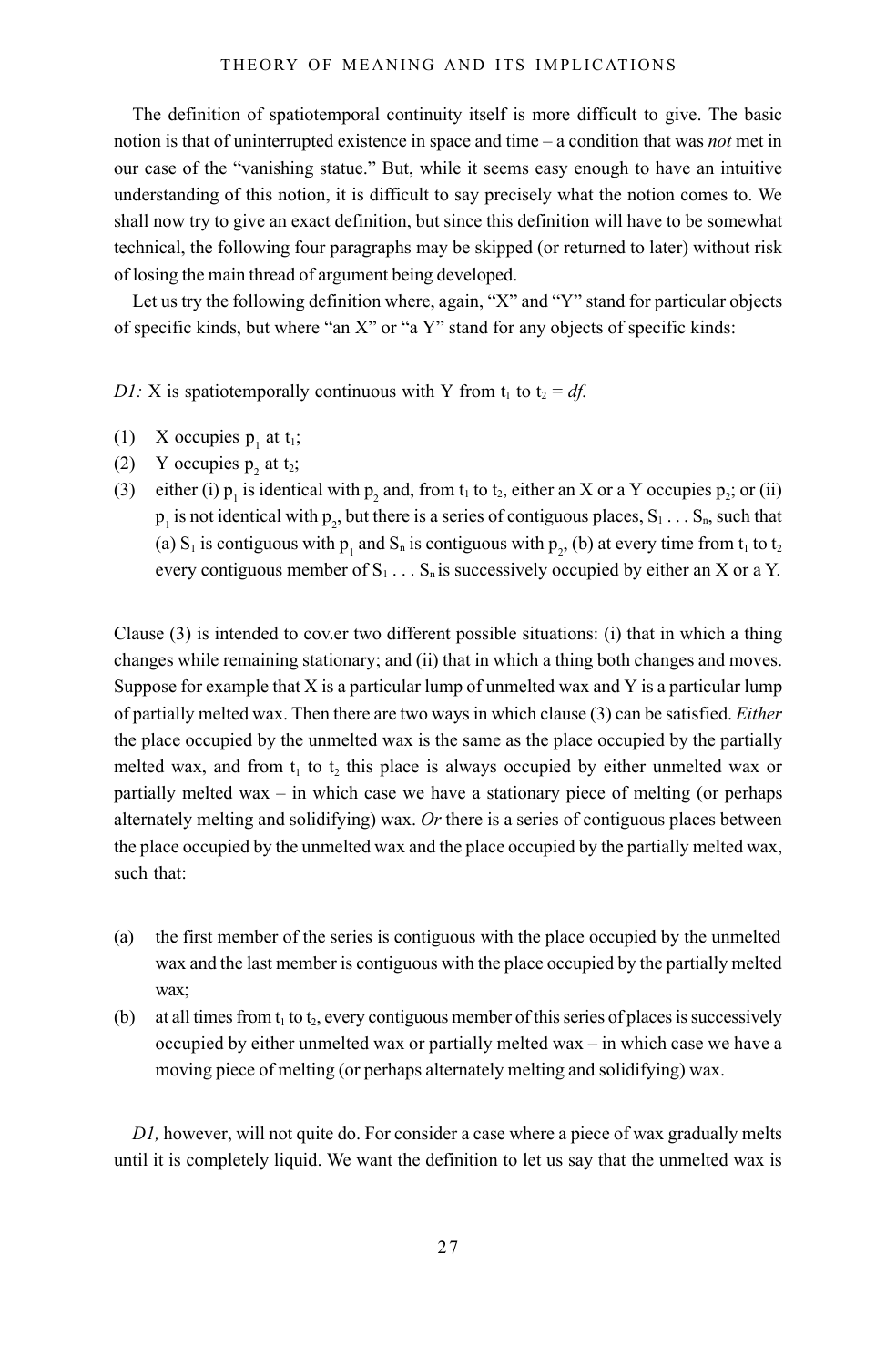spatiotemporally continuous with the completely melted wax (for otherwise, we will not be able to say, given that spatiotemporal continuity is a requirement for identity through change, that it is the same piece of wax). But it does not. For in such a case, clause (3) will not be satisfied, whether the wax remains stationary or moves. If it remains stationary, then there will be a time between  $t_1$  and  $t_n$  when the place the wax occupies is occupied by neither unmelted nor totally melted wax, but by partially melted wax instead, so (3i) will not be satisfied. (Nor, of course, will (3ii) be satisfied, since it requires that X be at a different place at t<sub>1</sub> from Y at t<sub>2</sub>, which cannot happen if the wax remains stationary.) If the wax moves, then between  $t_1$  and  $t_2$  there will be at least two contiguous members of  $S_1 \ldots S_n$  such that they are not successively occupied by either unmelted or totally melted wax, but rather by unmelted wax and partially melted wax, or by (totally) melted wax and partially melted wax; so (3ii) will not be satisfied. (Nor, of course, will (3i) be satisfied, since it requires that X at  $t<sub>1</sub>$  be at the same place as Y at  $t<sub>2</sub>$ , which cannot happen if the wax moves.)

To get around this difficulty, we must expand the definition as follows:

*D2:* X is spatiotemporally continuous with Y from  $t_1$  to  $t_2 = df$ .

### *Either:*

- (1) X occupies  $p_1$  at  $t_1$ ;
- (2) Y occupies  $p_2$  at  $t_2$ ;
- (3) either (i)  $p_1$  is identical with  $p_2$  and, from  $t_1$  to  $t_2$ , either an X or a Y occupies  $p_2$ ; or (ii) p1 is not identical with  $p_2$ , but there is a series of contiguous places,  $S_1 \ldots S_n$ , such that (a)  $S_1$  is contiguous with  $p_1$  and  $S_n$  is contiguous with  $p_2$ , (b) at every time from  $t_1$  to  $t_2$ every contiguous member of  $S_1 \ldots S_n$  is successively occupied by either an X or a Y.

### Or

(4) X is spatiotemporally continuous with  $Z_1$  from  $t_1$  to  $t^*$ , and  $Z_1$  is spatiotemporally continuous with Y from  $t^*$  to  $t_2$ ; or X is spatiotemporally continuous with  $Z_1$  from  $t_1$ to  $t^*$ ,  $Z_1$  is spatiotemporally continuous with  $Z_2$  from  $t^*$  to  $t^{**}$ , and  $Z_2$  is spatiotemporally continuous with Y from  $t^{**}$  to  $t_2$ ; or X is spatiotemporally continuous with  $Z_1$  from  $t_1$  to  $t^*$ ,  $Z_1$  is spatiotemporally continuous with  $Z_2$  from  $t^*$  to  $t^{**}$ ,  $Z_2$  is spatiotemporally continuous with  $Z_3$  from t\*\* to t\*\*\*, and  $Z_3$  is spatiotemporally continuous with Y from  $t^{***}$  to  $t_2$ ; or . . . and so on.

More simply, the last clause says that X must be spatiotemporally continuous with something which is itself spatiotemporally continuous with Y, or with a member of a series each of whose members is spatiotemporally continuous with the next member, and whose last member is spatiotemporally continuous with Y. This covers the case of the gradually melting wax, because the unmelted wax is spatiotemporally continuous with the partially melted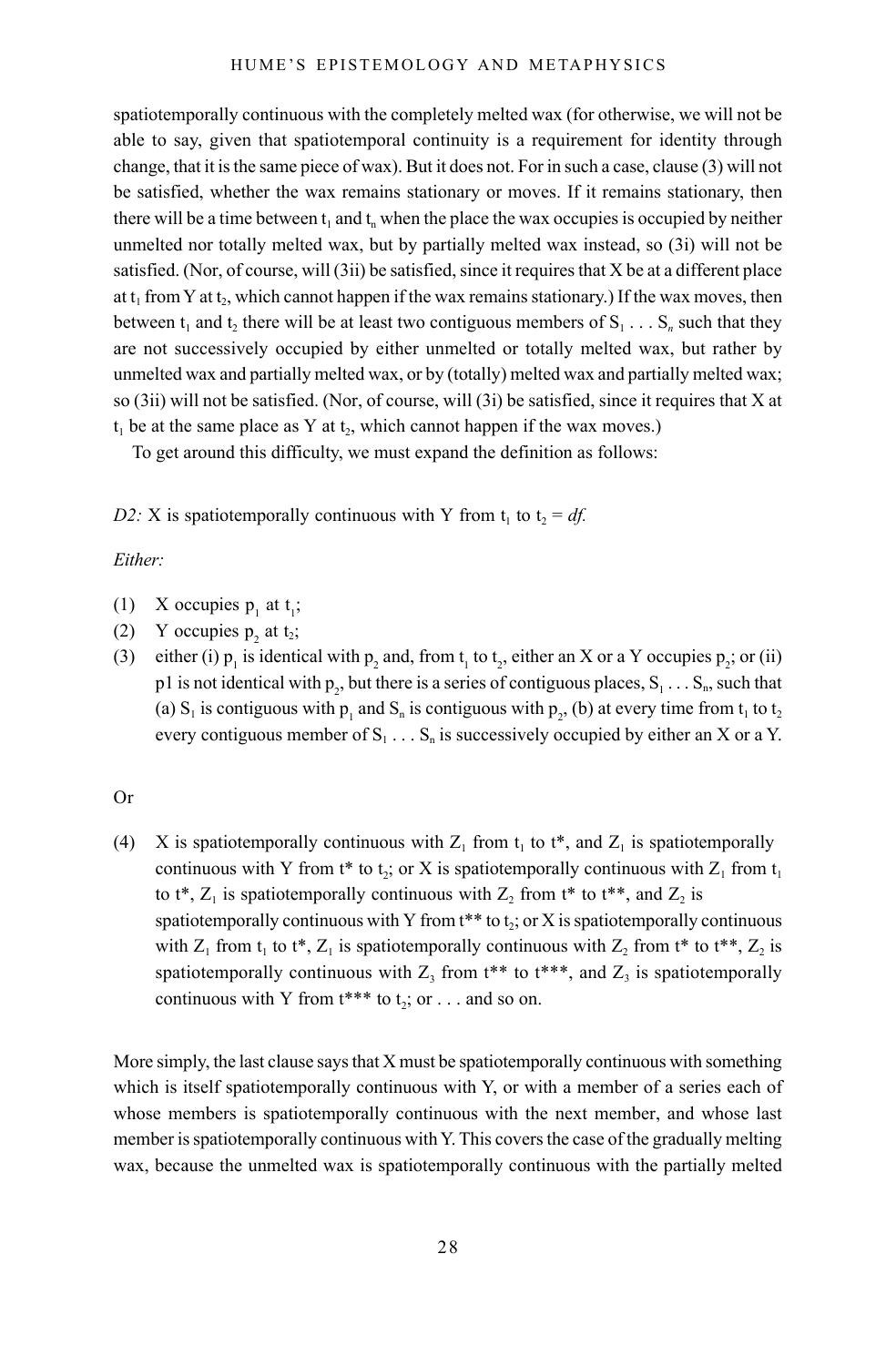wax, which is spatiotemporally continuous with wax in a still more advanced state of melting, and so on. In other words, the totally unmelted wax is spatiotemporally continuous with a member of a series whose members are in progressively more advanced stages of melting, each of which is spatiotemporally continuous with the next, and the last of which is spatiotemporally continuous with the totally melted wax.

*D2* is an example of a kind of definition called a *recursive* definition. For its *definiendum* (the term being defined) recurs within the *definiens* (the terms doing the defining). Thus the term, "— is spatiotemporally continuous with — from — to —," which is the one being defined, recurs in (4). The definition is not circular, however, because each occurrence of this term in (4) is completely defined in terms of the definiens's first disjunct, that is, in terms of clauses  $(1)$ ,  $(2)$ , and  $(3)$ .

The requirement of spatiotemporal continuity provides at least a partial answer to the challenge posed by the argument from change. For if that requirement is *not* satisfied, then we have a case of a thing ceasing to exist, rather than a case of a thing's properties changing. (Actually, for this claim to be true in all cases, the requirement must be slightly amended. The reason why, and the amendment needed, will be given at the very end of this part.) Notice also that the requirement of spatiotemporal continuity is an *empirical* requirement: we can determine by observation whether or not it is satisfied.

But can we also say that whenever the requirement is satisfied, then we have only a case of a thing's properties changing? No. For consider again the case of the paper that burns down to a heap of ashes. In that case, the requirement is satisfied: the piece of paper is spatiotemporally continuous with the heap of ashes. Yet, the paper has certainly lost its identity, or been destroyed. It would be easy to describe other similar cases. Such cases are important, for they show that although, if  $X$  is the same thing as  $Y$ ,  $X$  is spatiotemporally continuous with Y, it is false that, if X is spatiotemporally continuous with Y, X is the same thing as Y. In other words, although X is the same thing as Y *only if* X is spatiotemporally continuous with Y, we cannot correctly say that X is the same thing as Y if (just because) X is spatiotemporally continuous with Y. Nor, therefore, can we say that X is the same thing as Y *if and only if* X is spatiotemporally continuous with Y. To put this point still another way: spatiotemporal continuity is a *necessary condition* for identity through change, but it is not also a *sufficient condition* for identity through change.

Then what conditions *are* sufficient? What, in addition to spatiotemporal continuity, would ensure that X is the same thing as Y? Our answer to this question – an answer that derives again from Locke's account of identity and diversity – may be a bit disappointing. It is that the conditions that are sufficient depend on the *sort* of thing we are talking about. For example, suppose that we are talking about a molecule of water. Then not only must it satisfy the continuity requirement, but it must retain exactly two atoms of hydrogen and one atom of oxygen; take away either the atom of oxygen or one of the atoms of hydrogen, and you have destroyed the molecule of water. On the other hand, suppose we are talking about a tree. Then not only must it satisfy the continuity requirement, but it must retain a certain configuration involving trunk, branches, etc. Except for spatiotemporal continuity, there is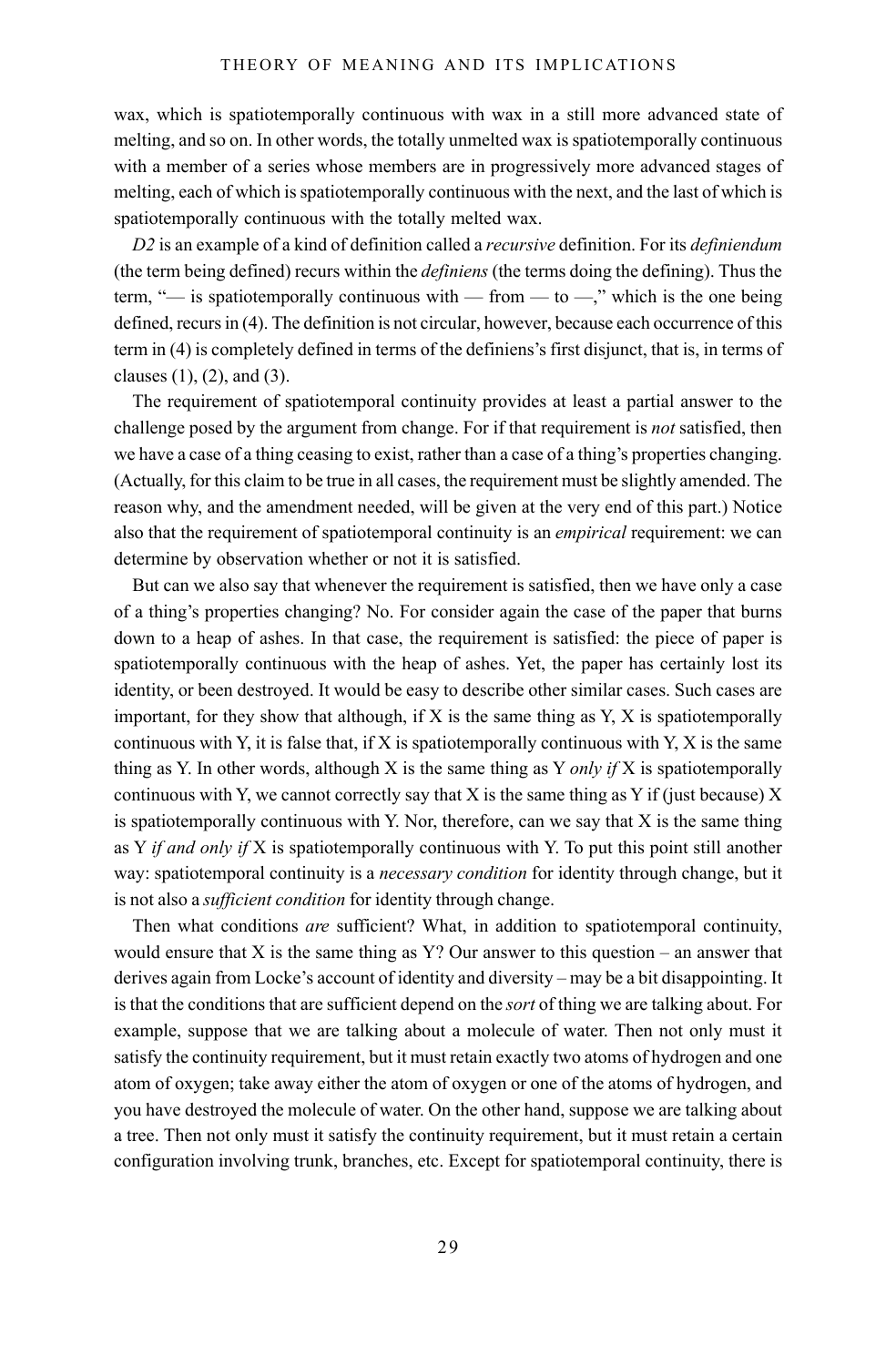so to speak no exact "common measure" between the two cases. Again, it would be easy to give further examples illustrating the same point, and this shows that no specific sufficient condition of identity through change can be given that applies generally or across the board. What one can do, however, is to give a necessary condition (spatiotemporal continuity), and to indicate by examples how the conditions that are sufficient vary from one sort of object to another. From these examples, we can also extract certain features that are often relevant to a thing maintaining its identity through change, such as the features Hume identified: if the thing changes slowly, or in small ways, or in ways that preserve its function, etc. But we cannot say that any set of these features is sufficient in all cases; we cannot give a "recipe" that tells us what, beyond spatiotemporal continuity, always ensures that a thing preserves its identity.

If what we have said is correct, then there are three noteworthy consequences. First, the argument from change may now be rejected as unsound, since its second premiss is false. So, we are free to accept a bundle theory, on which a thing is a collection of property instances exhibiting spatiotemporal continuity, plus whatever other conditions are appropriate to the sort of thing that it is. Second, the substance theory commits a double error. For it purports to give a condition – retaining the same underlying substance – which is *both necessary and sufficient* for retaining an identity through change. But the condition is not necessary, and the attempt to give a sufficient condition is misconceived. Third, our discussion suggests that although we cannot give a condition for identity over time which is both necessary and sufficient, we can give at least the general form of such a condition; provided that we frame the question, not as "what is the general form of the necessary and sufficient conditions for X at  $t_1$  to be the same thing as Y at  $t_2$ ?", but rather as "what is the general form of the necessary and sufficient conditions for X at t<sub>1</sub> to be the same F as Y at t<sub>2</sub>?" where F designates a kind or sort of thing. (For example, instead of asking for the necessary and sufficient conditions for the unmelted wax to be the same *thing* as the melted wax, we ask for the necessary and sufficient conditions for the unmelted wax to be the same *wax* as the melted wax.)

We can then answer our question as follows: X at  $t_1$  is the same F as Y at  $t_2$  if and only if:

### *Either*

- (1) X is spatiotemporally continuous with Y from  $t_1$  to  $t_2$ ; and
- (2) X is a thing of kind *F* at  $t_1$  and Y is a thing of kind *F* at  $t_2$ ; and
- (3a) for all times tx and ty between  $t_1$  and  $t_2$ , there is no Z such that Z is spatiotemporally continuous with X or with Y from  $t_x$  to  $t_y$  and Z is not a thing of kind *F*.

### *Or*

(3b) If X and Y are composed of parts, then a set of parts of X and of Y – such that, if those parts were assembled in a certain way, they would then constitute a thing of kind *F* – is such that each of its members satisfies conditions (1), (2), and (3a).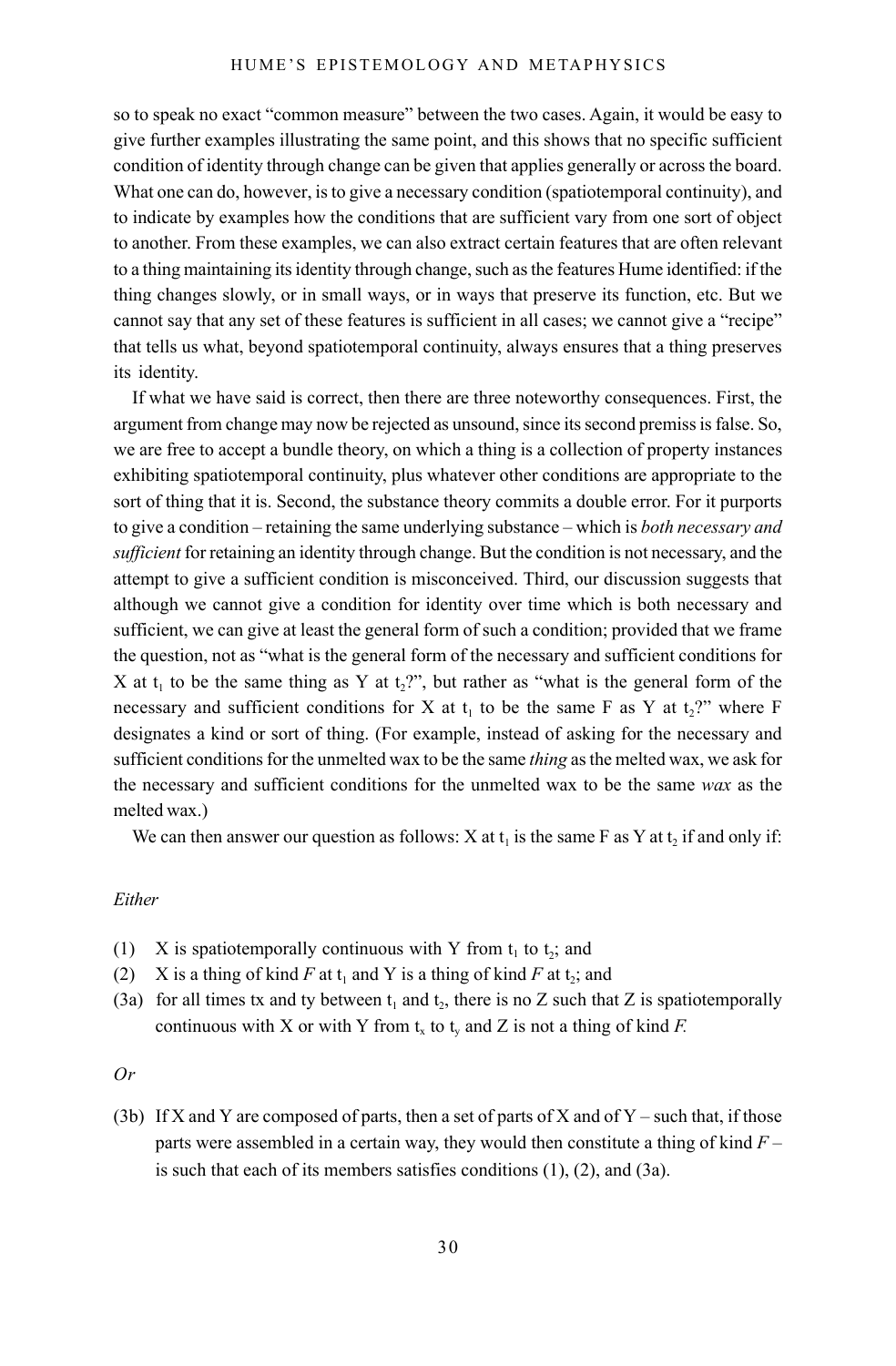Clause (3b) is needed to cover cases of the sort: my watch is disassembled, the parts are sent for repair to different locations, and the watch is reassembled. Without clause (3b), we could not say that the reassembled watch is the same watch as the original one. But (3b) allows us to say that so long as the watch is composed of parts each of which individually meets conditions  $(1)$ ,  $(2)$ , and  $(3a)$  – as would, for example, one of the watch's gears, just by virtue of exhibiting spatiotemporal continuity and being a *gear* from the time of dissassembly to the time of reassembly **–** the reassembled watch is the same watch as the original. Finally, notice that such cases, involving disassembly, also show that the basic requirement of spatiotemporal continuity must be amended, as follows:

X at time  $t_1$  is the same thing as Y at time  $t_2$  only if either X is spatiotemporally continuous with Y from  $t_1$  to  $t_2$  or some part(s) of X are spatiotemporally continuous with some part(s) of Y from  $t_1$  to  $t_2$ .

### **4 Critique of Hume's bundle theory of the self**

The foregoing discussion has shown that the notion of substance, at least with respect to material things, need not be accepted. For it is possible to give an account of such things' identity through change without postulating an underlying permanent substance. So, the bundle theory (now elaborated as saying that a thing is a collection of instantiated properties exhibiting spatiotemporal continuity plus whatever other features are appropriate to the kind of thing it is) seems to be tenable and, given the objections to the substance theory that have been discussed, preferable to the substance theory. As we have seen, however, Hume also offers a bundle theory of the self or mind. Is such a theory tenable? Our thesis in this part will be that it is not.

One way to approach the issue would be to take a course parallel to that taken for material things. We could proceed by asking: what, other than mental substance, is required for a person to retain an identity over time and through change? This question, which is called "the problem of personal identity," has been discussed by both classical and contemporary philosophers. Hume, operating with his narrow definition of identity, held that personal identity is nothing but a fiction. Locke, in a classic and very influential treatment of the issue, tried to define personal identity purely in terms of memory (see Locke 1975: Book 2, Chap. 27). Today, some philosophers believe that a person retains personal identity as long as he or she retains the same body – or at least the same brain. Perhaps most contemporary philosophers think that both memory and the body must enter into an adequate account of personal identity.

Although the problem of personal identity is a fascinating one, we shall not delve into it, because to do so would require digressing at too great a length from our study of Hume.<sup>9</sup> Instead, we shall limit ourselves to advancing a single objection to Hume's bundle theory of the mind. In fairness to Hume, it should be noted that he may have been aware of the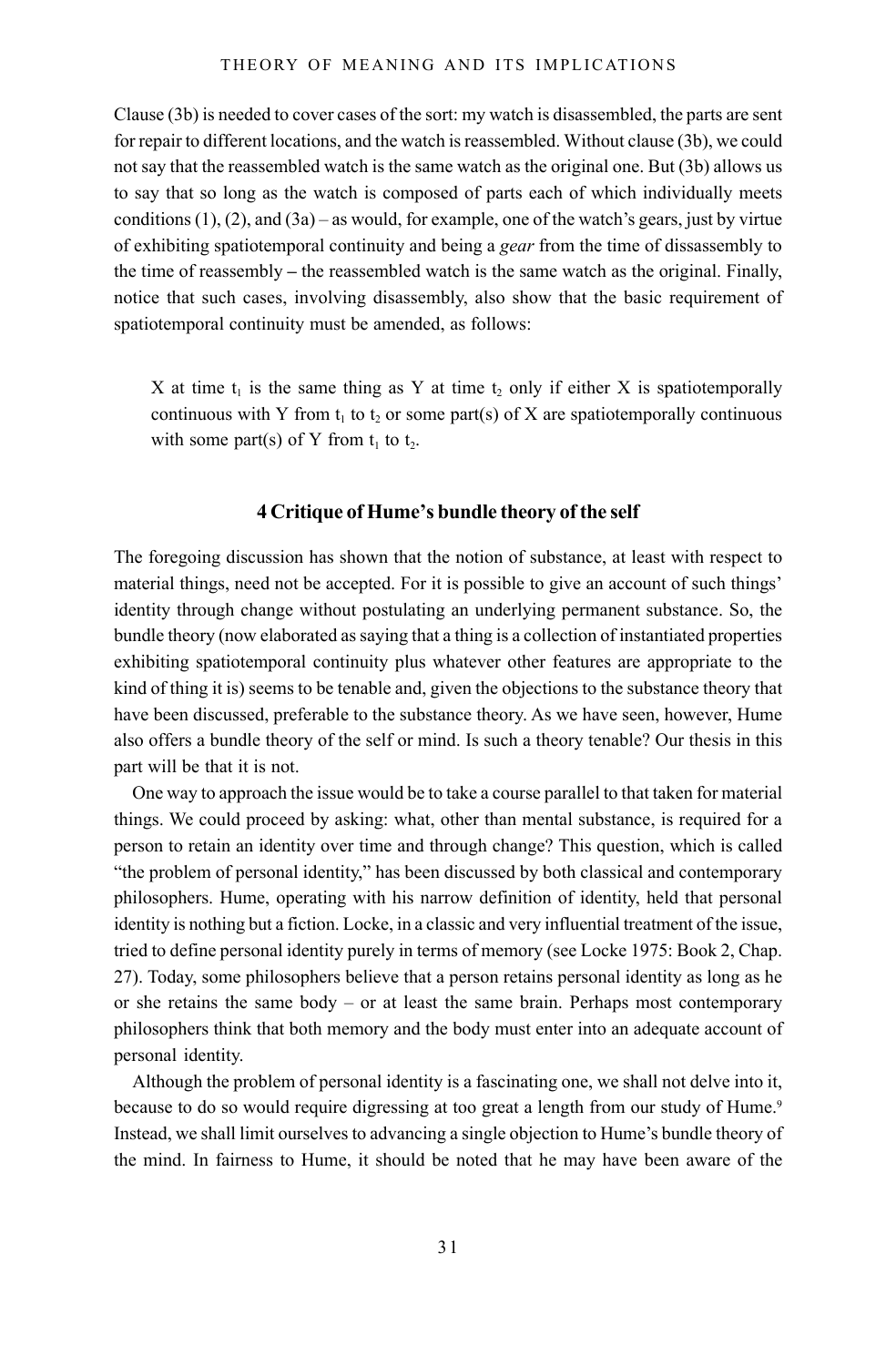objection. For in his "Appendix" to the *Treatise* (T:633–6), he himself expressed dissatisfaction with his bundle theory of the self, and even retracted the theory. But he also declared himself unable to offer a better theory; for, as he acknowledged, the theory is the logical outcome of applying his test of meaning to the notion of mental substance – a test that Hume remained unable or unwilling to give up. Despite Hume's disavowal of his own bundle theory of the self, therefore, we need to see for ourselves what is wrong with the theory, and what the implications are for meaning-empiricism.

Our objection to the bundle theory may be called "the argument from the awareness of succession in time." Historically, it derives from Immanuel Kant's *Critique of Pure Reason* (1781), but this treatment is more directly inspired by the lucid presentation given by the twentieth-century English philosopher Charles A. Campbell (1962: 224–235). Suppose, to use Campbell's example, that you hear three successive strokes of a church bell.

> 1 2 3  $-$ time $\longrightarrow$

Clearly, this is something that all of us with normal hearing can do: we can all hear the first stroke, and then hear the second stroke *as coming after the first*, and then the third stroke as *coming after the first two.* Indeed, this case is just a simple example of a basic fact about human awareness or consciousness: it is always successive or durational, and not just a momentary affair, like a spark. Admittedly, this fact does not appear to be a necessary feature of any consciousness whatsoever. A state of perpetually renewed amnesia is not logically impossible: there could be a person who at every moment forgot the preceding moment. Such a person would never have the experience of succession in time. He or she could not hear the strokes of the church bell as a succession – could not hear the second stroke as coming after the first, or the third as coming after the first and the second. For by the time this person heard the second stroke, the first stroke would have been forgotten, and by the time the person heard the third stroke, the second would have been forgotten. Nor could such a person hear a melody, or understand a sentence; he or she could have only the most primitive, momentary awareness  $-$  say a sensation of pain or of pleasure  $-$  which would be promptly forgotten forever. Such an impoverished awareness is no doubt possible; but happily it isn't the sort of awareness that we in fact have. Awareness is, for us, awareness of one state of things coming after another. Any theory of the self or the mind that is incompatible with this basic fact is untenable.

Is Hume's theory compatible with awareness of succession? According to the bundle theory, a mind or self is nothing but a series of perceptions. In terms of our example, these perceptions include each of the auditory perceptions of the bell, plus all the previous perceptions beginning with those had in infancy, and all the subsequent ones up until death.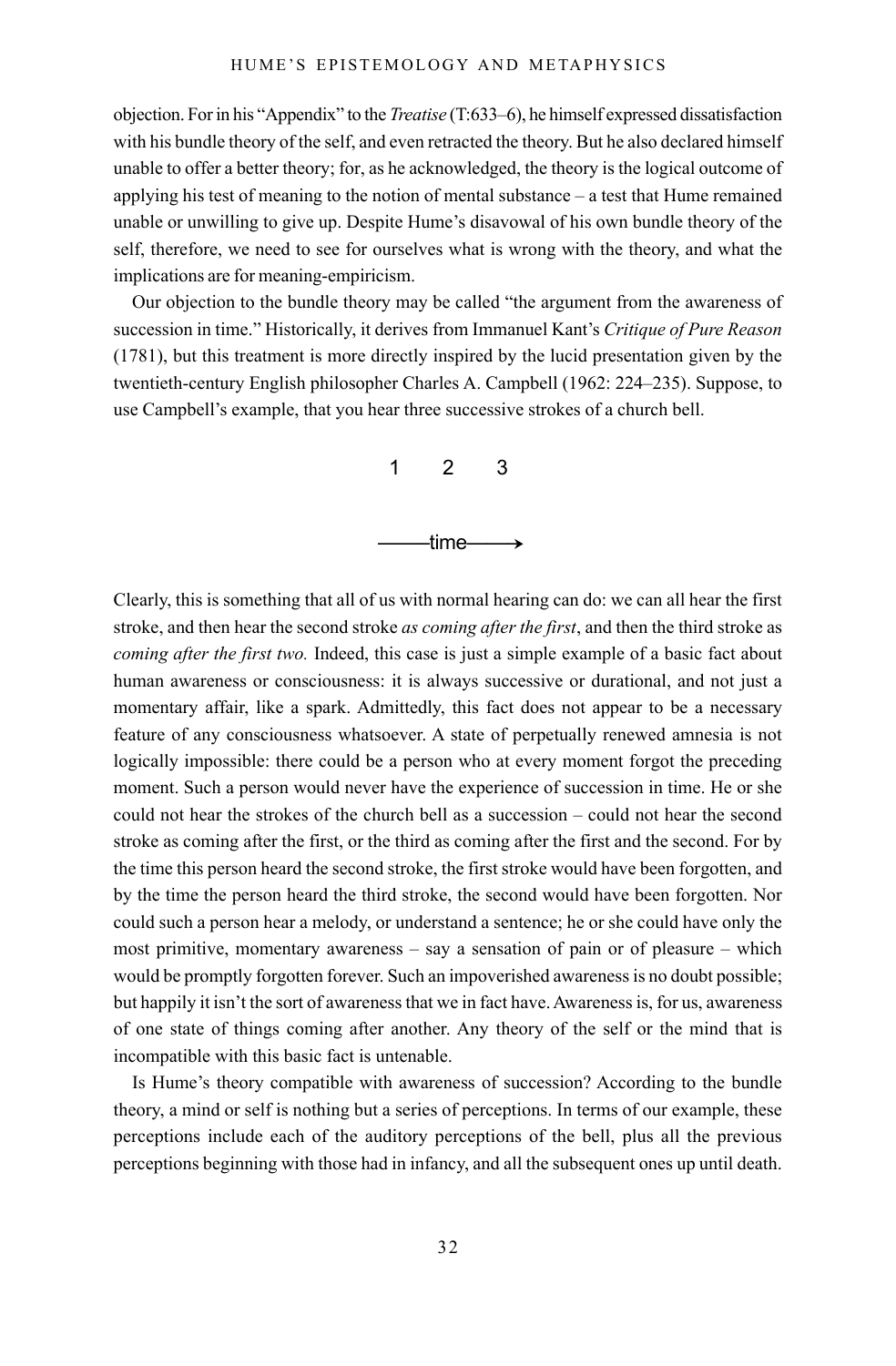But there is no enduring mind or self, distinct from these perceptions. Does this allow for awareness of succession in time? Could a self or mind, as described by Hume, experience the second stroke as the successor of the first, and the third as the successor of the second?

To begin with, it is questionable whether Hume's theory even allows for awareness of each stroke *singly.* Recall that Hume holds that there cannot be any impression of the conscious subject, any more than there can be a visual impression of the point from which one sees. But if there cannot be an impression of the conscious subject, then there can be no idea of it either; so the notion ought to be rejected as meaningless. So Hume's principles commit him not only to a bundle-theory of the mind but, so to speak, to a "no-subject bundle theory." But if there is no conscious subject, then *who* or *what* is aware of each stroke of the bell? The answer, it would seem, is "no one." But then there is no awareness of the strokes, even singly; for awareness of X is a two-term relation which requires not just X, but also a conscious subject who is aware of X.

Suppose, however, that we amend Hume's theory, by supplying a conscious subject who is aware of each stroke of the bell. In other words, suppose that we change Hume's theory into a "subject bundle theory", or better put, a "bundle-of-subjects" theory, represented by the following diagram:



This allows for awareness of each stroke singly. But does it allow for awareness of them as successive? It does not. For if the strokes are to be heard as successive, then all of them must be heard by the same conscious subject, who must continue to exist at least from the beginning to the end of the succession. The situation must be as represented by this diagram:

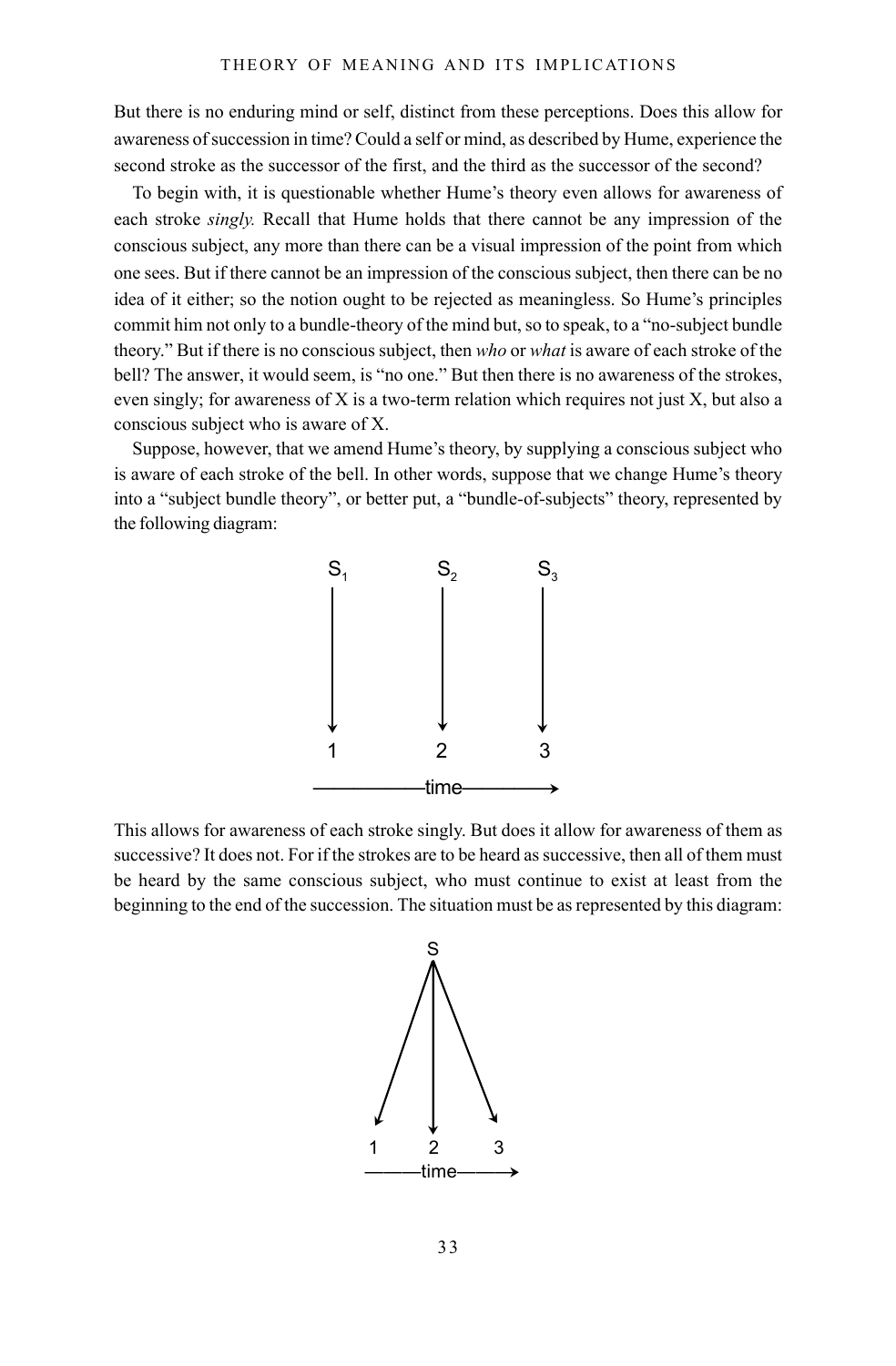But on the "bundle-of-subjects" theory, the strokes are not heard by the same conscious subject; rather, each stroke is heard by a different conscious subject. Therefore, they are not heard as coming one after another. It is much as if our victim of perpetually renewed amnesia had been listening to the bell. The argument from the awareness of succession in time, then, is this. Awareness of succession in time requires a conscious subject who continues to exist at least from the beginning to the end of the succession; but, on Hume's theory, there is no such subject. Therefore, Hume's theory does not allow for awareness of succession in time.

As mentioned earlier, this argument derives from Kant's *Critique of Pure Reason* (in a famous and very difficult section called "The Transcendental Deduction of the Pure Concepts of the Understanding"). Later in the same work (in a section called the "Paralogisms of Pure Reason"), Kant cautions against drawing illegitimate conclusions from the argument. He points out, for example, that it does not follow that the conscious subject is an immaterial substance, or that it is indestructible, immortal, or anything of the sort. More basically, Kant points out that from this argument alone we cannot tell anything about the *nature* of the conscious subject. We can only know there must be such a subject, since that is a necessary condition of any awareness of succession in time. But our notion of this subject (to which Kant gives the imposing name "the transcendental unity of apperception") is devoid of any specific content: it is simply that which is successively aware of various items.

In somewhat the same spirit as Kant's, we should not draw illegitimate conclusions from the failure of Hume's bundle theory of the mind. In particular, we should not conclude that the Empiricist view of meaning that led to this bundle theory is completely mistaken; for an Empiricist could modify the view as follows. Instead of requiring that every meaningful descriptive term be either ostensively definable, or definable by means of terms that are themselves ostensively definable, the Empiricist could broaden the view to allow also that any term designating something which is a logically necessary condition of the sorts of experience that we have, is also meaningful. This would allow the term "conscious subject" and its cognates to be meaningful, without allowing the term "substance underlying a thing's observable properties" and its cognates to be meaningful. It would preserve the linkage of meaning to experience upon which meaning-empiricism insists.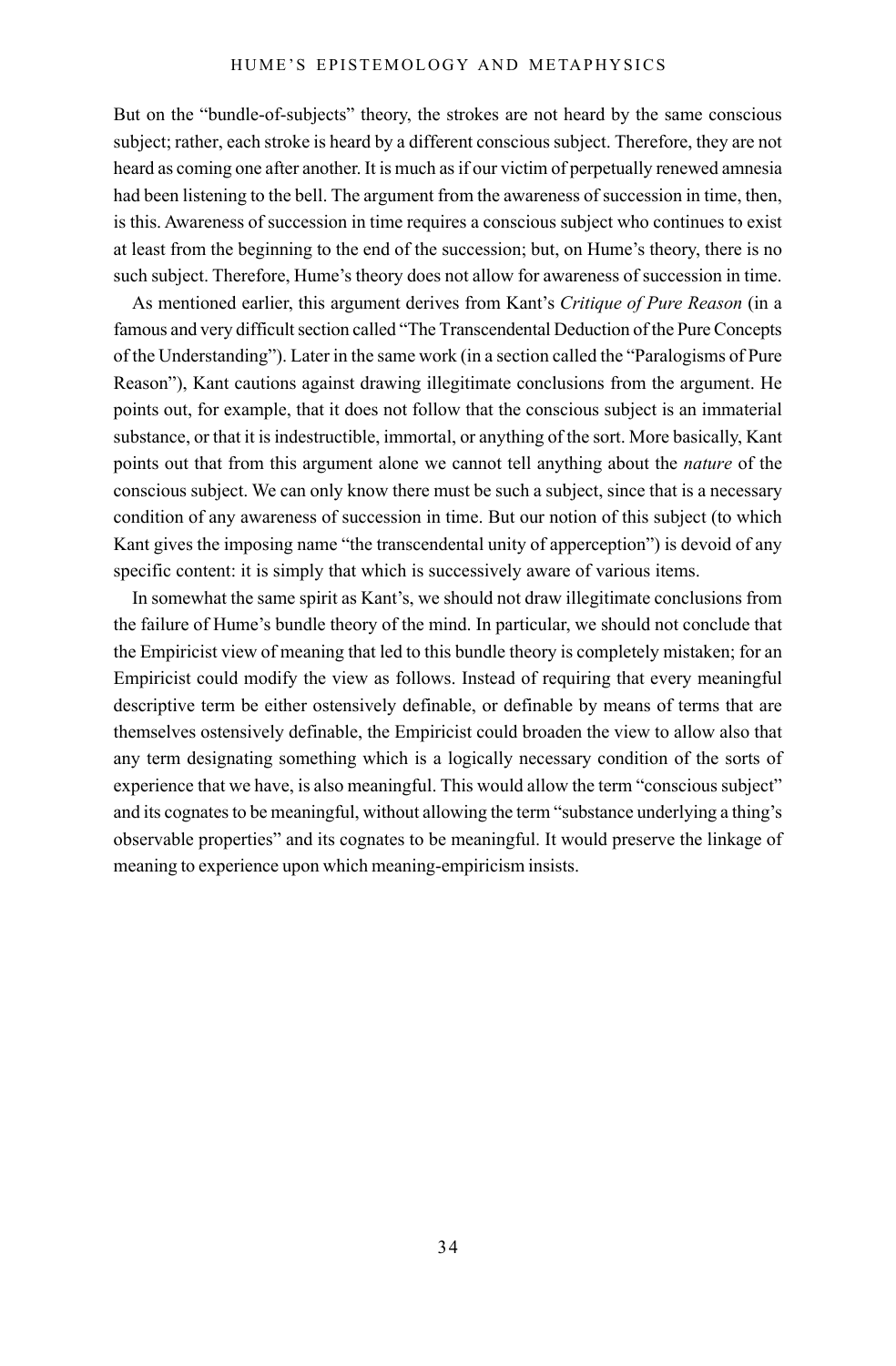# HUME'S THEORY OF KNOWLEDGE (I)

## **"Hume's Fork"**

### **1 Introduction**

This chapter will discuss Hume's division of knowable propositions into two classes: "relations of ideas" and "matters of fact."1 This division, which has come to be known as "Hume's Fork," is fundamental both to Hume's empiricism and to the twentieth-century empiricism that it inspired.2 Hume presents it in the first two paragraphs of Section IV of the *Enquiry* (hereafter designated simply as "Section IV"). It sets the stage for the seminal critique of causal and inductive reasoning that occupies the rest of Section IV, which will be discussed in Chapter 3.

### **2 "Relations of ideas" and "matters of fact"**

The first two paragraphs of Section IV of the *Enquiry* are as follows:

All the objects of human reason or enquiry may naturally be divided into two kinds, to wit, *Relations of Ideas*, and *Matters of Fact.* Of the first kind are the sciences of Geometry, Algebra, and Arithmetic; and, in short, every affirmation, which is either intuitively or demonstratively certain. *That the square of the hypothenuse is equal to the squares of the two sides*, is a proposition which expresses a relation between these figures. *That three times five is equal to the half of thirty*, expresses a relation between these numbers. Propositions of this kind are discoverable by the mere operation of thought, without dependence on what is anywhere existent in the universe. Though there never were a circle or triangle in nature, the truths, demonstrated by Euclid, would forever retain their certainty and evidence.

Matters of fact, which are the second objects of human reason, are not ascertained in the same manner; nor is our evidence of their truth, however great, of a like nature with the foregoing. The contrary of every matter of fact is still possible; because it can never imply a contradiction, and is conceived by the mind with the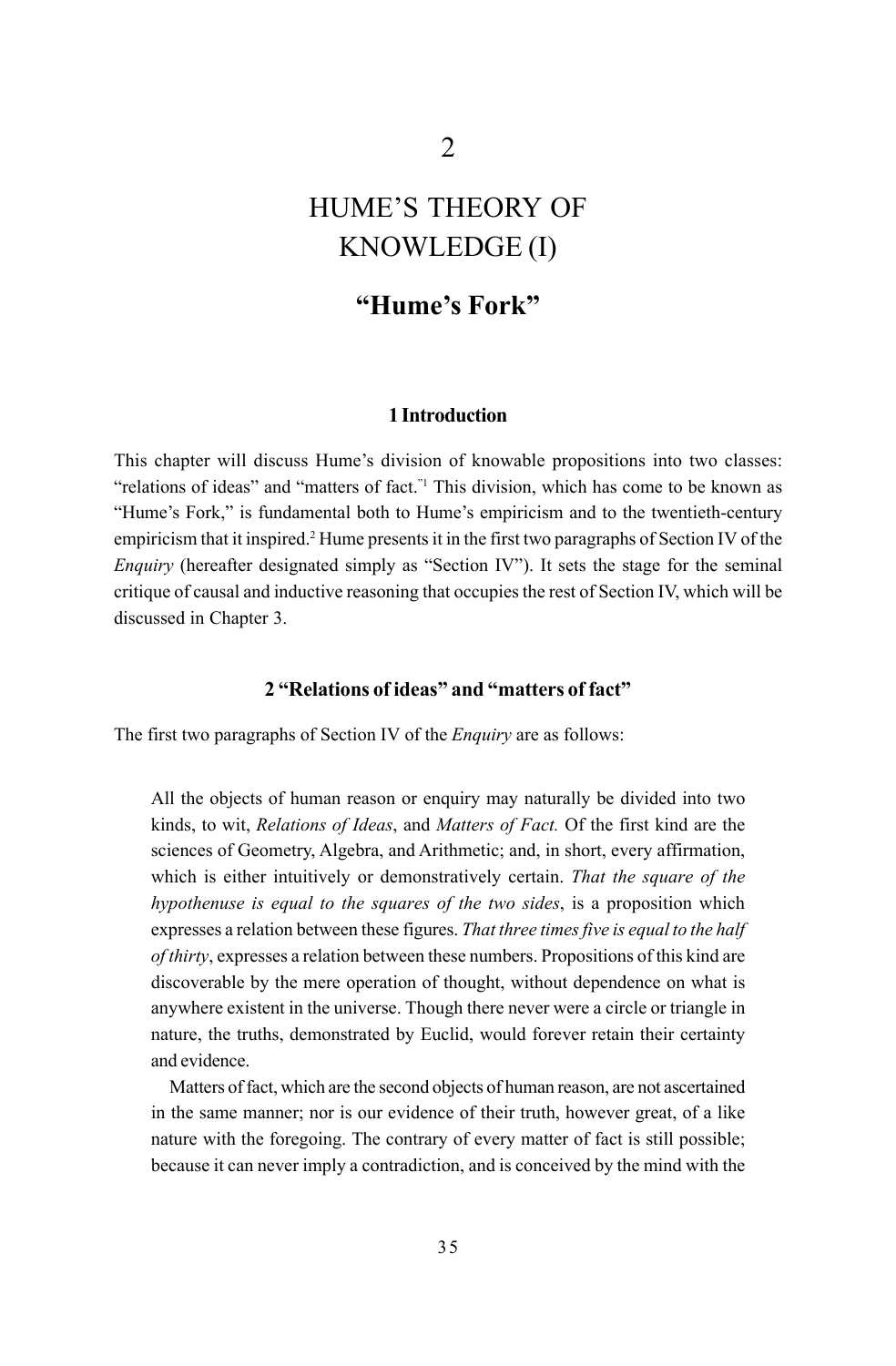same facility and distinctness, as if ever so conformable to reality. *That the sun will not rise to-morrow* is no less intelligible a proposition, and implies no more contradiction, than the affirmation, *that it will rise.* We should in vain, therefore, attempt to demonstrate its falsehood. Were it demonstratively false, it would imply a contradiction, and could never be distinctly conceived by the mind.

What Hume is saying can be summarized as follows. There are only two kinds of knowable proposition: relations of ideas, and matters of fact. Relations of ideas have two characteristics: they are either "intuitively or demonstratively certain;" (C1) and they do not assert the existence of any non-abstract entities, such as physical objects or minds or physical or mental events or states  $(C2)^3$ . Matters of fact, on the other hand, have the following two contrasting characteristics: they do assert the existence of non-abstract entities (C3) and they are neither intuitively nor demonstratively certain (C4). Figure 2.1 expresses these

| <b>Relations of ideas</b> |  |
|---------------------------|--|
|---------------------------|--|

### **Matters of fact**

| Are intuitively or demonstratively  | Are neither intuitively nor     |
|-------------------------------------|---------------------------------|
| certain $(C1)$                      | demonstratively certain (C4)    |
| Do not assert the existence         | Do assert the existence         |
| of any non-abstract entities $(C2)$ | of non-abstract entities $(C3)$ |

*Figure 2.1* Contrasting characteristics of relations of ideas and matters of fact

contrasting characteristics. As we shall see shortly, (C3) requires a qualification: there is a class of propositions which Hume regards as expressing matters of fact even though those propositions do not assert the existence of anything. But before introducing this qualification, an explanation is required of the first three characteristics just mentioned, beginning with (C1) and going counter-clockwise through the above diagram.

### *Relations of ideas are intuitively or demonstrably certain (C1)*

By a proposition which is "intuitively certain," we may understand Hume to mean one that we can know to be true just by understanding what it says; for example,  $I + I = 2$  and a *triangle has three sides.* Notice that the proposition that I *am thinking*, whose certainty was emphasized by Descartes, is not intuitively certain in Hume's sense, even if we agree with Descartes that this proposition can be known with absolute certainty. For one does not know that this proposition is true just by understanding what it says; rather, one must not only understand the proposition, but also be introspectively aware of one's own thinking  $-$  of a certain psychological fact about oneself. An intuitively certain proposition, as Hume is here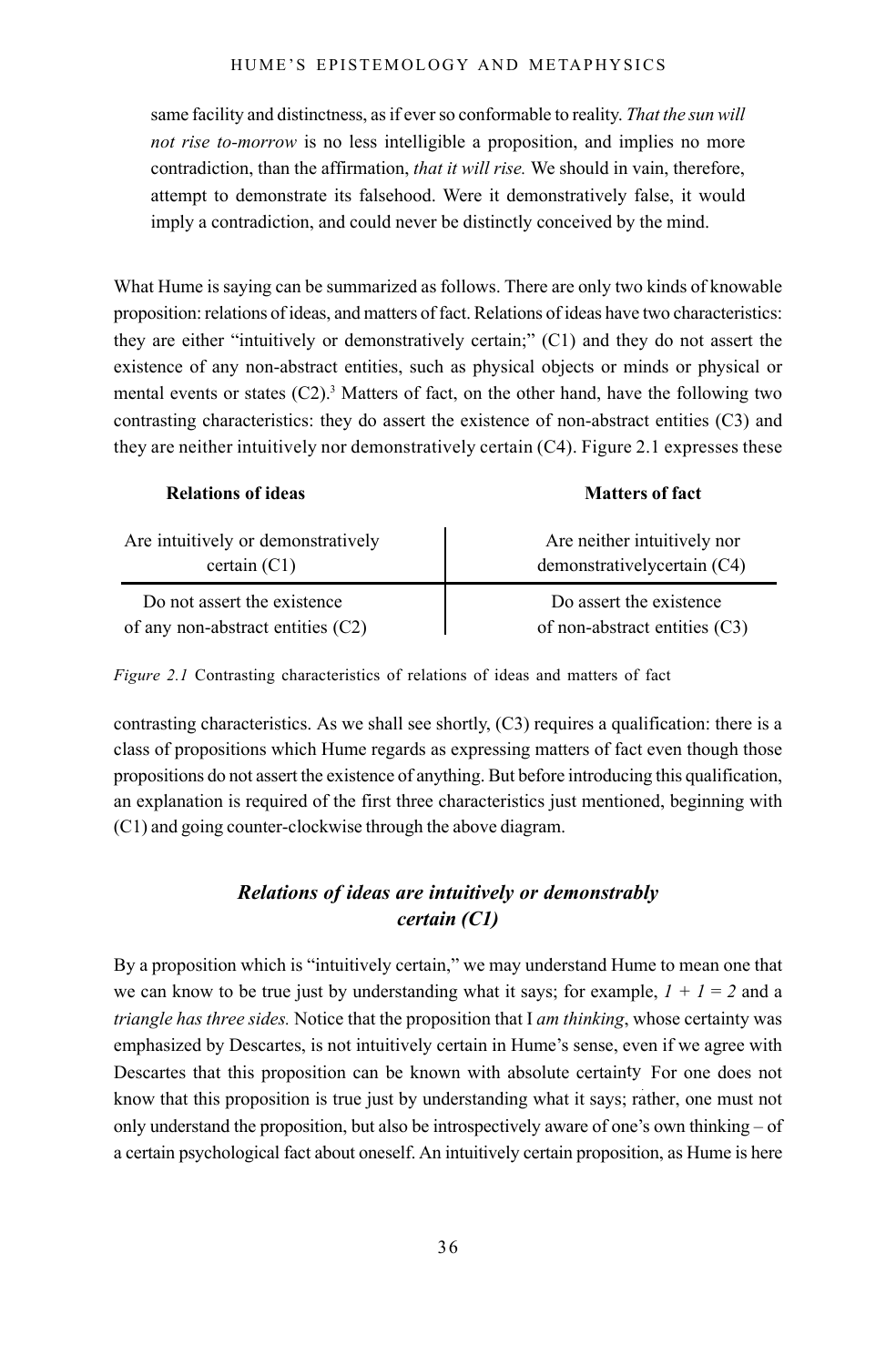certain," we shall henceforth say that such a proposition is *self-evident*, because the term "self-evident" nicely brings out the fact that such a proposition makes itself evident or provides the evidence for itself. By a proposition which is "demonstratively certain" we may understand Hume to mean one that follows logically from one or more self-evident propositions.5 For convenience, we shall say that such a proposition is "demonstrable." Relations of ideas, then, are either self-evident or demonstrable.

### *Relations of ideas do not assert existence (C2)*

In saying that relations of ideas do not assert the existence of any non-abstract entities, we are trying to state a key insight of Hume – that which he himself expresses by saying that these propositions are discoverable "without dependence on what is anywhere existent in the universe," and that "though there never were a circle or triangle in nature, the truths, demonstrated by Euclid, would forever retain their certainty and evidence." To grasp Hume's insight, consider his example of the Pythagorean theorem: "the square of the hypotenuse of a right triangle is equal to the squares of its other two sides." Suppose that no right triangles existed anywhere in the physical world, and that no one had ever even thought about a right triangle. Then the proposition that the square of the hypotenuse of a right triangle is equal to the squares of its sides *would still be true*; for in order for that proposition to be true, there do not actually have to be any right triangles (or even any triangles at all) in the world, nor need anyone ever have thought about a right triangle. The proposition only states a condition that would have to be satisfied by any right triangle that happened to exist or that anyone happened to think about; it just says that if X is a right triangle, then the square on  $X$ 's hypotenuse must be equal to the squares on its sides. The basic point is this: propositions like the Pythagorean theorem, or that *three times five is equal to the half of thirty*, remain true regardless of what non-abstract entities exist or do not exist. But then it follows that the proposition does not assert the existence of any non-abstract entities. For if it did, then its truth would depend on whether certain non-abstract entities existed, and so it would not remain true even if those entities did not exist. A proposition that asserts the existence of X cannot remain true regardless of whether or not X exists. The argument:

*p* remains true regardless of whether X exists or not

 $\therefore$  *p* does not assert the existence of X

is incontrovertibly valid. For brevity, we shall express Hume's point by saying that relations of ideas do not "assert existence." So, in what follows, the phrase "asserts existence" should always be understood simply as an abbreviation for "asserts the existence of some nonabstract entity."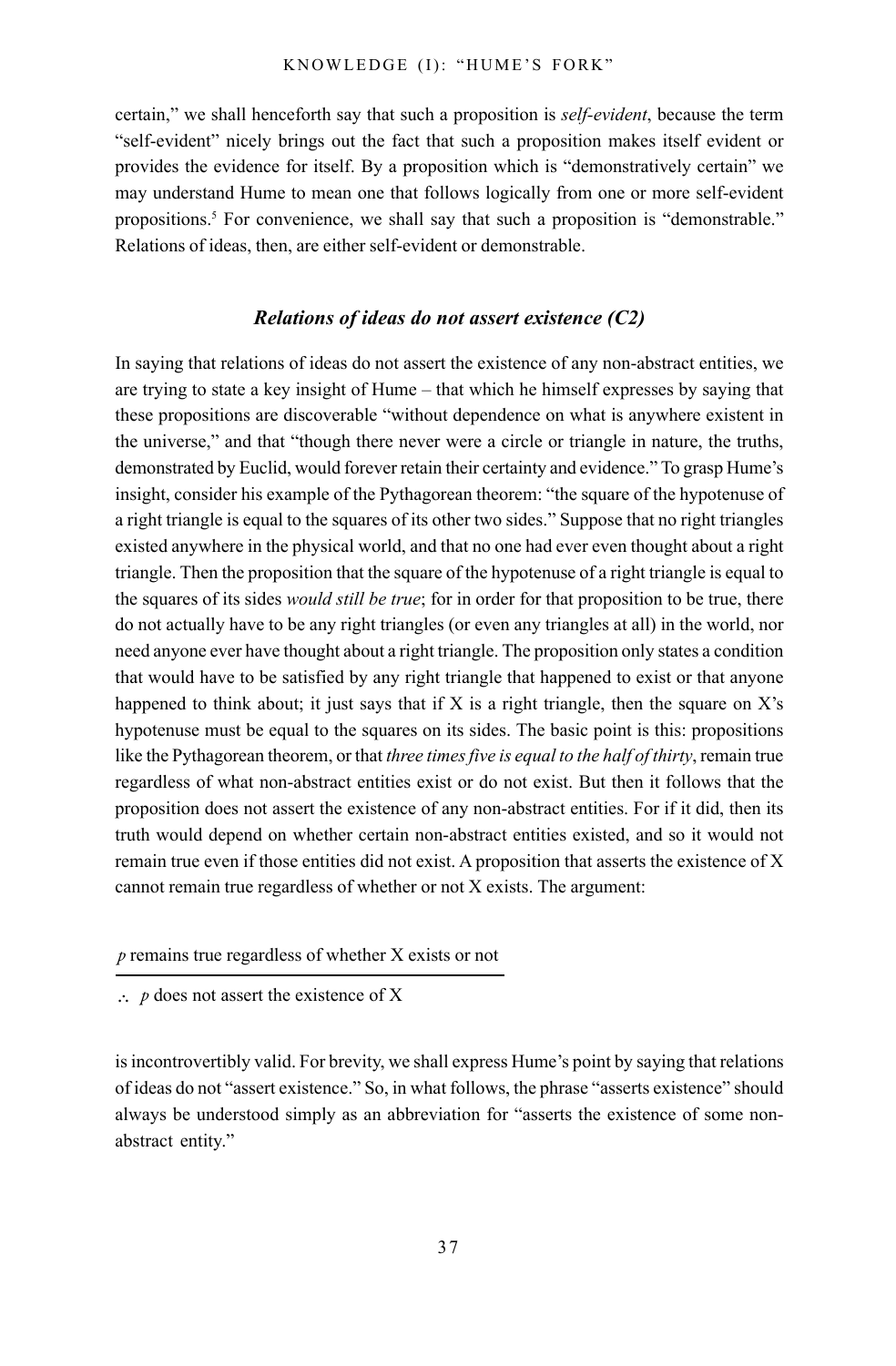### *Matters of fact do assert existence (C3)*

In contrast to relations of ideas, propositions expressing matters of fact  $d\rho$  – with one important exception, to be noted in a moment – assert existence. Admittedly, Hume does not explicitly state (C3) in the first two paragraphs of Section IV of the *Enquiry* (quoted above), where he presents his "Fork." Instead, the point about matters of fact that he emphasizes is that "the contrary of every matter of fact is still possible; because it can never imply a contradiction" (E:25; S:15; F:71). However, as we shall see, that point is nothing but a concise statement of Hume's fundamental argument for (C4)'s claim that no matter of fact is "demonstratively certain." $(°(C_3))$ , on the other hand, is required in order for  $(C_2)$  – which, we have seen, Hume does explicitly state, if only briefly and somewhat allusively, in his remarks about mathematics in the first paragraph of Section IV – to be a characteristic that *differentiates* relations of ideas from matters of fact. Furthermore, there is ample textual support, in the rest of Section IV of the *Enquiry* and beyond, for holding that Hume regards (C3) as a defining characteristic of matters of fact: after his initial presentation of the "Fork" in the first two paragraphs of Section IV, he seldom uses the phrase "matter of fact" by itself. Instead, he often uses such phrases as: "*real existence* and matter of fact" (E:26–27; S:16–17; F:72–3); "matter of fact and *existenc*e*"* (E:35, E:156, 163–4; S:22, 107, 113; F:79, 187, 193); "matter of fact and *real existence"* (E:35; S:22, F:79); "matter of fact *or real existence*" (E:46; S:30, F:89); "fact *and existence*" (E:158; S:109; F:189; emphasis added). Consider also Hume's very first example of a matter of fact: "the sun will rise tomorrow." This proposition asserts the (future) occurrence of a physical event: the sun's rising tomorrow. And since the proposition cannot be true unless the sun exists, we may also say that the proposition asserts the existence of a physical object: the sun.

There is, however, one kind of proposition that Hume regards as expressing matters of fact even though it does not assert existence. This is any proposition that, taken together with a proposition(s) reporting what is observed at a given time *t*, or at a set of times  $t_1, t_2$ ,  $\ldots$ ,  $t_n$ , implies the existence of some non-abstract entity which need not be observed at *t*, or at any of  $t_1, t_2, \ldots, t_n$ . For example, consider a proposition in which Hume was very interested, namely the so-called "causal principle" or "causal maxim," which says that *every event has a cause.* Taken by itself, this proposition does not assert the existence of anything. But, taken together with a proposition reporting some observed event, it implies the existence of a cause of that event – whether or not that cause is also observed. We shall call propositions of this sort *bridging propositions*, since they allow one to infer the existence of some thing unobserved from something observed:

*Every event has a cause* (bridging proposition). Event *e* was observed at *t* (observation).

 $\therefore$  Event *e* had a cause, *c* (item that need not be observed).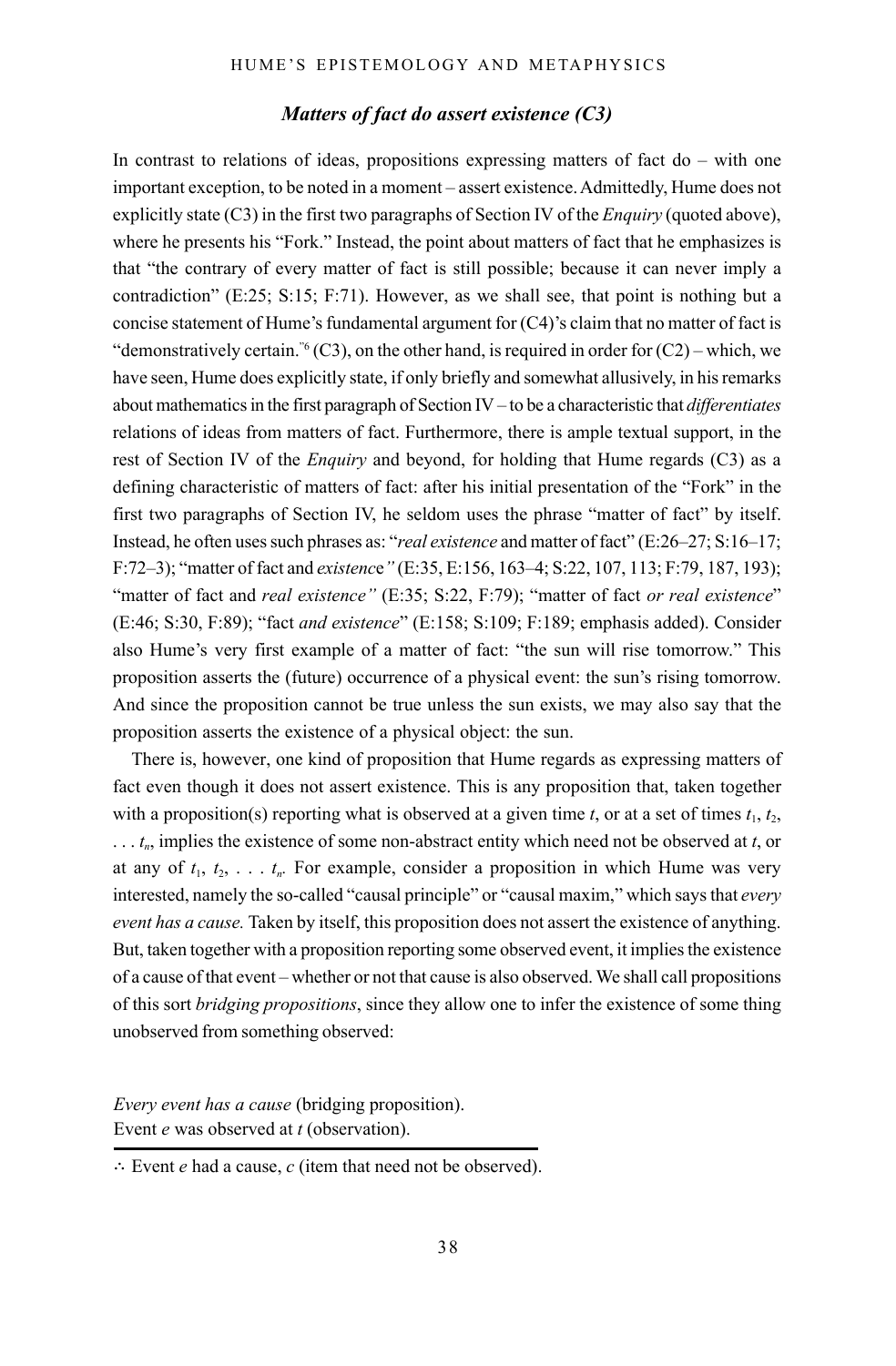Particular causal laws, and laws of nature in general, are bridging propositions. To take a simple example, from the proposition that water boils at  $212 \text{ F}^{\circ}$  at sea level, together with the observation that a certain quantity of water is now boiling at sea level, one can infer the existence of a source of heat, whether or not that source is observed; so the law that water boils at  $212 \text{ F}^{\circ}$  at sea level is a bridging proposition. As can be seen from our two examples, bridging propositions can have various degrees of generality. The principle that every event has a cause, ranging as it does over all events, past, present, and future, is much more general than the law about water or any other specific law of nature.

Another highly general bridging proposition in which Hume was especially interested (for reasons discussed in Chapter 3) is the so-called "principle of induction" or "principle of the uniformity of nature," i.e. the principle that "the future will resemble the past" or that "there is a conformity between the future and the past." That Hume considered this principle to be a matter of fact is clear from his *Abstract* of the *Treatise*, where he explicitly says: "All probable arguments are built on the supposition that there is this conformity betwixt the future and the past. . . . This conformity is a *matter of fact*"*.* (T:651; S:131; F:34).

To see that the Principle of Induction is also a bridging proposition, suppose that we conjoin it with the following report of our observations: "Past flashes of lightning have always been followed by claps of thunder, and there is now a flash of lightning." Then, assuming that the "conformity" or "resemblance" Hume speaks of is understood, as he intends, to assert that events which in our past experience have always been paired will continue to be paired in the future, the principle of induction, conjoined with the proposition reporting our observations, implies that there will be a thunderclap. Thus:

*The future will resemble the past* (bridging proposition). Past lightning flashes have been followed by thunderclaps, and there is now a flash of lightning (observations made at  $t_1, t_2, \ldots, t_n$ ).

There will be a thunderclap (the as yet unobserved event). **• • •**

Hume's "matters of fact," then, include bridging propositions as well as propositions that actually assert existence, and his relations of ideas exclude them. For convenience, we shall say that bridging propositions "imply existence." So, in what follows, the phrase "implies existence" will always be an abbreviation for the longer expression, "does not assert existence, but does imply, in conjunction with a proposition(s) reporting what is observed at  $t$ , or at  $t_1$ ,  $t_2 \ldots t_n$ , the existence of some non-abstract entity that need not be observed at *t*, or at any of  $t_1, t_2, \ldots, t_n$ ." Hume's "matters of fact," then, either assert or imply existence; his "relations of ideas" neither assert nor imply existence.

Using these abbreviations, together with the terms "self-evident" and "demonstrable" that we substituted for Hume's "intuitively certain" and "demonstratively certain," we can update Figure 2.1 and summarize his overall doctrine this way: We come at last to the key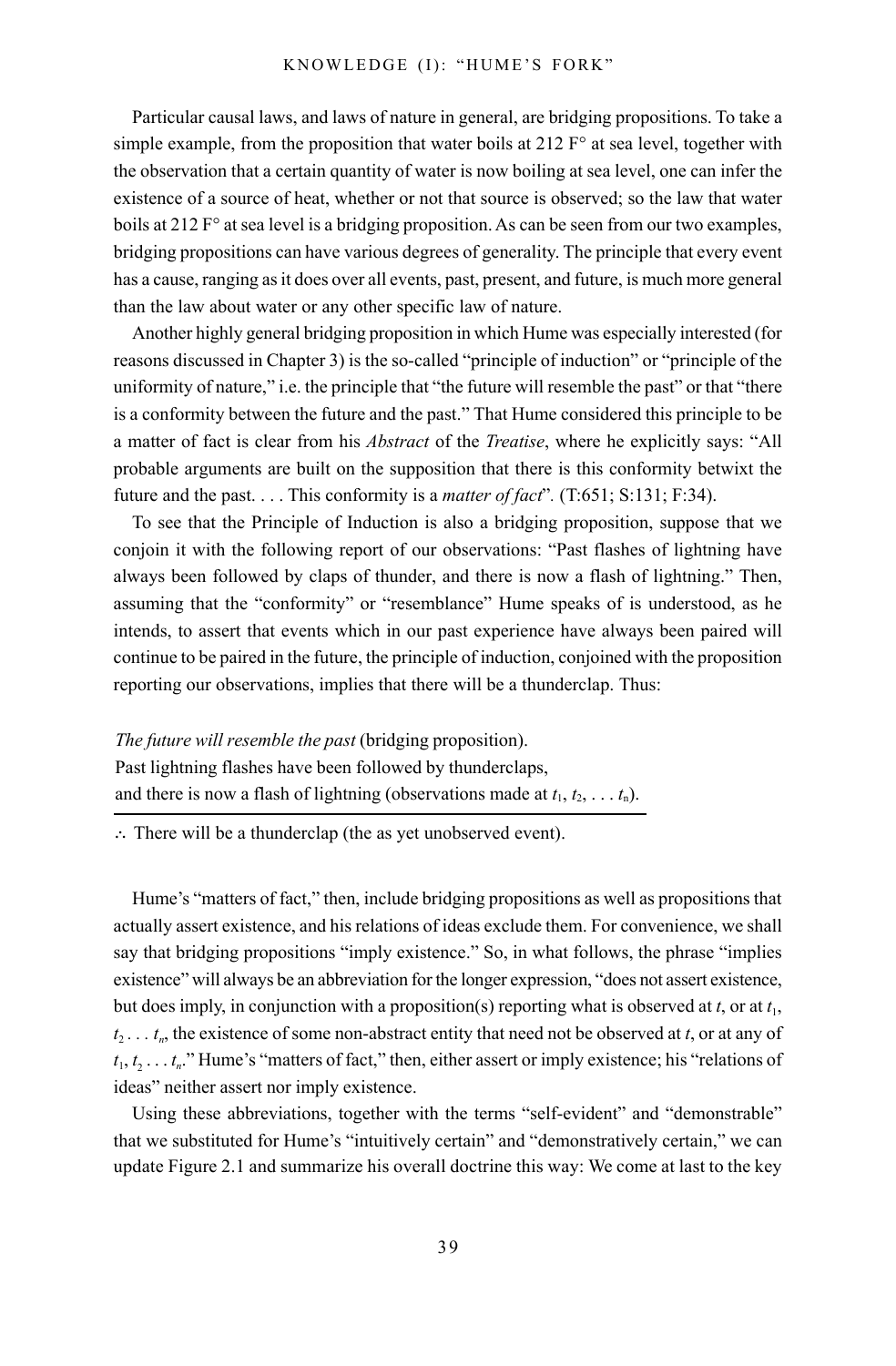### HUME'S EPISTEMOLOGY AND METAPHYSICS

| <b>Relations of ideas</b> | <b>Matters of fact</b>   |
|---------------------------|--------------------------|
| Are self-evident or       | Are neither self-evident |
| demonstrable $(C1)$       | nor demonstrable $(C4)$  |
| Do not assert or imply    | Assert or imply          |
| existence $(C2)$          | existence $(C3)$         |

*Figure 2.2* Matters of fact and relations of ideas: Hume's doctrine summarized

### *Matters of fact are neither self-evident nor demonstrable*

negative thesis of Hume's doctrine – that no proposition stating any matter of fact is either self-evident or demonstrable. This claim has sweeping implications for philosophy. For if Hume is right, then it follows that the only propositions that are either self-evident or demonstrable are those expressing "relations of ideas" – propositions that do not assert or imply existence. By contrast, no proposition that asserts or implies existence is either selfevident or demonstrable. Therefore, what Rationalist metaphysicians tried to do – to demonstrate the existence of various entities such as God, souls, substance, monads, or even the material world – is impossible. In the famous peroration of the *Enquiry*, Hume trumpets forth the sweeping implications of his "Fork:"

When we run over libraries, persuaded of these principles, what havoc must we make? If we take in our hand any volume; of divinity or school metaphysics, for instance; let us ask, *Does it contain any abstract reasoning concerning quantity or number?* No. *Does it contain any experimental reasoning concerning matter of fact and existence?* No. Commit it then to the flames: for it can contain nothing but sophistry and illusion.

(E:165; S:114; F:195)

What Hume's Fork denies, then, is nothing less than the possibility of using reason to demonstrate the existence of anything either natural or divine.

Here it might be objected that we are exaggerating the implications of Hume's doctrine, because not all the major arguments offered by Rationalist metaphysicians are demonstrations in Hume's sense. For example, Descartes' causal proofs of God's existence in his *Third Meditation*, as well as his proof of the physical world's existence in his *Sixth Meditation*, use premisses describing his ideas of God and his ideas of sensible things, respectively, that are not self-evident in Hume's sense, but are supposed to be certain through introspection. However, those proofs also use bridging propositions (notably certain causal principles) which are not certain through introspection and which, if Hume is right, are neither self-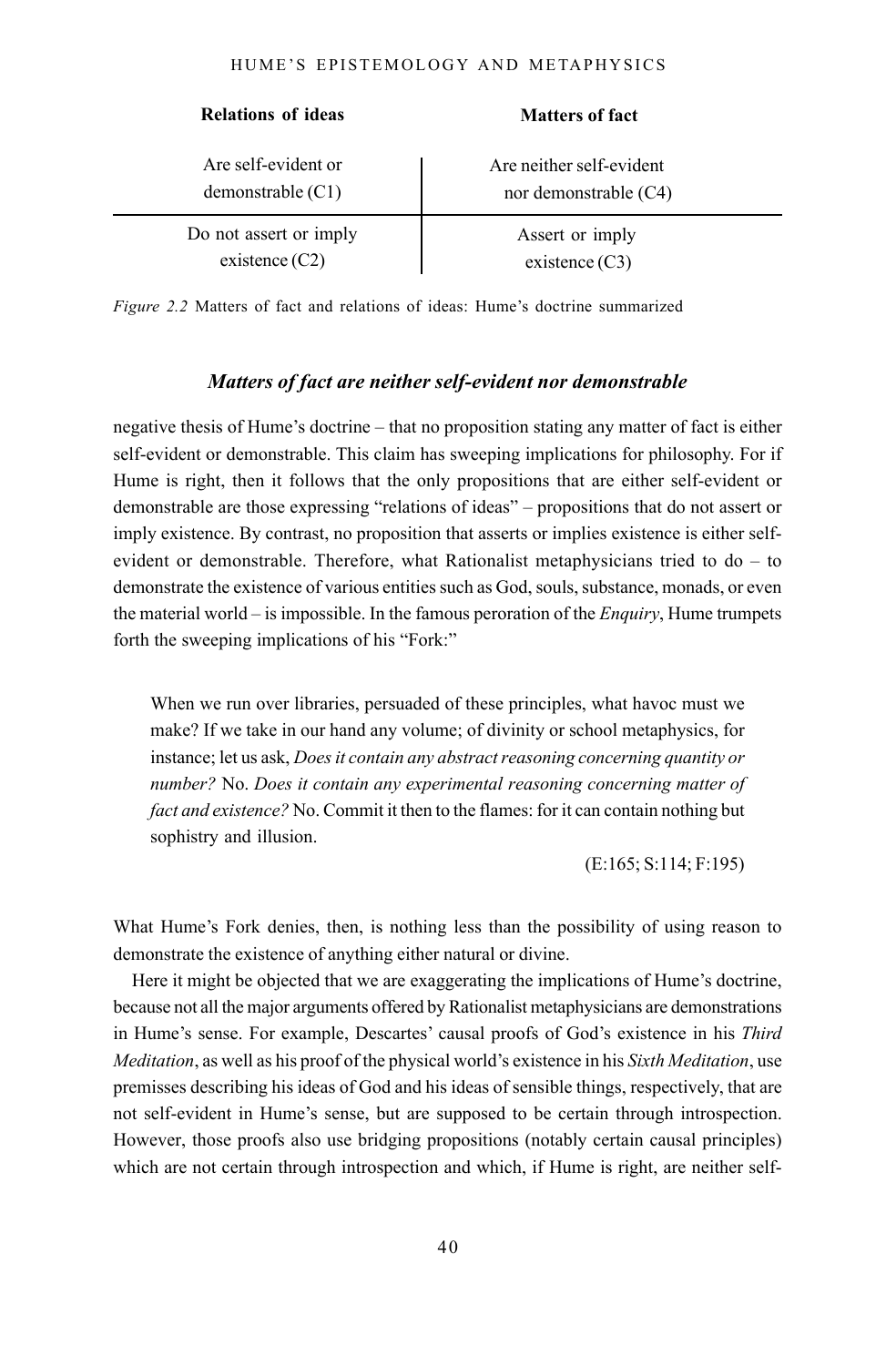evident nor demonstrable. So Hume's Fork does imply – assuming (as Descartes and virtually all other seventeenth- and eighteenth-century philosophers did assume, and as more than just a few contemporary philosophers also assume) that knowledge requires certainty, and that the only sources of certainty are introspection, self-evidence, and demonstration – that those arguments do not yield knowledge of their conclusions.

We shall need, therefore, to look carefully at Hume's rationale for  $(C4)$  – his key negative claim that no matter of fact is either self-evident or demonstrable. This will be done partly in the final of the present chapter, and partly in the next chapter. The purpose of the next two parts of this chapter, however, is to relate Hume's Fork to the well-known formulation of the more modern Empiricist position on knowledge due to Immanuel Kant. So, if you are interested in immediately considering Hume's rationale for (C4), or in focusing exclusively on the development of Hume's own theory of knowledge quite apart from Kant's formulation of the Humean position, then you may wish to go directly to the material in part 5 of the present chapter and in parts 1–4 of Chapter 3. (Except for some cautionary remarks in the third and fourth paragraphs of part 5 of the present chapter and in notes 18 and 19, this material does not presuppose anything in parts 3 and 4 of the present chapter, although part 5 of Chapter 3 does presuppose familiarity with some basic definitional points about "a priori"– "a posteriori" and "analytic"– "synthetic" that are explained at the beginning of the next part.)

### **3 A modernized version of Hume's Fork**

As we have just seen, Hume's Fork poses a basic challenge to the ambitions of Rationalist metaphysicians. In our own century, however, this challenge usually has been formulated in a way rather different from Hume's. Instead of using Hume's concepts of relations of ideas and matters of fact, recent Empiricists have formulated Hume's challenge in the a priori–a posteriori, analytic–synthetic terminology introduced by Immanuel Kant. Their position, the modernized version to the extent that it is directly inspired by Hume's doctrine, can be formulated in this way:

### MV *All knowable propositions are either analytic a priori or synthetic a posteriori.*

In this part, we shall discuss this modernized version of Hume's Fork. This will enable us to deepen our understanding of the issue between Rationalist and Empiricist traditions. It will also put us in a position to indicate some subtle differences between Hume's own empiricism and the contemporary empiricism it has inspired – differences that are commonly overlooked but that need to be noticed in order to assess Hume's position accurately.

Let us begin by going over Kant's terminology. Kant offers us two pairs of contrasting terms, "a priori" versus "a posteriori," and "analytic" versus "synthetic," that are used to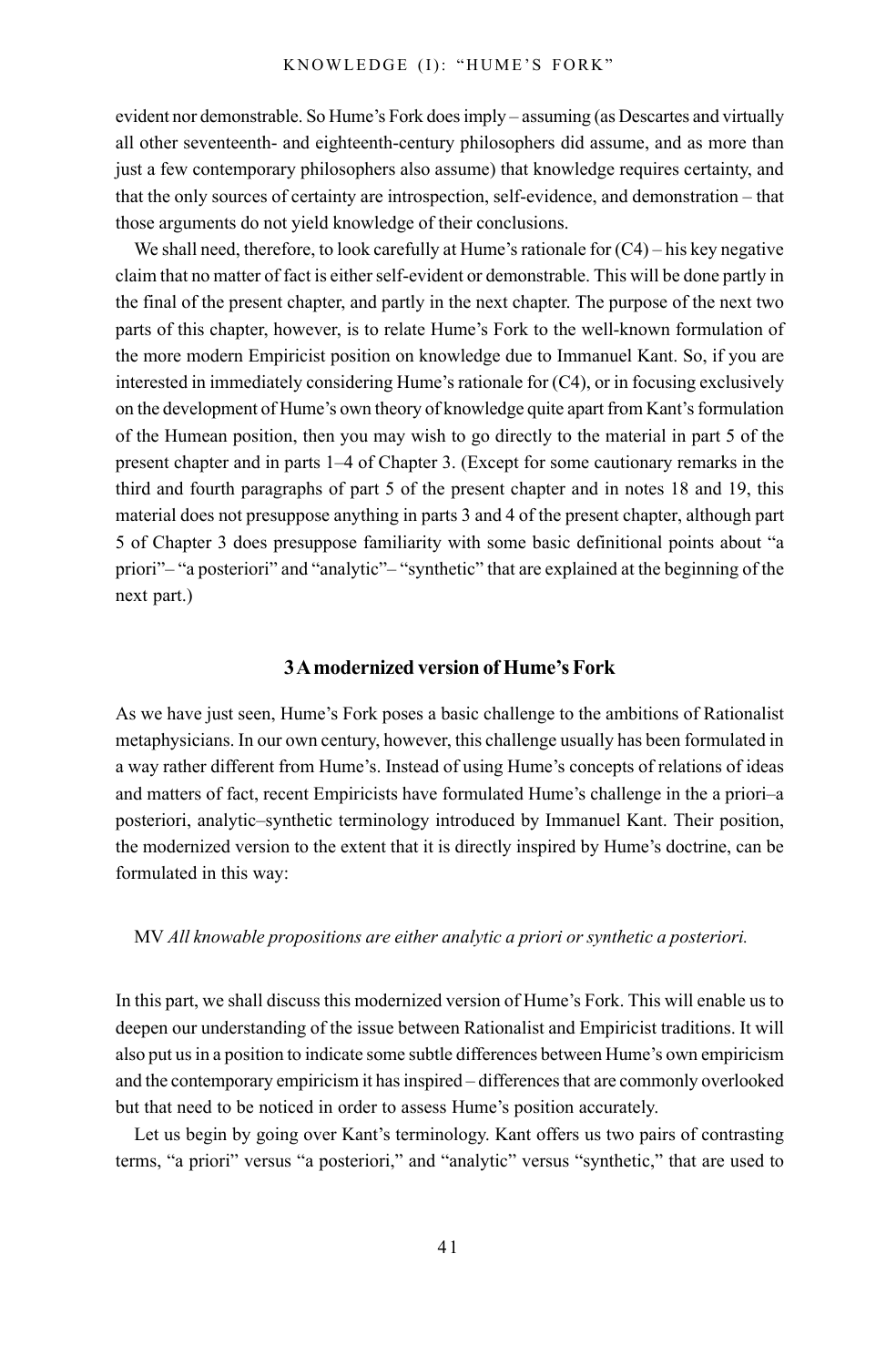classify statements or propositions along two different dimensions. The a priori–a posteriori contrast classifies statements in terms of how they can be known; it is an epistemological contrast. The analytic–synthetic contrast classifies statements in terms of what makes them true or false; it is a semantic contrast. Let us look more closely at each of these two contrasts.

As we saw in Chapter 1, an a priori proposition is defined as one that is knowable just by thinking (e.g. "no one can be his or her own parent"), and an a posteriori proposition is defined as one that is knowable only by experience (e.g. "some people are over six feet tall"). To avoid possible misunderstanding, we should note here that "knowable just by thinking" does not mean "not knowable by experience;" for it is possible for an a priori proposition to be known by experience. For example, although mathematical statements are a priori, many of them are complex and so are known just by thinking only by those mathematicians who grasp their proofs, while other people may know them on the basis of experience – by hearing of their truth from mathematicians or reading that they are true in mathematics texts. Rather than meaning "not knowable by experience," then, the phrase "knowable just by thinking" means, roughly speaking, "knowable without experience." To see why this is still only roughly right, note that for us to know even a simple a priori statement like  $1 + 1 = 2$ or *no one can be his/her own parent* some experience is needed; namely, the experience required to learn the meanings of terms – of "1", "+", "2," "parent," etc. Thus, if "knowable just by thinking" meant "knowable without *any* experience whatsoever," then no statements would be a priori, because a statement cannot be known unless it is understood; but it cannot be understood unless its constituent terms are understood, and those terms cannot be understood (at least by human beings) unless their meanings have been learned through various sorts of experience. Thus, a more accurate interpretation of the phrase "knowable just by thinking" is this: "knowable without experience, except for the experience required to learn the meanings of terms."

By contrast, an a posteriori statement cannot be known in this way; for even after one fully understands (the meanings of the terms in) a statement like *some people are over six feet tall*, one may be completely in the dark as to whether the statement is true or false: only experience can determine this. Note, however, that the phrase "knowable only by experience" also requires a bit of clarification; for it does not mean, as one might think, "knowable just by experience." This is because at least some a posteriori statements require thinking as well as experience in order to be known; for example, our knowledge of scientific laws rests not only on observations but also on complex inferences or extrapolations from those observations.7 Thus, instead of meaning "knowable just by experience," the phrase "knowable only by experience" means "not knowable without experience (other than or in addition to the experience needed to learn the meanings of terms)."

Although "a priori" and "a posteriori" are used to classify statements, they are essentially epistemological terms, pertaining to the *way* in which those statements are *known.* So, we shall follow the common practice of sometimes using these terms apart from reference to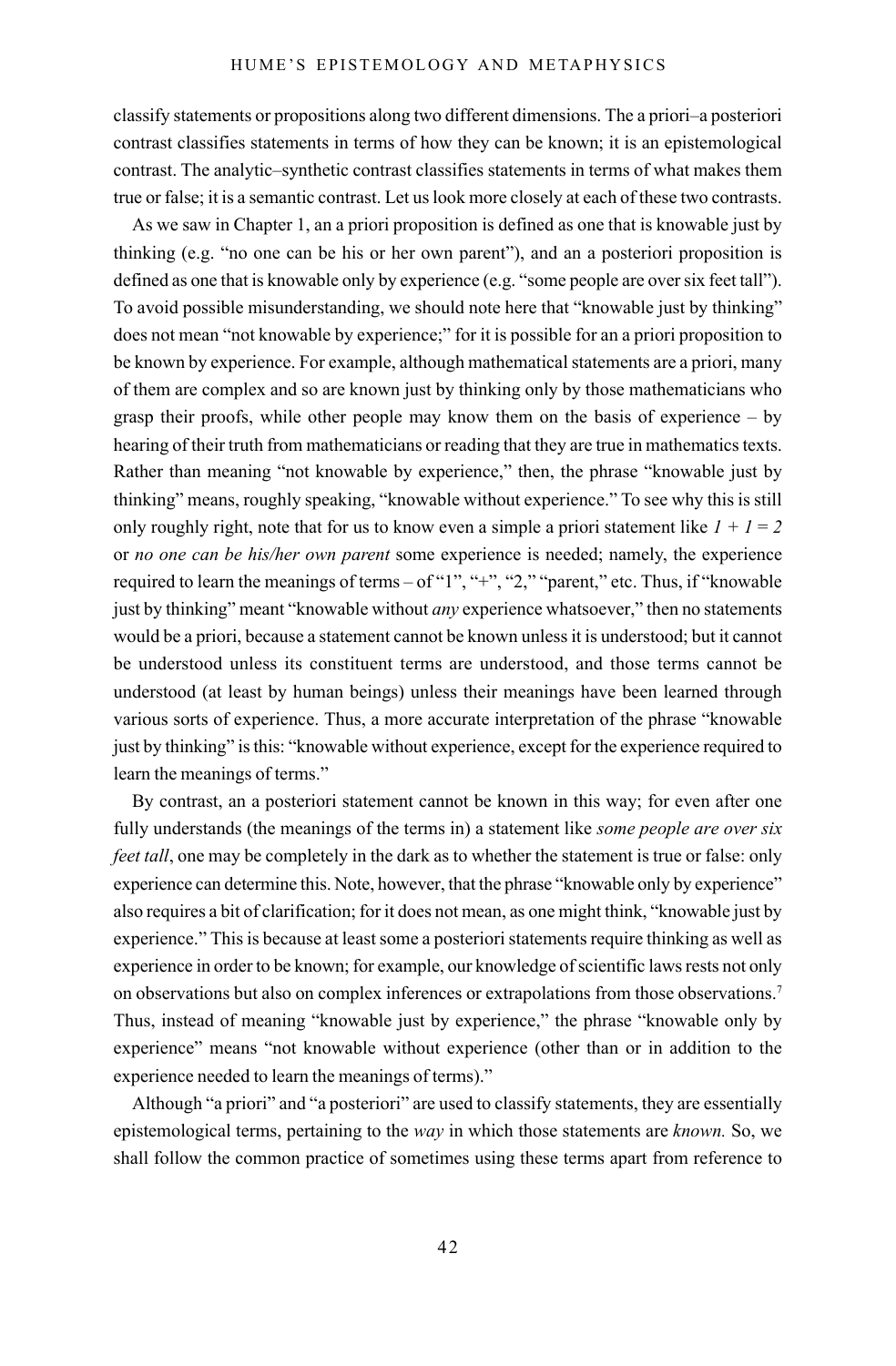statements. For example, we shall sometimes speak simply of a priori knowledge, meaning knowledge had just by thinking; and of something being knowable a priori or in an a priori manner, meaning that it is knowable just by thinking. Of course, "knowable just by thinking" here does not exclude whatever experience may be needed to acquire the concepts presupposed by the knowledge in question.

Let us now turn to the analytic–synthetic contrast. To avoid misrepresenting the current philosophical landscape, we should first note that the analytic–synthetic distinction is by no means uncontroversial. Some contemporary philosophers, notably the influential American thinker W. V. O. Quine, question the tenability of the distinction; others defend the distinction.8 Our purpose here, however, is to see how the distinction is commonly used to define the issue between Rationalists and Empiricists, and to see how that issue, so defined, relates to Hume's own "Fork." Therefore, we shall not enter into the controversy concerning the tenability of the analytic–synthetic distinction, but rather assume that the distinction is tenable and merely expound it as it would be usually understood by those who accept it.

An analytic statement is defined as one which is true solely in virtue of the meanings of its constituent terms.<sup>9</sup> A standard example is "all bachelors are unmarried men."<sup>10</sup> Notice that although this statement is not couched in the form of a definition – it does not start with "a bachelor is  $\dots$  " or "the term 'bachelor' means  $\dots$  " – it is actually a definition, since "bachelor" means just "unmarried man." This is why the statement is true solely in virtue of the meanings of its constituent terms. Definitions, then, are one type of analytic statement.

Another type of analytic statement consists of what we may call "conceptual truths." These are not definitions, but they are still true in virtue of meaning. An example is "something cannot be both round and square." Although not a definition of either "round" or "square," this statement is still true in virtue of those terms' meanings, or of the *concepts* "round" and "square;" for "round" is defined partly in terms of "having no angles," while "square" is defined in terms of "rectangular," which in turn is defined in terms of "having four angles."

The third and most fundamental type of analytic statement consists of statements that are true in virtue of their logical form. Two examples are: "either it is raining or it is not raining;"and "it is not both raining and not raining." To see why these two statements are true because of their logical forms, we can extract their respective forms, as follows:

Either *p* or not *p*.

Not (*p* and not *p*).

It is obvious that any statement having either of these forms, no matter what specific sentence one substitutes for " $p$ ," must be true. This is why the two statements about rain, as well as any other statements obtained by substituting a given statement for "*p*" in either form, can be said to be "true because of their logical form." But why, you may ask, are such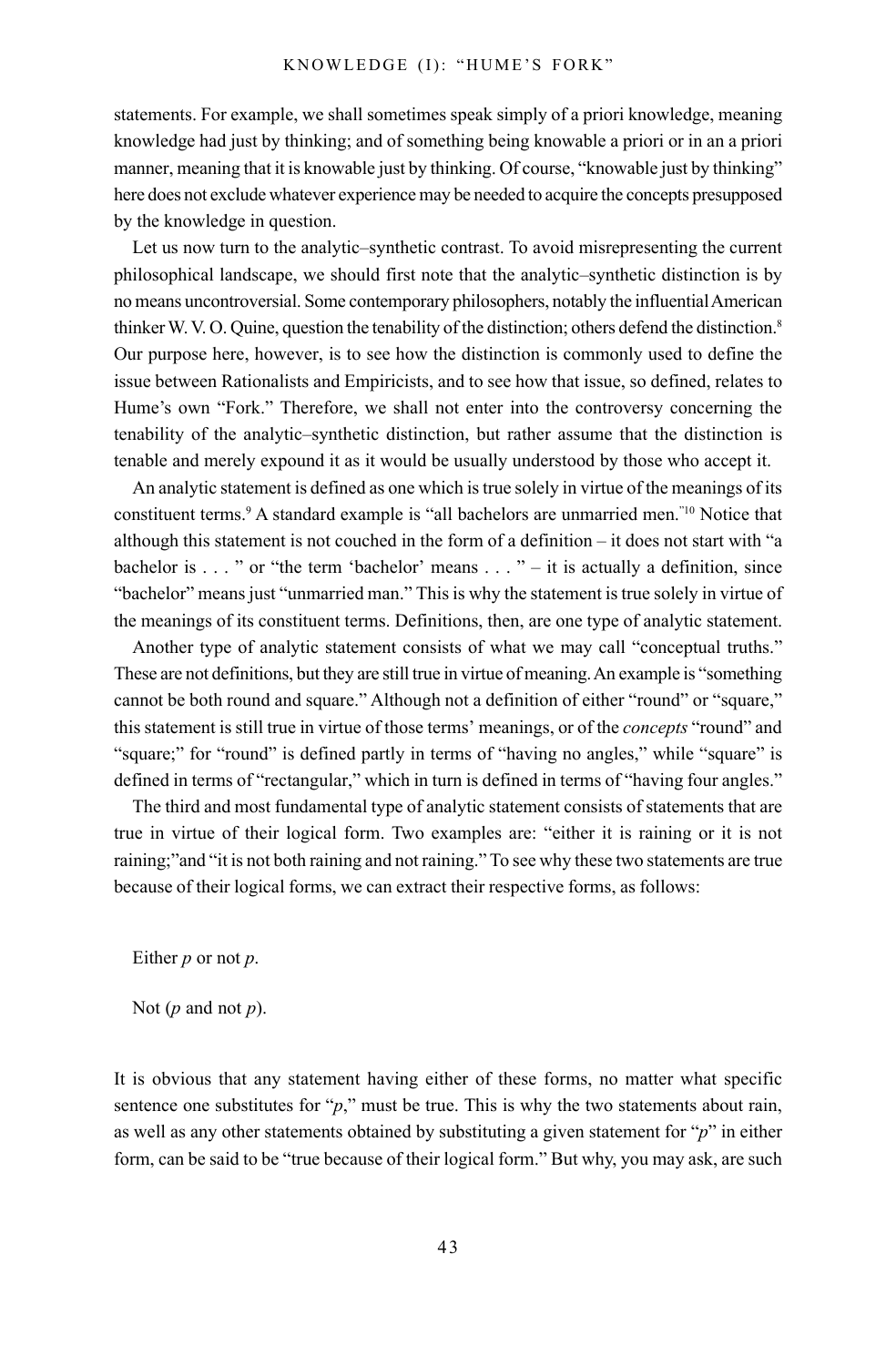statements analytic? The answer is that, like definitions and conceptual truths, they are true solely in virtue of the meanings of their constituent terms. Specifically, our sample statements are true in virtue of the meanings of the terms "either–or," "not," and "and," – terms that give the statements their logical form and that, in the field of logic, are called "logical connectives."

There is an important relationship between analyticity (i.e. being an analytic statement) and contradiction: the negation (denial) of the truth of an analytic statement is always a contradiction, and conversely the negation of a contradiction is always an analytic statement. Thus, for example, the negation of "all bachelors are unmarried men" is "some bachelors are not unmarried men," which is a contradiction because "bachelor" means "unmarried man;" so that the negated statement says that some unmarried men are not unmarried men, which is a contradiction (since it means that some men are both unmarried and not unmarried). Conversely, the negation of "some bachelors are not unmarried men" is "all bachelors are unmarried men," which is analytic. Similar considerations apply to the other examples we have given. Thus, for instance, the negation of "either *p* or not *p*" is "neither *p* nor not *p*", meaning the same as "not *p* and (also) not not *p*," meaning simply "not *p* and *p*," which is of course a contradiction. Conversely, the negation of "not *p* and  $p$ " is "not (not *p* and  $p$ )," which is analytic.

To turn to the last of Kant's four terms, "synthetic": a synthetic statement is simply one whose truth or falsity does *not* depend solely on the meanings of its constituent terms. Three such statements are: "all bachelors are taxpayers;" "there are nine planets;" and "every event has a cause." None of these is true solely by virtue of its constituent terms, and each of them can be denied without embracing a contradiction. Notice how the first statement, "all bachelors are taxpayers," contrasts with "all bachelors are unmarried men." Notice also that the third statement could be turned into an analytic truth by substituting "effect" for "event." As Hume remarked, "every event has a cause" is to "every effect has a cause" as "every man is married" is to "every husband is married" (T:82; F:50).

Using the four Kantian terms that we have now defined, we can classify all possible knowable propositions. As a preliminary point, notice that since one cannot *know* a false proposition – since "S knows that  $p$ " entails that  $p$  is true – we can limit this classification to true propositions.<sup>11</sup> We could avoid this limitation by construing "knowable" to mean not just "knowably true," but "knowably true or knowably false," and by stipulating that "analytic" applies to any proposition that is true *or false* solely by virtue of meaning, that is, to (what are sometimes called) "analytically false" as well as to "analytically true" propositions. But there is no important advantage to be gained by these maneuvers; so we shall confine the classification to true propositions.

Now, no true proposition can be neither analytic nor synthetic: it must be one or the other – either true solely in virtue of meaning, or true not solely in virtue of meaning. Furthermore, no knowable proposition can be neither a priori nor a posteriori: every such proposition must be either knowable just by thinking (i.e. knowable without experience except for the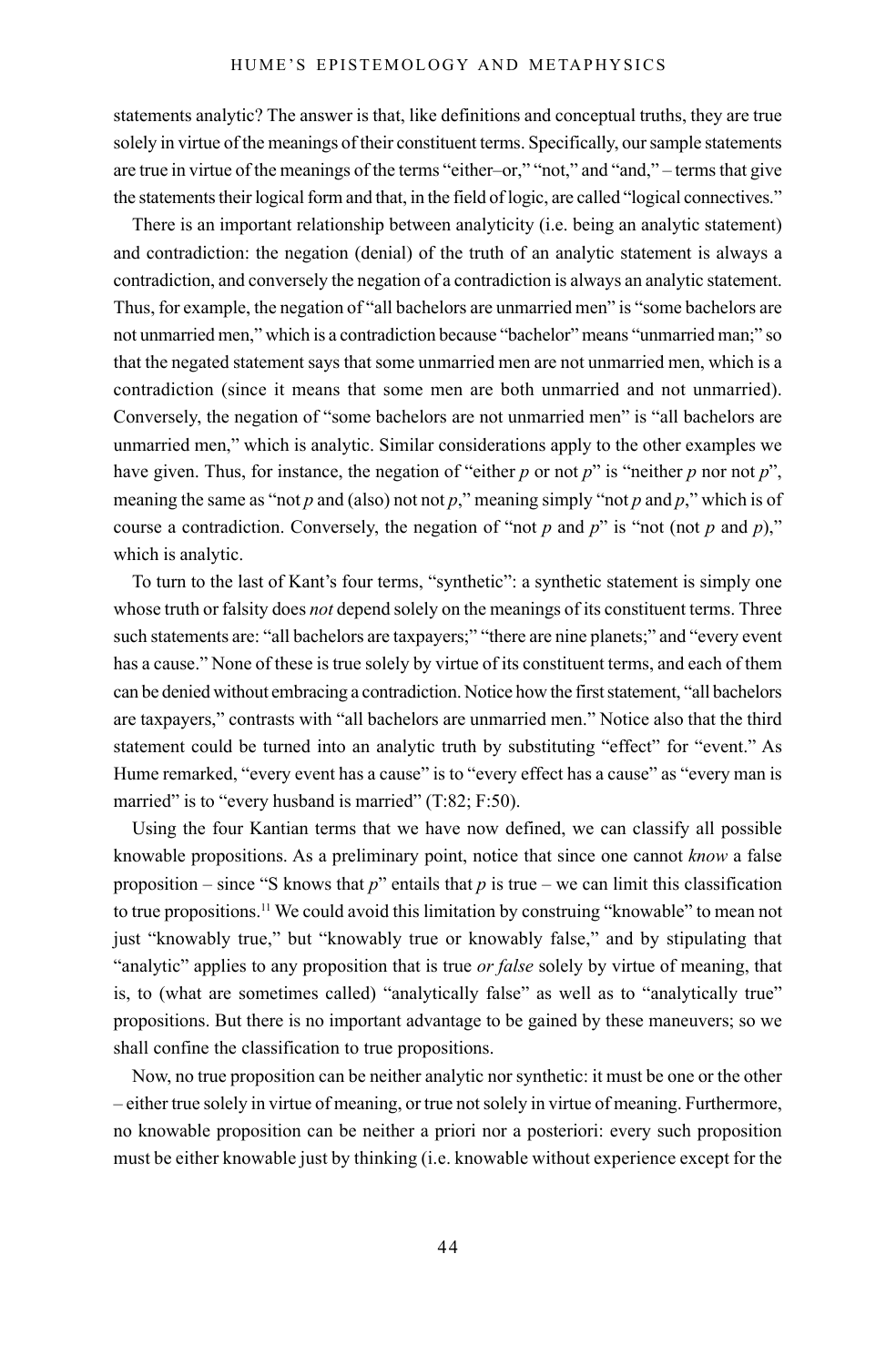experiences required to learn the meanings of its constituent terms), or else knowable only by experience (i.e. not knowable without experience in addition to the experiences required to learn the meanings of its constituent terms). Thus, every knowable proposition must be either analytic or synthetic and either a priori or a posteriori. Furthermore, it is clear that no proposition can be both analytic and synthetic or both a priori and a posteriori. Thus, going simply by the permutations allowed by Kant's four terms, there are just four possible classes of knowable propositions: analytic a priori; synthetic a priori; analytic a posteriori; and synthetic a posteriori. We can represent these four classes as shown in Figure 2.3.



*Figure 2.3* The four classes of knowable propositions

We can now formulate the issue between the Rationalist and Empiricist schools in terms of these four classes of propositions, for we can use the classification to express both the points of agreement and the point of disagreement between the two schools. Rationalists and Empiricists agree on three points.

- 1 Both affirm that there are instances of classes 1 and 4. It is generally agreed, for example, that at least definitions and the principles of logic are analytic a priori; and that perceptual judgments and the laws of physics are synthetic a posteriori. In addition, many philosophers believe that mathematics consists of analytic a priori statements; and many would say that there are purely conceptual truths which are properly classified as analytic a priori.
- 2 Rationalists and Empiricists agree that there are no instances of class 3, and thus that all analytic propositions are a priori. This is because if a proposition is analytic – if it is true solely by virtue of the meanings of its constituent terms – then surely experience is not required to determine its truth: that can be known just by understanding what the proposition says.
- 3 Rationalists and Empiricists agree that although important, instances of class 1 are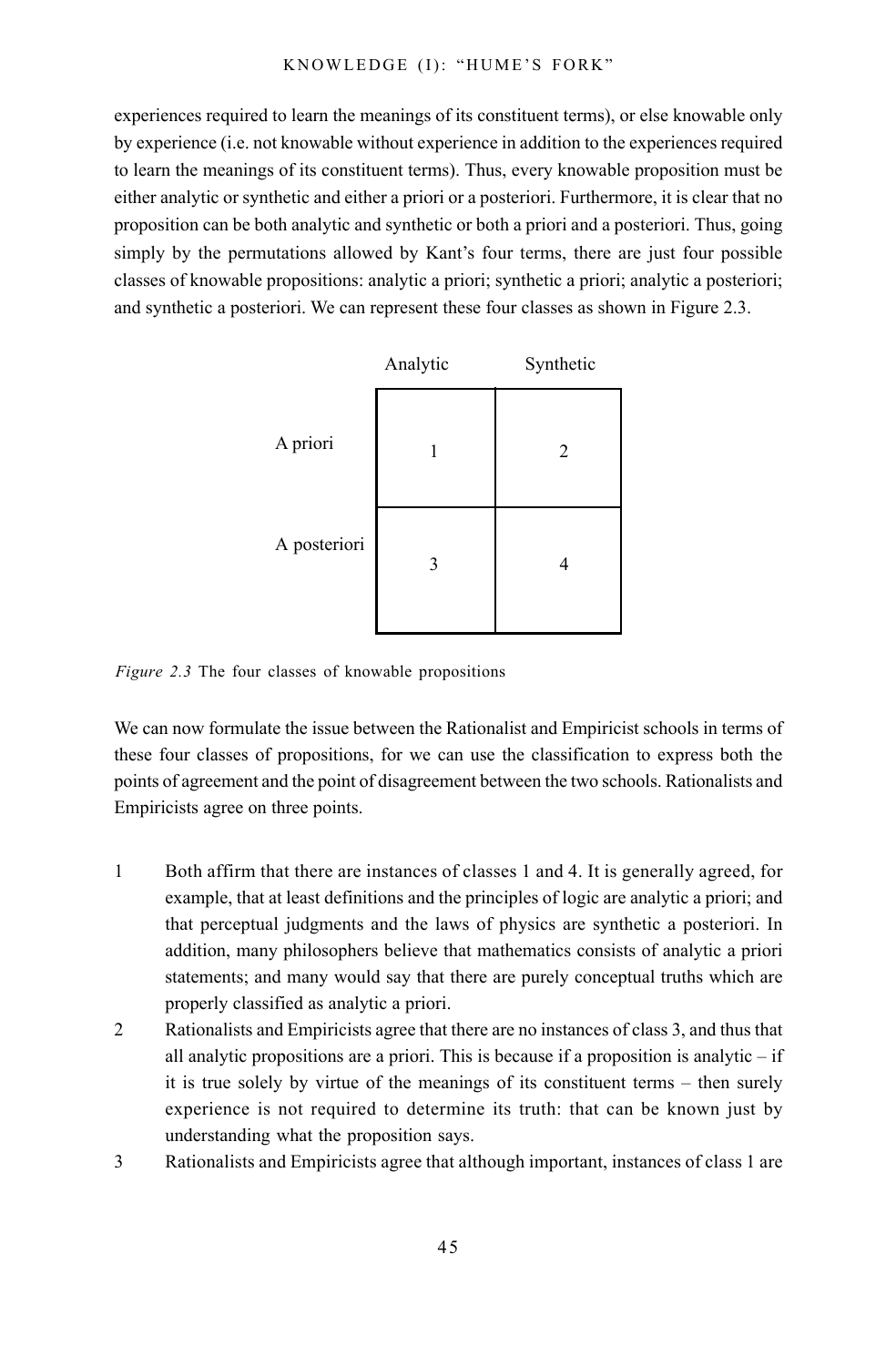not informative about reality. Consider for example any particular instance of the statement-form "p or not  $p$ " – say the statement "either it is raining or it is not raining." This statement remains true no matter what the weather is like; so it does not convey any information about the weather conditions. The same point applies to any other analytic statement. The statement that all bachelors are unmarried men, for example, would remain true even if there were no bachelors or men or unmarried people, since its truth is guaranteed by the mere synonymy of the words "bachelor" and "unmarried man." Thus it remains true no matter what anyone's marital status is, and so does not convey information about anyone's marital status. Putting the point more grandly, analytic statements do not convey any information about reality, since they remain true no matter what reality is like. This point is rather similar to, though more general than, one of Hume's key points about his "relations of ideas." Relations of ideas, you will recall, do not assert the existence of any non-abstract entities, since they remain true no matter what non-abstract entities (e.g. physical or mental objects, states, or events) exist or do not exist. Similarly, the reason why analytic propositions do not describe or convey any information about reality is that they remain true no matter what reality is actually like.

What then is the disagreement between Rationalist and Empiricist philosophers? This: Rationalists affirm, while Empiricists deny, that there are instances of class 2 – synthetic a priori propositions. To properly understand this disagreement, it is important to be clear as to exactly what is meant by denying that there are synthetic a priori propositions. This denial does not mean that there are no propositions which are synthetic but non-empirical (i.e. synthetic but not a posteriori). Rather, it means that any such proposition would be *unknowable.* In what follows, we shall often say that according to empiricism, there are no synthetic a priori propositions. But this will not mean that no proposition is both synthetic and not knowable by experience, but rather than no proposition is both synthetic and knowable just by thinking. Thus, empiricism, as here understood, implies that any proposition that is synthetic but not knowable by experience, while still a genuine proposition, also would not be knowable just by thinking and so would be utterly unknowable (assuming there are no sources of knowledge other than thinking and experience). As we shall see below, some twentieth-century Empiricists – the Logical Positivists – went even further, and claimed that no genuine proposition can be both synthetic and non-empirical. But the weaker doctrine that any such proposition is unknowable, if correct, is strong enough to ruin the hopes of Rationalist metaphysicians.

To gain a better grasp of why Rationalists are committed to affirming, and Empiricists to denying, that there are synthetic a priori propositions, consider the following five propositions:

(a) There is a reason or explanation for every matter of fact whatsoever.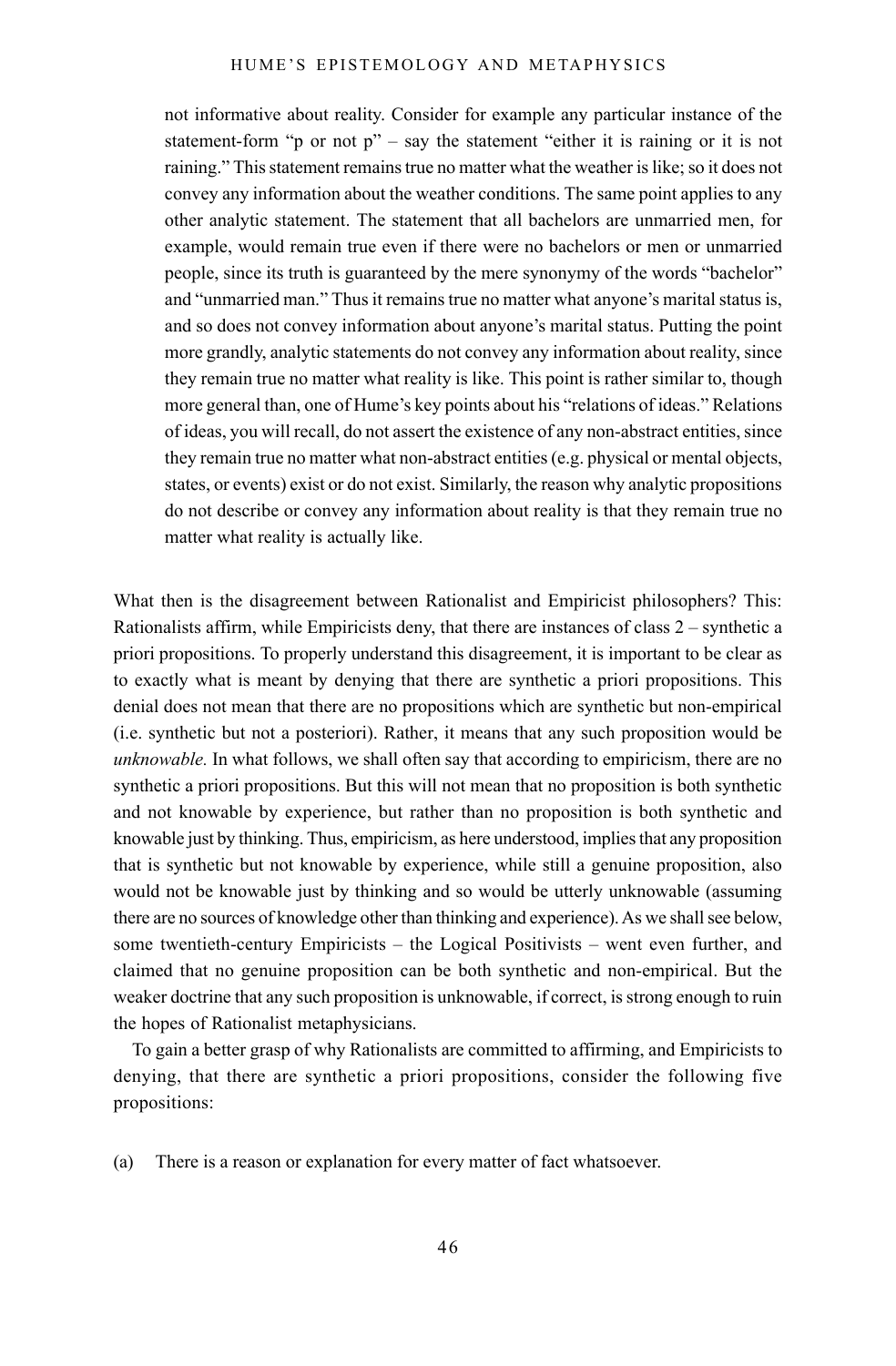- (b) Every event has a cause.
- (c) If there is a property, then there must be a substance to which it belongs.
- (d) Existence is a perfection.
- (e) If I can clearly and distinctly conceive of X as existing apart from Y, then X really can exist without Y, at least by God's power.

This is simply a sample list of propositions that have been upheld by Rationalists. For example, Descartes holds at least  $(b)$ – $(e)$ , and uses these propositions in constructing proofs of the existence of God and of his famous dualism of mind and body. As for (a), which is called "the principle of sufficient reason," it has been upheld by Leibniz (who coined the name), Spinoza, and many other thinkers.

Now let us ask: into which of the three available classes of propositions – analytic a priori, synthetic a priori, and synthetic a posteriori – do  $(a)$ – $(e)$  fall? Well, it is clear that none of them is true solely in virtue of the meanings of its constituent terms; so they are not analytic a priori. Therefore, they are either synthetic a priori or synthetic a posteriori. But we can eliminate the latter possibility, for historical as well as philosophical reasons. The historical reason is simply that philosophers who rely on these propositions do not take them to be a posteriori (empirical). Descartes, for example, would certainly not say that (b), (c), (d) or (e) rest on experience. Rather, each of these is supposed to be a "clear and distinct" proposition which is either self-evident or deducible from self-evident propositions. As for (a), philosophers who uphold it have usually taken it to be self-evident to any rational mind.

The fact that philosophers have not taken  $(a)$ – $(e)$  to be empirical, however, is not the only reason for denying that they are empirical; there are genuinely philosophical reasons. In the case of (c), (d), and (e), these are fairly obvious. Empirical evidence seems simply irrelevant to their truth or falsity; no *observation,* it seems, could possibly count as evidence for or against them: they are simply not the sort of propositions that could be either supported or disconfirmed by observation.

In the case of (a) and (b), matters are more complex. It would no doubt be possible to regard (a) and (b) as expressing an empirical proposition. But then those propositions could not play the role assigned to them in major Rationalist systems like those of Descartes, Spinoza, or Leibniz. For in those systems, (a) and (b) are typically used to establish the existence of things which in the nature of the case cannot be observed, notably God. God is taken, by philosophers who appeal to (a), to be the reason or explanation for the most allencompassing of matters of fact, namely the existence of the universe itself. Or God is taken, by philosophers who appeal to (b), to be the unseen "first cause" of all other causes. However, if (a) and (b) are regarded as empirical propositions, then they cannot be used in such a manner. The reason for this can be explained as follows. Principles (a) and (b) have the same logical form as the statement "every substance has a solvent": just as that statement, as understood in modern logic, says "for every substance, there exists some solvent," so (a) says "for every matter of fact, there exists some explanation," and (b) says "for every event,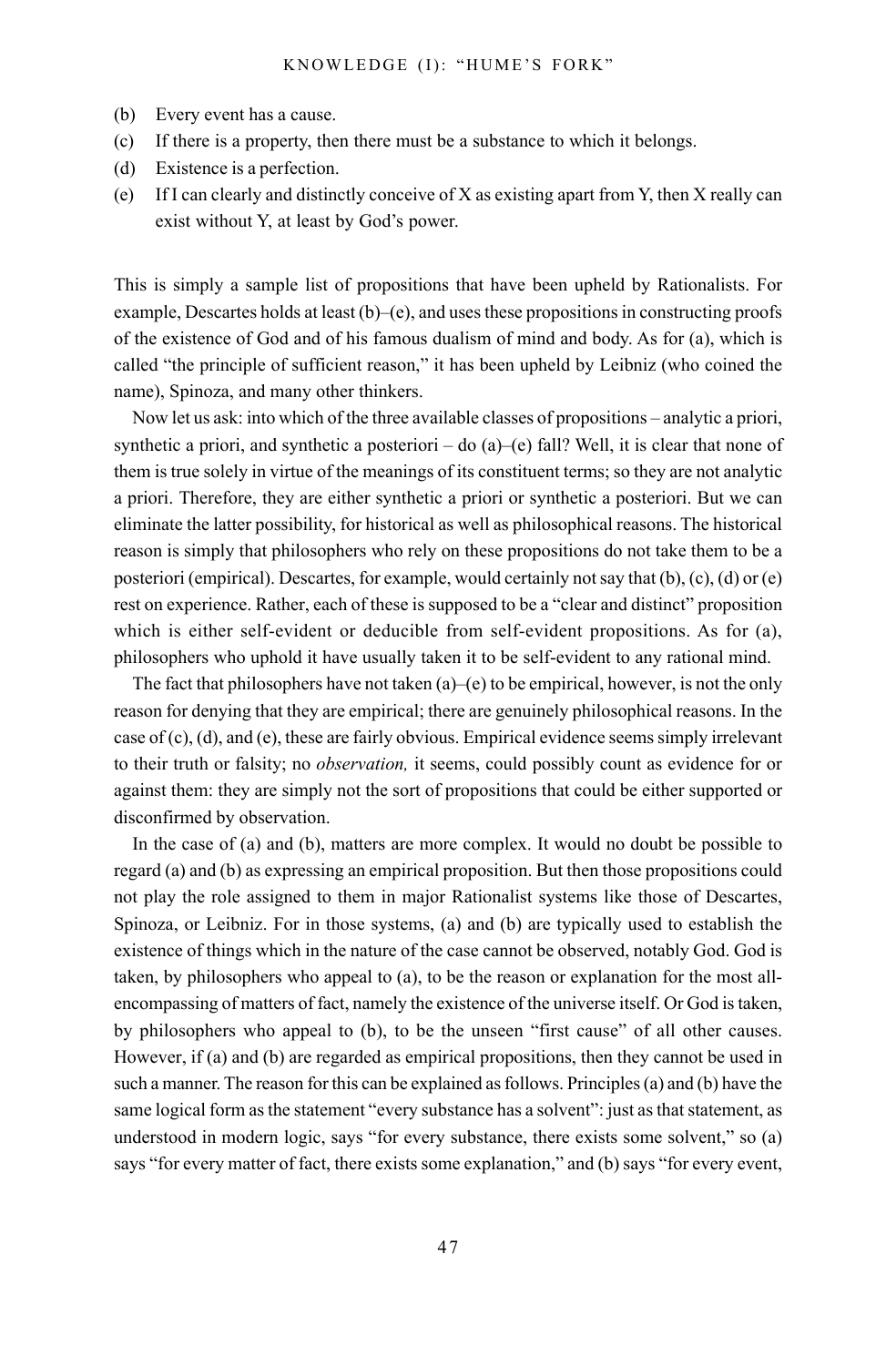there exists some cause." Now such statements, unlike simple empirical generalizations of the form "every A is a B," are not falsifiable: for example, failure to identify a solvent for a substance cannot be used to show that it has no solvent, because we might simply not have looked long enough or far enough for the solvent. However, since "every substance has a solvent" is an empirical statement, the failure to find a solvent for a substance would provide at least some evidence that it has no solvent: it would *disconfirm,* though it would not *falsify* (i.e. definitely refute), the statement that every substance has a solvent. Likewise, if (a) and (b) are construed as empirical propositions, then the fact that we cannot observe God's existence or creative activity provides some evidence against, or disconfirms, those propositions. But then they cannot reasonably be used as premisses to argue for that very existence or activity. For, surely, if failure to observe *that p* is a disconfirmation of *q*, and we do fail to observe *that p,* then *q* cannot reasonably be used as a premiss supporting *p*. For example, if failure to observe any solvent for a substance of kind *k* disconfirms the proposition that every substance has a solvent, and we do fail to observe any solvent for substances of kind  $k$ , then the proposition that every substance has a solvent cannot reasonably be used as support for the claim that there is a solvent for substances of kind *k*. Rather than regarding (a) and (b) as empirical claims, then, a Rationalist would hold that failing to observe a reason for some matter of fact, or a cause for a certain event, are not observations that would disconfirm (a) or (b); for (a) and (b) were not based on observation in the first place.

The upshot of all this is that (a)–(e) are neither analytic a priori nor synthetic a posteriori. So, they must be synthetic a priori (assuming that they are knowable at all).

Why do Empiricists deny that there are such propositions? The reason is that such a proposition would be both informative about reality, and knowable just by thinking. But Empiricists are convinced that any proposition that purports to inform us about reality must be based on experience. They find it mysterious, even incredible, that a proposition could be both informative about reality and knowable just by thinking. So, they conclude that the only propositions that can be known just by thinking are analytic a priori propositions, which convey no information about reality, since their truth depends solely on the meanings of their constituent terms. By contrast, Rationalists believe that some genuinely informative propositions, like  $(a)$ –(e), can be known just by thinking – that reason is an autonomous source of knowledge about reality.

It was this claim about the power of human reason that led Immanuel Kant, the first philosopher to formulate the issue between rationalism and empiricism in the way just presented, to assign great importance to his famous question: "How are synthetic a priori judgments possible?" As Kant's way of putting this question shows, he believed that there are synthetic a priori propositions – which makes him, strictly speaking, a Rationalist. However, Kant also drew a distinction *within* the class of propositions that are synthetic but non-empirical (i.e. synthetic but not knowable by experience) – a distinction, roughly speaking, between those that *apply* to experience (though they are not *based* on experience) and those that do not apply to experience. He then argued, against empiricism, that there are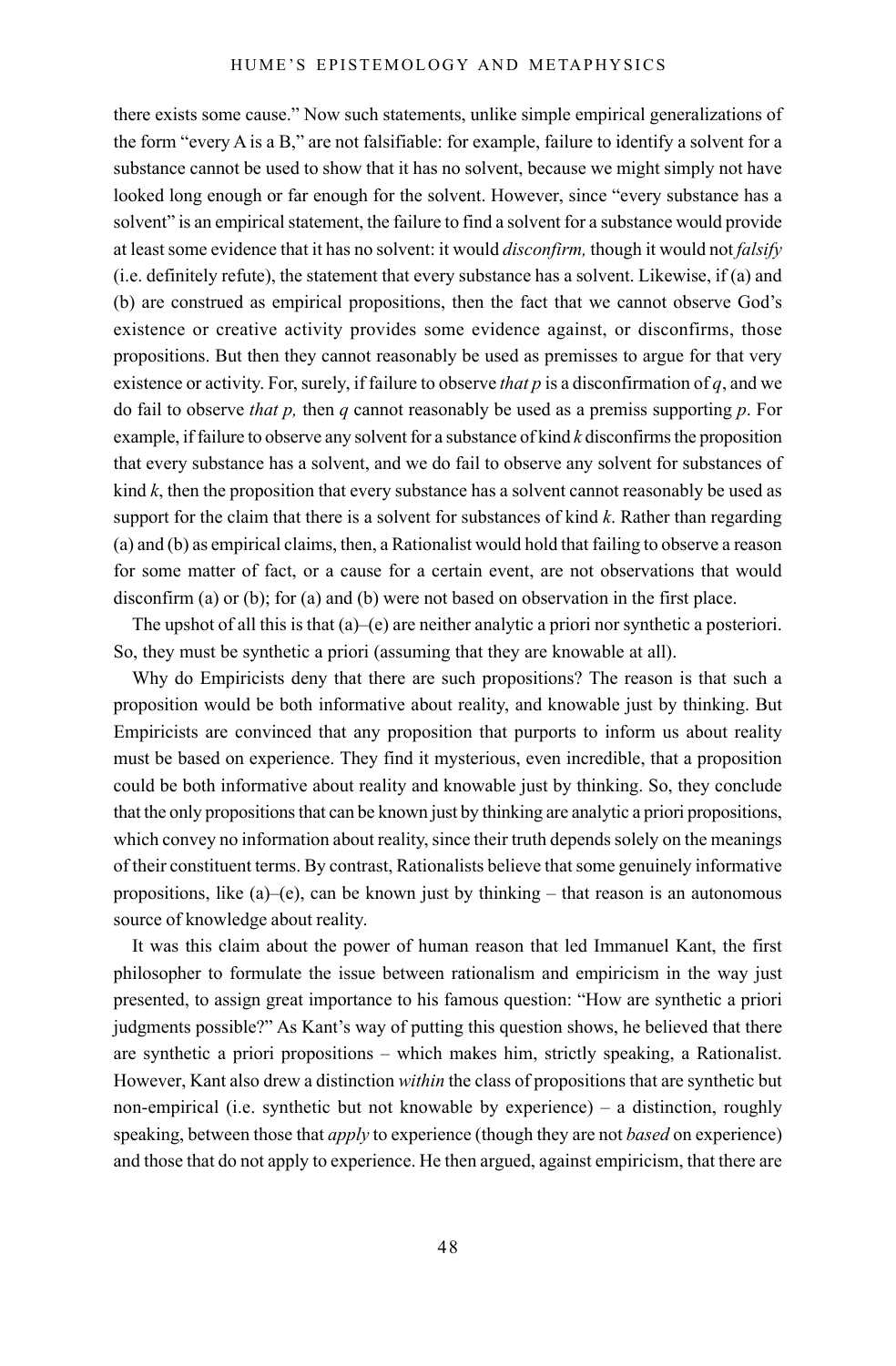synthetic a priori propositions of the first sort, and, against rationalism, that there are no synthetic a priori propositions of the second sort. So Kant's own position, which is called "the Critical Philosophy," is neither purely Rationalist nor purely Empiricist.

In our own century, some Empiricists, known as the "Logical Positivists," went even further in their condemnation of synthetic a priori propositions than does the modernized version of Hume's "Fork". Instead of saying that any proposition which is both synthetic and non-empirical is unknowable, they maintained that, strictly speaking, there are no such propositions. They held that the sentences that *seem* to express such propositions, and which Rationalists hold to express synthetic a priori propositions, are literally meaningless. Such sentences are grammatically well-formed but senseless combinations of words – gibberish akin to "green pains listen chemically." To support this radical doctrine, the Logical Positivists invoked their notorious "verifiability criterion of meaning." This doctrine stated that every meaningful sentence must express either an analytic proposition or a proposition which is verifiable or testable by some empirical procedure.

Today this radical version of empiricism, which was at the forefront of philosophy in the 1930s and 1940s, is defunct. One reason for this is that the Logical Positivists were never able to explain clearly what they meant by "empirically verifiable." Every attempt they made to do so had the unwelcome result either that sentences that were supposedly unverifiable, for example theological sentences turned out to be verifiable after all, or that certain scientific sentences whose meaningfulness the Positivists were anxious to preserve (e.g. sentences in physics about unobservable particles) turned out to be unverifiable and so meaningless. Another reason for the demise of logical positivism was that philosophers soon realized that the verifiability criterion of meaning *itself* is neither analytic nor empirically verifiable; so that the criterion is, in a quite radical sense, self-refuting: it excludes itself from the class of meaningful sentences, i.e. it implies its own meaninglessness. As we shall see in part 4, an analogous difficulty afflicts the modernized version of Hume's "Fork" that we have been considering.

### **4 A critique of the modernized "Fork"**

If the modernized version of Hume's "Fork" is sound, then an argument can easily be constructed to show that the propositions typically upheld by Rationalists are unknowable. This "anti-Rationalist argument" starts from the modernized fork (MV hereafter) itself and goes as follows:

MV: All knowable propositions are either analytic a priori or synthetic a posteriori. Propositions typically upheld by Rationalists, such as  $(a)$ –(e) (discussed in the previous part), are neither analytic a priori nor synthetic a posteriori.

<sup>•</sup> Propositions typically upheld by Rationalists are unknowable.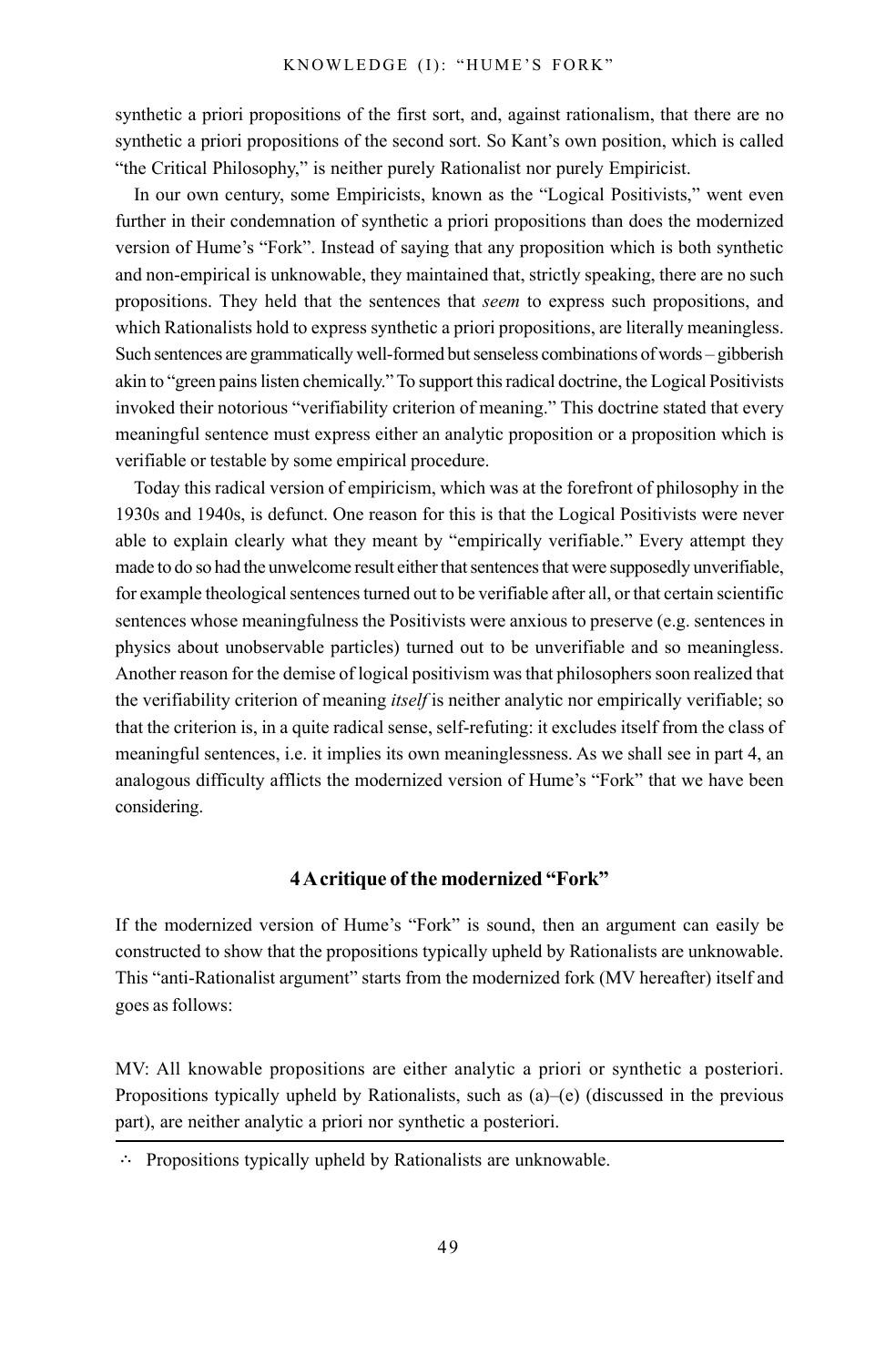This part will offer a critique of this argument. The critique will focus on the leading principle of the argument, MV itself, and will argue that MV is a self-refuting principle, in a sense of "self-refuting" to be explained presently. Then we will examine the implications of this critique for the original version of Hume's Fork in terms of "relations of ideas" and "matters of fact."

Suppose that we ask the following question: is MV *itself* analytic a priori or synthetic a posteriori? If it is neither, the anti-Rationalist argument is ruined. For then the Rationalist can give the following counter-argument, which we will call the "anti-Empiricist rebuttal":

- (A) If MV is knowable, then MV is either analytic a priori or synthetic a posteriori. (deduced from MV itself)
- (B) MV is neither analytic a priori nor synthetic a posteriori.
- $(C)$   $\therefore$  MV is unknowable.

The upshot is that if MV of Hume's Fork is true, then it is unknowable!<sup>12</sup>

An analogy may help to clarify the logic of the situation. Consider statement (D): "All knowable statements are less than five words in length." Clearly, (D) is such that if (D) is true, then – since (D) itself is more than five words long – it cannot be known. We might say that (D) is an "epistemologically self-refuting" statement – one that, if true, is unknowable. Likewise, according to the above argument, MV is such that, if it is true, then – since MV itself is neither analytic a priori nor synthetic a posteriori – it cannot be known.

Since a proponent of MV is logically committed to premiss (A) in virtue of accepting MV itself, the only way she could refute the anti-Empiricist rebuttal would be to refute premiss (B), by showing either that MV is analytic a priori or that it is synthetic a posteriori. I will now argue that neither of these alternatives is tenable.

Let us consider, first, whether MV is analytic. It is certainly not an obviously analytic truth, like "all bachelors are unmarried" or "triangles are three-sided." It might be suggested, however, that it is an unobviously analytic truth – that it follows logically from statements that are themselves obviously analytic. Whether this is so depends on whether there exists a valid argument for MV, each premiss of which is obviously analytic.

Can one construct such an argument? There is reason to think that Empiricists would subscribe to the following argument, in which " $p$ " ranges over all noncontradictory propositions.<sup>13</sup>

- (1) If *p* is not true solely by virtue of meanings, then *p* is true or false by virtue of some feature of reality.
- (2) If *p* is true or false by virtue of some feature of reality, then *p* is not knowable just by thinking.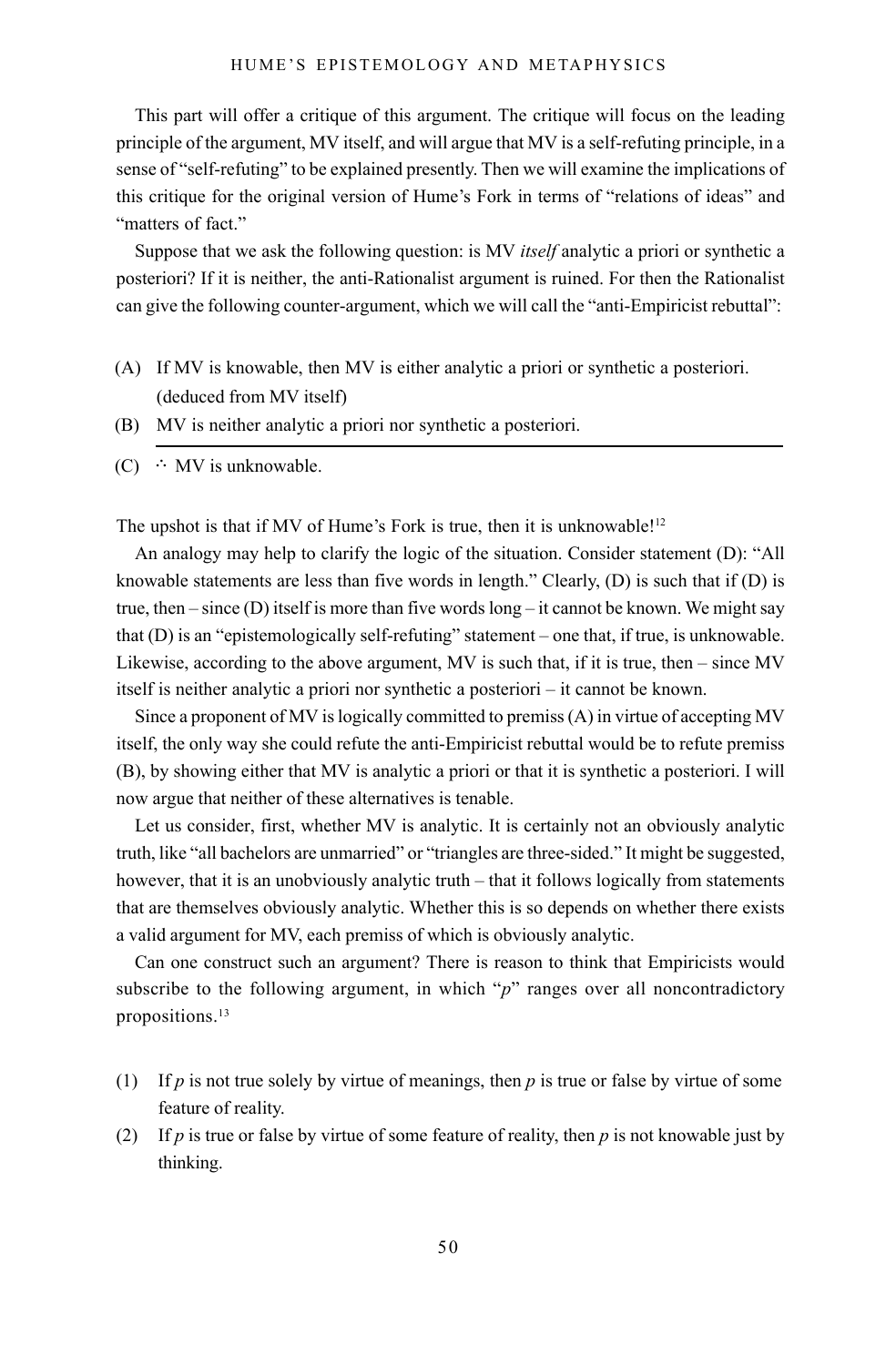From these two premisses, it follows that:

(3) If *p* is not true solely by virtue of meanings, then *p* is not knowable just by thinking.

From (3), it follows that:

(4) If *p* is knowable just by thinking, then *p* is true solely by virtue of meanings.

But, by the definition of an a priori proposition as one that is knowable just by thinking, and of an analytic proposition as one that is true solely by virtue of the meanings of its constituent terms, (4) says the same thing as:

(5) If *p* is a priori, then *p* is analytic.

Of course, (5) itself would already rule out synthetic propositions from the class of a priori propositions. So, if the argument as so far developed shows that (5) is analytic, then Empiricists are already vindicated: they need not establish MV's analyticity in order to secure their position. Nevertheless, it is worth noting that MV can be derived from (5), with the help of three further premisses. Those premisses are:

- (6) If *p* is analytic, then *p* is a priori.
- (7) If *p* is knowable, then either *p* is a priori or *p* is empirical.
- (8) Either *p* is analytic or *p* is synthetic.

MV can now be deduced from  $(5)$ – $(8)$ , as follows:

- (9) *p* is a priori if and only if *p* is analytic (from (5)  $\&$  (6)).
- (10) If  $p$  is knowable, then  $p$  is either analytic or synthetic (from (8)).
- (11) If *p* is knowable, then *p* is either analytic a priori or synthetic and empirical (from (7),  $(9)$ , &  $(10)$ ).<sup>14</sup>

But (11) is logically equivalent to MV; so the derivation of MV is now complete.

But does the derivation show that MV is an unobviously analytic truth? It does so only if each of the five premisses  $(1)$ ,  $(2)$ ,  $(6)$ ,  $(7)$ , and  $(8)$  is obviously analytic. Philosophers who accept the analytic–synthetic and a priori–a posteriori distinctions would presumably hold that  $(1)$ ,  $(6)$ ,  $(7)$ , and  $(8)$  are conceptual truths that can be grasped by anyone who understands the terms involved. Since the analytic– synthetic and a priori–a posteriori distinctions themselves are not at issue here, let us grant, at least for the sake of the argument, that those premisses are obviously analytic. This leaves only one premiss to examine: premiss (2).

Is (2) obviously analytic? This question virtually answers itself: far from being obviously analytic, (2) is synthetic. For surely (2) is not a proposition that is true solely by virtue of the meanings of its constituent terms (or whose denial is self-contradictory). Rather, it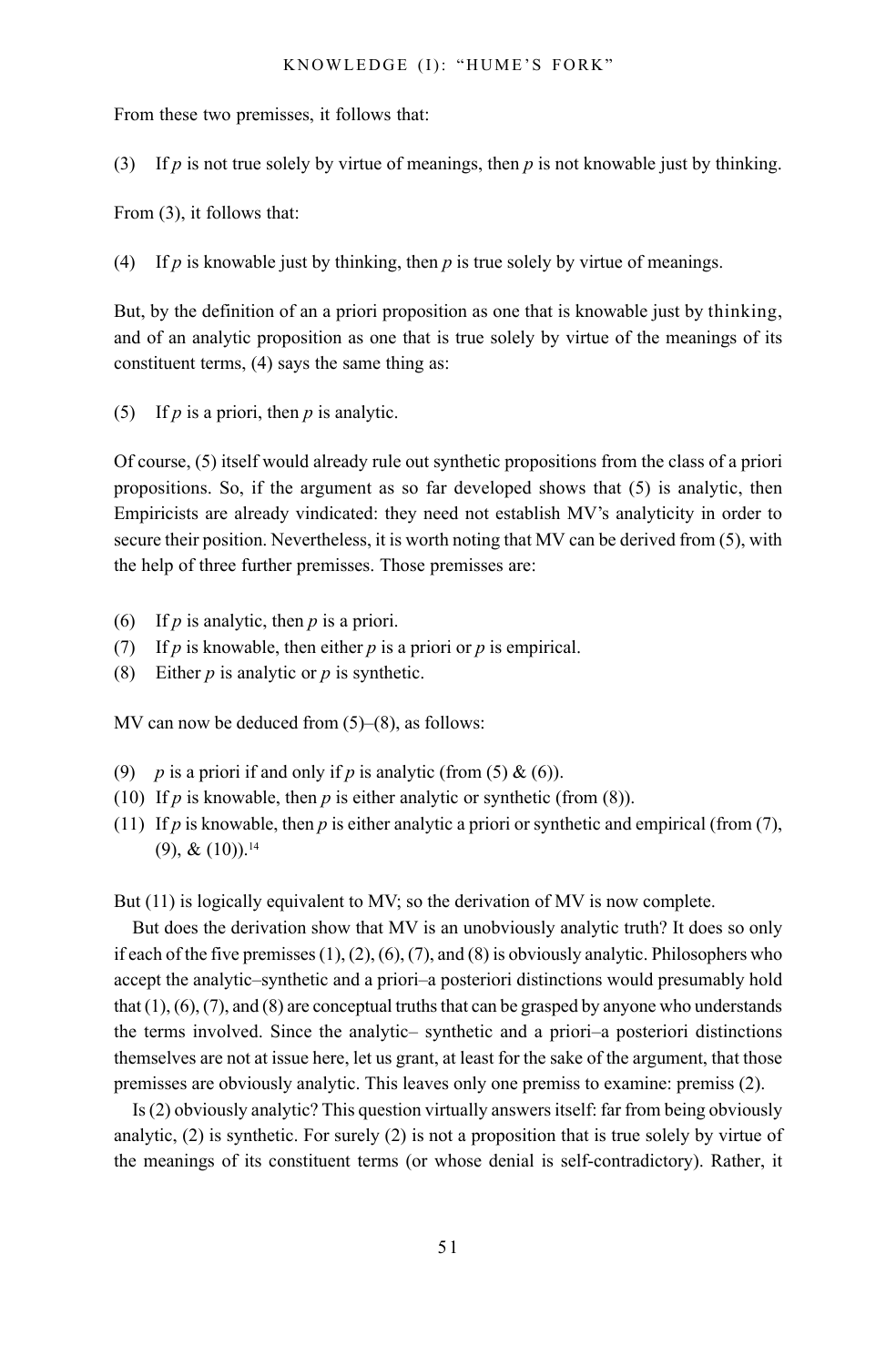expresses a substantive thesis. For the idea behind (2) is this: when a proposition is true or false because of some feature of reality – when its truth or falsity depends on what reality is like – then that proposition conveys some information (or misinformation) about reality: it makes a claim about reality; but when a proposition makes a claim about reality, then it cannot be known by mere thinking. That, of course, is what Empiricists believe: they hold that when a proposition makes a claim about reality, then it can be known only by experience – that reason (rational thinking) is not an independent source of knowledge about reality. Notice that this does not mean just that thinking alone cannot establish the *existence* of certain things, like God. It means also that thinking alone cannot show that things known to exist by experience, such as persons, have certain general features, such as being only material, or only mental, or both material and mental. Now whether this view about the limitations of human reason is correct or incorrect, it certainly does not appear to be an analytic truth. We may conclude, then, that the above argument fails to show that MV is unobviously analytic.

Accordingly, let us next consider whether MV could be synthetic a posteriori. If it is, then, since it says that all knowable statements are analytic a priori or synthetic a posteriori, it would have the logical form of a simple empirical generalization, like "all crows are black."<sup>15</sup> But as we have seen, simple empirical generalizations (unlike generalizations of the kind "every substance has a solvent," which say that the items generalized about are related to some existing item, or involve what logic calls "mixed quantification") must be empirically falsifiable. It must be possible to describe some observation that would show such a statement to be false. Now, how could one show that MV is false? Well, one would have to show that some synthetic proposition(s) are a priori. There are only two ways in which this could be done. One would be to give some abstract argument showing that there are synthetic a priori propositions. But to give such an argument is obviously not to describe any *observation* that would falsify MV. The other way would be to discover the truth of, or actually come to know, some synthetic a priori proposition. Suppose that such a proposition, which we may call "*p*," did come to be known by a person, S. Could S's knowing that *p* empirically falsify MV? Clearly, the mere fact of S's knowing p just by thinking could not by itself empirically falsify MV, for it would then be a case of a priori knowledge and so not an observation. However, it might be argued that S's knowing *p* could empirically falsify MV, in either of two different ways:

- (1) S might come to know *p* just by thinking and also come to know *that she had thus come to know p*, and this second-level knowledge of a synthetic proposition known a priori would itself be an observation that falsified MV; or
- (2) S might know empirically, perhaps via a testimonial chain that S had good reason to trust, that someone else (perhaps an expert on the matter in question) knew *p* just by thinking, and this "second-hand" knowledge that there was a synthetic proposition known a priori would, again, be an observation that falsified MV.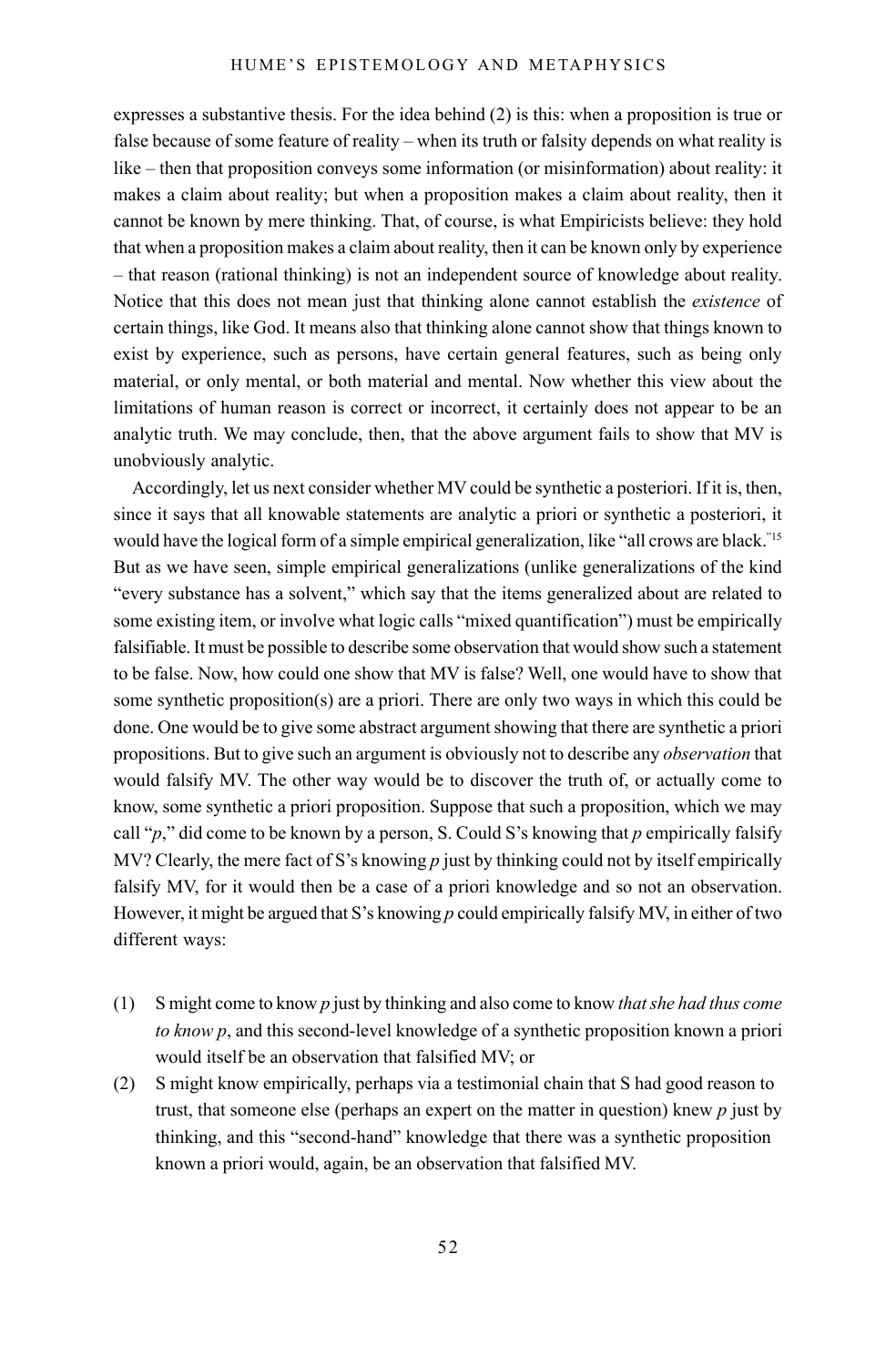Neither of these, however, constitutes empirical falsification in the relevant sense. For both of them appeal to observations that S can make only if S herself, or someone else, has come to know that *p* in a non-observational or a priori way. But for a proposition to be falsifiable in the sense that would show it to be an empirical proposition, it must not be the case that some proposition which must be known in order to make the falsifying observation must itself be known a priori. The falsifying observation must not be parasitic, so to speak, on some item of a priori knowledge. Otherwise, it would be possible to use the falsifiability test to "show" that many a priori propositions are really empirical ones. For consider a proposition that can be known a priori to be false, such as  $2 + 3 = 6$ . Suppose that either (i) S knows a priori that  $2 + 3 \neq 6$ , and observes that she knows this a priori, or (ii) for some reason S is unable to do any arithmetic, but comes to know that  $2 + 3 \neq 6$  on the basis of testimony. Suppose we regard these observations as empirically falsifying  $2 + 3 = 6$ . Then  $2 + 3 = 6$ must be regarded as an empirical falsehood. Furthermore, since the denial of an empirical statement must itself be empirical,  $2 + 3 \neq 6$  must be regarded as an empirical statement. Surely, this is absurd: neither (i) nor (ii) shows that  $2 + 3 = 6$  is a merely empirical falsehood, or that  $2 + 3 \neq 6$  is an empirical statement. Likewise, neither (1) nor (2) above would show that MV is an empirical statement. We may conclude that MV is not an empirical proposition.

Our conclusion concerning MV, then, is that it is an epistemologically self-refuting proposition. (The same conclusion holds for the simpler (5): it too is synthetic but nonempirical, and so unknowable if true.) Therefore, MV cannot be used to show that there are no synthetic a priori propositions, or that propositions like  $(a)$ –(e) are unknowable. Note, however, that it does *not* follow from this that there *are* any synthetic a priori propositions, or that propositions like (a)–(e) are knowable. Whether this is so is a question that our critique of MV leaves open. Furthermore, an Empiricist can still argue that certain specific synthetic propositions are not a priori, or that certain types of synthetic proposition are not a priori. For instance, the Empiricist can still argue that no proposition that asserts or implies existence is a priori. As we shall see in the next part and in Chapter 3, this is in effect what Hume does.

Before concluding this part, however, one important question remains. The modernized fork, we have argued, is self-refuting. But what about Hume's own "Fork" – that all knowable propositions are either relations of ideas or matters of fact? Is it self-refuting too? Interestingly enough, the answer to this question is "no." For although it is sometimes uncritically assumed that Hume's relations of ideas are exactly the same as analytic a priori propositions and that his matters of fact are exactly the same as synthetic a posteriori propositions, there are in fact subtle differences between Hume's own Fork and MV. The most important difference is this: the class of propositions that according to Hume's doctrine can be known only by experience is *narrower* than the class of propositions that can be known only by experience according to MV. Concomitantly, the class of propositions that can be known a priori is potentially wider on Hume's doctrine than on MV. The reason for this difference is that Hume's "matters of fact," as we have seen, include only propositions *that assert or imply existence.* Now it is plausible to hold (at least if the ontological argument for God's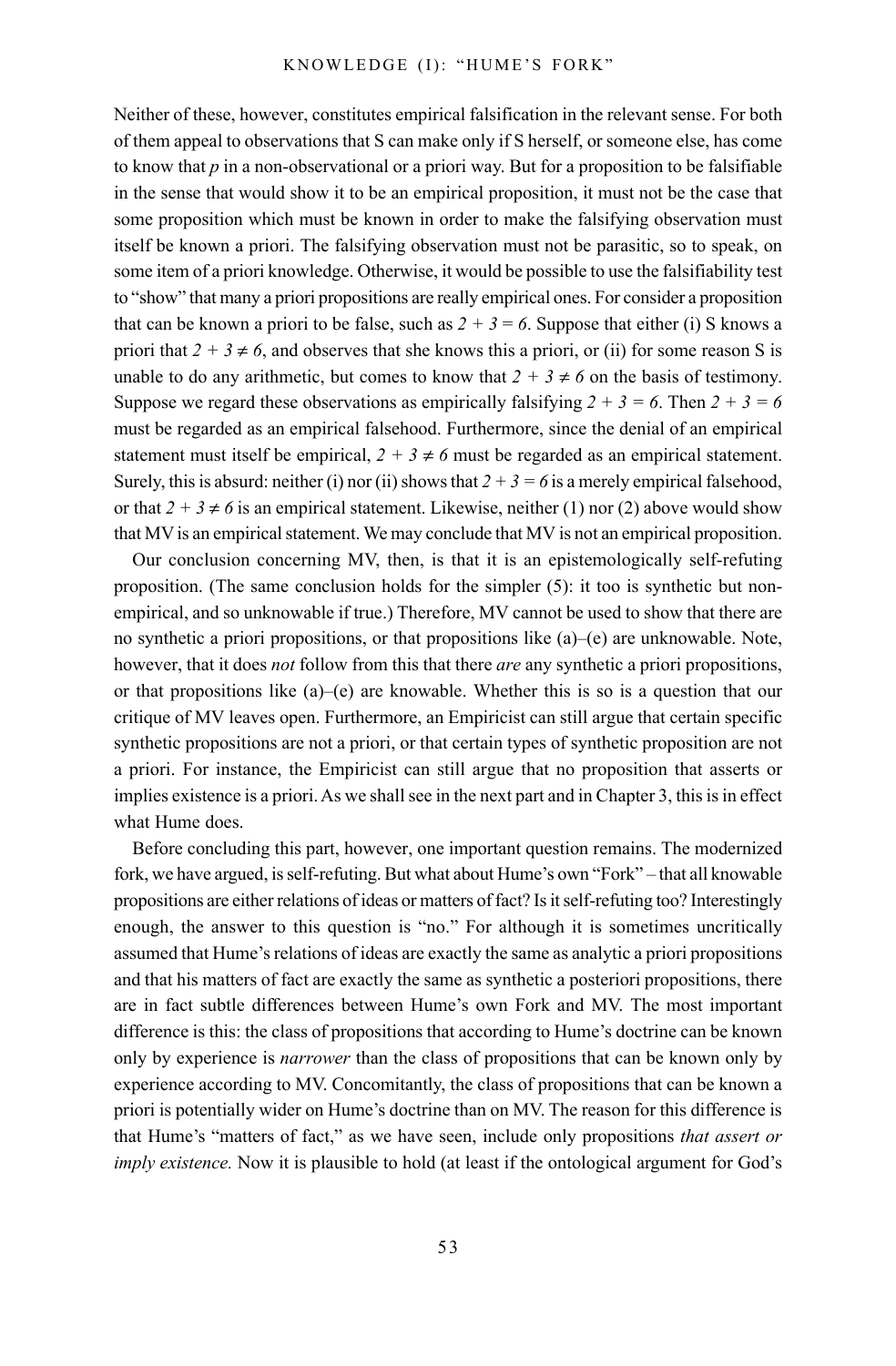existence is assumed to be unsound) that all propositions which assert existence are synthetic – that no non-abstract entities exist "by definition."16 It seems safe to say also that propositions which imply existence, like *every event has a cause* and *there is a reason or explanation for every matter of fact whatsoever*, are synthetic. However, the converse does not hold: not all synthetic propositions assert or imply existence. On the contrary, there are some that do not, for instance "there are no three-winged birds." Hume's own Fork, unlike MV, leaves open the possibility that some of these synthetic propositions may be knowable a priori. One such proposition may well be Hume's Fork itself – the proposition that all knowable propositions are either relations of ideas or matters of fact. For this proposition obviously does not assert or imply the existence of anything. Hume's Fork would then itself have to fall into the class of relations of ideas, since all of his matters of fact do assert or imply existence, and relations of ideas comprise the only other class of knowable propositions. But, while this result may surprise those who assume that Hume's relations of ideas are exactly the same as analytic propositions, it does seem acceptable. For although all analytic propositions are relations of ideas, the converse need not hold. Hume's relations of ideas do not have to be analytic: they need only be knowable a priori and not assert or imply existence.

One may well feel that despite the differences between MV and Hume's own Fork, it should be possible to formulate Hume's Fork in Kant's terminology. This is indeed the case; the formulation, which we shall call MV1, would go as follows:

All knowable propositions are either:

- (a) analytic a priori; or
- (b) synthetic a priori propositions that do not assert or imply existence; or
- (c) synthetic a posteriori propositions that assert or imply existence.

Hume's "relations of ideas" are (a) and (b); his "matters of fact" are (c). Since MV1 itself falls into class (b), MV1, unlike MV, is not self-refuting.

MV1, however, reveals also (as the example concerning three-winged birds may have already suggested) that there is a class of synthetic a posteriori propositions that obviously do not assert or imply existence; namely, negative existentials like *there are no three-winged birds* and *there are no people with IQs of 300.* Indeed, such propositions *deny* the existence of certain non-abstract entities or, as we may say for short, "deny existence." In order for Hume's Fork to allow such propositions to be knowable, they would have to be included among the matters of fact. Hume's own examples of matters of fact are invariably propositions that assert or imply existence; he neither mentions nor gives examples of propositions that deny existence. But such propositions comfortably fit his descriptive phrase "matter of fact and real existence" and its cognates, and so may presumably be included, together with those which assert or imply existence, among the matters of fact. Such a widening of the class of matters of fact is certainly consistent with the spirit of Hume's doctrine; for it does not enlarge the class of propositions that can be known a priori beyond what he would have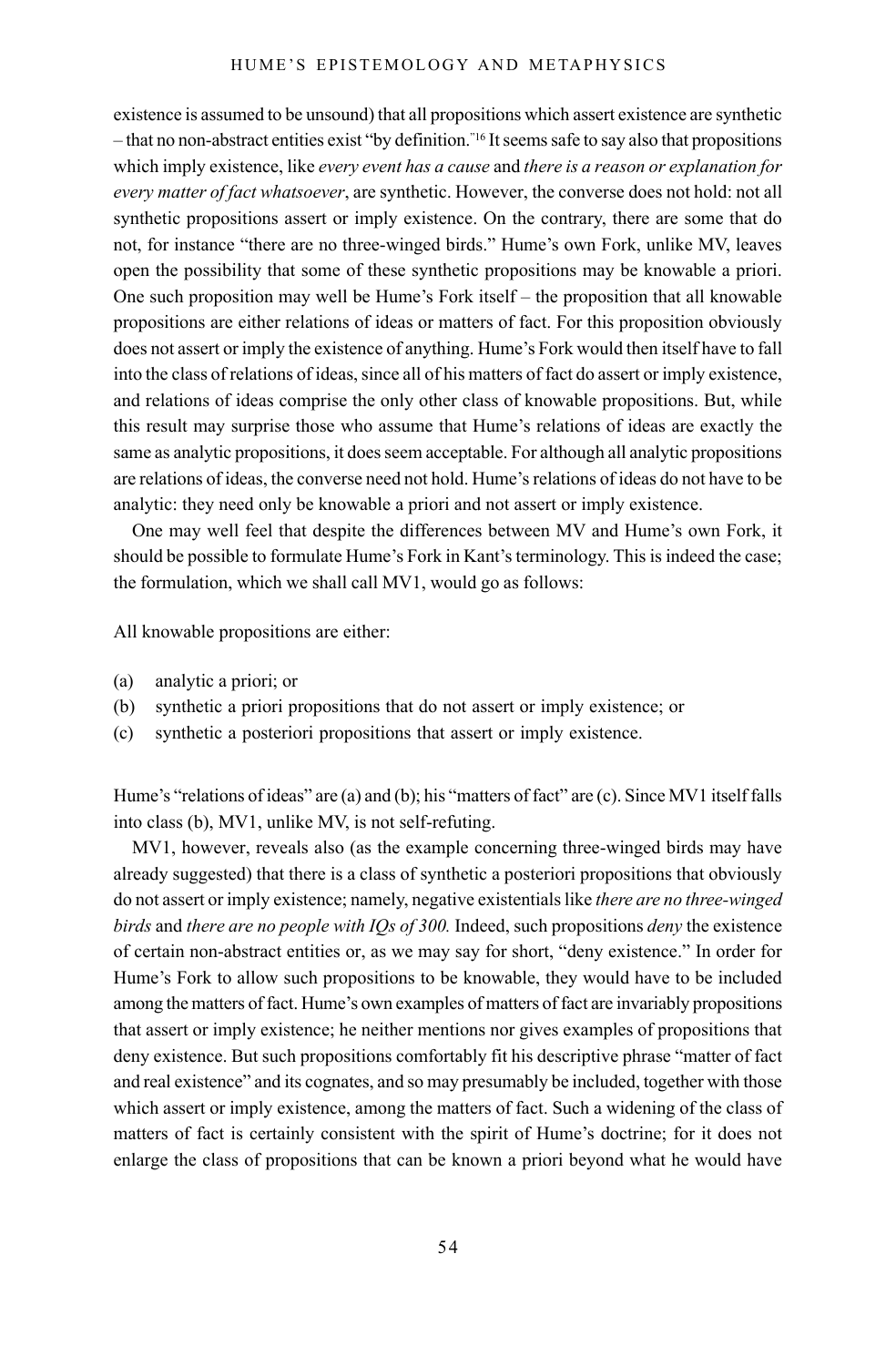allowed. It only points to a class of a posteriori propositions that he does not explicitly discuss, due perhaps to an overriding interest in the question of how we know propositions that assert or imply existence.

It seems, then, that the most defensible formulation of Hume's Fork in Kant's terminology is MV2:

All knowable propositions are either:

- (a) analytic a priori; or
- (b) synthetic a priori propositions that do not assert or imply existence; or
- (c') synthetic a posteriori propositions that assert, imply, or deny existence.

The "relations of ideas" would be (a) and (b); the "matters of fact" would be (c'). Possibly, there are negative existential propositions concerning non-abstract entities that are synthetic and non-empirical, though it is hard to think of an example. But if there are any such propositions, then (b) should be expanded to read "synthetic a priori propositions that do not assert, imply, or deny existence."

The Empiricist position expressed by MV2, unlike MV1, cannot be refuted by pointing out that there are synthetic a posteriori propositions that deny existence. And whether MV2 is correct or incorrect, it is in any case not self-refuting; for MV2 itself fails into class (b). We may conclude that unlike the self-refuting MV and the overly restrictive MV1, MV2, which is equivalent to Hume's own Fork (now understood as including empirical negative existentials in the class of matters of fact), represents a position that is both self-consistent and not obviously incorrect. Its correctness or incorrectness will be explored in the next part and in Chapter 3.

### **5 Hume's denials concerning matters of fact**

In this section, we shall analyze part of Hume's case for his key negative doctrine that no matter of fact is either self-evident or demonstrable. In order to maintain a close connection with Hume's text, our discussion will proceed in terms of his own terminology rather than Kant's; though, as the discussion of MV1 and MV2 has shown, it could be recast in Kant's terminology.

Hume's full defense of his negative doctrine in the *Enquiry* is really the burden of the whole of Section IV: it involves his entire critique of "all reasonings concerning matter of fact."<sup>17</sup> His central argument for holding that no proposition that asserts existence is demonstrable, in particular, stems directly from his critique of causal reasoning in paragraphs 3–13 of Section IV, part I. And his argument for holding that no proposition that implies existence, or "bridging proposition," is demonstrable, is given in the course of his critique of inductive reasoning in Section IV, part II. These texts will be analyzed in Chapter 3.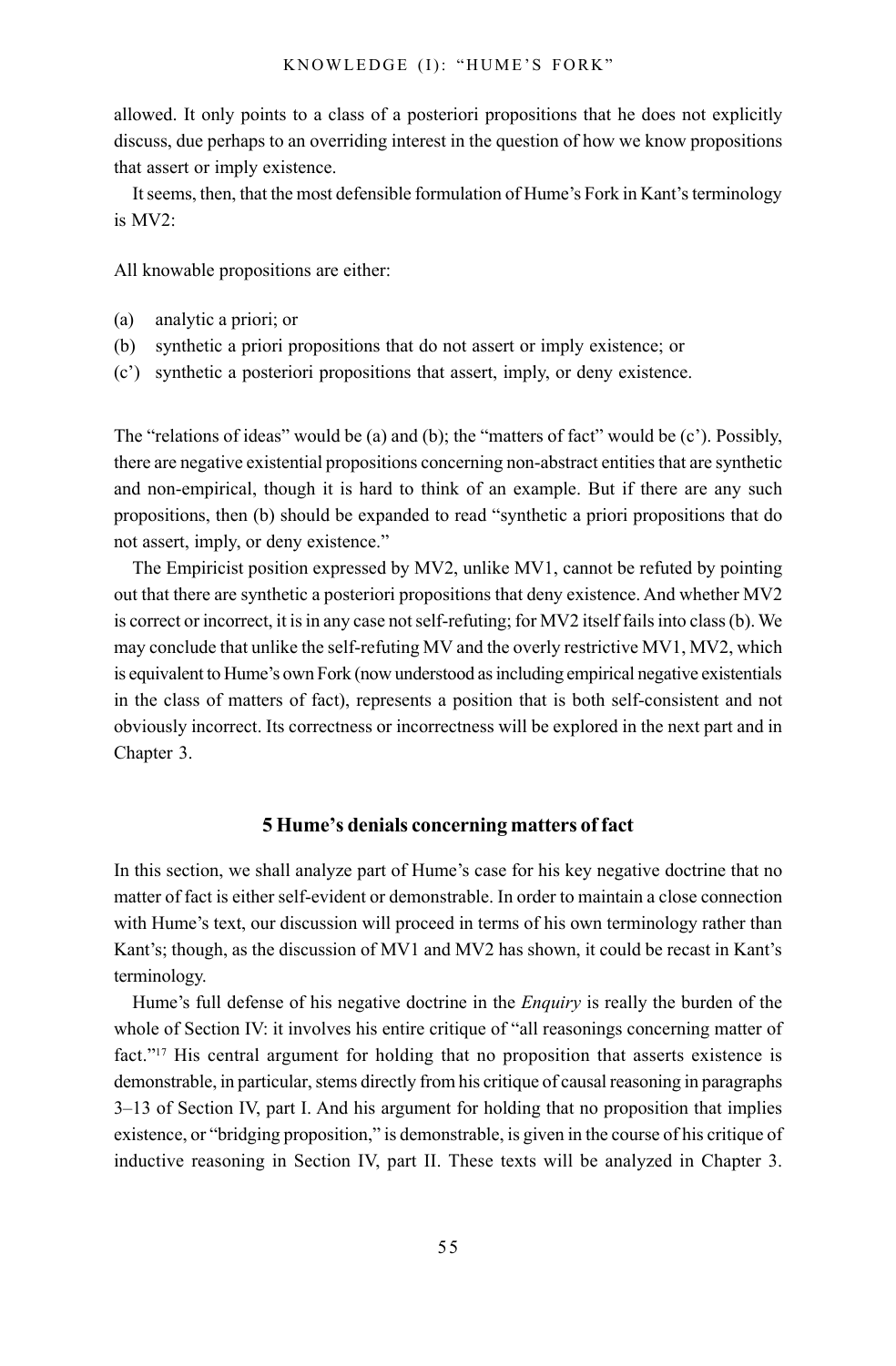### HUME'S EPISTEMOLOGY AND METAPHYSICS

Nevertheless, going just on what Hume says in the first two paragraphs of Section IV, it is possible to discern:

- (1) his reason for saying that no matter of fact is self-evident;
- (2) his general line of argument for saying that no "bridging" matter of fact proposition is demonstrable;
- (3) the key logical point which underlies both that line of argument and his critique of causal reasoning.

Let us look at these three points now. Why does Hume hold that no matter of fact is selfevident? In the second paragraph of Section IV, Hume writes:

The contrary of every matter of fact is still possible; because it can never imply a contradiction. . . *. That the sun will not rise to-morrow .* . . implies no more contradiction, than the affirmation *that it will rise.* We should in vain, therefore, attempt to demonstrate its falsehood. Were it demonstratively false, it would imply a contradiction . . .

The words "every matter of fact" suggest that Hume's reason for holding that no matter of fact is self-evident is the same as his reason for holding that none is demonstrable, and that this reason is that there is no matter of fact proposition whose denial implies a contradiction. However, we shall resist this interpretation, for the following reason: the proposed reason for denying that any matter of fact is self-evident would be a dangerous one for Hume to use; indeed its use would be self-defeating. For it would require holding that all self-evident propositions owe their status to the self-contradictoriness of their denials and are, therefore, analytic. A proposition whose denial is self-contradictory is always analytic. It would follow that all demonstrable propositions are also analytic, since analyticity is hereditary with respect to entailment – because if P entails Q and P is analytic, then Q is analytic, too. So all relations of ideas, being either self-evident or demonstrable, would be analytic. But this would make Hume's own Fork – his thesis that all knowable propositions are either relations of ideas or matters of fact – vulnerable to the same self-refutational objection that was raised against MV in the previous section; for which class of knowable propositions would his Fork itself fall into? For reasons like those given for the non-analyticity of MV, Hume's thesis is not analytic. So, his Fork could not be a relation of ideas, if these are all analytic. Could it then be a matter of fact? No: for it neither asserts, implies, nor denies existence. The upshot is that if Hume's reason for holding that matters of fact cannot be self-evident is that their denials are never self-contradictory, then his Fork is neither a relation of ideas nor a matter of fact and, therefore, it implies its own unknowability.

It is worth noting also that the view that Hume's reason for denying that any matters of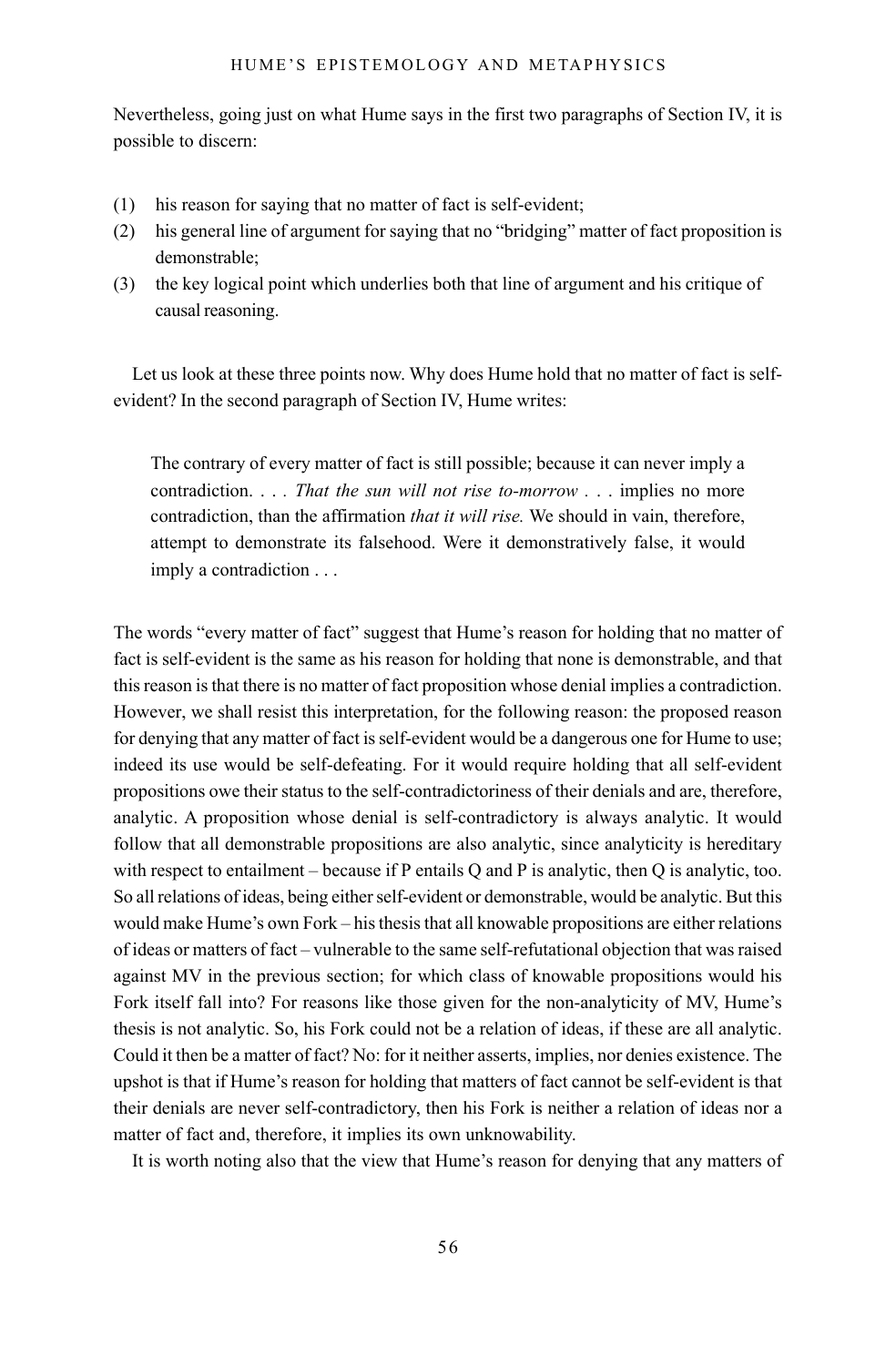fact are self-evident is the noncontradictory status of their denials is at best only weakly supported by the texts. For although there are many passages where Hume gives noncontradictoriness of the denial as the reason why matters of fact are not demonstrable, an examination of those passages provides little evidence that this is also his considered reason for holding that they are not self-evident. For example, in the passage just quoted, Hume's focus, despite the word "every," is clearly on what can and cannot be *demonstrated.*<sup>18</sup>

What then is Hume's reason for denying the self-evidential status of matters of fact? The best argument that can be extracted from what he says, I suggest, is this:

- (1) If *p* states a matter of fact, then *p* asserts or implies existence.
- (2) If *p* asserts or implies existence, then *p* is not self-evident.
	- $\cdot\cdot\cdot$  (3) If *p* states a matter of fact, then *p* is not self-evident.

Although this argument is a simple one, it seems very powerful. Its first premiss is true by definition: it simply spells out what Hume means by a "matter of fact."19 The second, and key premiss is very plausible. For, recall what a self-evident proposition is: a proposition that we can know to be true just by understanding what it says. On reflection, it seems that, with one possible exception, no proposition that asserts existence can be known in this way. Obviously, propositions like "rocks exist" or "horses exist" are not self-evident. It is true that some philosophers believe (though Hume himself did not believe) that numbers and/or other abstract entities (such as universals) exist, and that those same philosophers would say that the existence of such things is self-evident. But numbers and other abstract entities, even if they can be said really to exist, do not provide counterexamples to premiss (2), because "asserts existence" in (2) means "asserts the existence of some non-abstract entity."

Perhaps the most challenging possible counterexample to (2) is the proposition *I exist.* It can be plausibly argued that this proposition is self-evident – that anyone who understands it must also know it to be true. The argument turns on the special function of the pronoun "I," and runs:

- (1) If S understands "I exist," then S knows what "I" means.
- (2) If S knows what "I" means, then S knows that "I" denotes or calls attention to the speaker or thinker.
- (3) If S knows that "I" denotes or calls attention to the speaker or thinker, then S knows that "I exist" is always a true statement.
	- **• •** (4) If S understands "I exist," then S knows that "I exist" is always a true statement.

If this is a sound argument, then it seems to show that "I exist" is self-evident. In that case, the argument purporting to show that no matter of fact is self-evident must be amended – by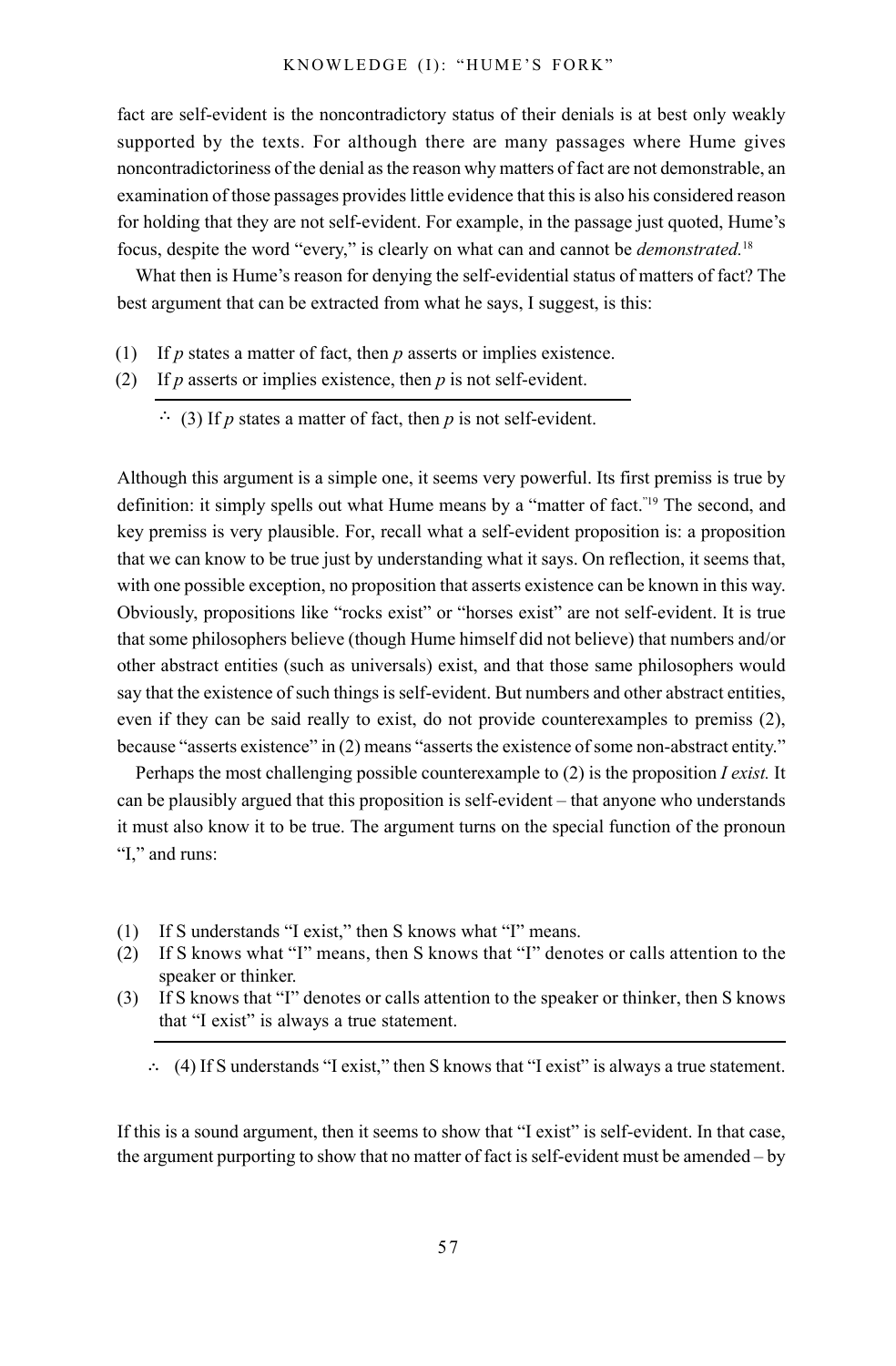adding "unless  $p =$  'I exist" to premiss (2) and to the conclusion. And Hume's position regarding the self-evidential status of propositions that assert existence must be amended to say that, with the exception of the special proposition "I exist," no proposition that asserts existence is self-evident. This modification, however, would not seriously damage or affect Hume's overall position.

What about the "bridging" propositions that imply existence? Reflection seems to show that these too are not self-evident. Consider for example the proposition *every event has a cause.* Can that proposition be known to be true just by understanding what it says? The answer seems to be that it cannot. One can understand what the proposition says, without coming to know that there are no *uncaused* events. Of course, the proposition *every effect has a cause* can be known to be true just by understanding what it says, since it is analytic. But that proposition, unlike *every event has a cause*, is not a bridging proposition. For remember that a bridging proposition "implies existence:" when combined with a proposition reporting some observation(s) made at a particular time or times, it enables us to infer the existence of something that need not be observed at that time or those times or at any time. Thus *every event has a cause* is a bridging proposition, because when combined with *event e was observed at time* t, it enables us to infer the existence of a cause of *e*, which we need not observe at *t* or at any other time. But *every effect has a cause* does not work in the same way. For we do not observe at *t* that something is an *effect*, as opposed to being just an *event*, unless we also observe its cause at  $t -$  in which case the cause is obviously not something that need not be observed at *t*. Furthermore, it seems clear that bridging propositions other than *every event has a cause*, whether they be particular causal laws or the highly general principle that the future will resemble the past, are also not known just by understanding what they say. The argument that we have attributed to Hume for his claim that no matter of fact is selfevident, then, seems to be a sound one.<sup>20</sup>

Turning now to the question of whether any matter of fact is demonstrable, we have already seen that the reason Hume gives for denying that matters of fact are demonstrable is that their denials never imply a contradiction. This reason works in a rather different way for each of Hume's two types of matters of fact – those that assert existence and the "bridging" propositions which imply existence. We are not yet in a position to see how it works for propositions that assert existence, since that part of Hume's argument is inseparable from his analysis of causal reasoning, which will be considered in Chapter 3. But still going only on what Hume says in the second paragraph of Section IV, we can elicit his general line of argument for holding that no "bridging" propositions are demonstrable. It rests on the following principle, hereafter referred to as "principle (P):"

If *p* is demonstrable, then there is a set of statements, *S*, such that (1) the members of *S* are self-evident, and (2) *not p*, together with *S*, entails a contradiction.

In the second paragraph of Section IV, Hume may be seen as applying principle (P) to a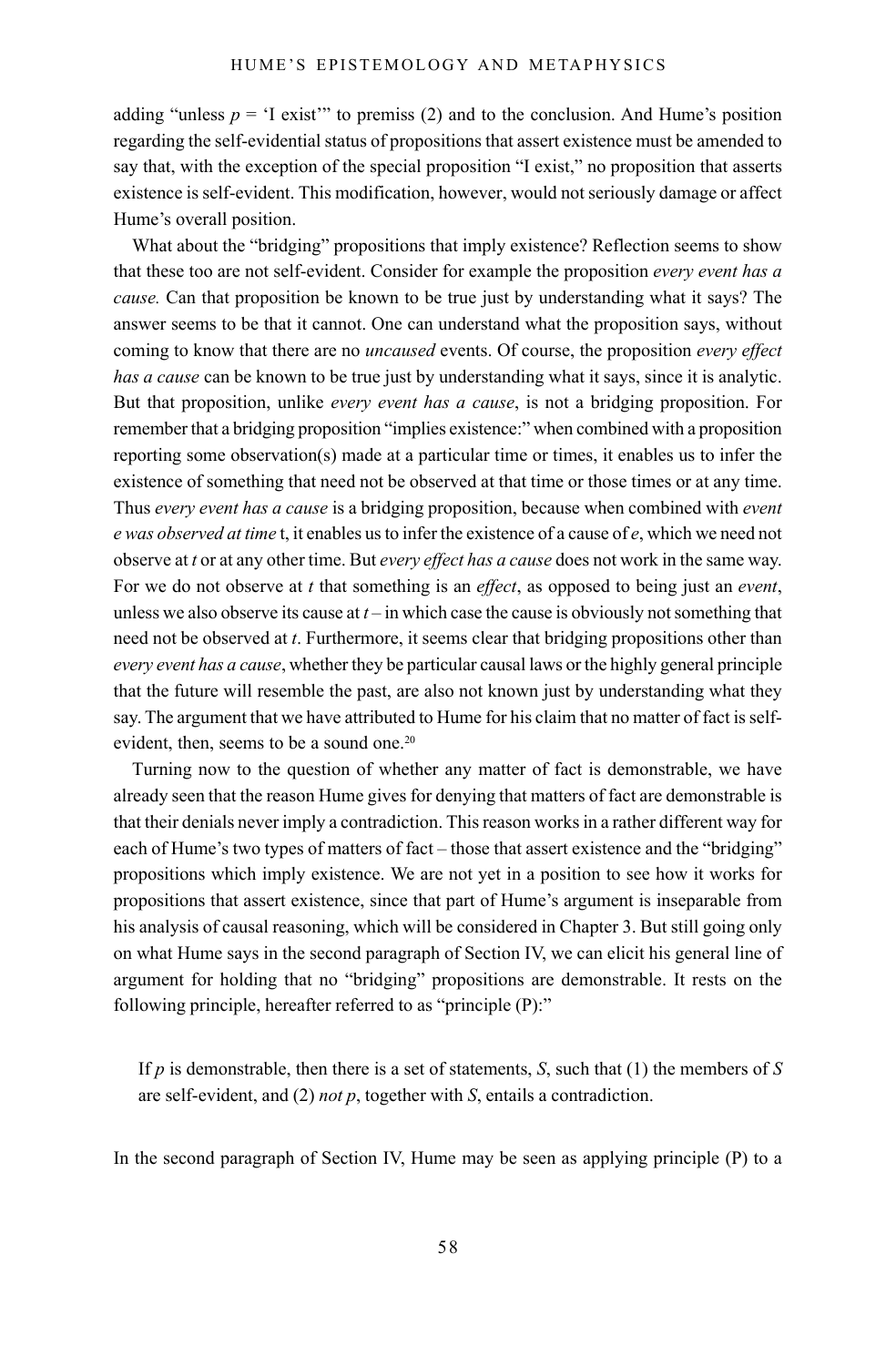simple example. He says, in effect: "let *p* be the proposition *the sun will rise tomorrow.* Then there is no set *S* of self-evident propositions, such that *S* together with *not p* entails a contradiction. Therefore, *p* is not demonstrable."

Principle (P) itself is based on two points:

- (i) If *p* is demonstrable, then *p* follows logically from some self-evident statement(s).
- (ii) If  $p$  follows logically from some statement(s), then affirming those statements while denying *p* entails a contradiction.

(i) follows directly from the definition of a demonstrable statement as one that logically follows from self-evident premisses. (ii) is the point that lies behind Hume's statement: "The contrary of every matter of fact is still possible, because it can never imply a contradiction." Hume is here making a basic point of logic: it is always a contradiction to affirm the premisses and to deny the conclusion of a valid argument.

Since (ii) is the key logical point behind principle (P), and since it will also play an important role in Hume's critique of causal reasoning, let us consider an example to illustrate it. Consider any valid argument, say an argument of the form called "disjunctive syllogism":

$$
\begin{array}{c}\nP \text{ or } Q \\
\text{Not } Q \\
\therefore P\n\end{array}
$$

What happens if one affirms the premisses and denies the conclusion? Well, to deny the conclusion, *P*, is to affirm its negation, namely *not P.* Now since we are affirming both premisses, we are also affirming the conjunction of *not P* with the second premiss, that is, we are also affirming *not P and not Q.* But this contradicts the other premiss, *P or Q.* Obviously, it is a contradiction to say that at least one of two statements is true (*"P or Q*"), and also to say that both of those statements are false ("*not P and not Q*"). The same thing always results if one affirms the premisses and denies the conclusion of a valid argument – this always leads to a contradiction.

It should now be clear why principle (P) is true: it follows logically from (i) and (ii). For when *p* is demonstrable, *p* logically follows from some set, *S*, of self-evident statements; but when *p* follows logically from any statements, to affirm those statements while denying *p* entails a contradiction; therefore, affirming *S* while denying *p* must lead to a contradiction.

To illustrate principle (P) itself, we can use a simple arithmetical example of a proposition that satisfies the principle:

Let  $p =$  No number is both odd and even.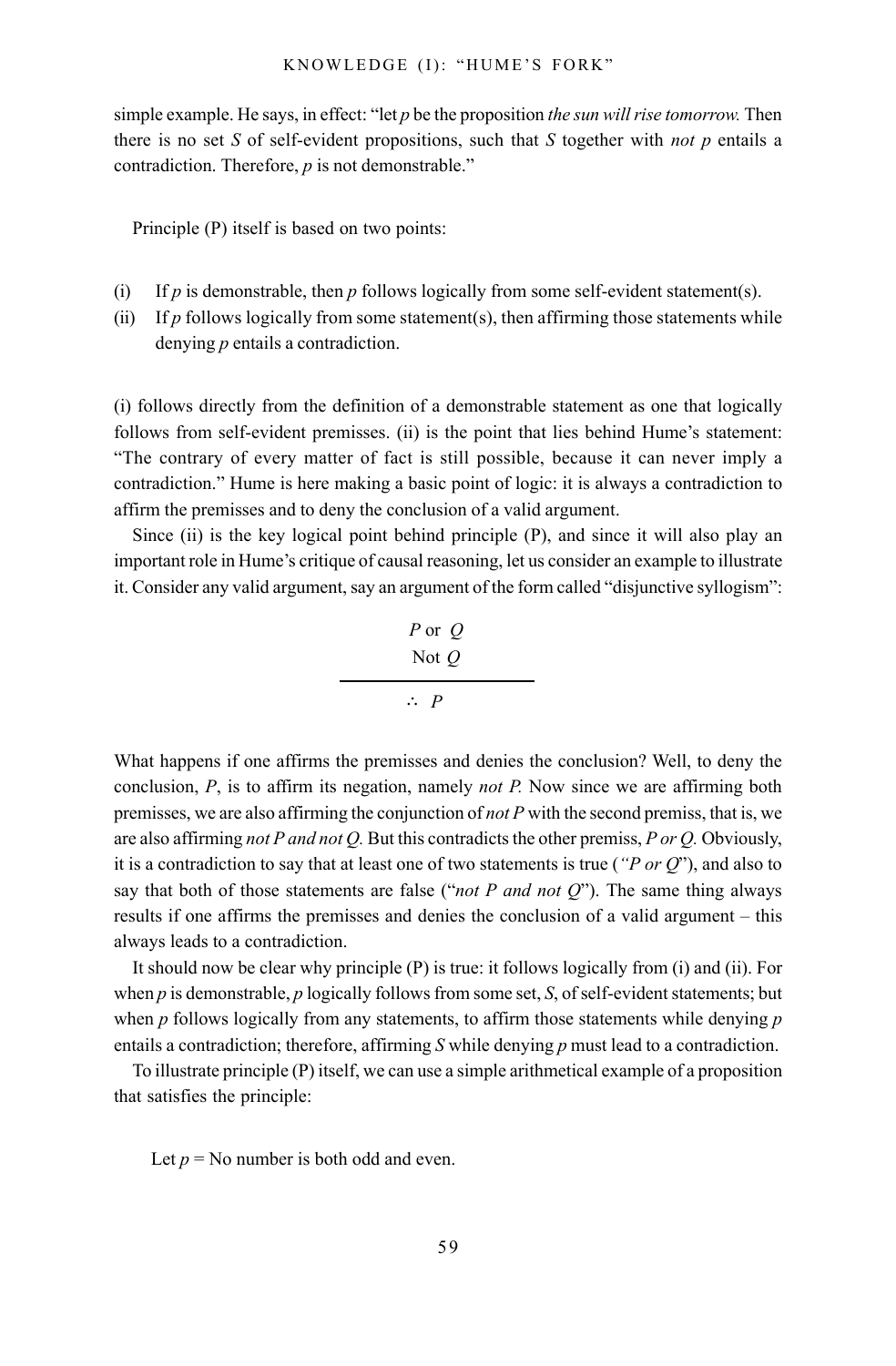Then, where *n* is any number,

*not*  $p = n$  *is* odd and *n* is even.

But now there is a set, *S*, of self-evident statements which, together with *not p*, entails a contradiction. That set is the pair:

 $(S_1)$  If *x* is odd, then *x* is not divisible by 2.

 $(S_2)$  If *x* is even, then *x* is divisible by 2.

This set together with *not p* entails a contradiction, because it follows from *not p* both that

(a) *n* is odd,

and that

(b) *n* is even.

Further, it follows from  $(S)$  and (a) that

(c) *n* is not divisible by 2,

and it follows from  $(S_2)$  and (b) that

(d) *n* is divisible by 2.

But (c) and (d) contradict each other. The contradiction results because the argument from  $(S_1)$  and  $(S_2)$  to *p* is valid, so that a contradiction must result from affirming  $(S_1)$  and  $(S_2)$  and denying *p*. This is also a case where *p* is demonstrable in Hume's sense, since the statements from which  $p$  follows, namely  $(S_1)$  and  $(S_2)$ , are both self-evident.

$$
\begin{bmatrix}\n(S_1) \\
(S_2) \\
\vdots \\
\vdots \\
\vdots\n\end{bmatrix}
$$

Now, Hume's general line of argument for the claim that no "bridging" matter-of-fact proposition is demonstrable goes as follows. Let *p* be any statement that implies existence. Then there is *no* set, *S*, of self-evident statements, such that *S* together with *not p* entails a contradiction. Therefore, by principle (P), *p* is not demonstrable. In Chapter 3, we shall see how Hume uses principle (P) to show that certain specific bridging propositions are not demonstrable.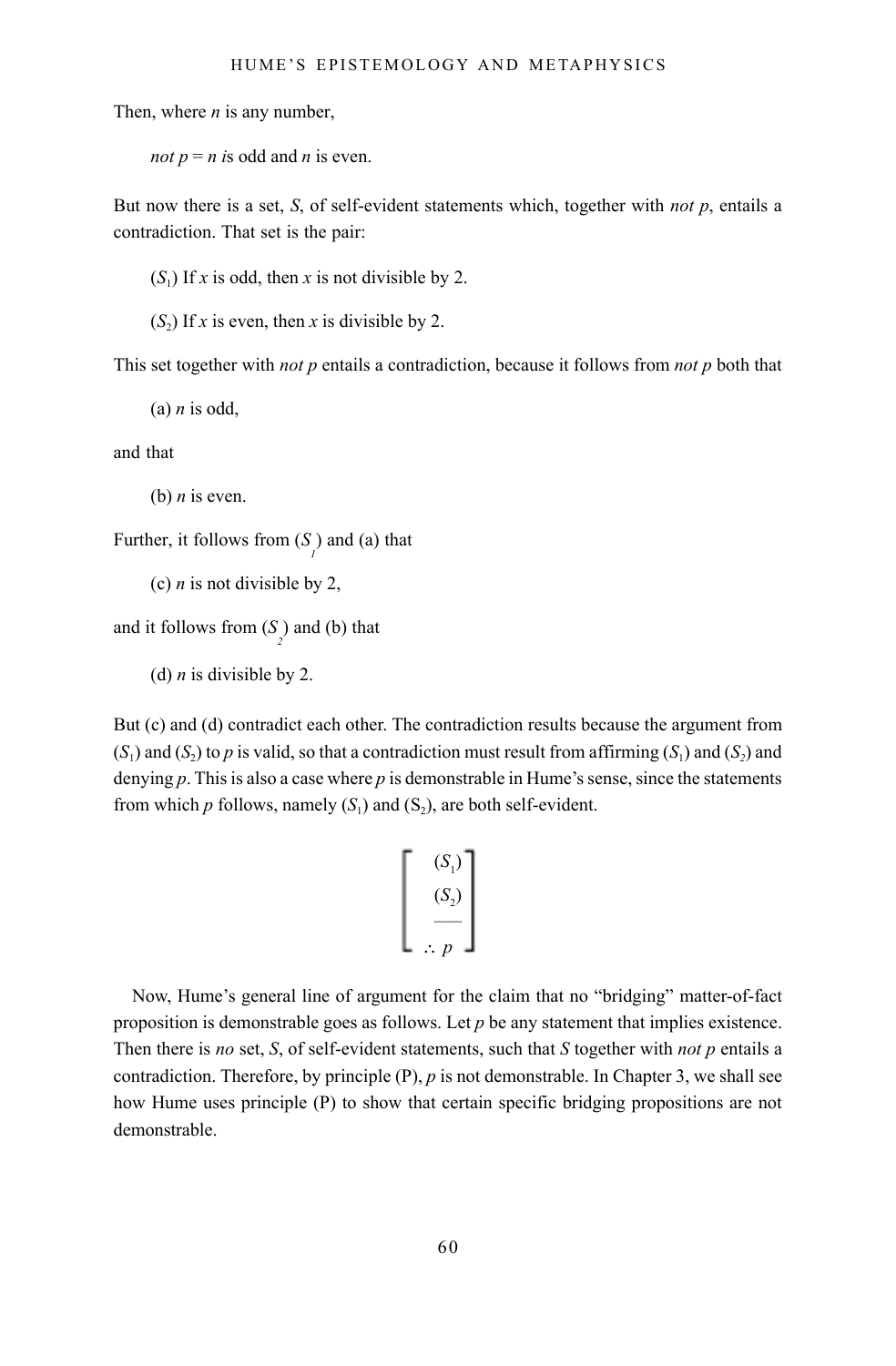# HUME'S THEORY OF KNOWLEDGE (II) Causal reasoning and the problem of induction

## **1 Introduction**

Having drawn his basic distinction between relations of ideas and matters of fact in the first two paragraphs of Section IV of the *Enquiry*, Hume devotes the rest of the section to an examination of our knowledge of matters of fact. It is here that we find his full defense of his thesis that no matter of fact, whether it be one that asserts existence or one that implies existence, is demonstrable. However, Hume does not simply advance a straightforward argument for his thesis in respect of each of these two salient points. Rather, his case for each is embedded in a larger context which involves his seminal analysis of causal reasoning and his critique of induction. His overall argument has a clear sequential structure, which successively defends three main theses:

- *T1*: Knowledge of matters of fact that is not based on present perception or on memory is always based on causal (i.e. cause-effect) relations.
- *T2*: Causal relations are not knowable a priori, but only by inference from past experience.
- *T3*: Inference from past experience cannot be rationally justified.

We shall see that Hume's argument for the claim that no proposition that asserts existence is demonstrable stems from T1 and especially T2, and that his argument for the claim that no proposition that implies existence (no "bridging" proposition) is demonstrable comes in the course of his defense of T3.

Section IV is divided into "part I" and "part II." Part I presents the case for theses T1 and T2; Part II presents the argument for T3. Today, this latter argument is known as "the problem of induction," because inference from past experience is now usually called "induction" or "inductive inference." (Hume seldom uses the term "induction.") The present discussion is organized as follows. Part I is analyzed in the following in section, and part II in the third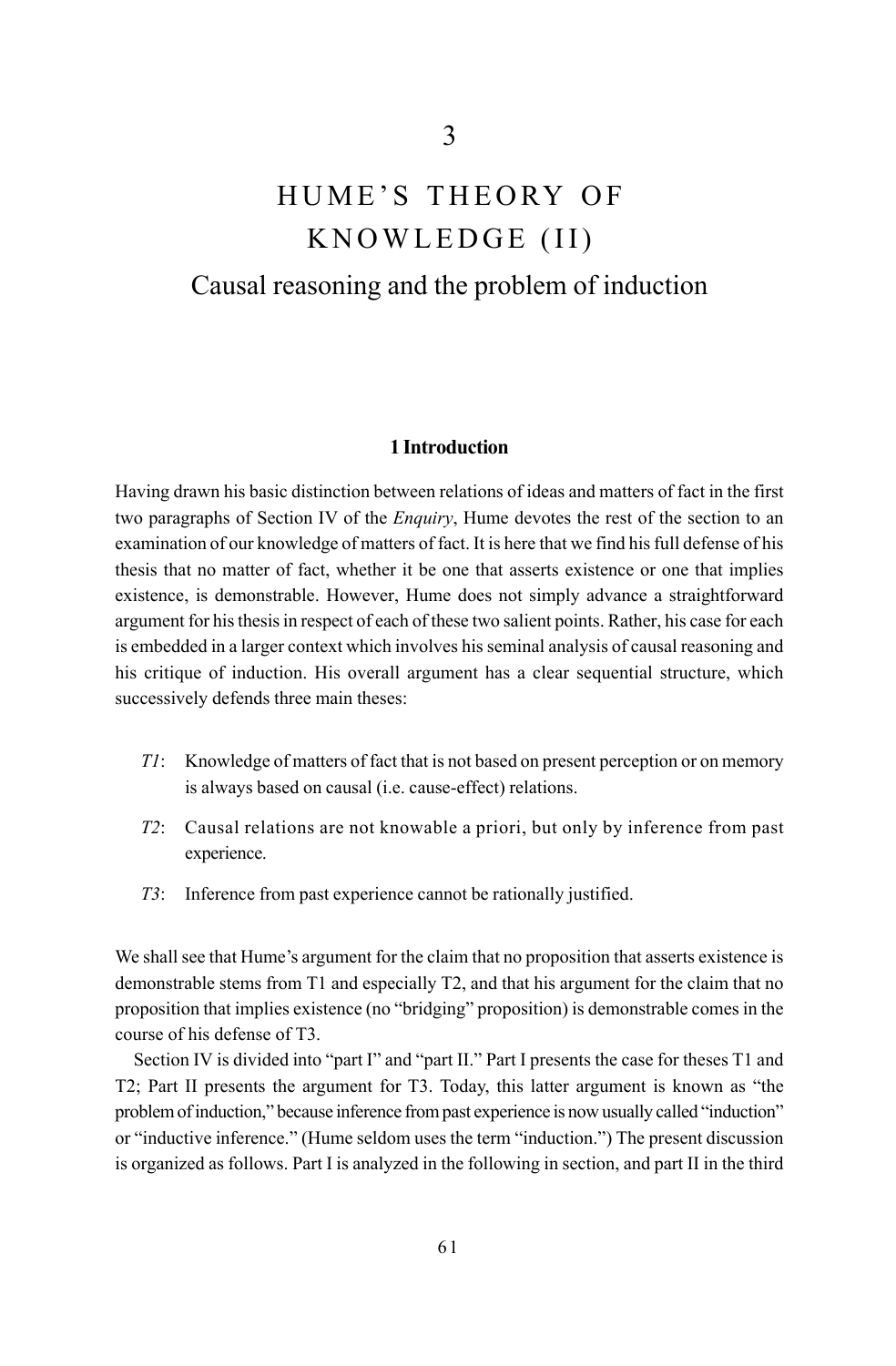section. In the fourth section, we shall look briefly at the psychological account of induction that Hume gives in Section V, part I, of the *Enquiry.* In the final section, we shall discuss one contemporary response to the problem of induction.

## **2 Hume's critique of causal reasoning**

Some of the factual knowledge a person has at any particular time is based on what she is perceiving at that time, and some on what she remembers having previously perceived. For example, your present knowledge that there is a book before you is based on what you now see, and your knowledge that you did or did not eat breakfast today is based on what you remember. Of course, a philosopher influenced by sceptical arguments concerning the senses and concerning memory would say that what you know on the basis of your current perceptions is only that you *seem* to see a book, and similarly that what you know on the basis of memory is that you seem to remember eating (or skipping) breakfast today. In other words, such a philosopher would narrow down the field of what we know by present perception and by personal recollection to certain psychological facts about ourselves, and claim that the rest of our factual knowledge (if any) must rest on some kind of inference from those facts. But everyone, whether or not they would agree in thus narrowing down knowledge based on present perception and personal recollection, would agree that at best only a small portion of what we usually take ourselves to know is based on present perception and personal recollection. For most of our factual knowledge concerns things that are too remote, either in space or in time, or both, for us to have knowledge about them by either present sense perception or personal recollection.

Now Hume's central question in part I of Section IV is: On what is such knowledge based? As he puts it in the topic sentence of the third paragraph:

It may, therefore, be a subject worthy of curiosity, to enquire what is the nature of that evidence, which assures us of any real existence and matter of fact, beyond the present testimony of our senses, or the records of our memory.

(E:26; S:16; F:72)

We may state Hume's question this way:

*Q1*: When our knowledge of a matter of fact rests neither on present perception nor on memory, on what does it rest?

Hume's answer comes in the topic sentence of the next paragraph: "All reasonings concerning matter of fact seem to be founded on the relation of Cause and Effect. By means of that relation alone we can go beyond the evidence of our memory and senses" (E:26; S:16; F:72). Hume's answer to Q1, then, is the first of the three theses we identified above: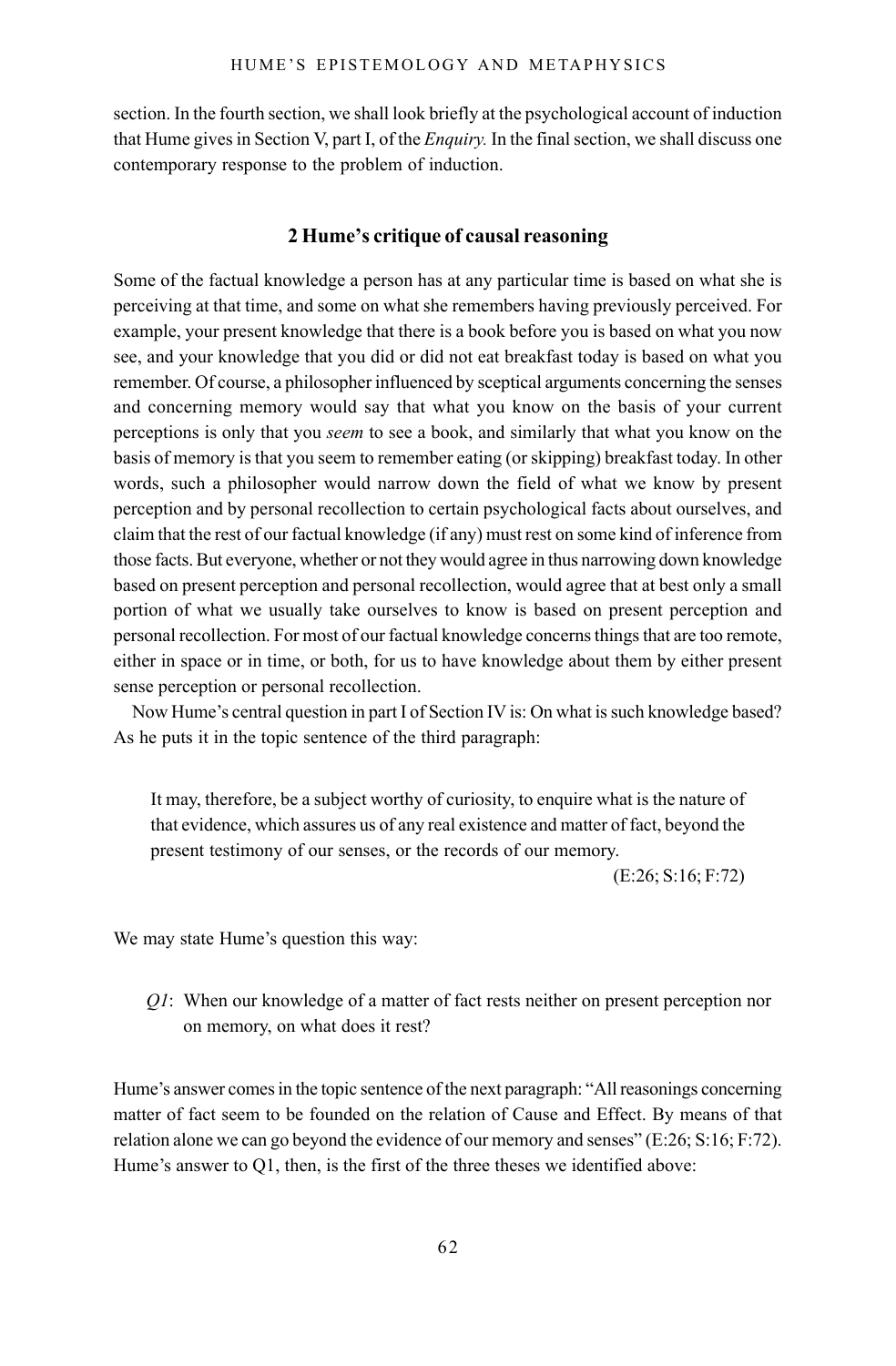*T1*: Knowledge of matters of fact that is not based on present perception or on memory is always based on causal relations.

Unless one is careful about how one interprets the phrase "matter of fact," T1 may seem too sweeping. If, for example, one interprets "matter of fact" as meaning any synthetic proposition whatsoever, then it seems that some synthetic propositions not known by present perception or memory might be known without any reliance on causal relations. Propositions describing some very general structural features of reality – such as that reality is wholly material, or partly mental and partly material, or wholly mental – might be of this kind. Hume's Fork itself would be another case in point, since it is a synthetic proposition, but one that can hardly be based on causal considerations. However, let us take our clue from Hume's expression, "real existence and matter of fact," and continue to interpret his "matters of fact" as covering only propositions that assert or imply the existence of some non-abstract entity; notably, those that assert or imply the existence of some physical or mental entity or the occurrence of some physical or mental event. Then what Hume is saying is very plausible. For how, except by reasoning from effects to causes or causes to effects, could one know the existence or occurrence of something that one neither perceives nor remembers having perceived? And how can a proposition imply existence – be a bridging proposition that allows us to infer the existence of something unobserved from something observed – unless that proposition asserts some causal relationship between the observed item and the unobserved one?

It is important not to be misled here by the way knowledge is shared and transmitted, especially in our own day and age. We live in an age of rapid, massive dissemination of information. Today, much of our factual knowledge comes from sophisticated electronic media, not to mention more traditional sources like books, teachers, and parents. So Hume's claim that this knowledge is acquired by causal reasoning may seem, at first, quaint and hopelessly naive. But to dismiss it on these grounds would be an egregious error. For, in the first place, there is a sense in which knowledge acquired from the media, books, and other people does rest on causal relations. For how do we know that these sources are reliable? What assures us that there is any connection at all between what they say and how things really are? The answer, it seems, is that we assume a vast network of causal connections between how things are and how the media, books and other people represent them to be. Were there no such connections, the only way to acquire reliable information would be by one's own devices. In the second place, Hume is asking especially about the *original acquisition* of knowledge, rather than about the transmission of knowledge already acquired by someone else. But how can one acquire a *new* piece of factual knowledge, in cases where one cannot rely merely on present observation? (Obviously one could not then rely merely on memory, which allows us to store previously acquired knowledge but not to acquire new knowledge.) The only way, it would seem, is by reasoning from effects to causes, causes to effects, effects to other effects of the same cause, etc. In such cases, we simply have nothing to "go on" except causal relations. And since the transmission of knowledge from one person to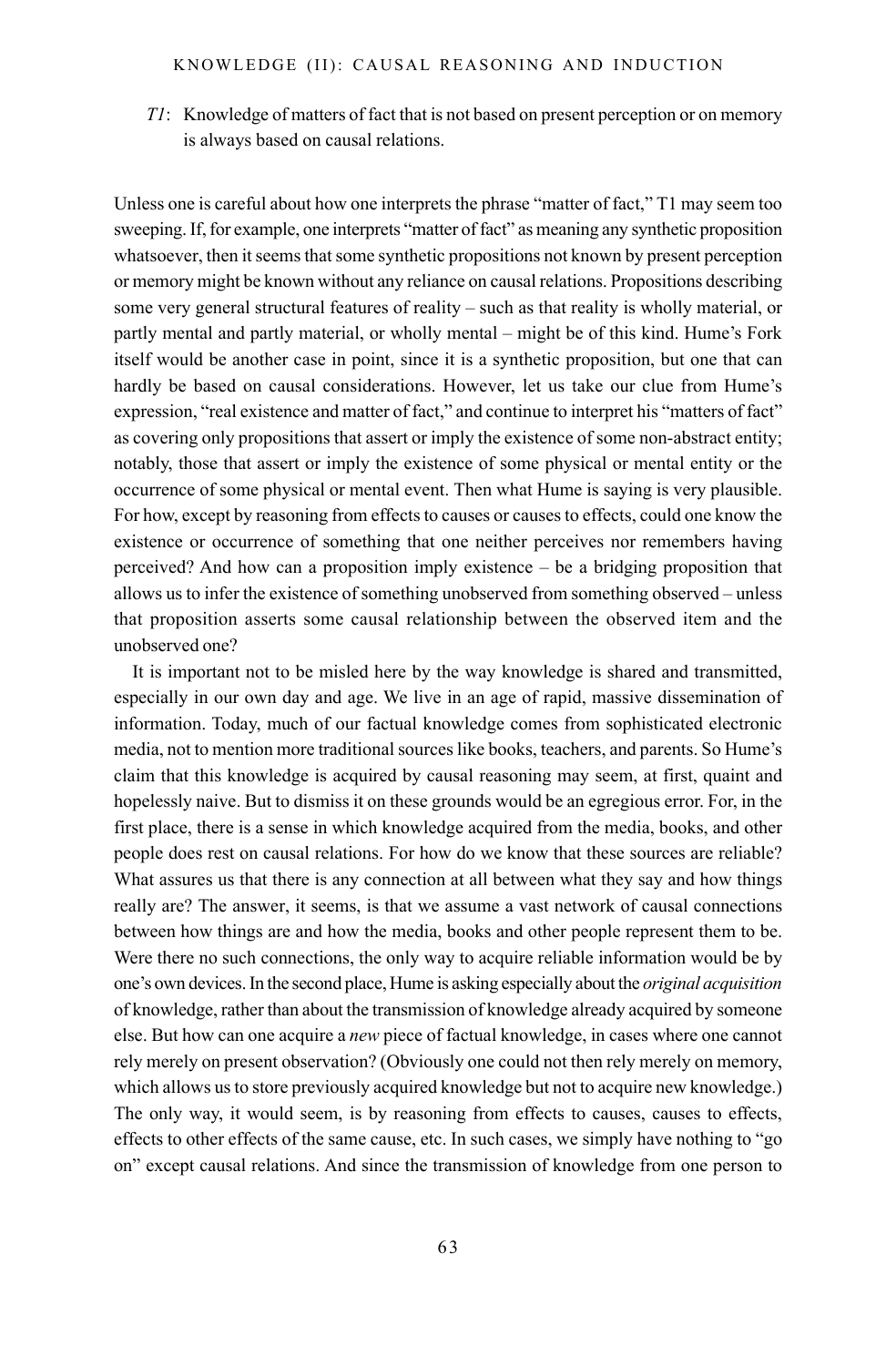another presupposes that someone originally acquired the knowledge on his or her own, Hume seems to have put his finger on an extremely important truth when he suggests that all knowledge of "real existence and matter of fact" not based on perception or memory is ultimately based on causal reasoning.

Granting then the enormous importance of causal relations for acquiring factual knowledge  $-$  so granting the plausibility of Hume's thesis T1 – we can turn to the question Hume raises in the next paragraph of his clearly structured discussion: "If we would satisfy ourselves, therefore, concerning the nature of that evidence, which assures us of matters of fact, we must enquire how we arrive at the knowledge of cause and effect" (E:27; S:17; F:73). In other words:

*Q2*: How do we acquire knowledge of causal relationships?

Unless we can answer this question, we will not understand the basis of the greater part of our factual knowledge.

Hume's answer comes in the topic sentence of the next paragraph:

I shall venture to affirm, as a general proposition, which admits of no exception, that the knowledge of this relation is not, in any instance, attained by reasonings *a priori*; but arises entirely from experience, when we find, that any particular objects are constantly conjoined with each other.

(E:27; S:17; F:73)

Hume's answer to Q2, then, is the second of the three theses identified above:

*T2*: Causal relations are not knowable a priori, but only by inference from past experience.

T2 is a vital component of Hume's theory of knowledge; for it virtually establishes his doctrine that propositions which assert existence are not demonstrable. For if knowledge of those propositions rests on causal relations, but causal relations are knowable only by experience, then clearly those propositions themselves are knowable only by experience and, consequently, cannot be demonstrated.

This argument from T2 to the undemonstrability of propositions asserting existence is important, so let us restate it in a complete and careful way (one that "factors-in" the consideration that our knowledge of *some* propositions which assert existence rests on perception or memory rather than on causal relations).

The argument's first premiss, which is actually based on T1, is: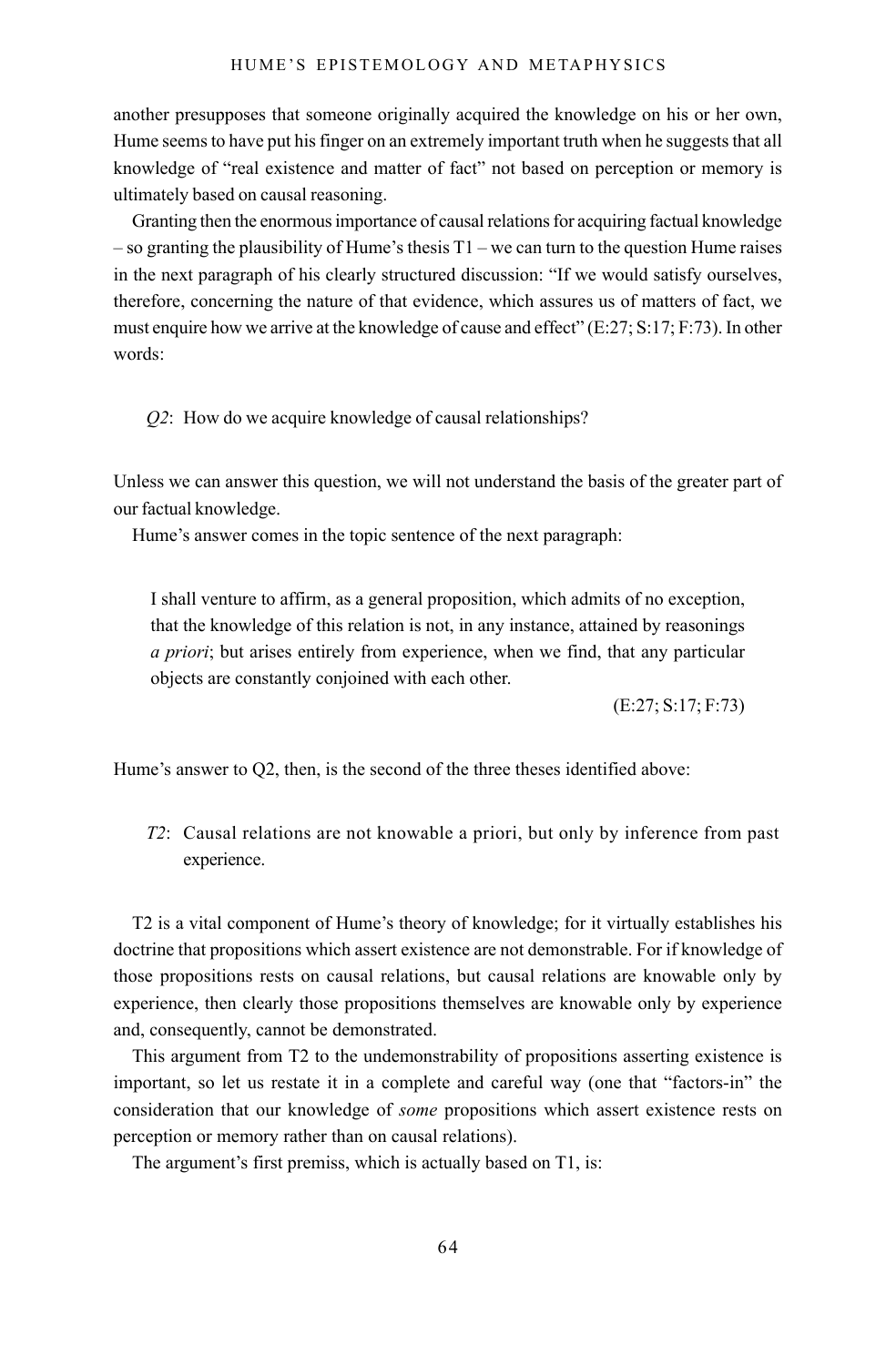(1) Knowledge of propositions that assert existence is based on perception, memory, or causal relations.

The crucial T2 enters the argument as its second premiss:

(2) Causal relations are knowable only by inference from past experience.

This is just the second, affirmative, clause of T2 itself. It now follows from (1) and (2) that:

(3) Knowledge of propositions that assert existence is based on perception, memory, or inference from past experience.

Furthermore, we may correctly assert that:

(4) If knowledge of propositions that assert existence is based on perception, memory, or inference from past experience, then propositions that assert existence are not demonstrable.

This is because a demonstrable proposition is, by definition, one that can be deduced from self-evident premisses. But if a proposition can be known only by sense perception or memory or inference from past experience, then obviously it cannot be deduced from selfevident premisses; it has a basis completely different from any proposition that can be so deduced. In different terms, a proposition that must rest on perception or memory or inference from past experience is a posteriori; while a proposition that can be deduced from self-evident premisses is a priori. From (3) and (4), however, there follows the conclusion:

(5) Propositions that assert existence are not demonstrable.

If Hume can successfully establish T2, then, he will have shown thereby that one of his two classes of matter-of-fact propositions – namely those that "assert existence" – cannot be demonstrated. Accordingly, we shall now look closely at his defense of T2, which occupies the bulk of part I of Section IV and contains some of his most influential reasoning about causal relations.

Hume's first reason for holding T2 is this. If the cause (or the effect) is something new in our experience, then we cannot tell, just by examining it, what effect it will have (or what its cause was). For example, Adam could not have told, just by seeing that water is something liquid and transparent, that it could drown him; or by seeing that fire is bright and feeling its warmth, that it could destroy him upon a closer approach. This point, Hume notes, is easily admitted for cases where we remember that the cause was once something new in our experience: we admit, for example, that we could not have known, from seeing for the first time two contiguous marble slabs, that they would be hard to pull apart, but easy to slide apart. The point is admitted also for cases where the cause is something relatively rare or uncommon in our experience: who could tell just from looking at gunpowder that it would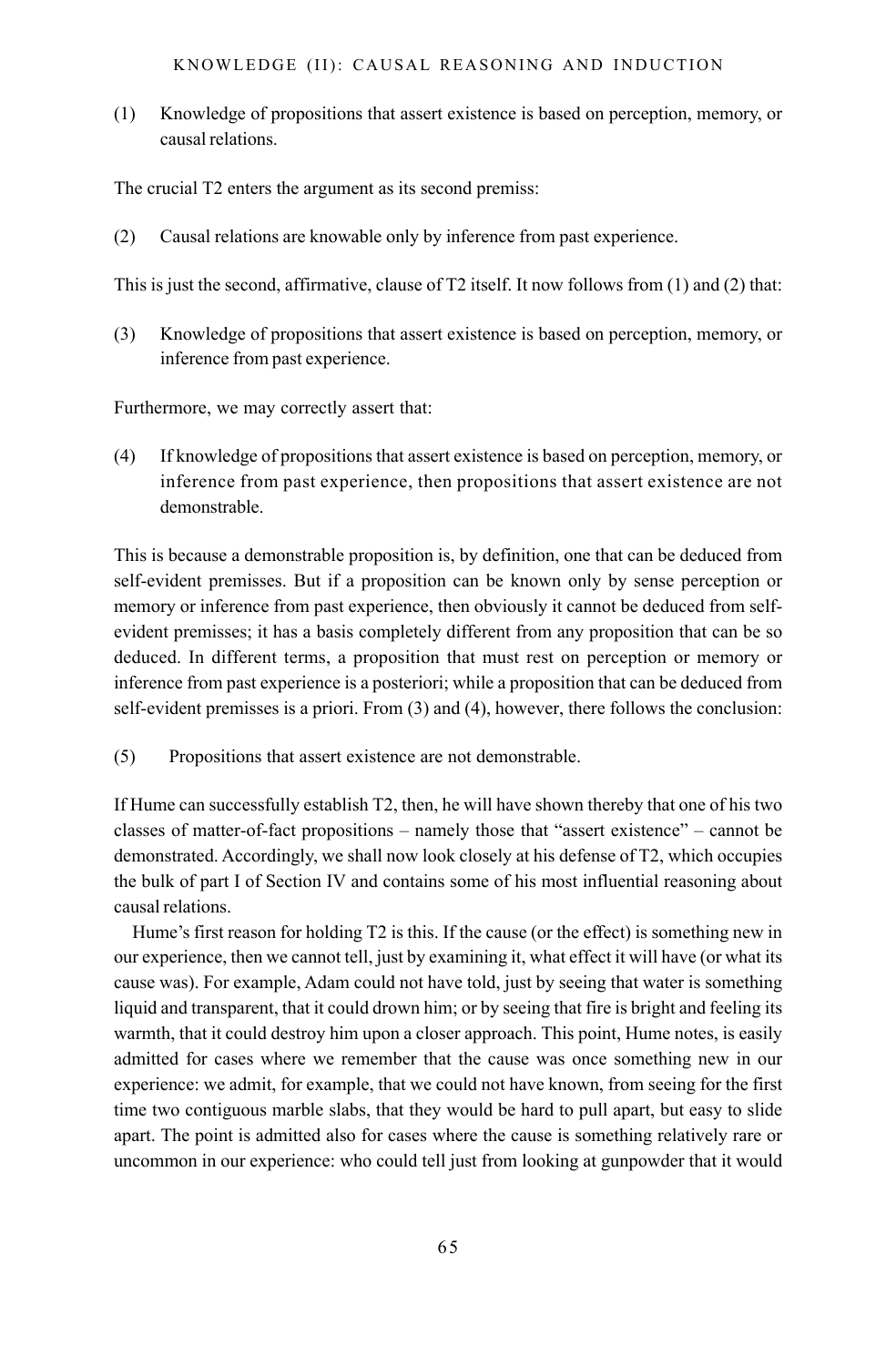explode, or from looking at a U-shaped piece of metal that it would attract iron filings? Finally, the point is easily admitted for cases where the cause involves some intricate or hidden mechanism. We easily admit, for example, that merely looking at the innards of a watch (or a computer!) gives us no knowledge of what it can do. But, Hume says, we do not so easily admit this point for cases concerning which we remember no time when the things involved were new to us, where those things are not at all rare but quite commonplace, and where they involve no intricate mechanism but are quite simple. In such cases, Hume says:

We are apt to imagine that we could discover these effects by the mere operation of our reason, without experience. [For example,] we fancy, that were we brought on a sudden into this world, we could at first have inferred that one Billiard-ball would communicate motion to another upon impulse; and that we needed not to have waited for the event, in order to pronounce with certainty concerning it. (E:28; S:18; F:74)

But the truth of the matter, Hume declares, is that his point holds just as strongly for cases where the cause is familiar, commonplace, and simple. Take for instance his case of colliding billiard balls. This is as clear and obvious a case of cause-and-effect as one could desire: perfectly familiar, quite commonplace, and involving no hidden mechanisms. Perhaps for this reason (together with the fact that Hume loved to play billiards!), it is his favorite illustration of causation. Now, he points out, even in the case of billiard balls, we can see on reflection that if we had to predict the effect without relying on past experience, then any prediction would be as good as any other. We could predict equally well, among other possibilities, that both balls would come to rest, or that the struck ball would roll off in any one of indefinitely many different directions. As Hume puts it:

[W]ere we required to pronounce concerning the effect . . . without consulting past observation; after what manner, I beseech you, must the mind proceed in this operation? It must invent or imagine some event, which it ascribes to the object as its effect; and it is plain that this invention must be entirely arbitrary.

(E:29; S:18; F:75)

Hume does not confine himself to the point that we cannot predict effects (or "retrodict" causes) without relying on past experience. To support T2, he also attacks a certain conception of causality – one which underlies the view that causal relations can be known a priori, and which we shall call the "Rationalist conception of causality." Hume never explicitly formulates this conception or announces that he is attacking it, but both the conception itself and Hume's objections to it can be extracted from what he does say. The Rationalist conception of causality has three related parts:

(a) the effect is contained in the cause;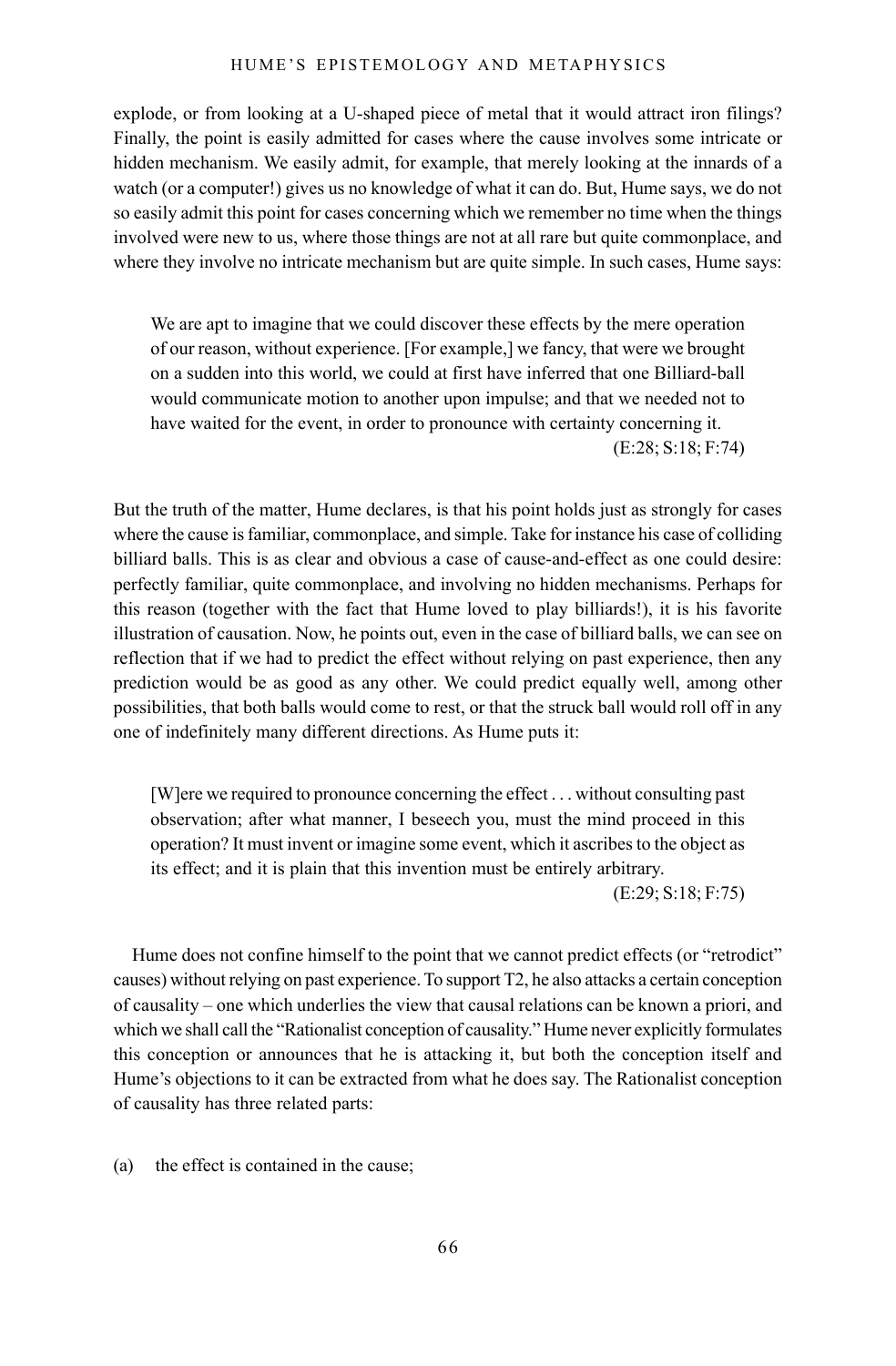## KNOWLEDGE (II): CAUSAL REASONING AND INDUCTION

- (b) there is a special "tie" or "connection" that binds the effect to the cause; and
- (c) the cause–effect relationship is identical with, or perhaps a special case of, the premiss– conclusion relationship in a valid deduction: causality is identical with, or a special case of, logical deducibility or entailment.

Let us look at each of these points before seeing why Hume objects to them.

Point (a) reflects a way of thinking about causality that can be traced back to Greek philosophy. Causality was conceived of on the model of conception and birth: the effect must be precontained within the cause, almost as the fetus is contained within the womb. The distinguished historian of ideas A. O. Lovejoy calls this idea the "preformationist assumption about causality," and describes it as follows:

That "there cannot be more in the effect than there is in the cause" is one of the propositions that men have been readiest to accept as axiomatic; a cause, it has been supposed, does not "account" for its effect, unless the effect is a thing which the eye of reason could somehow discern in the cause, upon a sufficiently thorough analysis.

(Lovejoy 1962: 286)

Descartes, for example, thinks of causality in this way; his main proof of God's existence, presented in his *Third Meditation*, begins with these words:

Now it is manifest by the natural light that there must be at least as much reality in the efficient and total cause as in the effect of that cause. For where, I ask, could the effect get its reality from, if not from the cause? And how could the cause give it to the effect unless it possessed it?

(Descartes 1984: 28)

Descartes' reasoning is this:

- (1) The cause must contain the reality of its effect.
- (2) There are degrees of reality.

**••** (3) There must be as much reality in the cause as in the effect.

Descartes' argument contains many further steps, which we need not consider here. The point to notice is simply that the opening premiss of his argument is very close to (a). Descartes does not quite say that the cause must literally contain the effect; he says that the cause must contain the *reality of* the effect. But one, very natural, way to understand this rather unclear claim is to interpret it, as does Lovejoy, as saying that the cause itself must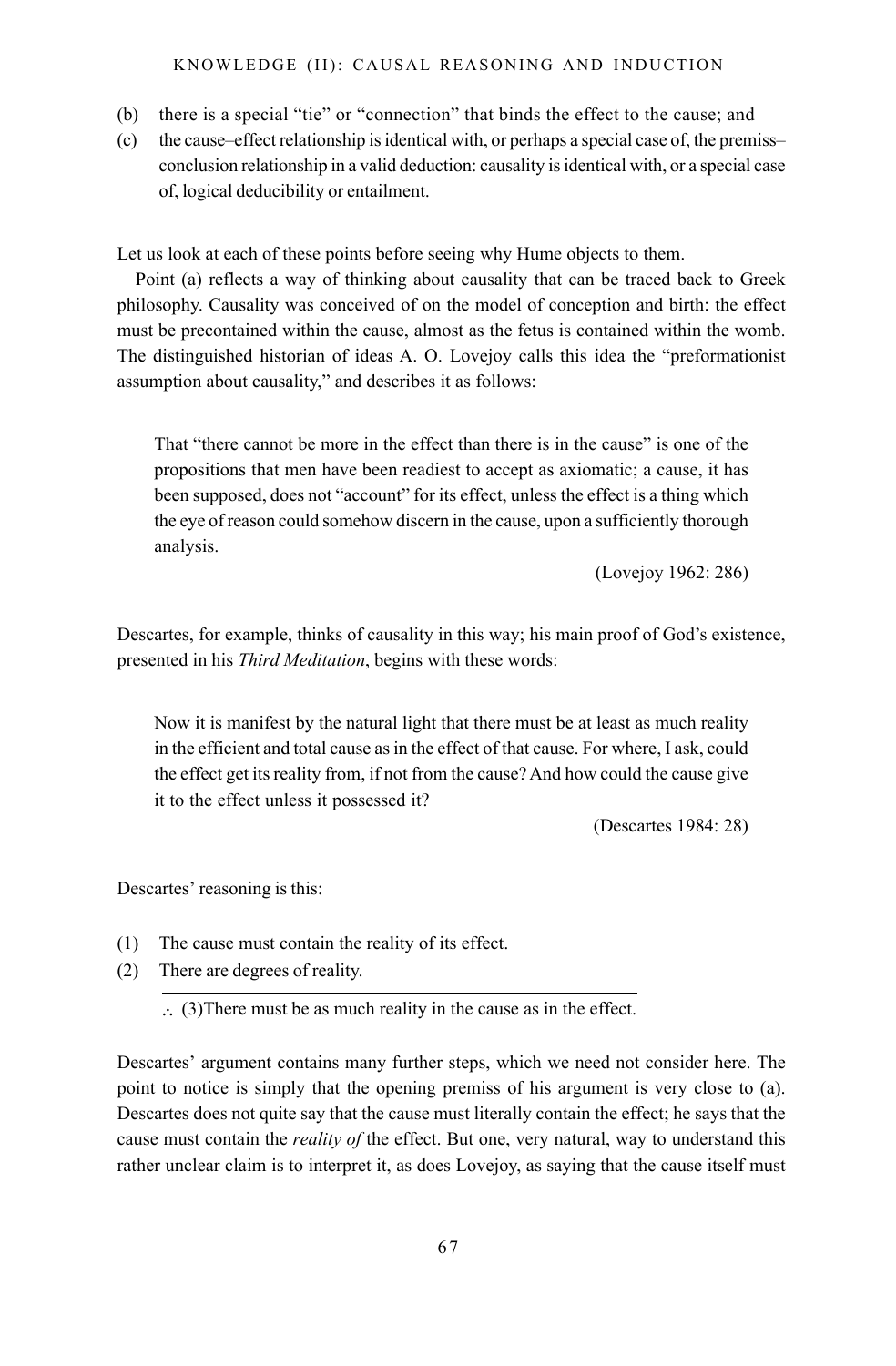somehow contain the effect. Thus, Descartes' entire argument for God's existence – one of the most important arguments in his philosophy – rests on (a), or at least on something very close to (a).

Locke too, although he is considered to be the founder of classical empiricism, advances an argument for God's existence that relies on (a) or something very like it. Locke begins by arguing that something must have existed from all eternity, since otherwise what exists now would have been "produced by nothing." He then argues that this something cannot have been just the material universe itself, because

[W]hatsoever is first of all things must necessarily contain in it and actually have, at least, all the perfections that can ever after exist; nor can it ever give to another any perfection that it hath not, either actually in itself or at least in a higher degree: it necessarily follows that the first eternal being cannot be matter.

(Locke 1975: 624)

Locke's point is that since the "perfections" that now exist include thought and intelligence, the "first eternal being" must itself be a thinking, intelligent one. The basic assumption behind this reasoning is, again, that the cause must contain everything (all the "perfections") that it will ever produce.

Point (b) of the Rationalist conception of causality is not one that is usually articulated. Nor does Hume clarify exactly what the "tie" or "connection" between cause and effect is supposed to be. Perhaps this is because later, in Section VII of the *Enquiry*, he will apply his Empiricist test for meaning to this notion, with dramatic results that he does not wish to anticipate in Section IV. Nonetheless, it would seem that (b) has a place in even the most rudimentary, unreflective thinking about causes and effects. Most people would probably nod their heads in agreement if asked whether there is some "tie" or "connection" between cause and effect, and be shocked if this were questioned. Hume, as we shall see, is quite prepared to shock us here.

Point (c) of the Rationalist conception was probably accepted, at least implicitly, by many philosophers before Hume; one Rationalist philosopher who explicitly asserts it is Spinoza. In his major work, *Ethics Demonstrated in Geometrical Order*, Spinoza says:

But I think I have shown clearly enough (see [Proposition] 16) that from God's supreme power, *or* infinite nature, infinitely many things in infinitely many modes, i.e., all things, have necessarily flowed, or always follow, by the same necessity and in the same way as from the nature of a triangle it follows, from eternity to eternity, that its three angles are equal to two right angles.

(Spinoza 1985: 426)

Immediately after his initial proof of this proposition, he sets forth the following "Corollary" of the proposition: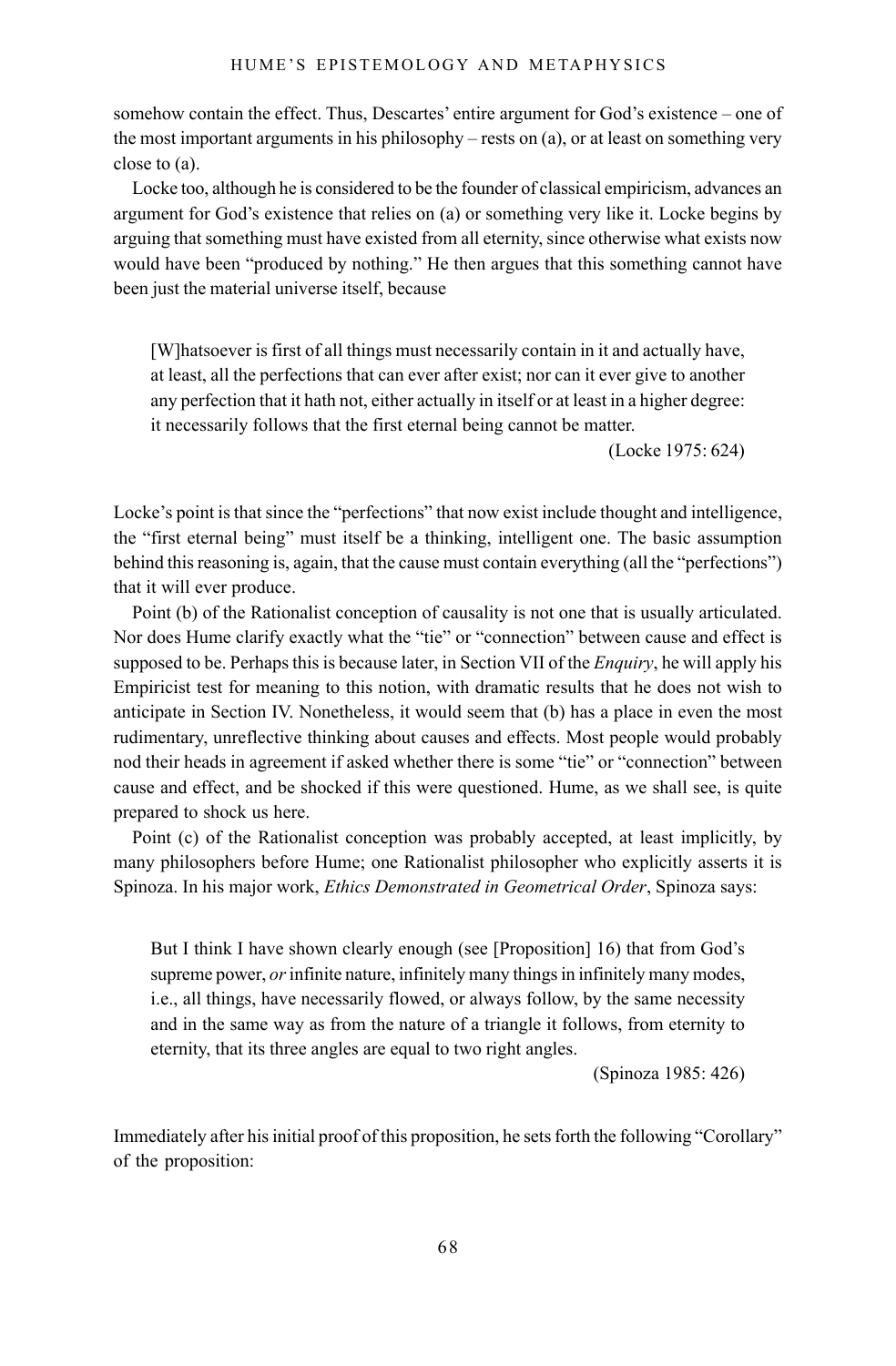Cor. 1: From this it follows that God is the efficient cause of all things which can fall under an infinite intellect.

(ibid.: 425)

Spinoza is saying that, from the proposition *everything follows logically from God's nature*, it follows as a first "corollary" that God is the *cause* of everything. What is the assumption behind his reasoning? It must be that causality is identical with, or at least a special case of, logical deducibility. Of course, if this is true, then by knowing the cause, one can know all of its effects just by thinking – by a priori reasoning – which is the heart of what Hume denies.

Hume attacks separately each part of the Rationalist conception of causality. Against (*a*), he argues that if the effect were contained in the cause, then it would be possible to find or discern the effect by a careful examination of the cause. But, he says:

The mind can never possibly find the effect in the supposed cause, by the most accurate scrutiny and examination. For the effect is totally different from the cause, and consequently can never be discovered in it. Motion in the second Billiard-ball is a quite distinct event from motion in the first; nor is there anything in the one to suggest the smallest hint of the other. A stone or piece of metal raised into the air, and left without any support, immediately falls: but to consider the matter *a priori*, is there anything we discover in this situation which can beget the idea of a downward, rather than an upward, or any other motion, in the stone or metal? . . . . In a word, then, every effect is a distinct event from its cause. It could not, therefore, be discovered in the cause, and the first invention or conception of it, *a priori*, must be entirely arbitrary.

(E:29–30; S:18–19; F:74–5)

Drawing on this passage, we can construct the following argument against (a); the notion that the effect is contained in the cause:

- (1) If (a) were true, then we would be able to discern the effect in the cause.
- (2) The effect is an event totally different from the cause.
- (3) If the effect is an event totally different from the cause, then we cannot discern the effect in the cause.
- (4) We cannot discern the effect in the cause (from  $(2) \& (3)$ ).
- (5) (a) is not true (from  $(1) & (4)$ ).

The key steps in this argument are  $(2)$  and  $(3)$ . In  $(2)$ , as in the passage just quoted, both the cause and the effect are described as being "*events.*" This reflects an important insight of Hume: namely, that the true members of a cause–effect relationship are events, rather than objects. Often, our ordinary speech masks this fact; for example, we say that "the rock broke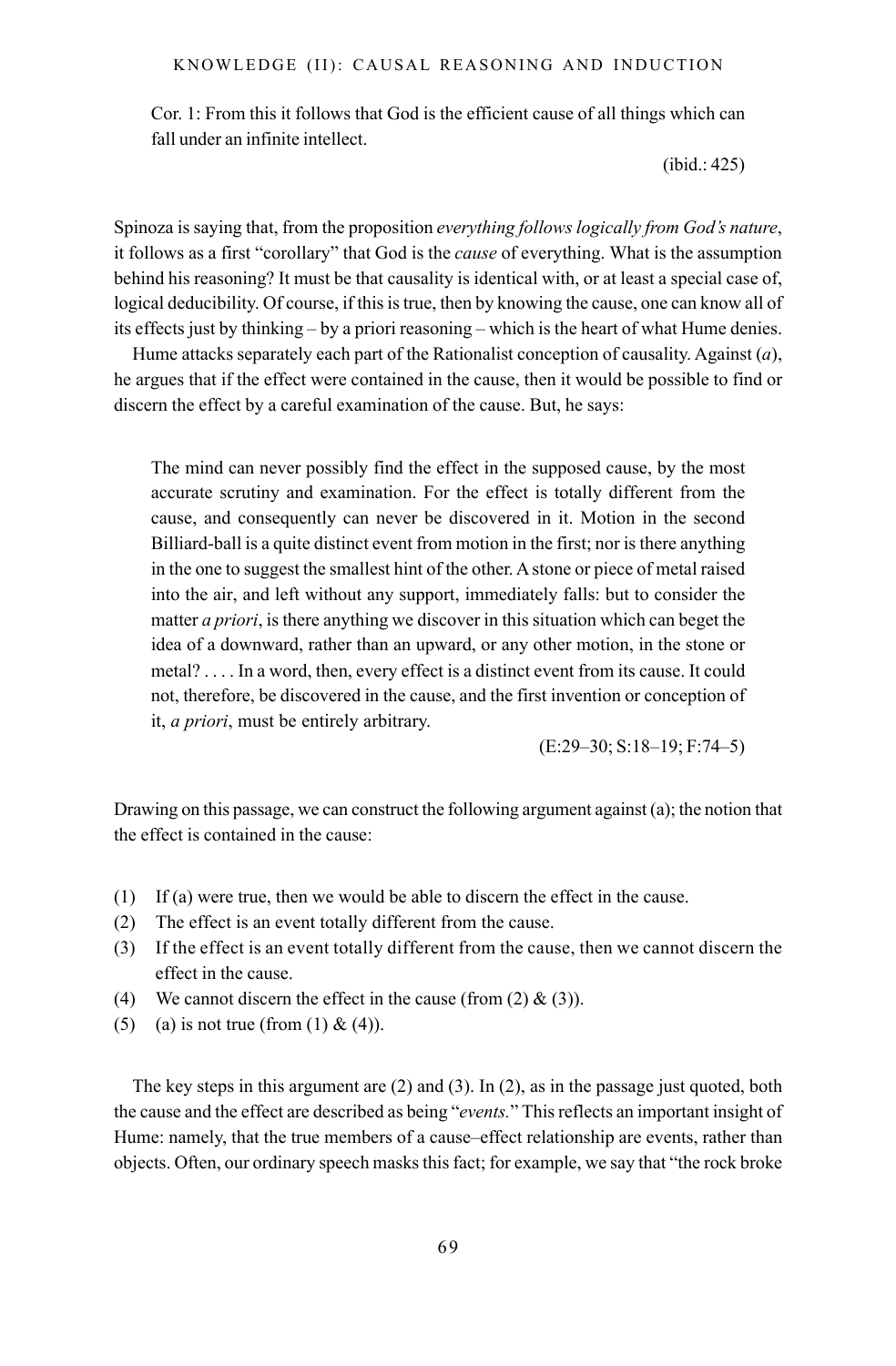the window." Here it almost sounds as if the cause is one object (the rock), and the effect another (the broken window). But, of course, what really happened is that the rock hitting the window caused the window to break. Now *the rock hitting the window* and *the window breaking* are not objects or things; they are events or occurrences. Once this point is understood, the claim made in (3) becomes evident. For, given that a cause and its effect are two distinct events, it is false to say that we can discern or discover the effect in the cause; for example, that we can discern or discover the event of the window breaking in the event of the rock hitting the window, in the way that we could discern or discover chocolates in a box of chocolates, or the chocolates' caramel fillings in the chocolates. This is not because an event can never be part of or contained in another "larger" event: a battle could be part of a war (though the battle would not then be caused by the war, but rather by certain decisions made by the military commanders, movements of troops, and the like). Nor is it even because the effect is always future to the cause: there are cases of simultaneous causation, as when a man makes a footprint in the sand – here the placing of the foot in the sand (cause) occurs at the same moment as the formation of the footprint (effect). Rather, it just seems obvious on the face of it that an event which is the *effect* of another event (as opposed to being a part of it) cannot be discerned in the event that caused it, cannot be discovered just by examining or scrutinizing the cause-event, no matter how minutely. Therefore, by the argument given above, the effect cannot be contained in the cause.

Of course, there are cases of causality that may seem to fit the "containment" model, such as the case of conception and birth. But in such a case, it is true only in a general or rough sense that the mother "caused" the baby. No biologist studying the process of reproduction would describe what happened in such an inexact way. Rather, what happened is that a complex sequence of events involving the mother caused the event of the baby's birth, and it makes little if any sense to say that any of those events "contained" their effects. It would seem, then, that Hume is on strong ground in thinking that the "containment" view of causality is an erroneously mythological one.

Hume finds (b) no more plausible than (a). Against the "supposed tie or connexion between the cause and effect, which binds them together, and renders it impossible that any other effect could result from the operation of that cause" (E:29; S:18; F:74–75), he argues that it is perfectly conceivable that a cause might have some totally new and unexpected effect:

When I see, for instance, a Billiard-ball moving in a straight line toward another; even suppose motion in the second ball should by accident be suggested to me, as the result of their contact or impulse; may I not conceive, that a hundred different events might as well follow from that cause? May not both these balls remain at absolute rest? May not the first ball return in a straight line, or leap off from the second in any line or direction? All these suppositions are consistent and conceivable. Why then should we give the preference to one, which is no more consistent or conceivable than the rest? All our reasonings *a priori* will never be able to show us any foundation for this preference.

(E:29–30; S:18–19; F:75)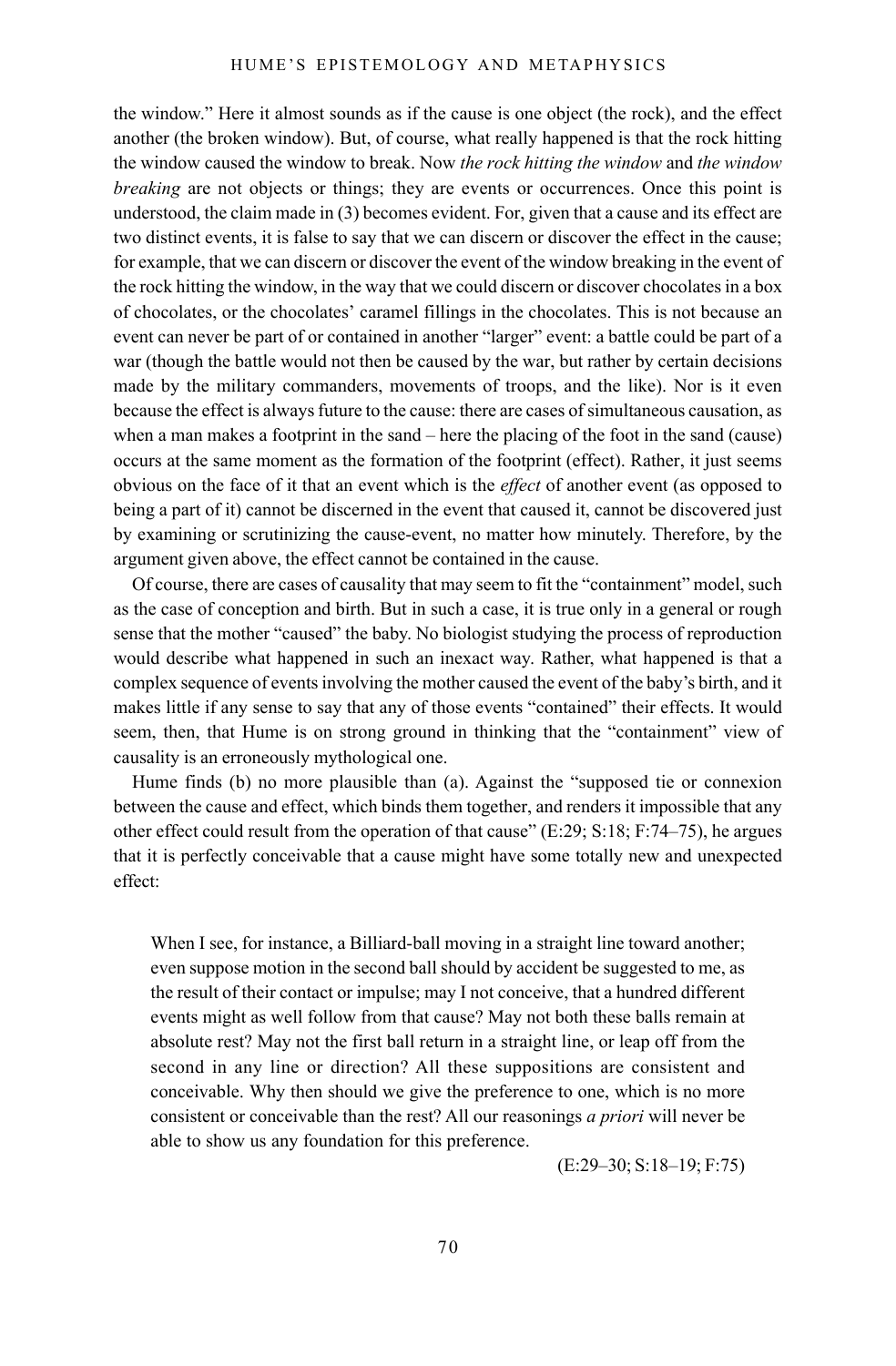## KNOWLEDGE (II): CAUSAL REASONING AND INDUCTION

This is basically a challenge to Hume's reader: since we can conceive of any number of effects following from a given cause, what justification do we have for thinking that there is a special "tie or connexion" between the cause and the effect? In Section VII of the *Enquiry*, entitled "Of the Idea of Necessary Connexion," Hume will extend this challenge by asking whether the notion of such a connection even makes sense. Notice that the "supposed tie or connexion" between cause and effect that Hume is calling into question is what would enable us to reason *a priori* from the cause to the effect, and that its absence seems to leave such an inference absolutely groundless. As Hume puts it:

And here it is constantly supposed that there is a connexion between the present fact and that which is inferred from it. Were there nothing to bind them together, the inference would be entirely precarious.

(E:26–7; S:16; F:72)

Of course, if (c) were correct – if the causal relation were identical with, or were a special case of, logical entailment – then this alone would mean that such an inference is justified after all. Against (c), however, Hume uses the basic logical point which underlies his principle (P) (*see pp.* 58–60). Although that point can be extracted from Section IV (e.g. by putting together what Hume says in the second and the tenth paragraphs), it is most explicitly stated in this passage from Hume's *Abstract of A Treatise of Human Nature*:

[N]o inference from cause to effect amounts to a demonstration. Of which there is this evident proof. The mind can always *conceive* any effect to follow from any cause, and indeed any event to follow upon another; whatever we *conceive* is possible, at least in a metaphysical sense; but wherever a demonstration takes place the contrary is impossible and implies a contradiction. There is no demonstration, therefore, for any conjunction of cause and effect.

(T:650–1; S:130; F:34)

The key point here is that it is never a *contradiction* to deny that the effect will follow the cause, as would have to be the case if (c) were correct.

To see this more clearly, compare the following two arguments:

(I)

Either it is raining or it is snowing. It is not snowing.

: It is raining.

(II)

There is an A-event (a flash of lightning).

There will be a B-event (a clap of thunder). **• • •**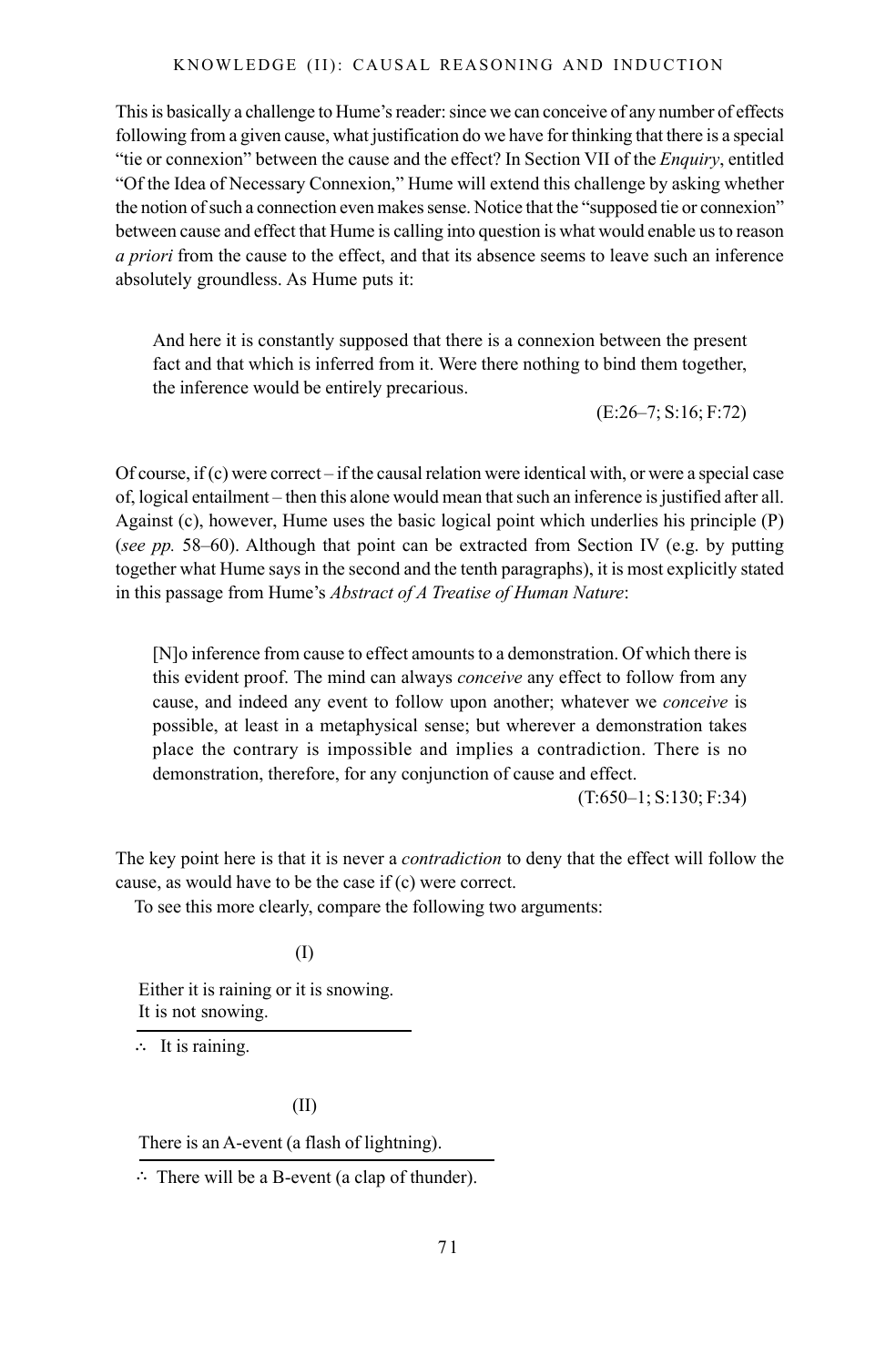(I) is, of course, a deductively valid argument; while (II) is an example of causal reasoning. Now to refute (c), Hume drives a wedge deep between these two types of argument. What is the difference between them? Well, suppose we try to accept the premisses and deny the conclusion of each argument.

To deny the conclusion of (I) is to affirm *It is not raining.* This, taken together with the argument's second premiss (which, by hypothesis, we are accepting as true), yields the affirmation *It is not raining and it is not snowing.* But this affirmation contradicts the argument's other premiss, *Either it is raining or it is snowing* (which we are by hypothesis also accepting as true). In other words, by accepting the argument's premisses and denying its conclusion, we are saying, "Either it is raining or it is snowing, but it is not snowing and it is not raining," which is a contradiction – an utterance of the form *p and not p* – since it says both that at least one of the two statements, "it is raining" and "it is snowing," is true, and also that both statements are false. The same thing always results (as already pointed out in part 5 of Chapter 2) from accepting the premisses and denying the conclusion of any valid deductive argument.

But now, suppose we try accepting the premiss and denying the conclusion of argument II. In other words, suppose we say, *There is an A-event* (lightning), *but there will not be a Bevent* (thunder). In light of our past experience, this may be foolish – but it is *not* a contradiction! To say, "There is lightning, but there will be no thunder," is not to say anything of the form *p and not p.* Therefore, a causal argument like (II) is not deductively valid. This proves that, contrary to (c), the causal relationship is neither identical with, nor a special case of, logical entailment. Causal relations are fundamentally different from logical relations. This distinction is one of Hume's most important contributions to philosophy.

Here you might object, however, that there are cases where a report of the cause does entail a report of the effect. For example, "Oswald killed Kennedy" entails "Kennedy died." Hume's response would be that this example is a cheat; for the premiss "Oswald killed Kennedy" does not report just the cause: it already reports both the cause and the effect. If the premiss had been "Oswald shot Kennedy," then it would have reported only the cause. But that premiss does not entail that Kennedy died; since it would not be a contradiction to assert "Oswald shot Kennedy, but Kennedy did not die." Hume's point is that a premiss that reports or describes only the cause never entails a conclusion that describes the effect. For exactly the same reason, he would say that a premiss that reports or describes only the effect never entails a conclusion that describes the cause.

In order to complete the analysis of Hume's case for holding that causal relations are never knowable a priori, we must now call attention to one final point. Notice that argument II could easily be converted into a valid argument. We need add only another premiss, namely:

If there is an A-event, then there will be a B-event.

Adding this premiss would obviously convert argument II into a valid case of *Modus*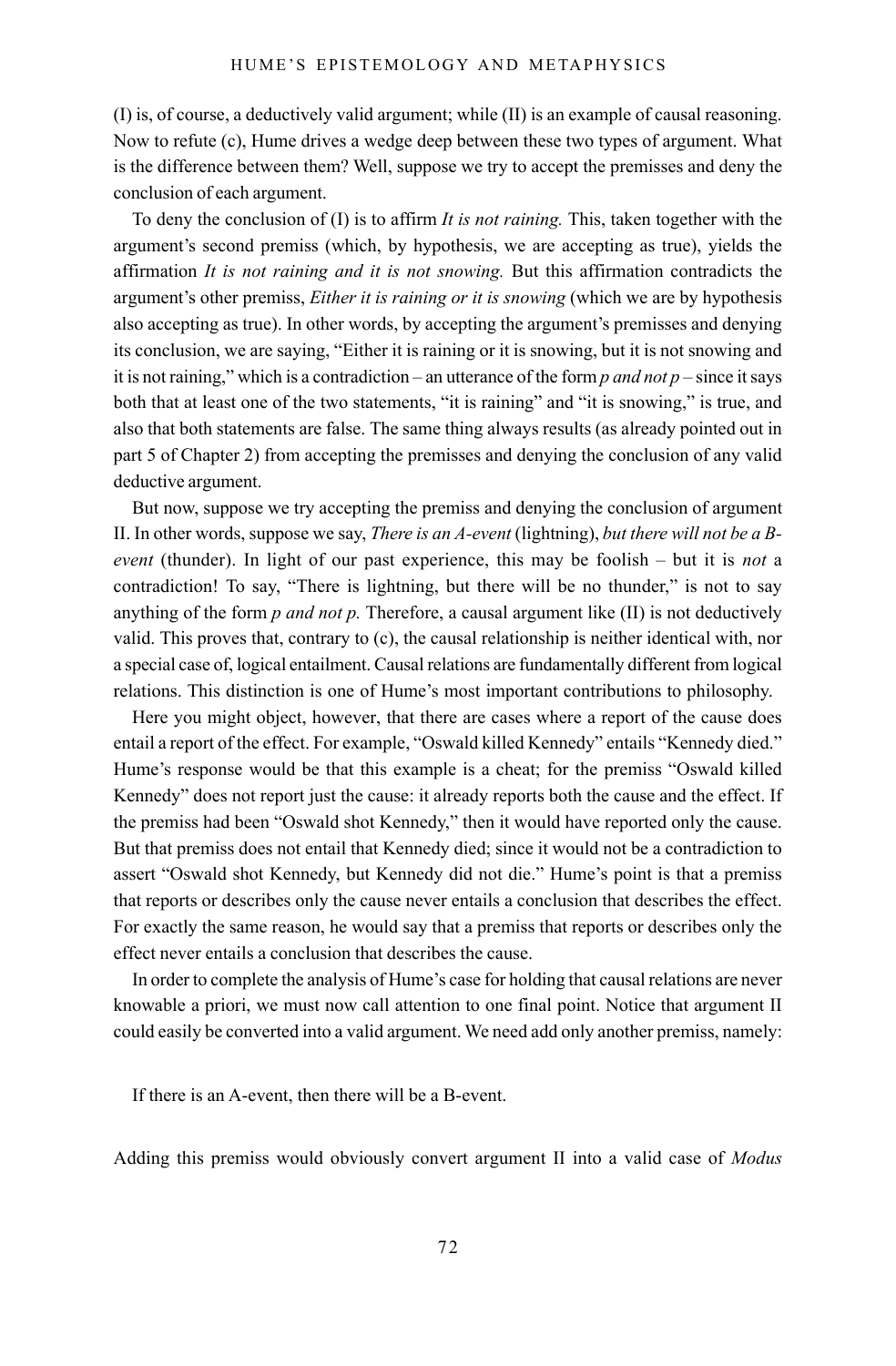#### KNOWLEDGE (II): CAUSAL REASONING AND INDUCTION

*Ponens.* Indeed, it seems quite clear that this premiss *should* be added; for our reason for inferring thunder when we see lightning is precisely our belief in such a premiss. Does adding the premiss then rehabilitate the Rationalist idea that causal relations are knowable a priori – that from our knowledge of a cause, we can reason a priori to its effect? No, it does not. For the new premiss itself is not known a priori. Rather, it is based on past experience – on the observed fact that past A-events have been followed by B-events. Instead of rehabilitating the idea that causal relations are knowable a priori, then, the new premiss opens up a new question: what entitles us to infer that just because past A-events have been followed by Bevents, future A-events will be followed by B-events? It is to precisely this question that Hume turns in part II of Section IV.

## **3 The problem of induction**

In part II of Section IV, Hume advances his famous argument for the thesis (T3) that inference from past experience cannot be rationally justified. This argument is really a continuation of the case for T2; the argument of part II dovetails with the argument of part I. So, we shall begin our analysis of part II by summarizing the relevant points from part I.

In support of his denial that causal relations are knowable a priori (and in opposition to point (c) of the Rationalist conception of causality), Hume argued that from a premiss of the form

(1) There is an A-event (e.g. there is a flash of lightning)

we cannot validly deduce a conclusion of the form:

(2) There will be a B-event (a clap of thunder).

Furthermore, one cannot show that causal relations are knowable a priori by adding the premiss

(3) If there is an A-event, then there will be a B-event.

For although the argument from (3) and (1) to (2) is now logically valid, (3) is not known a priori. Rather, (3) is inferred from our experience of A-events being followed by B-events. It is to this inference from experience, accordingly, that Hume now turns his attention. Thus, part II begins with these words:

But we have not yet attained any tolerable satisfaction with regard to the question first proposed. Each solution still gives rise to a new question as difficult as the foregoing, and leads us on to farther enquiries. When it is asked, *What is the nature of all our reasonings concerning matter of fact?* [roughly, Q1 posed on page 62]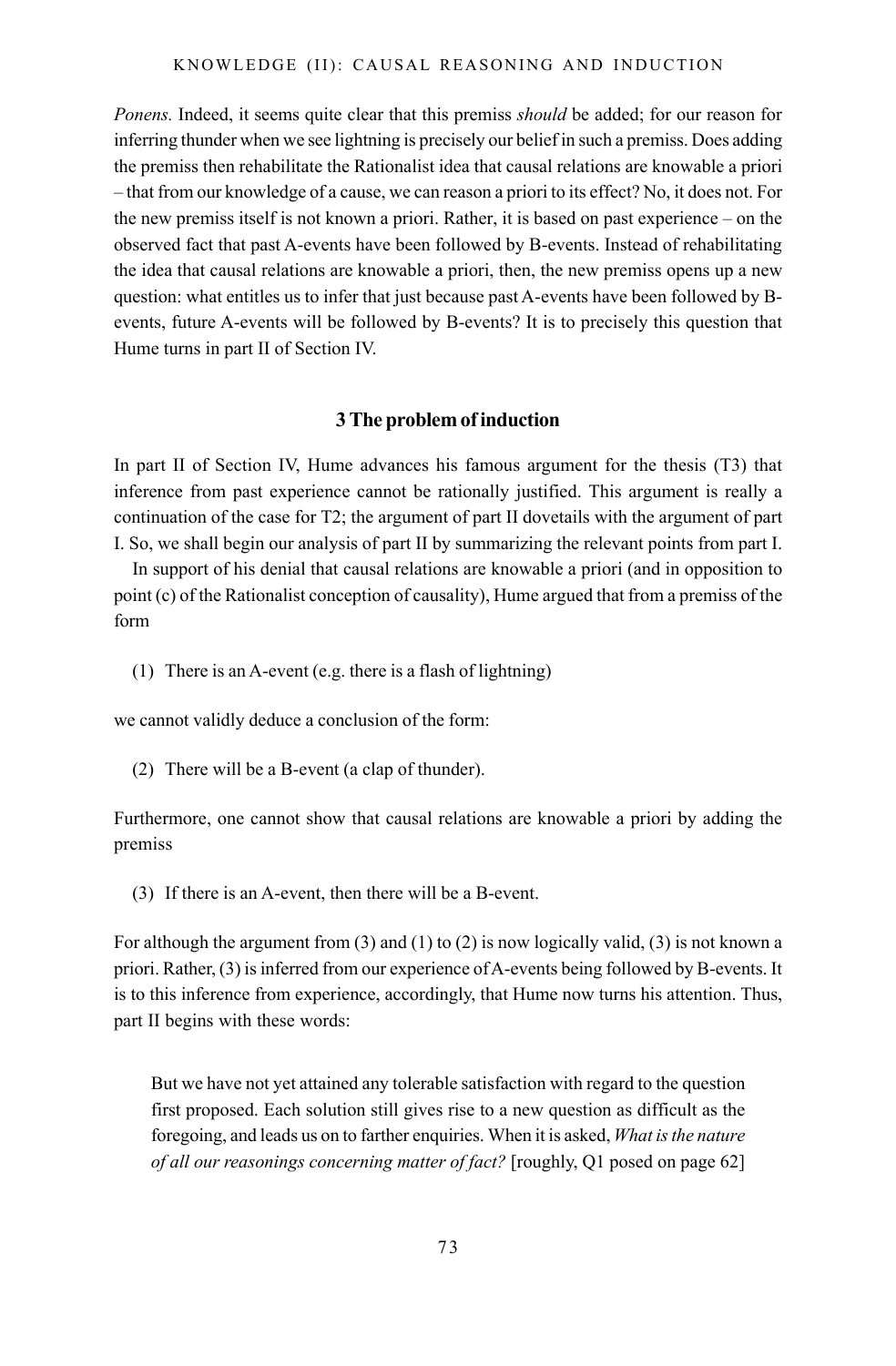the proper answer seems to be, that they are founded on the relation of cause and effect [= T1]. When again it is asked, *What is the foundation of all our reasonings and conclusions concerning tha*t *relation?* [= Q2] it may be replied in one word, Experience [= T2]. But if we still carry on our sifting humor, and ask, *What is the foundation of all conclusions* [e.g. (3), above] *from experience?* this implies a new question, which may be of more difficult solution and explication.

(E:32; S:20; F:77)

What exactly is the inference from experience that Hume is proposing to examine? Well, (3) is inferred, roughly speaking, from a premiss of the sort: (4) Past A-events have always been followed by B-events. This formulation is rough, because an accurate report of past experience would say only that *observed* A-events have been followed by B-events, and would have to be restricted even further so as to capture only those cases where the observer remained in a position to observe whether or not a B-event followed the A-event. It would have to say something more like this: "All A-events observed in conditions C, and in cases in which we observed also whether or not a B-event followed, were followed by B-events," where conditions C would vary with the type of events in question. But for simplicity's sake, let us regard the inference from experience that Hume proposes to examine as being the inference from (4) to (3).

Up to this point, then, Hume's analysis of a typical or model case of causal reasoning looks like this:

- (4) Past A-events have always been followed by B-events.
- (3) If there is an A-event, then there will be a B-event (from (4)).
- (1) There is an A-event a flash of lightning.
- (2) There will be a B-event a clap of thunder (from  $(3) & (1)$ ).

Notice that the *numbering* of these statements corresponds to the order in which they would naturally enter into our reasoning: we begin with the observation of an A-event (1), and from this observation we predict a B-event (2); this prediction, however, is supported by our belief that if an A-event occurs then a B-event will follow (3), and that belief in turn is based on our knowledge that past A-events have been followed by B-events (4). Notice also that an alternative wording of (3) (one suggested by Hume's own manner of expression in part II of Section IV) would be: "Future A-events will be followed by B-events." We have used an "if-then" format for  $(3)$  in order to preserve the formal validity of the argument from  $(3)$  and (1) to (2), which the alternative wording would not do. An amended version of the alternative wording that would preserve formal validity, and which could serve just as well as our formulation of (3), would be: "Present and future A-events will be followed by B-events."

Hume's present question, as we have seen, concerns the inference from (4) to (3): is this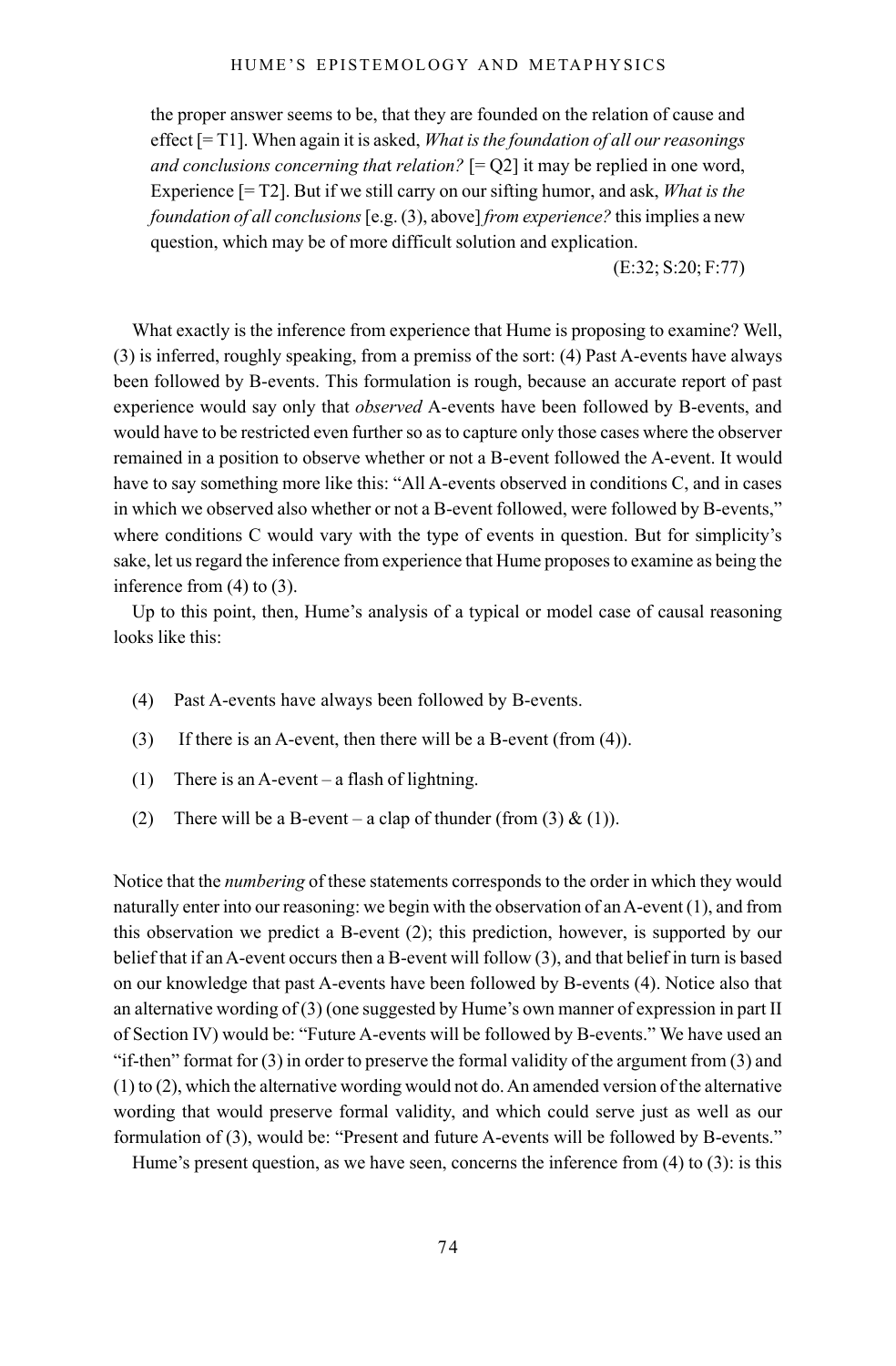inference from experience legitimate? What, so to speak, are its credentials? His answer comes in these words: "I say then, that, even after we have experience of the operations of cause and effect, our conclusions from that experience are *not* founded on reasoning, or any process of the understanding" (E:32; S:21; F:77). Here Hume is announcing T3 – his famous thesis that inferences from past experience cannot be rationally justified.

Hume's manner of expressing T3 calls for some special comment. He expresses it in psychological language: instead of saying that conclusions from experience cannot be rationally justified, he says that they are not "founded on reasoning, or any process of the understanding." This may make it sound as though his point were merely the psychological one that conclusions from experience are not the product of a particular faculty of our minds and of its workings, namely the "understanding" and its "processes." Now, this is indeed part of Hume's point. For, as we shall see, Hume goes on to hold, in Section V of the *Enquiry*, that conclusions from experience are the product of a purely psychological principle of association which he calls "custom;" his claim in Section IV that such conclusions are not arrived at by "reasoning, or any process of the understanding," is meant to prepare the way for his view, propounded in Section V, that they are, instead, the product of "custom." That view itself is part and parcel of an elaborate psychological theory that is prominent in the *Treatise* but still present, albeit in a muted form, in the *Enquiry.* Furthermore, this psychological theory reflects one of Hume's chief ambitions, which was to give a comprehensive psychology or "science of MAN" (as he called it in the Introduction of the *Treatise*). He hoped that his psychology would add as much to our knowledge of human nature as Newton, for whom Hume had the greatest admiration and reverence, had added to our knowledge of the physical world; he hoped to be, so to speak, the Newton of psychology. This ambition helps to explain the title of Hume's first work: *A Treatise of Human Nature.*

Some recent scholars have emphasized this constructive, naturalistic side of Hume's thought, and de-emphasized its sceptical side. They believe that Hume was more interested in replacing Rationalist ways of thinking about knowledge with a new naturalistic epistemology than he was in defending scepticism.1 Other, more "traditional," interpreters of Hume see him as essentially a sceptic.<sup>2</sup> We shall not try to do justice to this controversy about Hume's overall intentions; for this would require an extended discussion of the secondary literature.<sup>3</sup> Rather, we shall simply maintain that *at least part* of Hume's purpose in Section IV is to establish that inference from past experience cannot be rationally justified. For his overall argument, as we shall see, is that there is a principle on which all such inferences depend, but that this principle cannot be established or supported by any reasoning or argument. In the *Abstract* of the *Treatise*, Hume sums up the results of his examination of inference from past experience by saying that all such inferences rest on "a supposition . . . which can admit of no proof at all, and which we take for granted without any proof (T:652; S:131; F:34–5)." Thus, both the overall character of his argument and the language he uses to describe it imply that Hume is not totally unconcerned with the question of the rational justification of these inferences – at least part of his message is that such inferences cannot be rationally justified. In the final section of this chapter, I shall argue that, appearances to the contrary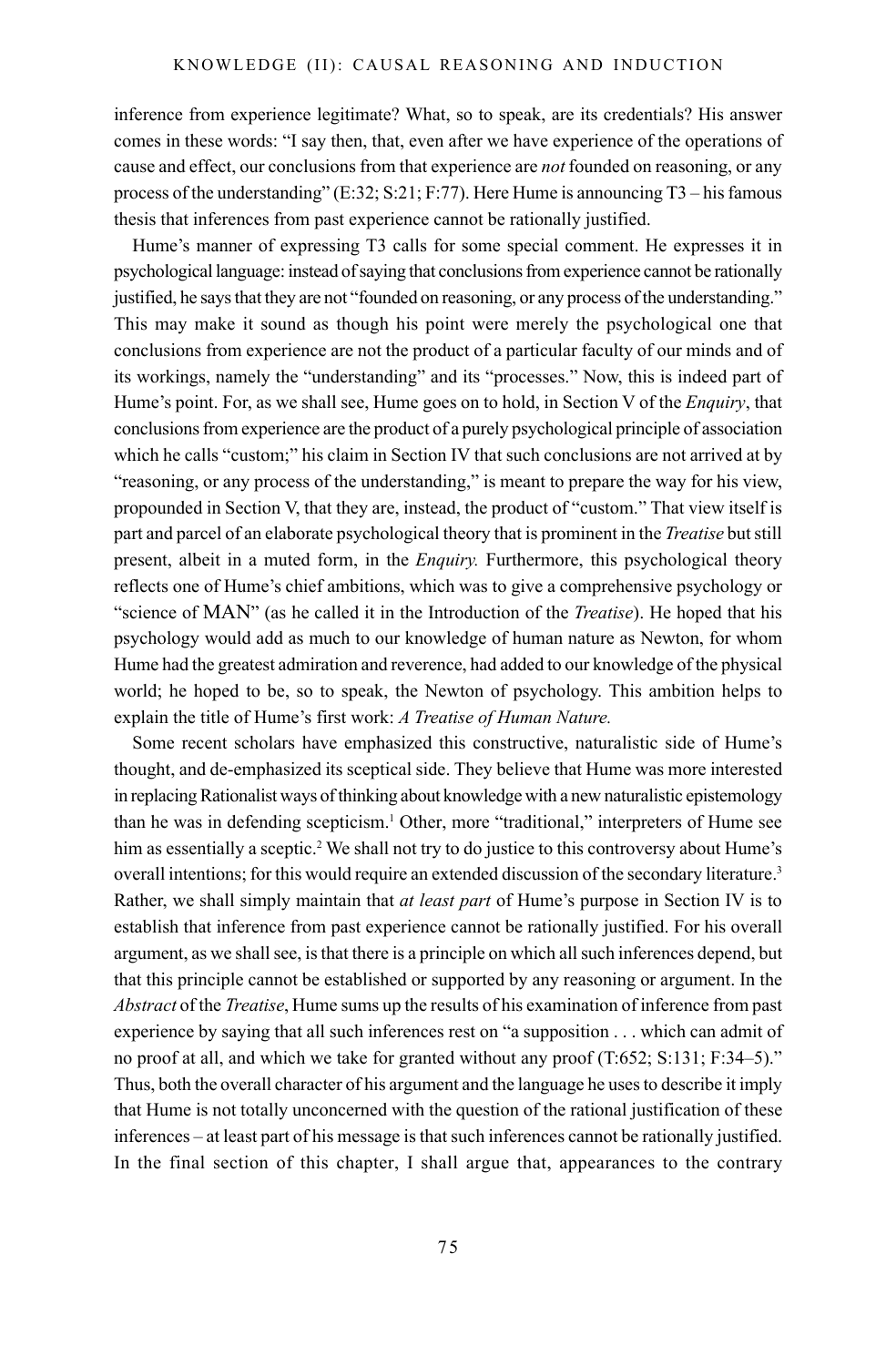notwithstanding, this negative thesis does not imply that the inferences are *irrational* or *unreasonable* – a point which may reduce the motivation to deny that Hume is even addressing questions about rational justification. But be that as it may, we shall maintain that despite Hume's interest in describing the workings of the human mind, in Section IV part II he is not merely rejecting what he takes to be a mistaken view about how our minds work: he is also putting forward a normative epistemological claim, namely, his thesis, T3, that the inference from (4) to (3) cannot be rationally justified.

Hume's argument for T3 has the following general structure: first, he argues that the inference from (4) to (3) is not valid as it stands; second, he argues that the additional premiss which would make it valid cannot be established. This structure can be seen in the following passage:

These two propositions are far from being the same: *I have found that such an object has always been attended* with such an effect [which is essentially the same as (4)], and *I foresee, that other objects, which are, in appearance, similar, will be attended with similar effects* [essentially the same as (3)]. I shall allow, if you please, that the one proposition may be justly inferred from the other: I know, in fact, that it always is inferred. But if you insist, that the inference is made by a chain of reasoning, I desire you to produce that reasoning. The connexion between these propositions is not intuitive. There is required a medium, which may enable the mind to draw such an inference, if indeed it be drawn by reasoning and argument. What that medium is, I must confess, passes my comprehension; and it is incumbent on those to produce it, who assert, that it really exists, and is the origin of all our conclusions concerning matter of fact.

(E:34; S:22; F:78–9)

Hume's remark that  $(3)$  may be "justly inferred" from  $(4)$  is ironic. His real point is that there is no valid immediate (one-step) inference from  $(4)$  to  $(3)$ ; or, as he puts it, the connection between them is not "intuitive." For, obviously, it would be possible for (4) to be true and (3) to be false; it would not be a contradiction to affirm (4) and to deny (3). So, the only way to get from  $(4)$  to  $(3)$  would be by way of an additional premiss; or, as he puts it, a "medium" is required to get from one proposition to the other. In saying "what that medium is . . . passes my comprehension," Hume is not saying that he doesn't know what the additional premiss is. On the contrary, he will shortly produce it. His point, rather, is that this additional premiss cannot be established. We shall see presently what the premiss is and why Hume thinks it cannot be established.

First, we should pause to note that Hume often formulates the inference from experience in a different way. Instead of talking merely about something being followed by or "attended with" an effect, he talks about certain sensible qualities possessing certain "secret powers." For example, he points out that just because things possessing the sensible qualities of bread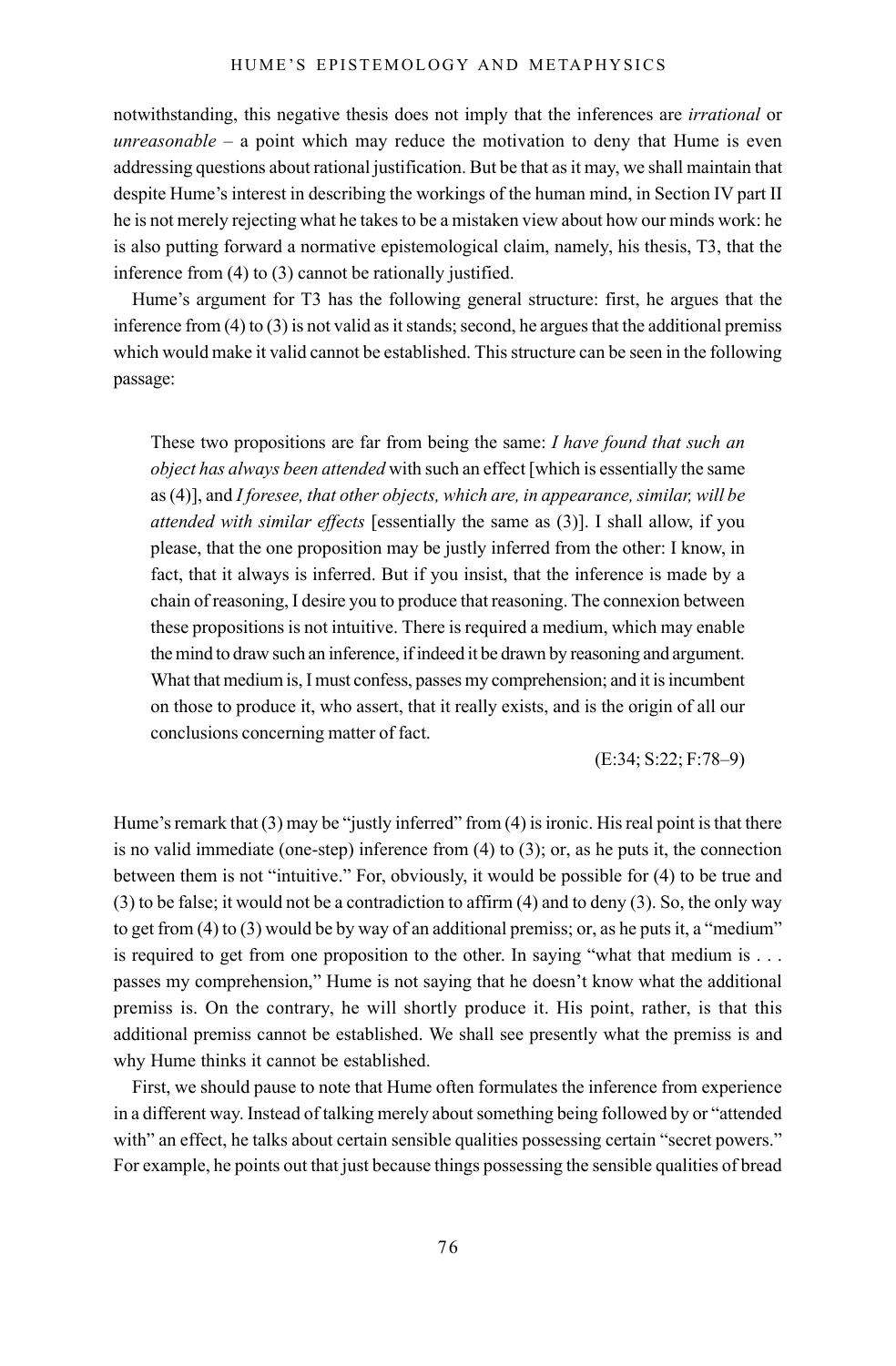have had the "secret power" to nourish humans in the past, we infer that such things will have this power in the future. The inference he is criticizing, reformulated in these terms, would go like this:

(4a) Sensible qualities, Q, have had "secret powers," P, in the past.

(3a) Q will have P in the future. **• • •**

Hume does not really think that (4a) and (3a) are better formulations than are (4) and (3); on the contrary, he thinks they are worse. For they employ the very notion of a "power" that Hume will attack in Section VII of the *Enquiry.* This is why he adds the footnote to the sentence that introduces the talk of sensible qualities having "secret powers:" "The word, Power, is here used in a loose and popular sense. The more accurate explication of it would give additional evidence to this argument. See Sect. 7" (E:33n; S:21; F:78).

Nevertheless, it is important to appreciate that, as Hume points out, the inference from (4a) to (3a) suffers from exactly the same defect as that from (4) to (3): it is simply invalid. As Hume says, in a passage that closely parallels the passage quoted on page 76:

When a man says, *I have found, in all past instances, such sensible qualities conjoined with such secret powers* [= (4a)]: And when he says, *Similar sensible qualities will always be conjoined with similar secret powers* [= (3a)], he is not guilty of a tautology, nor are these propositions in any respect the same. You say that the one proposition is an inference from the other. But you must confess that the inference is not intuitive; neither is it demonstrative: Of what nature is it, then? (E:37; S:24; F:81)

The upshot is that bringing in "secret powers," even if this notion were legitimate, would not salvage the inference from experience. For the fact that certain observed qualities have been joined to certain secret powers in the past would not prove that they will be joined to those powers in the future. Nor, we may add, does the fact that those powers have *operated* in the past prove that they will operate in the future.

Here you might object that Hume's talk of "secret" powers reflects the backward state of eighteenth-century science, and that the difficulty he is discussing disappears if one thinks in terms of modern science. But this would be to miss the force of Hume's point; for the inference remains invalid when put this way:

Microstructure S has had power P in the past.

<sup>••</sup> Microstructure S will have power P in the future.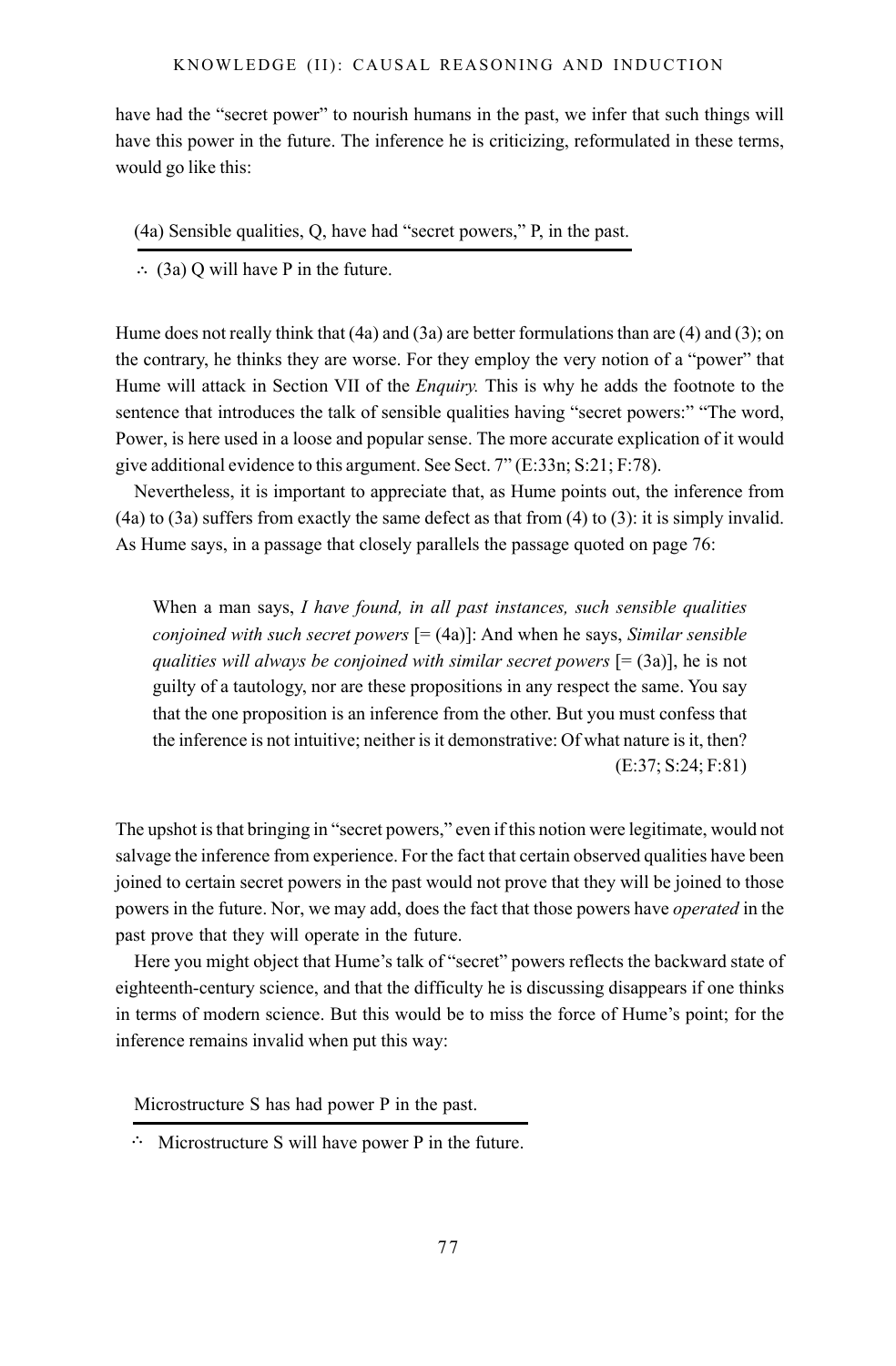Hume's critique of inference from experience, then, cuts deep; it does not depend on any limitations of the science of his day.

What is the additional premiss or "medium" that would validate the inference from (4) to (3)? Well, there are several possibilities. The simplest would be: "If past A-events have always been followed by B-events, then so will present and future A-events." But instead of this premiss, Hume identifies the most basic and general principle that could play the logical role required to be, as he expresses it, "the supposition, that the future will be conformable to the past" (E:35; S:23; F:80), or that "the future will resemble the past" (E:37; S:24; F:81). Hume is asserting, then, that the premiss that would justify the inference from (4) to (3), and all others like it, is this one:

(5) The future will resemble the past.

Admittedly (5), like (4), is a rough formulation. In order to deduce (3) from (4), it is not enough to add a vague principle saying that the future will "resemble" or "be conformable to" the past. For that wording allows that the future might not resemble the past closely enough for the inference to go through. Rather, one must interpret (5), quite stringently, as saying that the same patterns of relations between kinds of event – the same laws of nature – will hold in the future as have held in the past. Interpreted in this way, (5) is sometimes called "the principle of the uniformity of nature," and also the "principle of induction." Although the exact interpretation of  $(5)$  is a difficult matter that could be discussed at greater length, here we shall simply grant that from  $(5)$  – suitably interpreted – together with  $(4)$ ,  $(3)$  can be validly derived. At this point, then, Hume's analysis of causal reasoning looks like this:

- (5) The future will resemble the past.
- (4) Past A-events have always been followed by B-events.
- (3) If there is an A-event, then there will be a B-event (alternatively: Present and future A-events will be followed by B-events) (from  $(4) \& (5)$ ).
- (1) There is an A-event (a flash of lightning).
- (2) There will be a B-event (a clap of thunder) (from  $(1) & (3)$ ).

The obvious next question is whether (5) itself can be safely accepted. Famously, Hume argued that it cannot. His argument is contained in the following passage:

All reasonings may be divided into two kinds, namely, demonstrative reasoning, or that concerning relations of ideas, and moral [probability] reasoning, or that concerning matter of fact and existence. That there are no demonstrative arguments in the case seems evident; since it implies no contradiction that the course of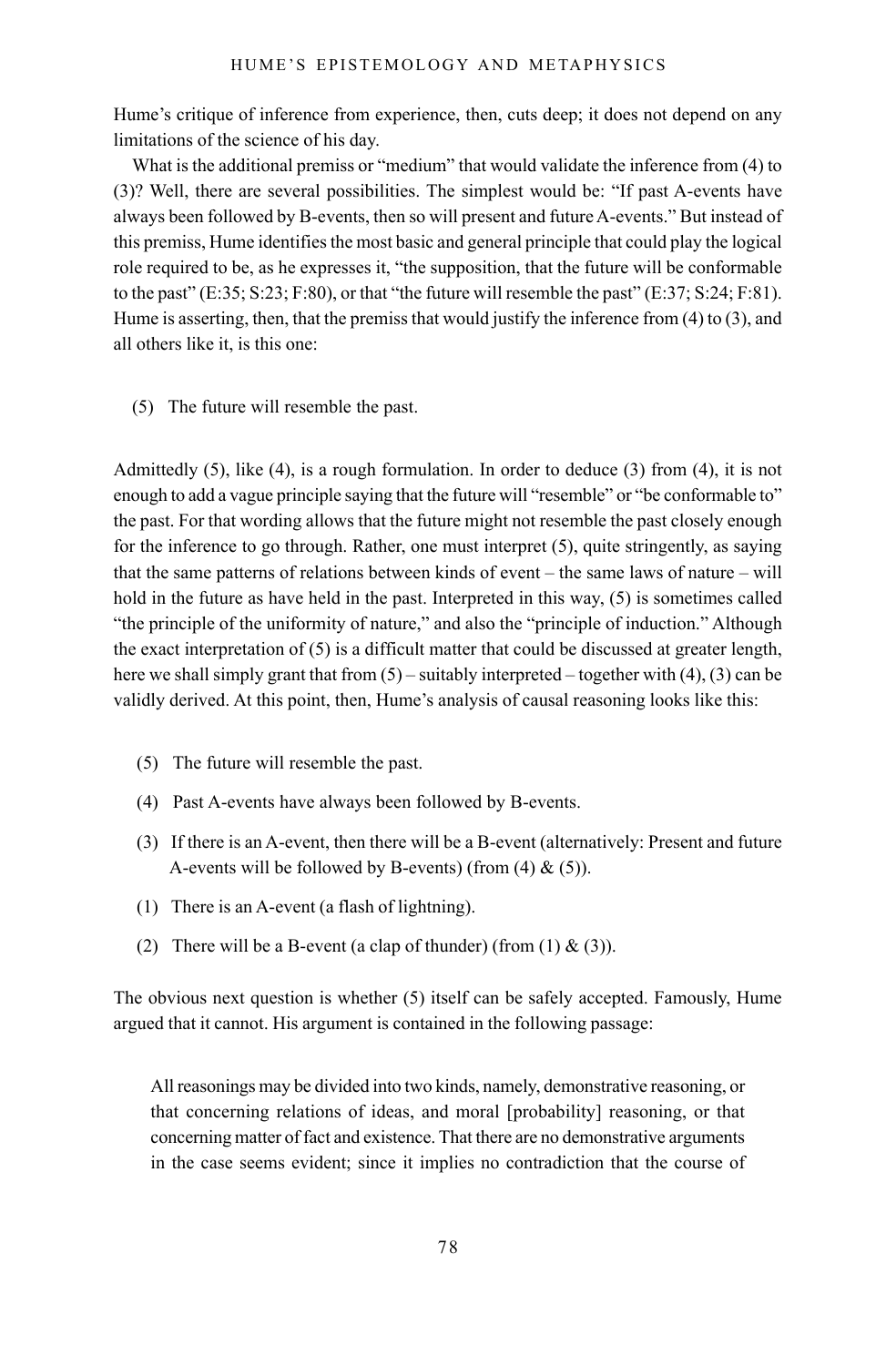## KNOWLEDGE (II): CAUSAL REASONING AND INDUCTION

nature may change, and that an object, seemingly like those which we have experienced, may be attended with different or contrary effects. May I not clearly and distinctly conceive that a body, falling from the clouds, and which, in all other respects, resembles snow, has yet the taste of salt or feeling of fire? Is there any more intelligible proposition than to affirm, that all the trees will flourish in December and January, and decay in May and June? Now whatever is intelligible, and can be distinctly conceived, implies no contradiction, and can never be proved false by any demonstrative argument or abstract reasoning *a priori.*

If we be, therefore, engaged by arguments to put trust in past experience, and make it the standard of our future judgment, these arguments must be probable only, or such as regard matter of fact and real existence, according to the division above mentioned. But that there is no argument of this kind, must appear, if our explication of that species of reasoning be admitted as solid and satisfactory. We have said, that all arguments concerning existence are founded on the relation of cause and effect; that our knowledge of that relation is derived entirely from experience; and that all our experimental conclusions proceed upon the supposition, that the future will be conformable to the past. To endeavour, therefore, the proof of this last supposition by probable arguments, or arguments regarding existence, must be evidently going in a circle, and taking that for granted, which is the very point in question.

(E:35–6; S:22–3; F:79–80)

We can summarize this passage's overall argument this way:

- *Step* (i) There are only two possible ways of establishing a proposition by reasoning: demonstratively, by deductively valid reasoning from self-evident premisses; or inductively, by inductively correct reasoning from rationally acceptable premisses.
- *Step* (ii) The proposition (5) "The future will resemble the past" cannot be established demonstratively, because its denial does not imply a contradiction.
- *Step* (iii) (5) cannot be established inductively, because all inductive inferences are based on (5), thus rendering an inductive argument for (5) circular.

(5) cannot be established at all. **• • •**

In what follows, we shall discuss each step of this argument in sequence.

## *Step (i)*

Let us begin with a terminological point. As the wording of  $(i)$  indicates, we shall use the term "inductively" to mean "by inductively correct reasoning," or by reasoning in which the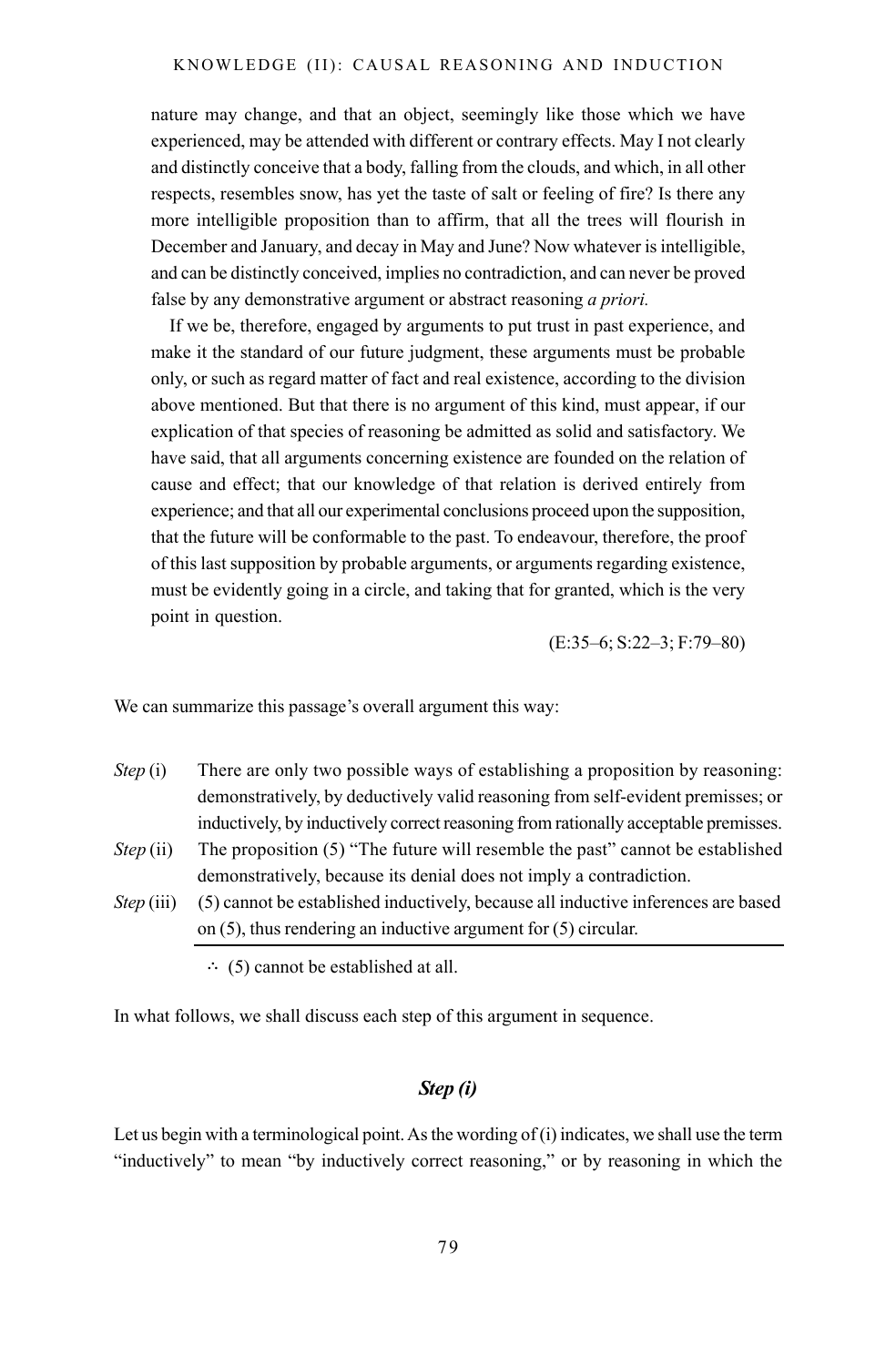#### HUME'S EPISTEMOLOGY AND METAPHYSICS

premisses of an argument render its conclusion probable or likely.4 Likewise, the terms "inductive argument" and "inductive inference" will mean "inductively correct argument" and "inductively correct inference," "inductive" will mean "inductively correct," and "induction" will refer to inductively correct argumentation in general. This is a slight departure from one common use of those terms. Often, an "inductive argument" is defined as one whose premisses *purport* or are *intended* or *claimed* to provide less than conclusive support for the conclusion. Correspondingly, a "deductive argument" is defined as one whose premisses *purport* or are *intended* or *claimed* to provide conclusive support for the conclusion. Although these definitions are common ones and are practical up to a point, on reflection they are problematic. To see why, consider a couple of examples. A standard example of a "deductive argument" is this:

All humans are mortal. Socrates is human.

Socrates is mortal. **• • •**

A typical example of an "inductive argument" is this:

Most adult humans are over four feet tall. John is an adult human.

John is over four feet tall. **• • •**

Now suppose that someone gives the first argument, but misguidedly *intends* or *claims* that the premisses provide less than conclusive support for the conclusion, and that someone gives the second argument but misguidedly *intends* or *claims* that the premisses provide conclusive, watertight support for the conclusion. Then it seems that, by the common definitions just mentioned, the first person's argument ought to be classified as an "inductive argument," and the second person's argument as a "deductive argument." But people who use those definitions would not accept this result: they would insist that no matter who gives these arguments, and regardless of anyone's intentions, the first argument should be classified as deductive and the second as inductive. Now although it may well be possible to amend the common definitions so as to justify this insistence, this seems by no means an easy task. We can avoid this difficulty by analyzing Hume's position in terms of two types of *logically correct* argument – deductively valid arguments and inductively correct arguments – rather than simply as two types of argument. This is why, throughout the rest of this chapter, we shall use "induction" as a label for inductively correct reasoning, "inductive argument" as short for "inductively correct argument," and "inductively" as short for "by inductively correct reasoning."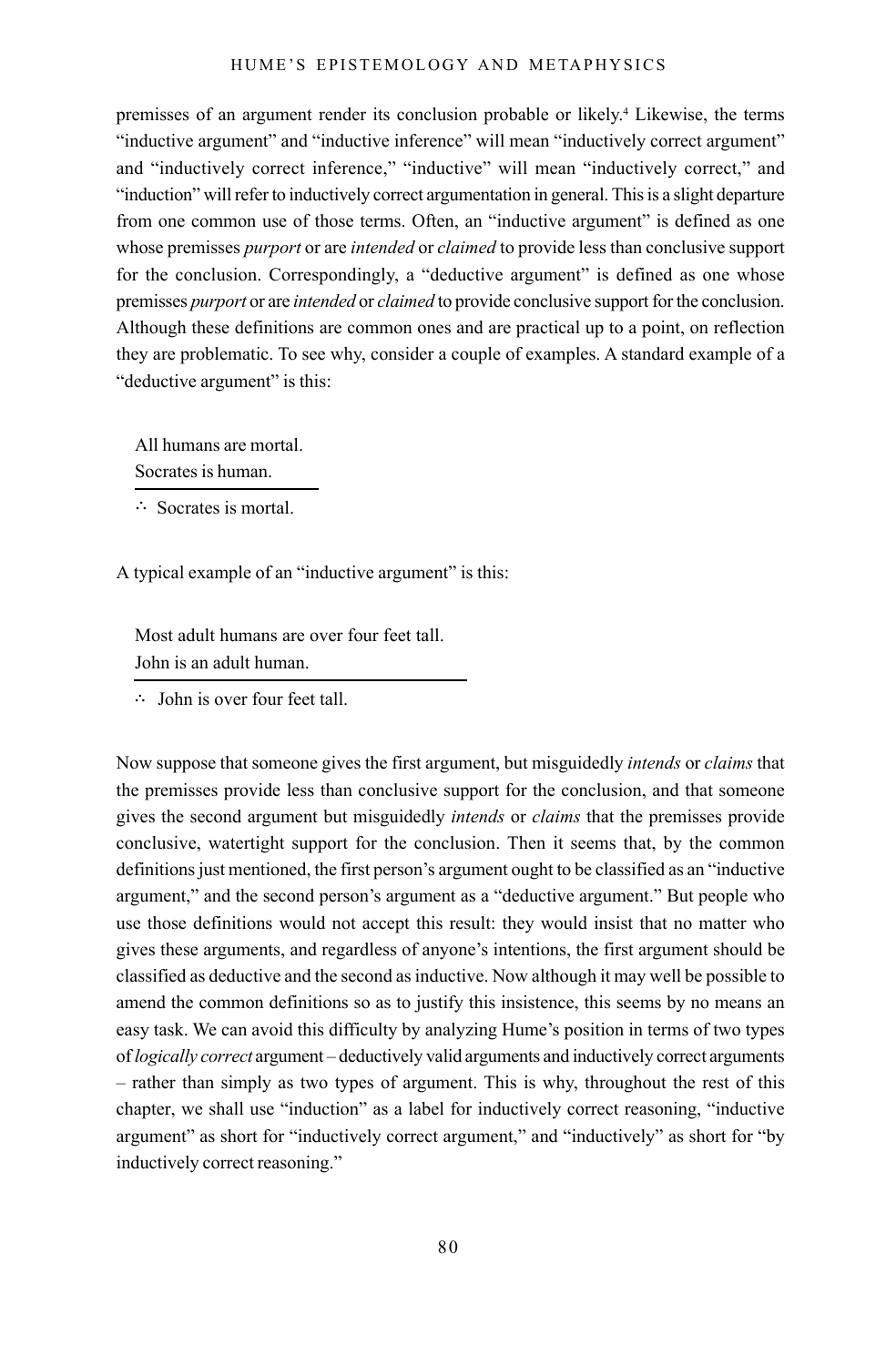In light of this terminological point, it might now seem that step (i) ought to be formulated more simply, as follows:

(i') There are only two kinds of correct reasoning: demonstrative reasoning, and inductively correct reasoning from rationally acceptable premisses.

This formulation would make it look as if Hume's argument starts simply from the division of all logically correct arguments or reasonings into two kinds, as his opening sentence admittedly suggests. Nevertheless, such a formulation would be a poor one. For logically correct arguments do not divide up into demonstrative arguments and inductively correct arguments from rationally acceptable premisses. Rather, they divide up simply into deductively valid arguments and inductively correct arguments. Thus, (i') would be a confused and improper way of saying this:

(i") There are only two kinds of correct reasoning: deductively valid reasoning and inductively correct reasoning.

But (i"), while now a correct statement, would not serve Hume's purpose. For he needs to start from a premiss that divides arguments *that can actually be used to establish a thesis –* such as (5), that the future will resemble the past – into two classes. But for that purpose, it will not do to start merely from the standard division of all logically correct arguments into deductively valid and inductively correct arguments. For the mere fact that an argument is deductively valid or inductively correct does not by itself mean that it can be used to establish any thesis. Whether it can also do that depends on whether the *premisses* of the argument are acceptable. Hume shows his awareness of this point by calling one of his two kinds of reasoning "demonstrative", since such reasoning must not only be deductively valid, but must proceed from self-evident premisses. Our own formulation of his opening premiss as (i) rather than (i") is intended to allow for the same point, and to do so without the confusion involved in (i'). Of course, the phrase "rationally acceptable premisses" in (i) is vague. However, since Hume is going to argue that (5) cannot be established by *any* inductively correct argument (no matter how credible its premisses), we need not try to eliminate this vagueness.

It might now be objected, however, that (i) is false, because there are ways of arguing for a proposition other than the two allowed by  $(i)$ .<sup>5</sup> Suppose that a proposition, *q*, is validly deduced from a proposition, *p*, but that *p* is not self-evident. Then the argument from *p* to *q* is not demonstrative in Hume's sense, since *p* is not self-evident; nor is it merely inductive, since *q* follows deductively from *p*. Hume does not consider this objection, but it seems that he could have answered it as follows. What is the basis of *p*? If *p* is itself deduced from a selfevident proposition(s), then the *complete* argument for  $q$  – the argument from those selfevident propositions to *p* to  $q$  – is demonstrative after all. If *p* is not deduced from selfevident premisses, then there are four possible cases to consider.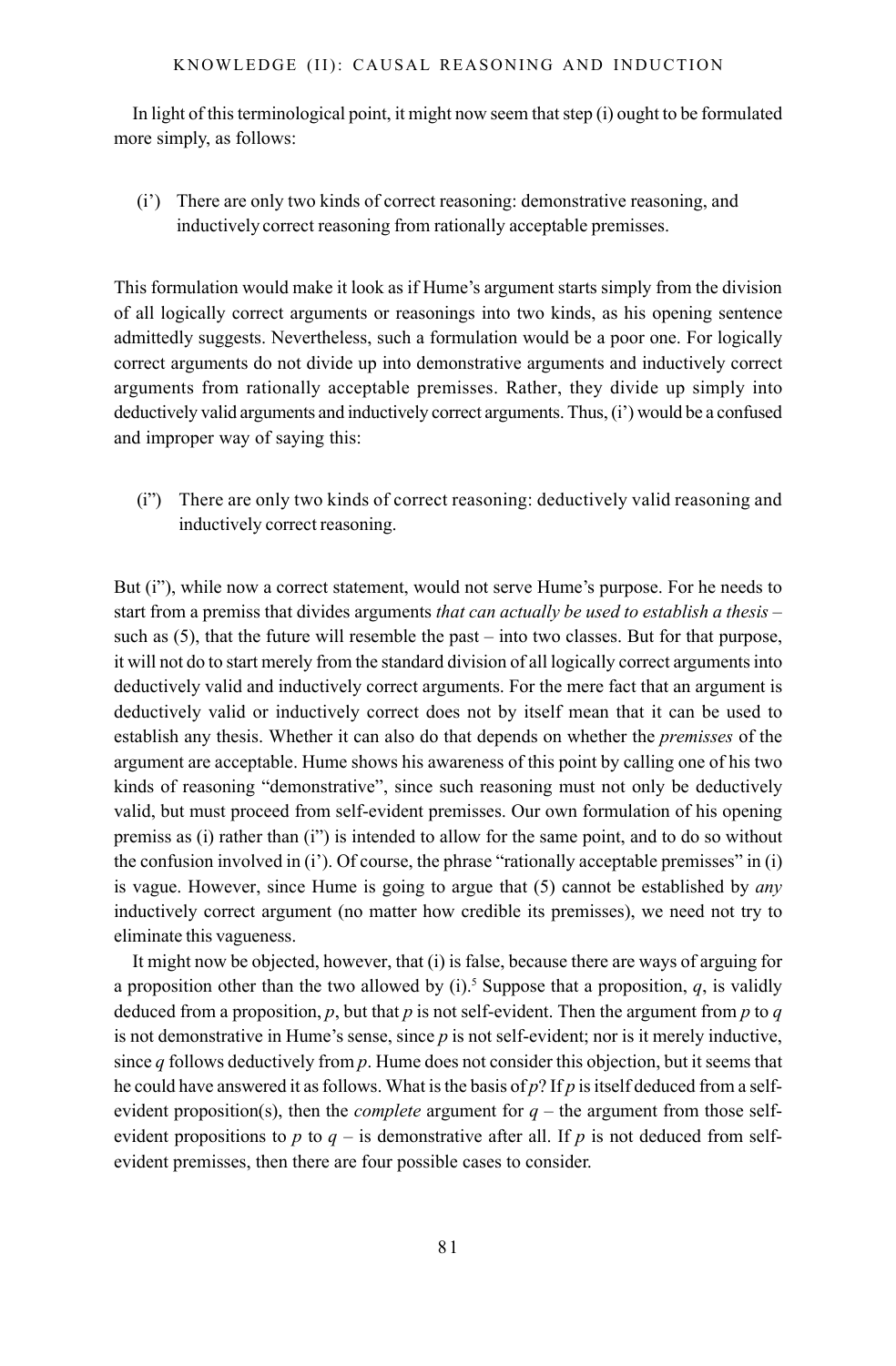First, *p* might be inductively supported by some self-evident proposition(s). Then, in accordance with the principle that an argument can only be as a strong as its weakest link, the argument from those propositions to *p* to *q* should be classified as *inductive.*

Second, *p* might be inductively supported by propositions that, while not self-evident in Hume's sense, are known by introspection – propositions like "I seem to see a cat" or "I seem to remember seeing a cat." Then, in accordance with the same principle, the argument from those propositions to *p* to *q* should be classified as *inductive.*

Third, *p* could be based, either deductively or inductively, on propositions that are neither self-evident in Hume's sense nor knowable by introspection, such as observations of one's physical surroundings ("I see a cat") or memories ("I saw a cat yesterday"). Then matters become more complicated, but, briefly put, come to this. Insofar as Hume accepts the "way of ideas" doctrine that any statement about the physical world must ultimately rest on introspective reports, and inasmuch as statements about the physical world cannot be simply deduced from such reports but would have to be somehow inferred from them, the argument from introspective reports to *p* to *q* would again have to be classified as *inductive.* Alternatively, insofar as Hume holds the sceptical view that statements about the physical world must be inferred from introspective reports but that such an inference cannot succeed, the result would be that neither *p* nor *q* can be established at all.

Fourth, the final possible case is where *p* follows deductively from some statement(s) known by introspection. Terminologically, this would be the most awkward case for Hume, because the argument from those statements to *p* is then not demonstrative, since introspective reports are not self-evident in Hume's sense; but nor is it inductive, since *p* follows deductively from the introspective reports. But perhaps Hume could deal with this case by qualifying (i) as follows: the "proposition" in question must not be one that could be known merely by introspection. This qualification would get around the troublesome fourth case, because it seems clear that the only propositions that follow deductively from those that can be known by introspection are other propositions that could be known by introspection; thus, "I seem to see an animal" follows from "I seem to see a cat," but the former no less than the latter can be known by mere introspection. We shall henceforth assume, then, that the term "proposition" in (i) excludes propositions knowable by mere introspection.

## *Step (ii)*

Hume's reason for denying that (5) is demonstrable is the by-now familiar consideration that its denial does not imply a contradiction. As he says:

May I not clearly and distinctly conceive that a body, falling from the clouds, and which in all other respects, resembles snow, has yet the taste of salt or feeling of fire? Is there any more intelligible proposition than to affirm, that all the trees will flourish in December and January, and decay in May and June? Now, whatever is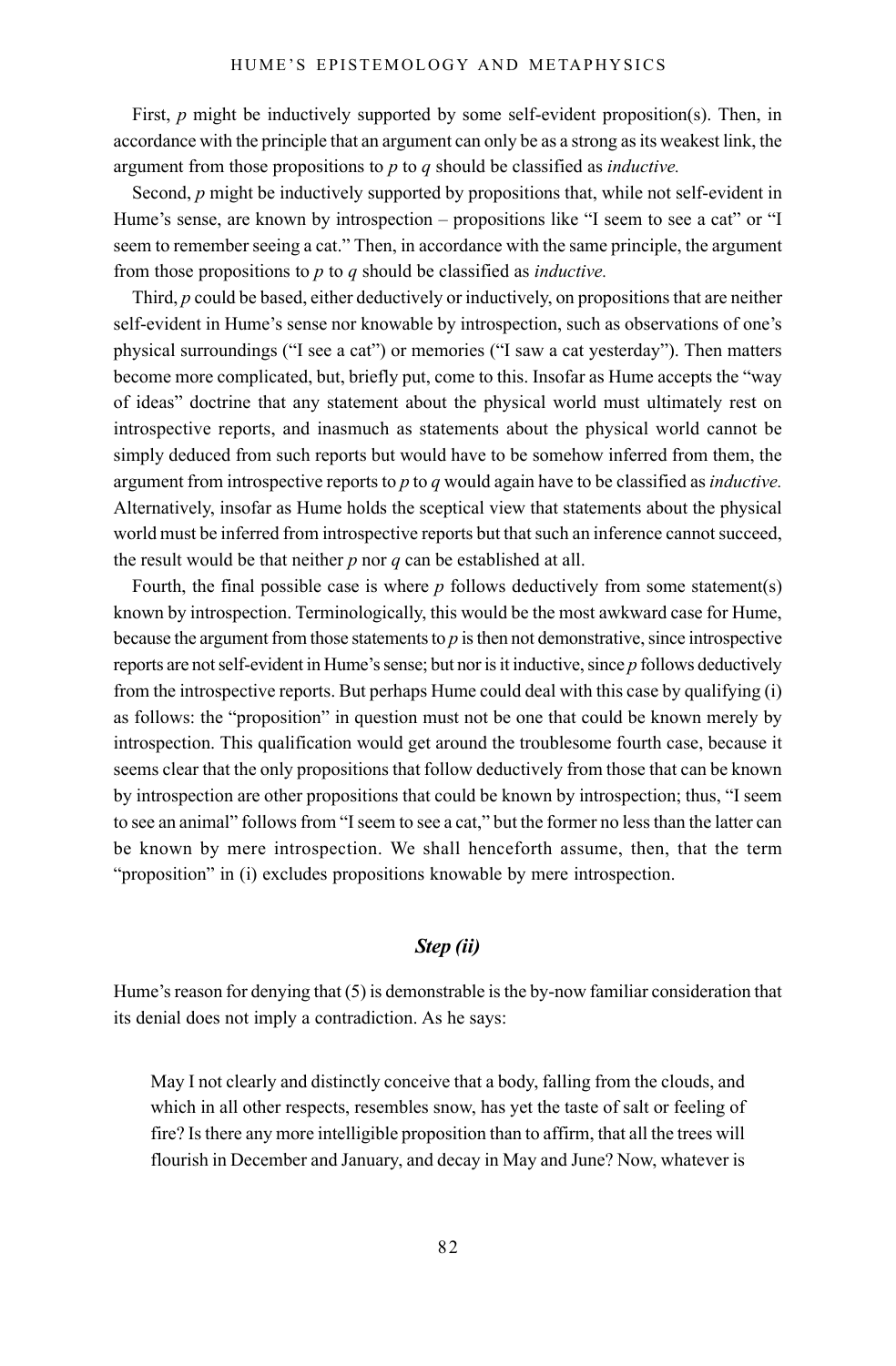intelligible, and can be distinctly conceived, implies no contradiction, and can never be proved false by any demonstrative argument or abstract reasoning *a priori.*

(E:35; S:22; F:79)

In order to analyze this reasoning, we need to recall "principle (P)" which, we saw, underlies Hume's case for saying that no "bridging" matter-of-fact proposition is demonstrable:

(P) If *p* is demonstrable, then there is a set of statements, S, such that (1) all the members of S are self-evident, and (2) *not p*, together with S, entails a contradiction.<sup>6</sup>

Early in Section IV Hume pointed out, in effect, that when  $p =$  *the sun will rise tomorrow*, the condition laid down by this principle is not satisfied; so *the sun will rise tomorrow* cannot be demonstrated. Now, he is asserting that when *p* is the highly general principle that the future will resemble the past, this condition is still not satisfied; therefore this general principle cannot be demonstrated either. In other words, Hume is saying that (5) cannot be demonstrated, because there is *no* set, S, of statements such that, first, all the members of S are self-evident, and second, *not (5)* together with S entails a contradiction. Putting it differently, he is saying that we cannot, in the following argument, correctly supply any statement(s) to substitute for "S":

*not (5)*: The future will not resemble the past & S (S = some set of self-evident statements).

#### contradiction **• • •**

t is very difficult to disagree with Hume about this. For *what* self-evident statement(s), together with "the future will not resemble the past," entail a contradiction? If there were any such self-evident statements, then it seems that we ought to be able to specify them. For self-evident statements are especially obvious ones, whose truth we can know just by understanding them. Further, the range of relevant statements here is vanishingly small: although there are indefinitely many self-evident statements, such as simple arithmetical truths and obvious analytic truths, they seem logically quite unrelated to proposition (5) or its negation. But it seems clear that we cannot specify any self-evident statements that, together with not (5), entail a contradiction. It seems safe to conclude, then, that there are none, and therefore that (5) is not demonstrable.

The reasoning that Hume uses to show that (5) is not demonstrable has an importance that goes even beyond its role as support for T3; for it is this reasoning that enables him, finally, to complete the defense of his "Fork." To complete that defense, it will be recalled, Hume needed to establish the negative claim we called (C4), that no matter of fact whatsoever,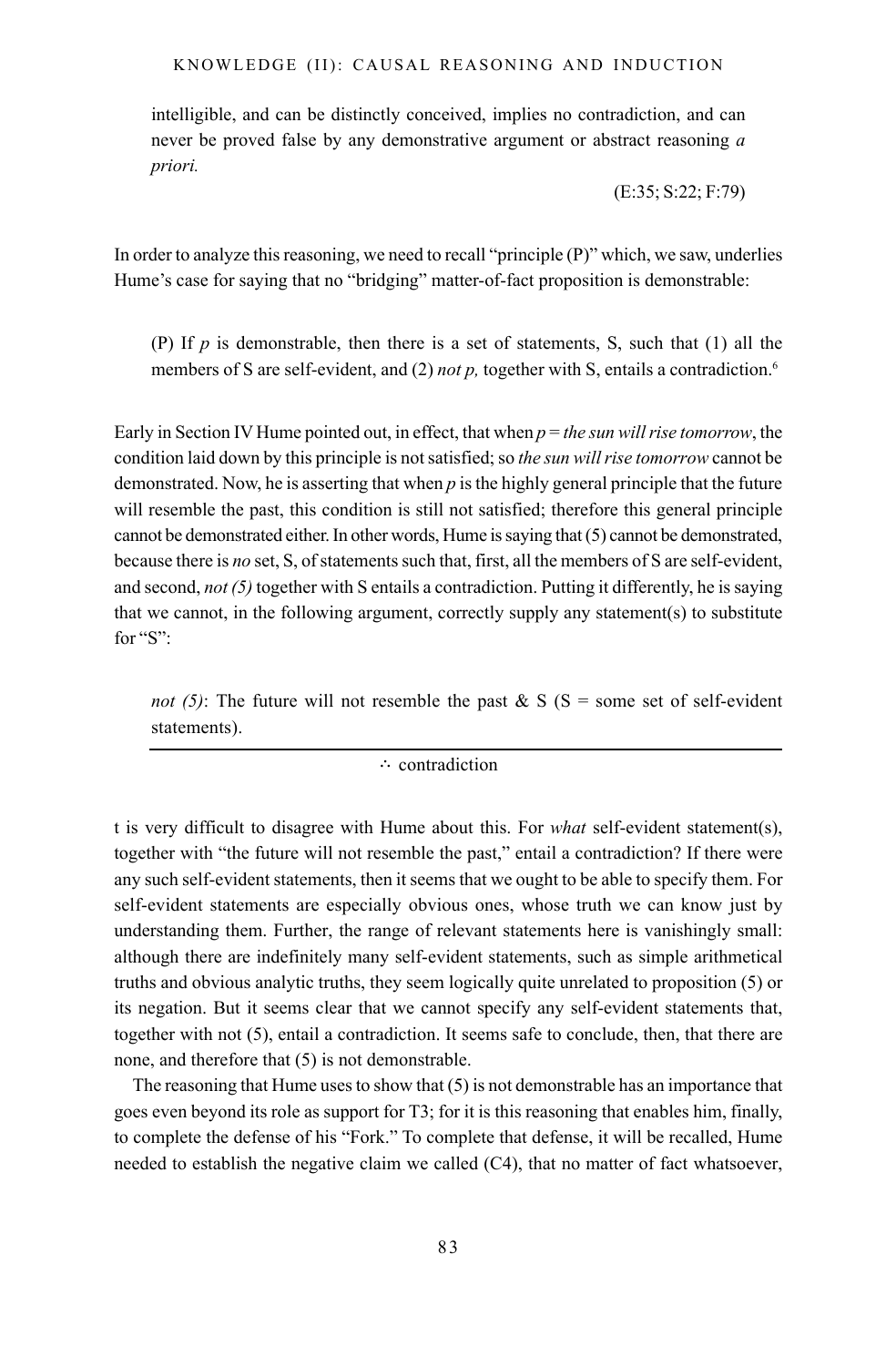whether it be one that asserts existence or whether it be a "bridging proposition" that implies existence, is either self-evident or demonstrable (see Chapter 2 part 5 ). We have already seen Hume's reasons for holding that no matter of fact of either type is self-evident, and his reasons for saying that no matter of fact which asserts existence is demonstrable; but we still have not fully seen why no bridging proposition is demonstrable.<sup>7</sup> We have just seen, however, why one important bridging proposition, namely (5), is not demonstrable. Now the reason why no other bridging proposition is demonstrable is exactly the same: Hume's argument showing that (5) is not demonstrable can be generalized to embrace other bridging propositions.

To see this, consider a more general atemporal analogue of (5): roughly, a principle to the effect that the unobserved resembles the observed. On reflection, it seems clear that this principle does not satisfy principle (P), any more than does (5); for again, there appears to be no set, S, of self-evident propositions which, together with "the unobserved does not resemble the observed," entails a contradiction. Indeed, Hume's focus on past-to-future bridging may well be an expository device – a convenient and dramatic way of focusing on *any* principle that would warrant an inference from the observed to the unobserved, whether the unobserved item be past, present, or future. It also seems obvious that no *less* general analogue of  $(5)$  – no proposition to the effect that if certain specific kinds of event have been paired in the past, then they will continue to be paired in the future – satisfies principle (P). Finally, in the *Treatise*, Hume argues powerfully that still another bridging principle – the principle that every event must have a cause (or, as Hume puts it, that "every beginning of existence must have a cause of existence") – does not satisfy principle (P). (T:78–82; F:47– 50) It seems very doubtful, therefore, that any bridging principle satisfies principle (P). So, at this point Hume seems finally to have established his doctrine that no matter of fact whatsoever is demonstrable.

## *Step (iii)*

Hume's reason for denying that (5) can be established inductively constitutes the heart of the classic "problem of induction," for whose discovery Hume is famous. The passage of the *Enquiry* in which Hume posed the problem was quoted earlier in this chapter, but calls for restatement here:

[A]ll our experimental conclusions proceed upon the supposition that the future will be conformable to the past. To endeavour, therefore, the proof of this last supposition by probable arguments . . . must be evidently going in a circle, and taking that for granted, which is the very point in question.

(E:35–6; S:23; F:80)

Hume makes the same point again a little later: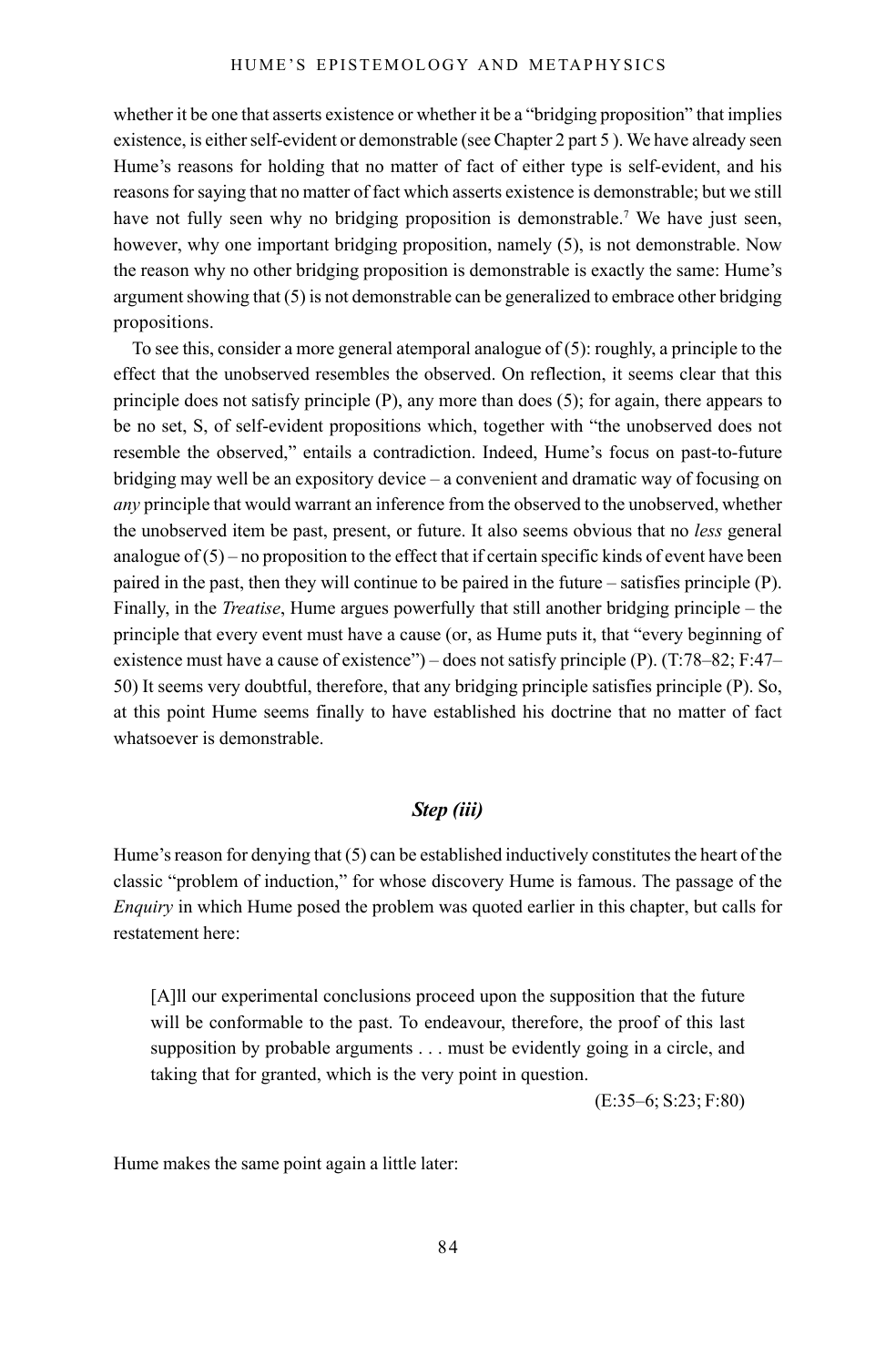To say [that the argument for (5)] is experimental, is begging the question. For all inferences from experience suppose, as their foundation, that the future will resemble the past . . . . If there be any suspicion, that the course of nature may change, and that the past may be no rule for the future, all experience becomes useless, and can give rise to no inference or conclusion. It is impossible, therefore, that any arguments from experience can prove this resemblance of the past to the future; since all these arguments are founded on the supposition of that resemblance.

(E:37–8; S:24; F:81)

He makes the same point again in the *Abstract* of the *Treatise*:

[W]e could not so much as prove by any *probable* arguments, that the future must be conformable to the past. All probable arguments are built on the supposition, that there is this conformity betwixt the future and the past, and therefore can never prove it. This conformity is a *matter of fact*, and if it must be proved, will admit of no proof but from experience. But our experience in the past can be proof of nothing for the future, but upon a supposition, that there is a resemblance betwixt them. This, therefore, is a point, which can admit of no proof at all, and which we take for granted without any proof.

(T:651–2; S:130–1; F:34–5)

In all these passages, Hume is rehearsing the point, made in step (iii) of his argument, as to why (5) cannot be established: (5) cannot be established inductively because all inductive inferences presuppose  $(5)$  as their foundation, thus rendering any inductive argument for  $(5)$ circular or question-begging.

To grasp Hume's charge of circularity, we should first ask: what would an inductive argument for  $(5)$  look like?<sup>8</sup> The easiest way to answer this question is to forget Hume for a moment and simply to ask yourself: "why do I believe that the future will resemble the past?" There is only one possible answer: *because it always has*! The inductive argument for (5), then, must be this:

## (6) The future has always resembled the past.

(5) The future will resemble the past. **• • •**

Now, an inductive argument is one the premisses of which show only that the conclusion is probable, rather than establishing it conclusively. Further, such arguments typically involve reasoning to unobserved cases from a sample of observed cases. The argument from (6) to (5), then, has the hallmarks of an inductive argument: the premiss renders the conclusion only probable (albeit highly probable), and the argument goes from the observed past to the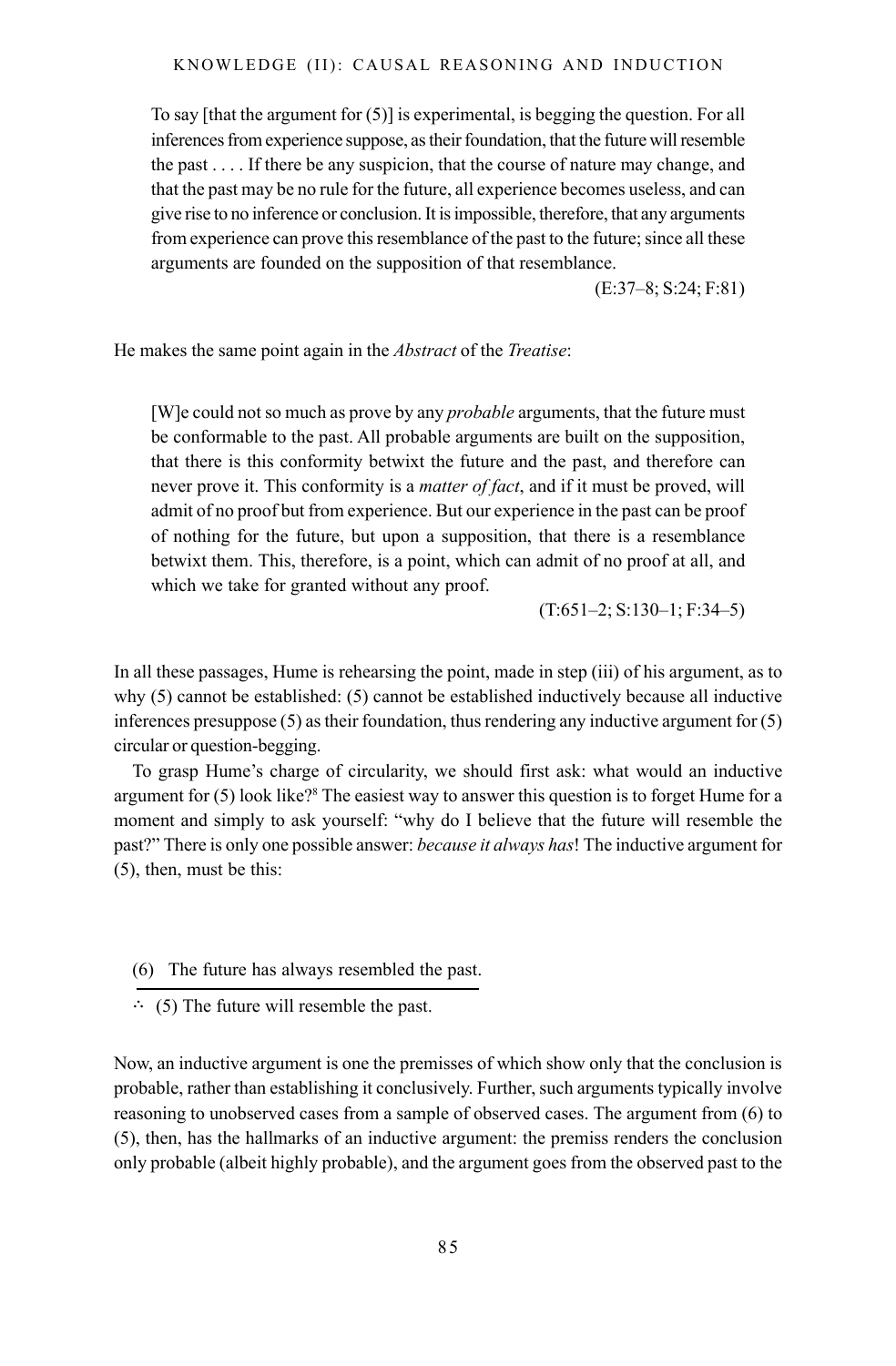as-yet unobserved future. Bertrand Russell, in *The Problems of Philosophy* (1912: 65), formulates the argument in a way that nicely captures its inductive character:

(6R) Past futures have resembled the past.

(5R) Future futures will resemble the past. **• • •**

The argument that Hume rejects as circular or question-begging, then, is the argument from (6) to (5), or from (6R) to (5R). Now, in one sense, Hume's charge of circularity is very puzzling. For what is a circular argument? In the straightforward logical sense, it is an argument that uses its conclusion as a premiss. In the most extreme case, it is an argument with the logical form:

$$
\frac{p}{\therefore p}
$$

In less extreme cases, it is an argument of the form *q & p; therefore p;* or *q & p &* r*; therefore p*, etc. But all such arguments are *deductively valid*! For obviously, if *p* is true as a premiss, *p* must be true as the conclusion, since the premiss and the conclusion are one and the same statement. A circular argument, then, is automatically a deductively valid argument. But an inductively correct argument cannot be deductively valid: its premisses never entail its conclusion.9 It follows that *it is impossible for an inductively correct argument to be circular or question-begging*, at least in the straightforward logical sense. Therefore, the argument from (6) to (5) is not circular in that sense, and Hume would be wrong to say that it is. But nobody thinks that Hume here has committed such a gross, elementary mistake. What, then, does Hume mean when he charges that the argument is "going in a circle" and "begging the question"?

The answer is as follows. The *purpose* of establishing (5) was to *justify all inductive inferences* like the inference from (4), Past A-events have always been followed by B-events, to  $(3)$ , If there is an A-event, then there will be a B-event. But the inference from  $(6)$  to  $(5)$ is itself an inductive inference: it is just like the inference from  $(4)$  to  $(3)$ , except for being more general in its scope. So the circularity consists in *using induction in order to justify the use of induction.* Hume's point is not that the inference from (6) to (5) is circular as it stands, or is circular outside the context of his search for a justification of induction. Looked at in that manner, the argument from  $(6)$  to  $(5)$  is a perfectly respectable inductive argument; indeed (6) is the only possible reason for believing (5). But anyone who uses this argument for the purpose of justifying induction is indeed begging the question, or "taking that for granted which is the very point in question." For the argument is itself inductive.

Our exposition of Hume's critique of all "reasoning concerning matters of fact" in Section IV part II is now substantially complete. This exposition has been rather complex, so we shall conclude this part by summarizing it.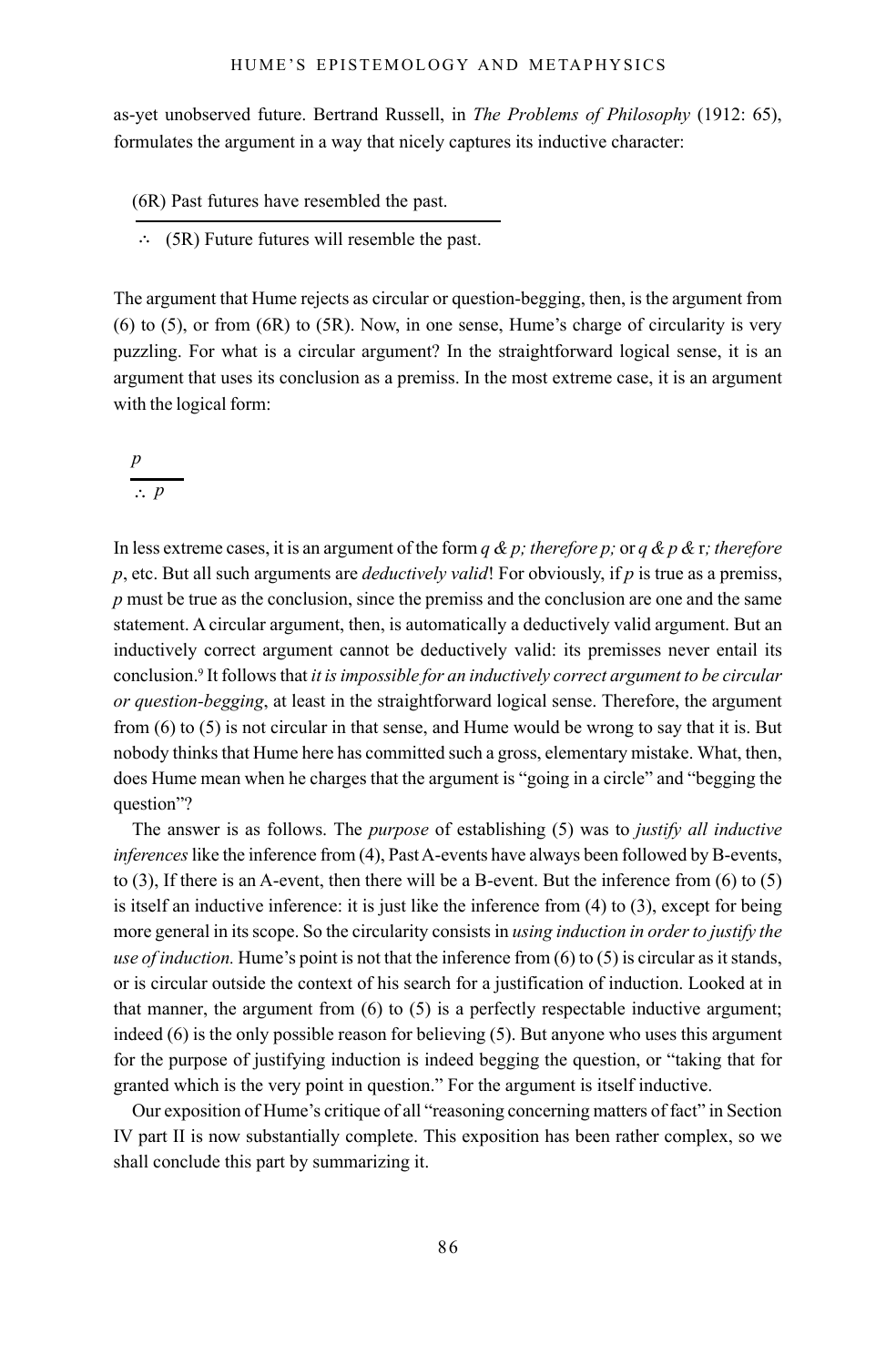# *Hume's critique summarized*

It is helpful to think of Hume's discussion as containing both his *analysis* of "all reasonings concerning matter of fact," and his *critique* of that reasoning. His analysis involves the six propositions that we have introduced successively into our exposition. Fully stated, it goes as follows:

- (6) The future has always resembled the past. (Russell's alternative formulation: "Past futures have resembled the past.")
- (5) The future will resemble the past. (Russell's alternative formulation: "Future futures will resemble the past.) [Derived inductively from  $(6)$ .]
- (4) Past A-events have always been followed by B-events.
- (3) If there is an A-event, then there will be a B-event. (Alternatively: Present and future A-events will be followed by B-events.) [Derived from  $(4) \& (5)$ .]
- (1) There is an A-event (e.g. a flash of lightning).
- (2) There will be a B-event (e.g. a clap of thunder). [Derived from (1)  $\&$  (3).]

Hume's *critique* of the above reasoning can be summarized virtually in sentence-outline form, as follows:

- I. Causal relations are not knowable a priori, but knowable only by inference from past experience  $(= T2)$ .
- is invalid  $(=$  Hume's objection to point  $(c)$  of the Rationalist conception of causality)  $\therefore$  (2) **A**. (1)
- **B**. (3)
- is valid, but (3) is inferred from past experience, that is, from (4). (1) (2)
- II. Inferences from past experience (inductive inferences) cannot be rationally justified  $(= T3)$ .
- is invalid. **• • • A**. (4)  $\therefore$  (3)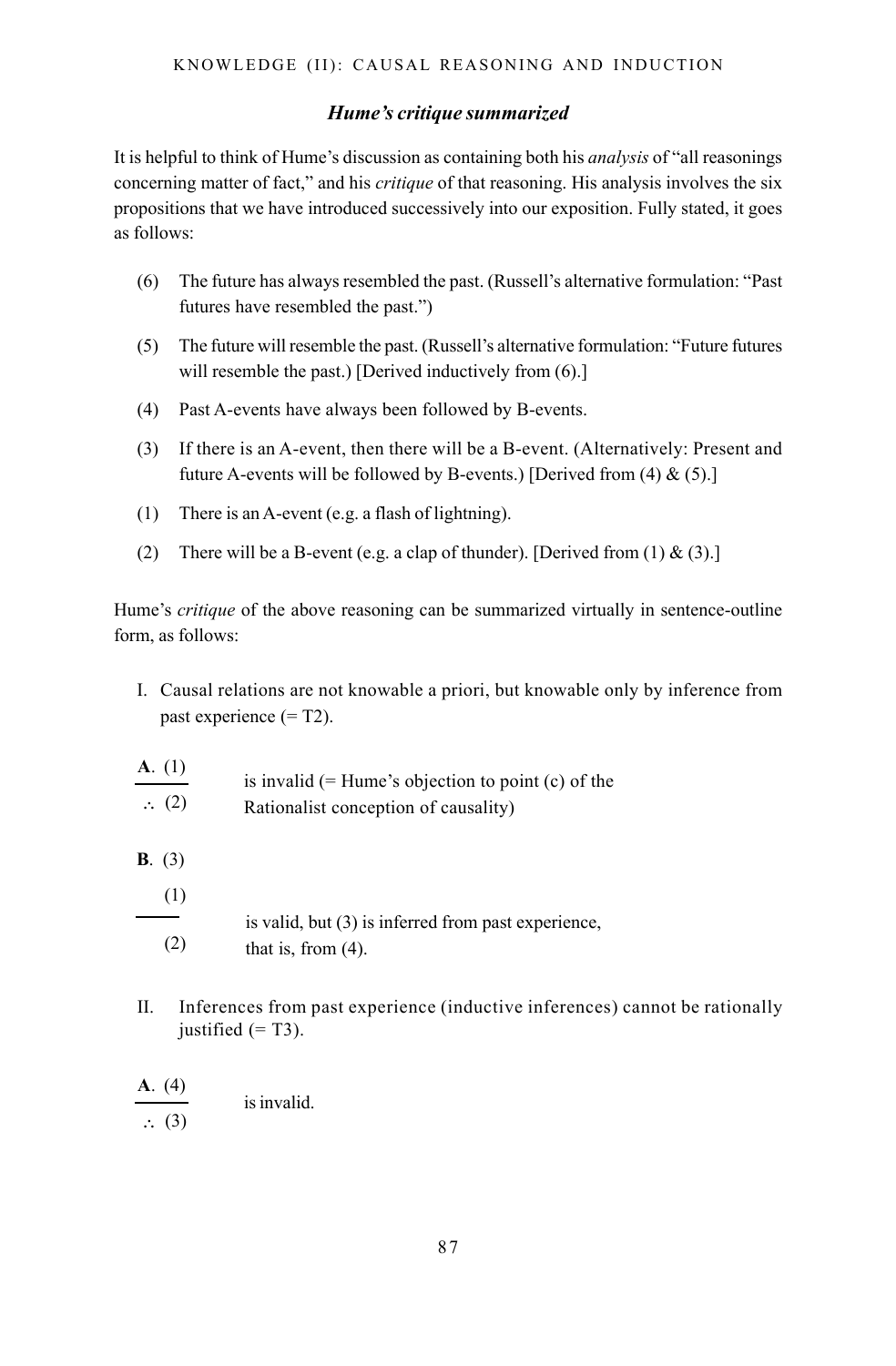## HUME'S EPISTEMOLOGY AND METAPHYSICS

 B. The inference remains invalid when formulated in terms of "secret powers:" (4a) Sensible qualities, Q, have had "secret powers" P in the past.

•• (3a) Sensible qualities, Q, will have "secret powers" P in the future.

- C. The inference from (4) to (3) (or from (4a) to (3a)) becomes valid if (5) is added as a premiss, but (5) cannot be established.
	- 1. There are only two ways of establishing a proposition by argument: demonstratively, by deductively valid reasoning from self-evident premisses; or inductively, by inductively correct reasoning from rationally acceptable premisses.
	- 2. (5) cannot be established demonstratively, because its denial does not imply a contradiction.

*Note*: More. fully, Hume's reasoning here can be put this way:

- (a) If *p* is demonstrable, then *p* follows logically from some self-evident statement(s).
- (b) If  $p$  follows from any statement(s), then affirming those statements while denying *p* entails a contradiction.<sup>10</sup>
- (c) "Principle  $(P)$ ": If *p* is demonstrable, then there is a set, *S*, of statements such that (1) all the members of S are self-evident, and (2) not *p*, together with S, entails a contradiction (from (a)  $\&$  (b)).<sup>11</sup>
- (d) (5) does not satisfy principle  $(P)$  there is no set, S, of statements such that, first, all the members of S are self-evident and, second, *not (5)* together with S entails a contradiction.
- (e) (5) is not demonstrable (from (c)  $\&$  (d)).

This reasoning can be generalized to show that no bridging proposition isdemonstrable, simply by replacing (d) with:

(d') No bridging proposition satisfies principle (P) – for any bridging proposition *p*, there is no set, S, of statements such that, first, all the members of S are selfevident and, second, *not p*, together with S, entails a contradiction;

and replacing (e) with:

- (e') No bridging proposition is demonstrable.
- 3.  $(5)$  cannot be established inductively (i.e. from  $(6)$ ), because all inductive inferences presuppose (5) "as their foundation," thus rendering an inductive argument for (5) circular.

*Note*: The inference from (6) to (5) is not circular in the straightforward logical sense: no inductive inference could be. Rather, it is circular because the purpose of establishing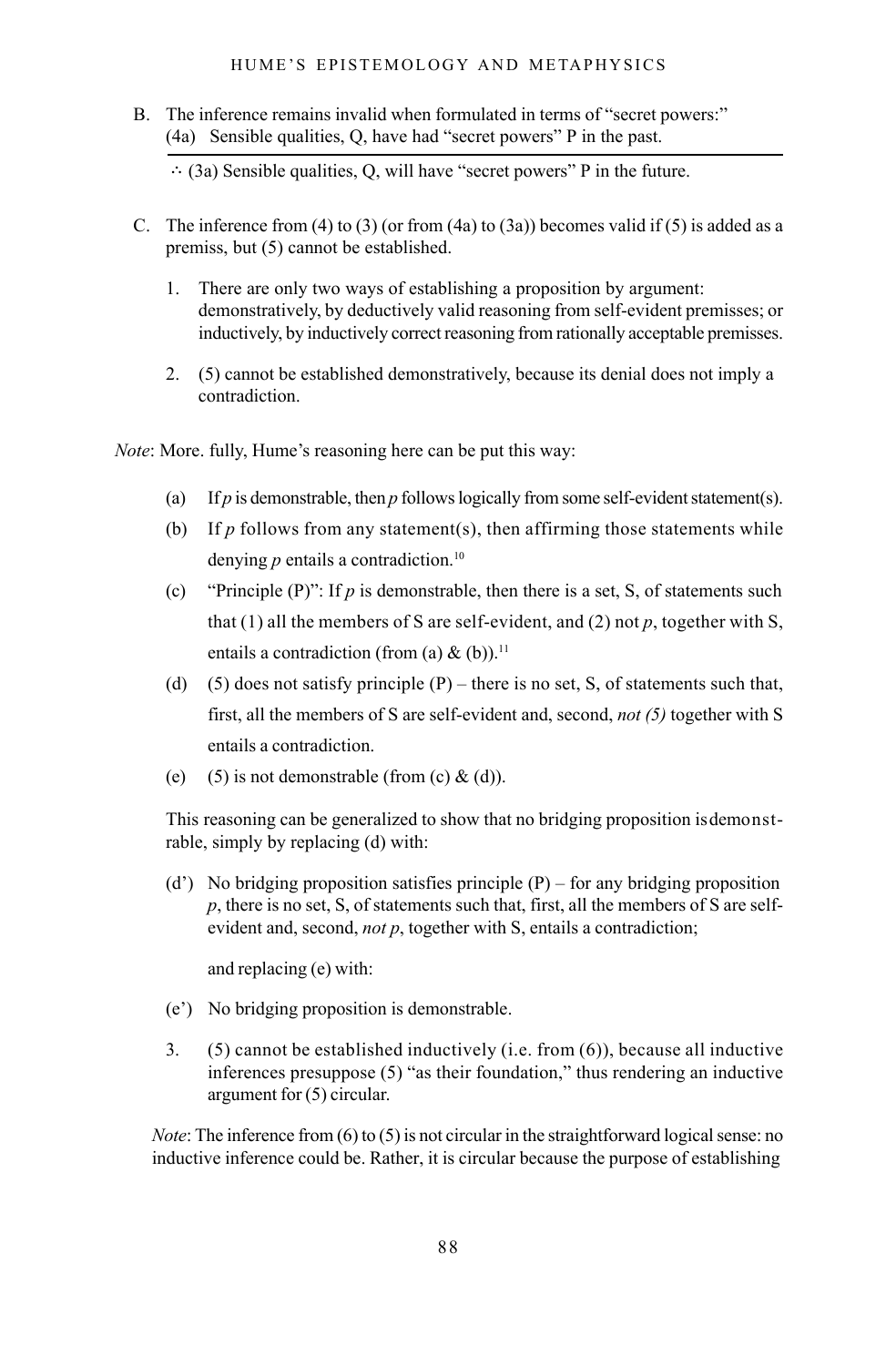(5) was to justify all inductive inferences, like the one from (4) to (3). But the inference from (6) to (5) is itself an inductive inference, just like (though more general than) the one from (4) to (3). So the circularity consists in using induction in order to justify the use of induction.

Before offering an assessment of Hume's critique, we shall look briefly at the views Hume proposes, in part I of Section V, to replace those which he thinks he has discredited.

## **4 Hume's psychological explanation of induction**

Although Hume is persuaded that inductive inferences cannot be rationally justified, he believes that they can be psychologically explained. It is to this topic that he turns in Section V of the *Enquiry.* That section's title, "Sceptical Solution of these Doubts," can be misleading; especially if one ignores the word "Sceptical." Hume has no intention of arguing that inductive reasoning can be rationally justified after all. Rather, he wants to give a psychological explanation of such reasoning.

You might well ask: why does Hume bother to give this psychological explanation? The general answer is that it fits into his program of giving a complete psychology or "science of man." But perhaps a more specific answer can also be given – one that may go a little way toward explaining why Hume wants to provide such a science in the first place. It is a fact that all sane human beings perform countless inductive inferences every day of their lives. Now suppose someone asked *why* humans make such inferences. One possible answer would be that these inferences are rationally justified. After all, if someone asked why humans accept arguments of the form *Modus Ponens*, one relevant answer would be that such arguments are rationally justified, simply because they are deductively valid. But as regards inductive inferences, this answer is not open to Hume; for he has argued that such inferences cannot be rationally justified. But, then, how does he explain the fact that we all make inductive inferences, and generally arrive at the same results when we do? This is the question Hume tries to answer in Section V, part I. Since he cannot answer it by saying that we make these inferences because they are supported by certain standards of rationality, he says that we make them because our minds are influenced by a psychological principle.

Hume calls this principle "custom" or "habit." By the term "custom," he does not mean some sort of sociological principle. Rather, he means a principle of psychological association. The principle may be put as follows:

If the mind is presented with repeated cases where A is followed by  $B$  (e.g. lightning by thunder), it will come to expect B whenever A is presented.

Hume stresses that this is simply a psychological principle that has nothing to do with the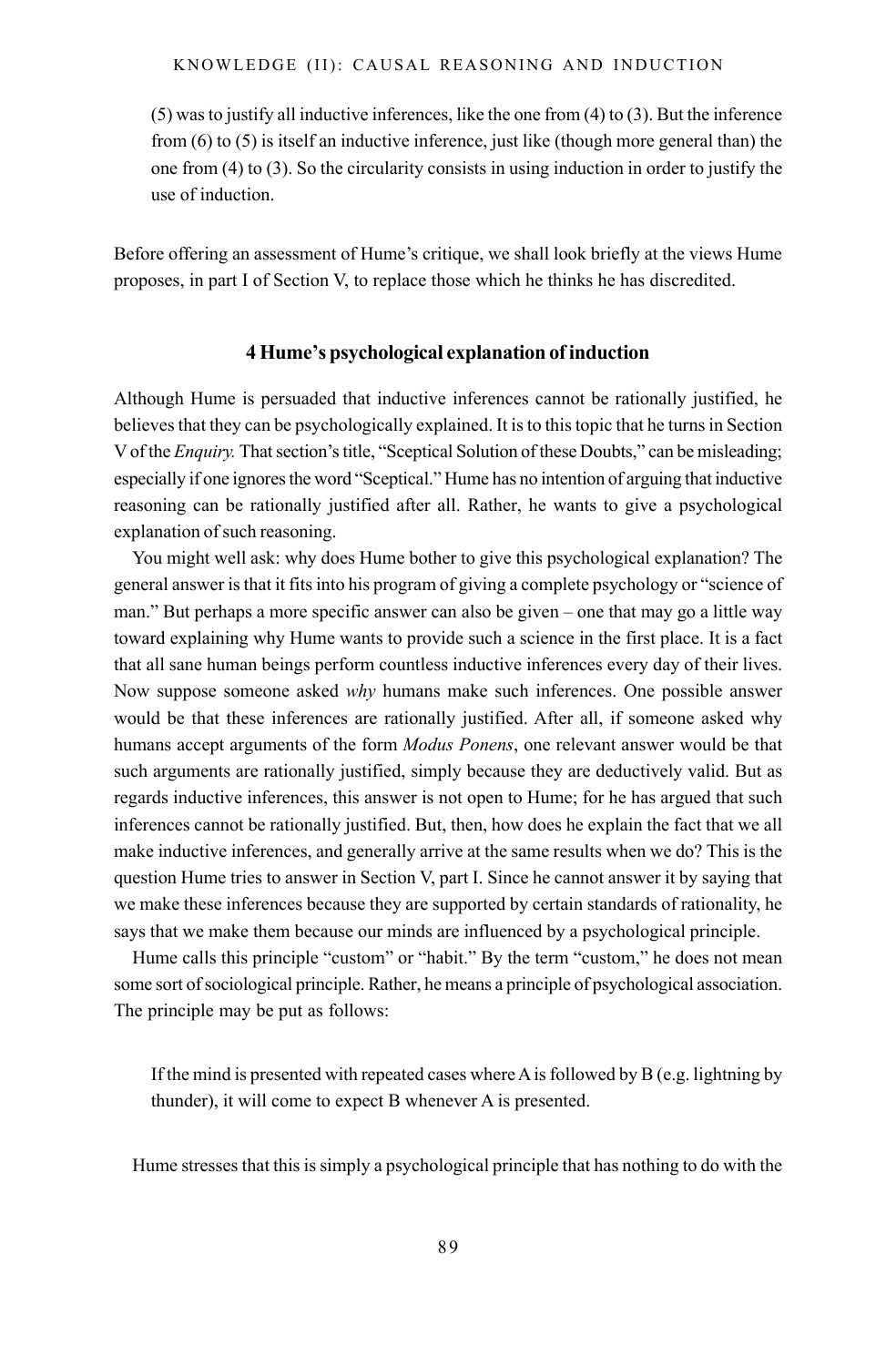rational or reasoning side of human nature. He stresses also that the sentiment of expecting B or anticipating B, which we experience when A is presented, is something quite definite and strong. In terms of his theory of impressions and ideas, it is a distinctive "impression of reflection." As we shall see in Chapter 4, this impression plays an important role in Hume's theory of causality.

Hume has argued that inductive inference cannot be rationally justified; it is the work of a psychological principle that operates independently of logical or rational considerations. Is he saying, therefore, that we should stop making inductive inferences? No, he is not, and it would be a mistake to read him in that way. For, in the first place, Hume does not think that humans have any choice here: we cannot help but form beliefs about the future on the basis of our past experience. As he puts it:

[H]aving found, in many instances, that any two kinds of objects – flame and heat, snow and cold – have always been conjoined together; if flame or snow be presented anew to the senses, the mind is carried by custom to expect heat or cold, and to *believe* that such a quality does exist, and will discover itself upon a nearer approach. This belief is the necessary result of placing the mind in such circumstances. It is an operation of the soul, when we are so situated, as unavoidable as to feel the passion of love, when we receive benefits; or hatred, when we meet with injuries. All these operations are a species of natural instincts, which no reasoning or process of the thought and understanding is able either to produce or to prevent. (E:46–7; S:30; F:89–90)

In the second place, Hume freely admits – in fact, he insists – that we cannot engage in any goal-oriented action unless we rely on induction. For if we had no beliefs or expectations about future outcomes, we would have nothing to guide our actions. As he puts it:

Custom, then, is the great guide of human life. It is that principle alone which renders our experience useful to us, and makes us expect, for the future, a similar train of events with those which have appeared in the past. Without the influence of custom, we should be entirely ignorant of every matter of fact beyond what is immediately present to the memory and senses. We should never know how to adjust means to ends, or to employ our natural powers in the production of any effect. There would be an end at once of all action, as well as of the chief part of speculation.

(E:44–5; S:29; F:89)

Here Hume declares that all our actions are based on the assumption that the future will resemble the past. He says also that most of natural science ("the chief part of speculation")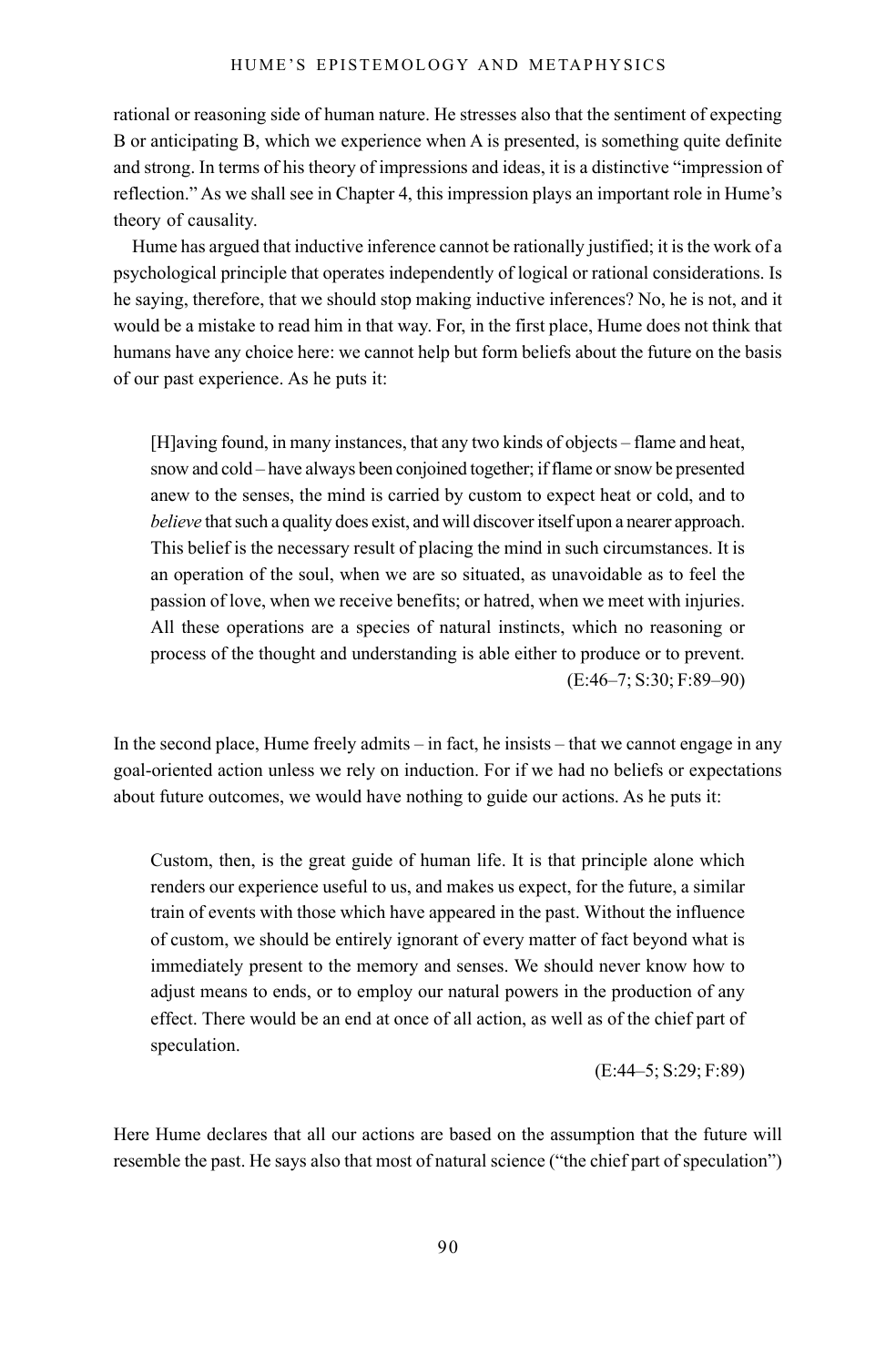rests on the belief that the course of nature will not change. His view, then, is that while this belief is indispensable both to purposive action and to scientific inquiry, it has no rational foundation. His overall position is therefore this:

- 1 Inductive reasoning cannot be rationally justified.
- 2 Inductive reasoning is instinctual, as well as indispensable to both goal-oriented action and scientific inquiry.

As thinkers (philosophers), we must recognize that our "reasonings concerning matters of fact" are not susceptible of any rational justification. But, as humans planning and acting in the world and inquiring into its workings, we cannot avoid relying on it.

## **5 Need induction be justified?**

Hume, as we have seen, argues that inference from experience, or induction, cannot be rationally justified. In this part, we shall address a question that naturally arises concerning the implications of Hume's thesis: namely, does it entail that induction is not rational, or irrational? It may seem that the answer to this question must be yes. Furthermore, Hume is often interpreted as holding just such a deeply sceptical view of induction.12 Although this is a complex matter of interpretation, to which we cannot do justice here, it should be noted that there is certainly reason to doubt that Hume does take such a view. First, as we have seen, he holds that induction is indispensable to purposive action and in science. Second, in some of his writings, such as the *Dialogues concerning Natural Religion*, he holds that some inferences from experience are *better* than others – a view that is obviously incompatible with rejecting all inductive inferences as equally irrational a point well made by Millican (1985: 127–30). Nevertheless, it may seem that, whether or not Hume thinks he has shown induction to be irrational, his critique of induction shows that it is irrational. The question we shall discuss is whether this is really the case. Our thesis will be that it is not – that one can hold that induction cannot be rationally justified *without* holding that it is therefore irrational. In defending this thesis, we shall draw on an incisive discussion of the problem of induction by the Oxford philosopher P. F. Strawson, who is a leading exponent of the so-called "ordinary-language" school of philosophy that flourished at Oxford in the 1950s.

To set the stage for a presentation of Strawson's position, we need to make two preliminary points. The first is that, in order to show that Hume's critique of induction entails that induction is irrational, one must rely on a key assumption: namely, that an inductive inference is rational only if it can be supported by some justificatory argument. Simply put, one must assume that *induction is rational only if it can be justified.* (This formulation is not an expression of the truism that induction is rational only if induction is rational; rather, it is a short way of saying that induction is rational only if an argument can be given to justify induction.)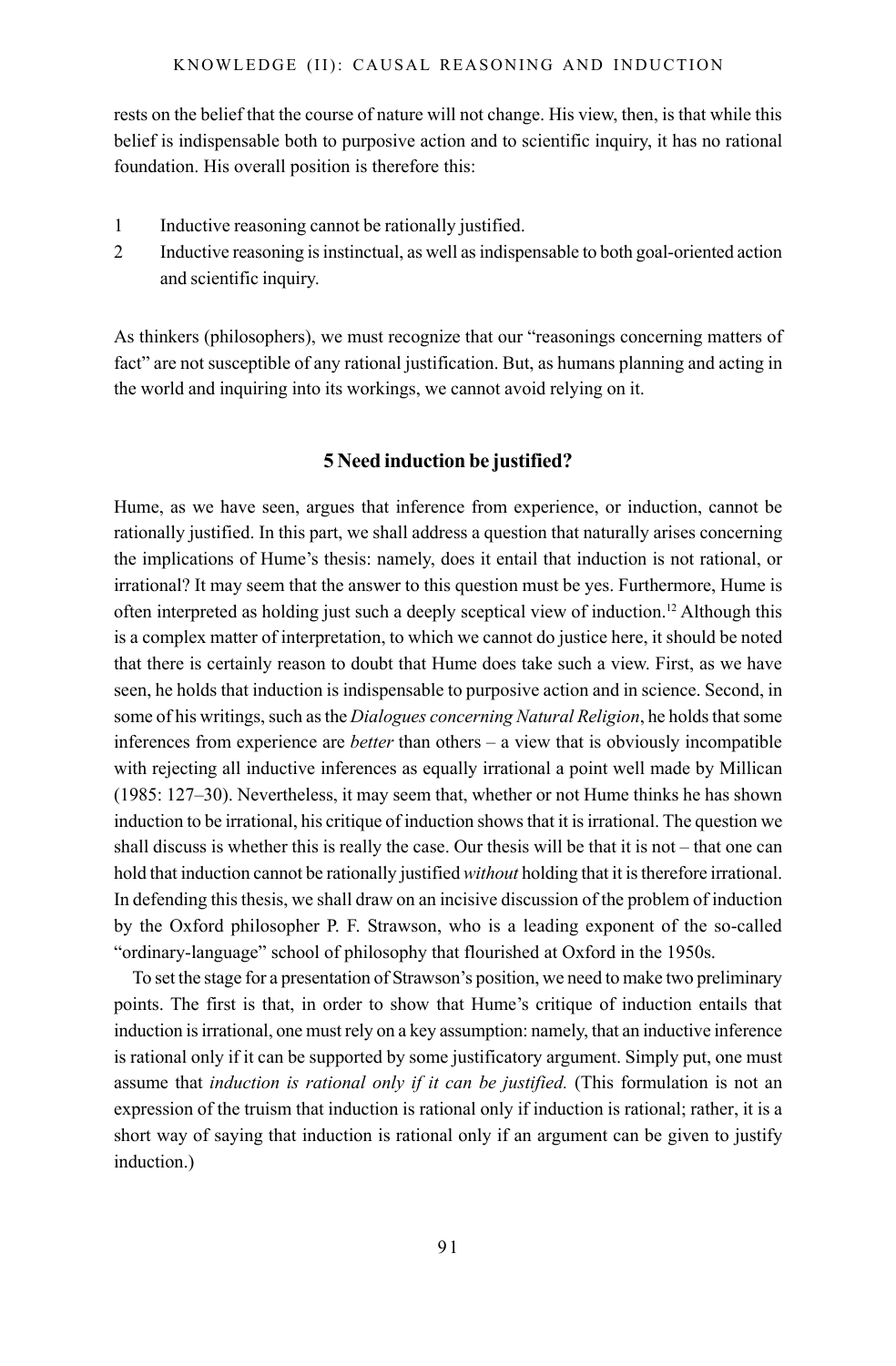The second preliminary point is that once this key assumption is made, it easily generates scepticism about induction. This is because not just any justification will do: any successful justification of induction must fulfill certain requirements. One crucial requirement is that the justification must not itself rely, at any point, on the use of induction. For of course it would be circular to use induction in order to justify using induction. One cannot justify a species of argument by using that very species of argument. This means that the justification will have to be *deductive* in nature. Indeed, it seems that the justification could consist only in showing that every inductively correct argument can be converted into a deductively valid one.<sup>13</sup> For otherwise, we would be left with an unsupported inductive component – an "exposed" inductive step, so to speak – that was not backed up by any justificatory argument. Now such a deductive justification of induction is exactly the kind of justification that Hume considers. For, as we saw, he considers the possibility of justifying the inference from

4) Past A-events have always been followed by B-events

to

(3) If there is an A-event, there will be a B-event (or: present and future A-events will continue to be followed by B-events)

by adding the premiss:

(5) The future will resemble the past.

But, as we saw, adding  $(5)$  to  $(4)$  converts the argument for  $(3)$  into a deductively valid one. However, this maneuver can justify the inference from (4) to (3) only if the new premiss, (5), is itself rationally justified. But we cannot justify  $(5)$  by giving an inductive argument for it – by inferring it from (6), the statement that the future always has resembled the past. For this would be to fall into circularity; we would be using induction to justify using induction. So, the only course left open is to show that (5) is either self-evident or demonstrable. But clearly (5) is not self-evident: one cannot know it to be true just by understanding what it says. Further, (5) is not demonstrable, since its denial does not imply a contradiction, which is to say, since (5) does not satisfy principle (P).

The upshot is that induction cannot be justified; this much Hume seems to have established. But when this conclusion is combined with the premiss that induction is rational only if it can be justified, the result is obviously scepticism. The way in which Hume's critique of induction is *supposed* to lead to inductive scepticism, then, can be summarized as follows:

- (A) Induction is ratrional only if it can be justified (assumption).
- (B) Induction cannot be justified (Hume's discovery).

C. Induction is not rational (inductive scepticism). **• • •**

In order to see how this position can be criticized, notice that  $(C)$  is not the only possible conclusion or moral that can be drawn from (B). A different moral would be this: the assumption that induction is rational only if it can be justified is simply wrong. In other words, perhaps the correct response to the above argument would be to apply to it what we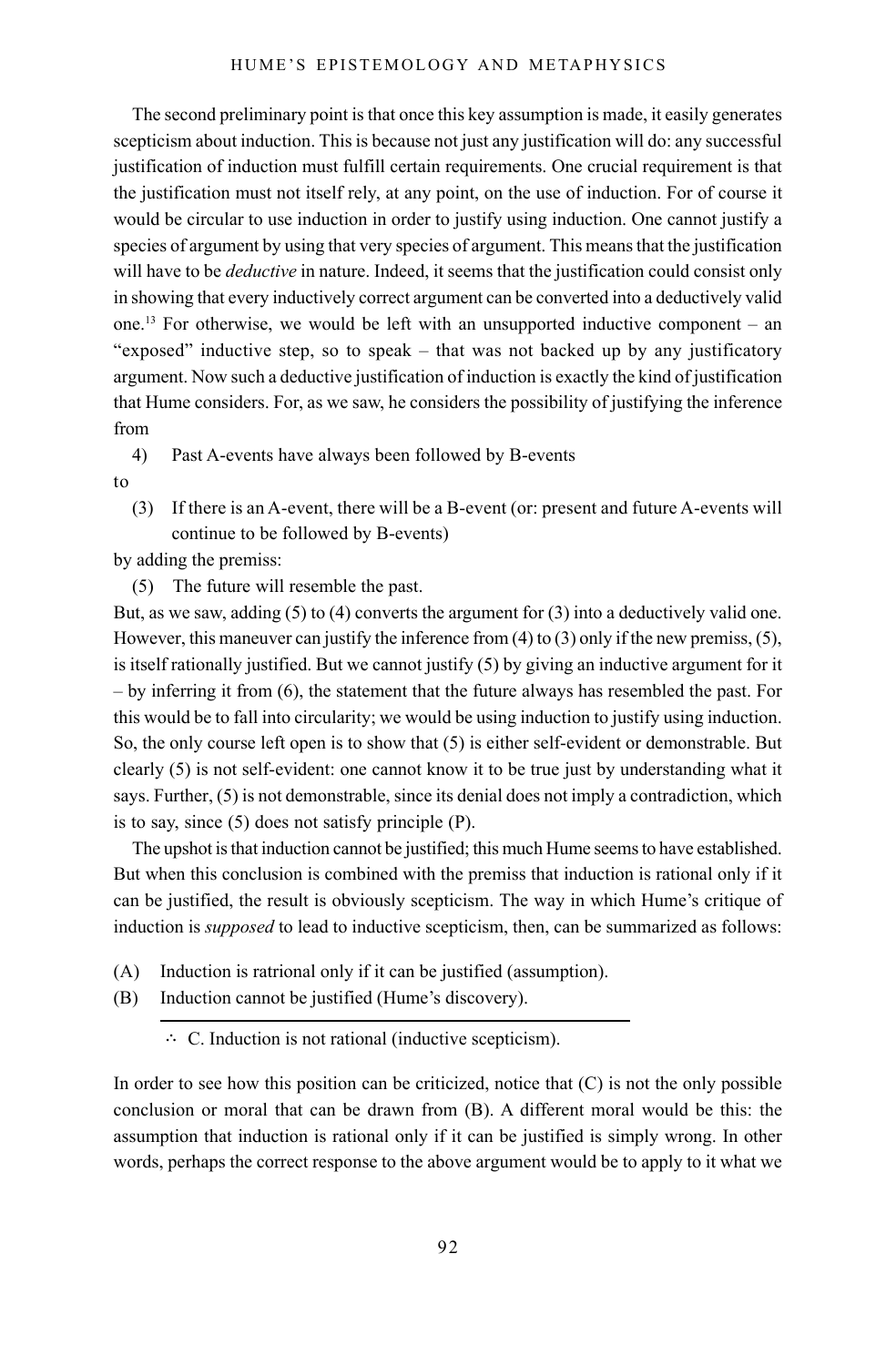might call the "pivot principle." At bottom, a deductively valid argument gives us a choice: either accept the conclusion, or reject at least one premiss. The premisses have no special or privileged status; so, if the conclusion is sufficiently repugnant, we have the option of "pivoting" – of rejecting a premiss. Suppose, for example, that someone were to offer a deductively valid argument purporting to prove that time does not exist – that there is no such thing as time. Our response might be to say: "I know that I had breakfast *before* I had lunch today, so your conclusion that time does not exist is obviously false; therefore at least one of your premisses is false.<sup>"14</sup> Why then, should we not, in the same spirit, reject  $(A)$ : why should we accept the assumption that induction needs to be justified? Perhaps induction is rational even though it cannot be justified.

For this response to inductive scepticism to be convincing, one needs to build a case against  $(A)$  that does not rest just on baldly denying  $(C)$ . It is here that Strawson's discussion, in the final chapter of his book *An Introduction to Logical Theory* (1952: 248–63), can help us; for Strawson argues effectively that (A) is false. His basic argument is a simple one: relying on induction is part of what it *means* to be rational, therefore induction is rational even if it cannot be justified.

To support this argument's premiss, Strawson does two different things. First, he argues that "induction is rational (reasonable)" is an analytic truth. He writes:

It is an analytic proposition that it is reasonable to have a degree of belief in a statement which is proportional to the strength of the evidence in its favour; and it is an analytic proposition . . . that, other things being equal, the evidence for a generalization is strong in proportion as the number of favourable instances, and the variety of circumstances in which they have been found, is great. So to ask whether it is reasonable to place reliance on inductive procedures is like asking whether it is reasonable to proportion the degree of one's convictions on the strength of the evidence. Doing this is what "being reasonable" means in such a context.

(Strawson 1952: 256–7)

Strawson is here saying that both of the premisses of the following valid argument are analytically true, so that its conclusion too must be analytic:

- (D) It is reasonable to have a degree of belief in *p* proportional to the strength of the evidence for *p*.
- (E) The strength of the evidence for *p* is proportional to the number of favorable instances and the variety of circumstances in which those instances occurred.

<sup>∴</sup> (F) It is reasonable to have a degree of belief in *p* proportional to the number of favorable instances and the variety of circumstances in which those instances occurred.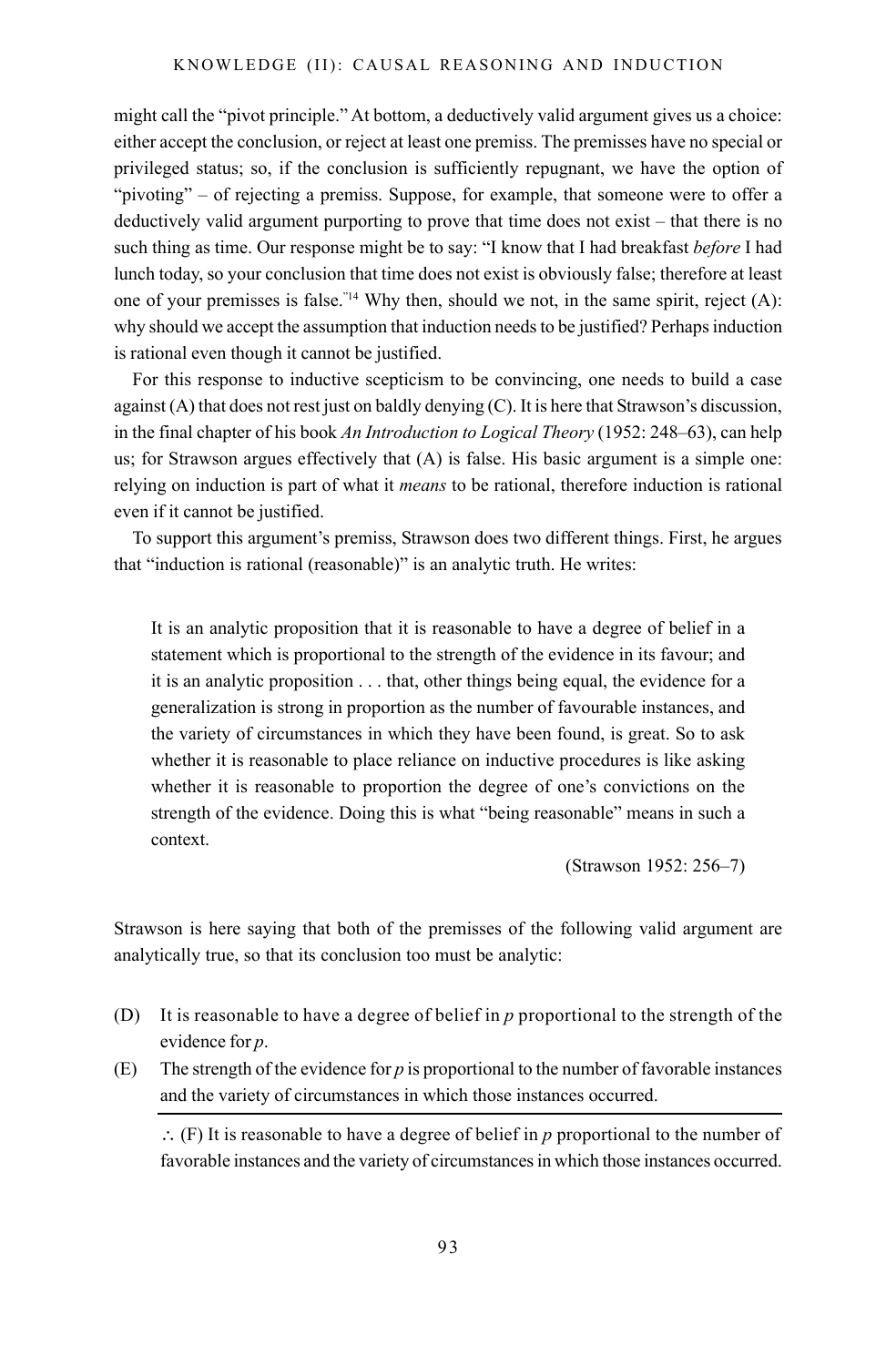But (F) is just a way of saying that induction is reasonable or rational. So, anyone who questions  $(F)$  – who asks "is it reasonable to rely on induction?" – is thereby also questioning (D), and asking the absurd question: "is it reasonable to base one's beliefs on the evidence?"

It might be objected that in giving this argument, Strawson is himself offering a justification of induction. Of course, if any argument that has "induction is reasonable" or some equivalent claim as its conclusion automatically counts as a "justification of induction," then Strawson is indeed offering his own justification of induction. But this would be a strange way to use the label "justification of induction." For anyone who harbors sceptical doubts about induction would presumably question  $(E)$ , or regard  $(E)$  as question-begging. For  $(E)$  says that there being a large number of favorable instances that have occurred in a variety of circumstances really provides *sound evidence* for *p*: (E) makes a *normative* claim to the effect that inductive evidence is *genuine* or *good* evidence for a proposition. But this is precisely what an inductive sceptic questions. So, the demand for a justification of induction surely *includes* a demand for an argument supporting (E). Strawson's basic point, however, is that (E) requires no justification, for it is no less an analytic truth than is (D). To bring out (E)'s analyticity, Strawson gives no argument. Rather, he simply reminds us (p. 256) of the way certain phrases are actually used:

Consider the uses of the phrases "good grounds", "justification", "reasonable", &c. Often we say such things as "He has *every justification* for believing that *p*"; "I have *very good reasons* for believing it"; "There are *good grounds* for the view that *q*"; "There is *good evidence* that *r*". We often talk, in such ways as these, of justification, good grounds or reasons or evidence for certain beliefs. Suppose such a belief were one expressible in the form "Every case of *f* is a case of *g*". And suppose someone were asked what he meant by saying that he had good grounds or reasons for holding it. I think it would be felt to be a satisfactory answer if he replied: "Well, in all my wide and varied experience I've come across innumerable cases of *f* and never a case of *f* which wasn't a case of *g*". In saying this, he is clearly claiming to have *inductive* support, *inductive* evidence, of a certain kind, for his belief; and he is also giving a perfectly proper answer to the question, what he meant by saying that he had ample justification, good grounds, good reasons for his belief.

The second thing Strawson does to support the premiss that relying on induction is part of what it means to be rational is to argue that the question, "is induction a justified, or justifiable, procedure?" does not really make sense. He begins by pointing out that it makes perfectly good sense to ask whether *specific* beliefs and *specific* methods of arriving at beliefs are justified, because in asking such questions we are asking how well those beliefs and methods conform to inductive standards. For example, we know what it means to ask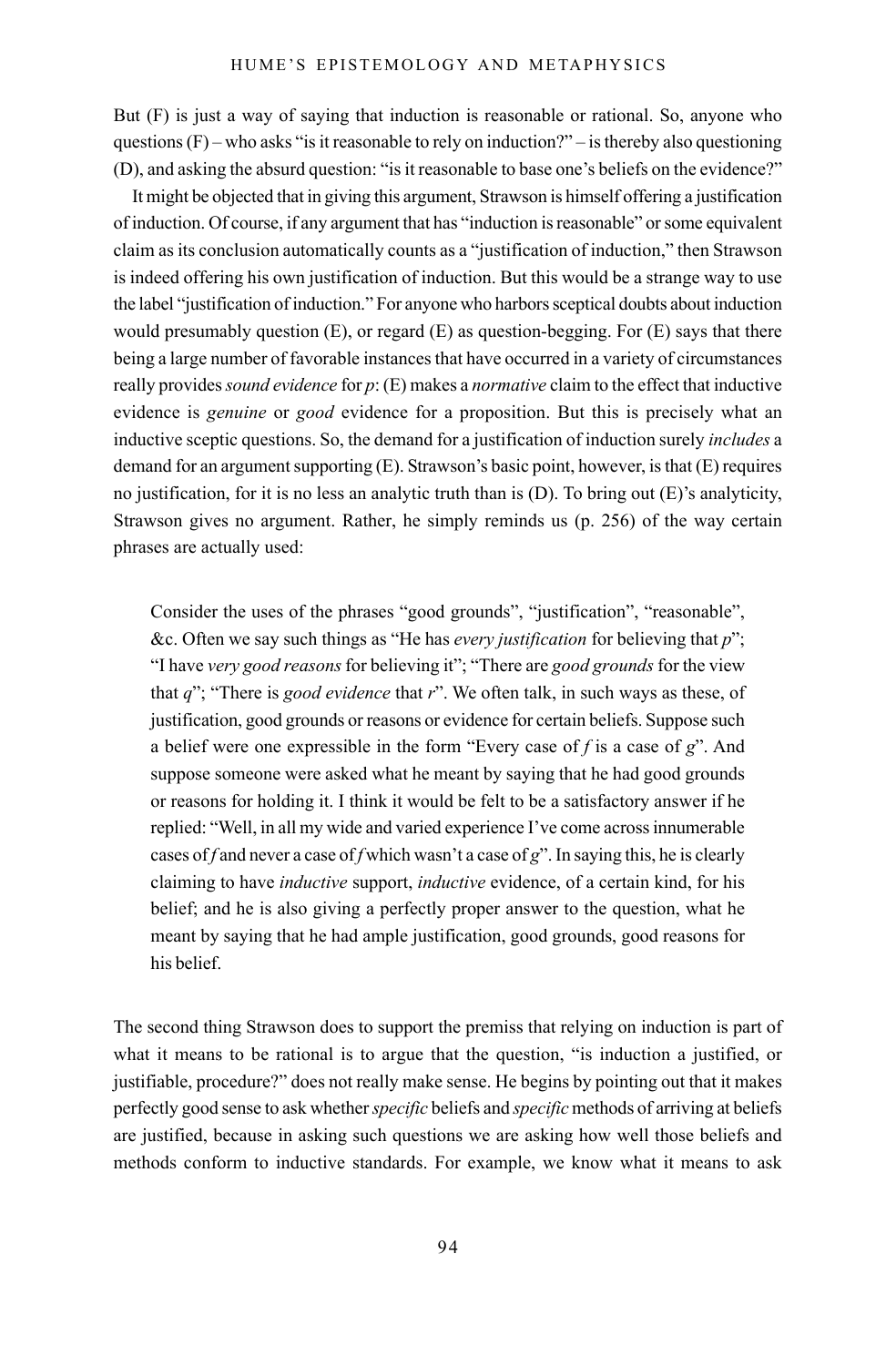### KNOWLEDGE (II): CAUSAL REASONING AND INDUCTION

whether the belief that it will not snow in New York State this winter is a reasonable one, or whether the method of looking at tea leaves to predict this year's weather is a rational one. In both cases, we would be asking whether the belief or method is inductively justified: whether past experience supports the belief that it will not snow in New York this winter, or whether it supports the view that looking at tea leaves is a reliable method of forecasting the weather. But when we ask whether an inductive standard or norm itself, such as (E), is reasonable, it is no longer clear what the question means. The question, Strawson suggests, is like asking whether the law is legal. It makes sense to ask whether particular actions are legal. For then we are asking whether they conform to the law. It even makes sense to ask whether particular laws or statutes are legal. For then we are asking whether those laws conform to the highest law of the land (e.g. its Constitution). But it does not make sense to ask whether the highest law of the land is legal (e.g. whether the Constitution is constitutional). For since it is itself the ultimate legal standard, there is no legal standard that it could either conform to or violate. Likewise, when it comes to judging the reasonableness of factual beliefs about the unobserved, and of methods for arriving at such beliefs, induction is itself the ultimate standard or yardstick against which these methods and beliefs are measured. There is no higher standard available by which to assess the reasonableness of inductive standards themselves.

Strawson suspects that some readers will not find his two points convincing. For directly after making them, he says:

It seems . . . that this way of showing the request for a general justification to be absurd is sometimes insufficient to allay the worry that produces it. And to point out that "forming rational opinions about the unobserved on the evidence available" and "assessing the evidence by inductive standards" are phrases which describe the same thing, is more apt to produce irritation than relief. The point is felt to be "merely a verbal" one; and though the point of this protest is itself hard to see, it is clear that something more is required.

(ibid.: 258)

In other words, some people might object that even if we ordinarily *call* inductive evidence "good" or "valid" evidence, and so *call* beliefs based on induction "reasonable" or "rational," and use inductive standards as a yardstick of reasonableness for particular beliefs and methods of inquiry, it does not follow that any of these practices really *are* reasonable or rational. To put it more simply: some people might grant the premiss that relying on induction is part of what it means **–** part of what *we* mean – by being rational, but refuse to allow that it follows from this mere linguistic fact that relying on induction really *is* rational.

As Strawson's remark that "the point of this protest is hard to see" indicates, he does not really accept this objection. He is prepared to argue from "ordinary language" – from the fact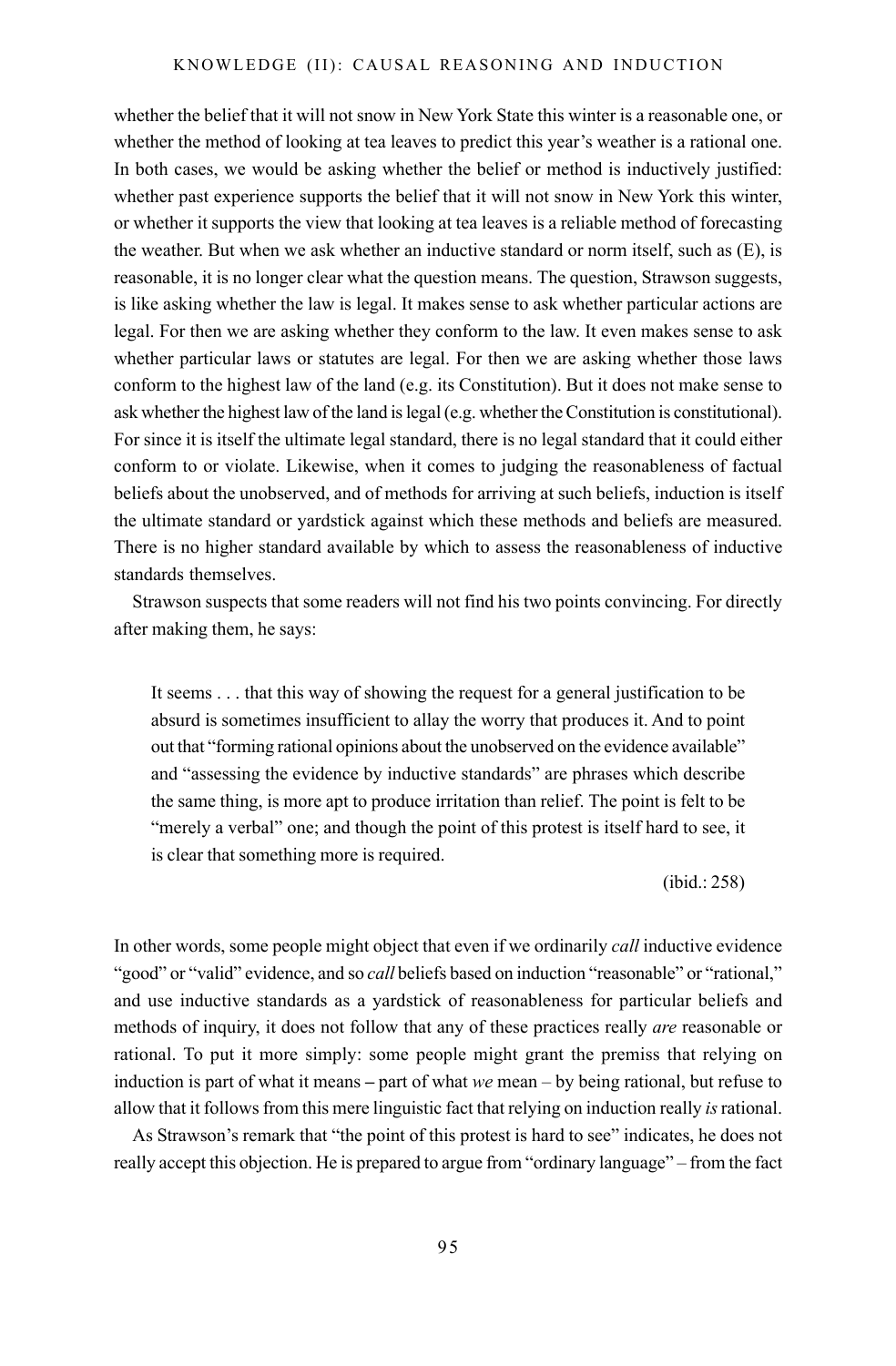that we *correctly* call beliefs based on induction "reasonable" – to the claim that those beliefs really *are* reasonable. But instead of just insisting on this basic argument, he makes a further point, which may well be his deepest one. He suggests that the demand for a justification of induction is based on confusing two very different propositions:

- (i) [The universe is such that] induction will continue to be successful.
- (ii) Induction is rational (reasonable).

Proposition (i) is a very general prediction to the effect that induction will continue to yield a rich harvest of true specific predictions about matters of fact. It amounts to saying that the universe will continue to exhibit a sufficient degree of order and regularity for our inductive beliefs about specific matters of fact to be generally true. So, (i) is a *synthetic* proposition: since its truth or falsity turns on how things will be, (i) is not true solely by virtue of its meaning. Further, the only way (i) can be supported is by induction, although this is of course not to justify induction itself; since we would then be using induction. So, (i) is *a posteriori*: it can be known only on the basis of (past) experience. Finally, as Hume saw, (i) could conceivably turn out to be false: the course of nature conceivably could change. Indeed, it is conceivable that nature might become so chaotic that none of our predictions came out true anymore. It is conceivable even that our expectation that we would all perish in such a chaotic universe could turn out false, and that someone could survive to witness this new chaos, in which nothing foreseeable happens. So, (i) is a *contingent* proposition; it is not a necessary truth. In brief, (i) is synthetic, *a posteriori*, and contingent.

Proposition (ii), by contrast, is of a fundamentally different kind. It is analytic, *a priori*, and necessary. In order to show this, Strawson makes (p. 262) perhaps his cleverest point:

The chaotic universe just envisaged . . . is not one in which induction would cease to be rational; it is simply one in which it would be impossible to form rational expectations to the effect that specific things would happen. It might be said that in such a universe it would at least be rational to refrain from forming specific expectations, to expect nothing but irregularities. Just so. But this is itself a higherorder induction: where irregularity is the rule, expect further irregularities. Learning not to count on things is as much learning an inductive lesson as learning what things to count on.

In other words: even in a chaotic universe, induction would not cease to be rational. For now it would be rational not to make any specific predictions; in other words, to predict just more chaos or irregularity. But this prediction would itself be based on induction!

The most important implication of the contrast between (i) and (ii) is this: (ii) does not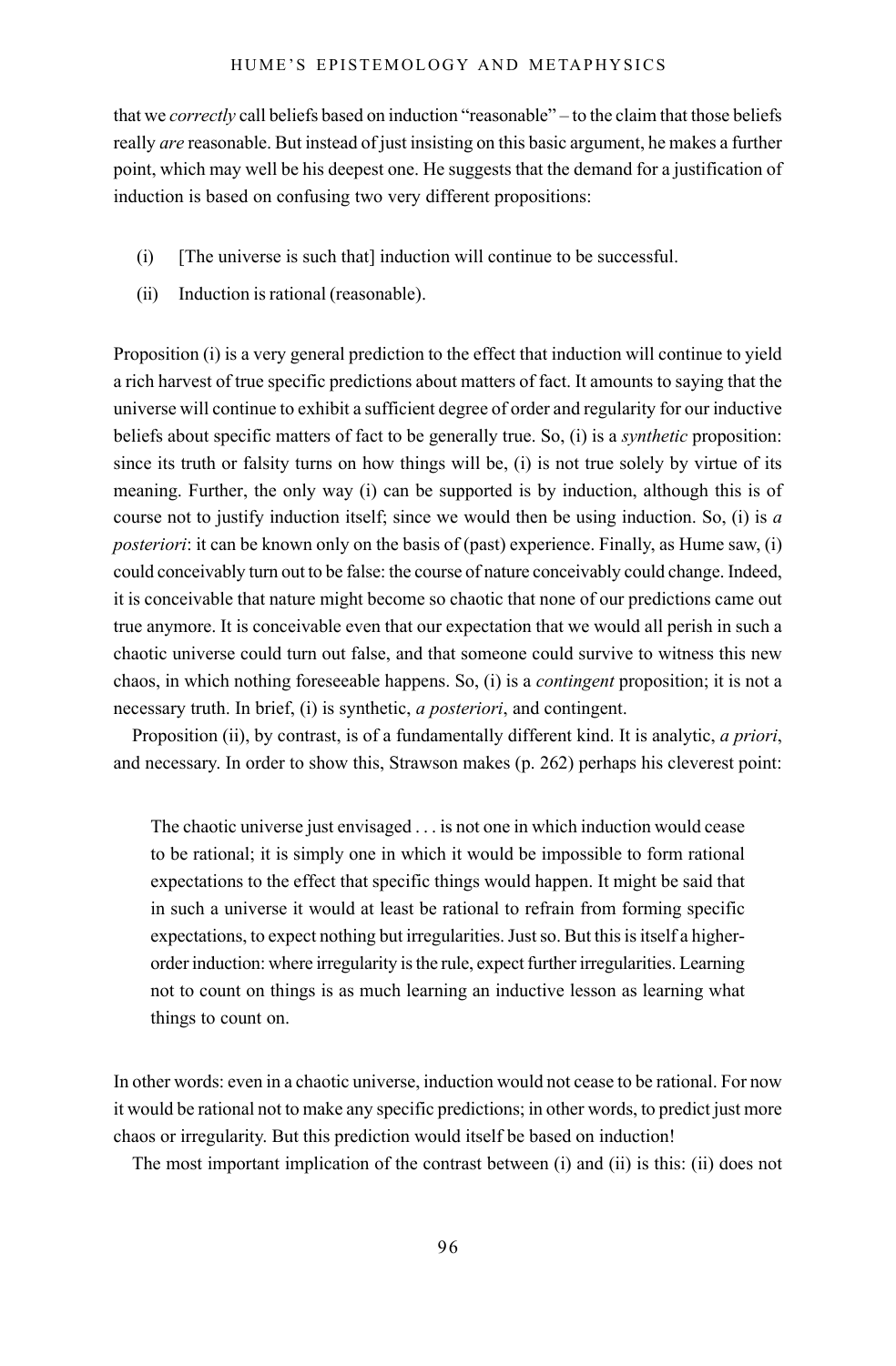depend on (i). Even if (i) became false, (ii) would still be true. This means that showing how (i) conceivably could become false (as Hume does) has no tendency at all to show that induction is not rational.

Let us apply this point directly to the question of whether Hume's critique of induction implies that induction is not rational. Those who believe that it does presumably hold that whether an inductive inference like that from (4) to (3) is rational depends on whether  $(5)$  – the principle that the future will resemble the past – can be established. Simply put, they hold that:

(G) (ii) depends on (5).

Now, notice that  $(i)$  – the statement that [the universe is such that] induction will continue to be successful – is very closely related to  $(5)$  – the statement that the future will resemble the past. The only difference between them is that (i) does, while (5) does not, explicitly say that induction has and will be used; since (5) asserts only the uniformity of nature, while (i) affirms also the occurrence of induction within this uniform nature. Accordingly, consider a slightly modified version of (i):

**(**ia) [The universe is such that] induction, if correctly used, will continue to be successful.

Then it seems safe to say that (5) is true just in case (ia) is true; in other words, that:

(H) (5) is true if and only if (ia) is true.

Those who think that Hume's position implies the irrationality of induction, then, are committed to the logical consequence of (G) and (H), namely:

(I) (ii) depends on (ia).

But surely (I) is false: just as Strawson's chaotic universe scenario shows that (ii) does not depend on (i), it likewise shows that (ii) does not depend on (ia). So, since  $(H)$  is true,  $(G)$ must be false. In other words, we may respond to inductive scepticism by reversing or applying the "pivot principle" to the argument from  $(G)$  and  $(H)$  to  $(I)$ , as follows:

(Not-I) (ii) does not depend on (ia). (H) (5) is true if and only if (ia) is true.

(Not-G) (ii) does not depend on (5). **• • •**

We may conclude, therefore, that in order for inductive inferences like that from (4) to (3) to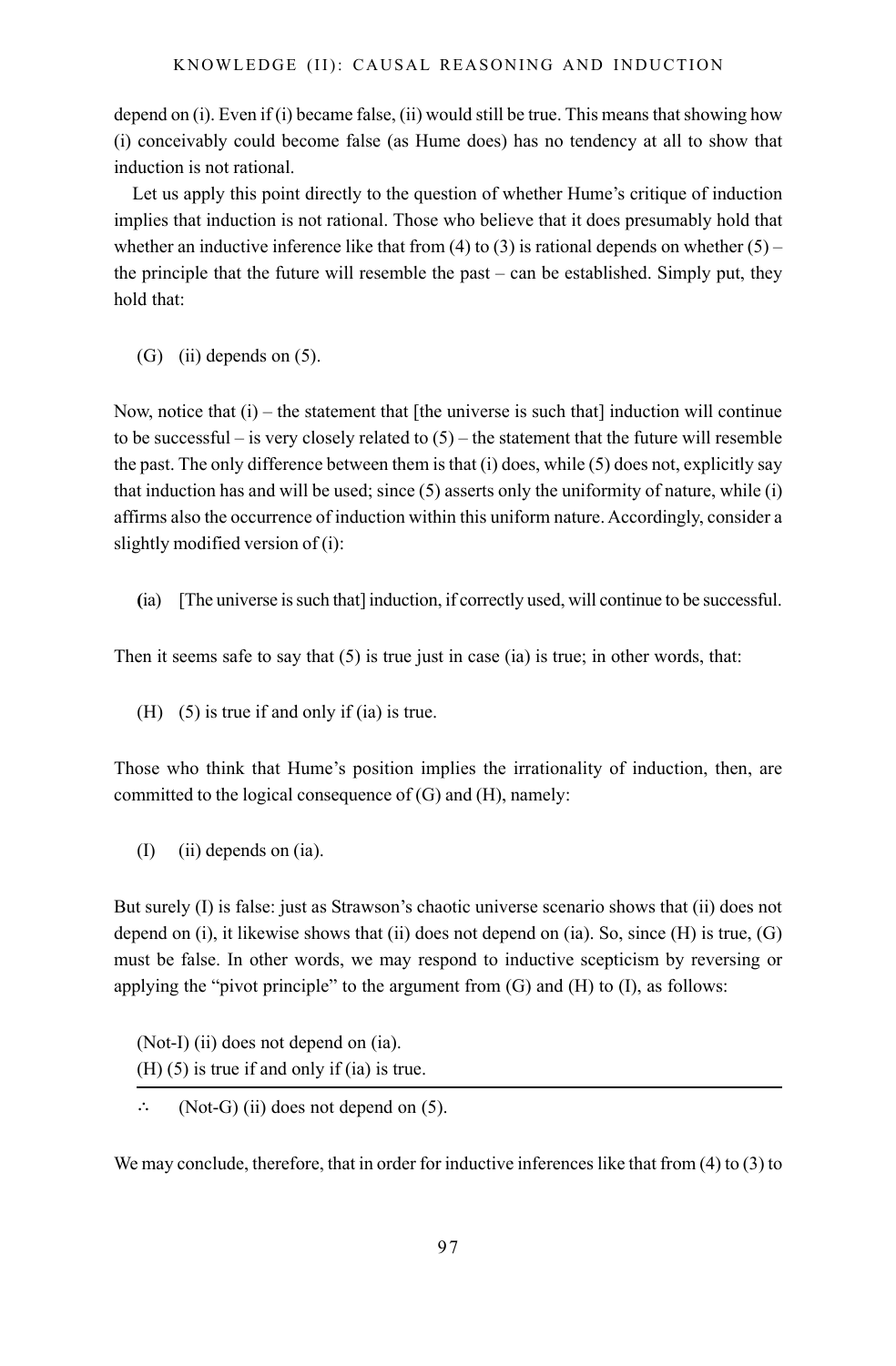be rational, it is not necessary to justify them by means of (5). Therefore, even if we accept Hume's demonstration that it is impossible to justify induction, we need not accept the sceptical conclusion that induction is therefore irrational.<sup>15</sup> Instead, we can reasonably maintain that induction is rational, even though it cannot be justified.16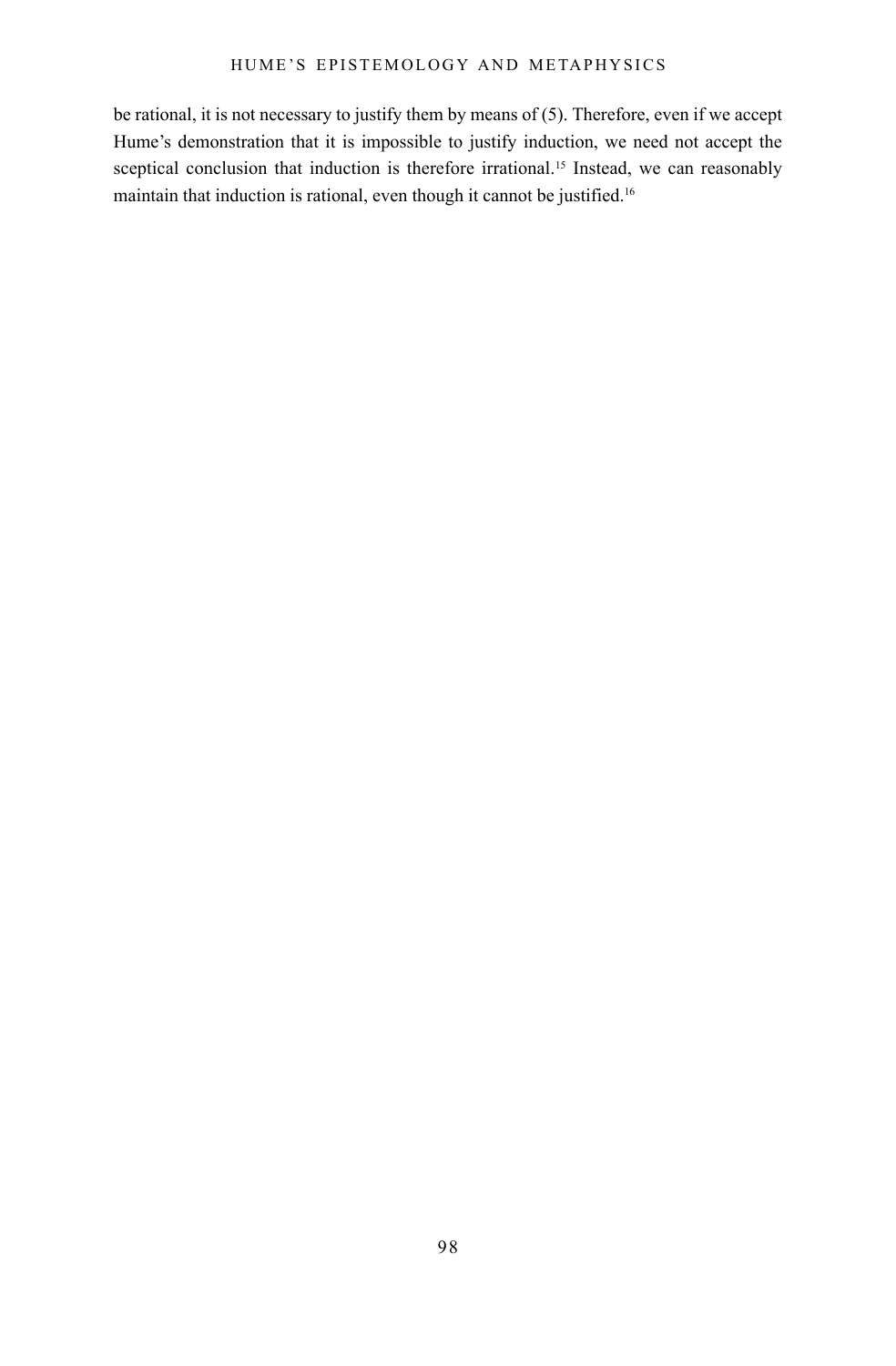# HUME'S THEORY OF CAUSALITY

#### **1 Introduction**

As we have seen, Hume was deeply interested in the relation of cause and effect. For he held that all factual beliefs, except those based on present perception and on memory, ultimately rest on causal relationships. In Section IV of the *Enquiry*, accordingly, he focused on the question of how we acquire and use causal knowledge, or at least (as those who interpret Hume as an inductive sceptic would say) causal beliefs. In Section VII, entitled "Of the Idea of Necessary Connexion," he returns to the topic of causality, but approaches it from a different point of view. His interest now is no longer primarily epistemological; he is no longer primarily concerned with our *knowledge* of causal relationships. Rather, his interest in Section VII is an analytical or definitional one: he wants to discover what causality is, quite apart from the question of how we know whether or what causal relationships exist in the world.

More specifically, he has two related purposes. First, he wants to explain the meaning of the terms "power," "force," "energy," "necessary connection," and the like. (In his discussion of the same topic in the *Treatise*, he mentions also the terms "efficacy," "agency," "necessity," "connection," and "productive quality.") He wants to understand such terms, because they are obviously implicated in the notion of causality: when a cause operates, it is commonly thought to do so because it then exercises power, force, or energy; it is also thought of as producing or necessitating its effect, which is in that sense necessarily connected with the cause. Second, Hume seeks to give what contemporary philosophers call an "analysis" of causation: a definition that specifies, in a noncircular manner, only and all of those statements that must be true for a causal relationship to obtain, or that give the necessary and sufficient conditions for the statement *X caused Y.*

Throughout Section VII, Hume is guided by the principle of empiricism that he advanced in Section II. Thus, immediately after introducing the topic of necessary connection, he reasserts that principle:

It seems a proposition, which will not admit of much dispute, that all our ideas are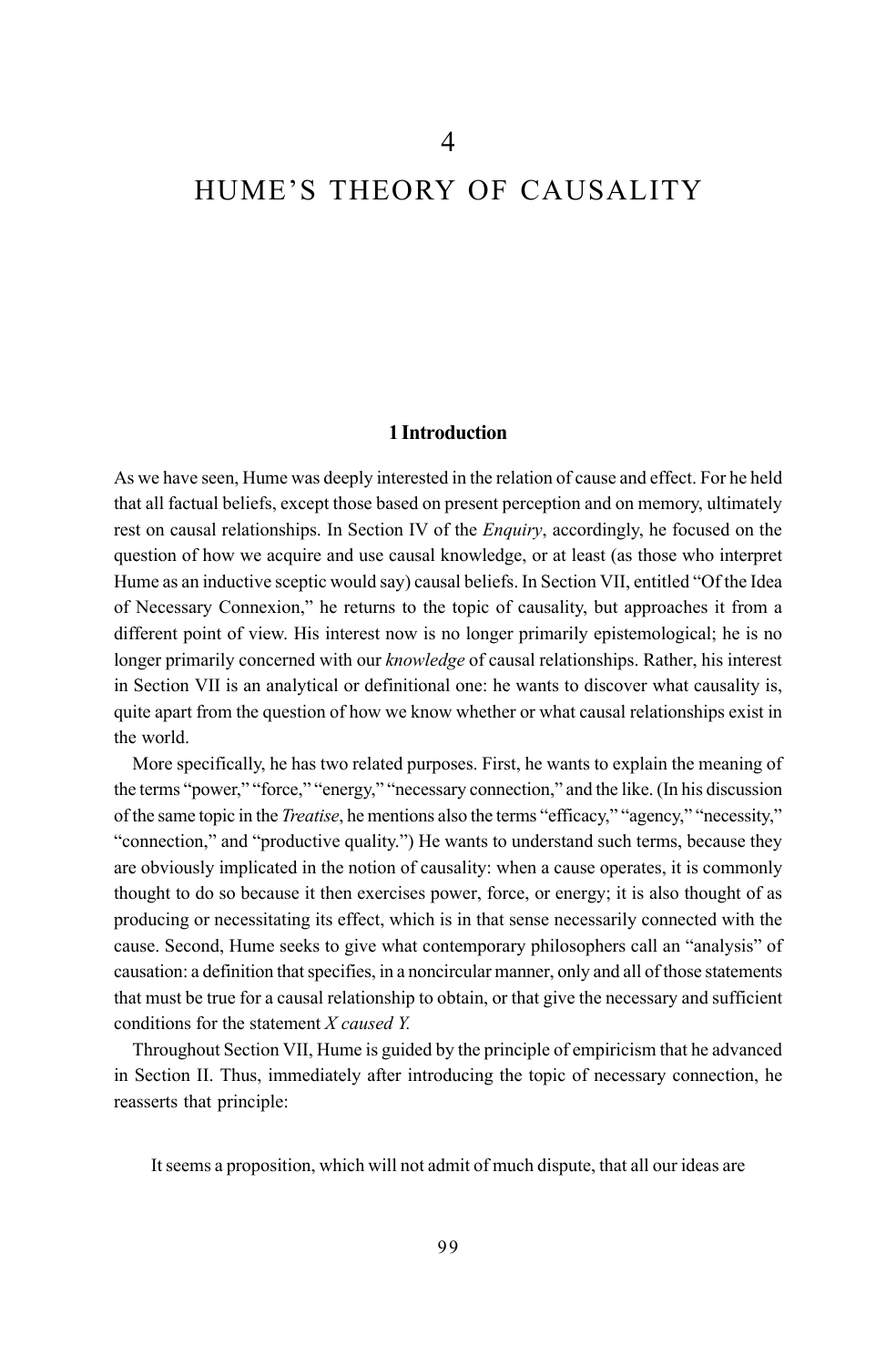nothing but copies of our impressions, or, in other words, that it is impossible for us to *think* of anything, which we have not antecedently *felt*, either by our external or internal senses.

(E:62; S:41; F:102)

This serves as a strong reminder that everything Hume will say about necessary connection and its cognates will be governed by his principle of empiricism. This principle, accordingly, dictates the method Hume will follow in order "to fix, if possible, the precise meaning of these terms" (E:62; S:40; F:102): he will apply his empirical test for meaning to them. In other words, his chief question about "necessary connexion" and its cognates will be: *from what impression(s) is the idea o*f *necessary connection derived?* As he says:

To be fully acquainted, therefore, with the idea of power or necessary connexion, let us examine its impression; and in order to find the impression with greater certainty, let us search for it in all the sources, from which it may possibly be derived.

(E:63; S:41; F:103)

Having announced his method, Hume launches into a search for the impression(s) of necessary connection. This impression hunt occupies much the greater part of Section VII – all of part I, and the first half of part II. Not until the second half of part II does Hume give, in the space of a single paragraph, his famous analysis of causality. We shall examine his search for the impression of necessary connection in part 2, and his analysis of causality in the third and fourth parts of this chapter.

## **2 Necessary connection**

When looking for an observable item – an "impression" – answering to the idea of necessary connection, the natural way to proceed is by scrutinizing any pair of events related as cause and effect. Now some of the clearest cases of cause and effect are those involving ordinary material objects, such as Hume's favorite case of colliding billiard balls. It is with such cases, accordingly, that Hume begins his impression hunt. He asks us to consider two colliding billiard balls, and to reflect on the question: what do we actually observe in such a case? Well, we observe the cue ball rolling toward the object ball; we see the cue ball come into contact with the object ball, and we see the object ball roll away from the place where it was struck. No doubt, we also hear a noise when the balls come into contact. But do we see the cue ball exercising a power, or exerting a force, on the object ball? Do we see a connection or tie between the events involved – between the collision of the balls and the ensuing motion of the object ball? Do we even know what such a connection or tie would look like? To all these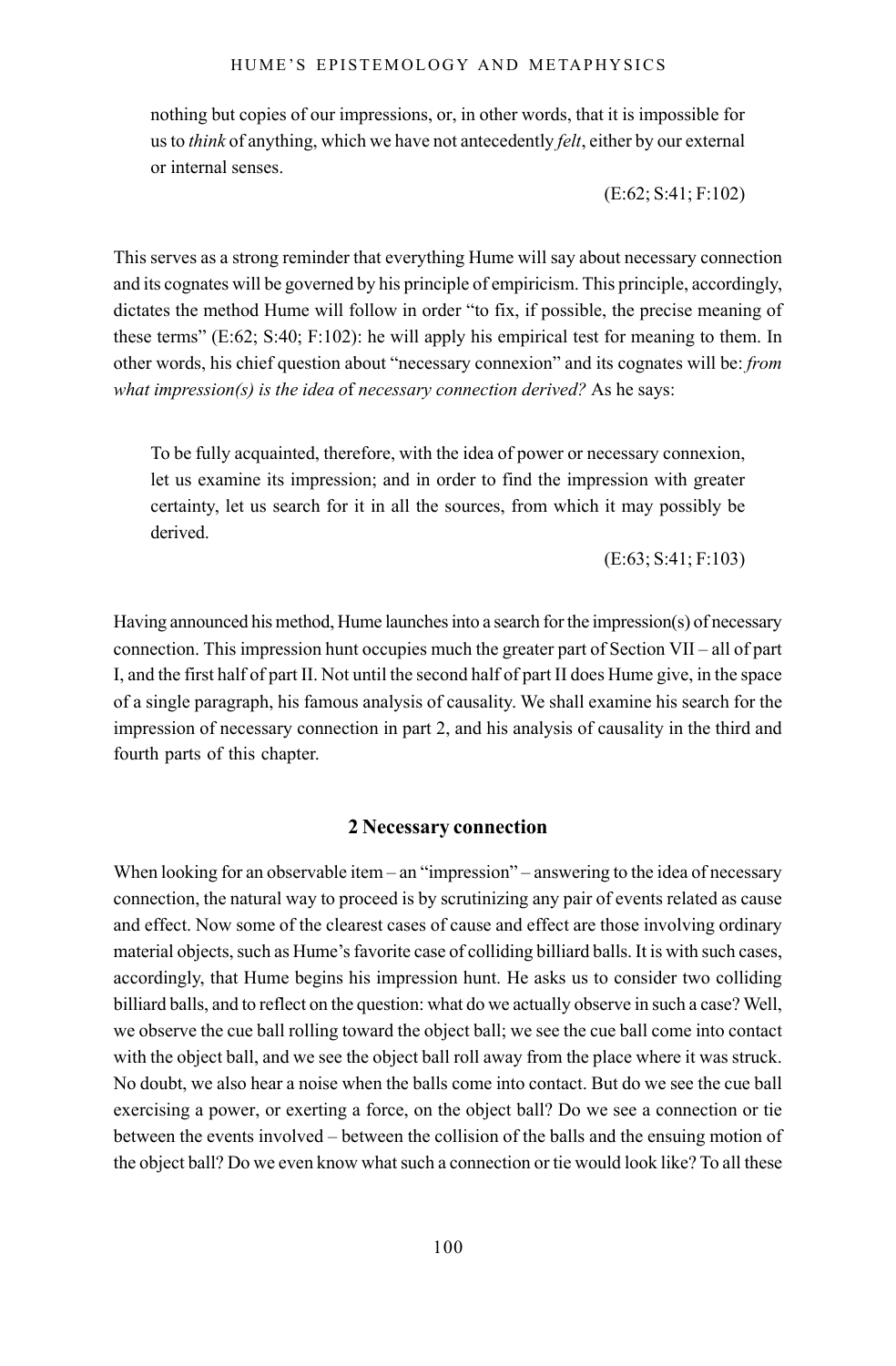questions, Hume's answer is a resounding NO. Furthermore, since the case of the billiard balls is as clear, obvious, and typical a case of causation as one might like, Hume generalizes from it: he concludes that no individual case of causation involving only objects that we perceive by our senses yields any impression of necessary connection. As he puts it:

When we look about us toward external objects, and consider the operation of causes, we are never able, in a single instance, to discover any power or necessary connexion; any quality, which binds the effect to the cause, and renders the one an infallible consequence of the other. We only find, that the one does actually, in fact, follow the other. The impulse of one billiard-ball is attended with motion in the second. This is the whole that appears to the *outward* senses.

(E:63; S:41; F:103)

In reality, there is no part of matter, that does ever, by its sensible qualities, discover any power or energy, or give us ground to imagine, that it could produce any thing, or be followed by any other object, which we could denominate its effect. Solidity, extension, motion; these qualities are all complete in themselves, and never point out any other event which may result from them. The scenes of the universe are constantly shifting, and one object follows another in an uninterrupted succession; but the power or force, which actuates the whole machine, is entirely concealed from us, and never discovers itself in any of the sensible qualities of body. We know that, in fact, heat is a constant attendant of flame; but what is the connexion between them, we have no room so much as to conjecture or imagine. It is impossible, therefore, that the idea of power can be derived from the contemplation of bodies, in single instances of their operation; because no bodies ever discover any power, which can be the original [origin] of this idea.

(E:63–4; S:42; F:104)

Having argued that the idea of necessary connection cannot be derived from observing any individual event-pair in the physical world around us, Hume considers another possibility. Perhaps the idea of necessary connection is derived from introspection; specifically, from experiencing the operation of our own wills. In other words, perhaps one can detect, by introspection, a necessary connection between one's own will and its effects. Hume examines, at some length, two subpossibilities: (1) that we can detect some necessary connection between our will and its effects when we perform voluntary bodily actions (such as raising an arm); and (2) that we can detect some necessary connection between the individual will (hereafter, the will) and its effects in deliberate thinking and/or imagining (e.g. when we conjure up a mental image). Hume argues against both of these possibilities, using three arguments against each of them. (He labels these arguments "*first,*" "*Secondly*," and "*Thirdly*".)

We can summarize his arguments against (1) as follows. First, if we were aware of a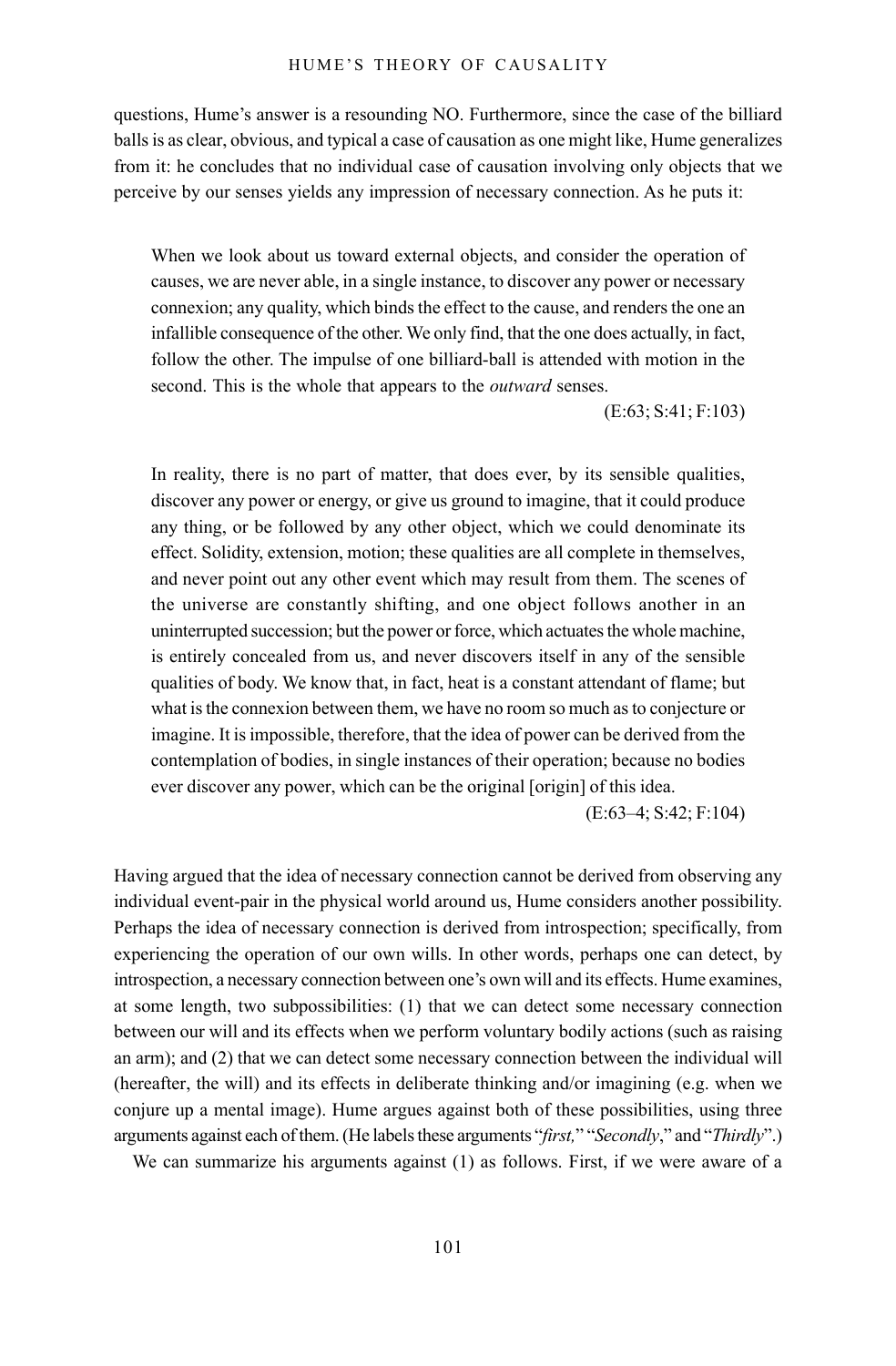necessary connection between the will and its effects in voluntary action, then we would understand how the mind interacts with the body. Since we do not grasp the "secret union of soul and body," it follows that we are not aware of any such connection. Second, if we could detect a power or force operating when we exercise the will in order to control our body, then we would understand exactly why we can voluntarily control some parts of our body (e.g. the legs and fingers) but not others (e.g. the liver and spleen). For then we would be aware of this force's presence in the former cases, and of its absence in the latter cases. But, says Hume, "we cannot assign any reason besides experience, for so remarkable a difference between one and the other" (E:65; S:43; F:105). All we know is that, in some cases, willing a certain bodily movement is followed by that movement; while in other cases, the movement does not occur no matter how intensely we may desire it. Third, science teaches us that the immediate effect of the will in voluntary movement is not the intended movement itself. Rather, it is an event of which we are wholly unaware and probably ignorant – presumably a brain event. (Although Hume himself does not here mention brain events, from our twentiethcentury perspective it may be helpful to illustrate his point by reference to them.) This brain event in turn causes a series of neurological and physiological events, of which we are equally unaware, until at last the desired movement occurs. Now since we are unaware of the brain event, we are obviously also unaware of any necessary connection between it and the will. Again, all we are aware of is that willing a certain movement is followed by that movement. We are not aware of any necessary connection between volition and the brain event that initiates the sequence of neurological events, muscular contractions, etc., which ultimately leads to the desired movement.

We can summarize Hume's arguments against (2) as follows. First, when we deliberately conjure up an idea or image, we are of course conscious of that idea or image itself. But we have no understanding at all of the power by which we bring it to consciousness. Indeed, Hume suggests that such purely mental causation is even more mysterious than any so far considered, comparing it to God's creation of things *ex nihilo*, out of nothing:

This is a real creation; a production of something out of nothing: which implies a power so great, that it may seem, at first sight, beyond the reach of any being, less than infinite.

(E:68; S:45; F:108)

Volition is surely an act of the mind, with which we are sufficiently acquainted. Reflect upon it. Consider it on all sides. Do you find anything in it like this creative power, by which it raises from nothing a new idea, and with a kind of *Fiat*, imitates the omnipotence of its Maker, if I may be allowed so to speak, who called forth into existence all the various scenes of nature? So far from being conscious of this energy in the will, it requires . . . experience . . . to convince us that such extraordinary effects do ever result from a simple act of volition.

(E:69; S:45; F:108–9)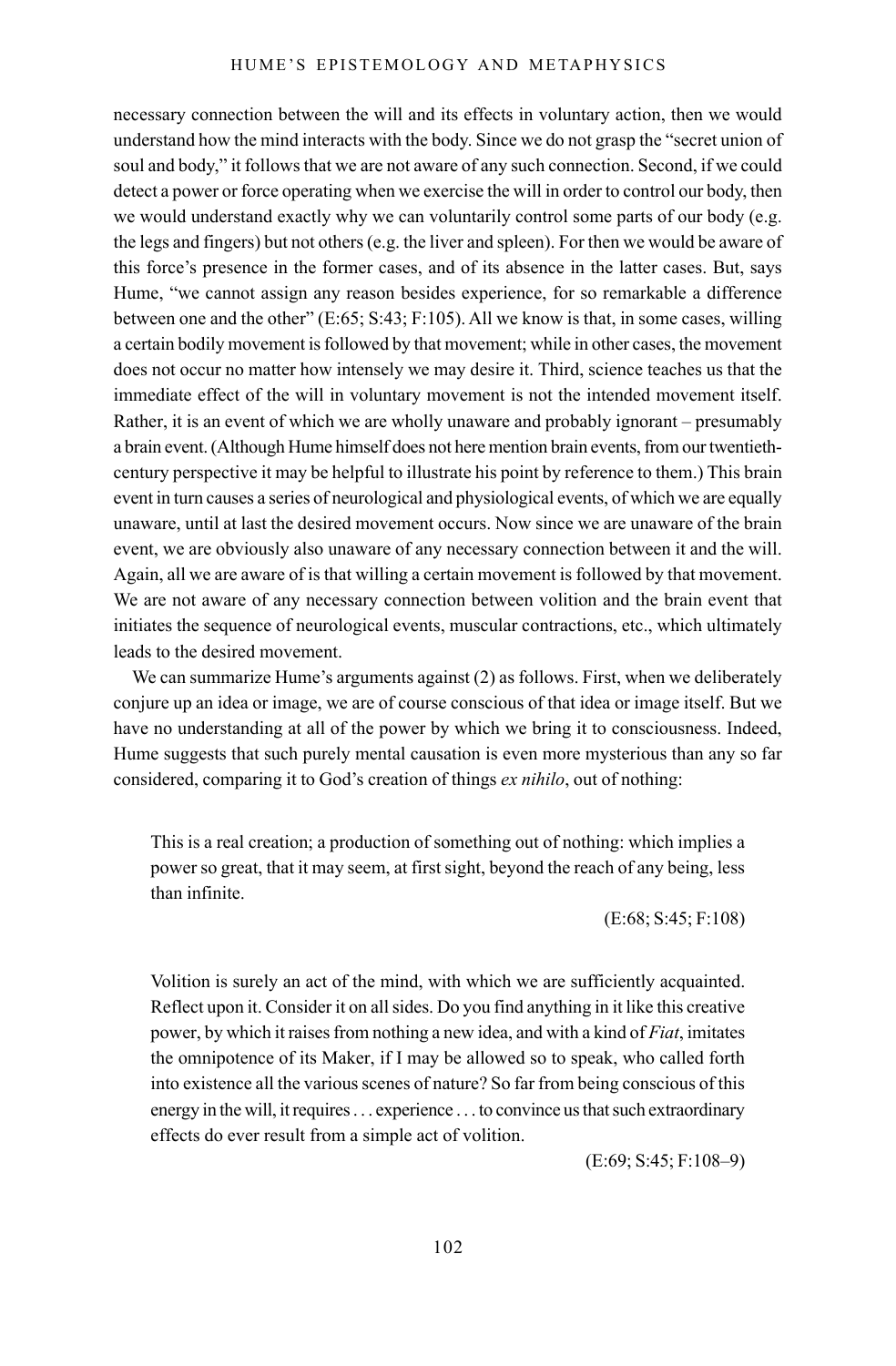The upshot is, as before, that while we are conscious of the cause (e.g. willing or deciding to picture a triangle) and of the effect (the image of the triangle), we are not aware of any power or force by which the cause produces the effect. As Hume puts it: "We only feel the event, namely, the existence of an idea, consequent to a command of the will: but the manner, in which this operation is performed, the power, by which it is produced, is entirely beyond our comprehension" (E:68; S:45; F:108).

Hume's second and third arguments against (2) are variants of his second argument against (1). If we were aware of a necessary connection between the will and our thoughts, then we would be able to understand (i) why we have far less control over some of our thoughts (e.g. feelings like envy, anger, elation) than others (e.g. plans for tomorrow) and a rather limited control over them on the whole, and (ii) why we have more control over our thoughts at some times (e.g. when sober) than at other times (e.g. when intoxicated). But (second argument) we cannot "assign the ultimate reason of these boundaries, or show why the power is deficient in one case and not in another" (E:68; S:45; F:108); nor (third argument) can we "give any reason for these variations, except experience" (E:68; S:45; F:108). These two arguments cannot be refuted simply by giving psychological or biological explanations of our weak and/or variable control over our thoughts and emotions. For these explanations would surely appeal to "experience" – to empirical generalizations such as "when a man consumes alcohol, his control over his thoughts diminishes." But Hume's point is precisely that such explanations based on experience are the *only* ones possible; whereas if we could detect a necessary connection between our will and our thoughts, then we could explain (i) and (ii) simply in terms of that connection itself, *without* referring to past experience or generalizations inferred from it.

There is a possible objection to Hume's arguments against (1) and (2) that we should consider. This is that in all these arguments Hume makes an unwarranted assumption. He assumes that in order to be aware *of* some connection between the will and its effects, we must also grasp or understand *how* this connection works. This assumption is very explicit, for example, in this passage from his third argument against (1): "[I]f the original power were felt, it must be known: Were it known, its effect must also be known; since all power is relative to its effect. And *vice-versa*, if the effect be not known, the power cannot be known nor felt." (E:66; S:44; F:106). Here Hume is saying that in order even to *feel* a power, one must "know" it, apparently in the sense of being able to foretell its effect without relying on past experience. In other words, he seems to be assuming that only a power or connection that would license a deductive inference from cause to effect or effect to cause – an inference of the sort he rejected in Section IV – could qualify as an impression of power or necessary connection. The same assumption was operative earlier, when he argued that we observe no necessary connection between cause and effect in the world around us:

When we look about us toward external objects . . . we are never able, in a single instance, to discover any power or necessary connexion, any quality which *binds*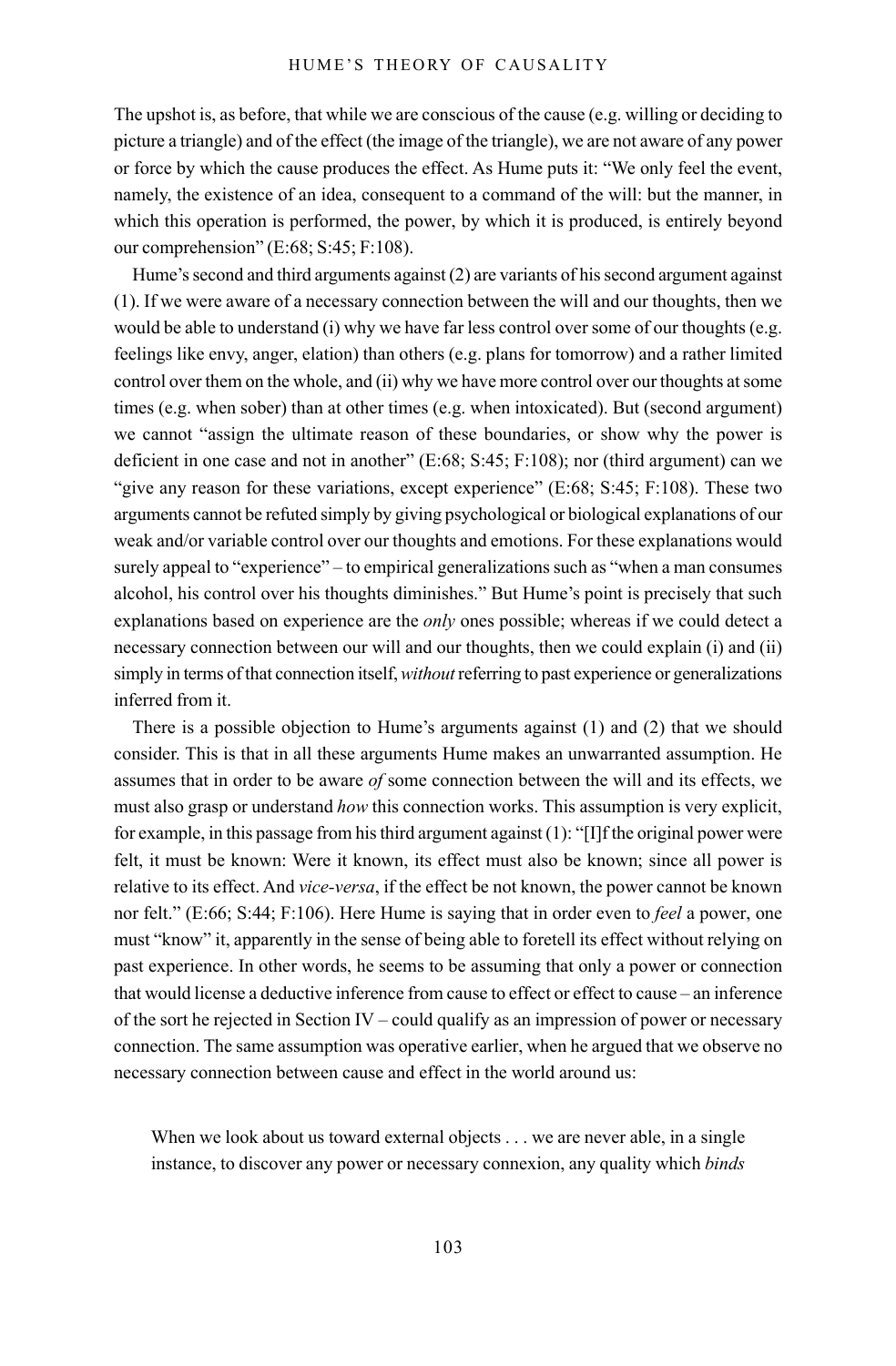#### HUME'S EPISTEMOLOGY AND METAPHYSICS

*the effect to the cause, and renders the one an infallible consequence of the other.* (E:63; S:41; F:103; emphasis added)

Here again, Hume seems to be assuming that any power or necessary connection of which we might be aware must be one that makes the effect deducible from ("an infallible consequence" of) the cause. But this assumption is questionable. Suppose, for example, that you force yourself to hold up a heavy object, or to think about something difficult or unpleasant. It seems plausible to say that, in such a case, you are aware of a force or power – that you have, by introspection, an "impression" of power. Hume's only reason for denying this is that you do not understand how this power works, in the sense of knowing, apart from any previous experience, that the effect will occur. But this seems irrelevant: it does not show that you do not experience a feeling of power, force, or connection between your will and its effect. To say that it does show this would be to say that unless the power or force was actually "successful" in bringing about the effect, it did not even exist. But even if you *fail* to hold up the weight or to hold your attention on the unpleasant thought, do you not experience some feeling of (insufficient) force or power? And, if so, why isn't this an "impression" from which the idea of power can be derived?

Although this objection seems correct, it is not very damaging to Hume's basic position. For suppose that Hume simply conceded that we have an idea of power derived from an impression of power that we have when we exercise our wills. Could this idea be what we have in mind when we assert, for example, that one billiard ball exerts power or force on another, or that there is a necessary connection between the collision and the movement of billiard balls? Surely not. For a billiard ball is an unconscious, inanimate object; it cannot have an impression of power like the one we may have in voluntary action or deliberate thinking. The same is true of most of the objects that enter into causal relations: they are inanimate, material objects. Clearly, it would be wrong to model our understanding of a necessary connection between events involving these inanimate objects on human volition. But most of the causal relations we *want to understand* involve just such objects: causal relations between the will and its effects are only a tiny sub-class of all causal relations. So, with the possible exception of that sub-class, an idea of necessary connection derived from human volition cannot advance our understanding of causality. Furthermore, even if we do have some idea of a necessary connection between the will and its effects, this idea is not one that supports a deductive inference from cause to effect or from effect to cause.

It is worth noticing that, in at least one place, Hume does seem to concede that we have this limited idea of necessary connection, and to also point out that this does not seriously affect his overall position. He writes:

It may be pretended, that the resistance which we meet with in bodies, obliging us frequently to exert our force, and call up all our power, this gives the idea of force and power. It is this *nisus* or strong endeavour, of which we are conscious, that is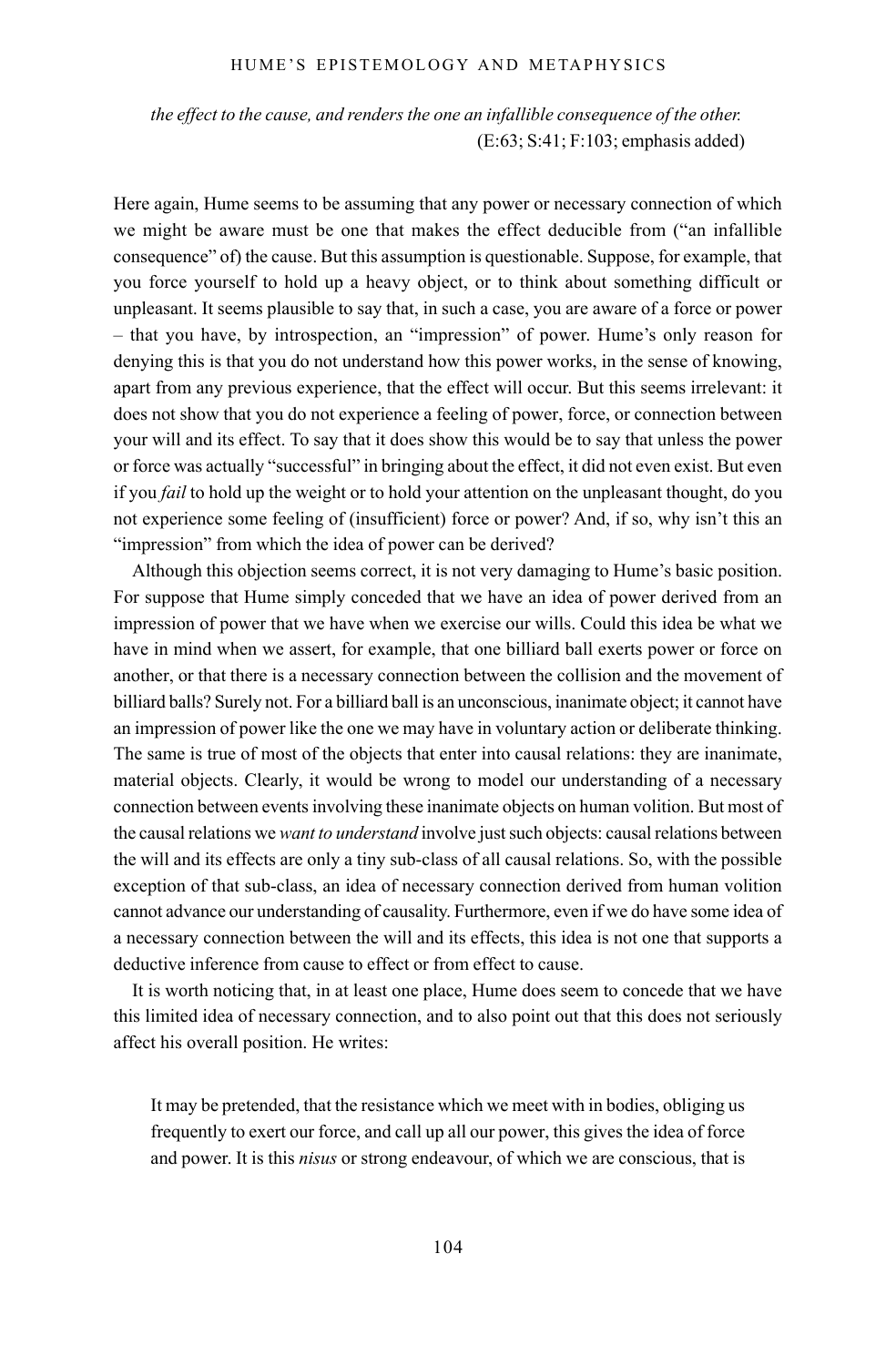#### HUME'S THEORY OF CAUSALITY

the original impression from which this idea is copied.

(E:67*n*; S:44*n*; F:107)

Since Hume does not go on to deny that we do experience this "*nisus* or strong endeavour," he seems to be conceding that, in such an action as holding up a heavy weight, we do have some impression of force or power. But, in response, Hume says, among other things, that "We attribute power to . . . inanimate matter, which is not capable of this sentiment" (ibid.). This, of course, is the point we are insisting on: even if we do have an idea of power derived from human volition, this idea cannot help us to understand causation in inanimate objects. Hume then adds the revealing remark:

[T]his sentiment of an endeavour to overcome resistance has no known connexion with any event: What follows it we know by experience; but could not know it *a priori.* It must, however, be confessed, that the animal *nisus*, which we experience, though it can afford no accurate precise idea of power, enters very much into that vulgar, inaccurate idea, which is formed of it.

(ibid.)

This reveals once again Hume's assumption that any idea of power or necessary connection worth taking seriously must be such as to license a deductive inference from one event to another; otherwise the idea is not "accurate" or "precise" but only "vulgar" and "inaccurate." But the remark also betrays his realization that such an idea is, nevertheless, a genuine idea of power – an idea "which is formed of it."

Having found no impression from which to derive a suitable idea of necessary connection (one that at least would be applicable to causal relations between inanimate objects), Hume next launches a somewhat digressive polemic against philosophers who would try to base our understanding of necessary connection on the notion of acts of God. (Although he mentions no names, he seems to have in mind the Cartesian Occasionalists, especially Malebranche (1638–1715).)

To summarize this attack: Hume begins by asserting that ordinary people think that they actually see the forces operating in nature, except (only) in extraordinary cases that they cannot explain, like earthquakes, plague, and prodigies. In such cases, they attribute the causality to God's intervention. Philosophers, however, realize that

even in the most familiar events, the energy of the cause is as unintelligible as in the most unusual, and that we only learn by experience the frequent *Conjunction* of objects, without ever being able to comprehend any thing like *Connexion* between them.

(E:70; S:46; F:109)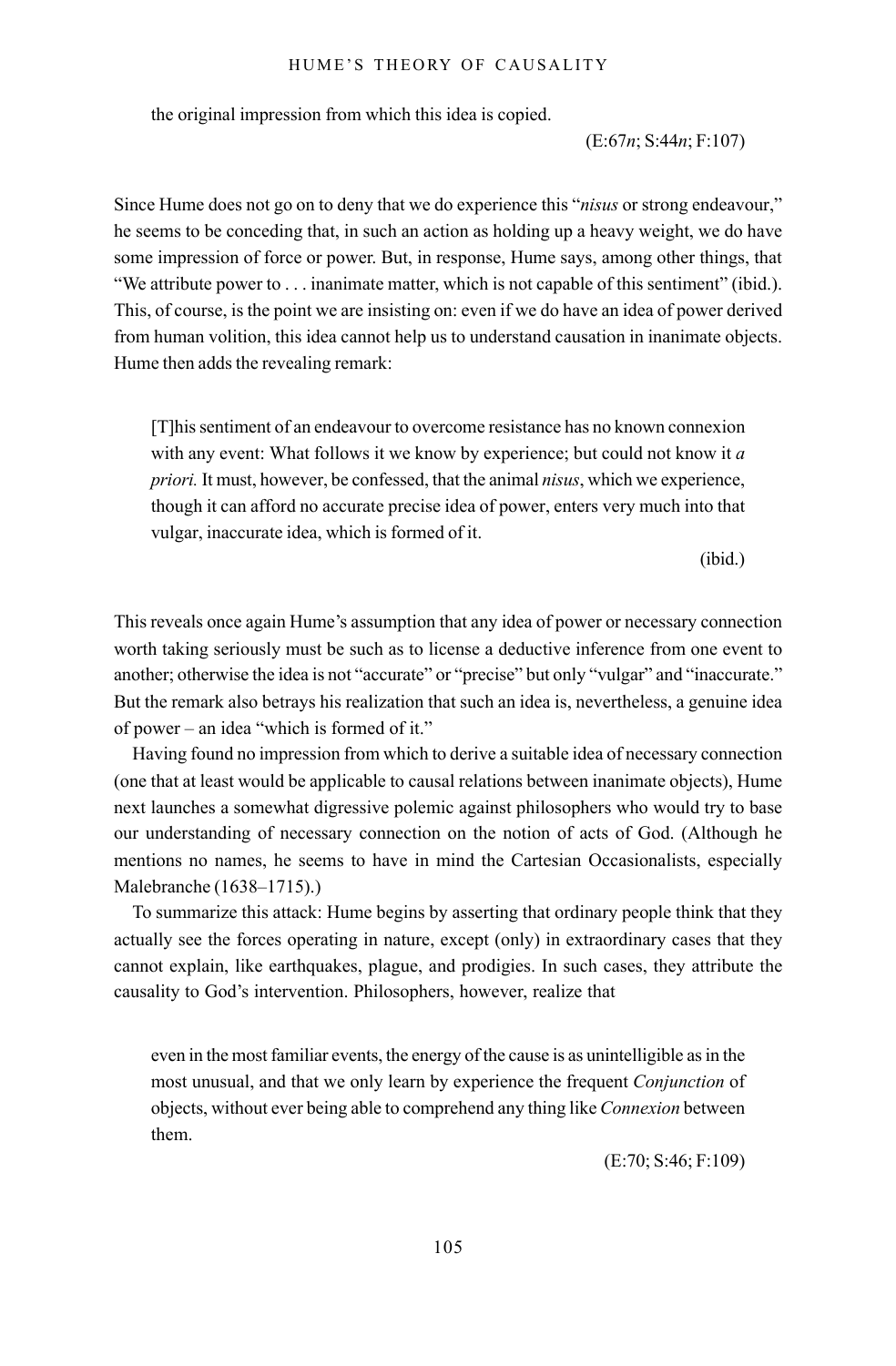Accordingly, philosophers go much further than do ordinary folk: they infer that the only real cause is always God. Events in the created world are at best only "occasions," that is, occurrences on the occasion of which God Himself causes the effects. This is Malebranche's completely general version of the Occasionalism according to which God causes *all* events and so serves as the causal intermediary between physical and mental events.

Needless to say, Hume rejects this view. Apart from eloquently expressing his scepticism about how we could ever know such a view to be true  $(E:72; S:47-8; F:111)$ , he points out its uselessness for the purpose at hand: namely, the search for an impression of necessary connection.

We are ignorant . . . of the manner in which bodies operate on each other: Their force or energy is entirely incomprehensible: But are we not equally ignorant of the manner or force by which a mind, even the supreme mind, operates either on itself or on body? Whence, I beseech you, do we acquire any idea of it? We have no sentiment or consciousness of this power in ourselves. We have no idea of the Supreme Being but what we learn from reflection on our own faculties. Were our ignorance, therefore, a good reason for rejecting any thing, we should be led into that principle of denying all energy in the Supreme Being as much in the grossest matter. We surely comprehend as little the operations of one as of the other. (E:72–3; S:48; F:111–12)

The upshot is that appealing to God's causality cannot increase our understanding of necessary connection beyond that which was attained by reflecting on human volition (which Hume, here again, declares to be nil, and which we have seen to be at least irrelevant to causation involving inanimate objects).

At the start of Section VII part II, Hume summarizes the results of his impression hunt. So far, these results have been totally negative: so long as we consider individual pairs of events – whether these be events involving the things we perceive outside us, or our own volitions and their effects – we find no (suitable) impression of necessary connection. As Hume puts it: "All events seem entirely loose and separate. One event follows another; but we never can observe any tie between them. They seem *conjoined*, but never *connected*" (E:74; S:49; F:113).

So, Hume declares, it looks as if we may be forced to conclude that the idea of power or necessary connection is simply nonexistent, and that these terms are therefore meaningless:

And as we can have no idea of any thing which never appeared to our outward sense or inward sentiment, the necessary conclusion *seems* to be, that we have no idea of connexion or power at all, and that these words are absolutely without any meaning, when employed either in philosophical reasonings, or common life.

(E:74; S:49; F:113)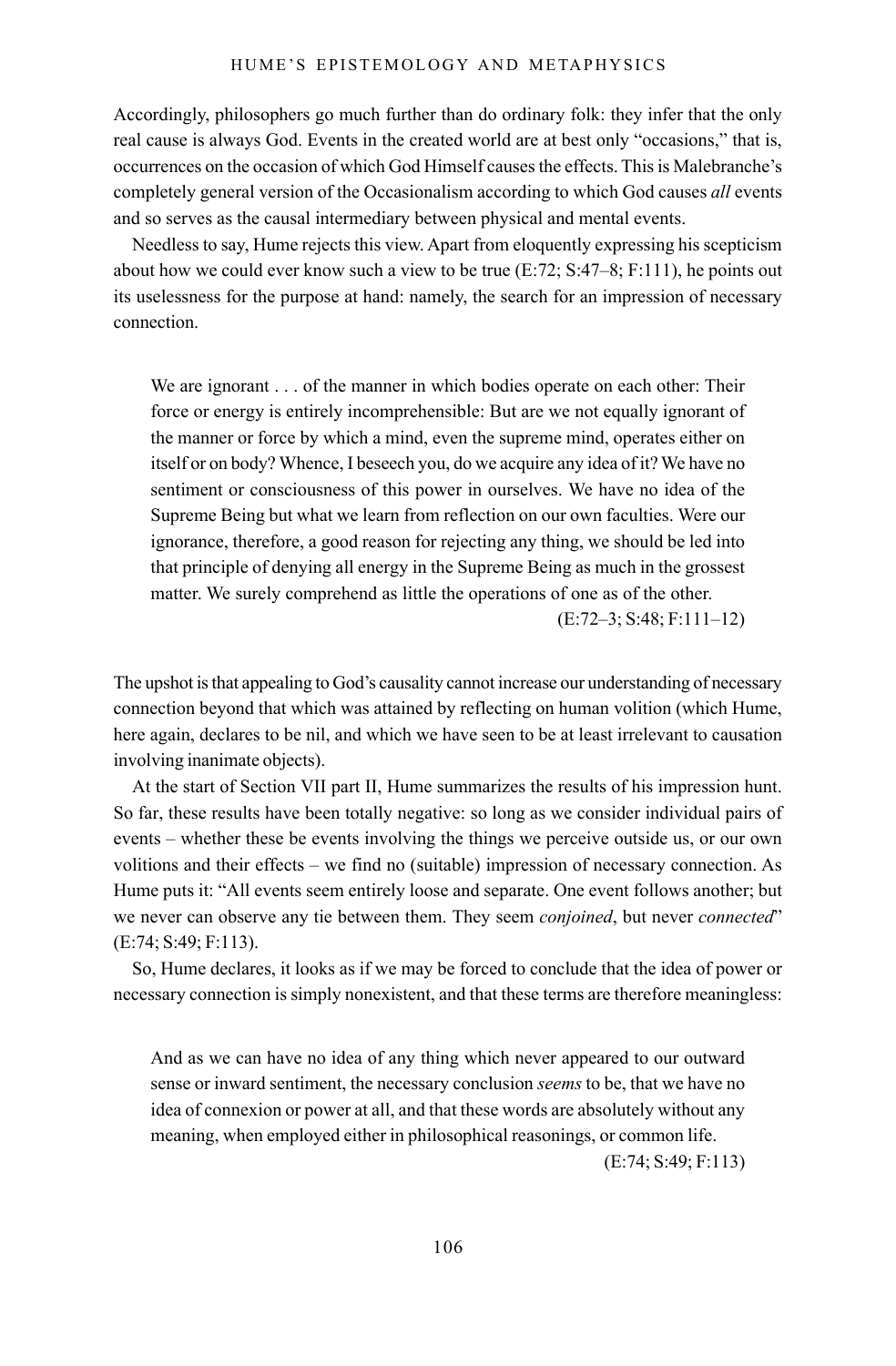At this point – just as it looks as if the search for necessary connection has ended in failure – Hume makes the key move in his entire discussion of causality. He asks: when do we first begin to infer, from the occurrence of one event, that some other event will occur? Do we make any such inference the first time that we perceive an event of any particular sort? Certainly not: as Hume has already argued at length, it is impossible, on perceiving an event that is new in our experience, for us to draw from it any inference to another event; the entire weight of his critique of causal reasoning lies behind this negative point. Rather, Hume says, it is only after we have observed that an event of a certain kind is always, in our experience, followed by an event of another kind, that we begin to infer, upon observing an event of the first kind, that an event of the second kind will follow. To use Hume's own famous term, it is only after we experience a "*constant conjunction*" between events – events of kind A always being followed, in our experience, by events of kind B – that we start to infer an event of kind B from observing an event of kind A. Only then do we begin to call one event the "cause" and the other the "effect;" only then do we begin to think that there is some necessary connection between the events. So, the idea of necessary connection must somehow arise from observing many similar pairs of events rather than any individual pairs: it arises from the experience of constant conjunction.

However, the introduction of constant conjunction seems at first not to help at all. For, obviously, if we do not observe a necessary connection between two events of a certain kind, then we do not observe such a connection merely by perceiving many more exactly similar pairs of events. There can be nothing in these similar pairs that was not in the first pair; otherwise they would not be exactly similar. What, then, can possibly be added by observing a multiplicity of similar event-pairs? Only this: a feeling of expectation or anticipation, whenever we perceive an event like the first member of the pair, that an event like the second member will follow. This feeling, which is something in our minds rather than in the events themselves, is the *only* new ingredient added by having the experience of constant conjunction. Therefore, Hume concludes, this feeling IS the impression of necessary connection! This striking thesis is also the point of contact between Hume's theory of causality and his psychological explanation of causal and inductive reasoning. For that explanation, you will recall, appeals to the psychological principle ("habit," "custom") that if the mind is presented with repeated cases in which A is followed by B, it will come to expect or anticipate B whenever it perceives A. Hume is now saying that this feeling of anticipation *is* the impression of necessary connection for which he has been searching. In the terminology of the *Treatise*, it is a definite "impression of reflection," just like joy, pain, or embarrassment.

But if necessary connection is merely a feeling in our minds, why do we think that we have a notion of some necessary connection between events themselves? To answer this question, Hume adds a final but very important point to his account of necessary connection. This is that we *project* our own feeling of expectation or anticipation outward into the observed events, and thereby mistakenly come to think that we are aware of a necessary connection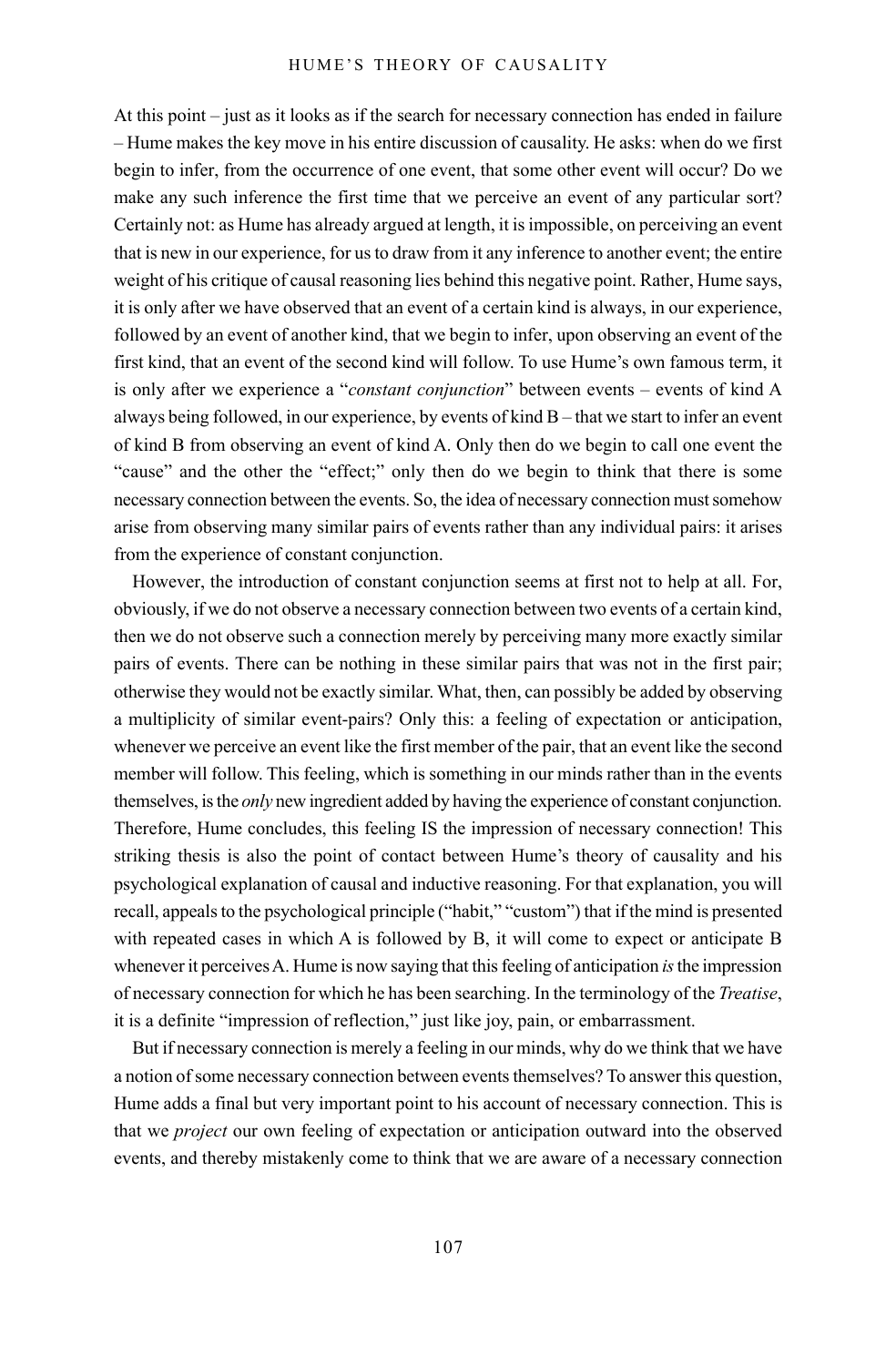between the events themselves. As he puts it in the *Treatise* (where this point is made more emphatically than in the *Enquiry*):

[T]he mind has a great propensity to spread itself on external objects. . . . This is the case, when we transfer the determination of the thought to external objects, and suppose any real intelligible connexion betwixt them; that being a quality, which can only belong to the mind that considers them.

(T:167–8)

In the *Enquiry*, he puts the point this way: "[A]s we *feel* a customary connexion between the ideas, we transfer that feeling to the objects; as nothing is more natural than to apply to external bodies every internal sensation, which they occasion" (E:78*n*; S:52*n*; F:117). In fact, however, the only relation we observe between the events ("external objects," "external bodies") themselves is that of constant conjunction – the fact that events of the same kind as one of them are "constantly conjoined" in our experience with events of the same kind as the other. The upshot, as Hume puts it in the *Treatise*, is:

Upon the whole, necessity is something, that exists in the mind, not in objects; nor is it possible for us ever to form the most distant idea of it, consider'd as a quality in bodies. Either we have no idea of necessity, or necessity is nothing but that determination of the thought to pass from causes to effects and from effects to causes, according to their experienc'd union.

(T:165–6)

Before concluding this part, we should say something about a controversy that has emerged in recent Humean scholarship. Until quite recently, virtually all such scholars have taken Hume to have totally rejected the view that there are necessary connections between events. Against this standard interpretation, however, some writers have recently advanced an interpretation which Kenneth Winkler (1991: 541–79), a contemporary Hume scholar, aptly calls "the New Hume." According to proponents of this New Hume, Hume denied that humans *know* that there are necessary connections between events, but allowed that such connections may nevertheless exist.<sup>1</sup> Indeed, several of these proponents have gone so far as to assert that Hume himself actually believed that such connections exist, even though he admitted that neither he nor anyone else could know this to be the case.<sup>2</sup> As evidence for their interpretation, proponents point out that the *Treatise* and the *Enquiry* are rife with passages where Hume uses terms like "secret powers," "power," "the ultimate force and efficacy of nature," "the powers, by which bodies operate," "secret causes," "powers and principles on which the influence of . . . objects entirely depends," and the like, in ways that strongly suggest that he believes that causal powers do exist in objects, even though we cannot know or understand how they operate. The proponents of the New Hume argue also that Hume's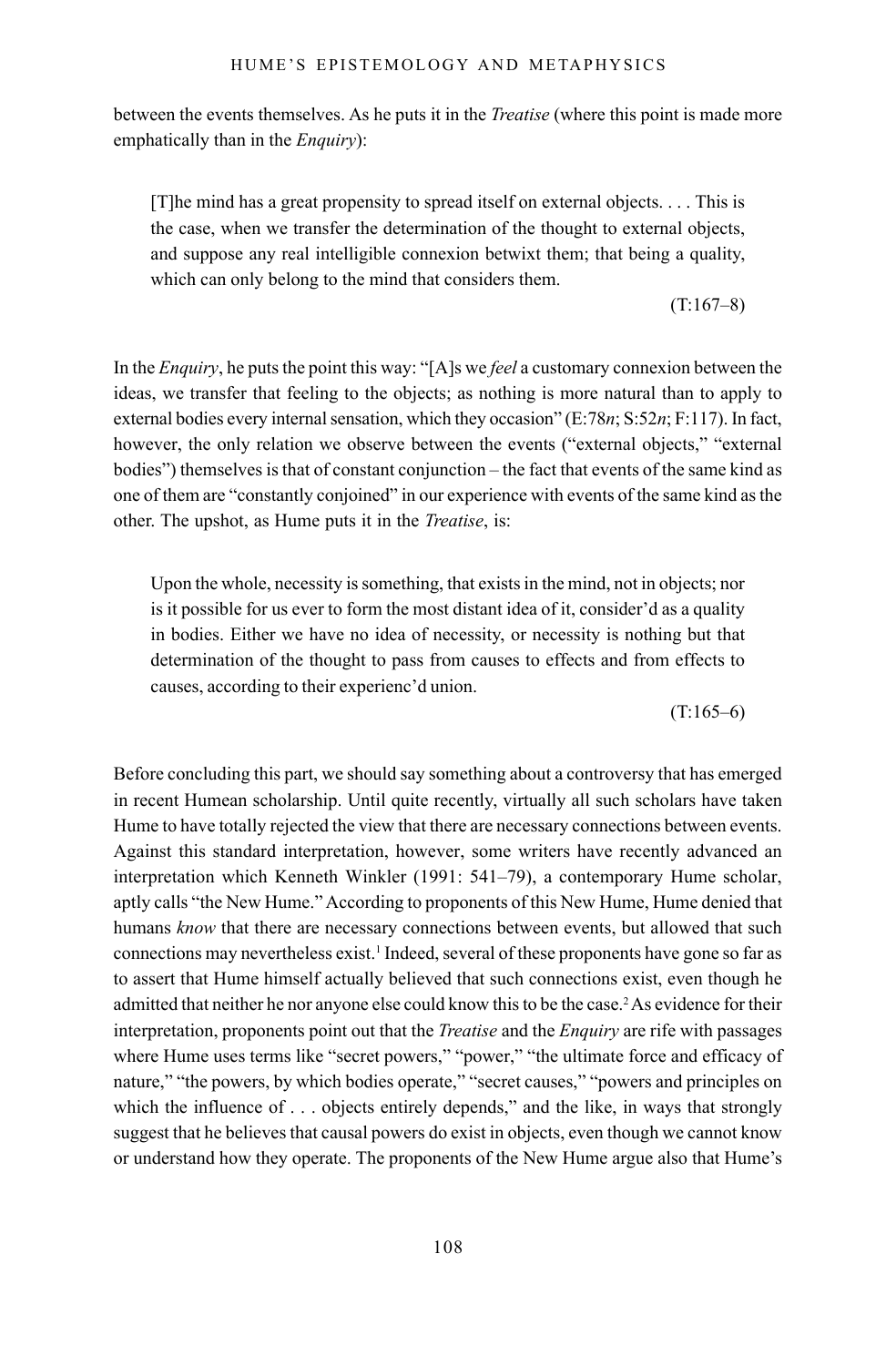"noncommittal" sceptical outlook would have prevented him from categorically denying that there are such powers; since this would have been to make a strong claim about reality that he could not really have known to be true (see especially Strawson 1989: 11–12, 94– 101, 277).

In response to the New Hume proponents, scholars who defend the standard interpetation of Hume – who defend what Winkler calls "the Old Hume" – have proposed several ways of dealing with the passages in which Hume seems to be referring to "powers," "secret powers," "secret causes," etc. For example, it has been suggested that his use of such expressions is not genuinely referential; that, rather, it involves only "the use, for the sake of argument, of referential expressions favoured by a view that one is opposing" (Bottersill 1990: 205). It has been pointed out that Hume himself, in the footnote in Section IV of the *Enquiry* that we quoted earlier (see p. 77), says that his uses of the word "power" are to be taken in a "loose and popular sense" (cf. Winkler 1991: 545–6, 550). It has been suggested also that Hume's talk of secret powers and the like may really refer to minute mechanisms and structures rather than to hidden forces (ibid.: 547–50).

The textual issues between proponents of the New Hume and their critics are complex ones that could be settled only by a careful examination of numerous passages and their contexts – something we cannot undertake here. Rather, I shall emphasize only one point that seems to me to be crucial. This is that Hume's negative remarks about necessary connections between events and powers in objects, in the three places where he most directly and explicitly addresses this topic (Section VII of the *Enquiry*; Book I Part III Section XIV of the *Treatise*; and the *Abstract*), stem directly from his empiricist test for meaning – a test which Hume remained unwilling to give up even when it led him to consequences concerning the self that he found unacceptable. Thus, when Hume makes his negative remarks about necessary connection, he is not just saying that it is *false* that there are necessary connections between events, or that we have no way of knowing whether there are such connections. He is saying something much more radical: namely, that we do not even understand what such a necessary connection would be; so that, if we affirmed that there are such connections, we simply would not understand what we were saying. As Hume puts it in the *Abstract* of the *Treatise*:

Upon the whole, then, either we have no idea at all of force and energy, and these words are altogether insignificant, or they can mean nothing but that determination of the thought, acquired by habit, to pass from the cause to its usual effect.

(T:657; S:134; F:38)

And, again, in the *Enquiry*:

[We] ... cannot attain any ... definition, which may point out that circumstance in the cause, which gives it a connexion with its effect. We have no idea of this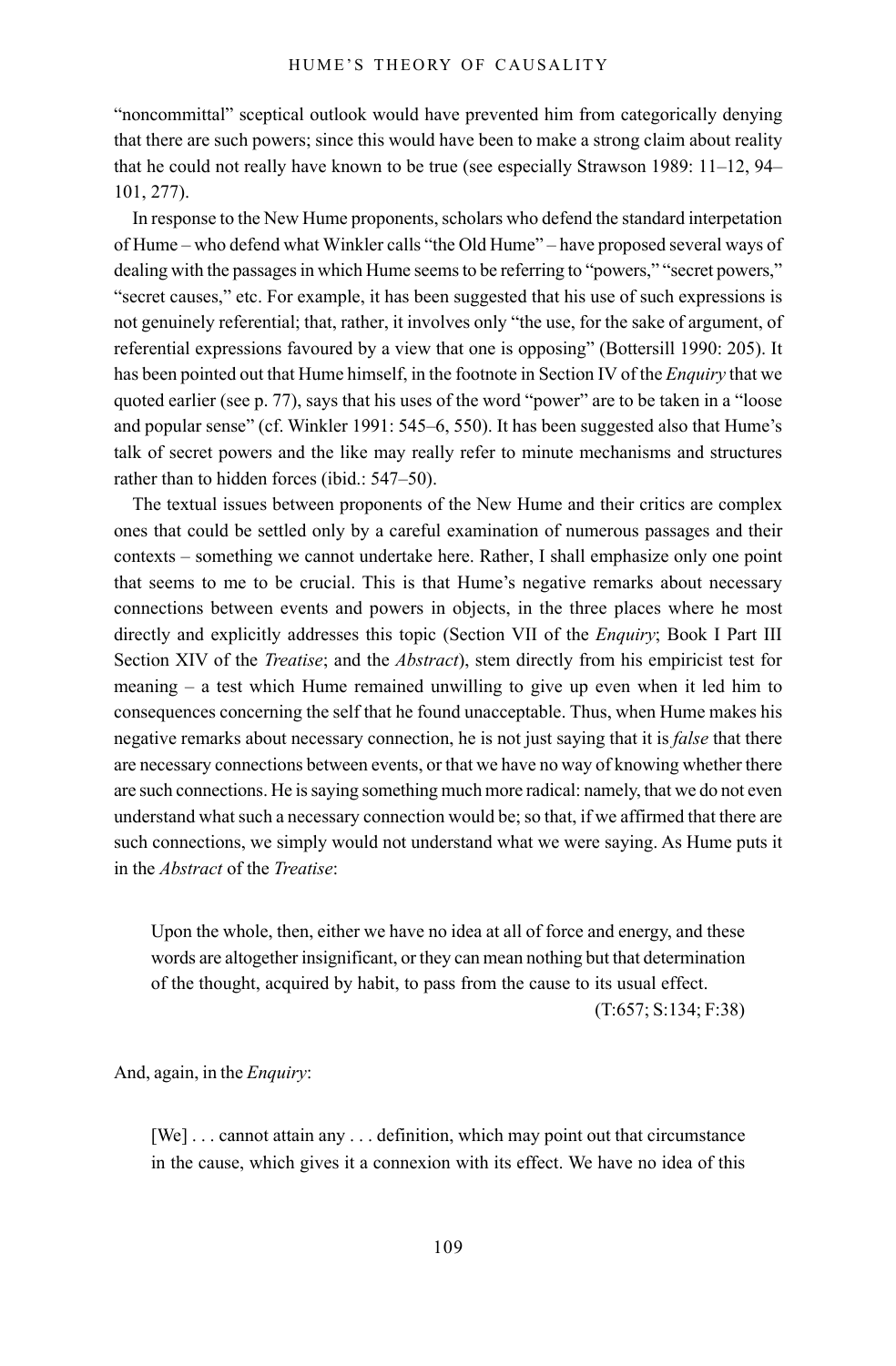connexion, nor even any distinct notion of what it is we desire to know, when we endeavour a conception of it.

(E:77; S:51; F:116)

And this constancy [constant conjunction] forms the very essence of necessity, nor have we any other idea of it.

(E:96*n*; S:64*n*; F:132)

In these passages (and they are not the only ones of this kind: see e.g. T:165–6, quoted on p. 108; and T:168), Hume is saying that we simply do not have any idea or concept of a necessary connection between events. But if this is so, then contrary to what the proponents of the New Hume say, we cannot even really *believe* that there are such connections.3 The closest we can come to such a belief is, as Hume says, to strongly expect that an effect will follow a cause, and to project onto or read into the events themselves this feeling of expectation. But this falls short of genuinely believing that there are necessary connections between the events themselves; for, as Winkler says, "we in no way *refer* to causation as it exists in objects (though we do refer to the objects) when we spread our internal impression of determination onto them" (p. 573).

However, it will be objected, if we cannot even believe that there are necessary connections between events, then neither can we meaningfully *deny* that there are such connections. So what does Hume's rejection of such connections amount to? Winkler offers a plausible answer to this question: he suggests (p. 560; see also pp. 543, 567) that Hume's position consists, not in denying that such connections exist, but rather "in a *refusal to affirm* the existence of [necessary connection between events], a refusal rooted in the belief that there is no notion of [necessary connection between events] to be affirmed or denied, or even entertained as a possibility."4 As Winkler says a little later (p. 576): "Hume needn't say that there is no such thing as objective connection; it is enough for him to say that we cannot *in any way* conceive of it, and that as a result we cannot believe in it."

It is in this sense that I propose we understand Hume's rejection of necessary connection between events. For not only does this way of understanding Hume fit with the fact that his attack on the notion of necessary connection is deeply rooted in his meaning-empiricism, but it also harmonizes with his attempt to define the causal relation. For, as we shall see in the following part, the notion of a necessary connection between events has no place at all in Hume's definition of causality.

### **3 Hume's analysis of causation**

Immediately after presenting his account of necessary connection, Hume offers us a definition of causation. Indeed, he offers two different definitions – a fact that has caused controversy as to how he should be interpreted. The first definition goes as follows: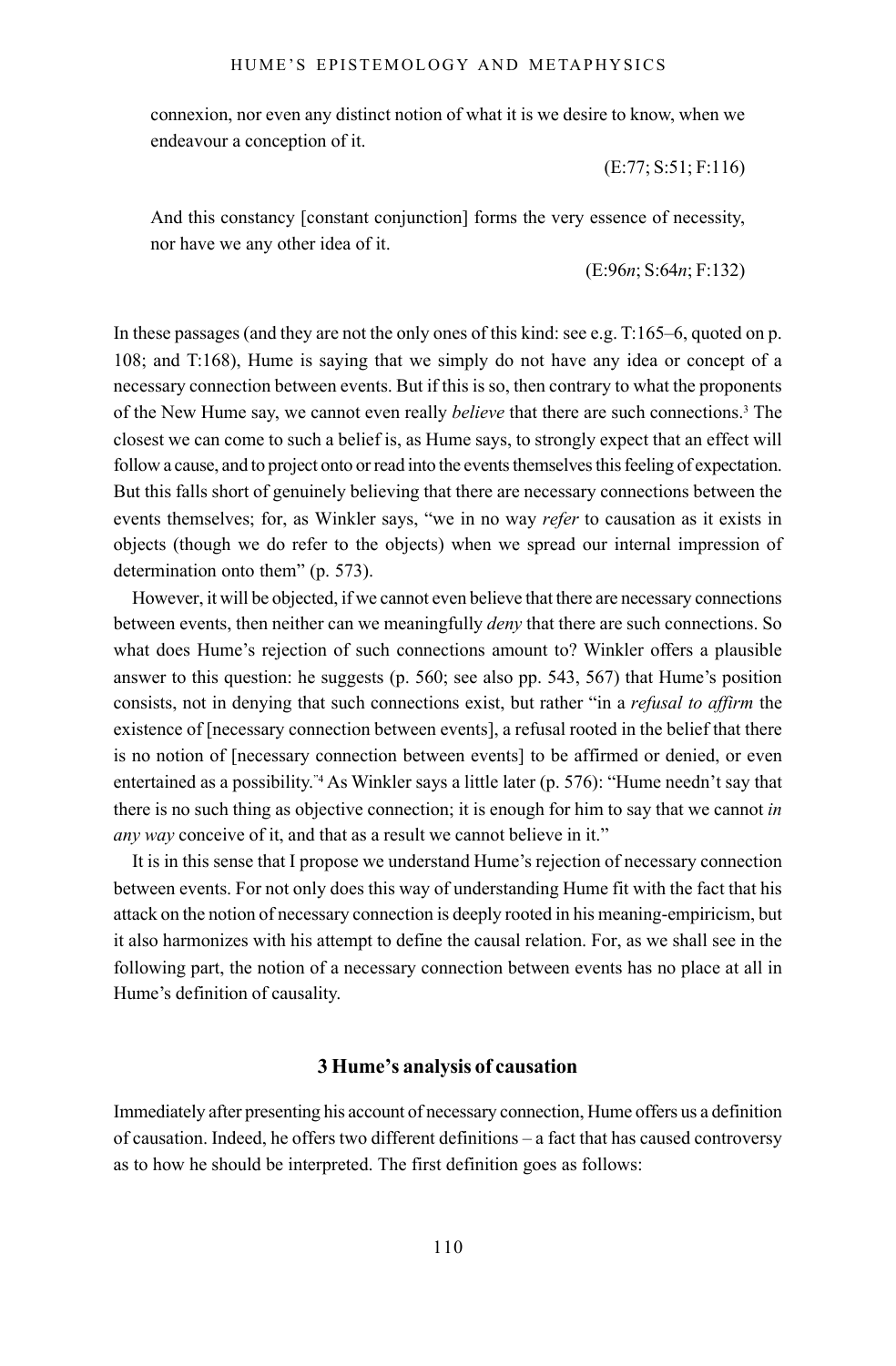Similar objects are always conjoined with similar. Of this we have experience. Suitably to this experience, therefore, we may define a cause to be *an object, followed by another, and where all the objects similar to the first are followed by objects similar to the second.*

(E:76; S:51; F:115)

The second definition goes this way:

The appearance of a cause always conveys the mind, by a customary transition, to the idea of the effect. Of this also we have experience. We may, therefore, suitably to this experience, form another definition of cause, and call it, *an object followed by another, and whose appearance always conveys the thought to that other.* (E:77; S:51; F:116)

Hume illustrates both definitions with the same example:

We say, for instance, that the vibration of this string is the cause of this particular sound. But what do we mean by that affirmation? We either mean, *that this vibration is followed by this sound, and that all similar vibrations hav*e *been followed by similar sounds:* Or, *that this vibration is followed by this sound, and that, upon the appearance of the one the mind anticipates the senses, and forms immediately an idea of the other.* We may consider the relation of cause and effect in either of these two lights; but beyond these, we have no idea of it.

(E:77; S:51–2; F:116)

As scholars have pointed out, Hume's formulations are somewhat loose and ambiguous. One ambiguity is that Hume shifts back and forth between speaking of causes and effects as "objects" and as "events." In both definitions he speaks of them as "objects." But in the surrounding text (especially in the first three paragraphs of part II, where he makes his key claims about necessary connection), he repeatedly refers to them as "events." For example:

All events seem entirely loose and separate. One event follows another; but we never can observe any tie between them.

(E:74; S:49; F:113)

But when one particular species of events has always, in all instances, been conjoined with another, we make no longer any scruple of foretelling one upon the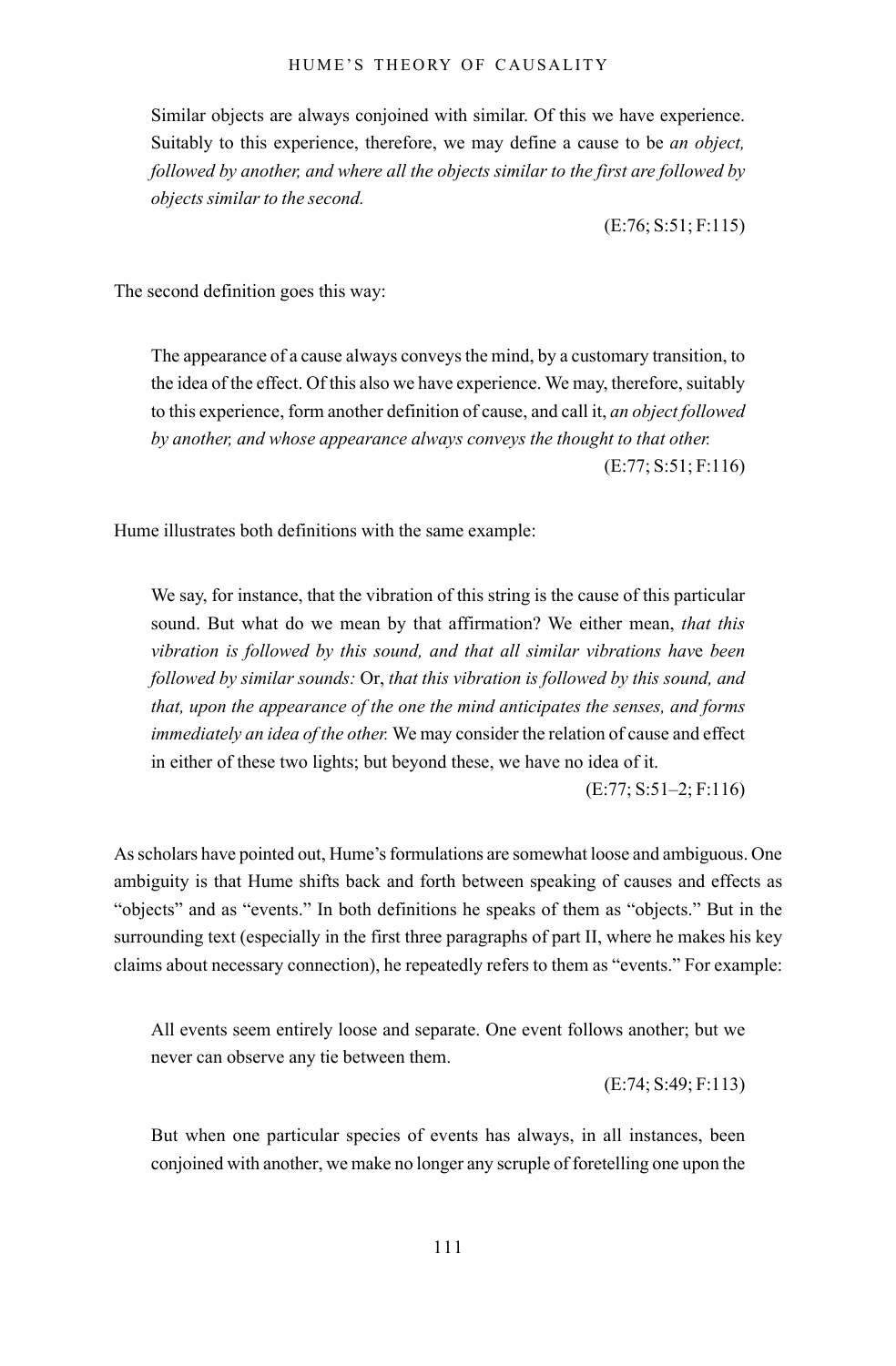appearance of the other.

(E:74–5; S:50; F:114)

It appears, then, that this idea of a necessary connexion among events arises from a number of similar instances which occur of the constant conjunction of these events .

(E:75; S:50; F:114)

[A]fter a repetition of similar instances, the mind is carried by habit, upon the appearance of one event, to expect its usual attendant, and to believe that it will exist.

(E:75; S:50; F:114)

Altogether, the term "event(s)" occurs twelve times in the first three paragraphs of part II. This suggests that Hume's own position is that causes and effects are events rather than objects. On the other hand, the term "object" occurs five times in those paragraphs, and Hume does use it in formulating his two definitions. So, the matter cannot be settled on textual grounds alone. We have already seen (Chapter 3, section 2), however, that it is more accurate to regard causes and effects as events than as objects. We can speak of the objects themselves as causes only in a derivative sense, based on the consideration that events are generally changes in objects. For example, we can say that one billiard ball – a certain object – is "the cause" of motion in another, insofar as it is that ball which, by hitting the other, causes the motion. It is obvious, nevertheless, that the cause is not just the ball as such, but its collision with the other ball, which is an event. It is even more obvious that the effect is not the other ball itself, but rather that ball's movement following the collision, which is also an event. In what follows, therefore, we shall interpret Hume's definitions as pertaining to events rather than objects.

A second ambiguity arises from the generalization contained in the first definition. This generalization – that "all the objects [events] similar to the first, are followed by objects [events] similar to the second" – presumably refers to *all* such event-pairs, past, present, and future. But when Hume illustrates the definition with the example of the vibration and the sound, he formulates the corresponding generalization in the past tense: all similar vibrations, he says, "*have been followed by similar sounds.*" This refers only to past vibration–sound conjunctions. Now we have seen that for Hume, there is a major epistemological problem about how we can *know* that events which have been constantly conjoined in the past will be constantly conjoined in the future: this is none other than the problem of induction. Perhaps, then, it is Hume's scepticism about the possibility of justifying induction that lies behind his shift to the past tense in the example.

Nevertheless, we shall interpret the generalization contained in Hume's first definition as covering all cases – past, present, and future. There are two reasons for doing so. The first is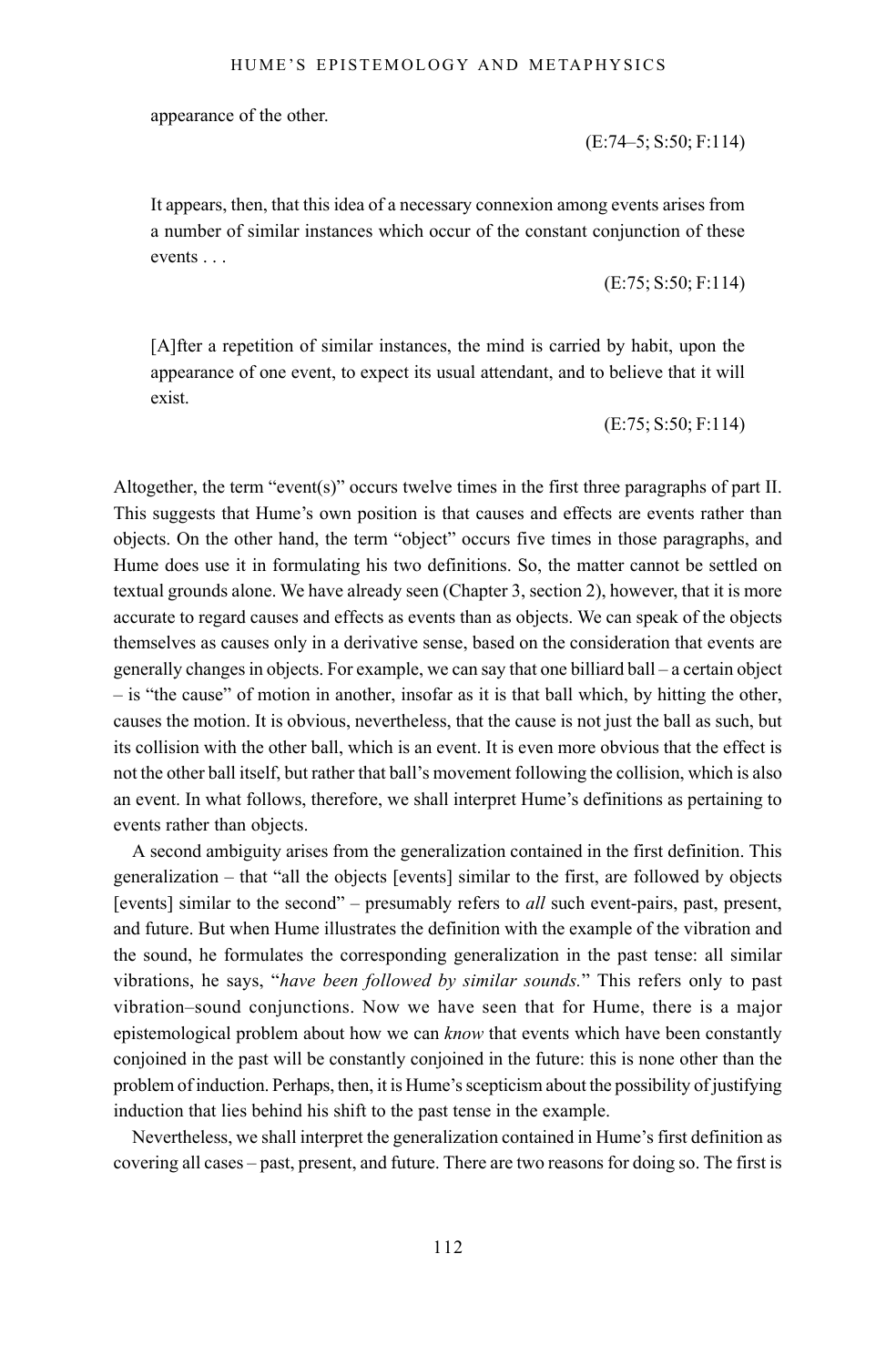a textual one. Hume states his first definition of causation on three other occasions – twice in the *Treatise* (T:170, 172) and once in the *Abstract* (T:649–50; S:129; F:33). It is true that on these occasions, he complicates matters somewhat. Instead of saying simply that the cause is "followed by" the effect, he breaks this statement down into two points: the cause is (a) *spatially contiguous* with and (b) *temporally prior* to the effect. This two-point interpretation of "followed by," which Hume presents in the *Treatise* but drops in the *Enquiry*, is problematic. For some causes, such as magnets attracting iron filings and heavenly bodies exercising gravitational "pull," at least seem to act at a distance: they are not spatially contiguous with their characteristical effects.<sup>5</sup> Further, some causes are simultaneous with their effects (e.g. stepping in sand and a footprint's formation) and thus are not temporally prior to their effects. Indeed, a few contemporary philosophers have even claimed that an effect could conceivably occur *before* its cause! We shall not pursue these points here (though simultaneity of cause and effect will come up again in part 4 in relation to causes as sufficient and necessary conditions). The point we wish to make, rather, is that on each of the other three occasions when Hume gives his first definition of causation (as well as in the *Enquiry* itself), he formulates the generalization that it contains as an absolute universal – one that covers all past, present, and future cases. Thus, it seems safe to assume that he does not intend to restrict the generalization only to past cases.

The other reason for interpreting the generalization as universal is philosophical rather than textual. One of the most important and influential ideas in Hume's theory of causality is that every particular cause-and-effect statement is implicitly a generalization. The statement that Louis XVI's decapitation *caused* his death, for example, is true only because decapitating a human being is *always* followed by death. If decapitating a human being were sometimes but not always followed by death, then it would not be true that decapitating Louis XVI *caused* his death. Rather, we would have to look for some other factor in the situation – one which *is* always followed by death – and say that *it* was the true cause of Louis's death. The statement that the decapitation did cause his death is true *because* the decapitation– death generalization is universal and without exception: it is a *law of nature.* Hume's idea, then, can also be put this way: every particular causal statement involves at least one law of nature. Now laws of nature do not hold just for past cases; they hold for all cases. Of course, if the problem of induction is taken to imply inductive scepticism, then it calls into question whether we can know that there are such laws. That is why inductive scepticism cuts deep: it concerns the very possibility of science, which seeks to discover laws of nature or scientific laws. The fact remains, however, that laws of nature are *supposed* to hold for all cases; otherwise they would not be laws. This is the fundamental reason for interpreting the generalization in Hume's first definition as covering not only past cases, but all present and future cases as well.

In line with the two interpretive points we have made – that both definitions pertain to events rather than objects, and that the generalization in the first definition pertains to all cases rather than only to past cases – we may formulate Hume's two definitions as follows, letting " $E_1$ " and " $E_2$ " stand for any two particular events that are related as cause and effect: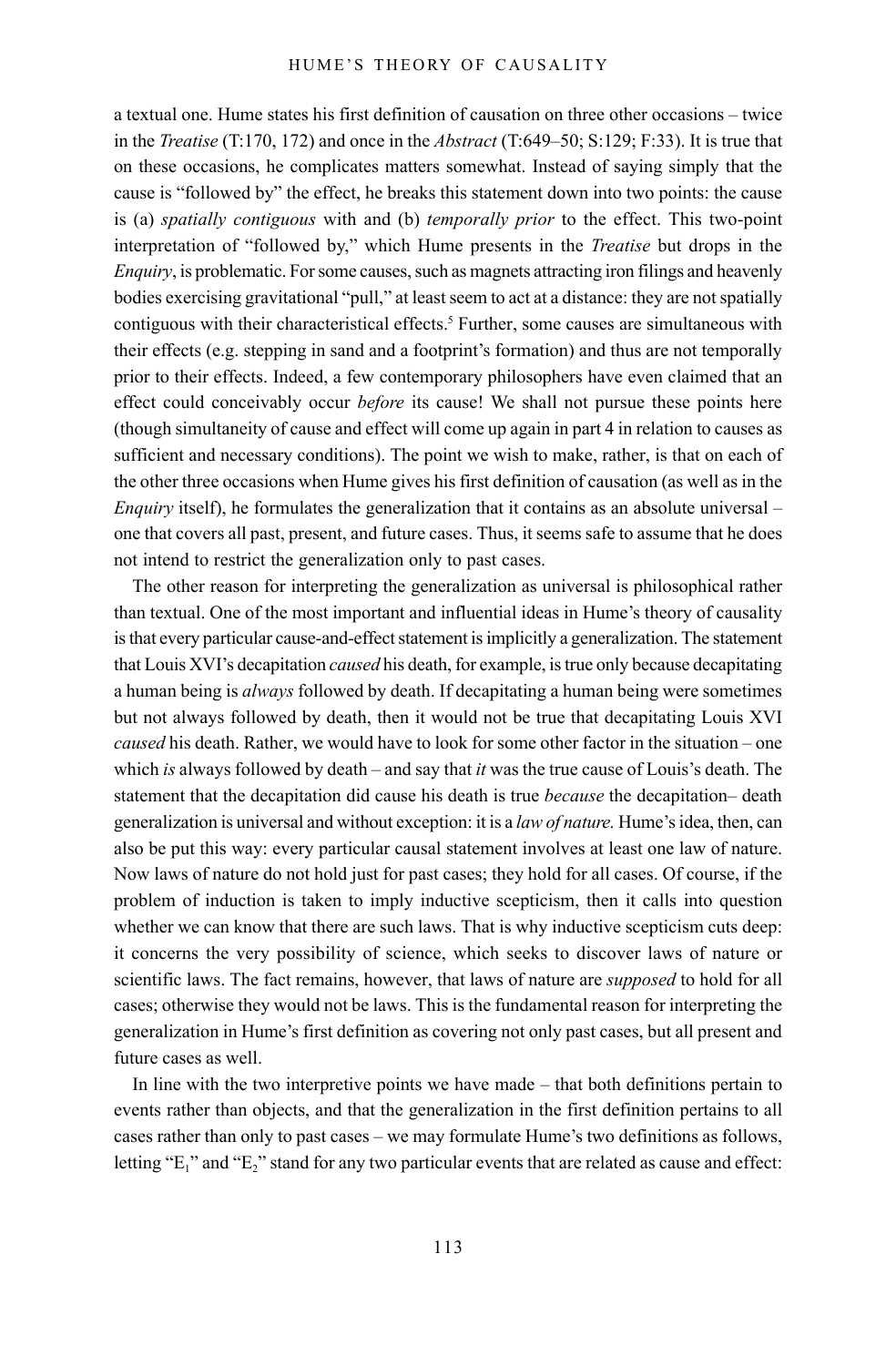*D1*: E<sub>1</sub> causes E<sub>2</sub> = df

(1)  $E_1$  is followed by  $E_2$ ;

*and*

(2) all events similar to  $E_1$  are followed by events similar to  $E_2$ .

*D2*: E<sub>1</sub> causes E<sub>2</sub> = *df* 

(1)  $E_1$  is followed by  $E_2$ ;

*and*

(2a) observing an event similar to  $E_1$  always leads us to expect an event similar to  $E_2$ .

The fact that Hume gives variant definitions of causation obviously calls for comment. Notice, first of all, that the definitions are different: a pair of events could satisfy *D1* without satisfying *D2*, and conversely a pair of events could satisfy *D2* without satisfying *D1.* Suppose for example that while events similar to  $E_1$  are macroscopic ones that we frequently observe, events similar to  $E<sub>2</sub>$  are microscopic ones that science has not yet discovered. Then it could be true that events like  $E_1$  are always followed by events like  $E_2$ , but false that events like E<sub>2</sub> always (or ever) lead us to expect events like  $E_2$ . In such a case, *D1*(2) would be satisfied, but *D2* (2a) would not be satisfied. Or suppose that we had been conditioned to expect rain after every solar eclipse, because, as it happened, each solar eclipse we knew of had been followed by rain. It could nonetheless be the case – in fact you and I know it is the case – that not every solar eclipse is followed by rain. So in such a situation, *D2*(2a) would be satisfied, but *D1*(2) would not. It is clear, then, that D1 and D2 are not equivalent. It is worth noting, however, that there is a relationship between them. The contemporary philosopher Barry Stroud, in his book *Hume*, helpfully describes this relationship as follows:

The relation between them is something like this. Any events or objects observed to fulfil the conditions of the first "definition" are such that they will fulfil the conditions of the second "definition" also. That is to say that an observed constant conjunction between As and Bs establishes a "union in the imagination" such that the thought of an A naturally leads the mind to the thought of a B. That is just a fundamental, but contingent, principle of the human mind.

(Stroud 1977: 90)

Otherwise put, Stroud's point is that any events that have been *observed* not to violate *D1*(2) will, because of the principle of association Hume has put forward, satisfy *D2*(2a).<sup>6</sup>

As previously mentioned, the nonequivalence of Hume's two definitions has led to controversy concerning his intentions. Some scholars have argued that only Hume's first definition represents his real view (see Robinson 1962). Some have argued that he has two different theories that can be integrated as one (Beauchamp and Rosenberg 1981). Stroud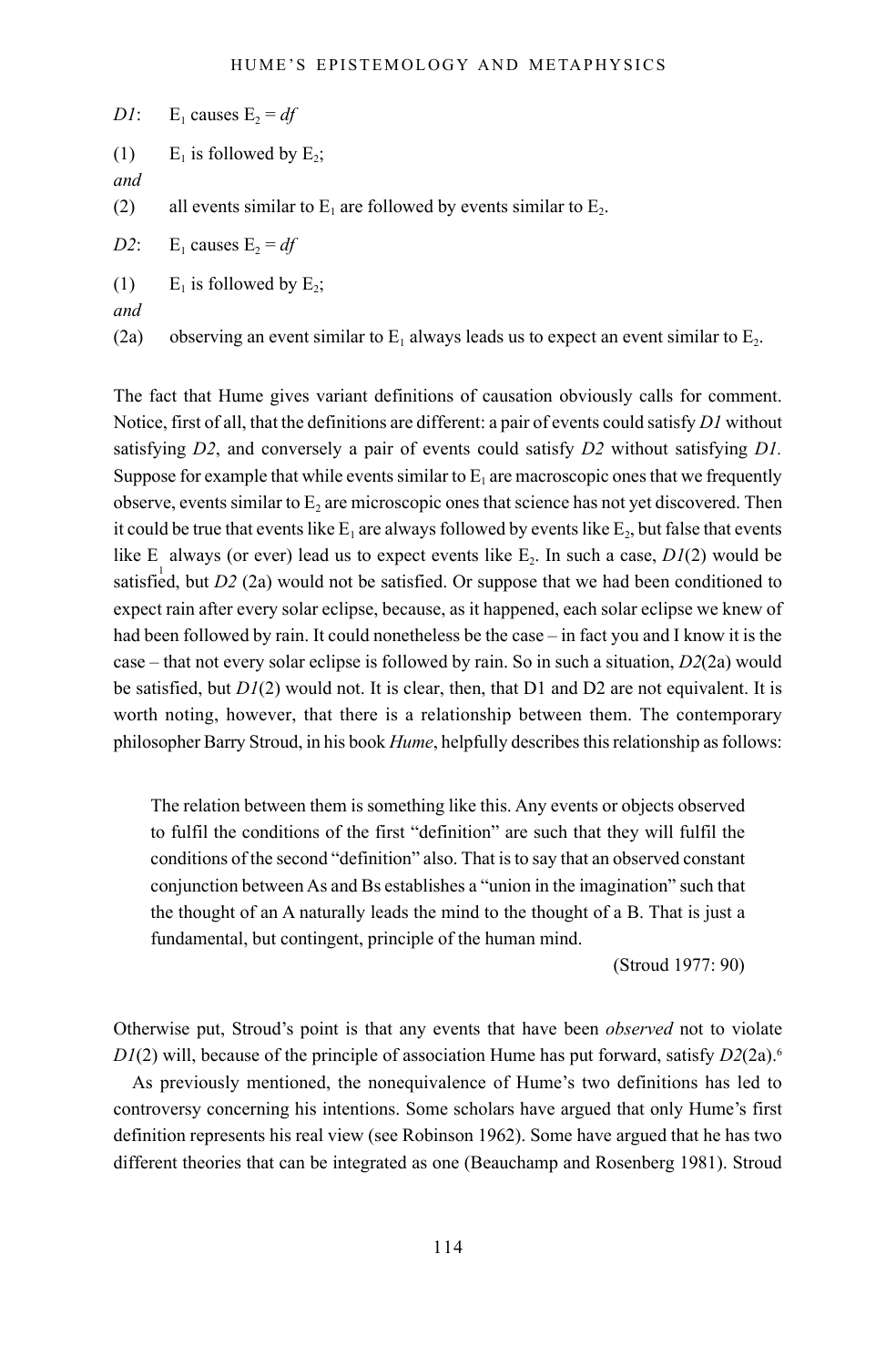#### HUME'S THEORY OF CAUSALITY

(1977: 89) holds that Hume never intended, strictly speaking, to give a definition of causation. Recently, Don Garrett (1997: 107–17) has argued that Hume's two definitions can be interpreted in such a way that they turn out to be equivalent, and that Hume accepts both of them. We shall not delve into this debate. Rather, let us look into the implications of Hume's definitions for their own sake, without worrying further about his exact intentions. Specifically, let us ask this question: which of Hume's two definitions is a definition of causation as it occurs objectively in nature, regardless of whether there are any people or observers or sentient beings? The answer is obvious: only *D1.* For *D2* refers to observations, expectations, and the triggering of the latter by the former. But surely cause-and-effect relationships occur in nature independently of these things, and could have occurred even if there had never been any sentient beings capable of making observations or having expectations. To quote Stroud once again:

[T]hings could fulfil the conditions of the first "definition" even if there were no minds at all, or if minds were very different from the way they actually are. The existence and precise nature of minds is irrelevant to the question whether members of one class of things are regularly followed by members of another class.

(Stroud 1977: 90)

Let us take it, then, that *D1* is supposed to be the complete definition of causation, as it exists objectively in nature. *D2*, by contrast, makes only a contingent claim about *observed* cases of causation, as Stroud suggests. What are the implications? One of them, as we have already seen, is that every particular causal statement – nature linking events like  $E_1$  and events like E. But there is another, and striking, every statement of the form "E<sub>1</sub> causes E<sub>2</sub>"  $-$  implies that there is some law of implication. Notice that *D1* makes absolutely no reference to necessary connection or to necessity. The sole reference to necessary connection occurs, under another name, in *D2*; since necessary connection just *is* the feeling of expectation mentioned in *D2. D1*, by contrast, does not involve necessary connection. Instead, it involves only "constant conjunction" – one type of event being always accompanied or followed by another type of event. The essence of causation, then, is not necessary connection (which exists only in our minds), but constant conjunction. To put it differently, the essence of causation is not necessity, but *regular succession* or *regularity.*

An example should help to make this implication of *D1* more vivid. Think of a situation in which automobiles are being tested by the manufacturer for crash resistance. By signals from a radio transmitter, test cars are driven into a brick wall at various speeds, to determine the extent of damage that results. Imagine that a particular car is driven into the wall at 5 miles per hour. Imagine that upon impact the front bumper crumples. We may say, then, that *the impact of the car against the brick wall was followed by the crumpling of the car's bumper.* In other words, clause 1 *of D1* is satisfied. Now, what are we *adding* when we say that the impact *caused* the crumpling? According to *D1,* the only thing we are adding is that *all*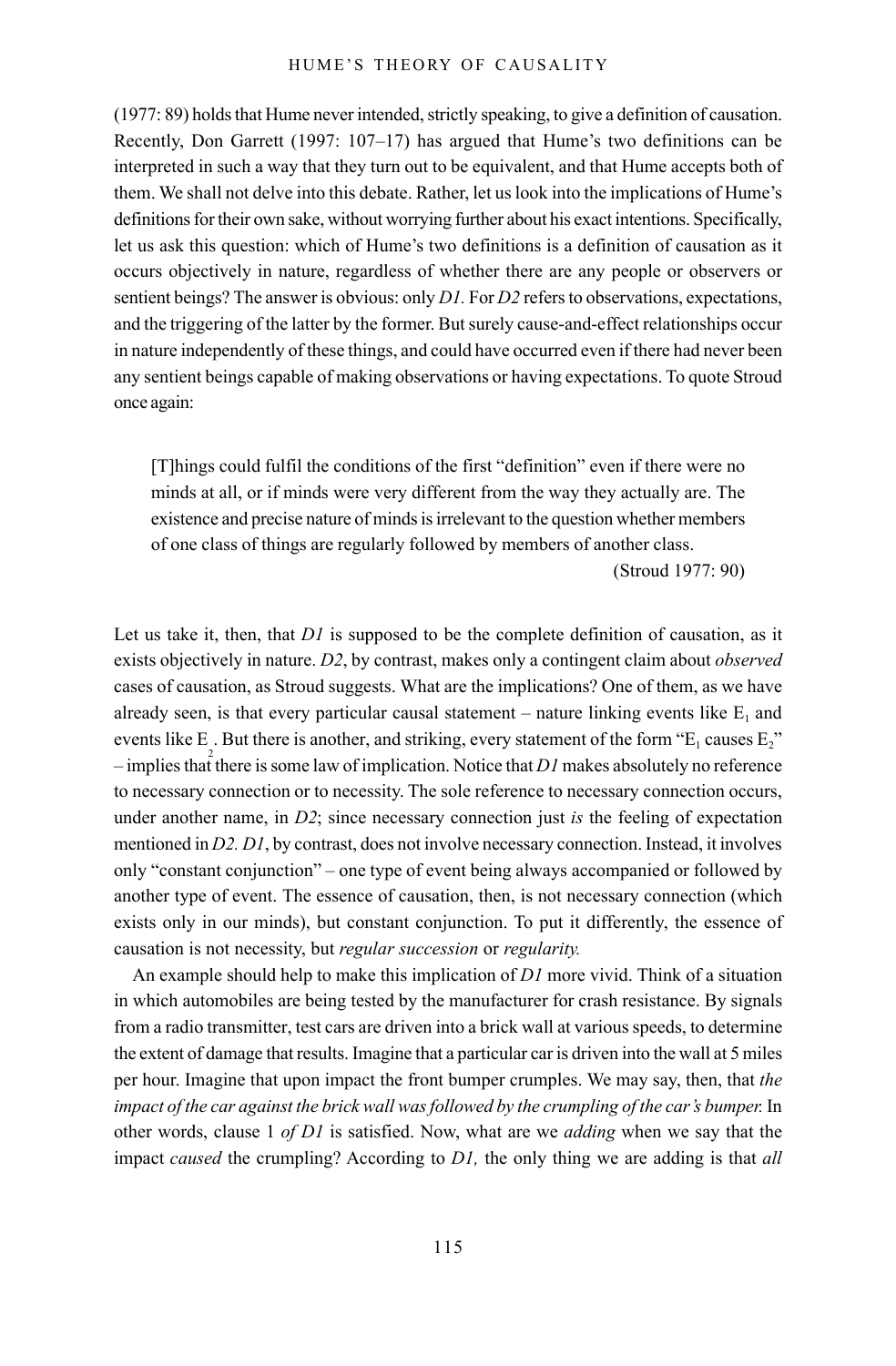*impacts of this kind are followed by crumplings of that kind* – a pure statement of regularity. We are *not* adding that the impact *necessitated* the crumpling, or that there was some necessary connection between the two events. If we do say this, that is because we are projecting our own anticipation or expectation of the bumper's crumpling onto the events themselves – a mistake, as Hume has argued.

Finally, *D1* also has implications concerning the character of laws of nature. For, as we noted above, clause 2 of  $DI$  – the generalization that all events similar to E<sub>n</sub> are followed by events similar to  $E_{2}$  – states the law of nature involved. But this generalization itself makes no reference to necessity: it is simply a universal exceptionless generalization. Thus, *D1* implies that laws of nature are only exceptionless but contingent regularities between kinds of events. They do not embody any element of necessity.

### **4 The regularity theory: some objections and replies**

The analysis of causation given in Hume's first definition, and the view of laws of nature it embodies, are now commonly called the "regularity theory" of causality. There is a large and complex literature, both "pro" and "con," on the regularity theory. Indeed, this literature is only a part of a larger literature on a group of interrelated topics, including not only causation itself but also the nature of natural laws, the nature of events, scientific explanation, and others. We cannot possibly survey this literature here, nor even touch on all of the issues that it raises. Rather, we shall try only to bring out what makes the regularity theory appealing, and to defend it against a number of objections.

The main appeal of the regularity theory is probably this: it takes some of the mystery out of causality. For the notion of a necessary connection between events, of necessity *in nature* or *natural necessity*, is a puzzling and mysterious one. Hume's attempt to pinpoint something observable that would answer to this notion, whatever else may be said about it, serves at least to bring out the elusive character of such necessity. Compare it with logical necessity – with the necessity by which philosophical questions about the nature of logical necessity, there are several ways the conclusion *q* follows from the premisses *if p*, *then q* and *p*. Although there are of getting a grasp of the notion. We can point out that it would be a contradiction to assert those premisses and deny that conclusion. We can point out that there is no possible world in which both premisses, *p* and *if p*, *then q*, are true and the conclusion, *q*, is false. We can point out that the statement, "{[*If (if p, then q) and p]*, *then*  $q_i$ ," is a truth of logic or a "tautology" – a statement that remains true no matter what combination of truth-values we assign to *p* and *q* individually. But none of these points carries over to causal relationships or laws of nature. It is never a contradiction, as Hume showed, to affirm that one event occurred but that another – distinct – event did not. There are possible worlds in which events that are conjoined in our world are disjoined, and in which different laws of nature obtain. The laws of nature are not truths of logic or tautologies. Thus, we cannot understand natural necessity in terms of logical necessity. When this (essentially Humean) insight is combined with Hume's point that nothing we can observe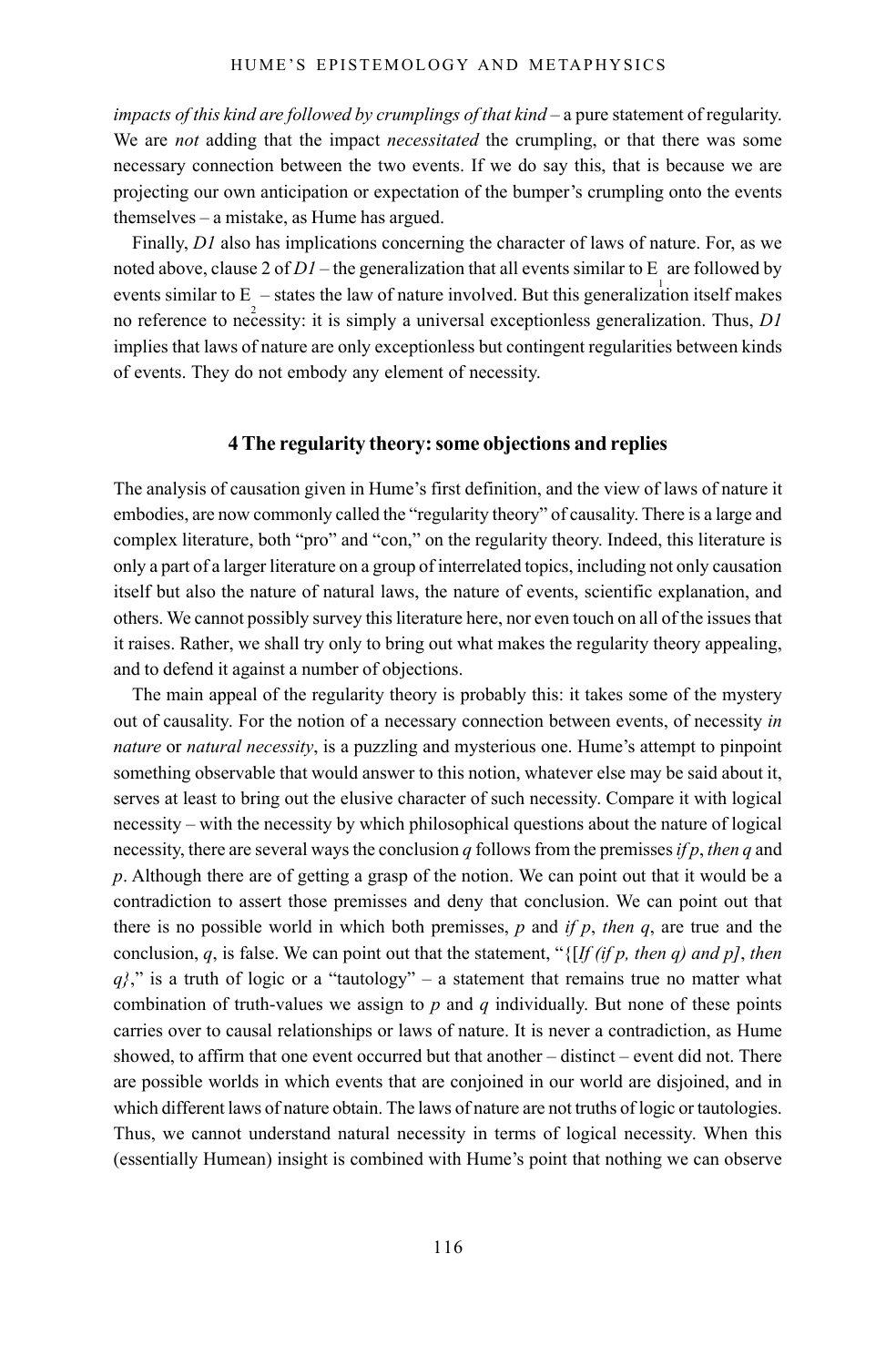answers to the name of natural necessity, that notion seems mysterious and incomprehensible. By contrast, the notion of regularity seems clear, crisp, and unmysterious. We can observe regularities obtaining between events. We can use refined scientific methods to find the real regularities in nature, and to distinguish them from those suggested by superficial examination. Putting aside Hume's worries about induction, we can use those regularities to predict future events and to explain past events. So if causation and laws of nature are simply matters of regularity, our world is a little less mysterious than it would be if they embody some sort of non-logical, natural necessity.

But while the regularity theory is very appealing, it also faces difficult objections. In the subsections that follow, we shall discuss four of them.

## *The problem of similarity*

In a number of writings, the contemporary American philosopher Richard Taylor attacks the regularity theory (e.g. 1967: 56–66; 1992: Chap. 10). In *Metaphysics* (1992); Taylor first offers the following test for the correctness of *D1*: in order for that definition to be correct, it must not be possible to describe any case where its *analysandum* or *definiendum* (the expression *to be* analyzed or defined, namely, "E1 causes E2") is true while its *analysans* or *definiens* (the defin*ing* expressions, namely, clauses 1 and 2 of *D1*) are false, or vice-versa. Taylor then argues that *D1* either fails the test or is circular. He focuses in on the question: what does "similar" mean in the definition? If it means "exactly similar" (i.e. similar in every respect, presumably including even spatial and temporal positioning), then the only event which is similar to  $E_1$  is  $E_1$  itself, and the only event which is similar to  $E_2$  is  $E_2$  itself (Taylor 1992: 92). But then if clause 1 of *D1* is satisfied – if  $E_1$  is followed by  $E_2$  – clause 2 is automatically satisfied as well. For since "similar" means "exactly similar," no other event can be similar to  $E_1$ , and likewise no other event can be similar to  $E_2$ : so, of course, all events similar to  $E_1$  are followed by events similar to  $E_2$ ! But this means that we can easily describe cases where both clauses 1 and 2 of *D1* are true while " $E_1$  causes  $E_2$ " is false (i.e. where the *analysans* is true but the *analysandum* is false). Any case where  $E_1$  is followed by  $E_2$ , but  $E_1$ does not cause  $E_2$ , will do. For example: I look at a red traffic light, and it turns green. The only event exactly similar to my act of looking at a red light is that very act itself, and the only event exactly similar to the event of the light turning green is that very event itself. So – assuming still that "similar" means "exactly similar" – all events similar to that act of looking are followed by events similar to that event of turning green. But it would be ridiculous to say that my looking at the red light causes it to turn green.

On the other hand, suppose that "similar" means "similar to a high degree." Then we can easily describe cases where the *analysandum* is true but the *analysans* is false. For example, suppose that striking a certain match  $(E_1)$  causes it to ignite  $(E_2)$ . Then although clause 1 is satisfied  $E_1$  – is followed by  $E_2$  – clause 2 is not satisfied. For many events that are similar to a high degree to  $E_1$ , such as striking a damp match, or a dry match on too smooth a surface, are not followed by events similar in a high degree to  $E<sub>2</sub>$  (Taylor 1992: 92). So now we have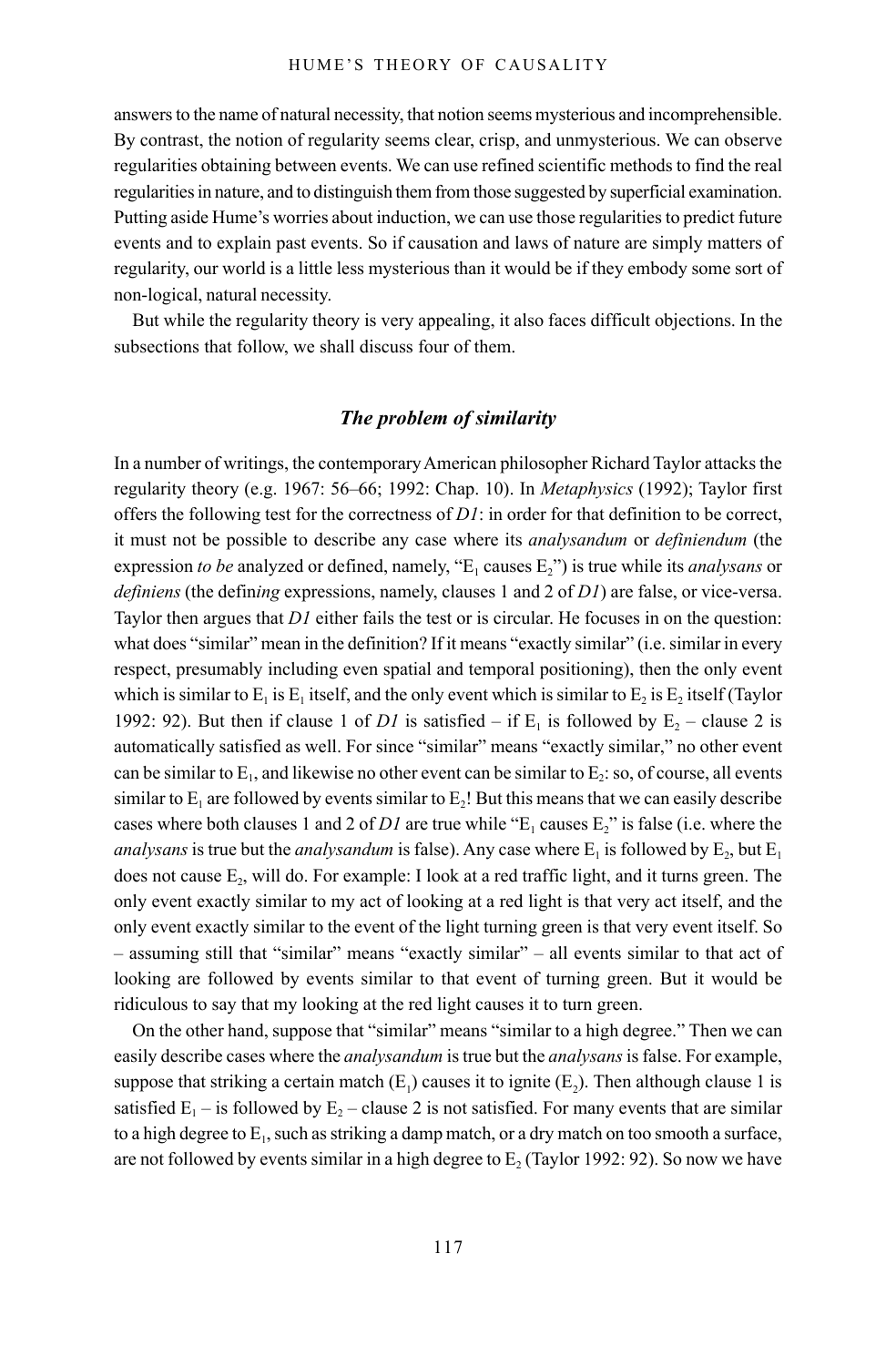a case where " $E_1$  causes  $E_2$ " is true, but where, due to the falsity of clause 2, the conjunction of clauses 1 and 2 is false – i.e. it is a case where the *analysandum* is true but the *analysans* is false.

It might be thought that the problem can be solved by letting "similar" mean "exactly similar except for space–time location." But on that interpretation of "similar," the matchstriking case still shows that the *analysandu*m might be true while the *analysans* was false. For a small variation occurring after an event "similar" to  $E_1$  (striking the match), such as a light breeze arising, might result in the ignition or flaming up being a bit different from  $E_2$  (the match's ignition); so that clause 2 of the *analysans* would be false: we would have a case where an event "exactly similar" to  $E_1$  was *not* followed by an event "exactly similar" to  $E_2$ . Yet it would still be true that  $E_1$  causes  $E_2$ .

Finally, suppose that we try to solve the difficulty by letting "similar" mean "similar in relevant respects." Then the analysis is spoiled; for what does "relevant respects" mean? Well, it can only mean "causally relevant respects" (Taylor 1992: 92). But this turns *D1* into a circular definition, for clause 2 now means:

(2b) all events that in causally relevant respects are similar to  $E_1$  are followed by events that in causally relevant respects are similar to  $E_2$ .

But this is, basically, to define causation in terms of itself. The upshot, then, is that *D1* is either incorrect or circular.

It must be admitted that Taylor's objection to *D1* is a powerful one. Nevertheless, the objection is not fatal to the regularity theory; for the objection hinges on the fact that Hume formulates the regularity – in clause 2 of *D1 –* in terms of *similarity* or resemblance. But there is another way to formulate this regularity: namely, in terms of the kinds, classes, or species of event involved. In a passage quoted earlier, we saw that Barry Stroud does not hesitate to put Hume's view in this manner; he speaks of "members of one class of things [being] regularly followed by members of another class" (1977: 90). Indeed, Hume himself sometimes speaks in this way, as for example when he says:

But when one particular *species of events* has always, in all instances, been conjoined with another, we make no longer any scruple of foretelling one upon the appearance of the other . . .

(E:74–5; S:50; F:114; emphasis added)

Let us try any other balls *of the same kind* in a like situation, and we shall always find that the impulse of the one produces motion in the other.

(T *Abstract*:649; S:129; F:33; emphasis added)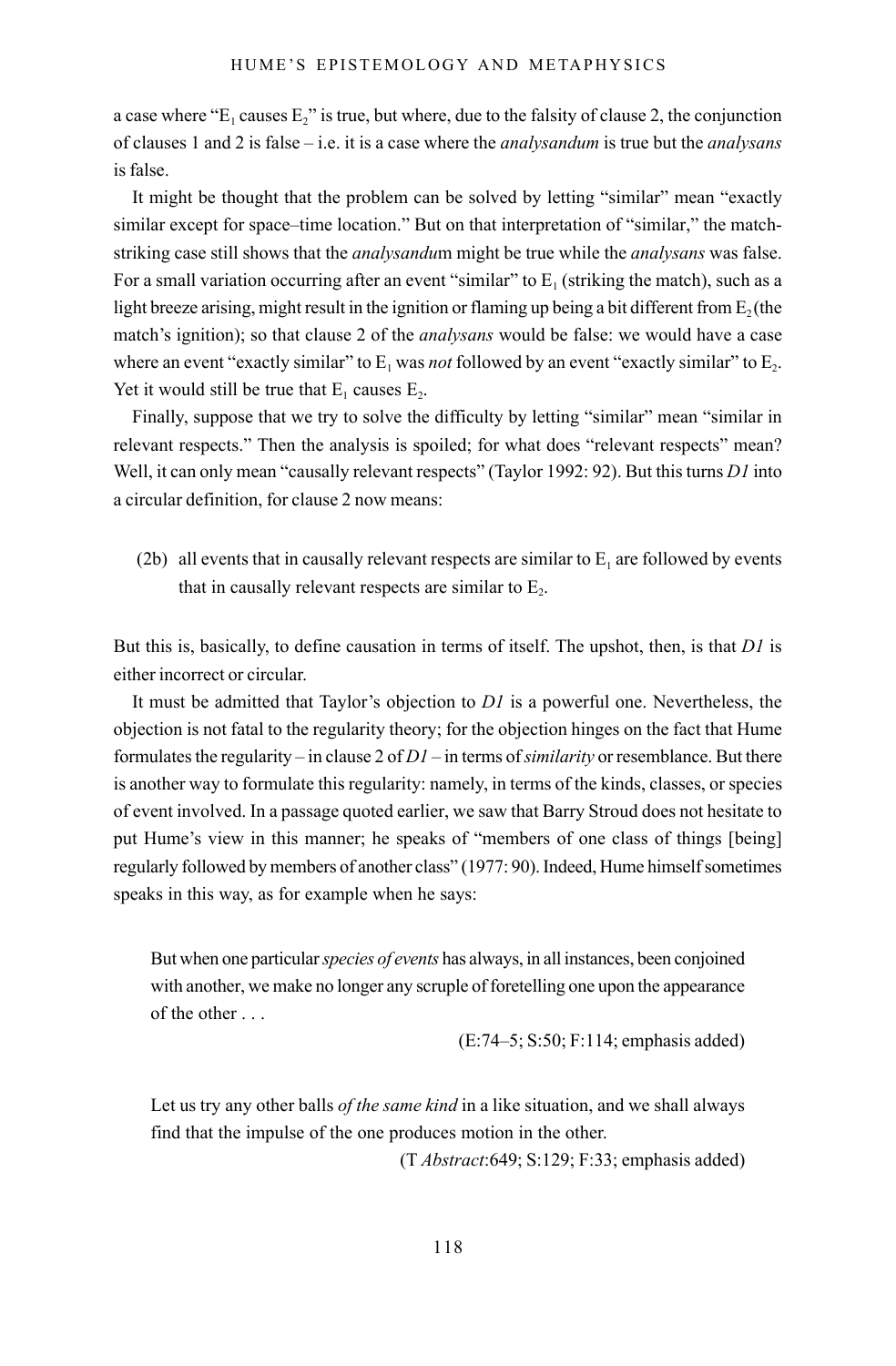Now if the generalization in *D1* is reformulated in terms of kinds or species or classes of event, then it must say that all events of one kind (species, class) are followed by events of another kind. Furthermore, *D1* as a whole must be modified, in order to bring it into line with this reformulation. The modified definition would go as follows:

*D3*: E<sub>1</sub> causes E<sub>2</sub>  $= df$ :

- (1)  $E_1$  is followed by  $E_2$ ;
- (2) all events of kind K1 are followed by events of kind K2;
- (2)  $E_1$  is of kind K1 and  $E_2$  is of kind K2.

This definition may, of course, be vulnerable to other objections. But one thing seems clear: it is not vulnerable to Taylor's objection. For that objection hinges on the troublesome notion of similarity or resemblance – a notion that does not appear in *D3.*

There is a reason why Hume himself speaks mainly in terms of similarity between events rather than kinds of event: he is a nominalist. Nominalism is a theory about what it is for two or more things to have a common property. Roughly speaking, the theory says that things have a common property when they are similar – when they resemble each other. Furthermore, since every property defines a class or kind, nominalism is also a theory about what it is for two or more things to belong to the same class or to be of the same kind: again, the things are similar, or resemble each other. Now when Hume puts forward his regularity definition of causation, he does so within the framework of his nominalism. That is why he expresses the definition in terms of similarity. But in assessing the regularity theory, it seems only fair to separate it from the issue of nominalism. One question is whether it is possible to formulate a satisfactory definition of causation *purely* in terms of regular succession between events of certain kinds or species, without appealing to the notion of necessary connection. If the answer is yes, then the regularity theory is vindicated. Another question is whether nominalism is justifiable. If the answer is yes, then there seems no reason in principle why all statements referring to kinds or species of event could not be reformulated as statements referring only to resembling events – in which case Hume's combined regularity view of causation and nominalism would be vindicated too. But in assessing the regularity theory as such, it is necessary to separate it from the question of nominalism.

The trouble with Taylor's objection is that it depends precisely on not separating these issues. Taylor attacks the regularity theory by bringing out difficulties that stem only from Hume's nominalistic formulation of it. To see this, notice that nominalism itself could be attacked in much the same way as Taylor attacks *D1.* The nominalist holds that two things have a common property provided that they are similar. Now, Taylor could say: what does it mean for them to be similar? If it means that they are exactly similar, then they are not really two things but one. If it means that they are similar to a high degree, they might nonetheless not share a common property. If it means that they are similar in relevant respects, then the theory is circular, because those "respects" can signify only the common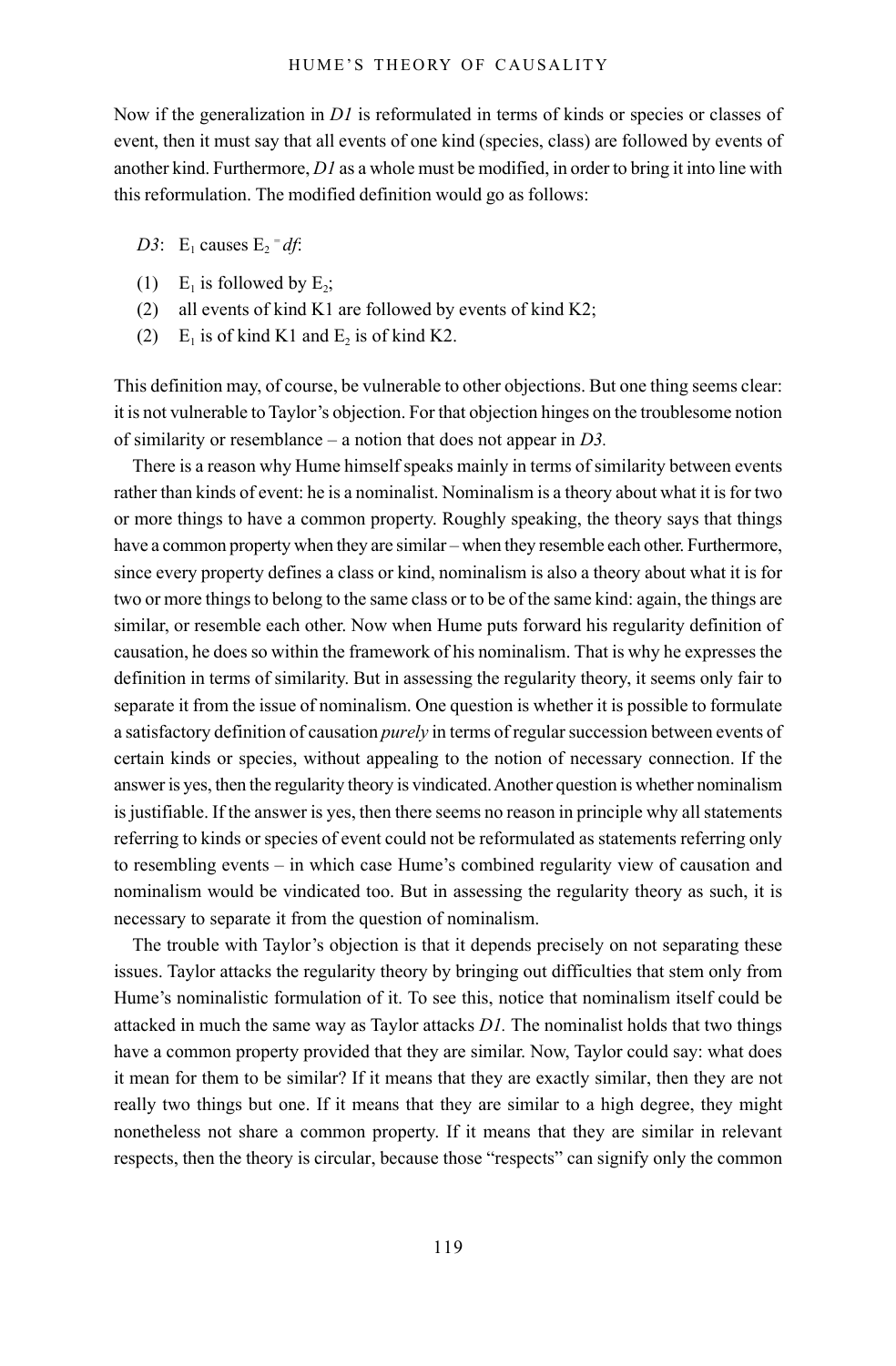property in question. To answer this objection, a nominalist would have to refine the theory in some way. Whether or not this can be successfully done is an interesting and controversial question in its own right. But this question is quite independent of whether causation can be defined in terms of regularity.

### *Causal laws versus accidental generalizations*

Without doubt, the most common objection to the regularity theory is that it is incapable of distinguishing between two importantly different things: genuine causal relationships, and regular but non-causal relationships. As applied to  $D3$ , the objection is that we can easily describe cases where all three clauses of the *analysans* are satisfied, but  $E_1$  does not cause  $E_2$ . For example, suppose that whenever the noon schoolbells ring in Washington, DC, students in New York City schools go to lunch. Suppose that Jefferson High is a school in Washington, DC, and that Dewey High is a school in New York City. On a given day, the noon schoolbell rings at Jefferson High, and the students at Dewey High troop off to lunch. Then it is true (i) that the bell's ringing at Jefferson High is followed by students going to lunch at Dewey High, (ii) that all events of the kind: noon schoolbells ringing in Washington, DC are followed by events of the kind: students going to lunch in New York City schools, and (iii) that the bell ringing at Jefferson High is an event of the kind: noon schoolbells ringing in Washington, DC, and students going to lunch at Dewey High is an event of the kind: students going to lunch in New York City schools. Yet it is clearly false that the bell ringing at Jefferson High causes students to go to lunch at Dewey High. Therefore, clauses 1, 2, and 3 of *D3*'s *analysans* are all satisfied, but  $E_1$  does not cause  $E_2$ . So,  $D3$  must be incorrect.<sup>7</sup>

A regularity theorist would reply that the reason why  $E_1$  does not cause  $E_2$  in this example is quite obvious: the generalization stated in  $(ii)$  – that whenever noon schoolbells ring in Washington, DC, students in New York City schools go to lunch **–** is not a causal law or a law of nature. Rather, it is a true but accidental or coincidental generalization. In order for clause 2 of *D3*'s *analysans* to be satisfied, (ii) would have to cite a causal law, rather than just an accidental generalization.

This reply, however, leads directly to the question: how does the regularity theorist propose to distinguish between a causal law and an accidental generalization? This is a crucial question for the regularity theorist. For unless an answer is forthcoming, there is no way to save *D3* from the objection that its *analysandum* can be false while its *analysans* is true. As the contemporary British philosopher J. L. Mackie (1917–81), put the matter in his highly regarded *The Cement of the Universe*: "The problem . . . of distinguishing causal from accidental regularities, is the great difficulty for any regularity theory of causation" (1974: 196).

One way to make the distinction, of course, would be to say that a causal regularity always involves a necessary connection, while an accidental regularity does not. But this is precisely what a regularity theorist cannot say, without giving up the entire theory. The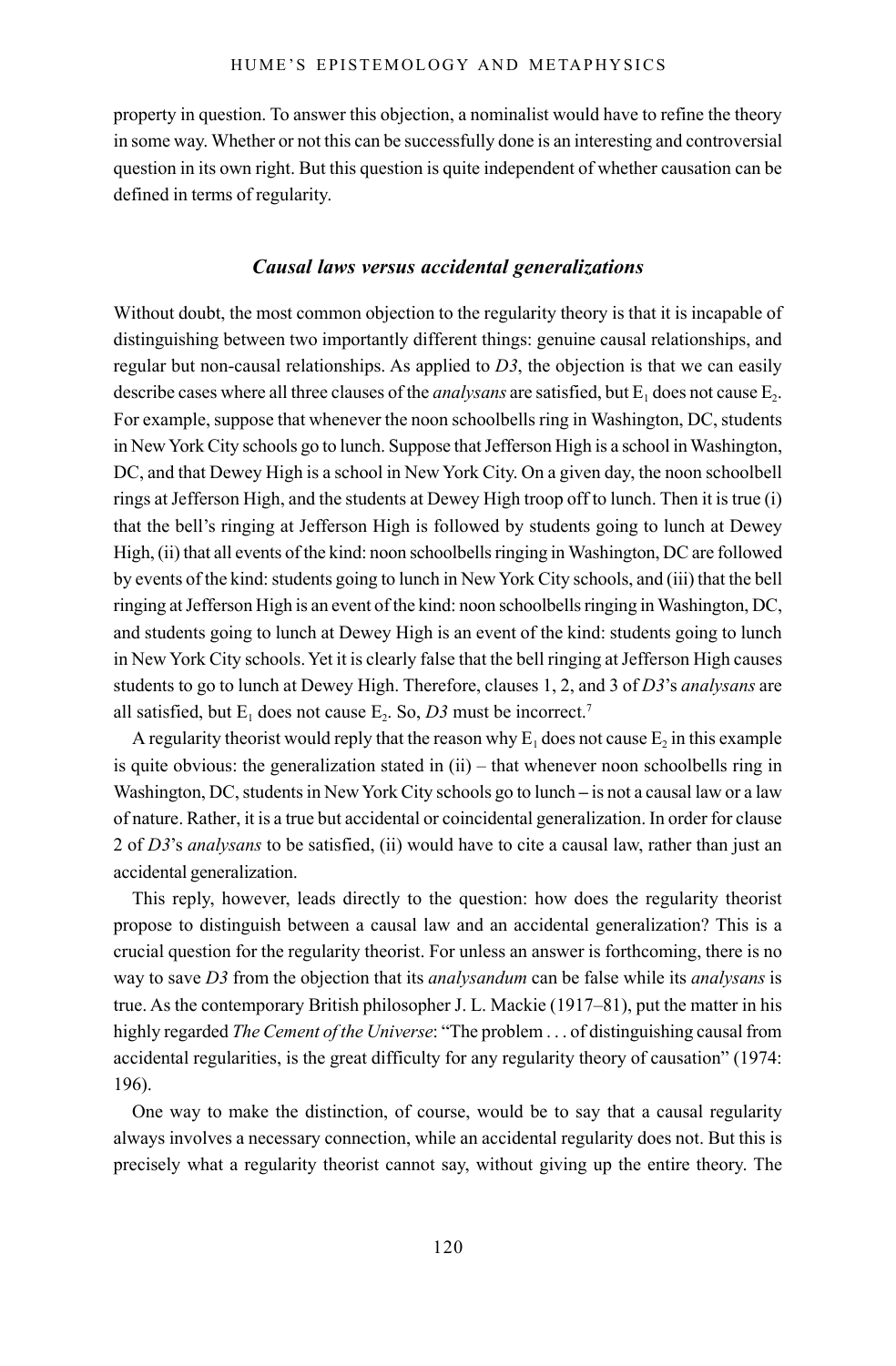problem such a theorist faces, then, is to distinguish between a causal law and an accidental generalization *without* appealing to the notion of a necessary connection between a cause and its effect. To deepen our understanding of this problem, let us compare two statements: (a) Whenever a human being is beheaded, he or she dies. (b) Whenever John has eggs for breakfast, Mary has toast. We know, of course, that (a) is true, for it involves a law of nature. Suppose that (b) is also true. In other words, suppose it just happens to be true, throughout John and Mary's entire lives, that each time John eats eggs at breakfast, Mary eats toast. Both (a) and (b), then, are true and exceptionless generalizations. Yet, it is obvious that while (a) exemplifies a causal law, (b) is an accidental generalization. What is the difference between them?

One difference to which philosophers have called attention is this. Suppose that John is, happily enough, not beheaded. Then we can still be sure that (c) If John had been beheaded, he would have died. This statement is of a type called a *counterfactual conditional* or *contrary-to-fact conditional.* Such a statement says that if something which did not happen – something which is, so to speak, counter or contrary to the facts – *had* happened, then something else would have happened. Now an important feature of causal laws is that they allow us to infer various counterfactual conditionals. As it is usually put, causal laws "sustain" counterfactual conditionals. In the case at hand, (a) allows us to infer (c): it sustains (c). By contrast, a merely accidental generalization like (b) does not sustain any counterfactual conditional. To see this, suppose that on the morning of July 14, 2000 John does not have eggs for breakfast. Then we *cannot* infer from (b) that (d) If John had had eggs for breakfast on July 14, 2000 then Mary would have had toast. In other words, the fact that all occasions on which John has eggs for breakfast happen to be occasions on which Mary has toast does not enable us to infer that, if John had had eggs on a certain morning when he in fact did not, Mary would have had toast. On the other hand, the causal law that all occasions on which some person is beheaded are occasions on which that person dies does enable us to infer that, if John, who in fact was not beheaded, had been beheaded, then he would have died.

Now some philosophers argue that this difference shows that the problem faced by the regularity theory – that of distinguishing between causal laws and accidental generalizations without appealing to natural necessity – is insuperable. For it shows, they think, that (a) possesses a special necessity which (b) does not.

A regularity theorist, however, need not concede this point. For the theorist can point to a difference other than necessity between (a) and (b), by virtue of which (a) is a causal law but (b) is not. This is that (b), unlike (a), is not sufficiently general to sustain counterfactuals. For (b) refers to two *particular individuals*, John and Mary, and says that every occasion on which John has eggs for breakfast is an occasion on which Mary has toast. This provides no basis for saying that if, on a given occasion when John did not have eggs for breakfast, he had eaten eggs for breakfast, then Mary would have had toast. By contrast, (a) pertains to two *kinds* of event, and says that every event of kind K1 (beheading of a human) is followed by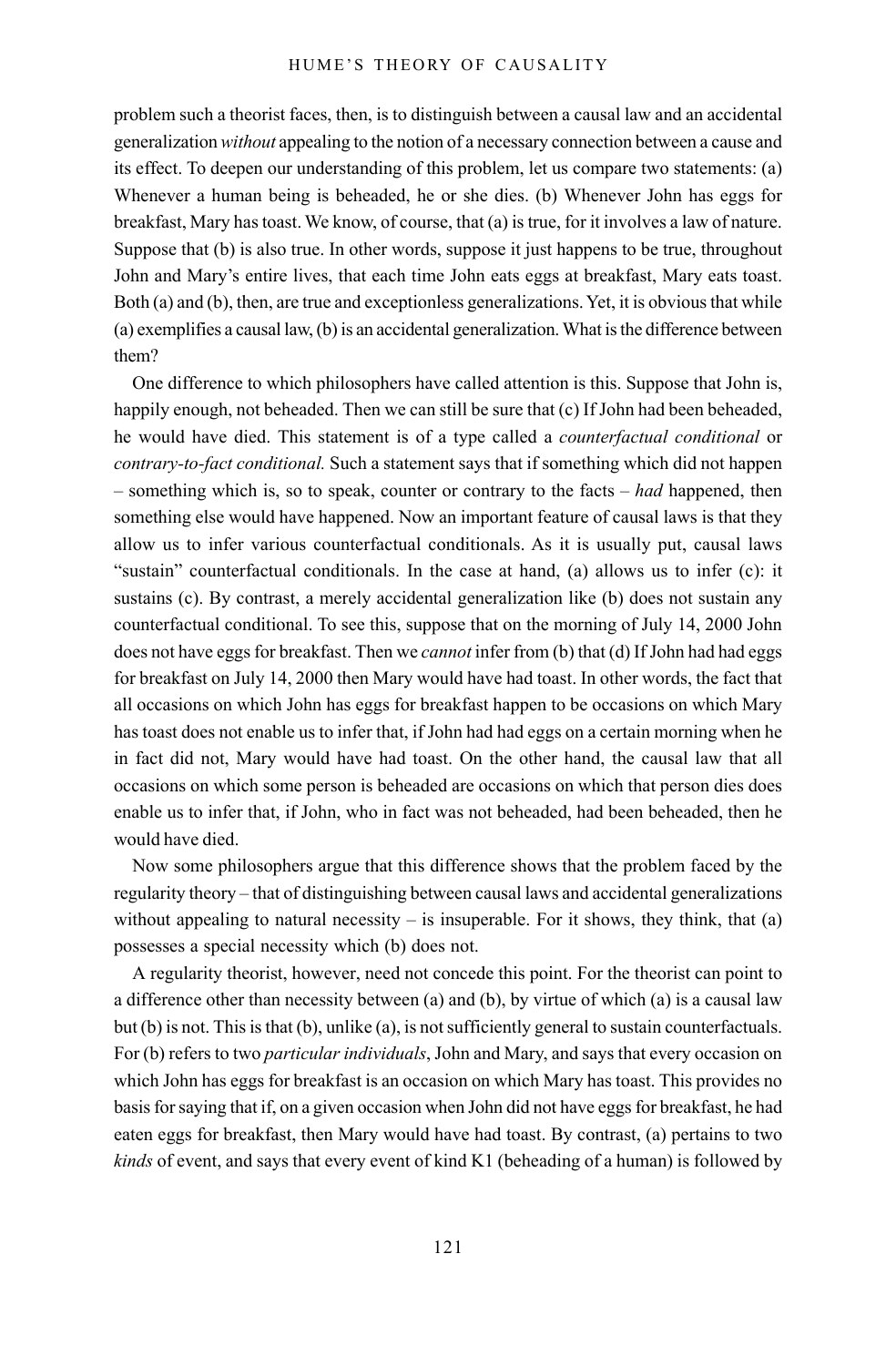an event of kind K2 (death of that human). This *does* provide a basis for saying that if, on a given occasion when an event of kind K1 did not occur, an event of kind K1 had occurred, then an event of kind K2 would have occurred. It would seem, then, that what prevents (b) from sustaining counterfactuals, and so disqualifies it from being a causal law, is its reference to particular individuals. This harmonizes with something that we all know about laws of nature: laws of nature are not restricted to particular individuals. They pertain to kinds or types of event, regardless of particular circumstances of place and time. This is also why it cannot be a causal law that whenever noon schoolbells ring in Washington, DC, schools, students go to lunch in New York City schools. This generalization, in virtue of its reference to specific cities, fails to sustain counterfactuals, and is therefore disqualified from being a law of nature.

Although the requirement that a causal law cannot refer to particular individuals seems to dispose of the Washington–New York City case and the John–Mary case, there are examples of greater difficulty. Consider the following case, given by Richard Taylor (1992: 93–4). Suppose that we have a batch of 1,000 matches. Suppose that we decorate each of the matches with a special design, D, which is, say, a pattern of alternating red and green lines, around its stem. Suppose that in the entire history of the universe, no other match will ever be decorated with D. Finally, suppose that all of our D-decorated matches are struck against a piece of fresh sandpaper, and that all ignite. Then it is true that all strikings of D-decorated matches are followed by ignitions. Yet, this generalization is no law of nature; for it does not sustain the counterfactual claim that if some match, not from the original batch of 1,000, and so not decorated with D, had been decorated with D and struck against a fresh piece of sandpaper, it would have ignited. But why does it not sustain this counterfactual? The only reason that can be given, according to Taylor (1992: 94), is that there is no necessary connection between a match's having D and its igniting when struck, as there is, for instance, between its having a certain chemical composition and its igniting when struck.

In order to answer the objection, a regularity theorist must, again, be able to disqualify Taylor's generalization as a causal law without appealing to the notion of necessary connection. It may be tempting to suppose that this could be done in much the same way as before, by saying that the generalization does, after all, refer to certain specific matches. The fact that there are 1,000 of them, or that they do not have names like "John" or "New York City," does not prevent the generalization from referring illegitimately to certain individual things. Taylor, however, could reply that his reference to the 1,000 matches was made only in order to help us understand the example; no such reference is actually contained in the generalization at issue. For that generalization simply says that all D-decorated matches ignite when struck against fresh sandpaper. Unlike the Washington–New York City and John–Mary generalizations, it does not mention any individual things – it does not refer to the particular matches that happen to fall under it. Putting it in the terminology of *D3*, Taylor's generalization says only that all K1 events – events of the kind: striking of a D-decorated match against fresh sandpaper – are followed by K2 events – events of the kind: ignition of a D-decorated match. Since each of the 1,000 D-decorated matches that will ever exist does ignite when so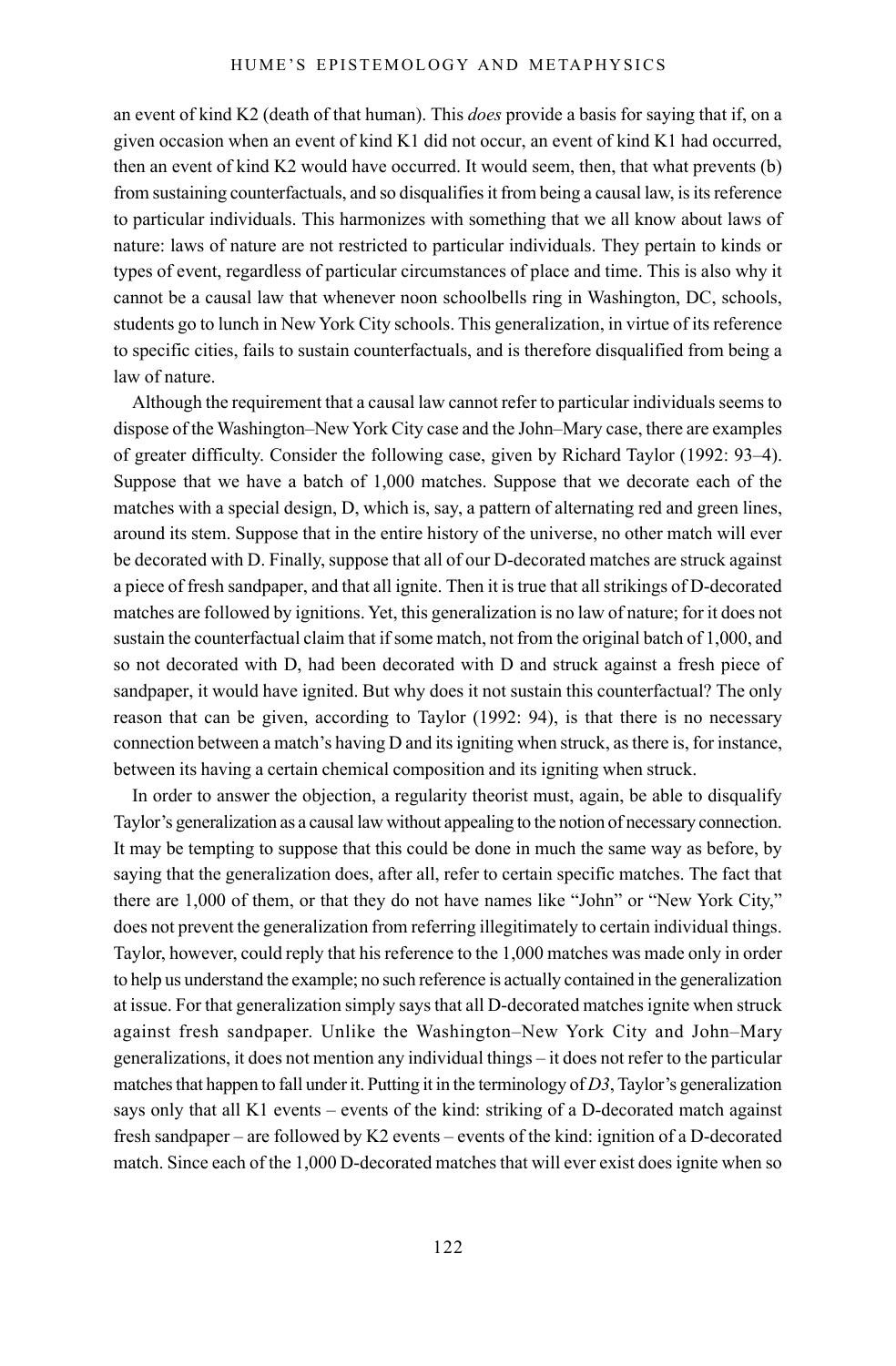struck, this generalization is perfectly true or exceptionless. Yet it is no law of nature, and the regularity theorist cannot tell us why.

The regularity theorist need not surrender. For ask yourself: would we really assert, in the case Taylor describes, that all K1 events are followed by K2 events? No. For to be in a position to assert that all K1 events are followed by K2 events, more is required than merely passive observation of a regularity between such events. We have to vary, in a controlled way, the conditions under which the events occur, to see whether K1 events are still followed by K2 events. As Kant put it:

When Galileo caused balls, the weights of which he had himself previously determined, to roll down an inclined plane; when Toricelli made the air carry a weight which he had calculated beforehand to be equal to that of a definite volume of water . . . or when Stahl changed metals into oxides, and oxides back into metal, by withdrawing something and then restoring it, a light broke upon all students of nature. They learned that reason has insight only into that which it produces after a plan of its own, and that it must not allow itself to be kept, as it were, in nature's leading-strings, but must itself show the way with principles of judgment based upon fixed laws, constraining nature to give answer to questions of reason's own determining. Accidental observations, made in obedience to no previously thoughtout plan, can never be made to yield a necessary law, which alone reason is concerned to discover. Reason, holding in one hand its principles, according to which alone concordant appearances can be admitted as equivalent to laws, and in the other hand the experiment which it has devised in conformity with these principles, must approach nature in order to be taught by it. It must not, however, do so in the character of a pupil who listens to everything that the teacher chooses to say, but of an appointed judge who compels witnesses to answer questions which he has himself formulated.

(Kant 1963: 20)

Apart from the phrase "a necessary law" (to which a regularity theorist would of course object) and the rationalistic-sounding references to "reason," this passage provides an eloquent antidote to Taylor's example. For the scenario his example suggests is the very antithesis of the scientific practices Kant describes: we have a batch of matches that have many properties besides D; we find that they all light when struck; and we conclude, in spite of the fact that we cannot control the variables involved, that it is D, rather than any of the other properties, which is always followed by ignition. Scientific laws are not established in such a manner.

The trouble is that Taylor sets up the case in such a way that no genuine testing of the generalization is possible. By hypothesis, no matches other than those we have ourselves decorated with D will ever, in the history of the universe, have D. This means that we cannot, for example, paint D on a wet match, or on a match that has already been lit, so as to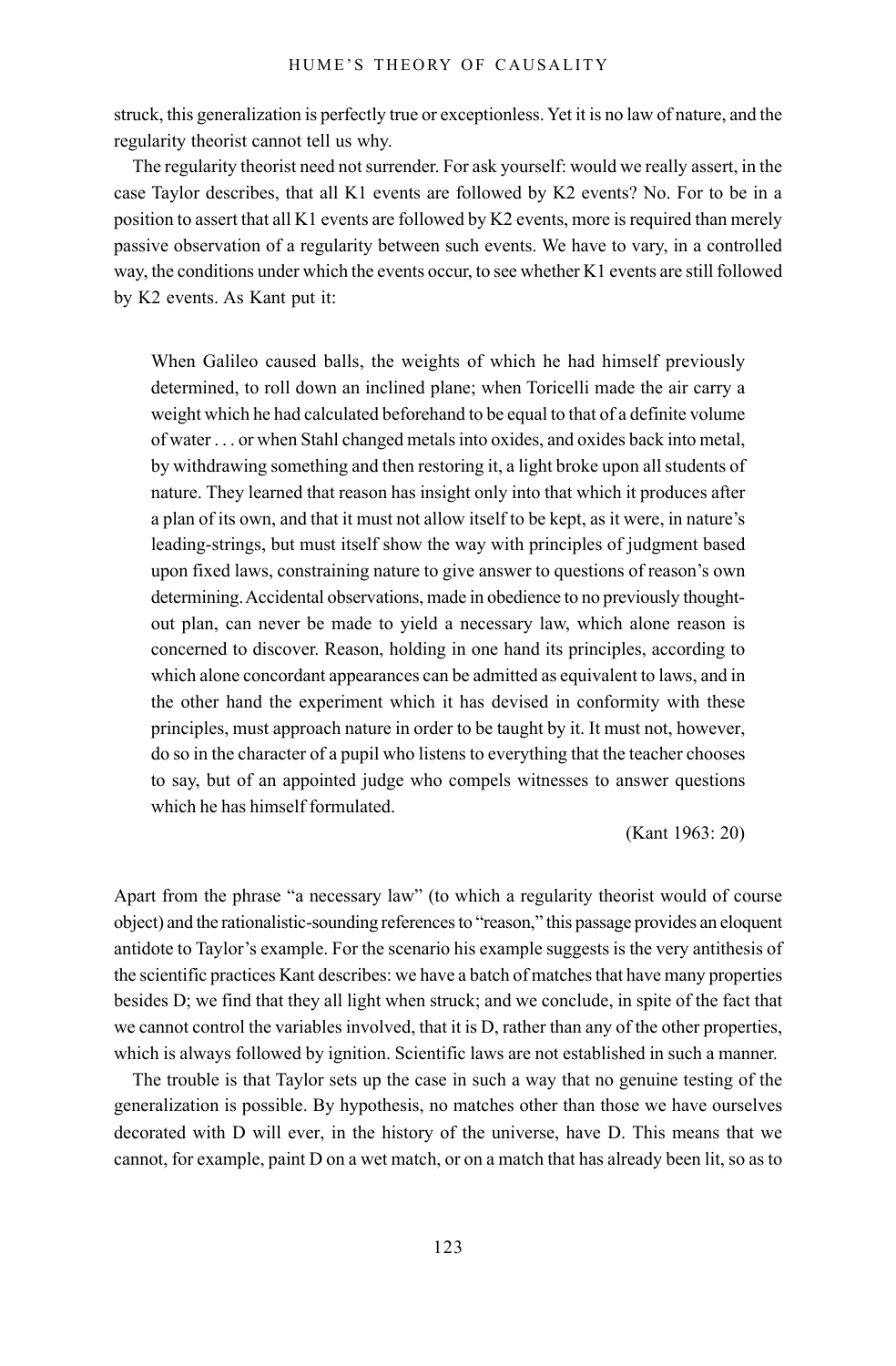test the generalization that *all* D-decorated matches ignite when struck on fresh sandpaper. By hypothesis, we cannot perform the tests that any person with even a rudimentary understanding of scientific method knows are indispensable – tests which, in this case, would include putting D on matches not included in the original 1,000, giving them properties different from those of the one thousand (e.g. wetness), and striking them against fresh sandpaper. But since we cannot do this, it seems that instead of asserting that all K1 events are followed by K2 events, all we can reasonably say is: "So far, all K1 events have been followed by K2 events. But, unfortunately, we will never be able to know whether *all* K1 events are followed by K2 events. For all the D-decorated matches that we tested also had many other properties, such as being dry, not previously struck, etc. But since no other matches will ever have D, we will never know whether a match that has D but is wet, or has D but has been previously lit, ignites when struck. So, we will never know whether the regularity we observed between K1 and K2 events is a universal one." Suppose, on the other hand, that a generalization of the form "all K1 events are followed by K2 events" is scientifically tested and, as a result of such testing, held to be true  $-$  to be a law. Is there anything in this situation to indicate that the scientists have discovered something more than just an exceptionless regularity between K1 and K2 events? Must we say, for example, that they have found a *necessary* connection between such events? This seems in no way necessary; nor, as Hume has shown, is it at all clear what "necessary" means in this context.

The fundamental point can be put as follows. Consider the generalization:

(M) All strikings of D-decorated matches are followed by ignition of Ddecorated matches.

For this generalization to express a law of nature, it must not mean just that

(M') All strikings of D-decorated matches that actually exist are followed by ignition of D-decorated matches.

Rather, it must mean that

(M") All strikings of D-decorated matches that actually exist are followed by, and all strikings of D-decorated matches that might have existed would be followed by, ignition of D-decorated matches.

But Taylor has described only a case where (M') obtains, not one where (M?) obtains. Further, if we were satisfied that  $(M)$ ? was true, then we would be justified in regarding  $(M)$ ? as a law of nature.<sup>8</sup>

Taylor might object that the counterfactual phrase ("that might have existed would be followed by") imports into (M?) the very notion of necessity that the regularity theory seeks to avoid. But the regularity theorist can reply that this is not at all obvious; for, if that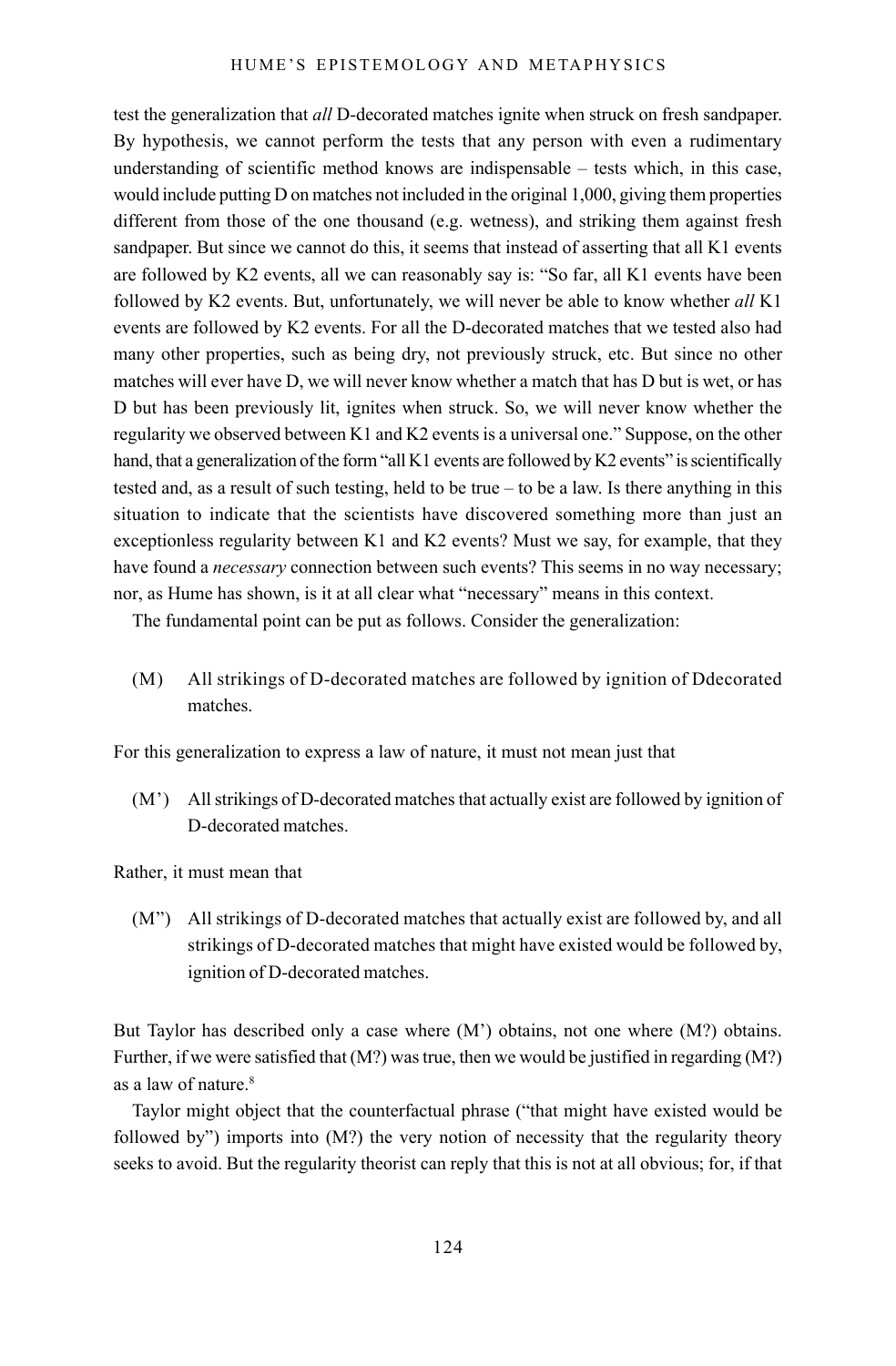phrase were replaced with the future-tense phrase "that will exist will be followed by," then it would not necessarily import the notion of a necessary connection between a cause and its effect. It would only express a prediction that the generalization will hold in the future, and is thus a genuinely exceptionless generalization. By the same token, there seems no reason to think that the counterfactual phrase, which the hypothesis that no other D-decorated matches will ever exist forces us to adopt, must import this notion of necessity.<sup>9</sup>

We conclude that, for all Taylor's example shows, the regularity theorist may be right in holding that the difference between an accidental generalization and a causal law is, at bottom, a matter of generality rather than necessity.

## *Causes as sufficient conditions and as necessary conditions*

As we saw earlier, Hume states his first definition of causation this way: "[W]e may define a cause to be *an object, followed by another, and where all the objects similar to the first are followed by objects similar to the second*" (E:76; S:51; F:115). Immediately after giving this definition, however, Hume adds a very puzzling remark, which I did not include when first quoting the passage, and have simply ignored until now. He says: "Or, in other words, where, *if the first object had not been, the second never had existed*" (E:76; S:51; F:115). The reason this remark is puzzling is that, despite Hume's preface "in other words," it is not at all equivalent to the definition he has just given; nor is it even implied by that definition. This can be seen by looking at *D3*, which is modeled closely on Hume's own definition. Clauses 2 and 3 *of D3* imply that if E<sub>1</sub> occurs, then E<sub>2</sub> occurs. So, *D3* implies that when E<sub>1</sub> causes E<sub>2</sub>,  $E_1$  is a *sufficient condition* for  $E_2$ . Clauses 2 and 3 do not imply, however, that if  $E_1$  does not occur, then  $E_2$  does not occur. So, *D3* does not imply that when  $E_1$  causes  $E_2$ .  $E_1$  is a *necessary condition* of  $E_2$ . Yet, in his remark Hume seems to be saying that *D3* does carry this implication.

Hume makes this puzzling remark only once; so it might be tempting to dismiss it as just a careless slip. But the remark cannot be treated so lightly; for some contemporary philosophers would say that it betrays Hume's fleeting realization that his definition of causation leaves out something important. In other words, they would say that an adequate analysis of causation *should* imply that a cause is not just a sufficient condition for its effect, but also a necessary condition for its effect.10 Consider, for example, the statement that striking a match causes it to ignite. On *D3*, this statement implies only that striking the match is sufficient for it to ignite – that if the match is struck, then it ignites. But does not the statement also imply that striking the match is necessary for it to ignite – that if the match is not struck, it will not ignite? Some contemporary philosophers, J. L. Mackie and Richard Taylor for example, would claim that it does. They would argue, furthermore, that although Hume's definition can be expanded so as to carry this implication, the expanded definition runs into serious difficulty. Let us consider how the expanded definition would go, what difficulties result, and how Hume (or a regularity theorist) might deal with them.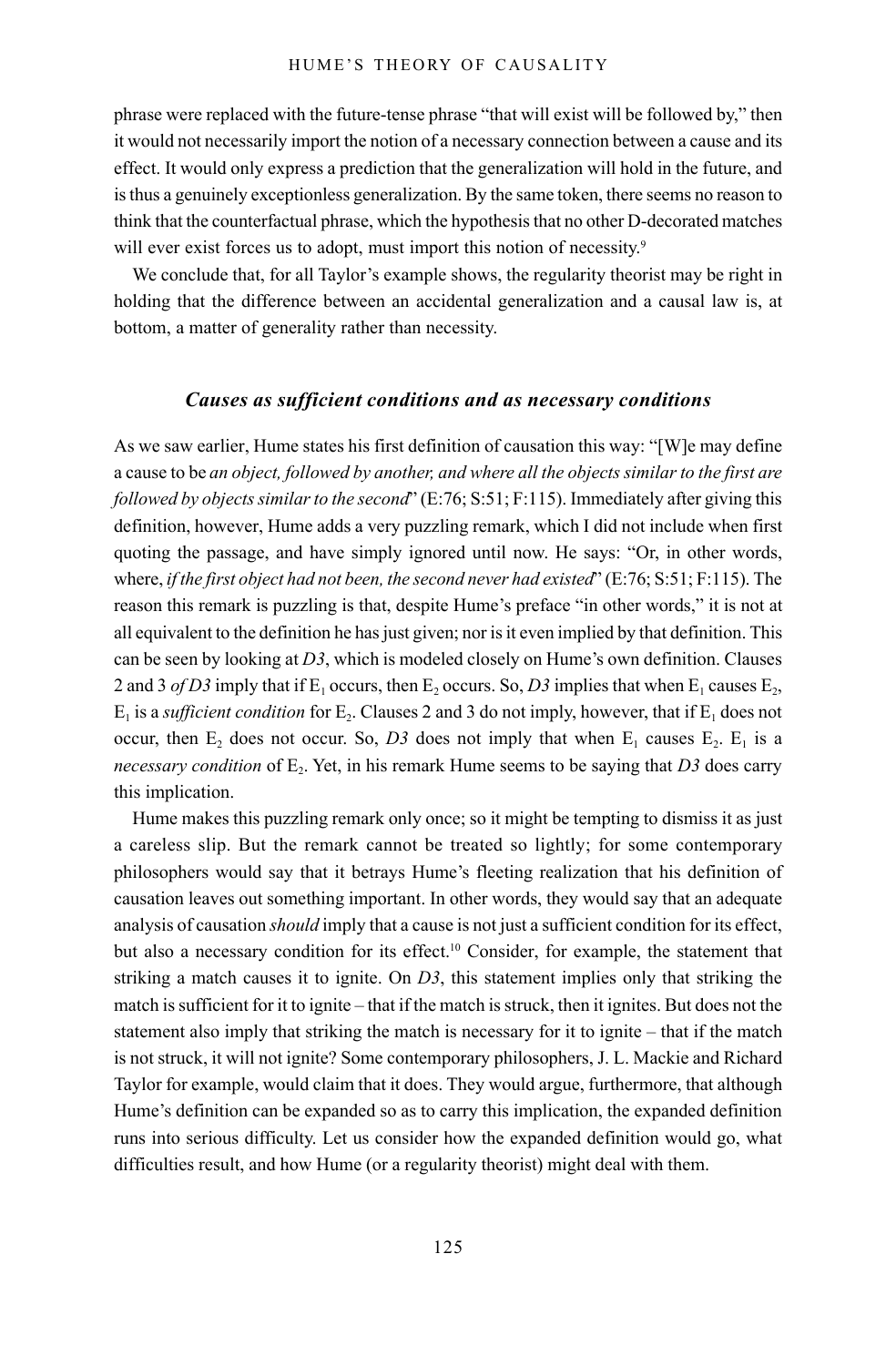In order for *D3* to imply that a cause is a necessary condition for its effect, we would have to add the following statement to clause 2: "and all events of kind K2 are preceded by events of kind K1." The expanded clause would then read:

(2') All events of kind K1 are followed by events of kind K2, and all events of kind K2 are preceded by events of kind K1.

This statement, together with clause 3 of  $D3$ , implies not only that if E1 occurs, then E<sub>2</sub> occurs, but also that if  $E_2$  occurs, then  $E_1$  occurs. So if 2' is substituted for 2 in *D3*, then *D3* implies that when  $E_1$  causes  $E_2$ ,  $E_1$  is not only a sufficient condition for  $E_2$ , but also a necessary condition for E<sub>2</sub>.

However, this expanded version of  $D3$  runs into the following difficulty. If  $E<sub>1</sub>$  is both sufficient and necessary for  $E_2$ , then  $E_2$  is both sufficient and necessary for  $E_1$ . For the former says that (a) if  $E_1$  occurs then  $E_2$  occurs and if  $E_2$  occurs then  $E_1$  occurs, while the latter says that (b) if  $E_2$  occurs then  $E_1$  occurs and if  $E_1$  occurs then  $E_2$  occurs. But (a) and (b) say exactly the same thing; they differ only in word order. The consequence is that the relationship between  $E_1$  and  $E_2$  turns out to be perfectly symmetrical. But this is an absurd consequence. For we all know that the causal relation is an asymmetrical one – that, for example, striking the match causes it to ignite, but its igniting does not cause it to be struck. The upshot is that, when we expand *D3* so as to accommodate the idea that a cause is a necessary as well as a sufficient condition for its effect, we can no longer distinguish between cause and effect!<sup>11</sup>

One way to deal with the difficulty would be to insist, as Hume does, that the cause must occur *before* the effect in time – that  $E_1$  must be temporally prior to  $E_2$ . This would certainly restore the required asymmetry of the causal relation.

Unfortunately, however, this solution is not very satisfactory; for there are cases where cause and effect occur simultaneously. Kant cites a case where a ball is placed on a cushion and a hollow is formed, and earlier we mentioned the case of making a footprint in the sand; there are other cases as well. No doubt, not *all* causes are simultaneous with their effects; for, if they were, there would be no such thing as a causal chain or series some of whose members occur before the others. But it has to be admitted that some causes occur at the same time as their effects. (As mentioned earlier, some philosophers have even suggested that some causes occur after their effects!) Now the original – unexpanded – version of *D3*, despite the term "followed by," can be read so as to allow for simultaneous causes and effects, and so as to preserve the asymmetry of causation as well. For "followed by" can be interpreted to mean simply "accompanied by." In that case, clause 2 will mean that all events of kind K1 are accompanied by events of kind  $K2$  – that a K1 event never occurs without a K2 event occurring. This allows that the K2 event may occur either after, or at the same time as, the K1 event (or even before it!). So, this reading of clause 2 allows for cases where cause and effect occur simultaneously. It also allows for the possibility that a K2 event occurs without a K1 event occurring. For it means only that all K1 events are accompanied by K2 events, which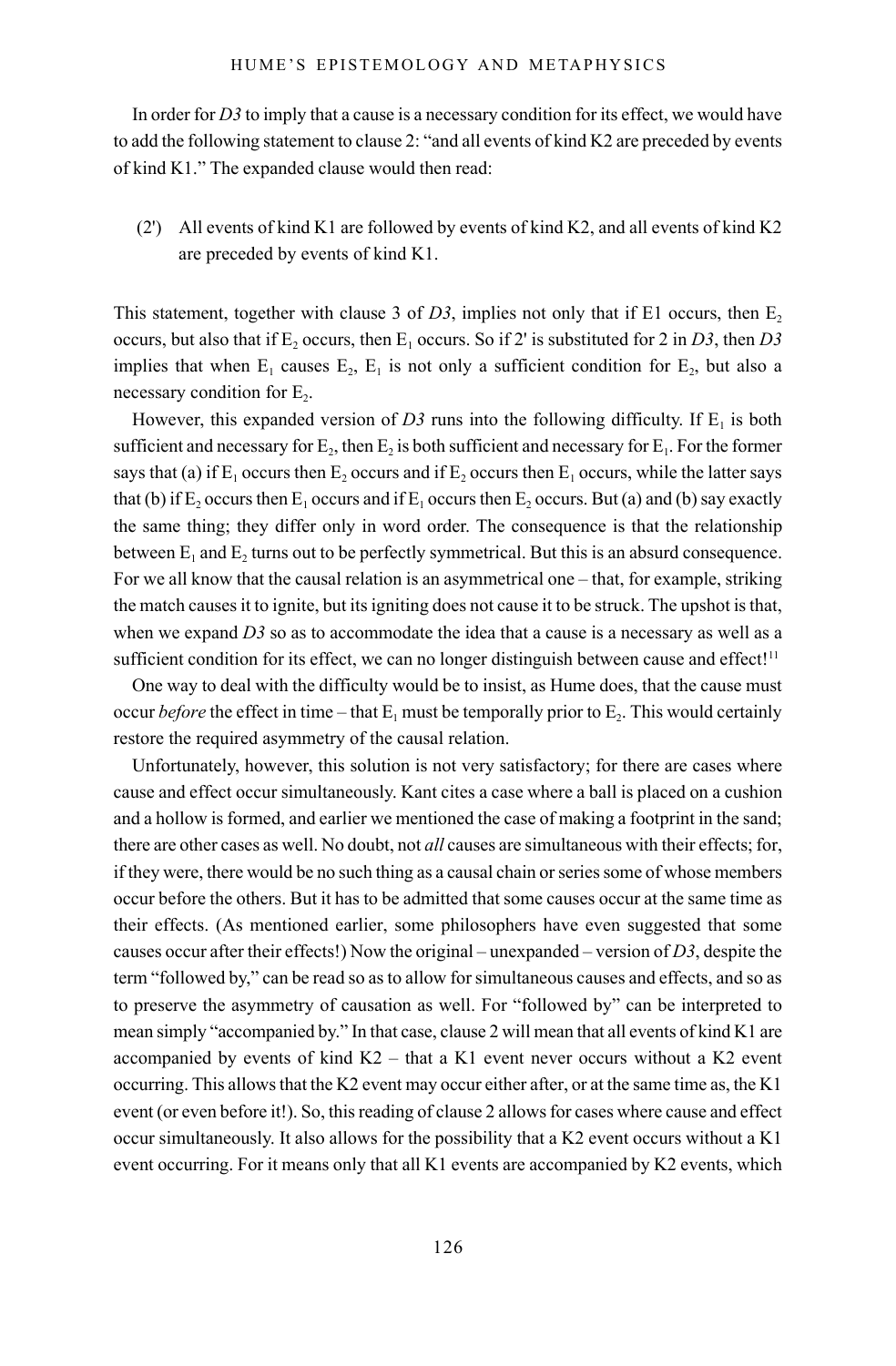does not entail that all K2 events are accompanied by K1 events. So it leaves a sense in which K1 events are "followed by" K2 events, but not vice-versa; it preserves the asymmetry of the causal relation. However, if clause 2 is expanded into 2', then interpreting "followed by" as "accompanied by" no longer suffices to preserve causal asymmetry as well as allowing for cases of simultaneity. For 2' now says both that all events of kind K1 are accompanied by events of kind K2 and that all events of kind K2 are accompanied by events of kind K1, thereby losing the asymmetry. (Of course, "preceded by" also must be read as "accompanied by" if 2' is to cover cases of simultaneity.) Thus, trying to accommodate the idea that a cause is a necessary as well as a sufficient condition for its effect while allowing for cases where cause and effect occur simultaneously leaves us unable to distinguish causes from effects.

To deal with this difficulty more satisfactorily, let us begin by noting a potentially misleading feature of *D3* – one that I have so far ignored. As stated*, D3* suggests that causes are much simpler than they actually are. It suggests, for example, that striking a match is always followed by its igniting; so that striking the match is by itself sufficient for its igniting. But, of course, we know that this is not so. Striking a match is followed by its igniting only if certain background conditions obtain. For example, the match must be dry, there must be oxygen present, etc. John Stuart Mill (1806–73), who defended a more refined version of Hume's regularity theory, expressed the point thus:

It is seldom, if ever, between a consequent and a single antecedent that this invariable sequence subsists. It is usually between a consequent and the sum of several antecedents; the concurrence of all of them being requisite to produce, that is, to be certain of being followed by, the consequent.

(Mill 1973: 327)

Of course, we could read "event of kind K1" in *D3* as *including* all of these conditions or "antecedents." Indeed, there is a sense in which the oxygen and dryness are just as much "causes" of a match's ignition as is its being struck. For various reasons, we commonly select the striking of the match as "the cause" of its lighting, and regard the other parts of the total cause as background conditions. But these reasons have more to do with economy of language and our practical purposes than with the nature of causality. Nevertheless, if we wished to do justice to the distinction between causes and background conditions in *D3*, we could reformulate clause 2 as follows:

(2A) All events of kind K1 in conditions C are followed by events of kind K2.

Together with clause 3 (see page 119), this implies:

(A) If  $E_1$  occurs in conditions C, then  $E_2$  occurs.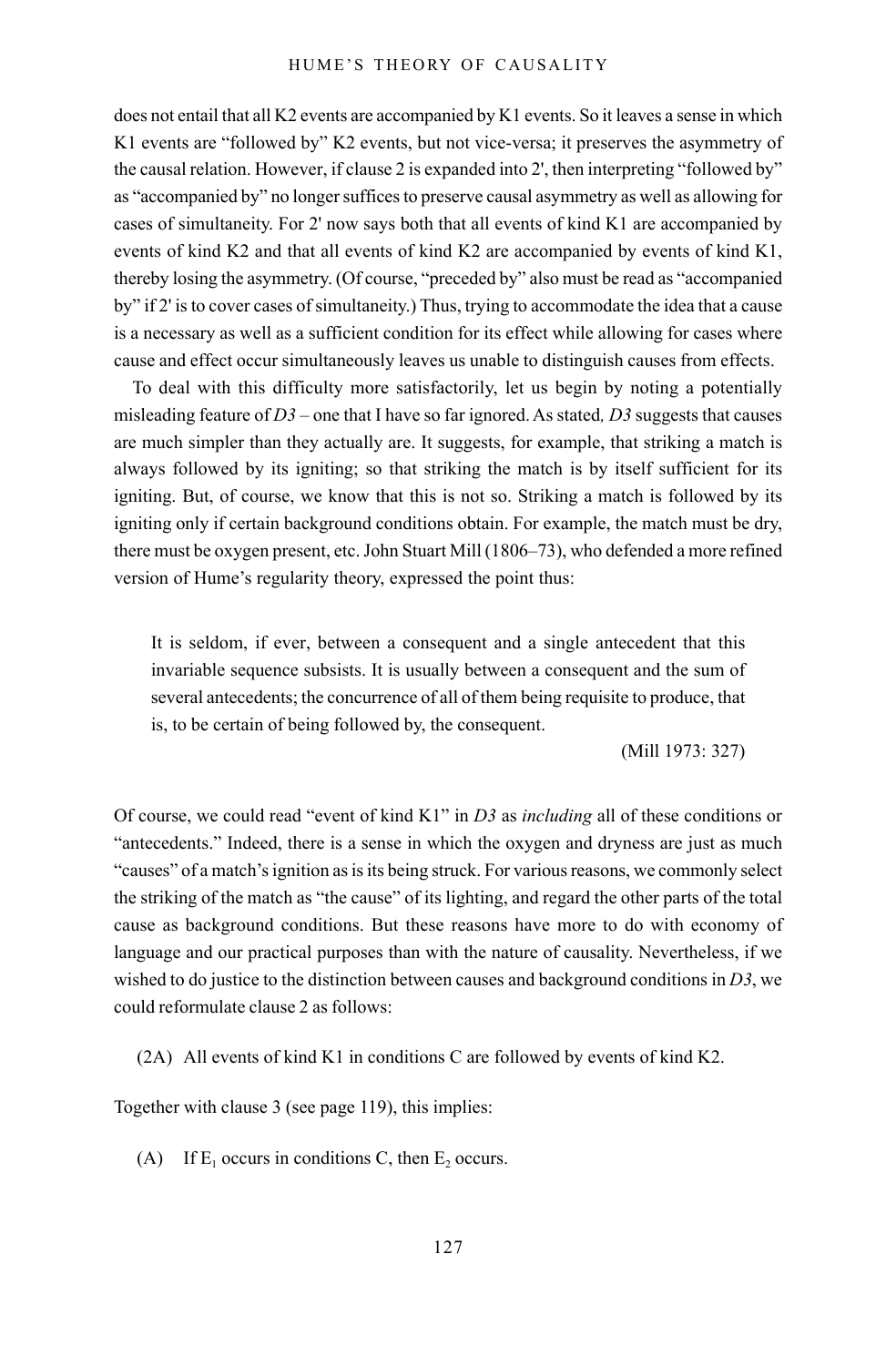In other words, a cause is sufficient for its effect, provided that certain other conditions obtain.

Just as *D3* can misleadingly suggest that striking a match is by itself sufficient for its igniting, so the expanded version of  $D3$  – in which 2' is substituted for 2 – suggests that striking a match is always necessary for its igniting. But of course, this too is false. For there are many other possible causes of a match igniting: it might be brought in close contact with a burning match; it might be touched by a very hot piece of metal; it might be exposed to superheated air, etc. In general, a given effect can be produced in a variety of different ways. As Mill put it:

It is not true, then, that one effect must be connected with only one cause, or assemblage of conditions; that each phenomenon can be produced only in one way. There are often several independent modes in which the same phenomenon could have originated. One fact may be the consequent in several invariable sequences; it may follow, with equal uniformity, any one of several antecedents, or collections of antecedents. Many causes may produce mechanical motion: many causes may produce some kinds of sensation: many causes may produce death. A given effect may really be produced by a certain cause, and yet be perfectly capable of being produced without it.

(1973: 435)

This important point provides a solution to our difficulty. For it shows that the idea that a cause is a necessary condition for its effect is not wholly accurate. Rather, a cause is necessary for its effect only on the assumption that no other cause of that effect is operative. It is incorrect, for example, to hold that "striking the match caused it to ignite" implies that if the match had not been struck, it would not have ignited. Rather, this statement implies that if the match had not been struck *and nothing else had caused it to ignite*, then it would not have ignited (assuming that it would not have ignited without *some* cause). Now if one wishes to incorporate this idea into *D3*, then (2') will not serve. Instead, one must add:

(2") All events of kind K1 are followed by events of kind K2 and all events of kind K2 are preceded by events of kind K1 or K3 or K4 or . . . K*n*.

Here, K3, K4 . . . K*n* refer to other kinds of event that are also always followed by events of kind K2. In terms of our example, they refer to such events as one match being brought into close proximity to a lighted match, or touched by a piece of hot metal, or exposed to superheated air. Now from 2" and 3, we cannot deduce that if  $E_2$  occurs, then  $E_1$  occurs. Rather, we can only deduce that if E<sub>2</sub> occurs *and no event of kind K3, K4, or ... Kn occurs*, then  $E_1$  occurs. Therefore, the definition no longer implies that a cause is both sufficient and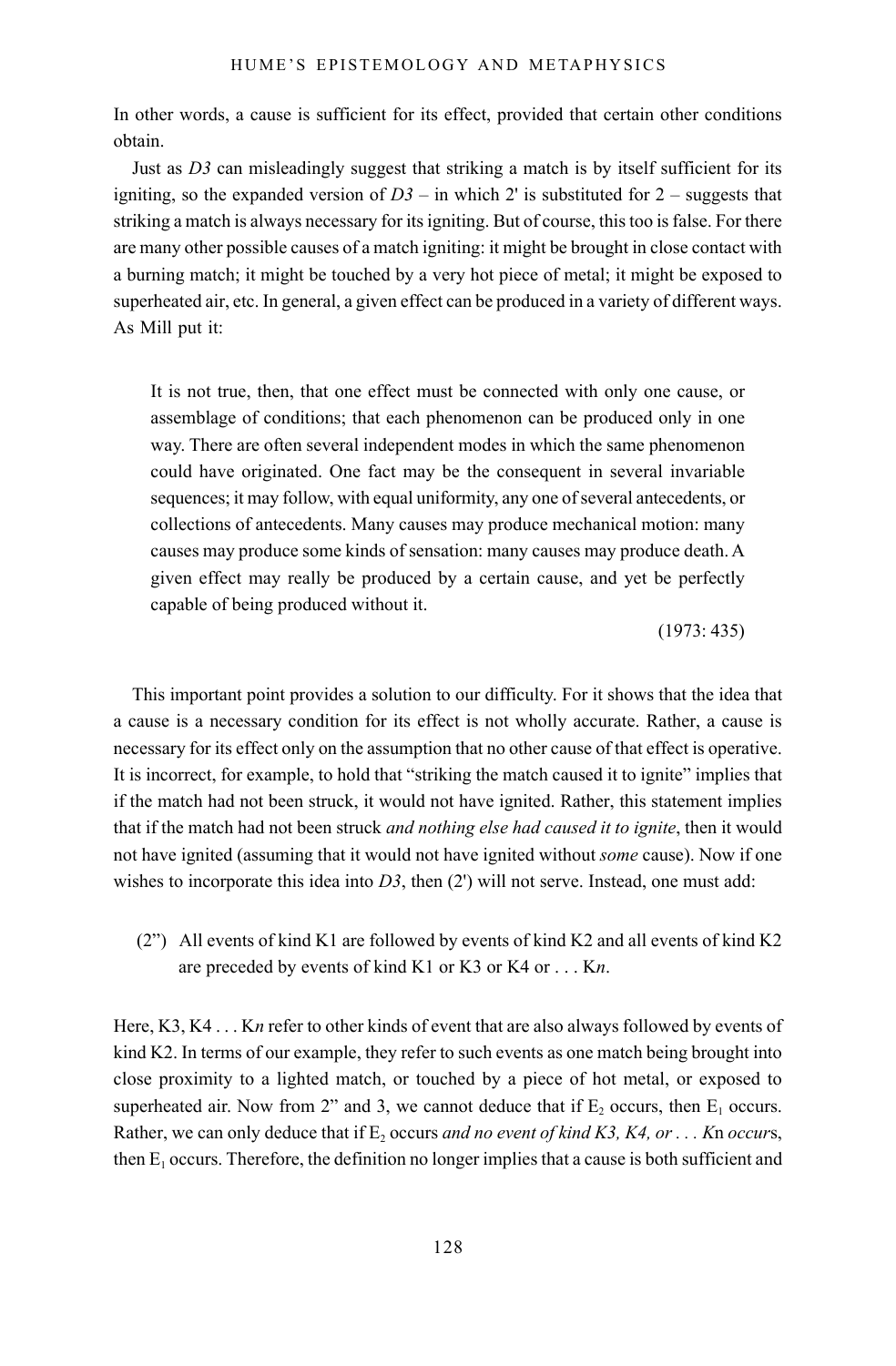#### HUME'S THEORY OF CAUSALITY

necessary for its effect. Rather, it implies that a cause is sufficient for its effect, and that it is necessary for its effect given the *nonoccurrence* of other conditions that would also have been sufficient for that same effect. The same point holds true if *D3* is formulated so as to incorporate the common-sense distinction between causes and background conditions. To capture this distinction, 2? must be reformulated as:

(2A") All events of kind K1 in conditions C are followed by events of kind K2, and all events of kind K2 are preceded by events of kind K1 in conditions C, or K3 in conditions C, or K4 in conditions C, or . . . K*n* in conditions C.

Here, conditions C refer to the background conditions that must always obtain for an event of kind K2 to occur. In terms of our example, they refer to such things as the presence of oxygen, the dryness of the match, and the like. Now from 2A? and *D3*, we cannot deduce:

(B) If  $E_2$  occurs, then  $E_1$  occurs in C.

Rather, we can deduce only:

 $(C)$  If E<sub>2</sub> occurs, and if no event of kind K3 occurs in C and no event of kind K4 occurs in C . . . and no event of kind  $Kn$  occurs in C, then  $E_1$  occurs in C.

If the definition did imply both (A) and (B), this would mean that the occurrence of  $E_1$  in C was both sufficient and necessary for the occurrence of  $E<sub>2</sub>$ . The consequence, again, would be to represent the causal relation as symmetrical. But the combination of  $(A)$  and  $(C)$  does not have this consequence; it allows for the asymmetry that the causal relation requires.

However, it might now be objected that this asymmetry has been preserved only because the expanded definition is incomplete. To make it complete, one must add still another condition to *D3*, namely:

(4)  $E_2$  is not preceded by an event of kind K3, or K4, or  $\dots$  Kn.

Once clause 4 is added to clauses 1, 2", and 3, the asymmetry of the causal relation is once again denied. For 2? and 3 imply that if  $E_1$  occurs, then  $E_2$  occurs; while 2", 3, and 4 imply that if  $E_2$  occurs, then  $E_1$  occurs. So the complete, expanded version of D3 implies that  $E_1$  is both sufficient and necessary for  $E_2$  – thus making the relationship between  $E_1$  and  $E_2$ perfectly symmetrical. Furthermore, it does not help to reformulate 4 as:

(4A)  $E_2$  is not preceded by an event of kind K3 in C, or an event of kind K4 in C, or . . . an event of kind K*n* in C.

For 2A", 3, and 4A imply (B), which, together with (A), again makes the relationship between  $E_1$  in C and  $E_2$  symmetrical.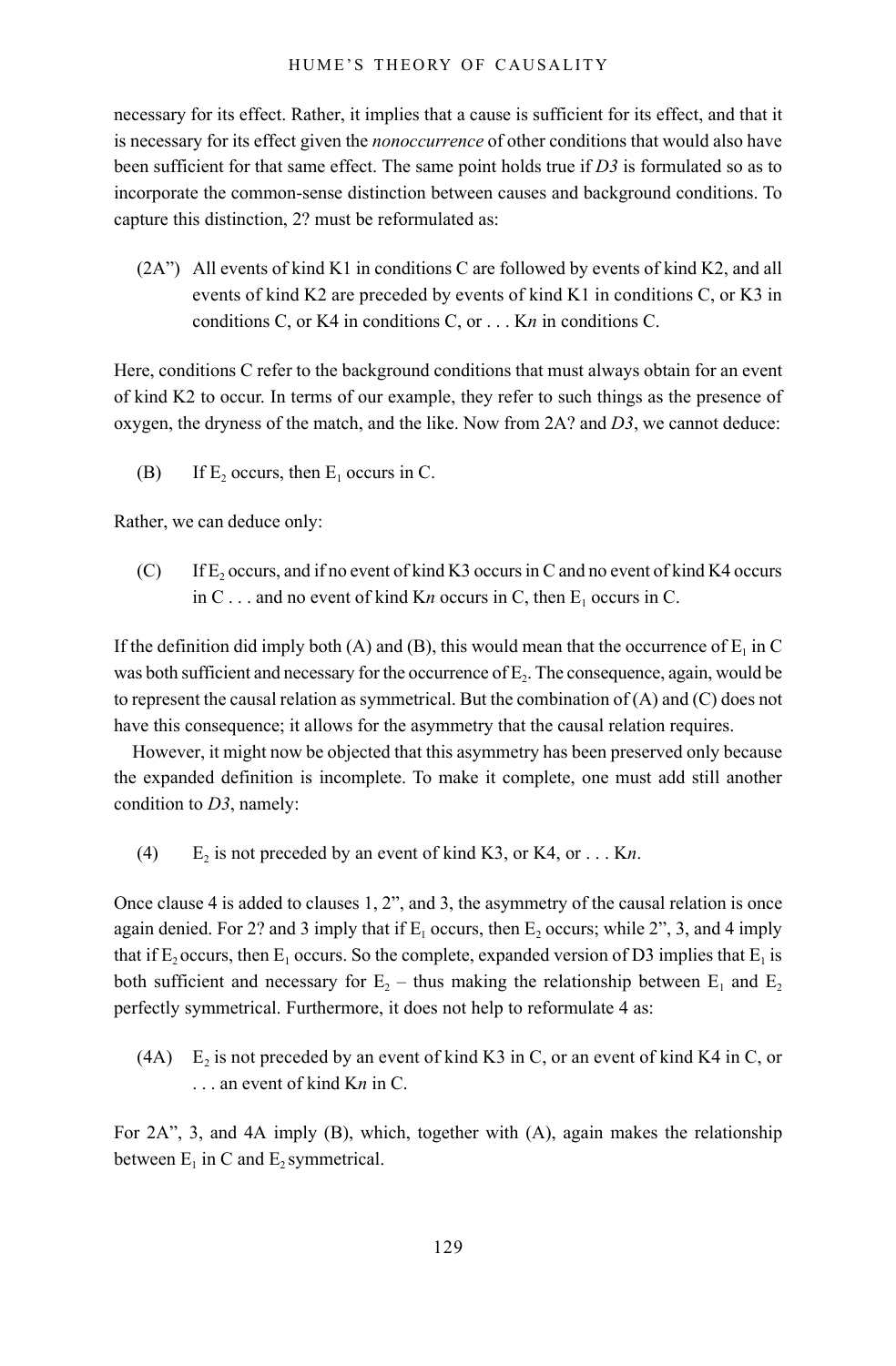The reply to this objection is that a regularity theorist can reasonably refuse to add 4 or 4A to the definition. For once either of these clauses is added, the definition is no longer an analysis of "E<sub>1</sub> causes E<sub>2</sub>." Rather, it is an analysis of "E<sub>1</sub> causes E<sub>2</sub> and nothing else causes  $E_2$ ," or "E<sub>1</sub> is the (only) cause of E<sub>2</sub>." No doubt when we make ordinary causal judgments, we often assume that no other cause is operative – that the effect is not overdetermined. But this assumption should not be built into the definition of causation. For it is an additional assumption that people commonly make when they assert that  $E_1$  causes  $E_2$ , and not a necessary condition for the truth of that assertion.

The common assumption that no other cause is operative may lie behind the puzzling remark of Hume with which we began this part. Hume, you will recall, seems mistakenly to equate "all the objects similar to the first are followed by objects similar to the second" with *"if the first object had not been, the second had never existed."* But perhaps his thought is this: when we assert that  $E_1$  caused  $E_2$ , this means that (a)  $E_1$  was sufficient for  $E_2$ . However, we commonly make two additional assumptions: (b) that  $E<sub>2</sub>$  would not have occurred without *some* sufficient condition (other than itself); and (c) that there was no *other* sufficient condition for  $E_2$  besides  $E_1$ . Now from (a), (b), and (c), it does follow that *if*  $E_1$  had not *occurred, E2 would not have occurred*; or, in Hume's words, that *"if the first object had not been, the second never had existed."* Thus, we can understand why Hume might have thought that this remark was an appropriate way for him to paraphrase or gloss his definition of causation.

In order to avoid the difficulties we have explored in this part, however, we need to see that (c) does not have to be true in order for " $E_1$  caused  $E_2$ " to be true. Therefore, (c) should not be included in the definition or analysis of causation. It should be regarded, as suggested above, as an additional assumption that we generally make when we assert that  $E_1$  caused  $E_2$ . As for (b), it would seem that any analysis of causation which says that a cause, or some member of a disjunction of possible causes, is a necessary condition for its effect, must hold that (b) is part of the meaning of " $E_1$  causes  $E_2$ ." Thus, such analyses seem to imply that any event that was caused could not have occurred uncaused. Provided that this "could not" is not interpreted in the sense of logical impossibility, this implication may well be acceptable. But if the implication is unacceptable – a matter that we shall not try to settle – then it is open to the regularity theorist to jettison the idea that a cause (or some member of a disjunction of possible causes) is a necessary condition for its effect, by sticking with the unexpanded version of *D3* that uses 2 or 2A rather than 2" or 2A"*.*

## *The problem of collateral effects*

The final problem for the regularity theory that we shall consider is a simple yet perplexing one, which has been emphasized by J. L. Mackie and other contemporary philosophers. Consider a cause, C, with two collateral effects,  $E_1$  and  $E_2$ , where  $E_1$  precedes  $E_2$ . How can a regularity theorist avoid saying, falsely, that  $E_1$  causes  $E_2$ ? To make this problem clearer,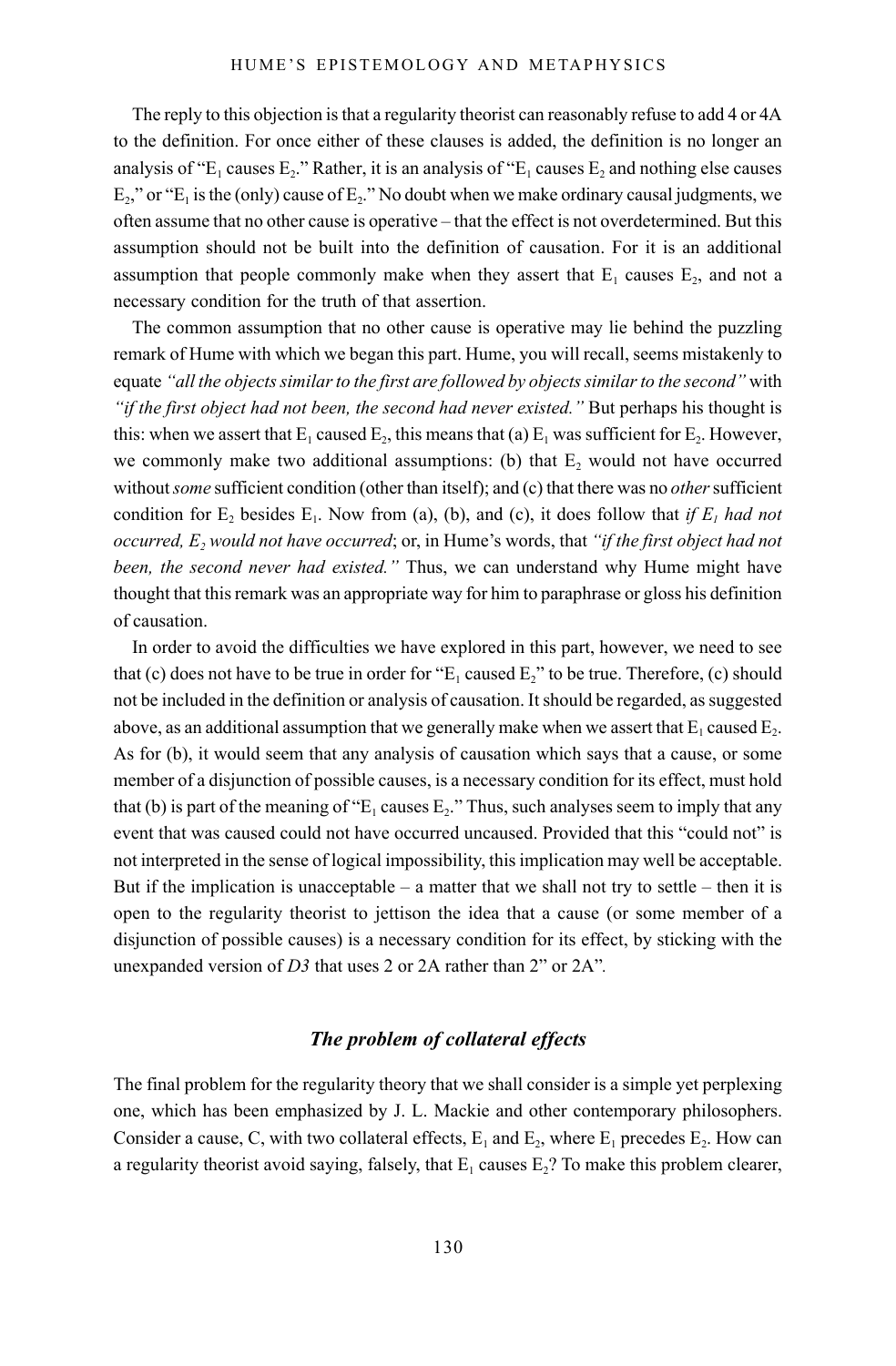we can use an example given by Bernard Berofsky (1983: 485), in a review of a recent book that offers a detailed defense of the regularity theory. Suppose that " . . . a fatal viral disease *V* produces a distinctive rash  $R$  . . . " In such a case, the virus causes both the rash and the death, but the rash does not cause the death. As Berofsky puts it, "the sequence *V* — Death is causal, whereas the sequence  $R \rightarrow$  Death is not." The problem is: how can a regularity theorist avoid saying, falsely, that *R* causes the death?

A regularity theorist could reply as follows. The problem turns on the assumption that *R* is always followed by death. So, according to the regularity theory, it is a law of nature that *whenever R* occurs, death occurs; in which case *R* causes death. However, the example does not really show that whenever *R* occurs, death occurs. Rather, it shows only that whenever *R* occurs *and was preceded by V*, death occurs. But, as we emphasized in the previous part, a given effect can be caused in a variety of different ways. Thus, *R* could be induced by an experimental vaccine or a drug, or by exposure to some irritant. But then *R* would not be followed by death; so "whenever *R* occurs, death occurs" is not a law of nature after all.

A critic of the regularity theory could make two possible responses to this reply. One response would be to stipulate that if the rash is artificially induced or caused in any way other than by *V*, then it is not a rash of kind *R*. Now this would be to say that being accompanied by *V* is part of what it means to be a rash of kind *R*, so that from the fact that a rash is of kind *R*, it follows logically that it is accompanied by *V*. But in that case, there are two points that a regularity theorist can make. First, we cannot say that *R* is caused by *V*. For, as Hume showed, one cannot logically deduce that a given cause has occurred solely from knowledge of its effect, any more than one can logically deduce that a given effect will occur solely from knowledge of its cause. Second, if part of what it means to be a rash of kind *R* is to be accompanied by *V*, then there is no reason to deny that *R* is a cause of death. For we know that *V* is a cause of death, and *V* is now, by stipulation, a constituent element of *R*.

The critic's other possible response would be to reject the assumption that there are other ways to produce *R*. Although all the rashes that we know about can be caused in a variety of different ways, the critic could stipulate that  $R$  is a very special rash that occurs only in connection with *V*: it cannot be artificially induced or produced in any other way. Of course, *V* would then be both sufficient and necessary for *R*; so it might seem that the asymmetry needed for *V* to be the cause of *R* would be absent. However, the critic could also stipulate that *V* precedes *R* in time, thereby preserving the asymmetry.

The regularity theorist, however, could now reply that it is no longer clear that *R* is not a cause of death. If such a case occurred, we might say that both *R* and *V* were causes of death, or perhaps that the complex event *V-and-R* was a cause of death. Of course, it sounds odd to say that the rash is just as much a cause of death as is the virus. But this may be because in all cases of fatal viruses that we know about, only the virus itself is the cause of death. Symptoms such as rashes and the like, since they can also occur without the fatal virus, are not causes of death. Nor do they occupy the central place in a theory of disease that the viruses occupy. But if the situation described by the critic were actual – if  $R$  were necessary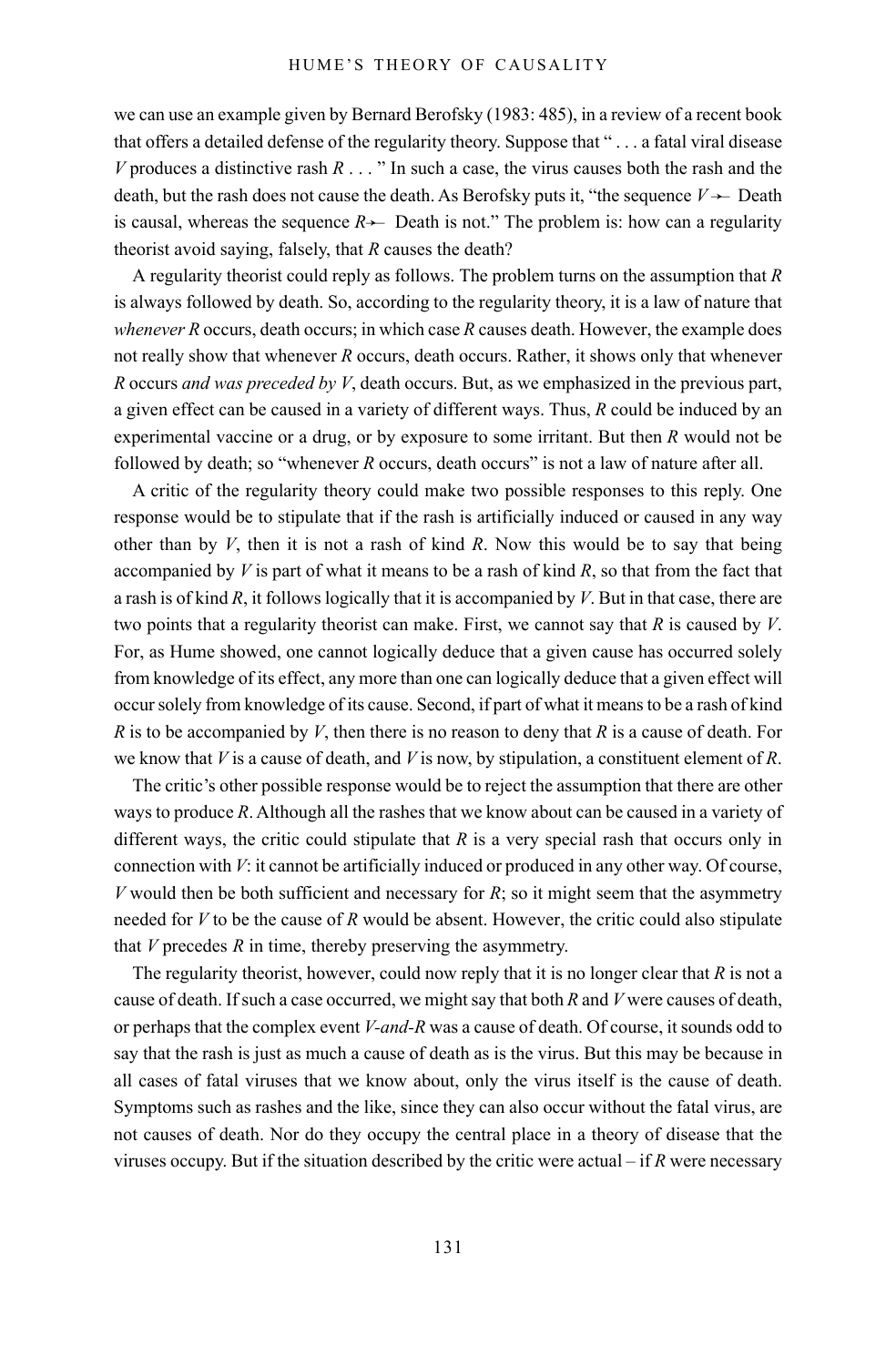and sufficient for *V* and *R-and-V* were sufficient for death – then *R* would occupy just as central a place in the diagnosis and treatment of the particular disease involved as does *V*, and it seems that there would be no reason to exclude its consideration as a cause of death.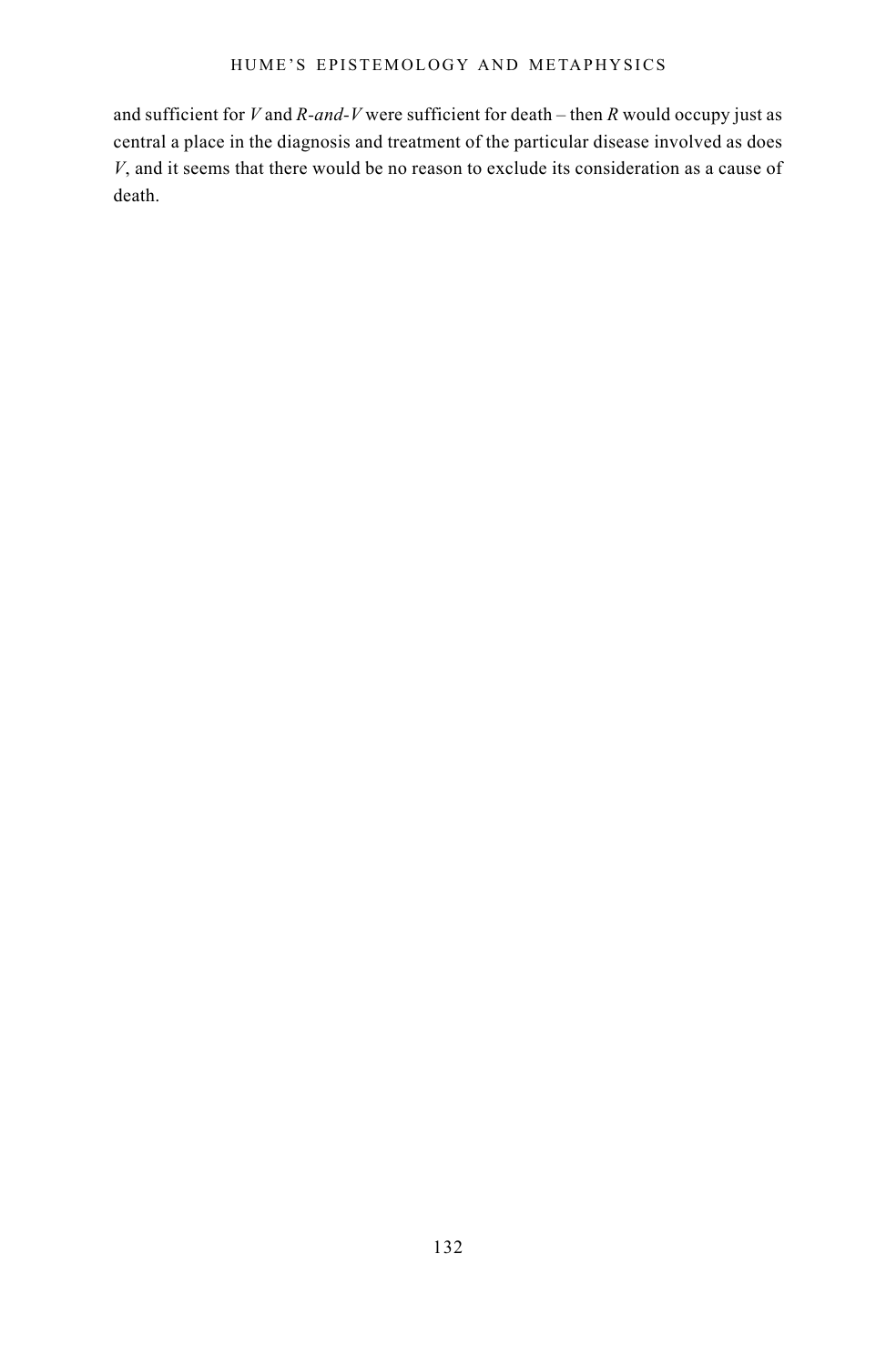# HUME'S CRITIQUE OF THE CAUSAL PRINCIPLE

#### **1 Introduction**

Virtually all of us accept the principle that every event has a cause, even if we do not always know what that cause is. The idea of an uncaused event – of something happening without any cause that explains why it happened – strikes us as somehow "irrational" or absurd. As for philosophers, many of them have not only accepted the truth of the principle that every event has a cause, but have assumed that this truth is knowable by any rational mind, in much the same way as a simple mathematical truth like  $2 + 2 = 4$  or a simple logical truth like *not both p and not-p.* In other words, many philosophers have assumed that the causal principle (as we shall call the principle that every event has a cause) is knowable a priori. Accordingly, they have often gone on to use this principle in order to "prove" important conclusions, notably the existence of God. The principle has been used in this way by, for example, Aquinas, Descartes, Locke, and Berkeley, to name just a few.

Contrary to what is sometimes thought, Hume also accepts the causal principle as a true proposition. In a discussion of "freedom" in the *Enquiry*, he writes: "it is universally allowed that nothing exists without a cause of its existence" (E:95; S:63–4; F:131). He does not demur from this principle, but instead goes on to argue that it is compatible with human freedom. And in one of his letters Hume says: "I never asserted so absurd a Proposition as *that anything might arise without a Cause . .* ." (Greig 1932: 187). What Hume does not accept, however, is the view that the causal principle is knowable a priori; or, in his terminology, that it is either "intuitively or demonstratively certain" (self-evident or demonstrable).1 In other words, Hume agrees with most other philosophers that the causal principle is *true*, but he disagrees with philosophers who came before him about how it can be *known to be true*; for *they* held it to be a priori, whereas Hume argues, famously, that it is neither self-evident nor demonstrable. Instead, Hume maintains that the causal principle is merely an empirical generalization: "the opinion of the necessity of a cause to every new production . . . must necessarily arise from observation and experience" (T:82; F:50).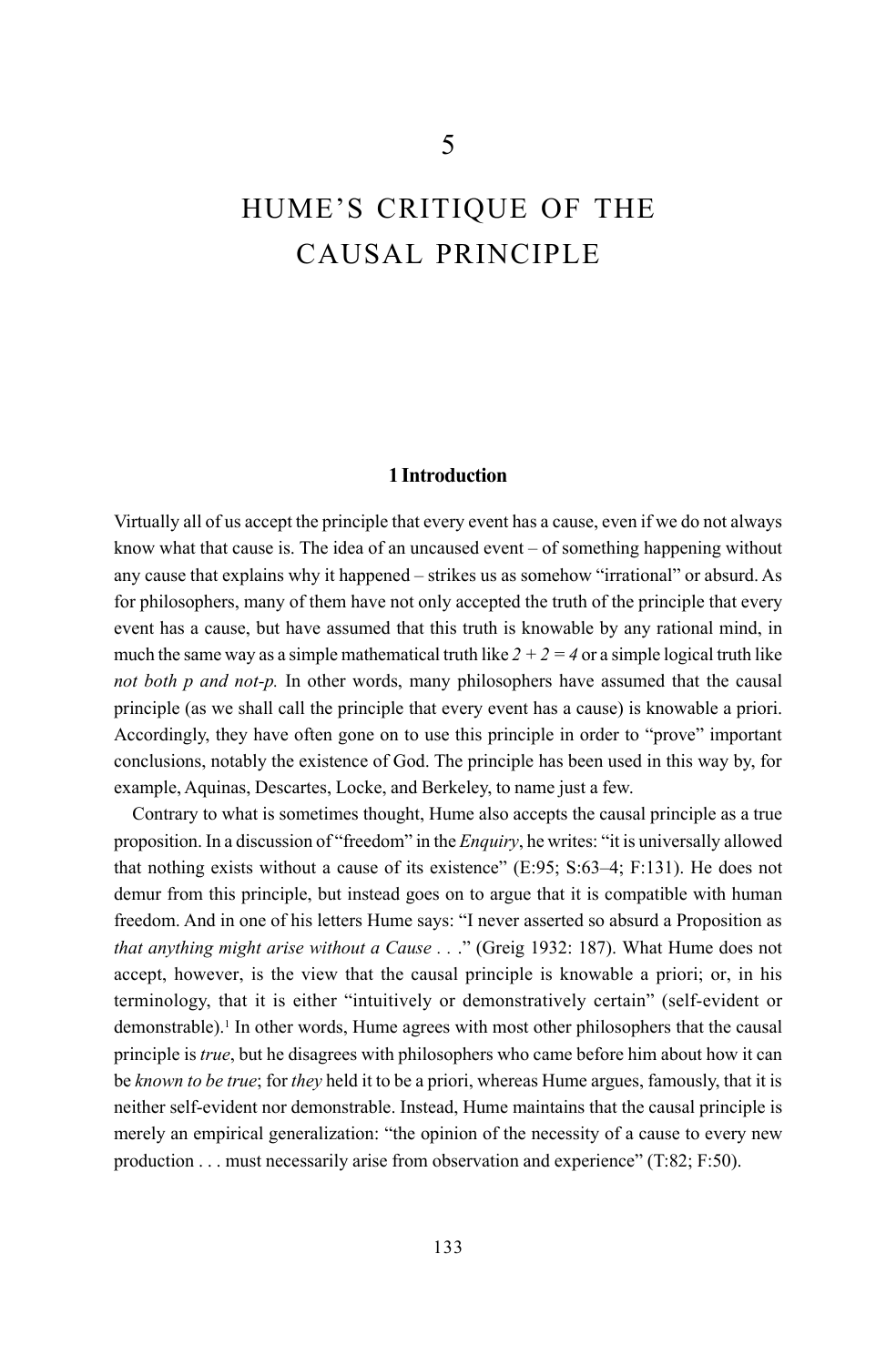#### HUME'S EPISTEMOLOGY AND METAPHYSICS

Already, in previous chapters, we have reconstructed and favorably evaluated Humean arguments showing that no bridging proposition is self-evident or demonstrable, and pointed out that those arguments apply to the causal principle.<sup>2</sup> Hume, however, offers also arguments designed specifically to show that the causal principle is neither self-evident nor demonstrable, and it is to those arguments that we turn in this chapter. Hume's arguments themselves are analyzed in part 2. In part 3 we shall examine one contemporary critique of Hume's arguments, and lastly we shall consider Immanuel Kant's famous attempt to "answer" Hume's arguments.

# **2 Why the causal principle is neither self-evident nor demonstrable**

Hume's critique of the causal principle is given only in the *Treatise*, Book I, Part iii, Section 3, which is entitled, ironically, "Why a Cause Is Always Necessary." Hume begins this section (hereafter called simply "Section 3") by accurately remarking that the causal principle was

commonly taken for granted in all reasonings, without any proof given or demanded. [For it was] suppos'd to be founded on intuition, and to be one of those maxims, which tho' they may be deny'd with the lips, 'tis impossible for men in their hearts really to doubt of.

(T:79; F:47)

In the discussion that follows, Hume formulates the principle in a number of different ways. Two of these are that *"whatever begins to exist, must have a cause of existence"* (T:78) and that *"whatever has a beginning has also a cause of existence"* (T:79; F:47). Those formulations make it sound as if Hume were concerned only with the causes of things' existence; however, Hume speaks also of our inability to "demonstrate the necessity of a cause to every new existence, *or new modification of existence*" (T:79; F:47; emphasis added), thereby showing that his concern extends to the causes of any event whatsoever (see Penelhum 1992: 117). His arguments, however, are couched in terms of the causes of things' beginning to exist, and we shall reconstruct them in those terms in order to stay close to his text.

Hume argues first that the causal principle is not self-evident ("intuitively certain"). His argument turns on a theory about relations that appears in the *Treatise* (see Book I, part iii, Section 1 ) but is dropped in the *Enquiry*, where it is replaced by the fundamental distinction between relations of ideas and matters of fact. The *Treatise's* theory implies that a selfevident proposition must owe its self-evidence to one of four possible relationships between its terms, which Hume calls *"resemblance, proportions in quantity and number, degrees of any quality, and contrariety*" (T:79; F:47). Thus, for example, the statement that "red is more like pink than like white" can be known just by understanding what it says, because anyone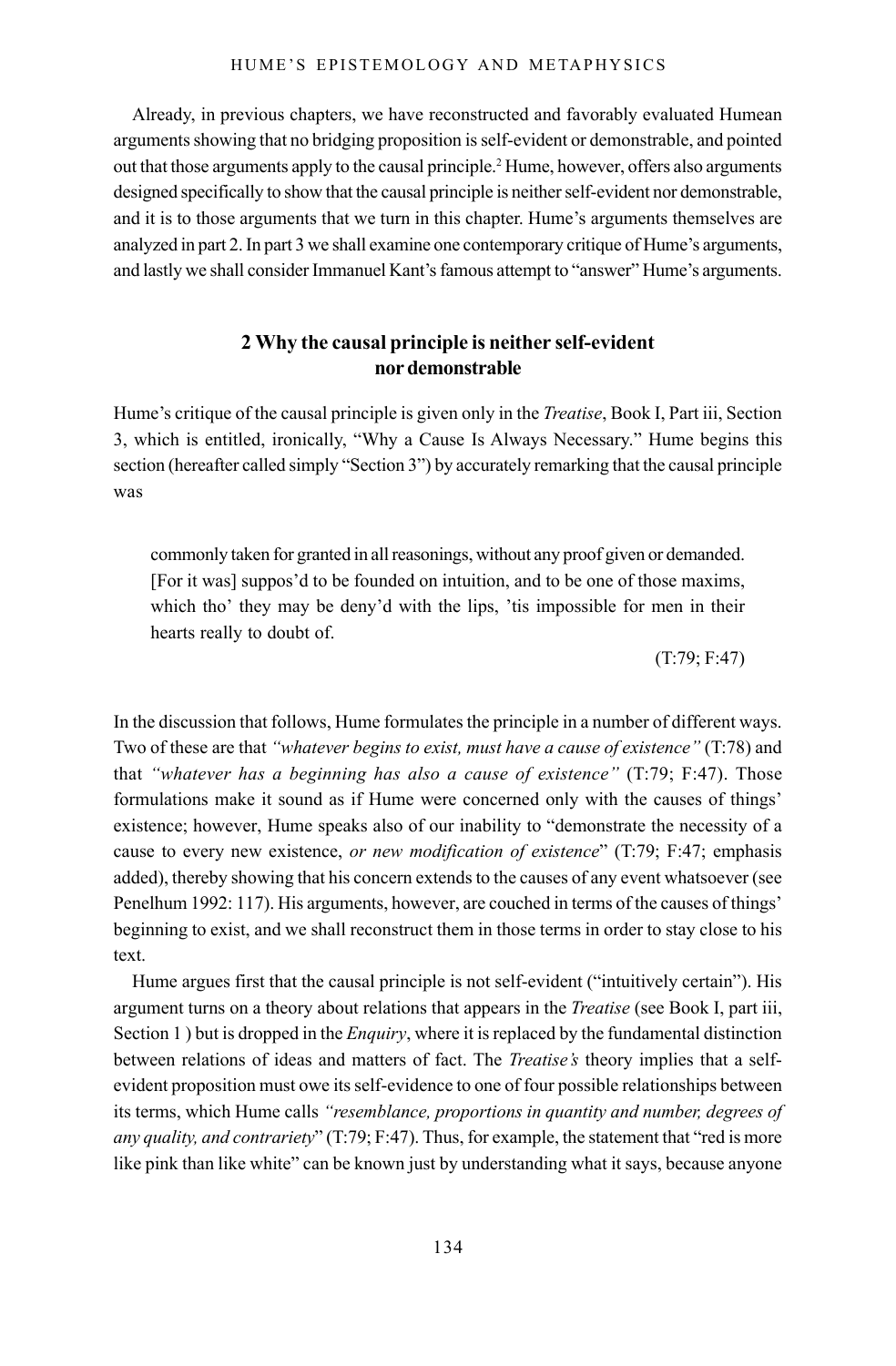who understands it grasps that the resemblance relations it reports are just what it states them to be; and the statement "no object is both black and white all over" is self-evident because anyone who understands it grasps that "black" and "white" are contrary terms. Hume then concludes that the causal principle is not self-evident, since it does not turn on any one of the four relations just mentioned.

A full-scale evaluation of this argument would require asking whether the four relations Hume specifies are the only possible sources of self-evidence. That there are only these four seems doubtful: the statement "if I am thinking, then I exist," for example, is self-evident, but seems not to involve any of Hume's four relations. Perhaps Hume himself came to think that his argument was a weak one, since he drops the *Treatise's* theory of relations in the *Enquiry.* Be that as it may, the argument's weakness seems hardly to matter. For on reflection, it seems sufficiently clear that the causal principle, regardless of which of Hume's formulations we focus on, is not a proposition that can be known to be true merely by understanding what it says.

Next, Hume offers, in Section 3's third paragraph, a highly condensed and complex argument, which, he says, "proves at once that [the causal principle] is neither intuitively nor demonstratively certain." Here is the entire paragraph:

But here is an argument, which proves at once, that the foregoing proposition is neither intuitively nor demonstrably certain. We can never demonstrate the necessity of a cause to every new existence, or new modification of existence, without shewing at the same time the impossibility there is, that any thing can ever begin to exist without some productive principle; and where the latter proposition cannot be prov'd, we must despair of ever being able to prove the former. Now that the latter proposition is utterly incapable of a demonstrative proof, we may satisfy ourselves by considering, that as all distinct ideas are separable from each other, and as the ideas of cause and effect are evidently distinct, 'twill be easy for us to conceive any object to be non-existent this moment, and existent the next, without conjoining to it the distinct idea of a cause or productive principle. The separation, therefore, of the idea of a cause from that of a beginning of existence, is plainly possible for the imagination; and consequently the actual separation of these objects is so far possible, that it implies no contradiction or absurdity; and is therefore incapable of being refuted by any reasoning from mere ideas; without which 'tis impossible to demonstrate the necessity of a cause.

(T:79–80; F:47–8)

Let us grant that the causal principle is not self-evident (i.e. not "intuitively certain"), and try to reconstruct the argument showing that it is not demonstrable (i.e. not "demonstratively certain"), by analyzing the above paragraph into slightly edited segments and considering each in turn.

The first segment goes this way: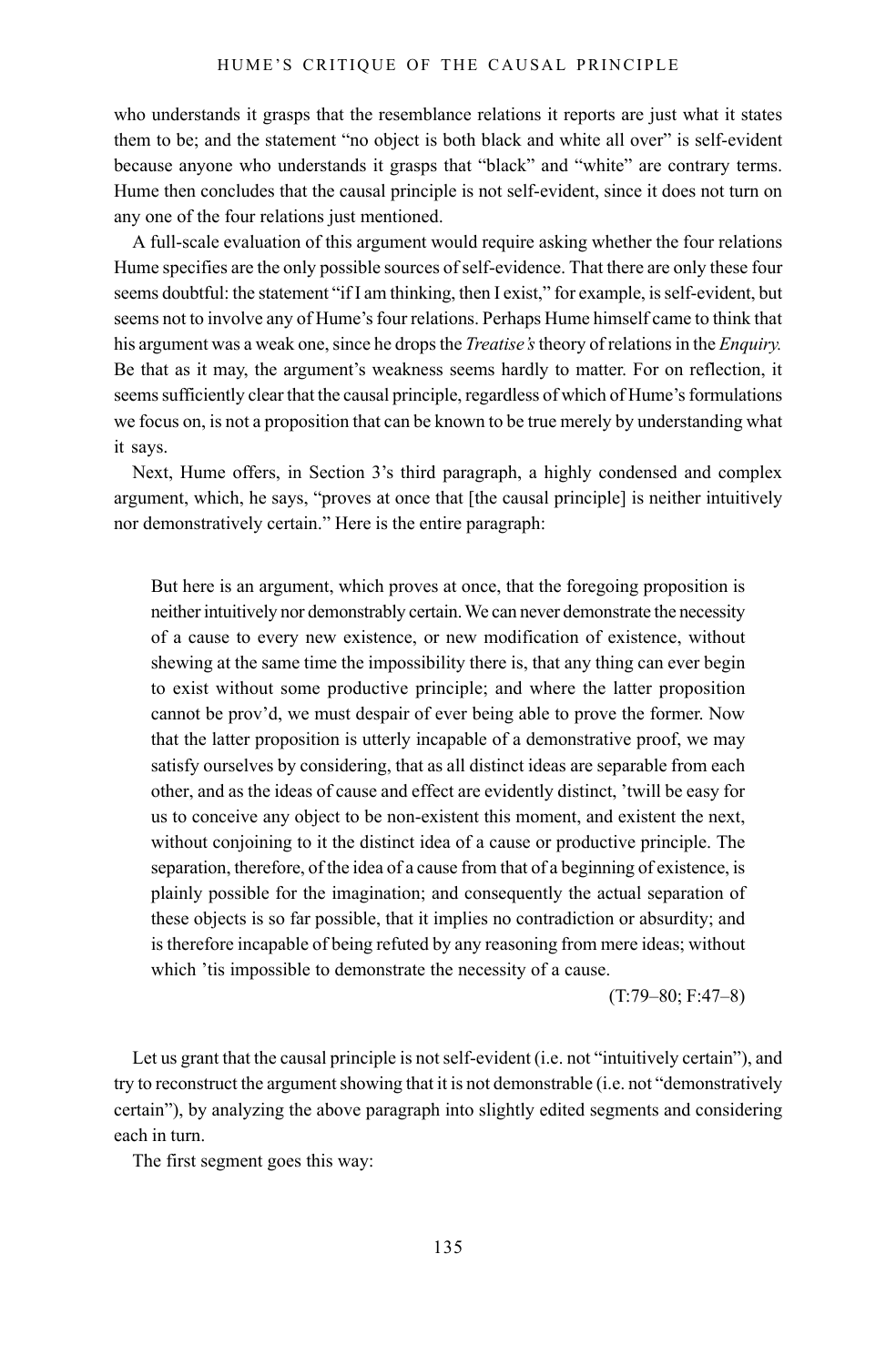We can never demonstrate the necessity of a cause to every new existence, or new modification of existence, without shewing at the same time the impossibility there is, that any thing can ever begin to exist without some productive principle; and where the latter proposition cannot be prov'd, we must despair of ever being able to prove the former. Now . . . the latter proposition is utterly incapable of a demonstrative proof.

Hume's reasoning here is very straightforward: we cannot prove that every beginning of existence must have a cause unless we can prove that a beginning of existence without a cause is impossible; but we cannot prove that a beginning of existence without a cause is impossible; *ergo*, we cannot prove that every beginning of existence must have a cause.

But why does Hume think that we cannot prove the impossibility of a beginning of existence without a cause? The answer begins in the next segment, where Hume undertakes to show why "the latter proposition [i.e. that a beginning of existence without a cause is impossible] is utterly incapable of a demonstrative proof" and which is, from a logical point of view, the real starting-point of the argument (I have inserted numbers to identify the steps of the reasoning):

[A]s (1) all distinct ideas are separable from each other, and as (2) the ideas of cause and effect are evidently distinct, (3) 'twill be easy for us to conceive any object to be non-existent this moment, and existent the next, without conjoining to it the distinct idea of a cause or productive principle.

Step (2) is carelessly stated; for Hume is trying to show in step (3) that we can conceive a beginning of existence (an object that is "non-existent this moment, and existent the next") without a cause of existence – that we can conceive a certain kind of *event* occurring without any cause; not that we can conceive an *effect* without a cause, which would be absurd. Correcting for this carelessness, then, we can formulate the first part of Hume's argument like this:

- (1) All distinct ideas are separable from each other (premiss).
- (2) The idea of a cause of existence is distinct from the idea of a beginning of existence (premiss).
- (3) We can conceive of something beginning to exist without a cause (from  $(1) & (2)$ ).

Hume states the third part of the argument in the final segment:

The separation, therefore, of the idea of a cause from that of a beginning of existence, is plainly possible for the imagination; and consequently the actual separation of these objects is so far possible, that it implies no contradiction or absurdity; and is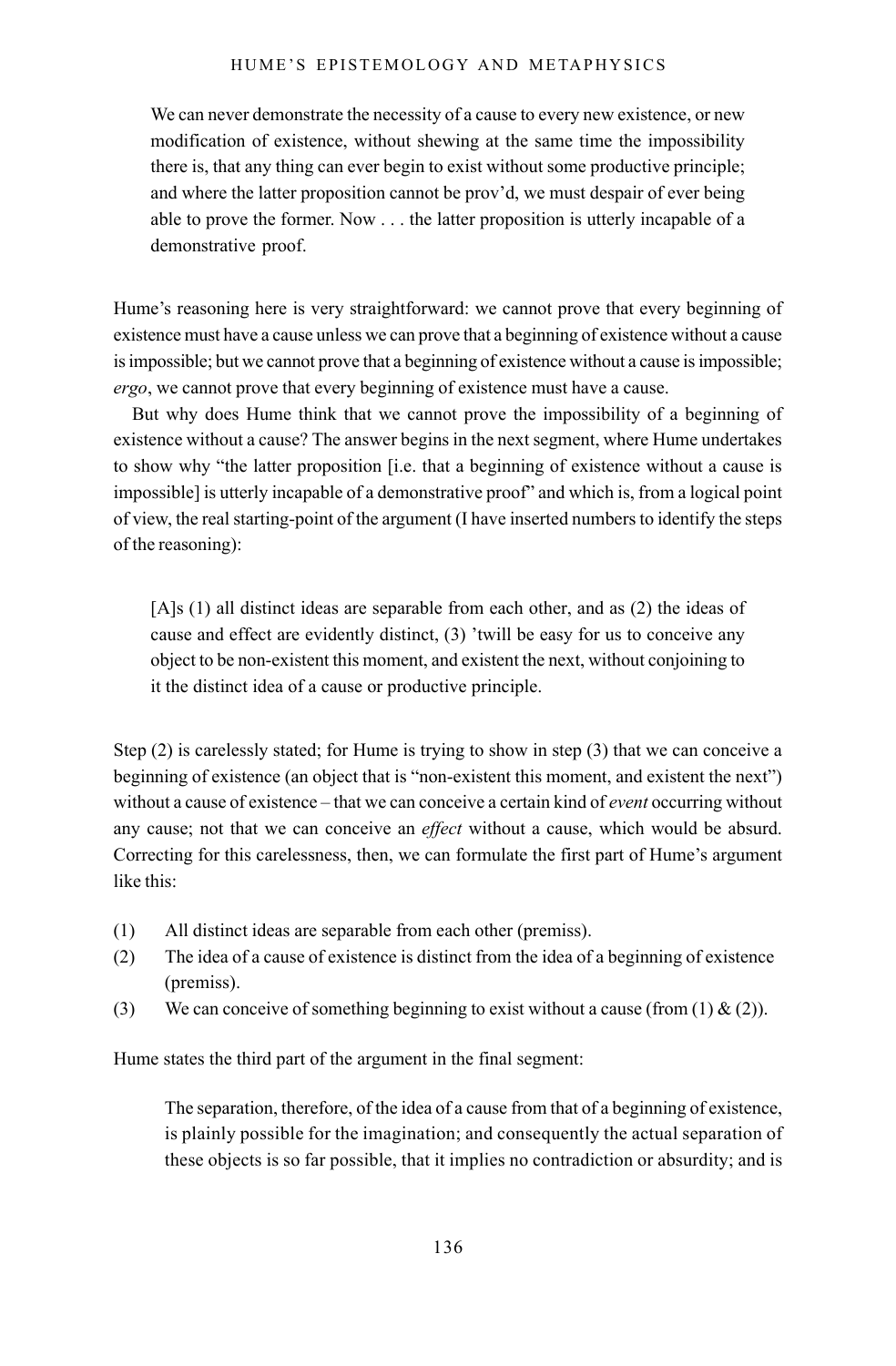#### HUME'S CRITIQUE OF THE CAUSAL PRINCIPLE

therefore incapable of being refuted by any reasoning from mere ideas; without which 'tis impossible to demonstrate the necessity of a cause.

Here it would seem that the first clause (up to the semicolon) is merely a restatement of (3) – the claim that we can *conceive* a beginning of existence without a cause **–** despite the fact that Hume switches from talk about what we can conceive to talk about what is "possible for the imagination." He moves now from this claim to the further claim that there is no "contradiction or absurdity" in the notion of a causeless beginning of existence, and from that claim to his key claim that we cannot "refute" the possibility of such a beginning of existence. To make these inferences, however, two premisses that Hume leaves unstated are required: namely, a premiss to the effect that whatever we can conceive or "imagine" is free of contradiction, and a premiss to the effect that whatever is free of contradiction cannot be proved to be impossible. Thus, we can formulate this part of the argument as follows:

- (4) Nothing that we can conceive implies a contradiction (suppressed premiss).
- (5) *"X began to exist* and *X had no cause"* does not imply a contradiction (from (3) &  $(4)$ ).
- (6) If  $p$  does not imply a contradiction, then we cannot demonstrate that  $p$  is impossible (suppressed premiss).
- (7) We cannot demonstrate that a beginning of existence without a cause of existence is impossible (from  $(5)$  &  $(6)$ ).

Hume indicates that his argument is now substantially complete by closing the paragraph with the words, "without which 'tis impossible to demonstrate the necessity of a cause." This is just a reminder of the reasoning in the paragraph's first segment, which we can now enter into our reconstruction of the argument in its logically correct place, thereby also completing the reconstruction:

- (8) We can demonstrate that whatever has a beginning of existence must have a cause of existence only if we can demonstrate that a beginning of existence without a cause of existence is impossible (premiss).
- (9) We cannot demonstrate that whatever has a beginning of existence must have a cause of existence (from  $(7)$  &  $(8)$ ).

Having given this complex argument, Hume goes on to confirm its result by refuting three attempts to prove the causal principle. The three attempted proofs and Hume's refutations of them are much simpler than is the argument just analyzed, but highly instructive nevertheless. Let us consider them.

The first attempt, which Hume attributes to Thomas Hobbes, is this: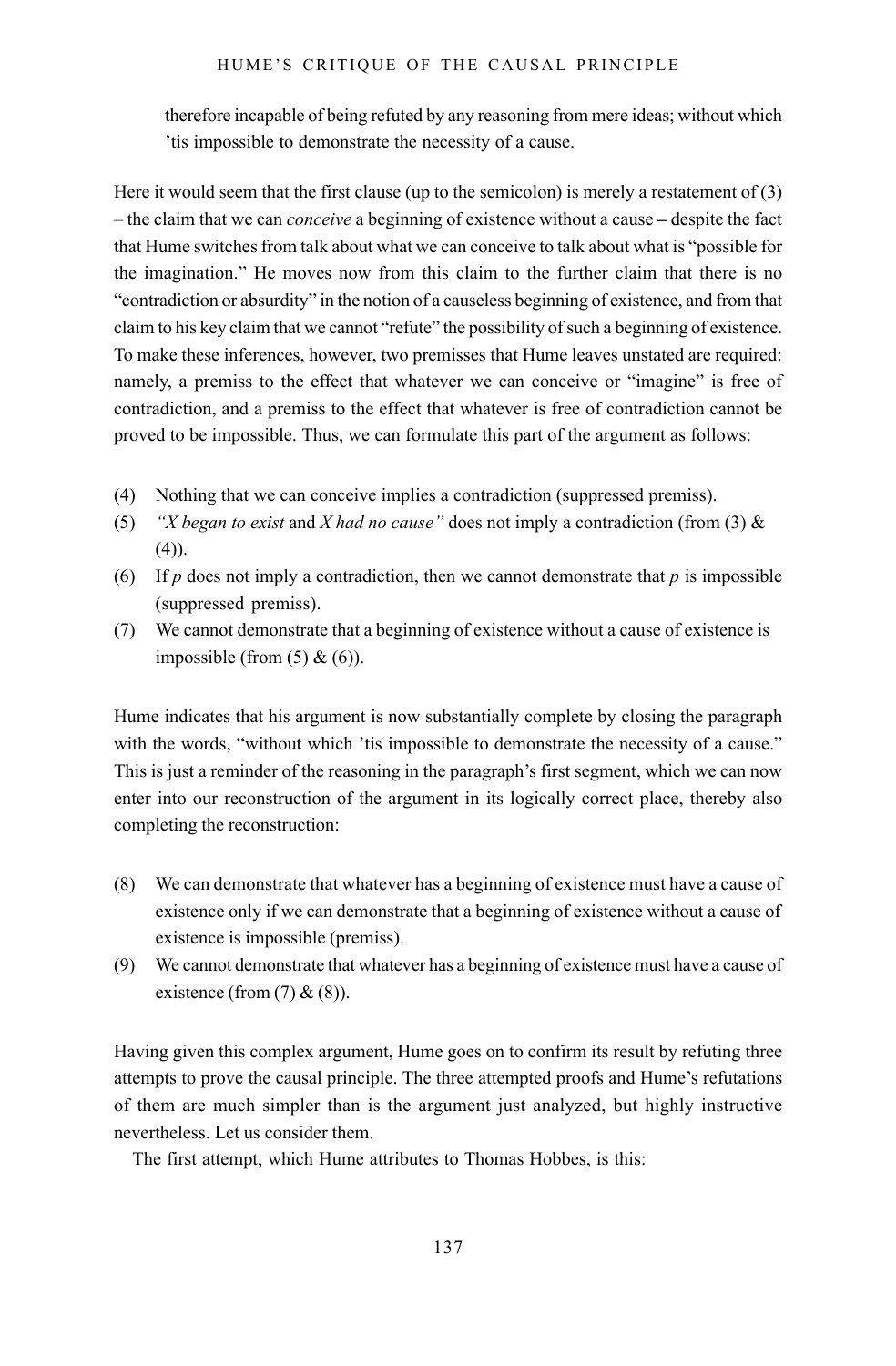All the points of time and place . . . in which we can suppose any object to begin to exist, are in themselves equal; and unless there be some cause, which is peculiar to one time and to one place, and which by that means determines and fixes its existence, it must remain in eternal suspense; and the object can never begin to be, for want of something to fix its beginning.

(T:80; F:48)

This argument is a syllogism that can be put this way:

- (1) All beginnings of existence must be beginnings of existence at a particular place and time.
- (2) All beginnings of existence at a particular place and time must have a cause.
	- •• All beginnings of existence must have a cause.

The nerve of the argument is (2), which invokes the idea that there must be a cause for a thing beginning to exist at one particular place and time rather than another. But Hume responds by rejecting (2). He argues that if the denial of (3) is not "intuitively absurd" – that is, if (3) is not self-evident – then the denial of  $(2)$  is not "intuitively absurd" either – that is,  $(2)$  is not self-evident either. Thus, for example, if it is not intuitively absurd for a unicorn to begin to exist without any cause, then neither is it intuitively absurd for a unicorn to begin to exist at noon on January 1, 2000 in San Diego Zoo, rather than at midnight on January 2, 2000 in London Zoo, without any cause. Hume's point is basically that if (3) is regarded as needing a proof, then (2) must be regarded also as needing a proof; and so (2) cannot be used as an unsupported premiss in an argument for (3).

The second attempt, which Hume attributes to Samuel Clarke, goes this way: "Every thing . . . must have a cause; for if anything wanted a cause, *it* would produce *itself*; that is, exist before it existed; which is impossible" (T:80; F:48). This argument can be stated as follows:

- (1) If a thing has no cause, then it must produce itself.
- (2) If a thing produces itself, then it must exist before it exists.
- (3) Nothing can exist before it exists.

**••** Everything must have a cause.

Notice that (1), as stated, is very confusing; for it seems to be saying that if a thing has no cause, then it does have a cause after all! (Namely, itself.) Hume's trenchant response is that the argument simply begs the question; for  $(1)$  can only be a confused way of saying that if a thing does not have some *other* thing for a cause, then it must have *itself* for cause – which is to assume the very point in question; namely, that everything must have a cause. As Hume puts it: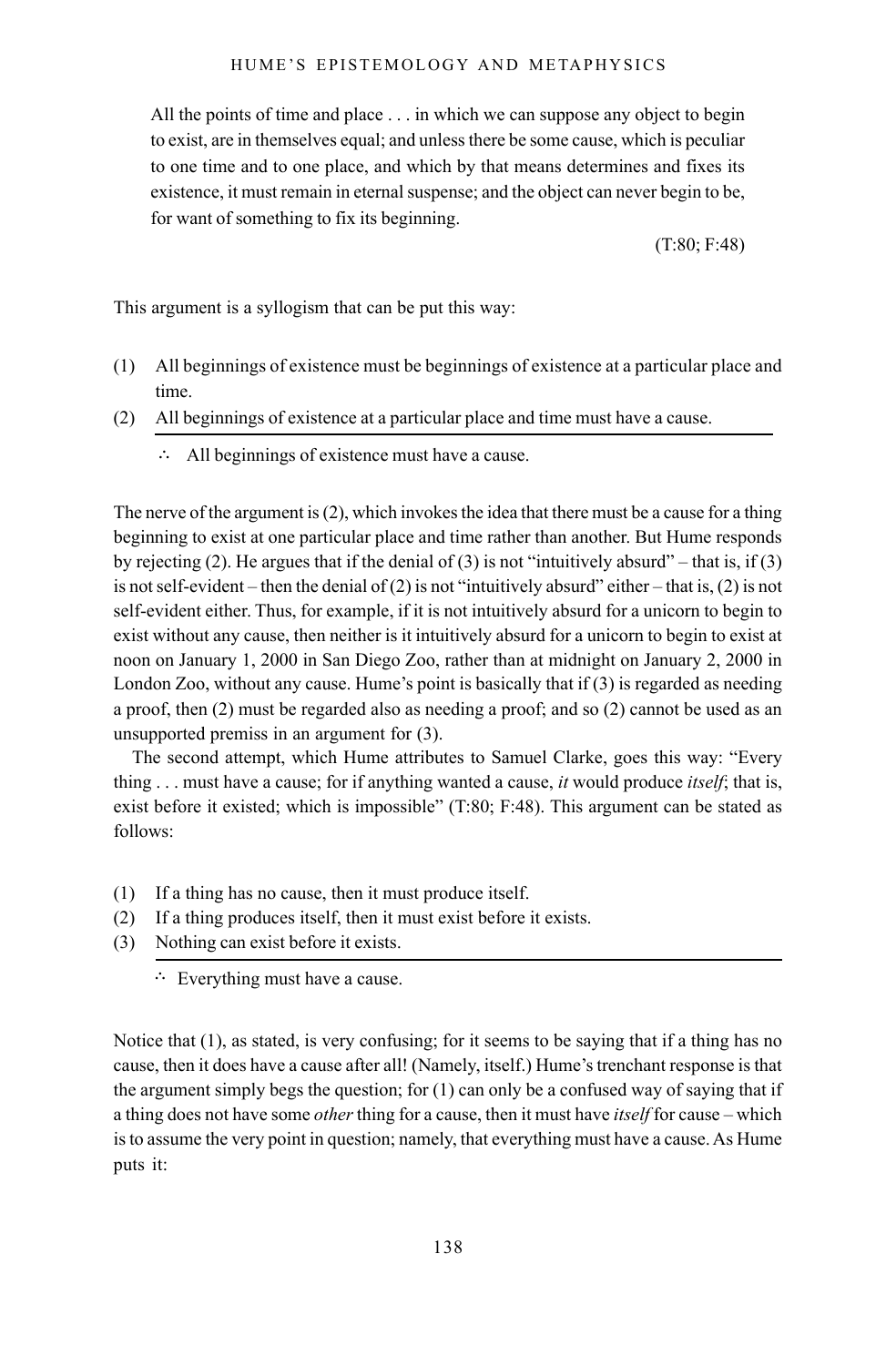[T]o say that anything is produc'd, or to express myself more properly, comes into being, without a cause, is not to affirm, that 'tis itself its own cause; but on the contrary in excluding all external causes, excludes *a fortiori* the thing itself, which is created. An object, that exists absolutely without any cause, certainly is not its own cause; and when you assert, that the one follows from the other, you suppose the very point in question, and take it for granted, that 'tis utterly impossible any thing can ever begin to exist without a cause, but that upon the exclusion of one productive principle, we must still have recourse to another.

(T:81; F:49)

The third attempt, which Hume attributes to John Locke,<sup>3</sup> is this:

Whatever is produc'd without any cause, is produc'd by *nothing*; or in other words, has nothing for its cause. But nothing can never be a cause, no more than it can be something, or equal to two right angles. By the same intuition, that we perceive nothing not to be equal to two right angles, or not to be something, we perceive, that it can never be a cause; and consequently must perceive, that every object has a real cause of its existence.

(T:81; F:49)

The argument can be put like this:

- $(1)$  If X is produced without any cause, then X is produced by nothing (i.e. X has nothing for its cause).
- (2) Nothing cannot be a cause (any more than it can be something, or can be equal to two right angles).
	- **••** Everything must have a cause.

Notice that, like the first premiss of Samuel Clarke's argument, (1) is stated in a confused manner; for it seems, again, to be saying that if X is produced without any cause, then it has a cause after all – namely, nothingness, or non-being. Hume responds that the argument begs the question in almost exactly the same way as does Clarke's argument; for its first premiss can only be a confused way of saying that if X does not have some *existing* thing for a cause, then it must have nothing (nothingness, non-being) for a cause – which again is to assume that X must have a cause.

Hume's criticisms of Clarke and Locke's arguments are very instructive. For they show that the statement *Maybe X has no cause* does not mean, as Locke thinks, (a) Maybe X is caused by nothing(ness) or non-being; or, as Clarke thinks, (b) Maybe X is its own cause.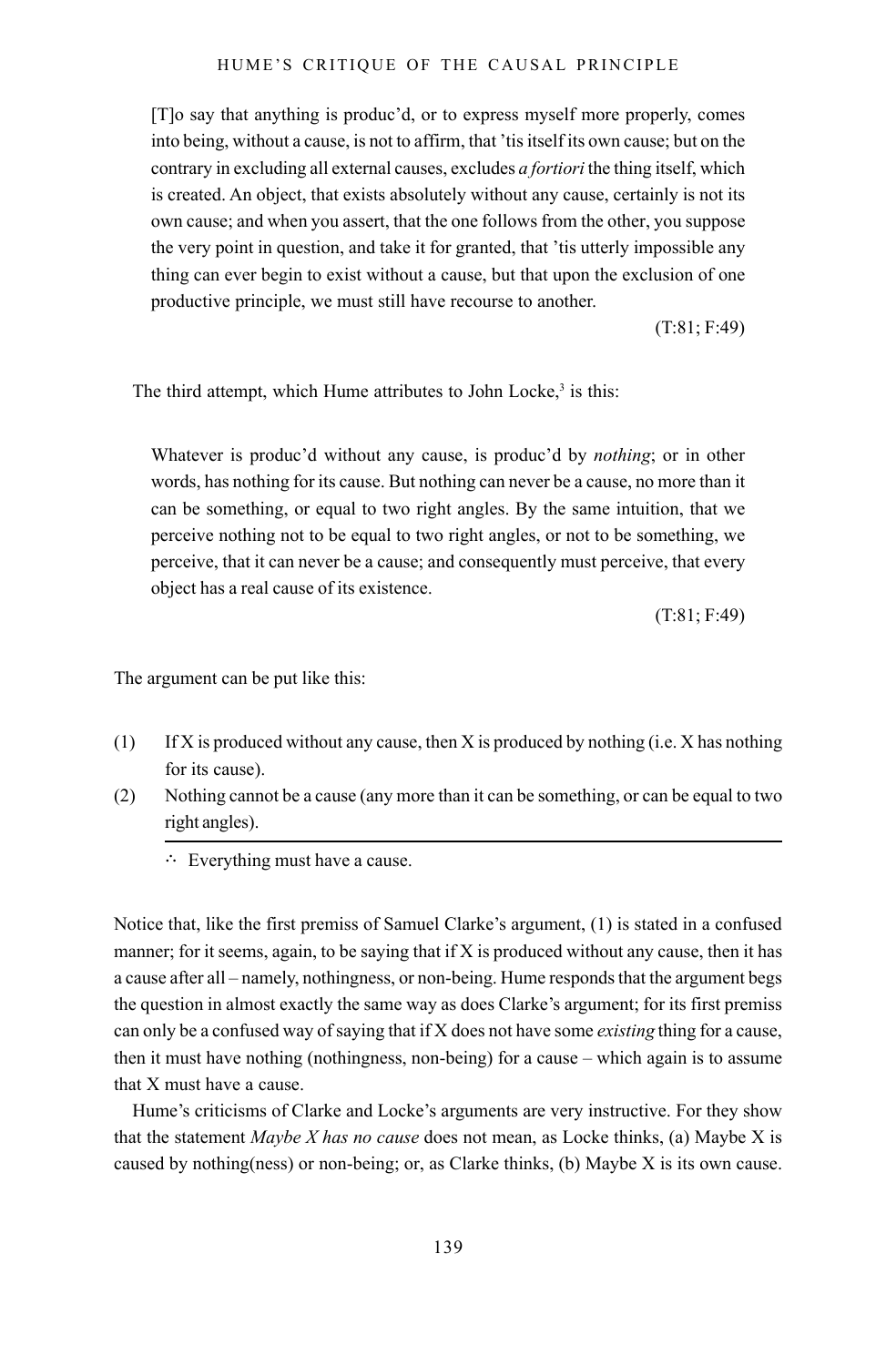Rather, it means only (c) Maybe X is *without* any cause. So the absurdity of (a) and (b), which Hume does not dispute, does not show that (c) is absurd.

Hume's criticism of Locke's argument could be applied also to this simple attempt to demonstrate the causal principle, which might at first seem quite plausible:

(1) Something cannot come from nothing (*Ex nihilo, nihil fit).*

Everything must have a cause. **• • •**

A person who has understood Hume's response to Locke's argument could point out that the premiss, (1), has two possible meanings:

- (1a) Nothing(ness) or non-being cannot be a cause; that is, something cannot be caused by nothing(ness) or non-being.
- (1b) Something cannot exist without any cause; in other words, something cannot lack a cause.

If we suppose that the premiss "Something cannot come from nothing" means (1a), then (1) is self-evident; but  $(1)$  does not entail  $(2)$ . On the other hand, if we suppose that  $(1)$  means (1b), then  $(1)$  *does* entail  $(2)$ ; indeed  $(1)$  and  $(2)$  are then logically equivalent. But if  $(1)$  means (1b), then (1) is not self-evident. The result is that on either interpretation of its premiss, this argument fails to prove the causal principle.

# **3 Stroud's critique of Hume's argument**

In his book *Hume*, Barry Stroud criticizes Hume's complex proof that the causal principle cannot be demonstrated. In this part, we shall argue that Stroud's objections do not refute Hume's argument.

It will be helpful to begin by reviewing the steps of Hume's argument:

- (1) All distinct ideas are separable from each other (premiss).
- (2) The idea of a cause of existence is a distinct idea from the idea of a beginning of existence (premiss).
- (3) We can conceive of something beginning to exist without a cause (from  $(1) \& (2)$ ).
- (4) Nothing that we can conceive implies a contradiction (suppressed premiss).
- (5) "X began to exist and X had no cause" does not imply a contradiction (from (3)  $\&$  $(4)$ ).
- (6) If *p* does not imply a contradiction, then we cannot demonstrate that *p* is impossible (suppressed premiss).
- (7) We cannot demonstrate that a beginning of existence without a cause of existence is impossible (from  $(5)$  &  $(6)$ ).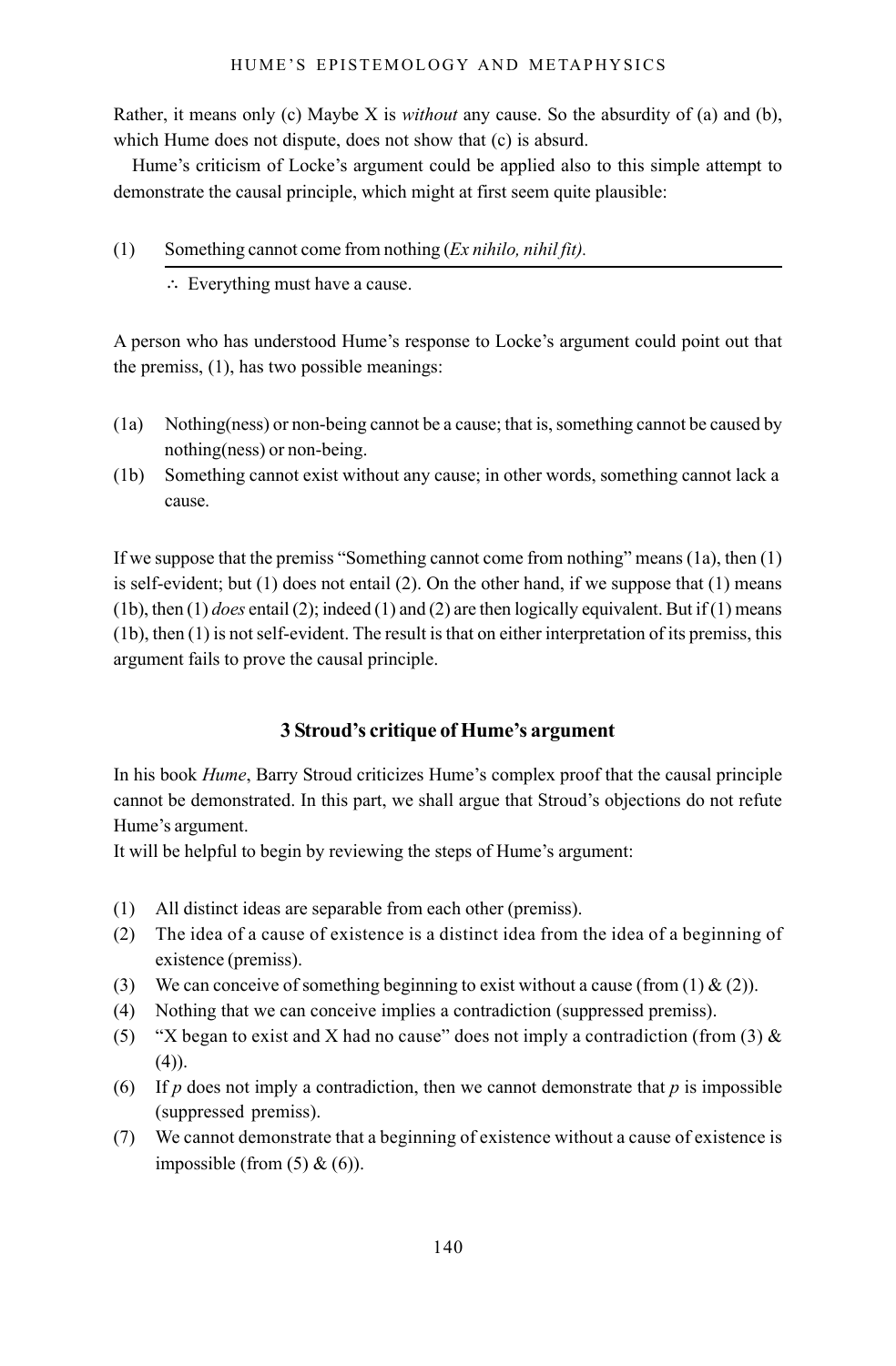- (8) We can demonstrate that whatever has a beginning of existence must have a cause of existence only if we can demonstrate the impossibility of a beginning of existence without a cause of existence (premiss).
- (9) We cannot demonstrate that whatever has a beginning of existence must have a cause of existence (from  $(7)$  &  $(8)$ ).

Stroud (1977: 46–50) makes two objections to this argument: first, that Hume's justification for (7) is circular; second, that (4) is simply false. Let us consider the objections in turn.

To show that Hume's justification for (7) is circular, Stroud begins by asking: how does Hume know that  $(2)$  is true – that the idea of a cause of existence is an idea different or distinct from the idea of a beginning of existence? It might be answered, says Stroud, that we know this by seeing that a beginning of existence without a cause of existence doesn't imply a contradiction. But in that case, he objects,  $(5)$  is being used to support  $(2)$ , and so  $(2)$ cannot be used to support (5) without arguing in a circle. Furthermore, now we need some other way to support (5). It will not do, of course, to say that (5) is known to be true because, for all we can know a priori, an uncaused beginning of existence *is* possible. For this would be to use (7) to support (5), in which case, Stroud says (p. 48), "Hume's 'argument' . . . would shrink to the mere assertion of the possibility of something's beginning to exist without a cause."

Stroud next considers a way in which it may be possible to show that (5) is true without appealing to (7). To show this, it is necessary to provide some way of deciding whether a statement is a contradiction. If we confine our attention to statements formulated in the constructed, artificial language of formal logic, it is not difficult to provide such a test: a statement is a contradiction if and only if it has the form "p and not-p." This is something that we can determine just by looking at the statement. But when we broaden our attention to statements in a natural language like English, we are not always able to tell whether a statement is a contradiction just by looking at it. The statement, "there is a husband who lacks a wife," for example, is not obviously of the form "p and not-p;" it seems rather to have the form "p and not-q."4 Some philosophers would give the following test for deciding when a statement in a natural language is a contradiction: a statement S is a contradiction just in case, when we replace some term(s) in S with other terms that stand for the same idea, the resulting statement has the form "p and not-p." For example, "there is a husband who lacks a wife" *is* a contradiction, because once we replace "husband" with "man who has a wife," then we see that the statement says, "there is a man who has a wife and does not have a wife" – which has the form "p and not-p."<sup>5</sup> Now, it might be said that applying this test to "X began to exist and X had no cause" shows that this statement does not imply a contradiction. For we cannot substitute terms in this statement with other terms that have the same meaning and thereby obtain a statement of the form "p and not-p." And this is why "X began to exist and X had no cause" does not imply a contradiction – which is to say, why (5) is true.

As we might expect in light of Stroud's initial objection, however, he rejects the proposed test for deciding when a natural-language statement implies a contradiction. For the proposed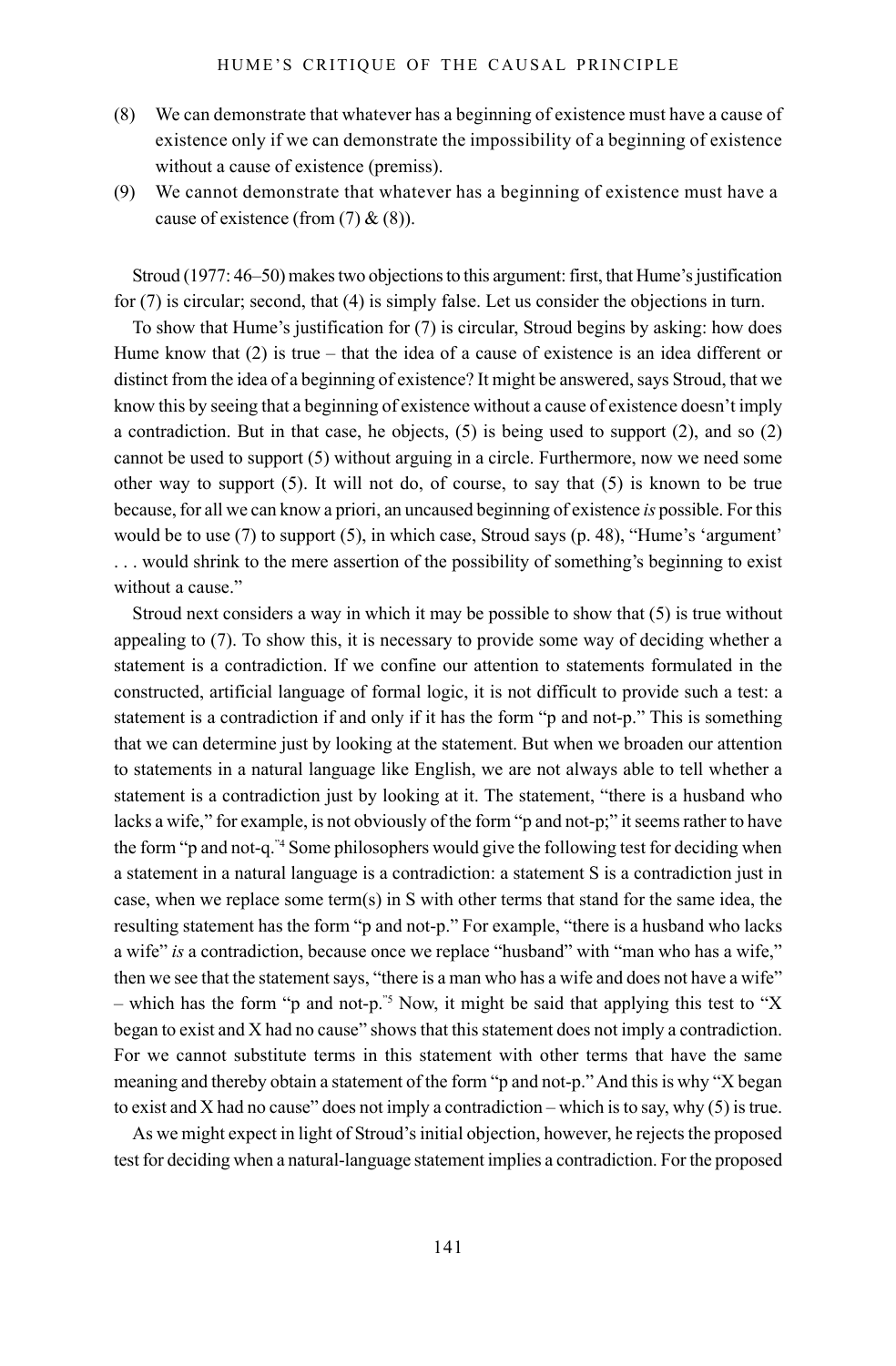test obviously "makes essential use of the notion of the 'same' or 'distinct' ideas" (Stroud 1977: 48). So it is circular to use the proposed test as the test for contradictoriness, since contradictoriness is itself the only test that has so far been offered for the notion of "same/ distinct idea." In other words, (2) is again being used to support (5), despite the fact that the only support given for (2) has been (5). Stroud concludes that "Hume really has no noncircular argument on this point at all. He thinks he can start from the 'evident' distinctness of two ideas, but he never says how he can recognize that distinctness" (ibid.).

Despite Stroud's ingenuity, his contention is debatable. He has certainly shown that sameness/distinctness of ideas, conceivability, contradiction, and possibility are interdependent notions; much as W. V. O. Quine, whom Stroud cites as an inspiration for his objection, does with analyticity, sameness of meaning, and synonymy in his famous paper "Two Dogmas of Empiricism" (Quine 1953: 20– 46). It is questionable, however, that there is a vicious circularity in using some of these notions to clarify the others. After all, the notions of "same" and "distinct" ideas are not totally obscure; and in the case at hand it might even be plausibly said that the idea of a *beginning* of existence is clearly distinct from that of a *cause* of existence (as indeed Hume seems to believe); so that one can argue from this distinctness to the conceivability of an uncaused beginning of existence and from thence to the latter's possibility, as Hume does when he goes from (2) to (3) to (5). But if someone wanted confirmation of the distinctness of these two ideas, we could reverse the argument, by pointing out that it is conceivable that a thing might spring into existence *ex nihilo*, or that this supposition implies no contradiction. Hume's case for (7) would be viciously circular only if none of (2) or (3) or (5) had any independent plausibility; but in fact each of them is independently plausible, and so steps  $(1)$ – $(7)$  are better seen as exhibiting the interconnections between the notions involved than as a linear defense of (7).

Stroud's second objection to Hume's argument is that (4) – the premiss that nothing of which we can conceive implies a contradiction – is false. In other words, conceivability is not a decisive criterion of what does or does not imply a contradiction (or of what is or is not impossible). To show this, Stroud points out that Goldbach's conjecture – that every even number is the sum of two prime numbers – has never been proved or disproved. Yet the conjecture is either necessarily true (in which case its denial implies a contradiction and is impossible), or necessarily false (in which case its affirmation implies a contradiction and is impossible). Now, says Stroud (p. 50),

it seems easy to conceive of Goldbach's Conjecture's being proved one day . . . But I can also conceive of its being disproved, of someone's proving its negation, perhaps by finding a very large even number that is not the sum of two primes. I can conceive of a computer's coming up with one tomorrow.

Therefore, I can conceive of something that implies a contradiction and is impossible. So, (4) is false.

This objection seems flawed, also. For Stroud's conceivability claims seem to mean only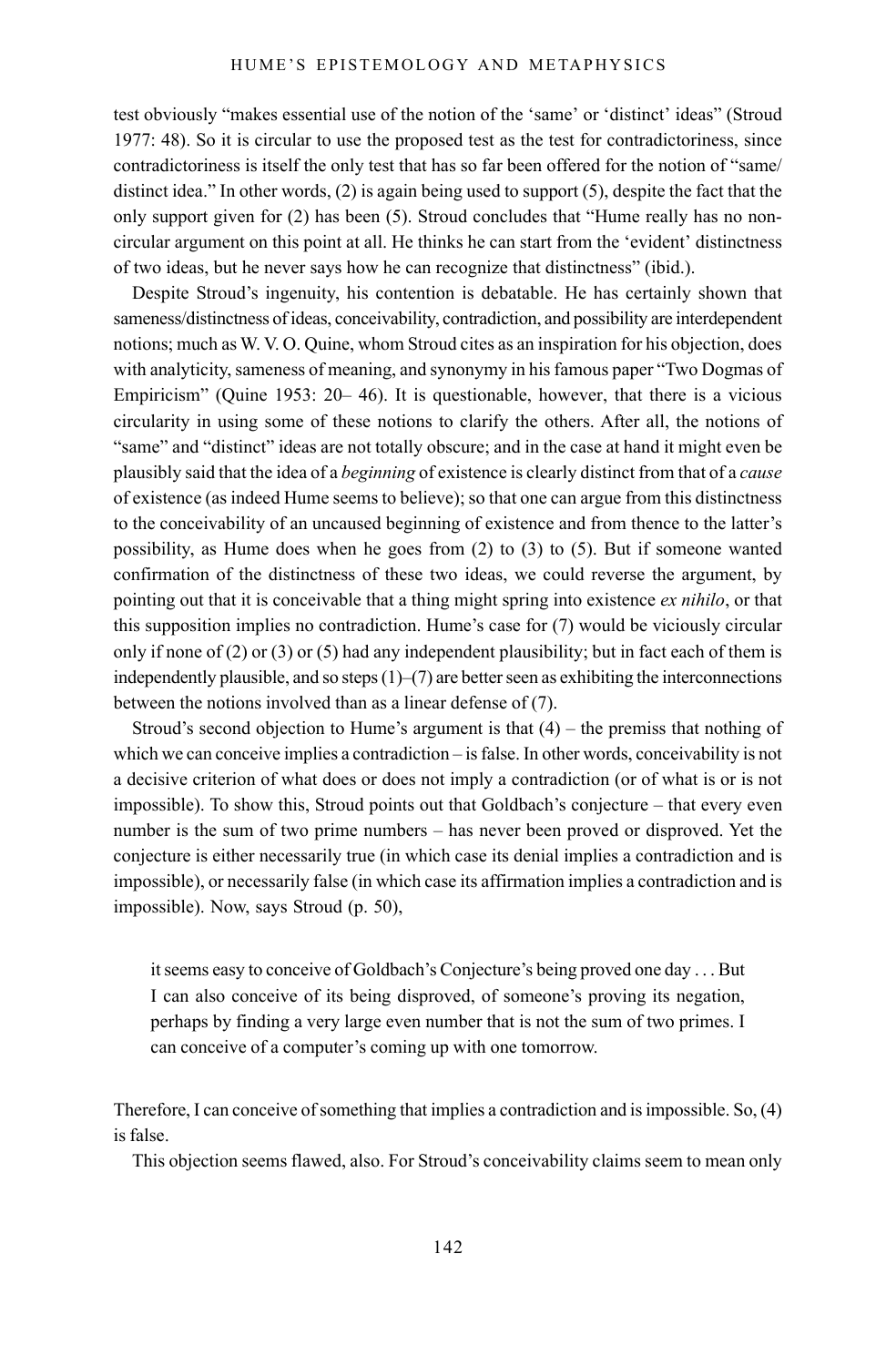that one can imagine someone doing some calculations and announcing that they prove Goldbach's conjecture, or imagine a person or a computer identifying a very large even number and telling us that it is not the sum of two primes. But it is questionable that this amounts to conceiving of the truth or the falsity of Goldbach's conjecture itself. After all, one can imagine or "conceive" of a famous mathematician declaring that he has proved that  $1 + 1$  $= 3$ , or of a computer outputting that  $1 + 1 = 3$ ; but it does not follow that one can conceive that  $1 + 1 = 3$ .

Finally, we should point out that even if Stroud's objections are thought to carry some weight against Hume's explicit argument, it is possible to give a simpler proof that the causal principle is not demonstrable, based on "principle (P)" (see Chapter 2 part 5, and Chapter 3 part 3). This simpler argument is the following:

- (1) If *p* is demonstrable, then there is a set of statements, S, such that (i) all the members of S are self-evident, and (ii) not-*p*, together with S, entails a contradiction (principle (P)).
- (2) There is no set of statements, S, such that (i) all the members of S are self-evident, and (ii) "X began to exist and X had no cause," together with S, entails a contradiction.

(3) "Whatever has a beginning of existence has a cause of existence" is not **• • •**demonstrable.

Given Stroud's objections to the use of the notion of contradiction (outside the context of purely formal logic), it would be disingenuous to claim that he must accept this argument even if he rejects Hume's own explicit argument. But if we are willing to accept the notion of contradiction, then this essentially Humean argument seems very powerful.

### **4 Kant's "answer" to Hume**

The most famous attempt to answer Hume's arguments against the demonstrability of the causal principle is that of Immanuel Kant. This "answer" is given in a section of his *Critique of Pure Reason* called the "Second Analogy of Experience" (hereafter referred to as "the second analogy"). Kant's discussion of the causal principle is embedded in a very difficult and complex theory of knowledge, and there is a vast literature on that theory as well as specifically on Kant's second analogy. Although we cannot possibly do justice to Kant's discussion, its importance and direct bearing on Hume's treatment of the causal principle warrant giving an account of it here.

Although Kant disagrees with Hume about the status of the causal principle, it is important to note at the outset some points of agreement between the two. First, Kant agrees with Hume that the causal principle is not true simply by virtue of conceptual relationships or meanings of words – that it is not, in the modern parlance developed by Kant himself, an analytic proposition, but rather a synthetic one. Second, Kant does not think any more than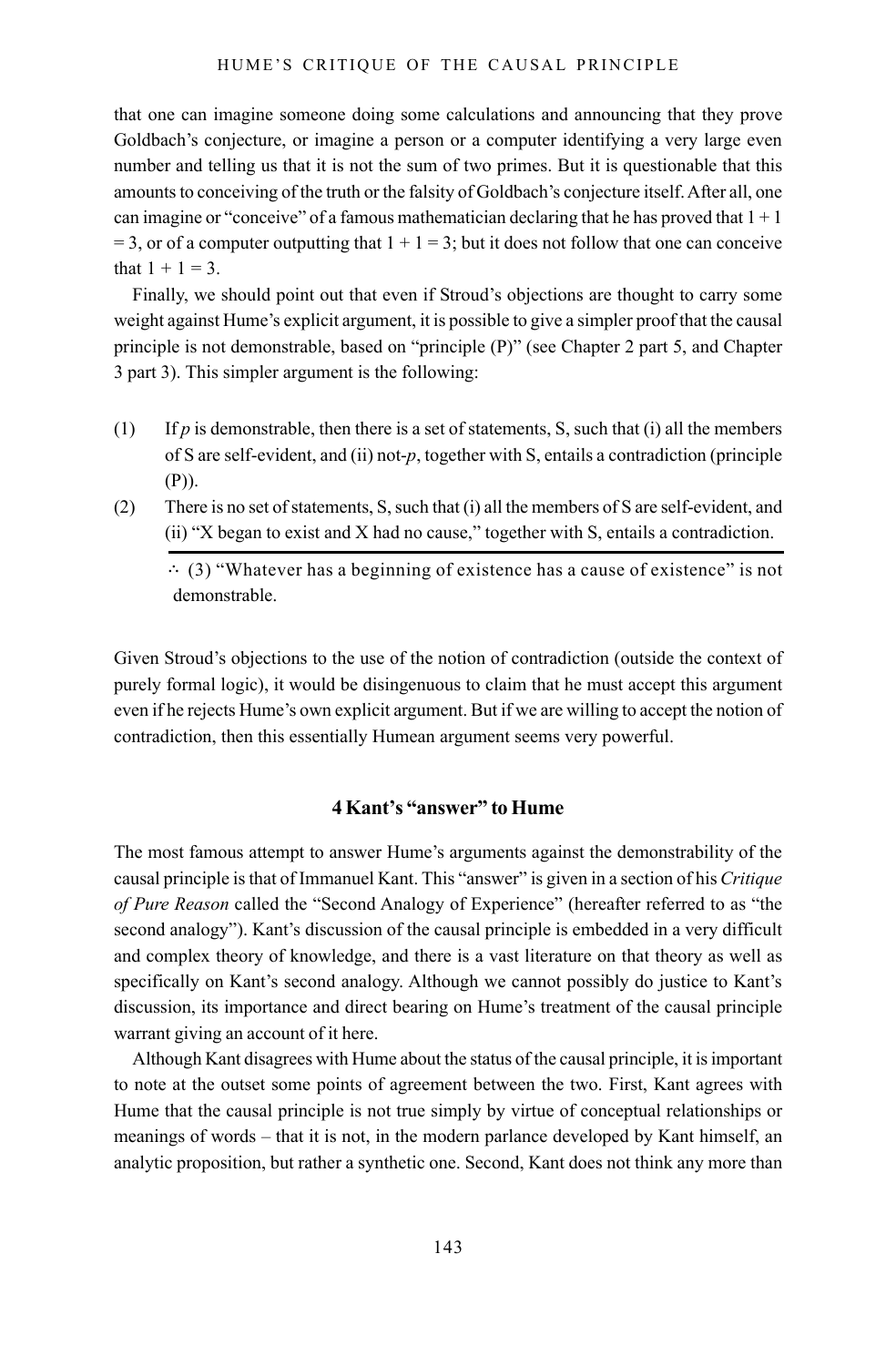does Hume that the causal principle can be demonstrated by manipulating general concepts like existence, beginning of existence, event, cause, and so on. Rather, Kant tries to show that the principle can be proved through what he calls a "transcendental" argument. This is an argument according to which the truth of a certain principle (in this case the causal principle) is a necessary condition of experience. So Kant's argument for the causal principle is that unless that principle were true, we could not have the sort of experience that we do. In order to appreciate how such an argument works, it is crucial to know exactly how the term "experience" is to be understood. In his *Critique of Pure Reason*, Kant gives a number of transcendental arguments for a number of different principles, and the term "experience" seems not to mean exactly the same thing in all of those arguments. But in the argument of the second analogy, the kind of experience Kant has in mind is that of knowing by perception that an event has occurred. Kant, as we shall see, tries to show that unless the causal principle were true, we could never know by perception that any event had occurred.

According to Kant, the fact that the causal principle can be proved only by a transcendental argument has a very important consequence: namely, that the principle can be proved to hold only for *observable* events; it cannot be proved to hold for events that we could not possibly experience. This means that there is an additional similarity between Hume and Kant's views of the causal principle: namely, that it cannot be used to show that events which supposedly occur totally outside the field of our experience, such as the origin of the universe, must have a cause. Thus, even if the principle can be demonstrated, it cannot be used, in the way that Rationalist philosophers employed it, to establish the existence of God or other entities that could not fall within the scope of our experience.

Having mentioned some similarities between Hume and Kant's views of the causal principle, we shall henceforth focus on the differences. First, there is an important difference between the version of the causal principle that Hume says cannot be proved and the version Kant thinks he can establish. The version Hume considers is unrestricted: it would apply to any beginning of existence or "modification of existence" whatsoever; simply put, Hume's version says that *every event whatsoever* has a cause. Now the principle that Kant claims to prove in his second analogy is this: "Everything that happens, that is, begins to be, presupposes something on which it follows according to a rule" (Kant 1963: A189). The wording of this principle makes it sound very much like the principle that Hume says cannot be proved: "whatever has a beginning of existence has a cause of existence." Despite its wording, however, Kant's principle contains the restriction just mentioned: it applies only to *observable events.* In other words, Kant thinks that he can prove that every event that we could ever observe must have a cause, but not that every event, period, must have a cause. However, Hume's arguments imply that not even Kant's restricted version of the causal principle can be proved; so a chief difference between Hume and Kant is that Hume holds that no version of the causal principle can be demonstrated, whereas Kant argues that a version restricted to observable events can be demonstrated. By showing that the version of the causal principle which is restricted to observable events can be demonstrated, while maintaining that an unrestricted version, supposedly applying beyond the bounds of human experience, cannot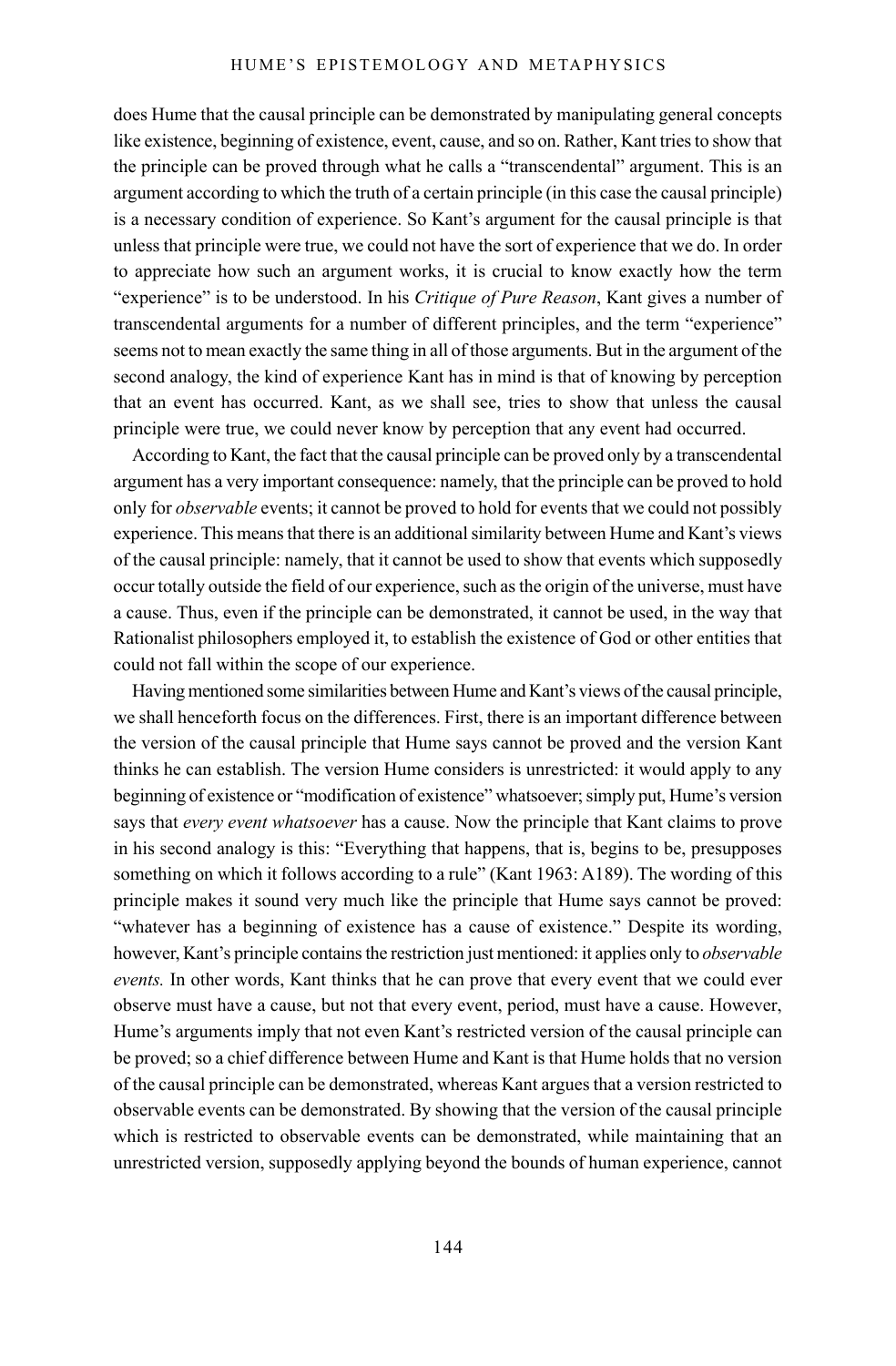be known to be true, Kant saw himself as defending the foundations of Newtonian physics, without lapsing into the Rationalist metaphysics that he rejected no less than Hume did. Finally, Kant's "transcendental" way of arguing for the causal principle implies another difference between his position and Hume's, which is well stated by William H. Brenner:

Hume thought that the principle of causality was a generalization from our experience of events. But if Kant's argument is sound, then all perception of events, and consequently all generalization from experience, *presupposes* the principle of causality. Kant's answer to Hume . . . is that the principle of causality is *presupposed* by the perception of events, not *derived from* it.

(1989: 128)

In order for Kant to give an argument in support of (even his restricted version of) the causal principle that can "answer" Hume, that argument must start from premisses Hume himself would accept. Now, as the Kant scholar Lewis White Beck has shown (1978: 130–5) in an effective analysis of Kant's strategy for answering Hume, Kant's argument in the second analogy does start from a point which is common ground for them both. This is that any knowledge we have of causal relationships must be based on induction: we know that Aevents cause B-events only because, in all cases we have observed, A-events have been followed by B-events – because A-events and B-events have been constantly conjoined in our experience.<sup>6</sup> As Beck says:

[Kant] is in complete agreement with Hume that our knowledge of causal connections between specific events is a posteriori not a priori, synthetic not analytic, inductive not logical, probable not certain. His methods for finding the cause of B are exactly those which Hume prescribed, and the chances of success in this venture, as estimated by Kant and Hume, are very much the same. Kant's first answer to Hume, then, is to agree with him, and to disagree with the rationalists who thought that logical insight into causal connections was possible.

(Beck 1978: 134)

As Beck points out, however, the ability to infer that A-events cause B-events from observing that A-events have been regularly followed by B-events presupposes that we can identify or discriminate events perceptually, that is, that we can tell by observation that an event is occurring. For if we could not do this, then we could not establish the *premiss* of the inference – that *events* of a certain kind have been regularly followed by *events* of a certain other kind.

Now Kant's key insight in the second analogy is that there is an epistemological problem about how we are able perceptually to identify or discriminate events. Specifically, there is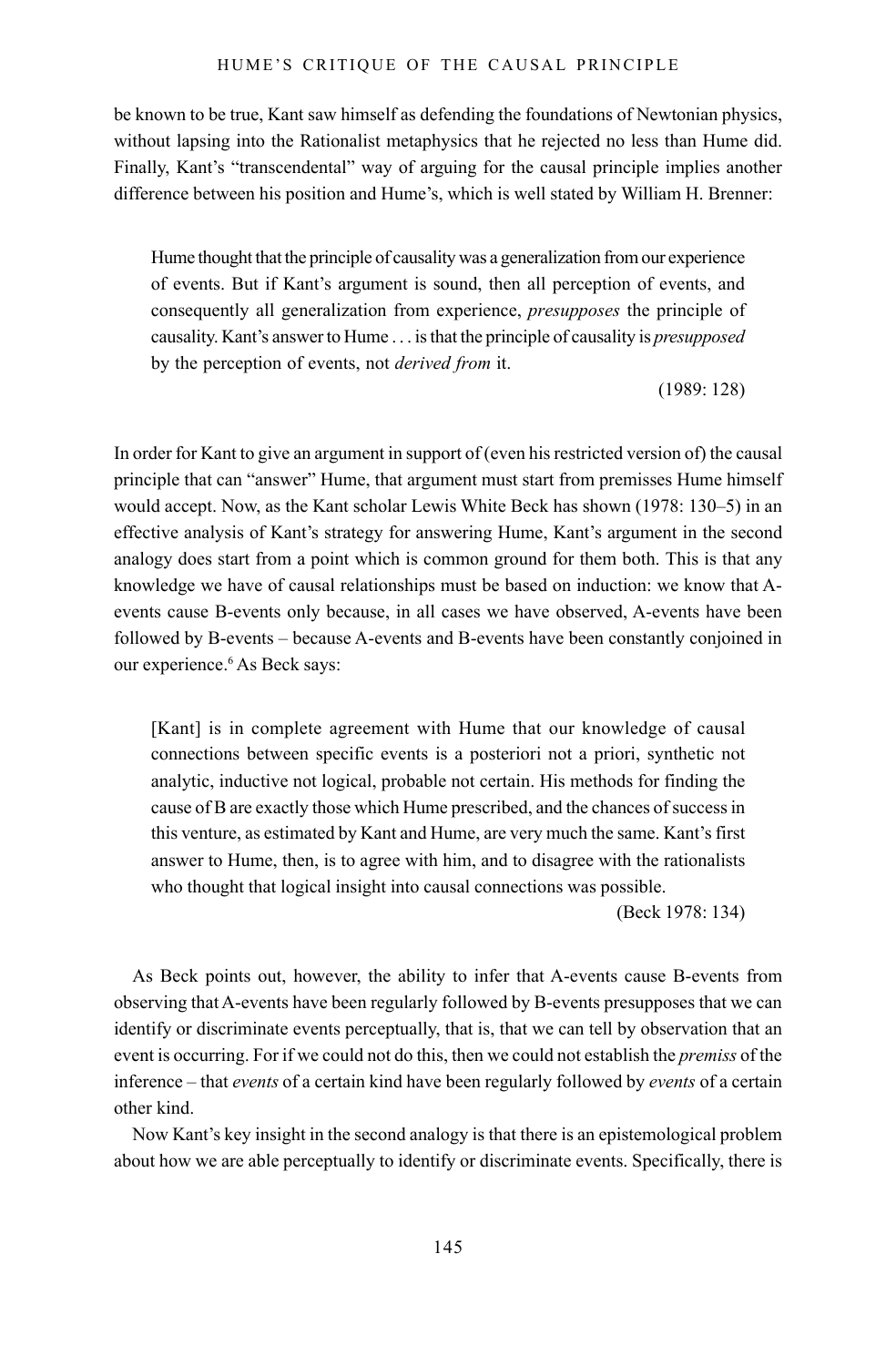a problem about how we are able to distinguish events from enduring states of affairs; for, whether we are perceiving an event or an enduring state of affairs, our perceptions occur successively or serially in time. Kant illustrates this point with the examples of perceiving a ship moving downstream and of perceiving a house. The ship moving from an upstream position to one further downstream is an event. On the other hand, the existence of the various parts of the house – its front, sides, back, foundation, roof – is an enduring state of affairs. But, in both cases, our perceptions occur successively or serially in time. In the case of the ship, we see it first upstream and then downstream. In the case of the house, we see first one side and then another side, or first the foundation and then the roof, or first the roof and then the foundation. This shows that we cannot tell, merely from the fact that our perceptions occur serially or successively, that we are perceiving an event rather than an enduring state of affairs. In other words, observation alone provides no criterion by which we can distinguish the two. How, then, can we tell if we are perceiving an event or an enduring state of affairs? To quote Beck: "[Hume] never discussed this problem; no one before Kant even saw that it was a problem" (1978: 135). Kant's thesis in the second analogy is that this problem can be solved in only one way: namely, if we grant that every observable event has a cause, or, as Kant puts it, that "everything that happens, that is, begins to be, presupposes something on which it follows according to a rule." In other words, Kant contends that we can distinguish between events and enduring states of affairs, and so identify events, only if the causal principle is true of those events.

Beck gives a succinct summary of Kant's strategy, involving three propositions (the wording of which has been slightly modified):

- *H* From observing repeated pairs of similar events, we infer that events like the first members of the pairs are causes of events like the second.
- *P* Events can be distinguished from enduring states of affairs, even though our perceptions of both are successive or serial.
- *K* "Everything that happens, that is, begins to be, presupposes something on which it follows by rule" (ibid.: 135).

Proposition *H* is common ground between Hume and Kant: thus it is a premiss that Hume himself accepts and is in no way question-begging.7 Proposition *K* is Kant's statement of the causal principle which Hume says cannot be demonstrated. Clearly *H* implies *P*: we cannot establish correlations between events unless we can distinguish events from enduring states of affairs. The task of the second analogy is to show that *P* in turn implies *K*. If that can be shown, it will follow that *H* implies *K*, and thus that the causal principle can be demonstrated from a premiss which Hume himself accepts (Beck 1978: 135).

In what follows, we shall consider two possible arguments for getting from *P* to *K*. The first is quite strongly suggested by the text of the second analogy, and has often been thought to be Kant's authentic argument. However, as P. F. Strawson shows in his influential book on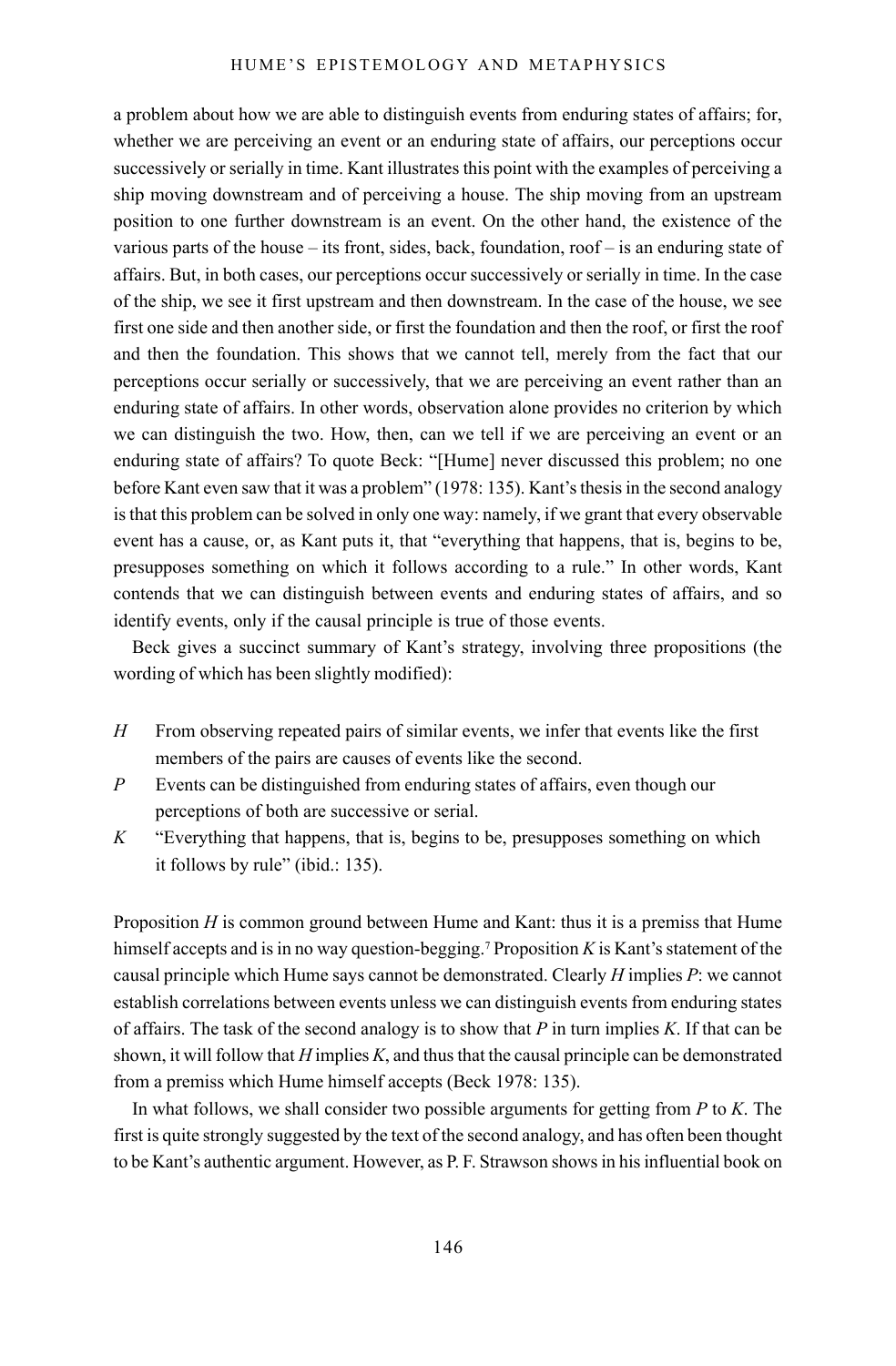Kant *The Bounds of Sense* (1966: 133–40), it is a fallacious argument. The second argument is also suggested by Kant's text, and seems more promising.

The first argument, which I call the "irreversibility" argument, is suggested by what Kant says when he compares the examples of the house and the ship. In the case of the house, the series of perceptions obtained by the observer may be said to be *reversible.* This is because, depending on the circumstances and on the way the observer chooses to view the house, the observer can see first the front of the house and then the back of the house, or first the back and then the front; likewise the observer can see first the left side and then the right side or first the right side and then the left side, and first the basement and then the roof or first the roof and then the basement. In other words, in whatever order the observer's perceptions occur, they could have occurred in the opposite or reverse order instead. Kant puts the point this way:

In the . . . example of a house my perceptions could begin with the apprehension of the roof and end with the basement, or could begin from below and end above; and I could similarly apprehend the manifold of empirical intuition either from right to left or left to right. In the series of perceptions there was thus no determinate order specifying at what point I must begin in order to connect the manifold empirically.<sup>8</sup>

(1963: A192–3)

In the case of the ship moving downstream, on the other hand, the series of perceptions may be said to be *irreversible.* Assuming that the ship is moving downstream, one's perceptions can occur in only one order: first one sees the ship upstream and then one sees it downstream; one cannot see it first downstream and then upstream. One's perceptions cannot occur in any order other than the one that corresponds to the ship's successive positions in the stream. As Kant puts it:

But, as I also note, in an appearance which contains a happening (the preceding state of the perception we may entitle A, and the succeeding B) B can be apprehended only as following upon A; the perception of A cannot follow upon B but only precede it. For instance, I see a ship move down stream. My perception of its lower position follows upon the perception of its position higher up in the stream, and it is impossible that in the apprehension of this appearance the ship should first be perceived lower down in the stream and afterwards higher up. The order in which the perceptions succeed one another in apprehension is in this instance determined, and to this order apprehension is bound down.

(1963: A192)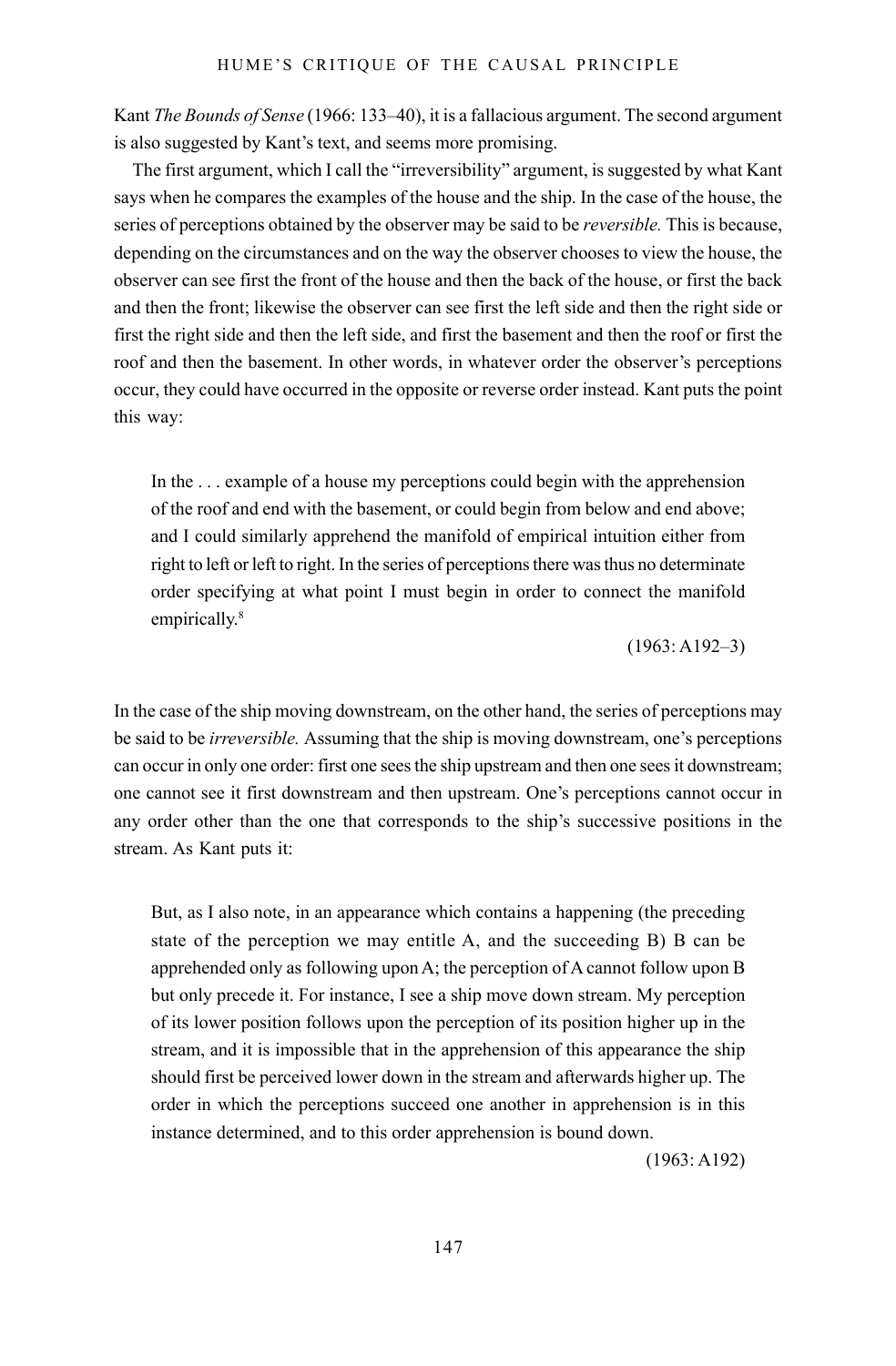At the end of the same paragraph, Kant concludes that "in the perception of an event there is always a rule that makes the order in which the perceptions (in the apprehension of this appearance) follow upon one another a *necessary* order" (ibid.: A193).

It is chiefly from these passages that the irreversibility argument is drawn. Strawson in effect divides the argument into two stages. In the first stage, Kant is seen as pointing to a criterion by which our perceptions of an event can be distinguished from those of an enduring state of affairs, despite the perceptions of both being successive or serial. This criterion is the reversibility or irreversibility of the series of perceptions. Thus the criterion by which a series of perceptions is apprehended as of (or taken to be of) an enduring state of affairs is *reversibility*: the series could have been obtained in the reverse order from that in which it actually occurred, as in the case of the house. And the criterion by which a series of perceptions is apprehended as of (or taken to be of) an event is *irreversibility*: the series could not have been obtained in the reverse order from that in which it actually occurred, as in the case of the ship. In other words, perceptions are enduring state of affairs if and only if they are reversible; whereas perceptions are of an event if and only if they are irreversible.<sup>9</sup> In the second stage of the argument, Kant is seen to argue from the irreversibility of perceptions of an event to the truth of the causal principle: since our perceptions of events are irreversible, those events must be subsumed under causal laws.

In order to evaluate this well-known yet puzzling argument, we need to state it in a somewhat more formal way. From the first stage of the argument, in which the reversibility– irreversibility criterion is put forward, we can extract the following premiss:

(1) Necessarily, if S perceives an event *A–B*, then S's perceptions occur in the order *A*, *B*.

Here "an event *A–B*" means an event or change whose first stage is *A* and whose second stage is *B*; so that in Kant's example of the moving ship, *A* would designate the ship's being upstream and  $B$  would designate the ship's being downstream. So  $(1)$  says that if S perceives an event, such as the ship moving from an upstream to a downstream position, then S's perceptions of the stages of the event must occur in the same temporal order as did the stages of the event: they are "irreversible." I have placed the term (modal operator) "necessarily" in front of the statement, so that it applies to (or "governs") the if–then relation expressed by the statement as a whole, in order to bring out a claim made by Strawson (1966: 136) which seems correct. This is that (1) is a conceptual or analytic truth. Strawson bases this claim on the two more basic claims, which also seem correct, that:

- (a) It is a conceptual truth about sense perception that our perceptions of an object are caused by that very object.
- (b) It is a conceptual truth about causation that an effect cannot precede its cause, but must occur at the same time as or after its cause.<sup>10</sup>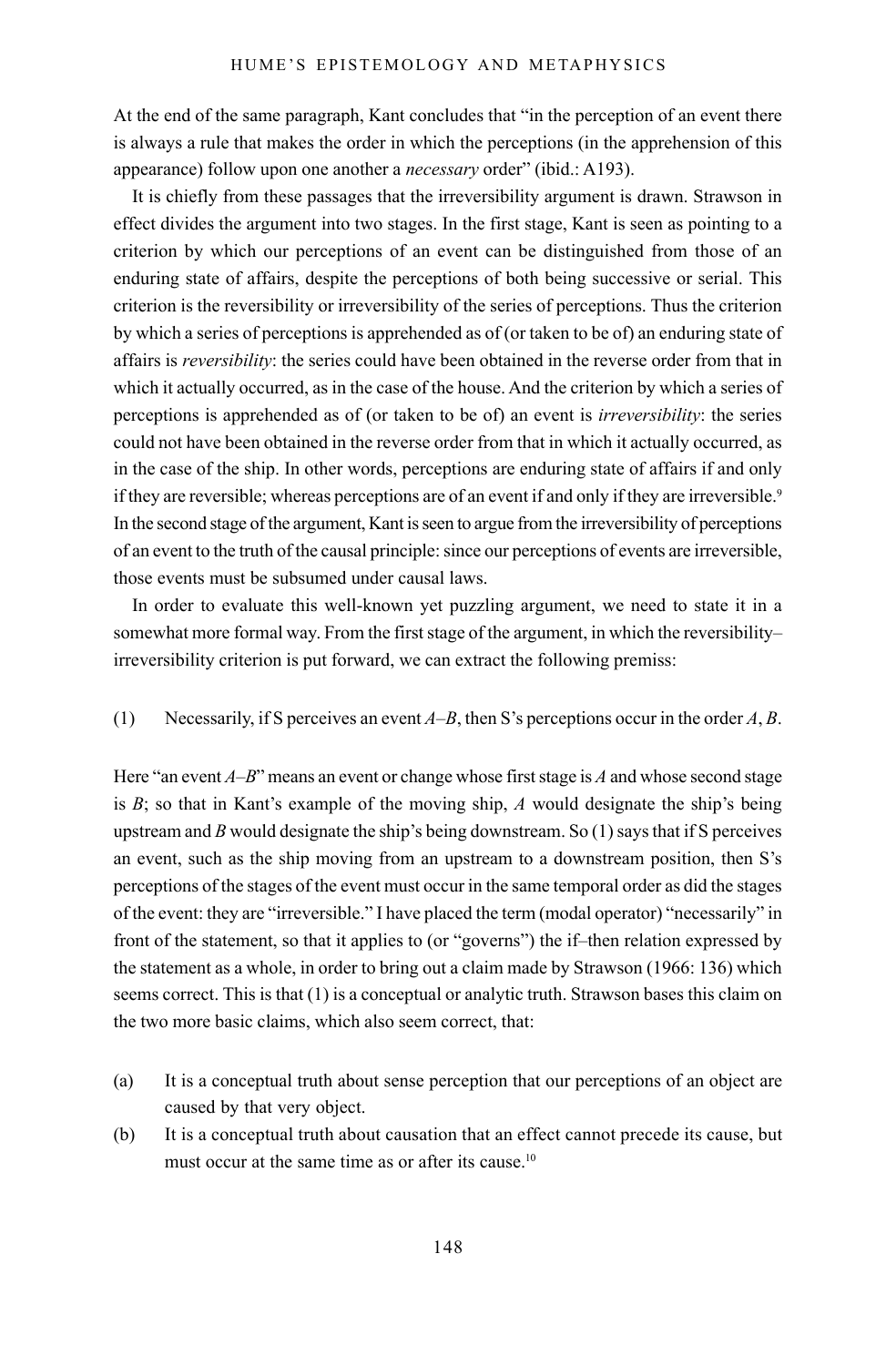He notes that (1) follows from these two conceptual truths, and so is itself a conceptual truth, provided one stipulation is made. The stipulation is that there must not be any difference in the causal conditions of the two perceptions as a result of which the perception of *A* occurs after the perception of *B*. For otherwise, one can think of cases where the earlier stage of an event is perceived after the later stage. For example, one could see the ship in its upstream position after seeing it in its downstream position, if the light from its upstream position were delayed by being reflected back and forth several times between mirrors; or one might *hear* a whistle blast that the ship emitted upstream after *seeing* the ship downstream, simply because sound travels slower than light. (Notice that in such cases the conceptual truth that an effect cannot precede its cause is not violated, because both perceptions still occur after their own causes.) Strawson points out that such cases can be circumvented by stipulating that the perceptions of *A* and *B* must be equally direct and in the same sensory mode, or by stipulating that there can be no difference in the causal conditions of the perceptions such that the perception of *A* occurs after the perception of *B*. Provided such a stipulation is understood, Strawson seems right to maintain that (1) is an analytic or conceptual truth.

The second stage of the irreversibility argument moves from (1) to the conclusion that the causal principle is true. In terms of the formulation being constructed here, this is to say that it moves from (1) to the conclusion: (C) Necessarily, if *A* occurs, then *B* occurs. Here the point of the modal term "necessarily" is just to say that the transition from *A* to *B* is governed by whatever type of "necessity" characterizes causation; or, as Kant puts it, that *B* follows upon *A* "according to a rule." Of course, if the Humean regularity view of causation discussed in Chapter 4 is correct, then the "necessity" or "rule" in question reduces to a contingent but exceptionless regularity. But, for the moment, we shall talk heuristically in terms of causal necessity; in due course we shall see how what is said below obtains even when we think of causality purely in terms of regularity or of Hume's "constant conjunction."

It is obvious that (C) does not logically follow from (1) alone; another premiss is needed for (C) to be entailed. This premiss can only be:

(2) *If* necessarily when S perceives an event *A–B*, then S's perceptions occur in the order A, B, *then* necessarily if *A* occurs, *B* occurs.

Now if the argument from  $(1)$  and  $(2)$  to  $(C)$  is really Kant's argument, then Strawson is certainly right to say that Kant has committed "a *non-sequitur* of numbing grossness" (1966: 137). The problem is not that the argument as we have formulated it is logically invalid; for its form is:

- (1) Necessarily ( $P \supset Q$ )
- (2) [Necessarily (P  $\supset$  Q)]  $\supset$  necessarily (R  $\supset$  S)
	- (C) Necessarily (R ⊃ S) **• •**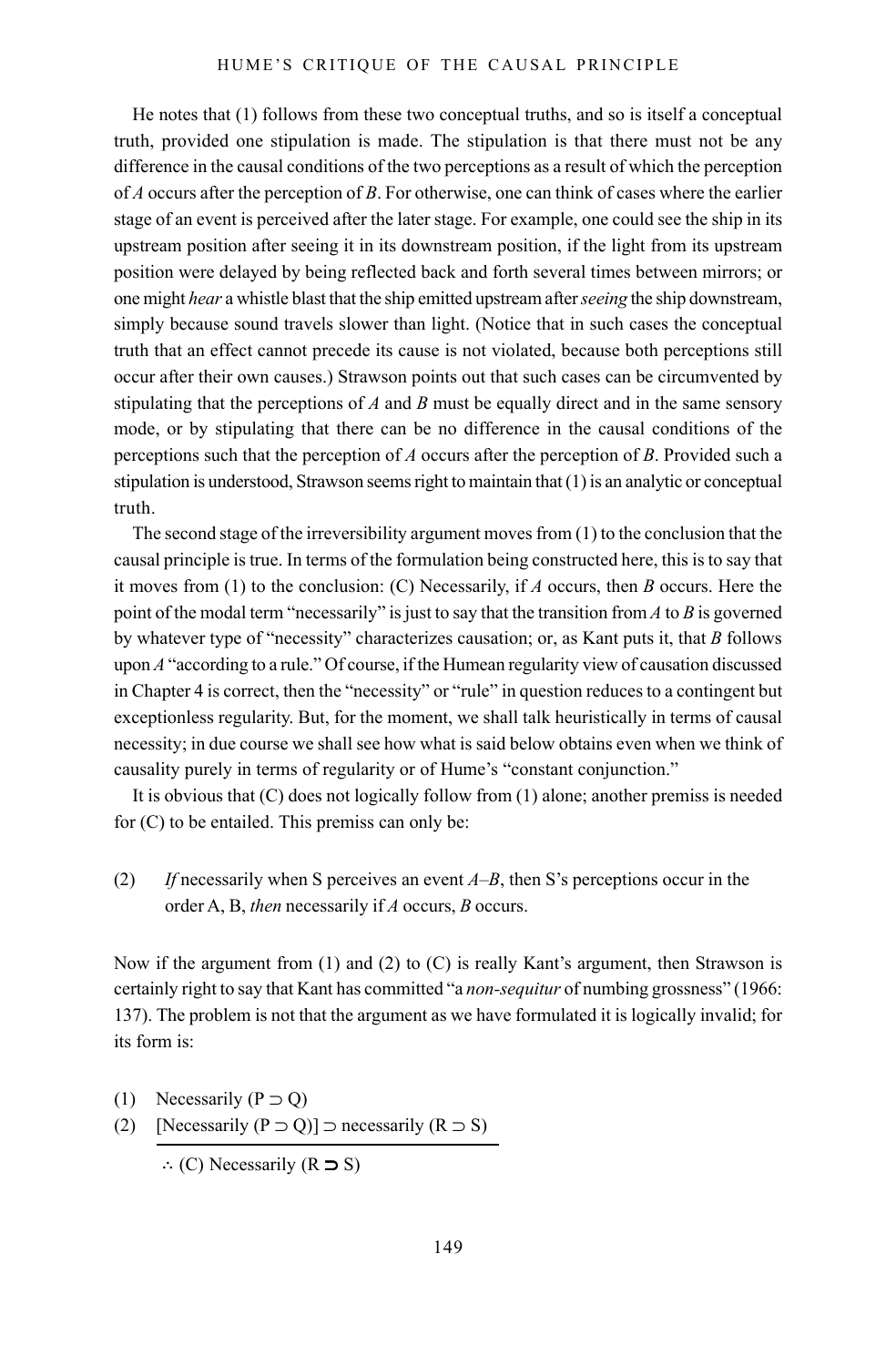which is a perfectly valid (modal) *Modus Ponens*. The "numbing non-sequitur" occurs, rather, within (2), in the transition from its complex antecedent to its consequent. For the antecedent says that when we are perceiving an event, our perceptions of the stages of the event necessarily occur in the same order as those stages themselves. But the consequent says that the stages of an event necessarily occur in a certain order. In other words, the premiss as a whole says that if the order of our perceptions of an event necessarily corresponds to the order of the stages of the event, then the stages of the event necessarily have a certain order. This is fallacious; for it involves, as Strawson shows, a double equivocation on the notion of necessity.

- 1 The *sense* of necessity is not the same in the antecedent as in the consequent. In the antecedent necessity refers to conceptual or analytic necessity, as we explained earlier; while in the consequent it refers to causal necessity (however that kind of necessity is understood).
- 2 The *application* of the notion of necessity is not the same in the antecedent as in the consequent. In the antecedent, what is asserted to be necessary is the correspondence between the temporal order of the stages of an event and the temporal order of our perceptions of those stages; while in the consequent the notion of necessity is applied to the relation between the stages of an event themselves.

Strawson aptly sums up the situation: "It is a very curious contortion indeed whereby a conceptual necessity based on the fact of a change is equated with the causal necessity of that very change" (1996: 138).

The fallacy can be brought out, as we said above, even if we think of causality purely in terms of regular succession rather than causal necessity. To assert that an event *A–B* has a cause is, then, to assert that there is a kind of event, *E*, such that events of kind *E* are regularly followed by events of the kind to which *A–B* belongs. Keeping this in mind, what (2) asserts is that if our perceptions of the sequence  $A-B$  must occur in the order  $A, B$ , then there is a kind of event *E* such that all events of that kind are followed by events of the kind to which *A–B* belongs. Clearly this is fallacious: from the fact that our perceptions of a sequence *A–B* must occur in the same order as the members of that sequence, one cannot conclude that there is a kind of event *E* such that sequences like *A–B* invariably follow upon events of kind *E*.

We have dwelt on the irreversibility argument at some length, because it is quite commonly thought to reflect Kant's own thinking in the second analogy. Since it is a fallacious argument, however, and because Kant's second analogy is a difficult text that lends itself to more than one interpretation, it is natural to wonder whether Kant has a better argument for the causal principle. Kant scholars have offered many reconstructions of his reasoning, and these in turn have been criticized by other scholars. We cannot survey this ongoing debate here. Rather, I shall conclude this chapter by presenting one reading of Kant's argument, from Paul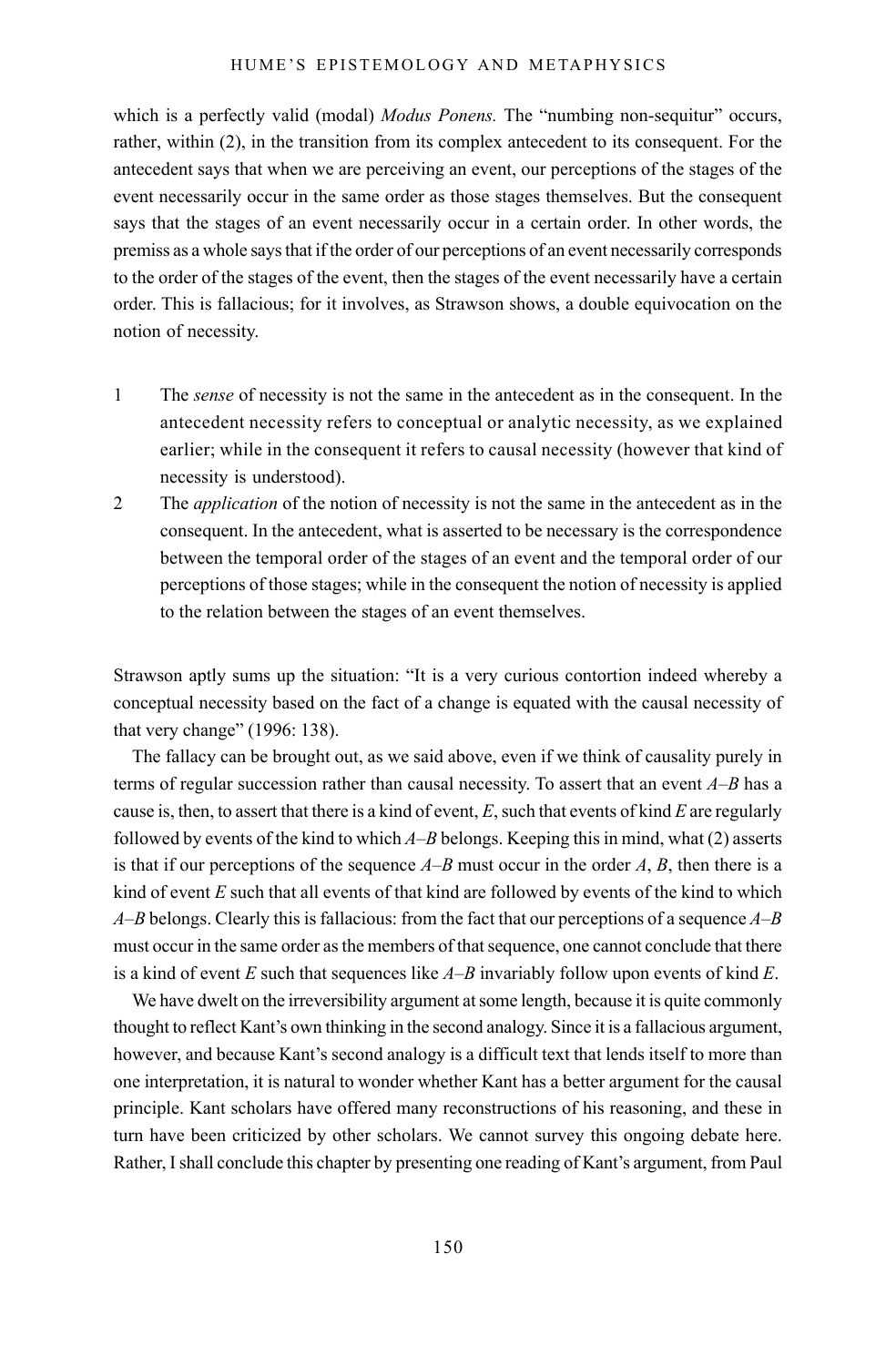Guyer's book *Kant and the Claims of Knowledge* (1987: Chapter 10), which seems more faithful to Kant's text as well as more promising than others.<sup>11</sup> Guyer's discussion is complex and richly ramified; we shall present only the core of his interpretation.

The question Kant is raising in the second analogy could be put in this way: how can I know by observation that event E is occurring? If we think of an event as Kant does, as a transition from a state A to a state B, then this question can be put also as follows: how can I know by observation that a state A is followed in time by a state B? Now Kant's key point, that one's perceptions are successive or serial regardless of whether one is perceiving an event or an enduring state of affairs, means that I cannot know that A is followed in time by B just by knowing that my perception of A is followed by my perception of B, since perceptions of co-existing states of an enduring object would also occur successively, as happens when one views the different sides of a house. According to the irreversibility criterion, the way in which I am supposedly able to tell that A is followed by B in time is by knowing that my perceptions of A and B are irreversible – that they could not have occurred in the order B, A, rather than A, B. However, as Guyer rightly notes (1987: 256), I *cannot* really tell that A is followed in time by B by knowing that my perceptions of A and B are irreversible. For I can know that they are irreversible only if I *already* know that A and B are occurring in the order A, B. This relatively simple point seems to me to be Guyer's key insight. For, in the first place, it goes directly against the "irreversibility" reading of Kant's argument, by showing that reversibility–irreversibility could not really be the criteria we use for determining perceptually whether we are observing an event or an enduring state of affairs. But, even more importantly, Guyer's point seems to be just what Kant needs in order to make his argument work. For if I cannot tell that I am perceiving that A is followed by B either by knowing my perceptions of A and B are successive or by knowing they are irreversible, then how can I tell this? The only answer available seems to be: by knowing that state B follows state A according to a rule; that is, that the event constituted by the transition from A to B has some *cause.* Note also that the irreversibility of my perceptions of A and B is a *consequence* of the fact that B follows A according to a rule, rather than a criterion for deciding whether A was followed in time by B.

To convey the power of this interpretation, I quote two passages: first the passage from Kant that seems to best support it, and then a fairly long passage from Guyer that contains the core of his interpretation. The passage from Kant is this:

Let us suppose that there is nothing antecedent to an event, upon which it must follow according to a rule. All succession of perception would then be only in the apprehension, that is, would be merely subjective, and would never enable us to determine objectively which perceptions are those that really precede and which are those that follow. We would then have only a play of representations, relating to no object . . . . I could not then assert that the two states follow upon one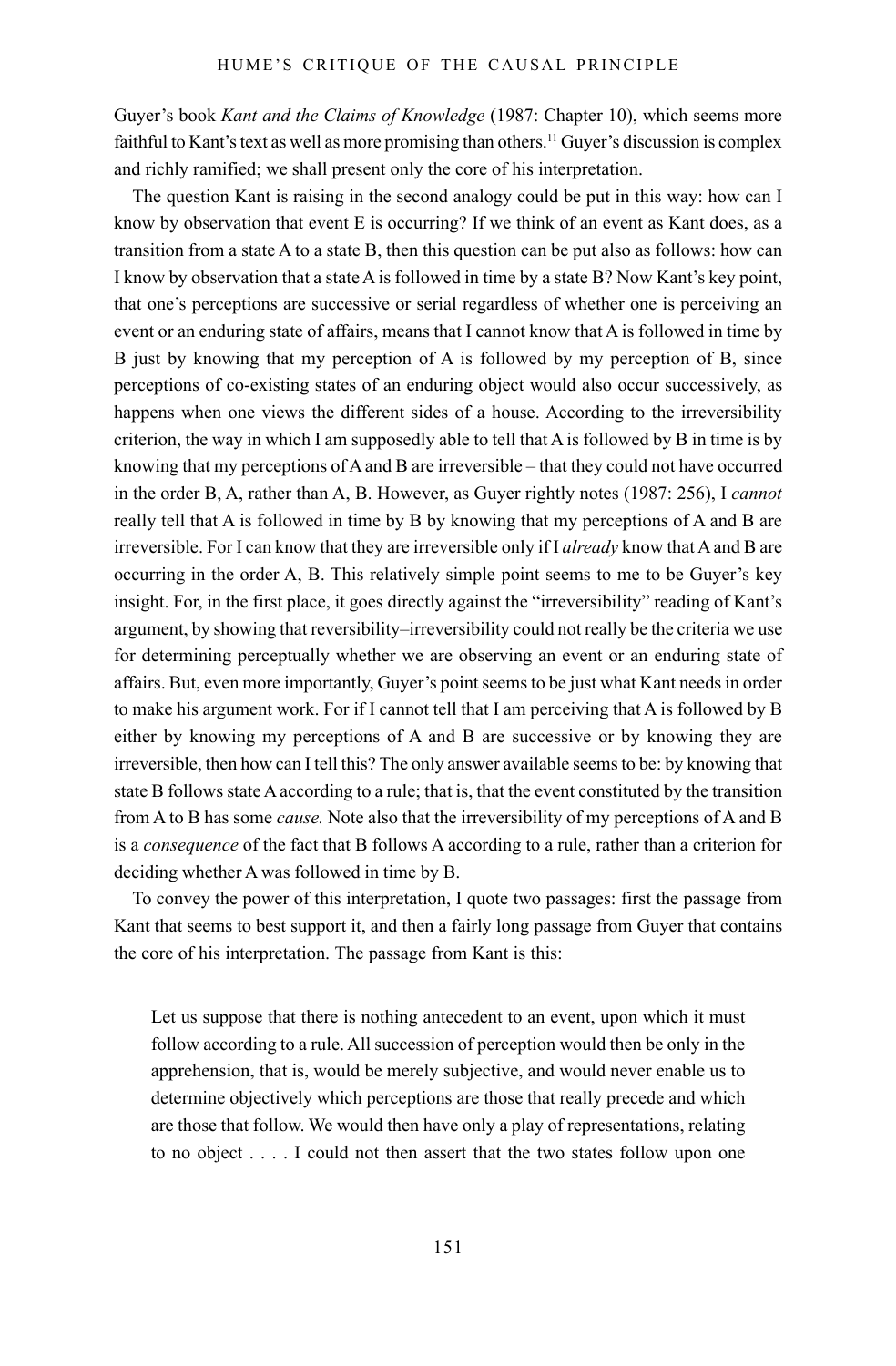another in the field of appearance [by "field of appearance," Kant here means the objects perceived, such as the moving ship or the house], but only that one apprehension follows upon the other . . . .

If, then, we experience that something happens, we in so doing always presuppose that something precedes it, on which it follows according to a rule. Otherwise I should not say of the object that it follows. For mere succession in my apprehension, if there be no rule determining the succession in relation to something that precedes, does not justify me in assuming any succession in the object. I render my subjective synthesis of apprehension objective only by reference to a rule in accordance with which the appearances [again, "appearances" here means the objects or events perceived], in their succession, that is, as they happen, are determined by the preceding state. The experience of an event (i.e. of anything as *happening*) is itself possible only on this assumption.

(1963: A194–5/B239–40)

And here is the passage from Guyer:

[T]he present problem is only that of distinguishing between an event occurring among represented states of affairs from the event of a change in representations [i.e. perceptions] themselves . . . . Thus, the significance of the irreversibility of a sequence of representations . . . is only that such a fact would be a *consequence* of the occurrence of an event in what is being perceived, which *could* be used as a *symptom* of the occurrence of an event *if* it were directly given to consciousness. But what Kant's underlying assumption means is precisely that such a modal fact about the sequence of perceptions is *not* given to consciousness by apprehension alone . . . . So Kant's idea is that no alternative remains but that the occurrence of an event be inferred by *adding* to the omnipresent succession of mere representations a *rule* from which it can be inferred that in the circumstances at hand *one state of affairs* could *only* succeed the other, and *therefore* also that one *representation* could only succeed the other . . . . Only from a rule which says that one of the represented states *must* succeed the other can it be inferred that it *does* succeed the other. For . . . though their succession *could* be inferred from the *necessary* sequence or irreversibility of the representations of them if such irreversibility *were* [directly given to consciousness] – since the irreversibility of their representations would be a genuine consequence of the represented states of affairs – the necessity of the sequence of representations is . . . *not* directly given to consciousness. So nothing remains but to invoke a rule from which it follows that one objective state can only succeed and not coexist with the other, from which it *also* follows . . . that the *representation* of the one state not only does but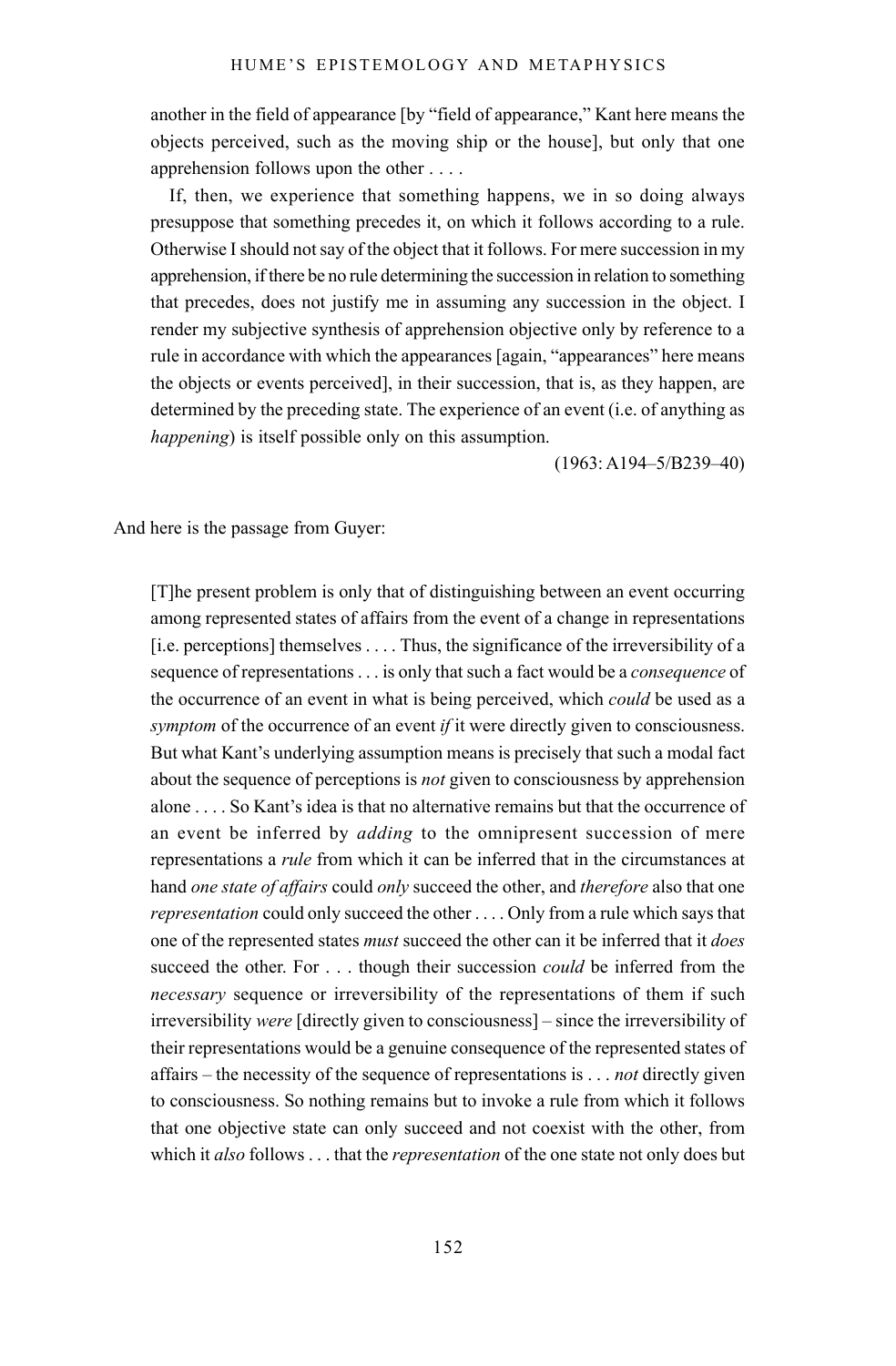also only could succeed the representation of the other . . . . And a rule which dictates that in a given situation one state of affairs must succeed another is just what Kant means by a causal law. Thus, judgments that events occur are possible only if the states of affairs which comprise them are linked by causal laws.

(Guyer 1987: 247–9)

The argument that Guyer finds in Kant's text may be summarized in this way:

- (1) We cannot know by observation that an event a transition from a state A to a state B – is occurring by knowing that the perceptions of A and B occur in the order A, B, or by knowing that the perceptions of A and B are irreversible.12
- $(2)$  If (1), then the only way we can know by perception that an event a transition from a state A to a state  $B - i$ s occurring, is by knowing that B follows A according to a rule; which is to say that the event has a cause.
- (3) If the only way we can know by perception that an event a transition from a state A to a state  $B - iS$  occurring, is by knowing that B follows A according to a rule (that the event has a cause), then any event such that we can know of its occurrence by perception must have a cause.

(4) Any event such that we can know of its occurrence by perception must have **• • •**a cause.

Notice that the conclusion of this argument does not mean that we can know by perception that an event is occurring only if *every* event has a cause. Rather, it means that we can know by perception that an event is occurring only if *that* event has a cause. Notice also that, even if this argument is sound, it does not show that it would be impossible for the world we inhabit not to be governed by causal laws, or impossible for events not to have causes. Rather, it shows only that in such a world we would be unable to know by perception that events were occurring. Thus, Kant's transcendental argument for the causal principle, even if it is sound, constitutes a qualified answer to Hume's critique of that principle, showing, to quote William Brenner (1989: 128) once again, that "the principle of causality is *presupposed* by the perception of events, not *derived from* it."13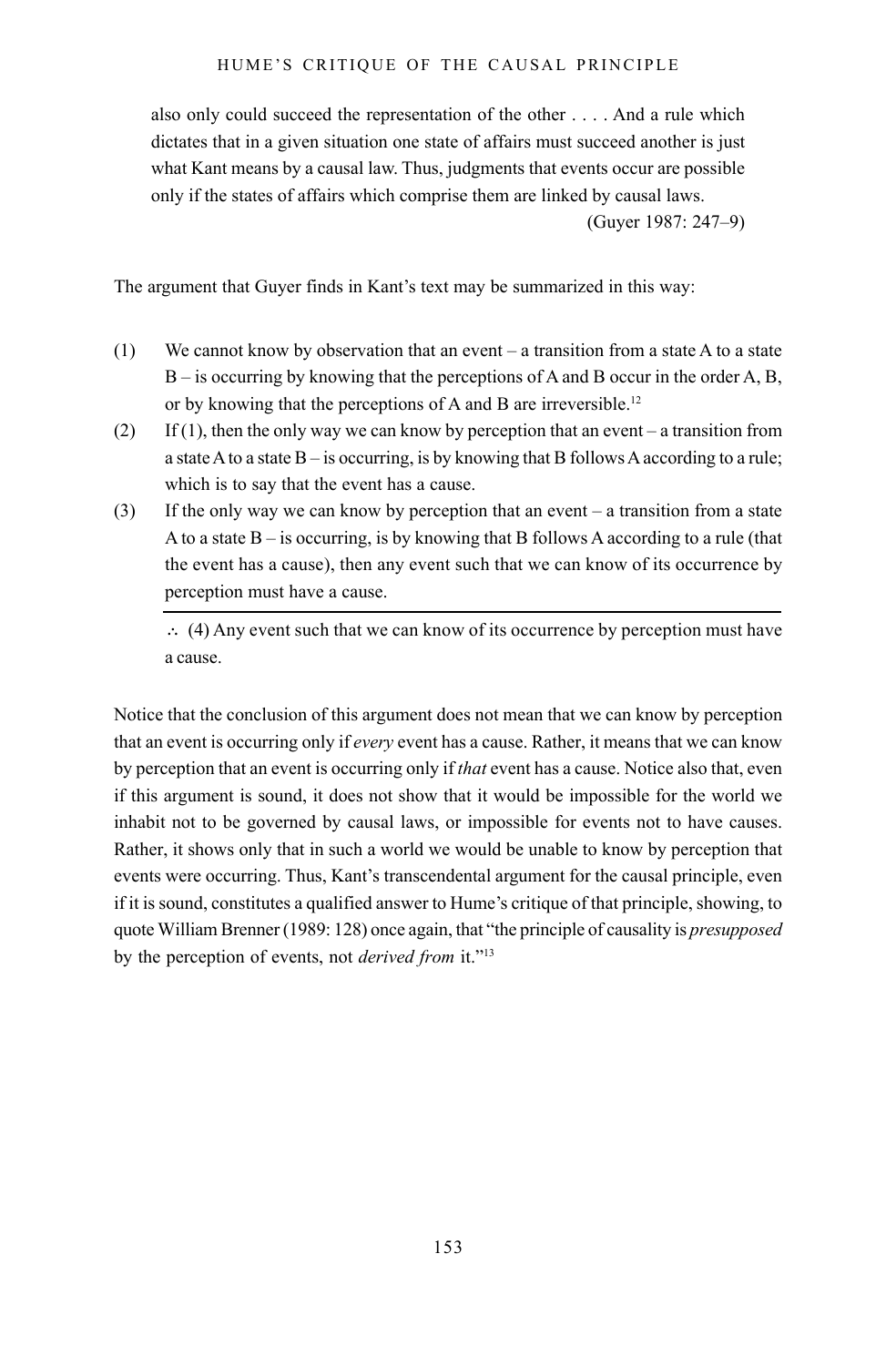# THE BELIEF IN THE EXISTENCE OF BODY

#### **1 Introduction**

The purpose of this chapter is to present and discuss Hume's views about our belief in the existence of material things, especially as he presents them in a famous section of the *Treatise* called "Of Scepticism with regard to the Senses." Concerning this section, Jonathan Bennett has written:

It is extremely difficult, full of mistakes, and – taken as a whole – a total failure; yet its depth and scope and disciplined complexity make it one of the most instructive arguments in modern philosophy. One philosopher might be judged superior to another because he achieved something of which the other was altogether intellectually incapable. By that criterion Hume surpasses Locke and Berkeley – because, and only because, of this one section.

(Bennett 1971: 313)

Taking Bennett's words as a cue, the discussion will try to clear up some of the difficulties one encounters when reading this section of the *Treatise*, indicating where I believe Hume makes mistakes, and trying to identify ways in which his discussion is nonetheless instructive.

#### **2 Three assumptions behind Hume's account**

Hume's entire account of what he calls the "belief in the existence of body" rests on three assumptions. In calling these "assumptions," I do not mean to say that Hume never gives reasons for them, but rather that the emphasis of his discussion falls more heavily on developing their implications than it does on justifying them – more on working *from* them as "givens" than on working *to* them as points to be established. In this part, accordingly, we shall expound the three assumptions without criticizing them; though in part 6 we shall critically discuss the first assumption.

The first and most basic assumption behind Hume's account of our belief in the existence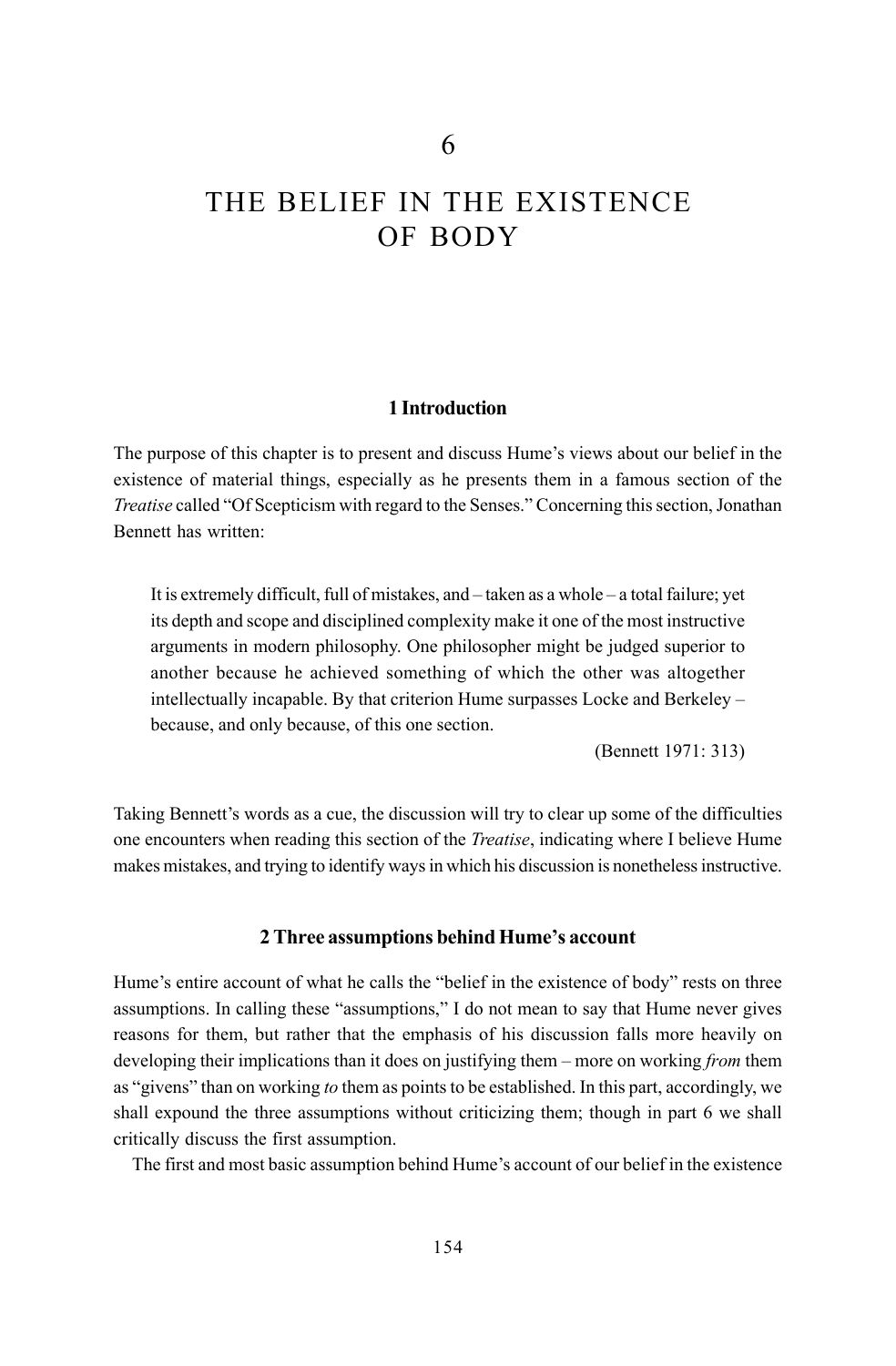of body is one which was a commonplace of seventeenth- and eighteenth-century philosophy and still has some defenders today. This is the view Berkeley expressed by saying that the things we perceive by our senses are nothing but our own "sensations or ideas." Put in Hume's terminology, this view is that the only things we perceive by our senses are our own perceptions, more specifically, our own impressions (of sensation). As can be seen from the following passages, Hume regards this view as virtually axiomatic:

We may observe, that 'tis universally allowed by philosophers, and is besides pretty obvious of itself, that nothing is ever really present with the mind but its perceptions or impressions and ideas . . . nothing is ever present to the mind but perceptions . . .

(T:67)

[P]hilosophy informs us, that every thing, which appears to the mind, is nothing but a perception, and is . . . dependent on the mind . . .

(T:193)

[N]othing is ever really present to the mind, besides its own perceptions

(T:197)

[T]he slightest philosophy . . . teaches us, that nothing can ever be present to the mind but an image or perception, and that the senses are only the inlets, through which these images are conveyed, without being able to produce any immediate intercourse between the mind and the object.

(E:152; S:104; F:183)

The most vulgar philosophy informs us, that no external object can make itself known to the mind immediately, and without the interposition of an image or perception. That table, which just now appears to me, is only a perception, and all its qualities are qualities of a perception.

(T:239)

The mind has never anything present to it but the perceptions, and cannot possibly reach any experience of their connexion with objects.

(E:153; S:105; F:184)

This *first* key assumption may strike you as strange, especially if Hume is one of the first philosophers you are studying. It will help, therefore, to begin by describing in summary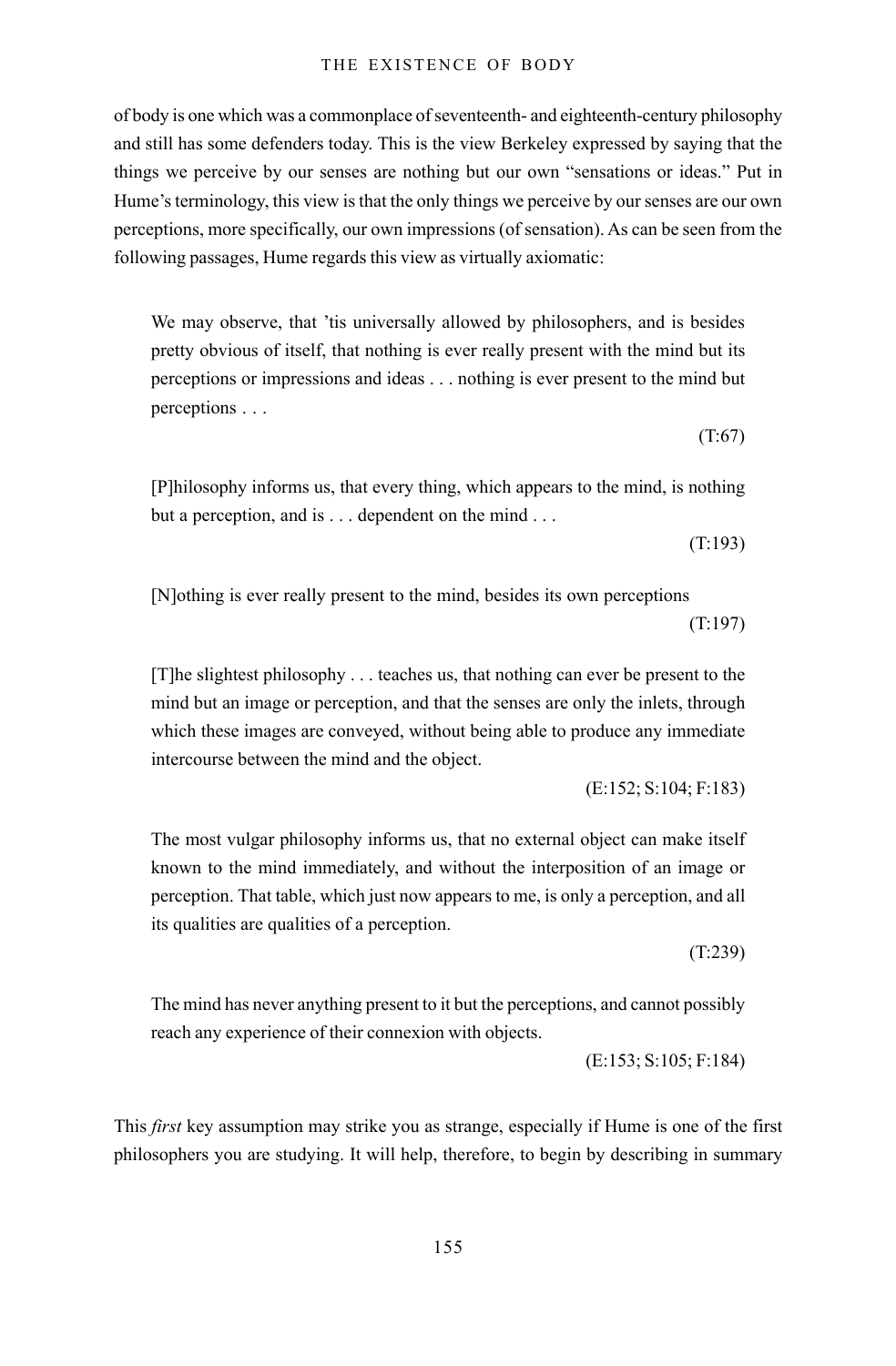fashion the motivation for the assumption. Since our purpose here is to understand where Hume is "coming from" – to see things from his point of view  $-1$  will for the time being simply expound the motivation behind his key assumption, postponing critical discussion of it until part 6.

The grounds for Hume's assumption consist chiefly in – what is often called – the "argument from illusion." This label is something of a misnomer, since it covers a number of arguments, not all of which pertain to "illusions" in any ordinary sense of the term. Let us briefly consider some of these arguments.

The first is the *argument from perceptual relativity.* This argument is itself really a family of arguments which have been known at least since Plato's day and whose offspring are legion in the philosophy of perception. Such arguments appeal to the consideration that the way things appear to us in perception depends on a host of conditions, other than just those things' properties, in order to support various philosophical conclusions about perception and its objects. Plato, for example, used arguments, particularly in the *Theatetus* (see 151D– 186E), from perceptual relativity to show that perception is not knowledge; and Berkeley used them in his *Three Dialogues* to show that sensible qualities are nothing but sensations or ideas (Berkeley 1993a: 168–82 especially). In the version most directly relevant to Hume's first assumption, the argument is supposed to show that what we really perceive by our senses is not bodies themselves, but rather our own impressions, "perceptions," or "images." Hume himself offers the following brief statement of the argument:

The table, which we see, seems to diminish, as we remove further from it: but the real table, which exists independent of us, suffers no alteration: it was, therefore, nothing but its image, which was present to the mind.

(E:152; S:104; F:183)

In other words, when one looks at an ordinary object like a table, what one sees changes as one's distance from the table and one's angle of vision change. But the table itself does not change. So, Hume concludes, what one sees is not really the table, but only a visual image, or rather a series of different images – impressions of sense, "sensations or ideas;" or, to use the twentieth-century term, "sense-data."

A second argument is the *argument from the causal facts of perception.* When one's sensereceptors (one's eyes, ears, nose, etc.) are stimulated by an ordinary object, what one perceives depends causally on the sense-receptors one possesses and on the condition (i.e. functional capability) of those organs. For example, when the eyes of a human being and the eyes of a housefly are each stimulated by a lump of sugar, what the human and the fly respectively see is presumably very different, because the eyes of a human and the eyes of a fly are very different. Or when the eyes of a near-sighted person, those of a person with 20–20 vision, and those of a far-sighted person are stimulated by a United States' flag, what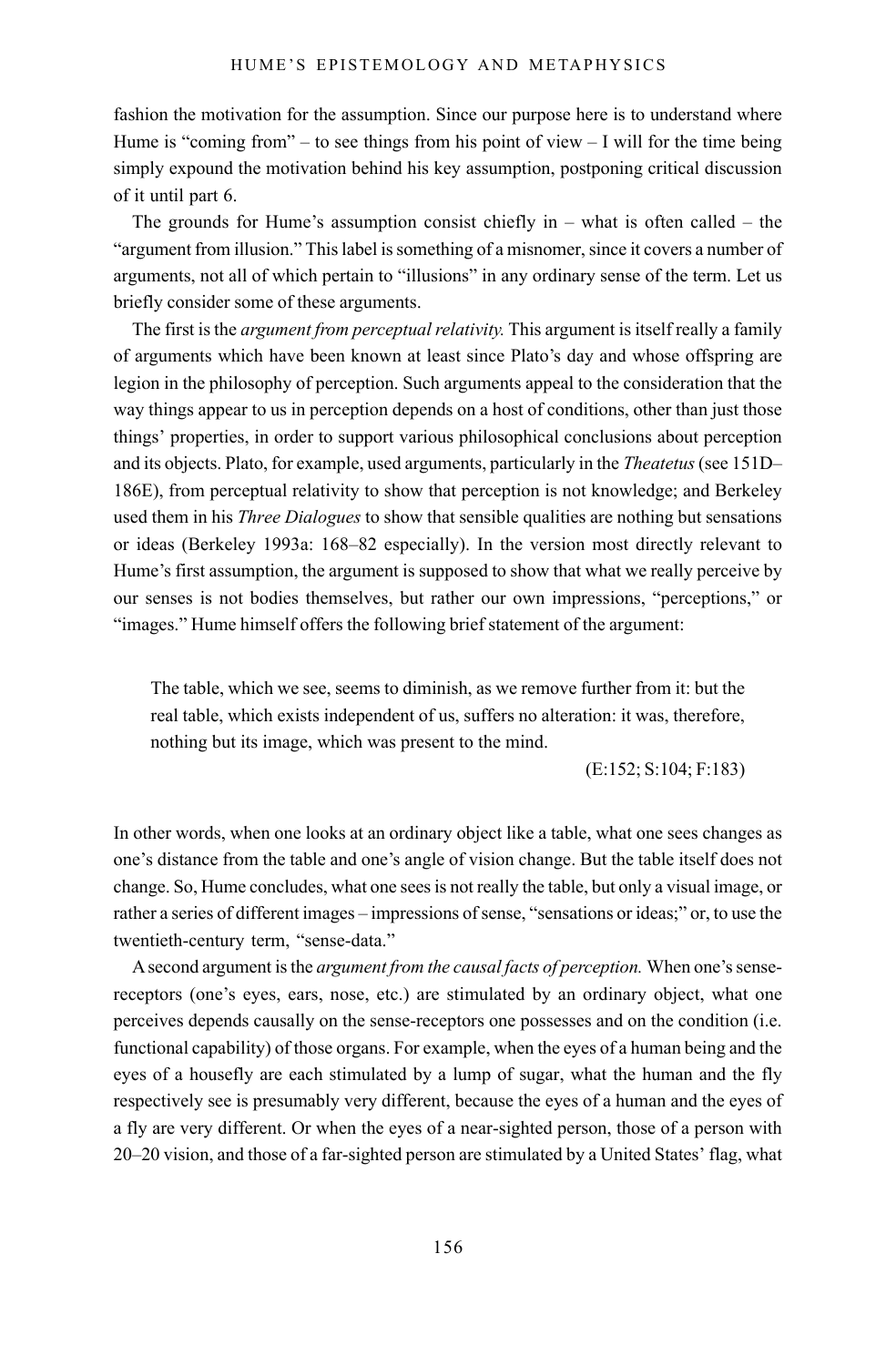each sees is different, because of the different capabilities (condition) of their eyes. But the properties of the stimulus-objects – the lump of sugar and the flag – do not causally depend on the type or the condition of anyone's sense-receptors; they are utterly independent of such facts. So, again, it is inferred that what one sees is not the stimulus-object itself, but rather an image or percept the qualities of which depend, at least in part, on the perceiver's sense-receptors.

A third argument is the *argument from illusion* (where the term "illusion" now refers to genuine cases of illusion). Hume gives a version of this argument, in a passage that also adduces perceptual relativity and the causal facts of perception:

'Twill . . . be proper to observe a few of those experiments, which convince us, that our perceptions are not possest of any independent existence. When we press one eye with a finger, we immediately perceive all the objects to become double, and one half of them to be remov'd from their common and natural position. But as we do not attribute a continu'd existence to both these perceptions, and as they are both of the same nature, we clearly perceive, that all our perceptions are dependent on our organs, and the disposition of our nerves and animal spirits. This opinion is confirm'd by the seeming encrease and diminution of objects, according to their distance; by the apparent alterations in their figure; by the changes in their colour and other qualities from our sickness and distempers; and by an infinite number of other experiments of the same kind; from all which we learn, that our sensible perceptions are not possest of any distinct or independent existence.

(T:210–11)

In other words, by pressing one eye with a finger, one can cause oneself to see everything double. But in such a case, at least half of the things one sees are merely mental images that depend for their very existence on being perceived. Furthermore, there is no special, tell-tale, qualitative difference between these images and the other half of the things seen to indicate that while the former are merely mental images, the latter are material things that exist whether or not they are being perceived. So it is inferred that all the things seen are just mental images. A rather similar argument, called the "argument from hallucination," can be constructed by appealing to the occurrence of hallucinations. Since, again, there is no special discernible difference between what is experienced in a vivid hallucination and in a case of normal perception to indicate that only in the hallucination do we perceive merely a mental image, it is inferred that we perceive merely a mental image in both cases.

Fourth, and finally, *epistemological arguments* also have provided an impetus for the view that we perceive only our own impressions or "sense-data." One such argument – perhaps the strongest – goes as follows. Whatever else perception may be, we take it to be a way of acquiring knowledge of its objects. We firmly believe that by perceiving an object,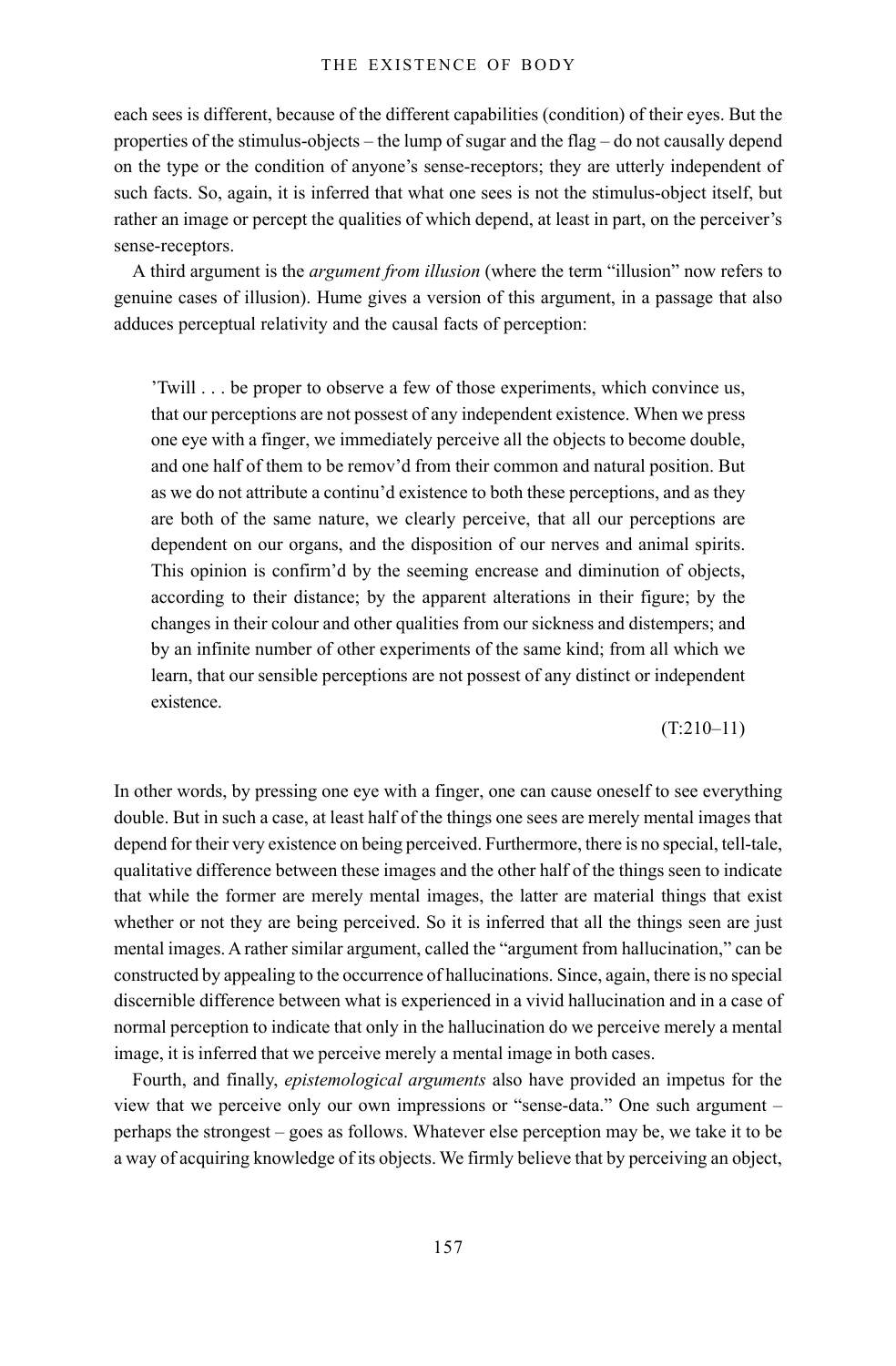one can come to know both that it exists and that it has certain properties. However, there is good reason to think that any perceptual experience had when a physical object is stimulating one's sense-receptors can be exactly duplicated when there is no such object stimulating one's sense-receptors. Such a duplicate experience can be produced, for example, by directly stimulating the brain, or in a drug-induced hallucination, or in a naturally occurring hallucination, or in a vivid dream. Conceivably, it could even be produced by a deceiving God, or by an evil deceiver like the one postulated by Descartes.<sup>1</sup> Therefore, it is inferred, the objects whose existence and properties we come to know in perception cannot really be physical objects that stimulate our sense-receptors, since sensory experiences indistinguishable from those they would thereby cause could be caused also in these other ways. What then are these objects? The answer given is that they are our own impressions or sense-data – entities that we experience regardless of the way the experience is generated. Only so, it seems, can we defend our deeply held conviction that in sense perception we acquire knowledge of the existence, and of at least some of the properties, of the objects perceived. Of course, however, the impressions or sense-data whose existence and nature we come to know are themselves not physical objects. Rather, it is claimed, our knowledge of physical objects must be somehow inferred or derived from the impressions or sense-data.

This last point brings us to the *second* assumption behind Hume's account – one that he shares with Berkeley, though this time not with most other seventeenth- and eighteenthcentury philosophers. This assumption is that from knowledge of our impressions, we cannot legitimately infer the existence of bodies existing outside our minds. Many philosophers of the Modern period, including notably Descartes and Locke, have held that our knowledge of the existence of material things – of the entire material world – is based on an inference or argument from the occurrence of our sensations, ideas, or impressions to the existence of material things. This inference, though construed quite differently by individual philosophers, is basically a causal one, going from effects (the sensations, ideas, or impressions) to their supposed causes (material things, bodies).<sup>2</sup> The inference is supposed to show, not only that the impressions are caused by bodies, but also that they resemble those bodies to a certain extent; so that they provide knowledge of bodies by being representations of those bodies. The overall position that results – we perceive only our own impressions (or sensations, or ideas), but can infer from them the existence of bodies which cause them and which they represent – is commonly called "the causal theory of perception" or "the representational theory of perception."

Berkeley powerfully criticized this theory by challenging its proponents to show why our impressions could not be produced, as Descartes himself had initially wondered, in some quite different way. Thus, Berkeley wrote:

[W]hat reason can induce us to believe the existence of bodies without the mind, from what we perceive . . . ? I say it is granted on all hands (and what happens in dreams, phrensies, and the like, puts it beyond dispute) that it is possible we might be affected with all the ideas we have now, though no bodies existed without,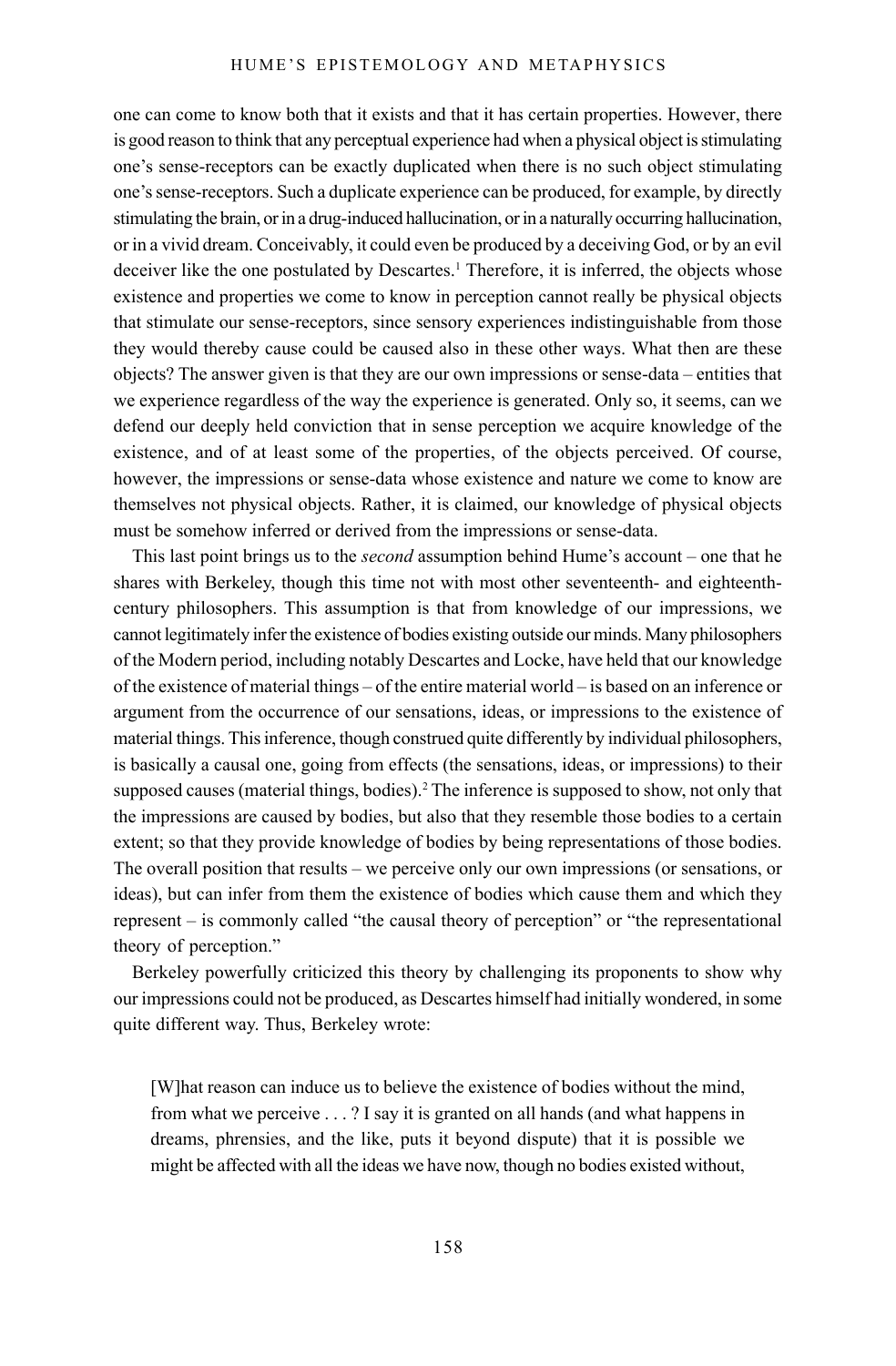resembling them. Hence it is evident the supposition of external bodies is not necessary for the producing our ideas: since it is granted they are produced sometimes, and might possibly be produced always in the same order we see them in at present, without their concurrence . . . . Suppose, what no one can deny possible, an intelligence, without the help of external bodies, to be affected with the same train of sensations or ideas that you are, imprinted in the same order and with like vividness in his mind. I ask whether that intelligence hath not all the reason to believe the existence of corporeal substances, represented by his ideas, and exciting them in his mind, that you can possibly have for believing the same thing? Of this there can be no question; which one consideration is enough to make any reasonable person suspect the strength of whatever arguments he may think himself to have, for the existence of bodies without the mind.

(Berkeley 1993b: 95–6)

Berkeley, then, strongly maintains that the causal-representational theory of perception unwittingly leads to *scepticism*: since what it proposes as the only way to arrive at knowledge of bodies is an indefensible causal inference.

Hume fully endorses this Berkeleyan critique of the theory; indeed, he supplements it with his own original argument against the theory. This influential argument, which Hume gives in both the *Treatise* and the *Enquiry*, goes as follows:

The only existences, of which we are certain, are perceptions, which being immediately present to us by consciousness, command our strongest assent, and are the first foundation of all our conclusions. The only conclusion we can draw from the existence of one thing to that of another, is by means of the relation of cause and effect, which shews, that there is a connexion betwixt them, and that the existence of one is dependent on that of the other. The idea of this relation is deriv'd from past experience, by which we find, that two beings are constantly conjoin'd together, and are always present at once to the mind. But as no beings are ever present to the mind but perceptions; it follows that we may observe a conjunction or a relation of cause and effect between different perceptions, but can never observe it between perceptions and objects. 'Tis impossible, therefore, that from the existence or any of the qualities of the former, we can ever form any conclusion concerning the existence of the latter, or ever satisfy our reason in this particular.

(T:212)

It is a question of fact, whether the perceptions of the senses be produced by external objects, resembling them: how shall this question be determined? By experience surely; as all other questions of a like nature. But here experience is, and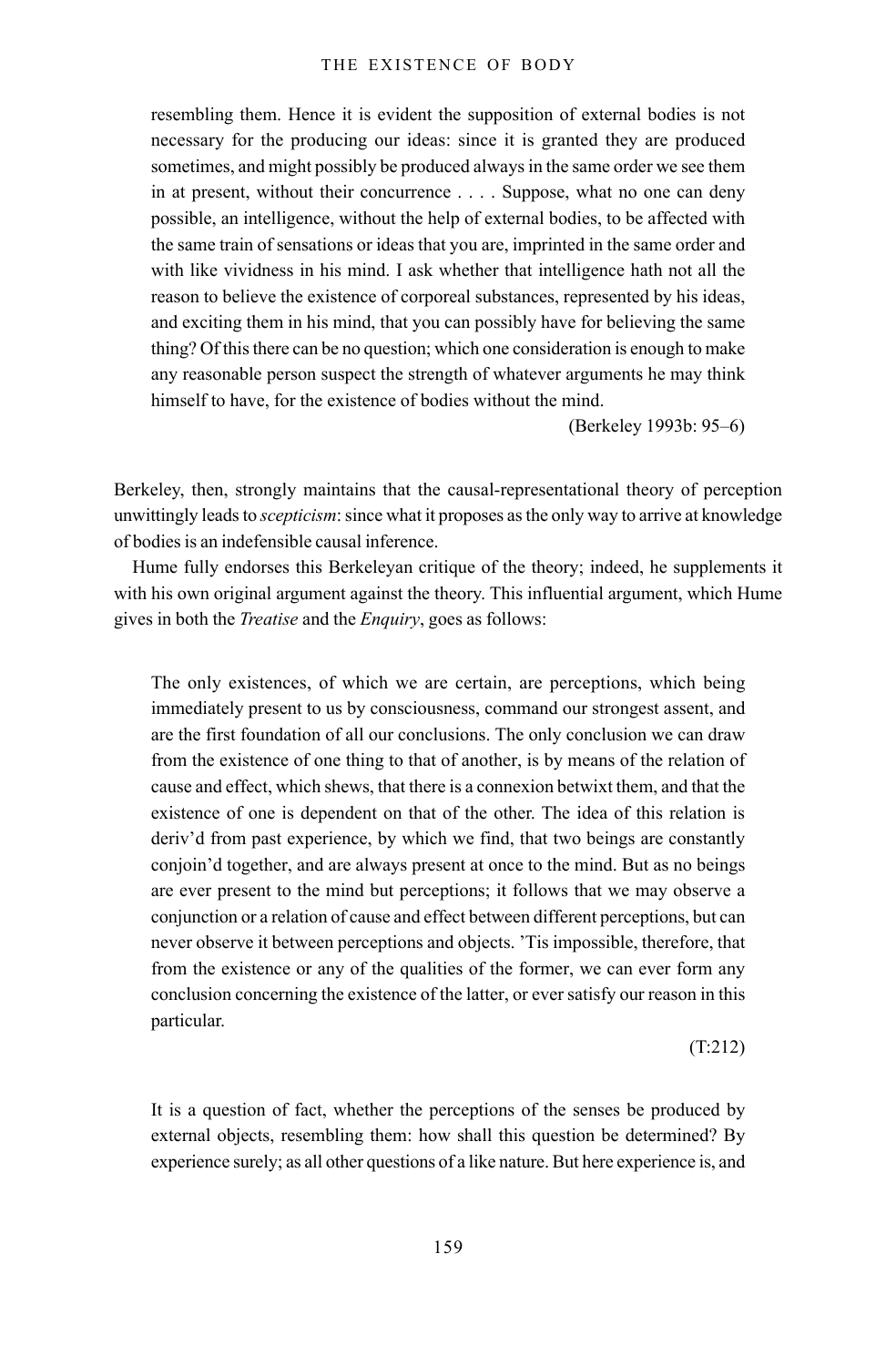must be entirely silent. The mind has never anything present to it but the perceptions, and cannot possibly reach any experience of their connexion with objects. The supposition of such a connexion is, therefore, without any foundation in reasoning.

(E:153; S:105; F:184)

This argument stems directly from Hume's analysis of causal reasoning; it shows that when that analysis is combined with the view that we perceive only our own impressions, the result is that a causal inference from the impressions to the existence of bodies is completely worthless. Of course, Hume is committed by his critique of induction to the view that causal inferences cannot be rationally justified. Nevertheless, it is clear from many places in his writings that he regards reasoning from past experience as being more legitimate than, say, superstition or mere guesswork. Indeed, in the *Treatise*, he even includes a chapter, entitled "Rules by which to judge of causes and effects," offering eight rules that are hard to interpret otherwise than as criteria for distinguishing between "better" and "worse" causal inferences (T:Book I, part iii, Section 15). To what extent this is consistent with Hume's critique of induction, and to what extent it argues for a more "naturalistic" reading of Hume that deemphasizes the negative aspect of his position, are controversial questions of interpretation that we have not tried to resolve (although we have argued that Hume's thesis according to which inductive inferences cannot be rationally justified does not commit him to the view that such inferences are not rational).<sup>3</sup> But the point to be made here is that, in the passages just quoted, Hume is arguing that the causal inference from impressions to objects, quite apart from what may be said about other causal inferences or causal reasoning in general, is *wholly worthless*: even if other causal inferences, such as those from past to future constant conjunctions, could be given a rational justification, the inference from impressions to objects would still be illegitimate. The reason why this is so can be stated as a simple argument: We can establish a causal relation between *A*s and *B*s only by observing that *A*s and *B*s have been constantly conjoined.

- (1) We can establish a causal relation between *A*s and *B*s only by observing that *A*s and *B*s have been constantly conjoined.
- (2) We can observe that *A*s and *B*s have been constantly conjoined only if we can perceive *A*s and we can perceive *B*s.
- (3) We can perceive impressions but we cannot perceive bodies.

•• We cannot establish a causal relation between impressions and bodies.

The *third* assumption behind Hume's account is his rejection of Berkeley's positive theory of perception and its objects. Berkeley argued for the novel view, now known as "immaterialism," that matter does not exist, and that what people call "material objects" or "bodies" are really nothing but ordered groups of sensations or ideas. As he puts it: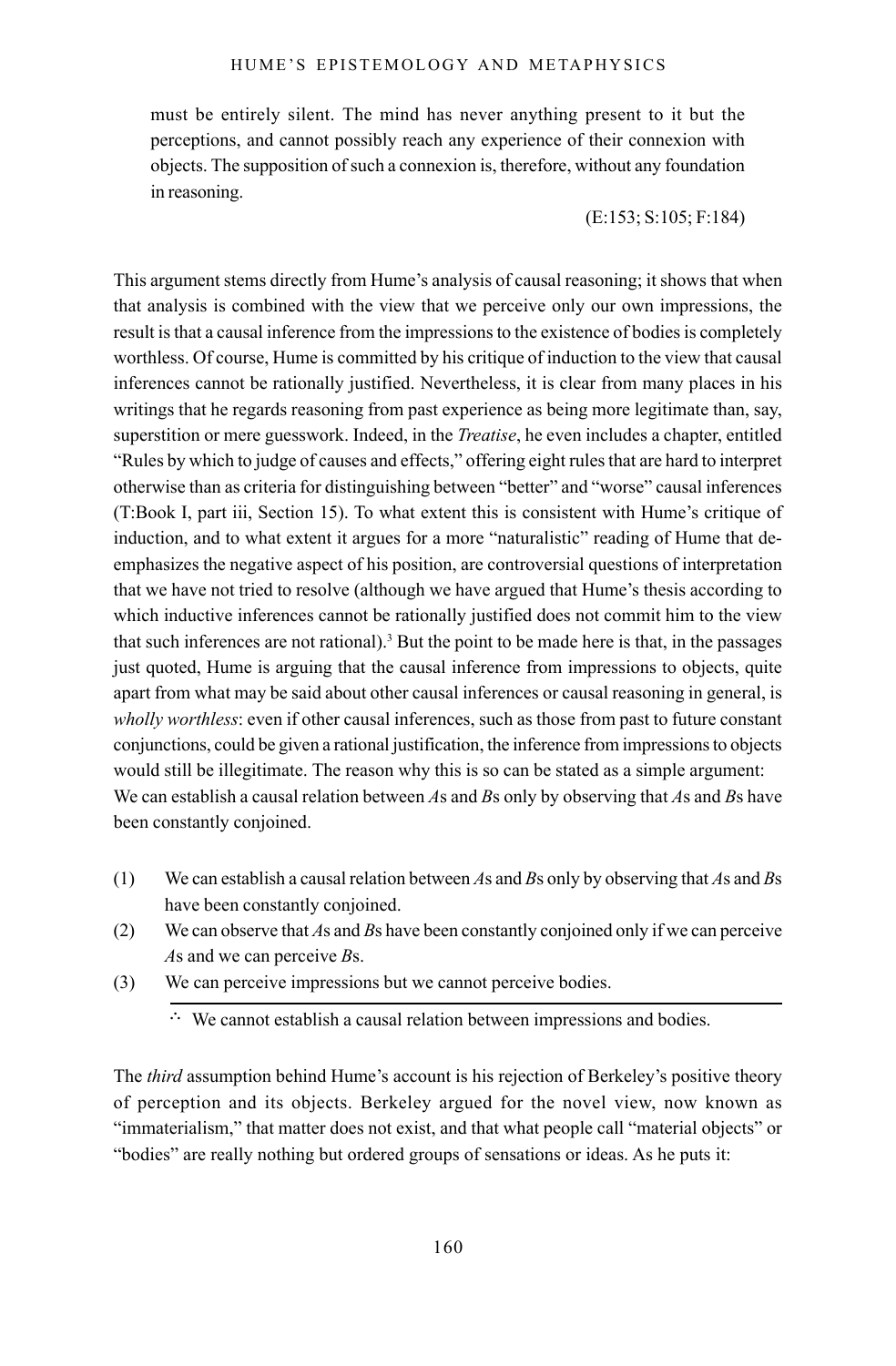Thus, for example, a certain colour, taste, smell, figure and consistence having been observed to go together, are accounted one distinct thing, signified by the name *apple.* Other collections of ideas constitute a stone, a tree, a book, and the like sensible things.

(Berkeley 1993b: 89)

One chief benefit of this theory, as Berkeley sees it, is that it eliminates the need for the indefensible causal inference from ideas to bodies, since bodies are themselves only groups of ideas. Thus, by reducing bodies to ideas, Berkeley takes himself to have disposed of scepticism about our knowledge of bodies; he sees his immaterialism as the best cure for scepticism. Hume, however, rejects Berkeley's reduction of bodies to ideas. His general attitude to Berkeley's views is encapsulated in the following passage:

[M]ost of the writings of that very ingenious author form the best lessons of scepticism, which are to be found among the ancient or modern philosophers, Bayle not excepted. He professes . . . to have composed his book against sceptics. . . . But that all his arguments, though otherwise intended, are, in reality, merely sceptical, appears from this, *that they admit of no answer and produce no conviction.* (E:155*n*; S:106–7*n* 64; F:186)

It should now be clear that Hume is committed to a deep scepticism with respect to our knowledge of a material world. For he assumes that

- (1) we perceive only our own impressions;
- (2) any inference from those impressions to the existence of bodies causing the impressions is wholly illegitimate; and
- (3) bodies are not merely groups of impressions.

These three assumptions imply that our belief in the existence of bodies is completely unfounded. Everything Hume says about this belief – and he has much more to say about it – needs to be understood against this sceptical background.

#### **3 The general nature of Hume's account**

Although Hume holds that our belief in the existence of bodies has no rational foundation, he holds also that humans have an irresistible propensity to believe that bodies exist. Indeed, this propensity is so powerful that, most of the time, we have no choice but to yield to it. It is only while we are actually engaged in philosophical reflection on the topic of sense perception that we can bring ourselves to suspend judgment regarding the existence of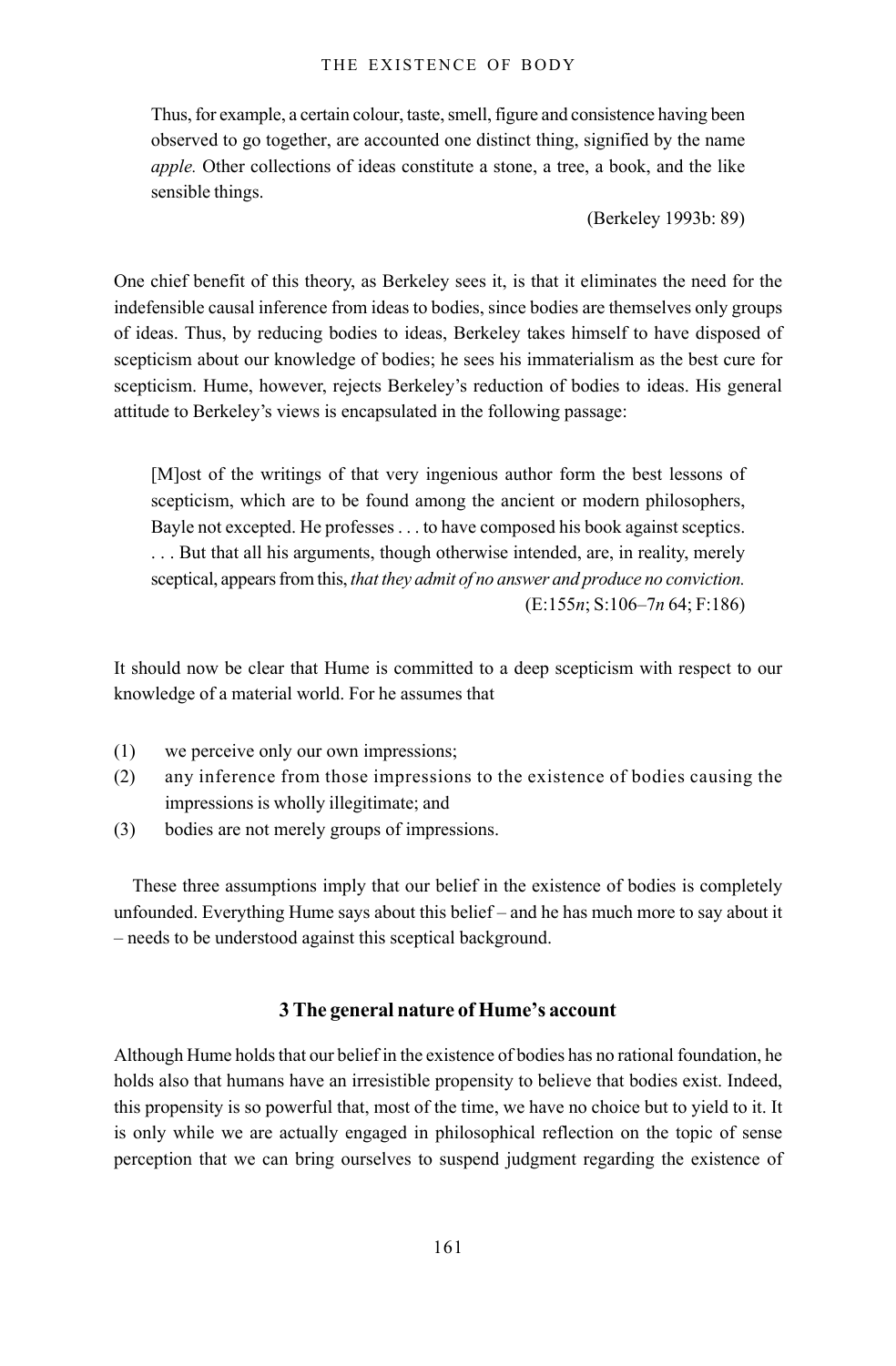bodies. Even the sceptic, as soon as he or she ceases to focus on the arguments that show this belief to be without any rational foundation, falls back into the notion that the very things he or she perceives *are* bodies. This contrast between the results of reasoned reflection, on the one hand, and what we spontaneously and naturally believe, on the other hand, is part and parcel of Hume's naturalism, which has been so strongly emphasized by recent Hume scholars. In the section of the *Treatise* that we are examining (Book I, part iv, section 2), he expresses the contrast in these words:

There is a great difference betwixt such opinions as we form after a calm and profound reflection, and such as we embrace by a kind of instinct or natural impulse, on account of their suitableness and conformity to the mind. If these opinions become contrary, 'tis not difficult to foresee which of them will have the advantage. As long as our attention is bent on the subject, the philosophical and study'd principle may prevail; but the moment we relax our thoughts, nature will display herself, and draw us back to our former opinion.

(T:214)

So, near the end of the section, after going through a series of arguments designed to show that our belief in the existence of bodies is shot through with errors and has no rational justification, he concludes with these ironical words: "I . . . take it for granted, whatever may be the reader's opinion at this present moment, that an hour hence he will be persuaded there is both an external and internal world" (T:218).

Another way of putting Hume's point – that the conclusions of philosophical reflection are inevitably overshadowed by our natural propensity to believe in external objects – is this: although our belief in the existence of bodies cannot be the result of rational reflection, it is the product of certain psychological principles of human nature. In other words, the belief cannot be rationally justified, but it can be psychologically or naturalistically explained by an adequate "science of man." This is of course Hume's position, and it explains why he introduces the section as he does: "We may well ask, *What causes induce us to believe in the existence of body?* but 'tis vain to ask, *Whether there be body or not?* That is a point, which we must take for granted in all our reasonings" (T:187). Hume's point is that philosophy wastes its time when it asks whether bodies exist or not, because no amount of argument or reasoning can show that they exist, and our human nature compels us anyway to believe that they exist. Rather, the proper business of philosophy is to ask: what are the principles of human nature that make us believe that bodies exist? Accordingly, Hume announces that "the subject, then, of our present enquiry is concerning the *causes* which induce us to believe in the existence of body" (T: 187–8).

Notice that this approach to the belief in body is closely parallel to Hume's treatment of induction and of personal identity. When Hume finds that induction cannot be rationally justified, he is not content with this negative conclusion. Rather, he goes on to give a psychological explanation – in terms of his principle of association of ideas – of inductive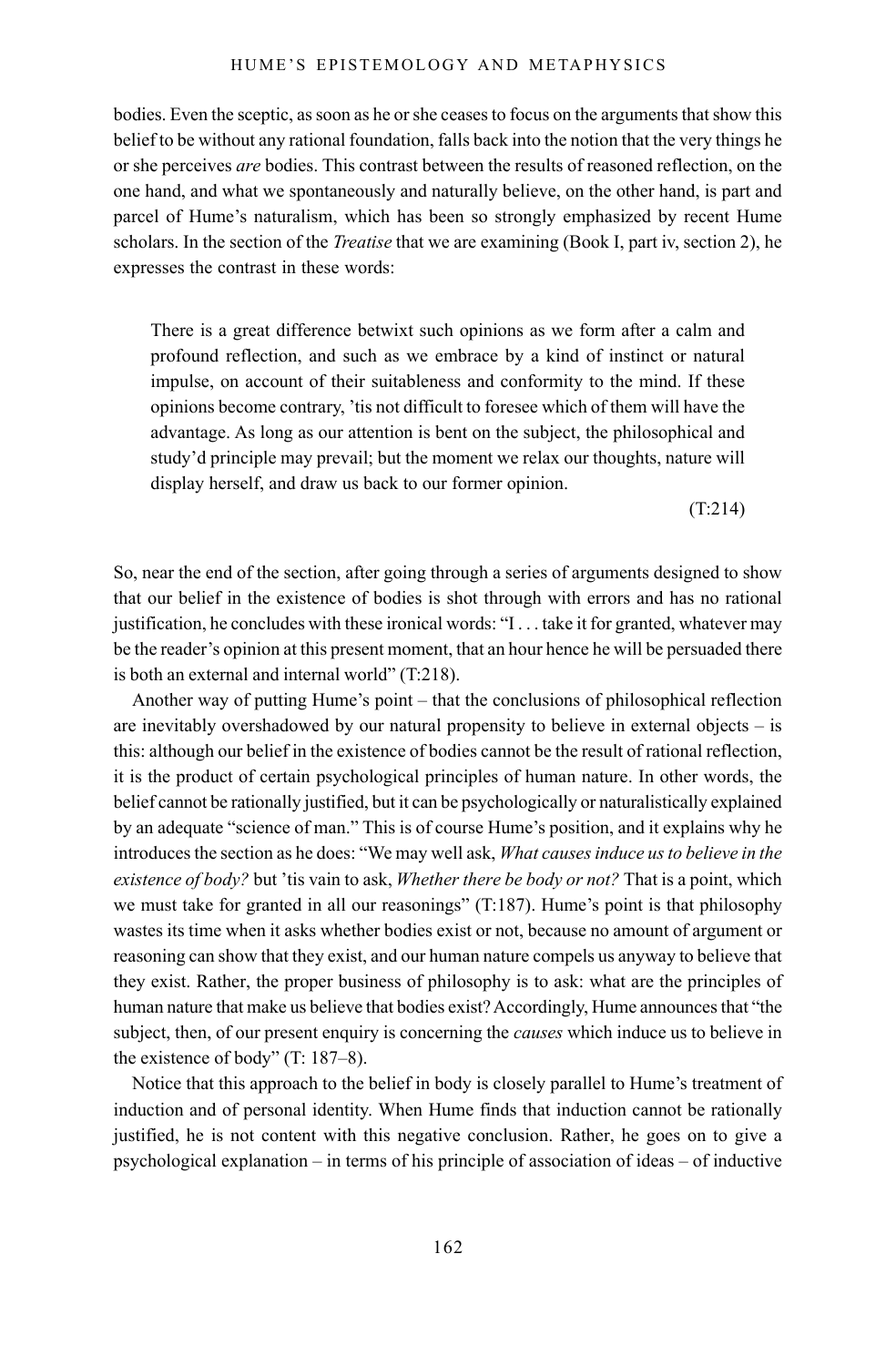inferences. This explanation also provides the material for his account of the idea of necessary connection, as a projection into the phenomena we perceive of our feelings of expectation. As for personal identity, recall that Hume finds there is no impression of the self from which can be derived any idea of a continuing self persisting through time. Coupled with his strict view of identity as requiring no change and no interruption, this finding leads him to the conclusion that the self possesses no real identity through time. But again, Hume is not content to stop with this negative conclusion; instead, he goes on to offer an explanation, in terms of psychological principles, of why we nevertheless ascribe to ourselves identity through time and change. Thus, Hume takes a similar approach with respect to induction, the belief in personal identity, and the belief in the existence of body. First he argues that these embody various errors and have no rational foundation; then he gives a psychological explanation of them. This approach, which is especially prominent in the *Treatise* but by no means absent from the *Enquiry*, reflects Hume's desire to explode rationalist ways of thinking and to replace them with his naturalistic science of human nature.

# **4 The nature and origin of the belief in the existence of body**

Hume begins his inquiry into the causes of our belief in body by analyzing or breaking down this belief into two parts:

- (1) the *continued* existence of the objects of the senses while they are not being perceived; and
- (2) the existence of the objects of the senses *distinct* from (independently of) being perceived.

Hume means that our belief in the existence of bodies boils down to a belief in (1) and (2); that is to say, it consists in believing that the things we perceive by our senses *continue* to exist at times when we are not perceiving them, and that they exist *independently* of whether or not we are perceiving them. Thus, for example, your belief that Mount Everest exists consists in your believing that Mount Everest continues to exist when neither you nor anyone else is perceiving it, and that it exists regardless of whether anyone is perceiving it. Hume says that  $(1)$  and  $(2)$  are logically related. For if  $(1)$  is true – if sensible objects continue to exist while not being perceived – then (2) must be true also; that is, sensible objects must exist independently of being perceived. Hume also says that, conversely, if (2) is true, then (1) is true: he thinks that (1) and (2) are mutually entailing beliefs, and so stand or fall together. This, however, is questionable; for why could there not be momentary objects which, though they do not depend on being perceived for their existence, happen to exist only when they are perceived? If there could be such objects, then Hume is wrong to think that  $(2)$  – distinct or independent existence – entails  $(1)$  – continued existence. But this matters little to his discussion, which, as we shall see, requires only that (1) entail (2). Hume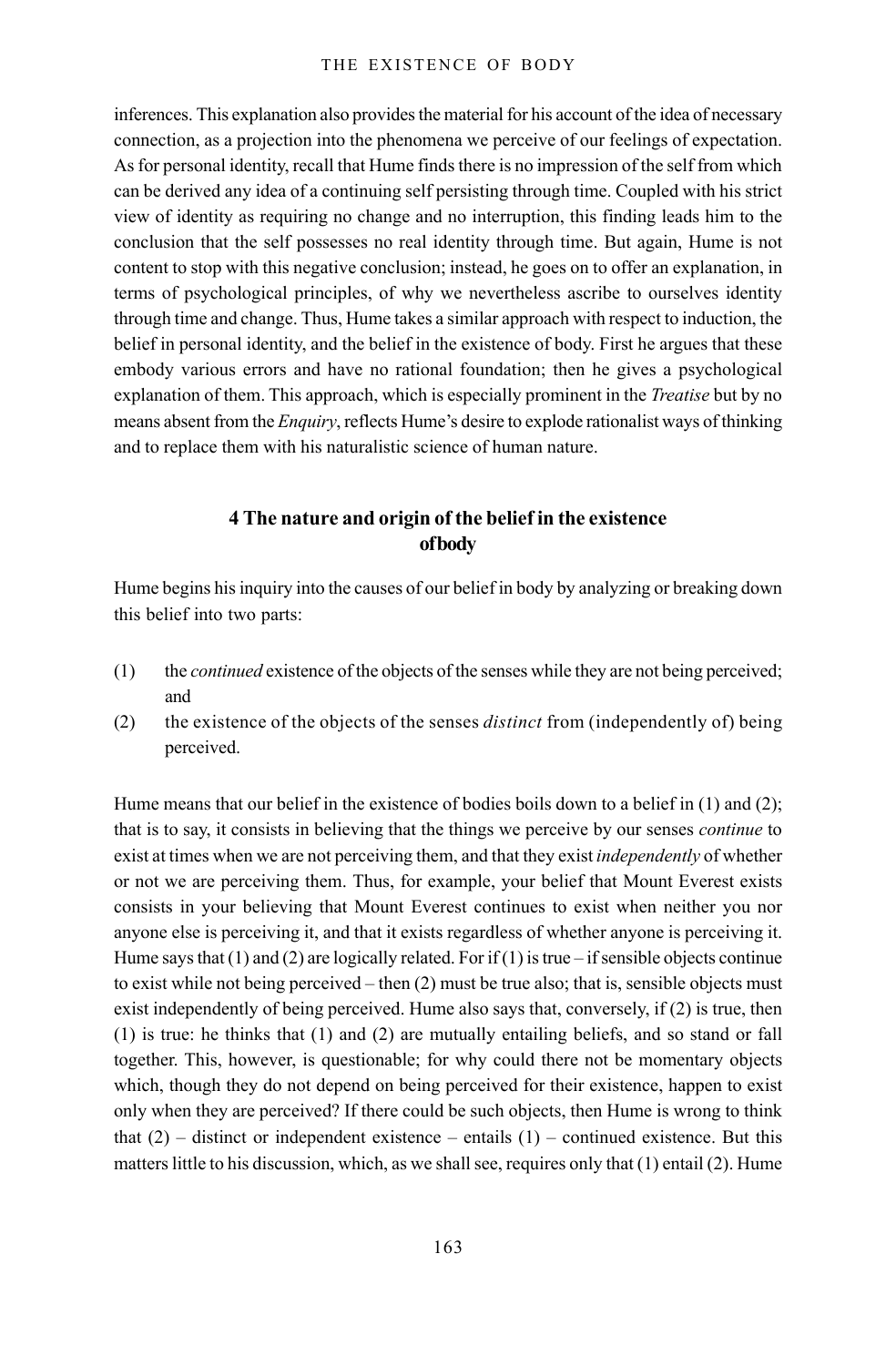himself emphasizes this entailment when he says that "the opinion of the *continu'd* existence of body . . . is prior to that of its *distinct* existence, and produces that latter principle" (T:199), and that "'tis the opinion of a continu'd existence, which first takes place, and without much study or reflection draws the other along with it, wherever the mind follows its first and most natural tendency" (T:210).

Hume, nevertheless, devotes some space, at the beginning of his discussion, to the belief in the independent or "distinct" existence of the objects we perceive. He first offers some arguments to show that this belief cannot arise from the *senses* themselves; let us look at two of these arguments.

The first argument is that our impressions themselves have no distinct existence; so the only way our senses could produce a belief in distinct existence would be if we perceived those impressions as images or representations of some other distinct objects. But, Hume says:

That our senses offer not their impressions as the images of something *distinct*, or *independent*, and *external*, is evident; because they convey to us nothing but a single perception, and never give us the least intimation of any thing beyond. A single perception can never produce the idea of a double existence.

(T:189)

The second argument is designed to defeat a possible explanation of how our impressions give rise to the belief in distinct existence, despite the fact that they are not perceived as images of distinct objects. This possible explanation is that the belief in distinct existence arises from the fact that we perceive impressions as external to our own bodies and hence as external to ourselves.<sup>4</sup> As Hume puts it:

[O]ur own body evidently belongs to us; and as several impressions appear exterior to the body, we suppose them also exterior to ourselves. The paper, on which I write at present, is beyond my hand. The table is beyond the paper. The walls of my chamber are beyond the table. And in casting my eye towards the window, I perceive a great extent of fields and buildings beyond my chamber. From all this it may be infer'd, that no other faculty is requir'd, besides the senses, to convince us of the external existence of body.

(T:190–1)

Hume rejects this explanation, for the following reason (among others):

[P]roperly speaking, 'tis not our body we perceive, when we regard our limbs and members, but certain impressions, which enter by the senses, so that the ascribing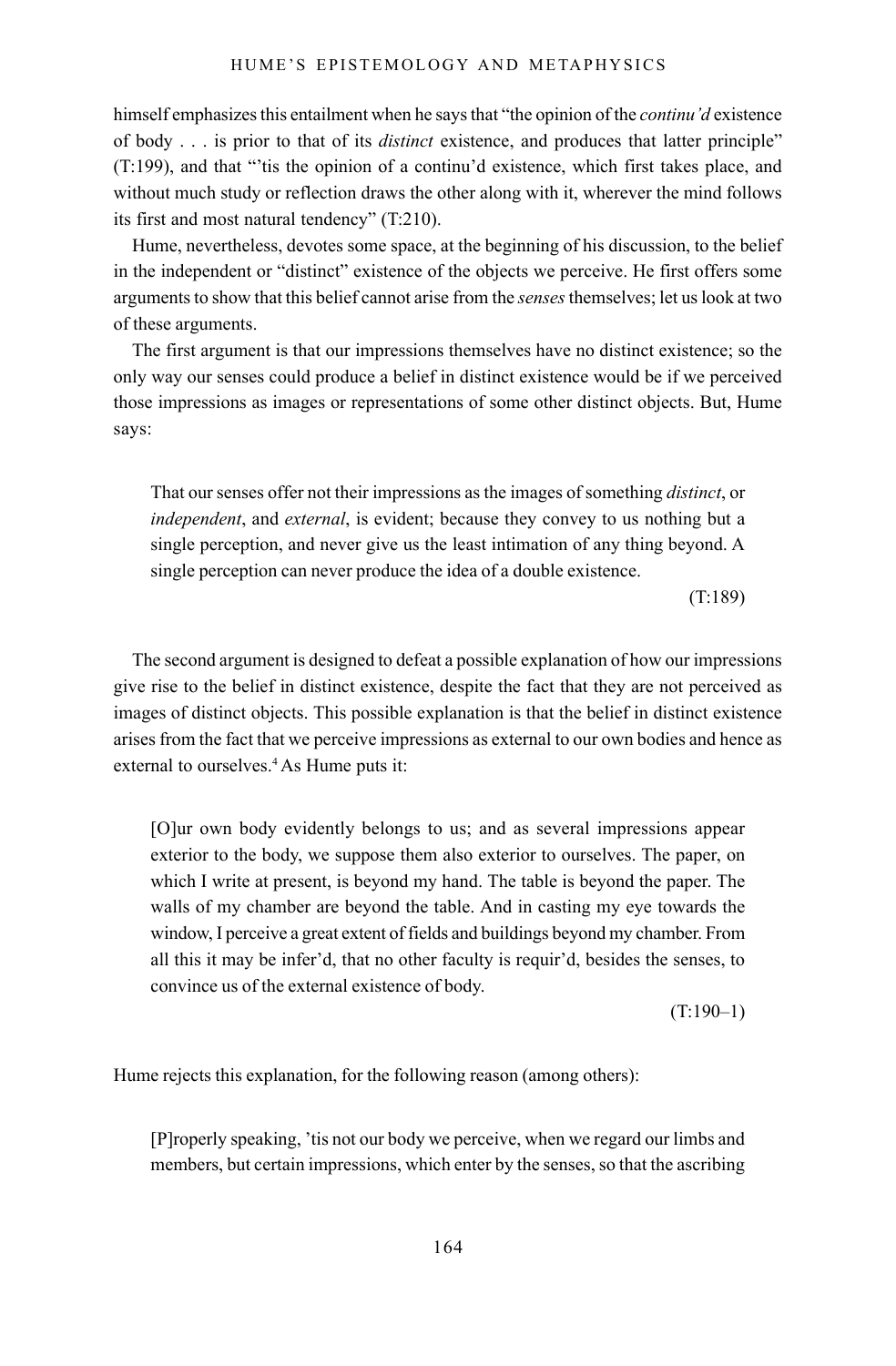a real and corporeal existence to these impressions, or to their objects, is an act of mind as difficult to explain, as that which we examine at present.

(T:191)

In other words: since we do not really perceive our own bodies but only certain impressions of our own arms, hands, fingers, etc., the fact that we have impressions also of other things – of a paper, table, walls, and fields – does not amount to perceiving those items to be exterior to our bodies or to ourselves; it amounts only to perceiving an array of impressions that includes the impressions both of our own bodily parts and those of other things.<sup>5</sup> The explanation proposed of why we believe the latter to be exterior to ourselves could work only if we already had an explanation of why we believe the former to have a "distinct" existence – which is the very sort of explanation we are looking for and have not yet found.

Having argued that the belief in the independent or "distinct" existence of the objects of sense perception cannot arise from the senses themselves, Hume argues next that it cannot be based on reason. His argument is contained in the following passage:

[P]hilosophy informs us, that every thing, which appears to the mind, is nothing but a perception, and is interrupted, and dependent on the mind; whereas the vulgar confound perceptions and objects; and attribute a distinct continu'd existence to the very things they feel and see. This sentiment, then, as it is entirely unreasonable, must proceed from some other faculty than the understanding. To which we may add, that as long as we take our perceptions and objects to be the same, we can never infer the existence of the one from that of the other, nor form any argument from the relation of cause and effect; which is the only one that can assure us of matter of fact. Even after we distinguish our perceptions from objects, 'twill appear presently, that we are still incapable of reasoning from the existence of the one to that of the other: So that upon the whole our reason neither does, nor is it possible it ever shou'd, upon any supposition, give us an assurance of the continu'd and distinct existence of body.

(T:193)

Here Hume does not separate the issue of "distinct" existence from that of "continu'd" existence; he treats the two together. But insofar as the argument bears just on "distinct" existence, it seems to boil down to the simple reasoning that since it is so easily shown to be *false* that the objects of sense perception have such an existence – since the slightest philosophy "informs us" that they are "dependent on the mind" – it follows that any belief to the contrary must be "entirely unreasonable," and so not based on reason. To be sure, Hume also says that we cannot *both* identify perceptions and objects *and* regard the latter as causes of the former, but this point does nothing to support the claim that belief in distinct existence cannot be based on reason; rather it has force only against someone who would say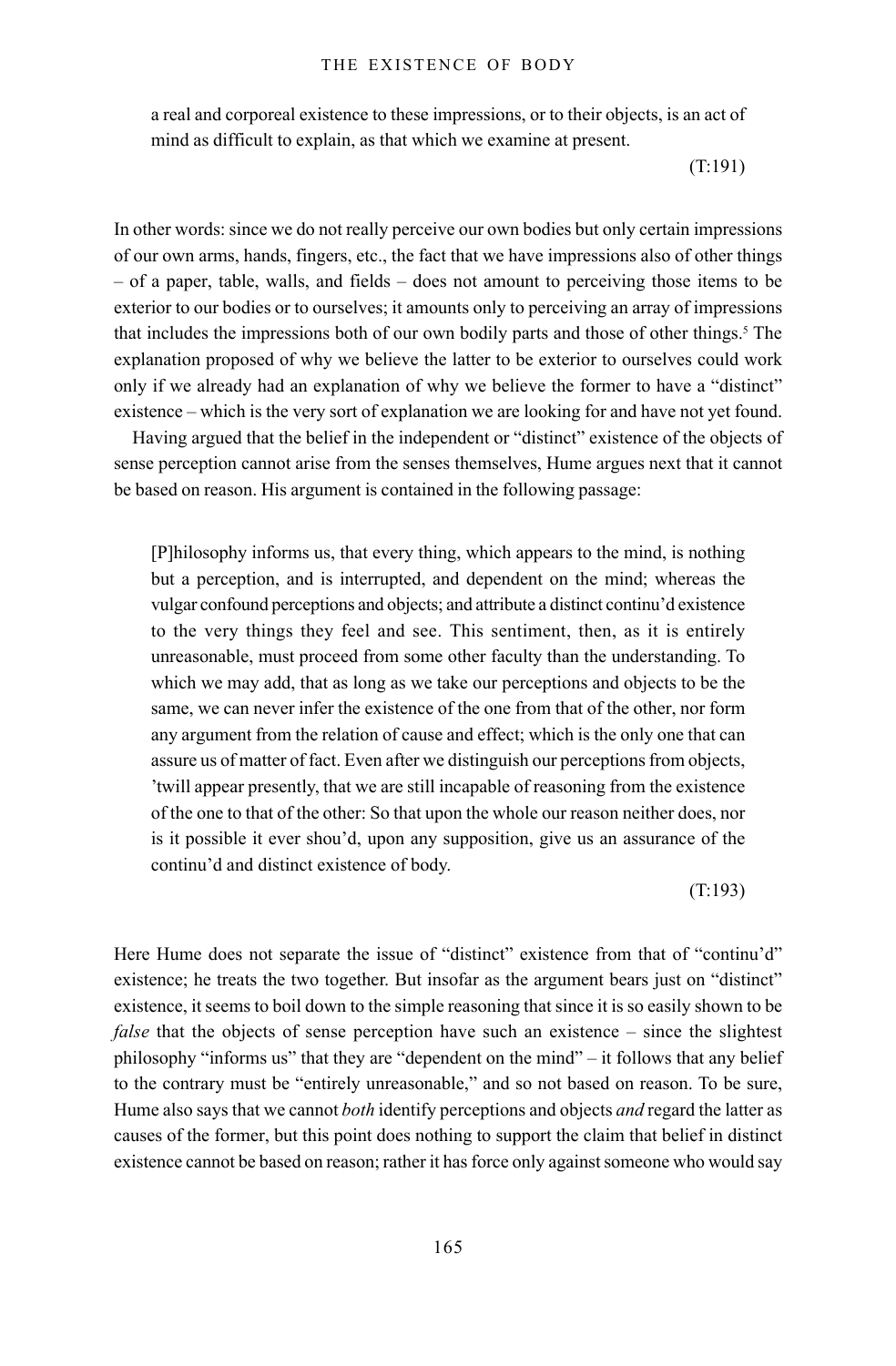that impressions are both the sole objects of perception and that they are caused by objects of perception – an absurd position that no philosopher would maintain. Hume also says that once we distinguish perceptions from objects, the causal inference from the perceptions to the existence of objects is illegitimate; but this point, though it foreshadows his argument against causal theories of perception, has no bearing on the question of whether the belief that *the very objects we perceive* have a "distinct" existence is based on reason. So Hume's argument that this belief is not based on reason does seem to reduce to saying that the belief is so easily shown to be false that it cannot be reasonable.<sup>6</sup>

Hume, then, thinks he has shown that our belief in the "distinct" or independent existence of the objects of sense perception cannot arise either from the senses themselves or from reason. But what about our belief in the "continu'd" existence of these objects: what is its status, and how does it arise? This question brings us to the heart of Hume's discussion, most of which is directly addressed to explaining the belief that the objects of sense perception continue to exist when they are no longer being perceived. Further, if Hume can explain this belief, then he will also have explained the belief that these objects have a "distinct" existence – that they exist independently of perception – since, as we have seen, the former belief entails the latter

For brevity's sake, we shall henceforth often call the belief that the objects of sense perception continue to exist when they are no longer being perceived the "belief in objectcontinuity." (Note, then, that the term "object," when it occurs within this phrase, will always refer to the very object which is perceived by the senses.) Now the central theme of Hume's discussion of our belief in objectcontinuity is that this belief is simply false, and that our firm acceptance of this falsehood is precisely what his psychological principles must explain. Let us consider first why Hume thinks the belief is false, and afterwards why he thinks we accept it despite its falsity.

In some places, Hume attacks the belief in object-continuity by attacking the belief in distinctness; he uses a *Modus Tollens* argument that goes this way (see T:210–11, 214):

- (1) If the objects of sense perception continue to exist while not being perceived, then they exist independently of being perceived.
- (2) The objects of sense perception do not exist independently of being perceived.

•• The objects of sense perception do not continue to exist while not being perceived.

To support this argument's second premiss, Hume cites the "experiments, which convince us, that our perceptions are not possest of any independent existence," such as pressing one eye with a finger and seeing everything double – which, as we saw earlier, he regards as showing that we perceive only our own impressions.

Hume has, however, what he regards as a much more fundamental reason against the belief in object-continuity: namely, that this belief is just false on the face of it. This is because our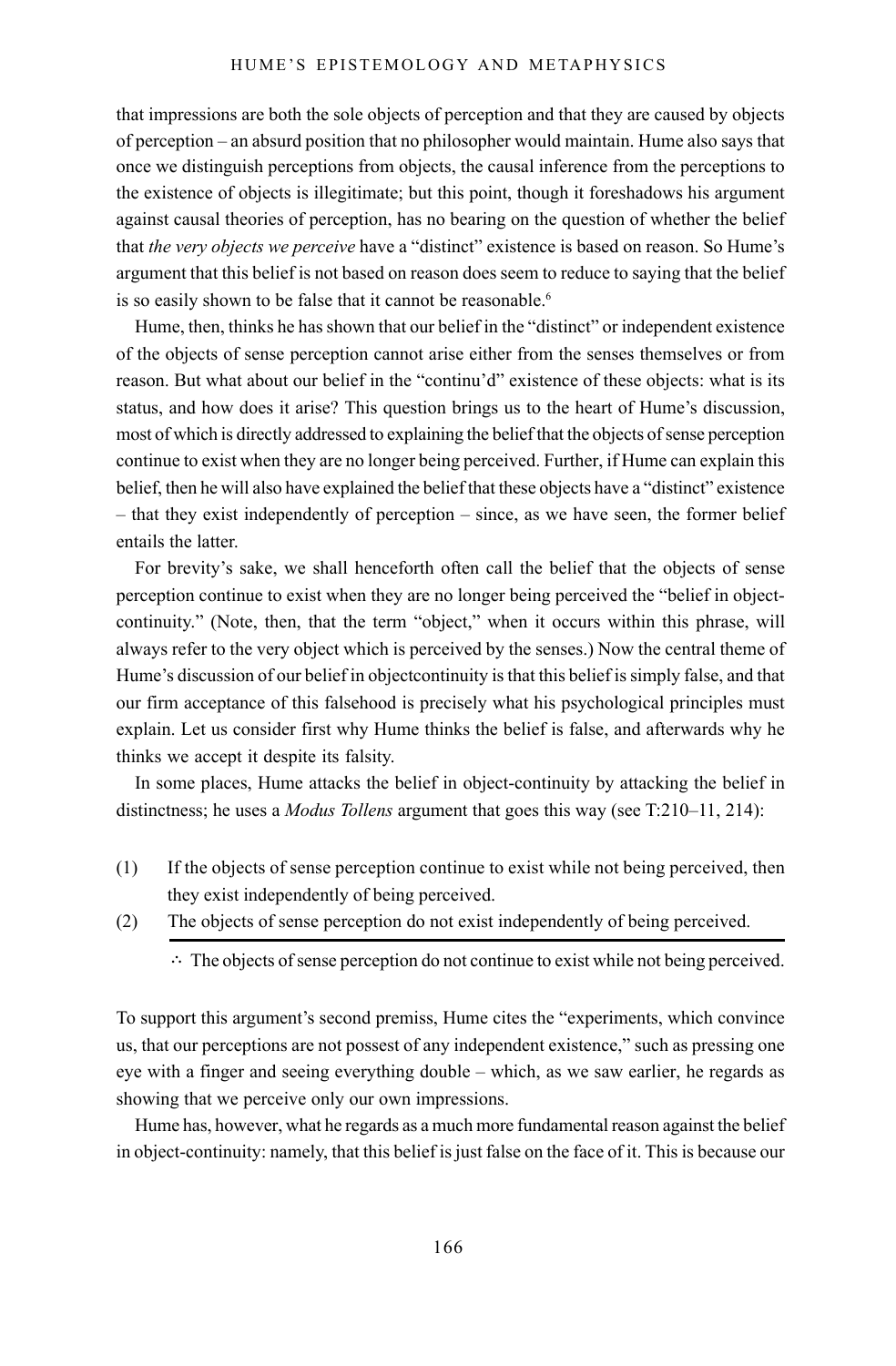perceptions are *obviously* discontinuous, "broken," or "interrupted." Consider, for example, your present visual impressions of the book you are reading. Those impressions are plainly discontinuous: they vanish each time you glance away from the book, and they cease to exist for the much longer periods of time during which you are asleep, or engaged in activities other than reading this book. This simple and obvious point, Hume thinks, plainly reveals the falsity of the belief in the "continu'd" existence of the objects of sense perception.

To grasp Hume's thinking here, it is crucial to understand that when he says our perceptions are interrupted or discontinuous, he is not saying merely that our perceivings, or acts of perception, or perceptual episodes, are discontinuous, which is of course true. Rather, he is claiming also that the *objects of* our perceptions – the things that we perceive – are discontinuous. For Hume simply does not distinguish between perceptual episodes and the objects perceived by them; his use of the terms "perceptions" and "impressions" to stand indifferently for both perceptual episodes and their objects is not just linguistic carelessness or sloppiness, but embodies a genuine failure to distinguish between them. The only form in which he recognizes a distinction between perception and its objects is that of the philosophical theory of the "double existence of perception and objects" advocated by Descartes, Locke and others – a theory that Hume strongly rejects. Except within the context of this theory, Hume sees no place for a distinction between perception and its objects.

Hume's denial of this distinction calls for an explanation, if only because the distinction is so elementary. Even ordinary, unsophisticated, common sense would distinguish between *perceiving* something, or the perception of something, and *what* is perceived: between seeing an apple and the apple which is seen; or between touching a cat and the cat which is touched; or between smelling a flower and the flower which is smelled, etc. Why then does Hume deny this elementary distinction? The reason, I suggest, lies in the basic governing assumption of his account of perception – his thesis that we perceive only our own "perceptions" or impressions. For impressions have exactly the same temporal characteristics, including notably the same duration, as perceptions, taken as perceptual episodes or acts of perceiving. So the thesis that we perceive only impressions implies that the objects of perception last no longer than the perceptions themselves. But in that case, the distinction between perceptions and objects collapses, at least for an Empiricist like Hume. For, as Kant shows, one key difference between perceptions and their objects is precisely their respective temporal properties: on viewing a house, one's perceptions of the front, sides, and back of the house are successive and may be interrupted, but the parts of the house are co-existent and exist continuously. Furthermore, from Hume's Empiricist point of view, it seems that this temporal difference is the *only* thing that could differentiate between perceptions and their objects, because any "act" of perception distinct from the object perceived would not be something of which we could have any impression: it would be, so to speak, diaphanous or "transparent." Thus Hume's acceptance of the philosophical view that we perceive only our own impressions seems to explain his otherwise puzzling denial of the elementary distinction between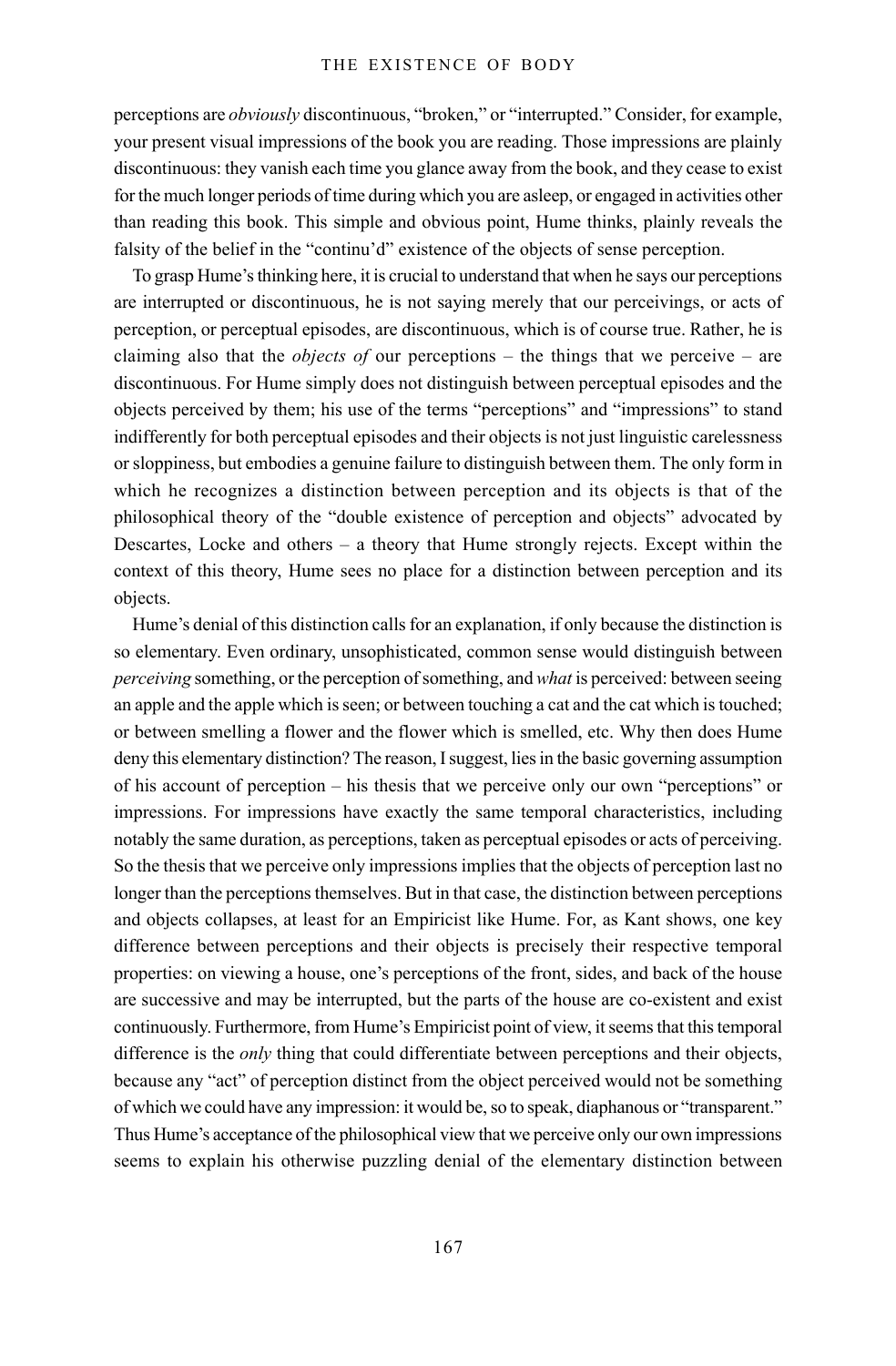perceptions and objects. By the same token, it explains why it would be so foreign to Hume to distinguish, as Kant does, between the time-relations of perceptual episodes and those of their objects – to say that while the perceptual episodes are always successive, their objects may be co-existent; or that while the perceptions of the front of a house are interrupted during the time that the observer sees the back, and the perceptions of the back are interrupted during the time the observer sees the front, the very front and back of the house that the observer successively sees exist continuously. For Hume, by contrast, the fact that perceptual episodes are discontinuous entails that the objects of perception are discontinuous too.

The chief mistake which Hume accordingly thinks our belief in body involves – that of mistaking manifestly discontinuous items for continuous ones – is so gross that it cries out for an explanation. So, it is this very mistake that Hume's psychological principles are invoked to explain; the bulk of his discussion is an explanation of our (false) belief in the "continu'd" existence of the objects of the senses, or in object-continuity. But since the "continu'd" existence of objects entails their "distinct" existence, Hume thinks, as already mentioned, that if he can successfully explain our belief in the former, he will have explained also our belief in the latter.

Hume asks first whether the belief in object-continuity is based on the senses. He answers that it cannot be:

[T]he SENSES . . . are incapable of giving rise to the notion of the *continu'd* existence of their objects, after they no longer appear to the senses. For that is a contradiction in terms, and supposes that the senses continue to operate, even after they have ceas'd all manner of operation.

(T:188)

In other words, belief that the objects of sense perception continue to exist while they are not being perceived could arise from the senses only if we continued to perceive the objects at the very times when we do *not* perceive them; but we do not continue to perceive them at those times (that would be self-contradictory); therefore, this belief cannot arise from the senses. This argument seems quite decisive.

Hume considers next whether the belief in object-continuity is based on reason. In a passage that we have already quoted, he argues that it is not. Here is the key part of that passage:

[P]hilosophy informs us, that every thing, which appears to the mind, is nothing but a perception, and is interrupted, and dependent on the mind; whereas the vulgar confound perceptions and objects; and attribute a distinct continu'd existence to the very things they feel and see. This sentiment, then, as it is entirely unreasonable, must proceed from some other faculty than the understanding . . . .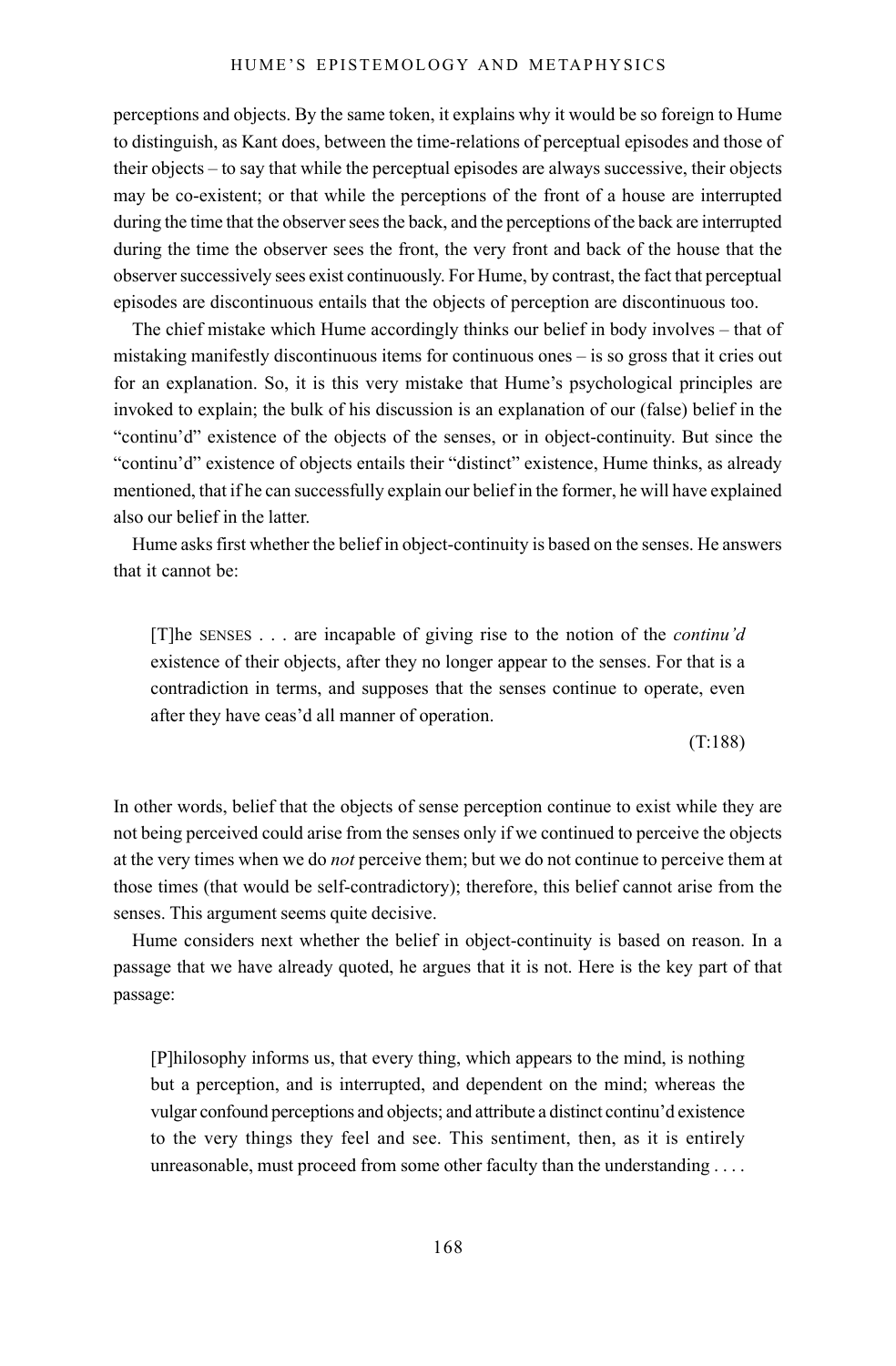[U]pon the whole our reason neither does, nor is it possible it ever shou'd, upon any supposition, give us an assurance of the continu'd and distinct existence of body.

(T:193)

As noted earlier, this passage treats *"*continu'd*"* and "distinct" existence together; so it is, at least in part, a defense of Hume's claim that the belief in distinct existence is not based on reason, as we have already seen. But since Hume does not offer any further or separate reasons for denying also that belief in continued existence is based on reason, it seems that he regards the passage as sufficient to support *that* denial as well. As such, it seems to amount to the simple argument that since "every thing, which appears to the mind" is obviously "interrupted," the "sentiment" that what appears to the mind has a continued existence is therefore "entirely unreasonable," and so cannot be produced by our reason. Just as in the case of "distinctness," Hume's argument seems again to be that just because the belief in continuity is so easily shown to be *false*, it cannot be *reasonable*, and so cannot stem from the use of our reason.

If the belief in object-continuity does not arise from either the senses or the exercise of reason, then how does it arise? Hume's answer is that our impressions have two features – "constancy" and "coherence" – which cause us mistakenly to believe that the impressions themselves continue to exist between the times that we perceive them. Since this belief is not based on the senses or on reason, and since it amounts to positing something – the continued existence of the impressions – which is in fact untrue, and which is purely a product of our own human invention, Hume ascribes it to the faculty or power of *imagination.* His basic thesis is that the imagination, stimulated by the constancy and coherence of our impressions, naturally "fills in the gaps" between discontinuous impressions, thereby making us believe that they continue to exist between the times we perceive them. As he puts it, in an apt and striking image: "[T]he imagination, when set into any train of thinking, is apt to continue, even when its object fails it, and like a galley put into motion by the oars, carries on its course without any new impulse" (T:198).

To better understand Hume's basic thesis, we need to see what he means by "constancy" and "coherence." The reader is warned, however, that Hume's characterizations of these two features are careless, and need to be corrected in order to serve his purposes. Here is Hume's characterization of *constancy*:

After a little examination, we shall find, that all those objects, to which we attribute a continu'd existence, have a peculiar *constancy*, which distinguishes them from the impressions, whose existence depends upon our perception. Those mountains, and houses, and trees, which lie at present under my eye, have always appear'd to me in the same order; and when I lose sight of them by shutting my eyes or turning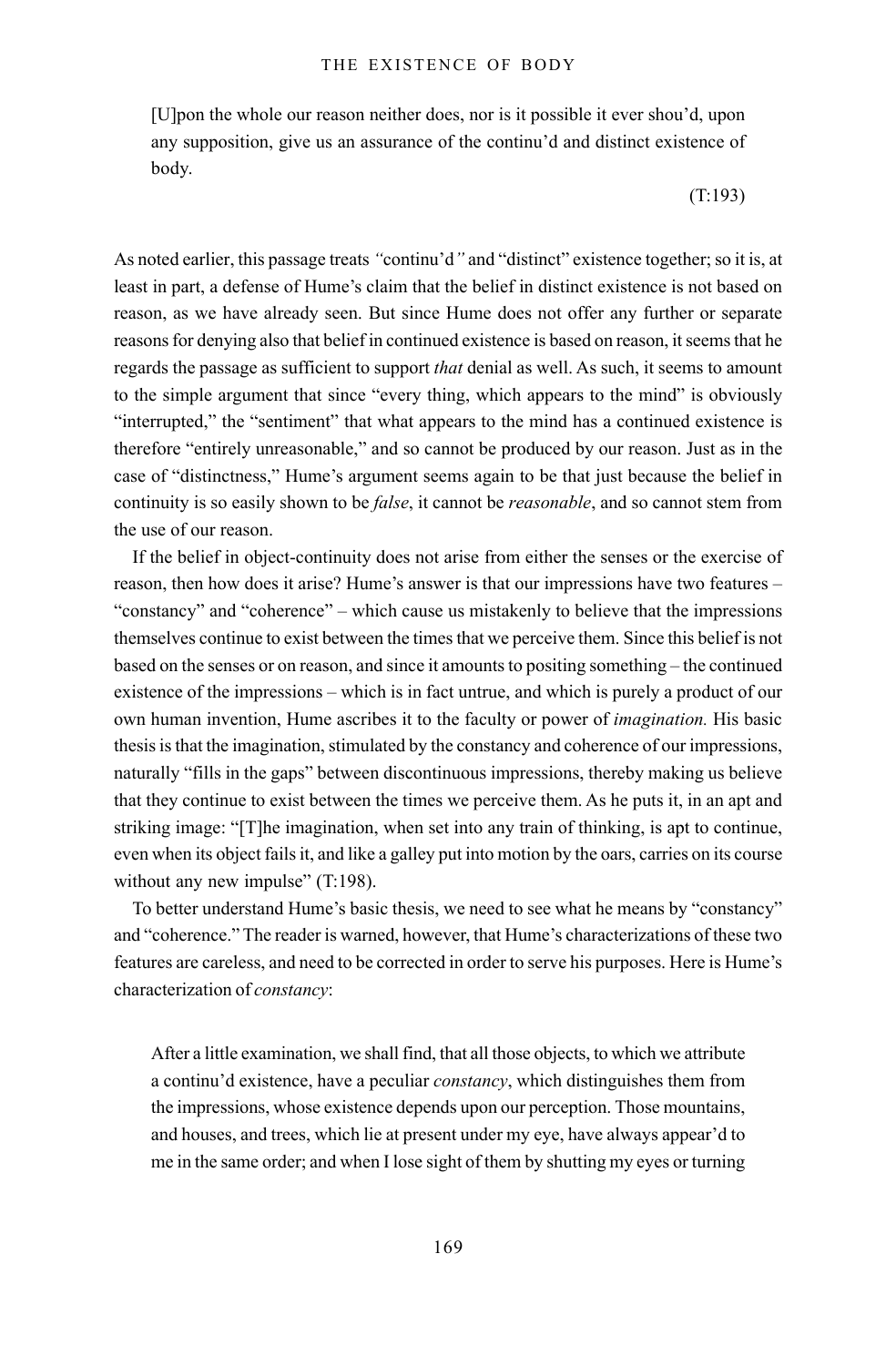my head, I soon after find them return upon me without the least alteration. My bed and table, my books and papers, present themselves in the same uniform manner, and change not upon account of any interruption in my seeing or perceiving them.

 $(T:194-5)$ 

And here is Hume's characterization of coherence:

Bodies often change their positions and qualities, and after a little absence or interruption may become hardly knowable. But here 'tis observable, that even in these changes they preserve a *coherence*, and have a regular dependence on each other; which is the foundation of a kind of reasoning from causation, and produces the opinion of their continu'd existence. When I return to my chamber after an hour's absence, I find not my fire in the same situation, in which I left it: But then I am accustom'd in other instances to see a like alteration produc'd in a like time, whether I am present or absent, near or remote. This coherence, therefore, in their changes is one of the characteristics of external objects, as well as their constancy. (T:195)

In these passages, Hume's intention is to describe certain kinds of order, uniformity or recurrence in our *impressions*, which he calls "constancy" and "coherence." But instead of confining himself to impressions, he talks about "bodies" – physical things like mountains, houses, trees, books, papers, and his bed, table, and fireplace. Further, he even says that coherence and constancy are "characteristics of external objects" or "bodies," as opposed to features of impressions. This is careless, and Hume should not have done it. For his purpose is to explain, in terms of certain kinds of order or recurrence in our impressions, why we believe that there are physical things or bodies; so his explanation must not appeal to (our belief in) the existence of such things, but only to features of the impressions themselves – a point well made by such commentators as Bennett (1971: 323) and Stroud (1977: 100). One cannot explain *why* it is believed that there are Xs by appealing to the belief *that* there are Xs.

Mindful of this point, let us try to characterize constancy and coherence without assuming the existence of physical things. We may define constancy this way: to say that our impressions have constancy means that our experience presents us with discontinuous sets of impressions whose members exactly resemble each other. For example, on each occasion when Hume has the experience that he would call "looking at my bed and table, books and papers," he has a similar array of visual impressions. This resemblance, Hume thinks, causes the imagination to "fill in the gaps" between these occasions, by supposing that those visual impressions continued to exist during the times he was no longer having such an experience. As for coherence, we may define it this way: to say that our impressions have coherence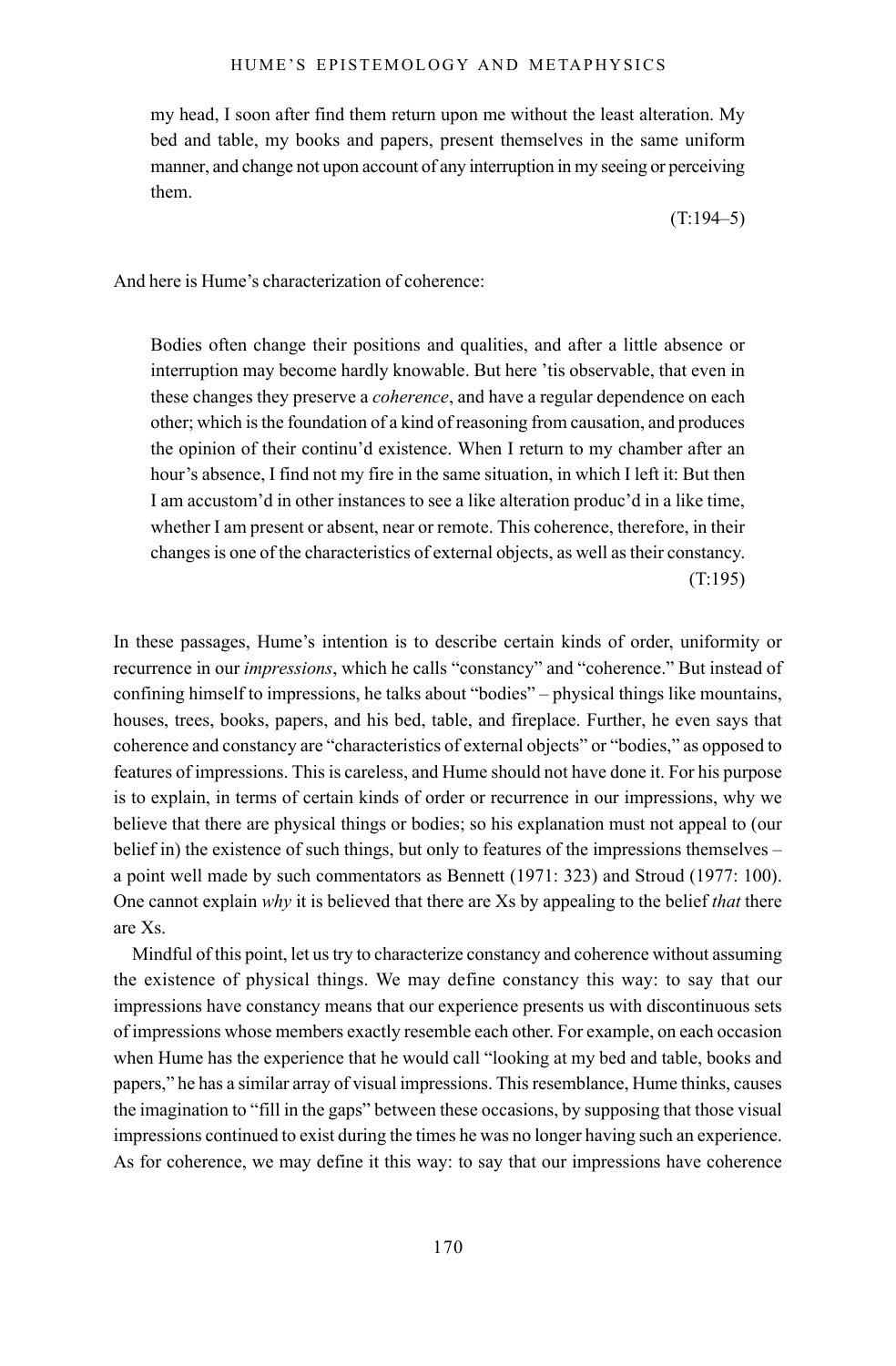means that the temporal relations that we observe between members of an altering but continuous series of impressions are preserved between members of other altering continuous series composed of similar impressions, and also between members of discontinuous series of impressions that resemble members of those continuous series.

Here is an example, based on Hume's illustration. Suppose I have the experience that I would call continuously viewing a slowly diminishing fire in my fireplace. Then, when I have another continuous visual experience whose constituent elements are the same, those elements occur with the same temporal relations as before: I do not, for example, first have impressions of a small fire, then of a medium-sized one, and finally of a large one; rather, I once again have impressions of a large fire, then a medium-sized one, then a small one. Also, when I have an experience that I would call discontinuously viewing such a fire – of seeing the fire in the fireplace, then leaving the area for an hour, and returning to see fire in the fireplace – the relations between the elements of that experience are the same as are the relations between the "matching" elements of the continuous experiences: for example, the impressions of the fire had at the end are impressions of a smaller fire than the impressions of the fire had at the beginning, not of one larger than, or as large as, the fire at the beginning. This coherence among our impressions, Hume thinks, also contributes to the belief in object-continuity; for example, to the belief that when I have impressions of a large fire in my fireplace, followed by no impressions of fire, followed by impressions of a small fire in my fireplace, a slowlydiminishing fire existed unperceived in between.

Hume discusses separately, and in great detail, how constancy and coherence each contribute to the belief in object-continuity. His general position is that coherence alone is "too weak to support so vast an edifice, as is [belief in] the continu'd existence of all external bodies" (T:198–9), and he places the greater weight on constancy. Let us accordingly focus here on constancy; we shall return to coherence in part 7 of this chapter.

To explain the role of constancy, Hume presents a four-part "system" that is supposed to show how the constancy of our impressions gives rise to the belief in their "continu'd existence." Without trying to cover or discuss all the complexities in his account, its salient points may be summarized in the following way.

The "first part of [Hume's] system" is just his account of identity, which was discussed in Chapter 1. It will be remembered that Hume's account is essentially an account of identity through time: it aims to say what is required for any thing to retain its identity, to remain the same thing, through a period of time. His view, you will recall, is a strict one: identity through time requires not only that there be no break or interruption in a thing's existence throughout the time in question, but also that the thing not change in any way during that time. This definition of identity is stated most explicitly in the section on personal identity, where Hume writes: "We have a distinct idea of an object, that remains invariable and uninterrupted thro' a suppos'd variation of time; and this idea we call that of *identity* or *sameness*" (T:253). But the same notion of identity is operative in the section that we are now discussing, where Hume says: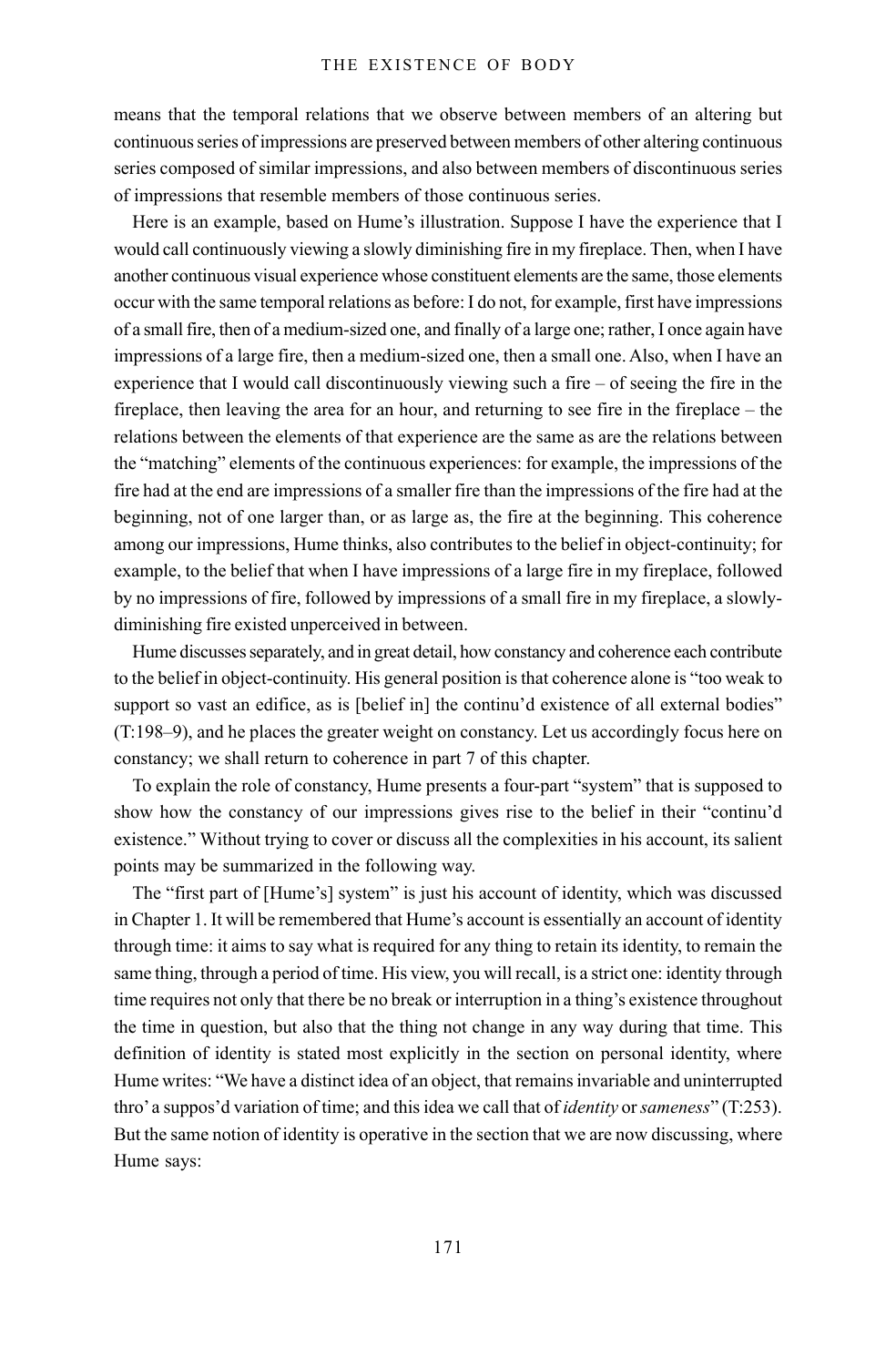[T]he *principium individuationis*, or principle of identity . . . . [or] principle of individuation is nothing but the *invariableness* and *uninterruptedness* of any object, thro' a suppos'd variation of time, by which the mind can trace it in the different periods of its existence, without any break of the view ...

(T:199–201)

The "second part" of Hume's "system" turns on a common element as between identity (as he has defined it) and constancy, and invokes a psychological principle concerning the effects on our minds of resemblance. When an item that we may call "X" that exists at a time *t* is identical with an item that we may call "Y" that exists at a time  $t$ , then of course, given Hume's notion of identity, the item called "X" must be exactly like the one called "Y;" for otherwise "X" and "Y" could not denote the same *unchanging* thing and so would each denote a different thing rather than a single thing. But likewise, when a set of impressions, *I*, had at a time *t* bears the relation of constancy to another set of impressions, *I*', had at a time  $t$ , the impressions in *I* exactly resemble those in *I*<sup>'</sup>. Thus, we can say that *I* and *I*<sup>'</sup> satisfy one  $\frac{1}{2}$  of the two conditions required for *I* and *I*' to be identical with each other: they are exactly alike. However, they do not satisfy the other condition required for identity, since there is an "interruption" or "gap" between them – a time between  $t$  and  $t$  when  $I$  and  $I'$  do not exist or occur. Were there no such interruption, we could say that *I* and *I*' were identical; in such a case, says Hume, "the interruption of our perceptions . . . is the only circumstance that is contrary to their identity" (T:209).

However, Hume also maintains that whenever A exactly resembles B, the human mind has a powerful propensity to think that A is identical with B (T:61). This is one of the psychological principles that Hume insists upon in his *Treatise*; it has for him much the same status as the principle that whenever A is regularly followed by B, we come to expect B whenever we perceive A. Hume explains the principle about resemblance by noting that observing an exact resemblance between A and B *feels like* observing an uninterrupted and unchanging object; or, as he puts it, "the act of the mind [involved] in surveying a succession of resembling objects [itself resembles] that [act of mind involved] in surveying an identical object" (T:205*n*). Hume thinks that this resemblance between the experience of perceiving a succession of resembling objects and the experience of perceiving a single unchanging object causes us to confuse those two different experiences and, therefore, to confuse also what they are experiences *of*. It is just this confusion between resembling but numerically distinct items, and a single unchanging item, that Hume ascribes to the imagination: the confusion is, according to him, the work of the imagination. But from the principle that whenever A exactly resembles B, we come to think that A is identical with B, together with the point that *I* and *I*' (sets of impressions related by "constancy") are exactly alike, it follows that in such a case we will believe that *I* and *I*' are identical! This belief is presumably Hume's system's "second part;" he describes it this way:

[T]he constancy of our perceptions makes us ascribe to them a perfect numerical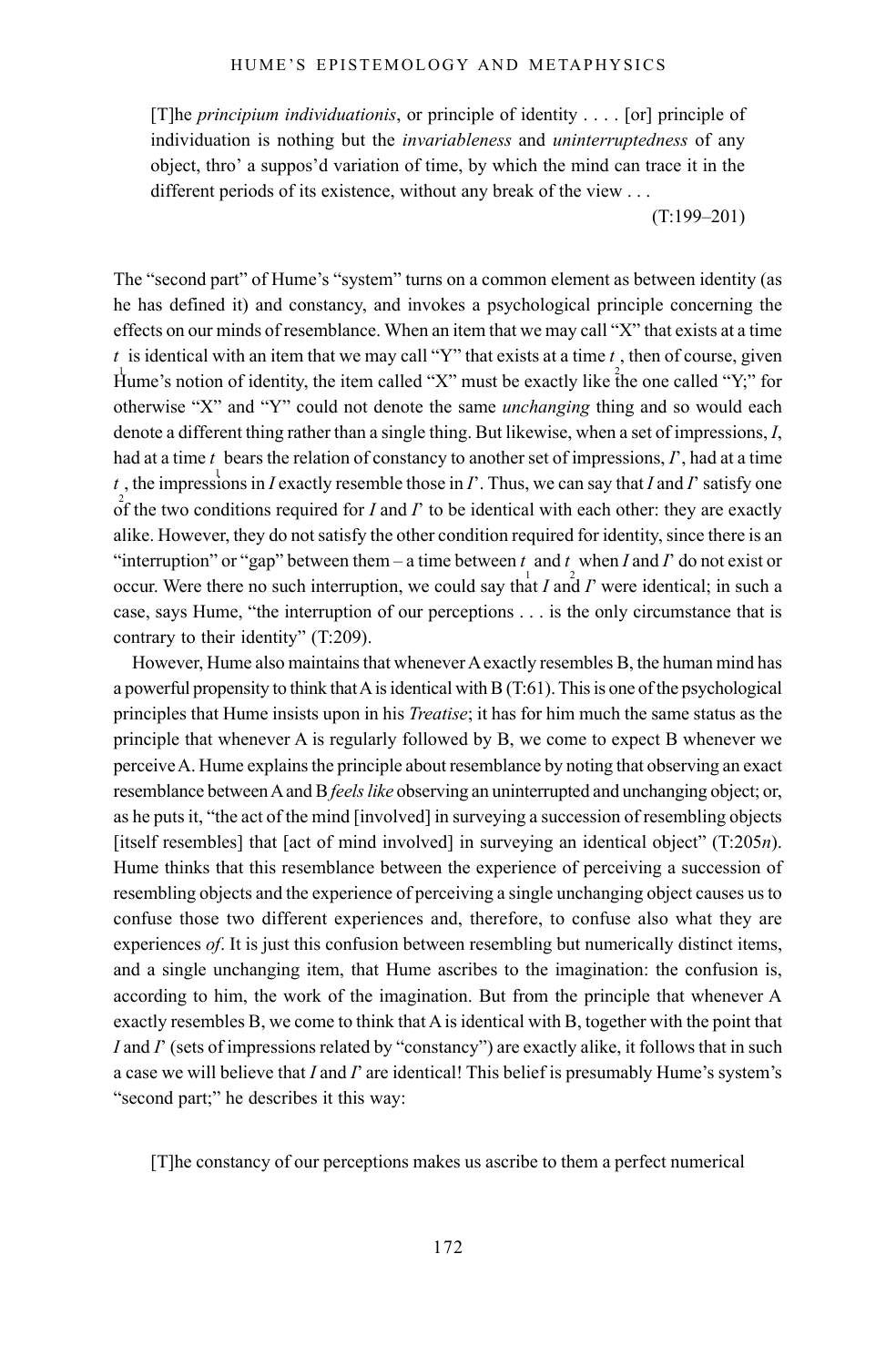identity, tho' there be very long intervals betwixt their appearance, and they have only one of the essential qualities of identity, *viz. invariableness.*

(T:202)

The upshot is that the constancy of our impressions generates a conflict or "contradiction" in our minds. On the one hand, the resemblance between impressions exhibiting constancy causes us to believe that they are identical. On the other hand, the interruptions or gaps between those impressions means that they cannot be identical. Now the "third part" of Hume's "system" is that we resolve this conflict by "feigning" or positing the existence of something that eliminates or fills the gaps between the interrupted impressions; we come to think of those impressions not only as exactly alike ("invariable") but also as continuous ("uninterrupted"). This allows us to think that the impressions meet both of the conditions required for identity, and are, therefore, identical. As Hume puts it:

The smooth passage of the imagination along the ideas of the resembling perceptions makes us ascribe to them a perfect identity. The interrupted manner of their appearance makes us consider them as so many resembling, but still distinct beings, which appear after certain intervals. The perplexity arising from this contradiction produces a propension to unite these broken appearances by the fiction of a continu'd existence, which is the *third* part of the hypothesis I propos'd to explain.

(T:205)

But of course, to posit or to "feign" the existence of something that eliminates the gaps between our impressions is to regard those impressions as continuing to exist while we are not perceiving them.

At this stage of his account, then, Hume has come very close to his goal of explaining the belief in body. To complete the account, however, he connects it, in the "fourth member of this system" (T:208), with a definition of *belief* that he had offered earlier in the *Treatise*: belief is "a lively idea related to or associated with a present impression" (T:96). This definition of belief is rooted in Hume's view of causal inference: when we have experienced a constant conjunction between A and B, and have a present impression of A, our expectation of B consists in "a lively idea" of B, and Hume calls such an idea a "belief." Hume is now saying that the belief in body also consists in a lively idea related to a present impression. This works as follows. "Our memory presents us with a vast number of instances of perceptions perfectly resembling each other, that return at different distances of time, and after considerable interruptions" (T:208).

The point here is that, since constancy consists in resemblances between sets of impressions that occur at different times, including past times, it can be recognized only by the use of memory. Putting it still differently, the material on which the imagination works when it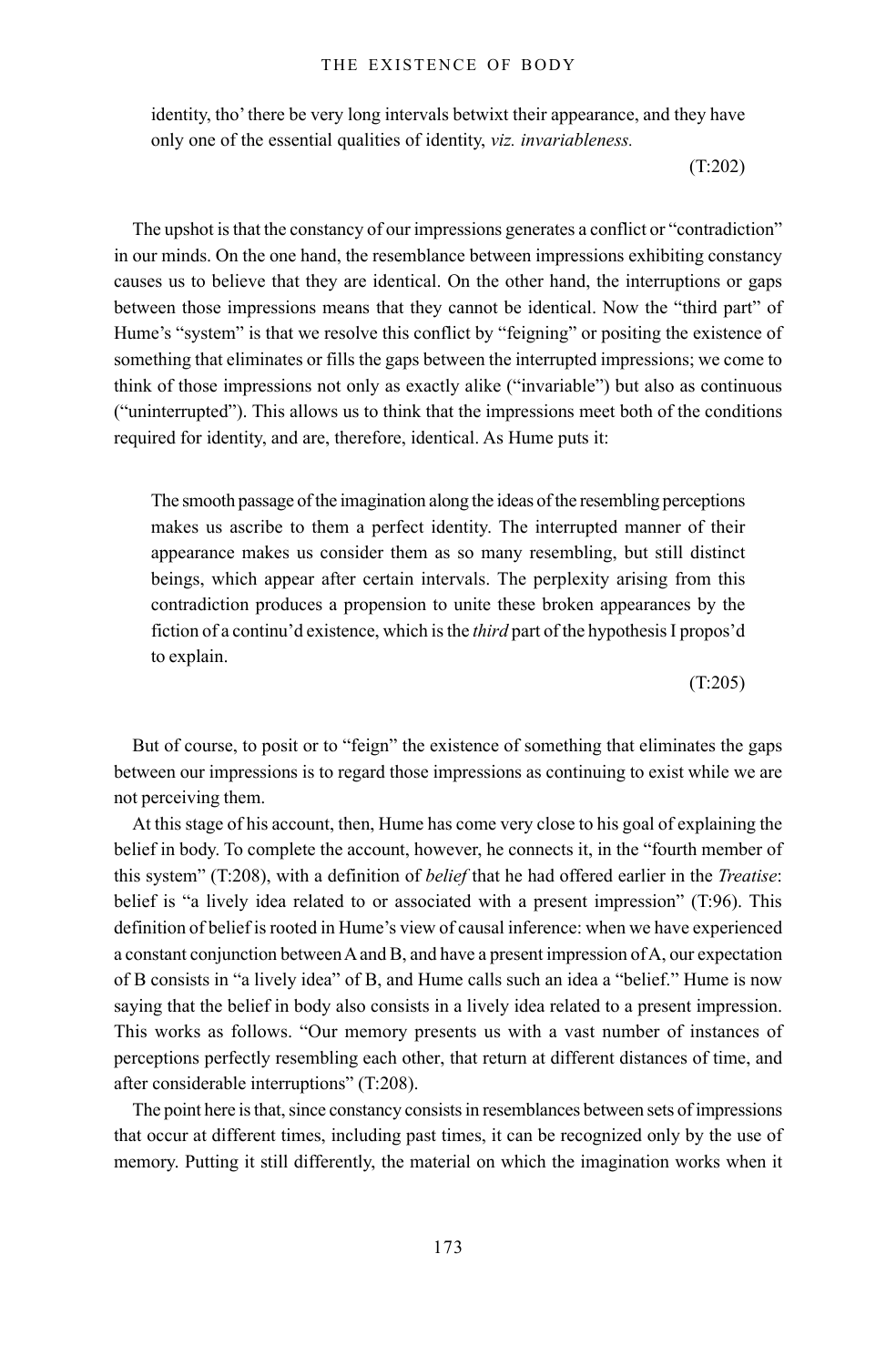causes us to consider resembling sets of impressions as identical consists at least partly of present memories of past impressions (along perhaps with present sense impressions that resemble the past ones). Now Hume regards those memories as themselves consisting of impressions rather than merely of ideas, because "ideas of memory . . . are equivalent to impressions" (T:82). This "equivalence" stems, presumably, from the fact that ideas of memory, unlike purely imaginary ideas, have the liveliness in terms of which Hume defines impressions. In any case, it is these present memory-impressions that trigger our propensity to regard past – remembered – sets of resembling impressions as identical. But this propensity is so strong that, when we posit or "feign" the continued existence of those impressions, this posit has the liveliness or vivacity that characterizes belief. And since this posit is triggered by our present memory-impressions, it counts as a "lively idea related to a present impression." Therefore, it amounts to a *belief*, namely belief in the continued existence of our impressions – which is the very belief that Hume wanted to explain. Here is Hume's own summary of the entire account:

Our memory presents us with a vast number of instances of perceptions perfectly resembling each other, that return at different distances of time, and after considerable interruptions. This resemblance gives us a propension to consider these interrupted perceptions as the same; and also a propension to connect them by a continu'd existence, in order to justify this identity, and to avoid the contradiction, in which the interrupted appearance of these perceptions seems necessarily to involve us. Here then we have a propensity to feign the continu'd existence of all sensible objects; and as this propensity arises from some lively impressions of the memory, it bestows a vivacity on that fiction; or in other words, makes us believe the continu'd existence of body.

(T:208–9)

## **5 The "vulgar system" and the "philosophical system"**

In a nutshell, Hume's explanation of our belief in the existence of body is that the imagination, stimulated by the constancy (and coherence) of our impressions, causes us to ascribe to those very impressions a continued existence, despite the fact that they are really discontinuous, "interrupted," or "broken." We simply gloss over the fact that our impressions have a discontinuous existence, for the imagination causes us to confuse the impressions with continuously existing bodies. As Hume puts it: "The very image, which is present to the senses, is with us the real body; and 'tis to these interrupted images we ascribe a perfect identity" (T:205). And again:

'Tis certain, that almost all mankind, and even philosophers themselves, for the greatest part of their lives, take their perceptions to be their only objects, and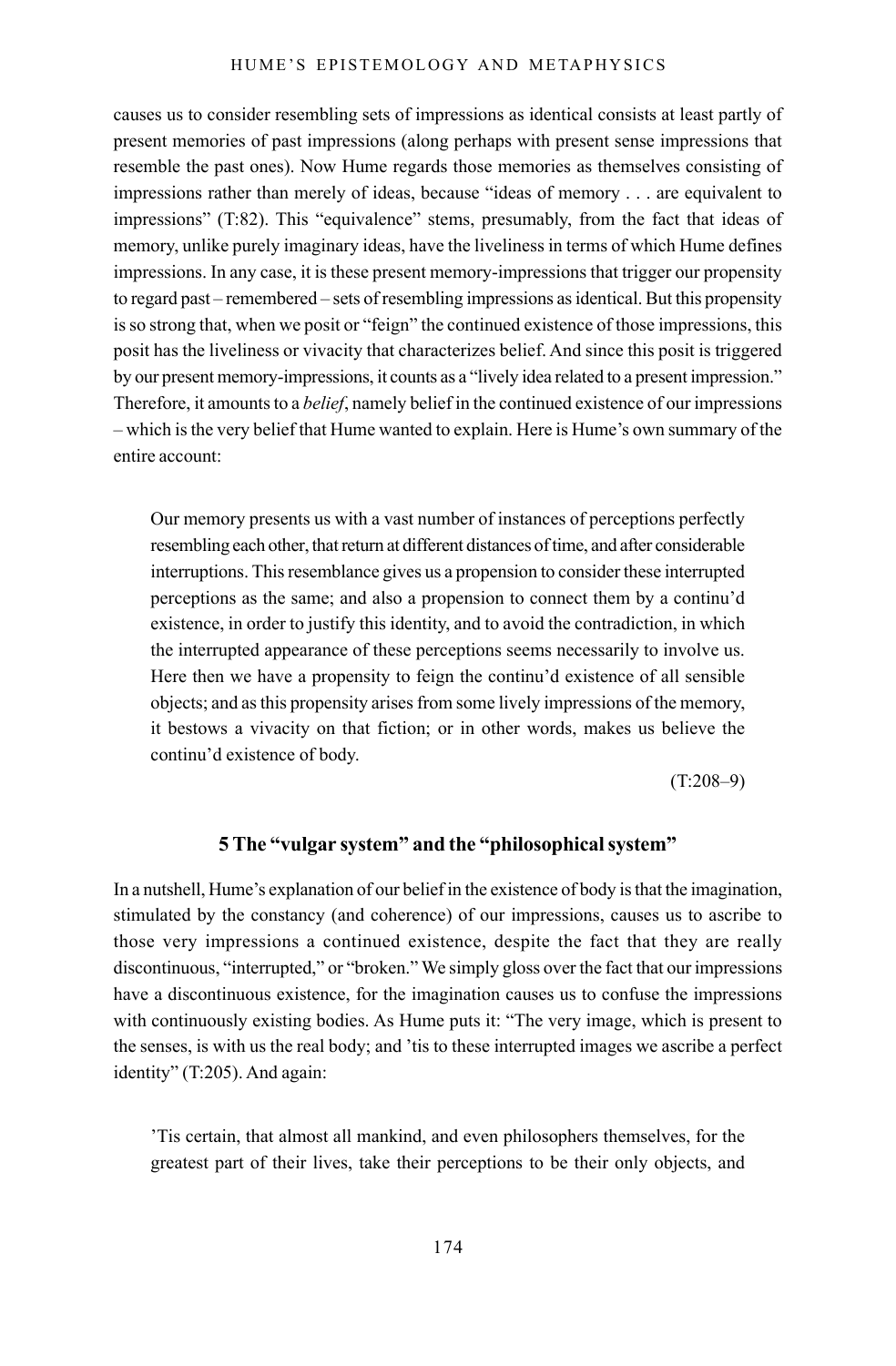suppose, that the very being, which is intimately present to the mind, is the real body or material existence. 'Tis also certain, that this very representation or object is suppos'd to have a continu'd uninterrupted being, and neither to be annihilated by our absence, nor to be brought into existence by our presence.

(T:206–7)

Hume calls this view, which confuses discontinuous, interrupted or intermittent perceptions (specifically, impressions of sensation), with continuous, enduring or persisting bodies, "the vulgar system." Here the term "vulgar" does not signify the modern sense of *vulgarity*; rather, it signifies that the view in question is the ordinary common-sense view – the one that humans naturally and spontaneously accept, prior to any philosophical reflection.

Hume has no sooner expounded the vulgar system, however, than he proceeds to argue that it will not withstand rational scrutiny. To show this, he simply invokes the "experiments," described earlier, "which convince us, that our perceptions are not possest of any independent existence" (T:210). Pressing one's eye with a finger and seeing double, or seeing a table's perceived shape and size vary as we move nearer to or further from it, as well as "an infinite number of other experiments of the same kind," show that "the doctrine of the independent existence of our sensible perceptions is contrary to the plainest experience." And since, as we have seen, the continuous existence of these "sensible perceptions" (i.e. objects of sense perception) implies their independent existence – since they can have a continuous existence *only if* they have an independent existence – "this leads us back on our footsteps to perceive the error in attributing a continu'd existence to our perceptions"  $(T:210)$ . But do we therefore give up our belief in the existence of body? Not at all. Instead, we introduce the philosophical theory of "the double existence of perceptions and objects." This theory, which is none other than the causal or representational theory of perception favored by Descartes, Locke and most of Hume's contemporaries, admits that our perceptions are "interrupted, and perishing, and different at every return." But, at the same time, it holds that these fleeting perceptions are caused by, and represent, independently existing bodies which are "uninterrupted, and [which] preserve a continu'd existence and identity" (T:211). Hume dubs this theory "the philosophical system."

To see the logic of the situation, consider the following three propositions:

- (1) The objects of the senses are bodies.
- (2) The objects of the senses have a continuous existence.
- (3) Bodies have a continuous existence.

The *vulgar* system, or common sense, holds that all three propositions are true. Hume, however, insists that (2) is false, and that common sense fails to recognize (2)'s falsity. He gives the complicated theory expounded in part 4 to explain why the common person wrongly affirms (2). The *philosophical* system, by contrast, recognizes that (2) is false, and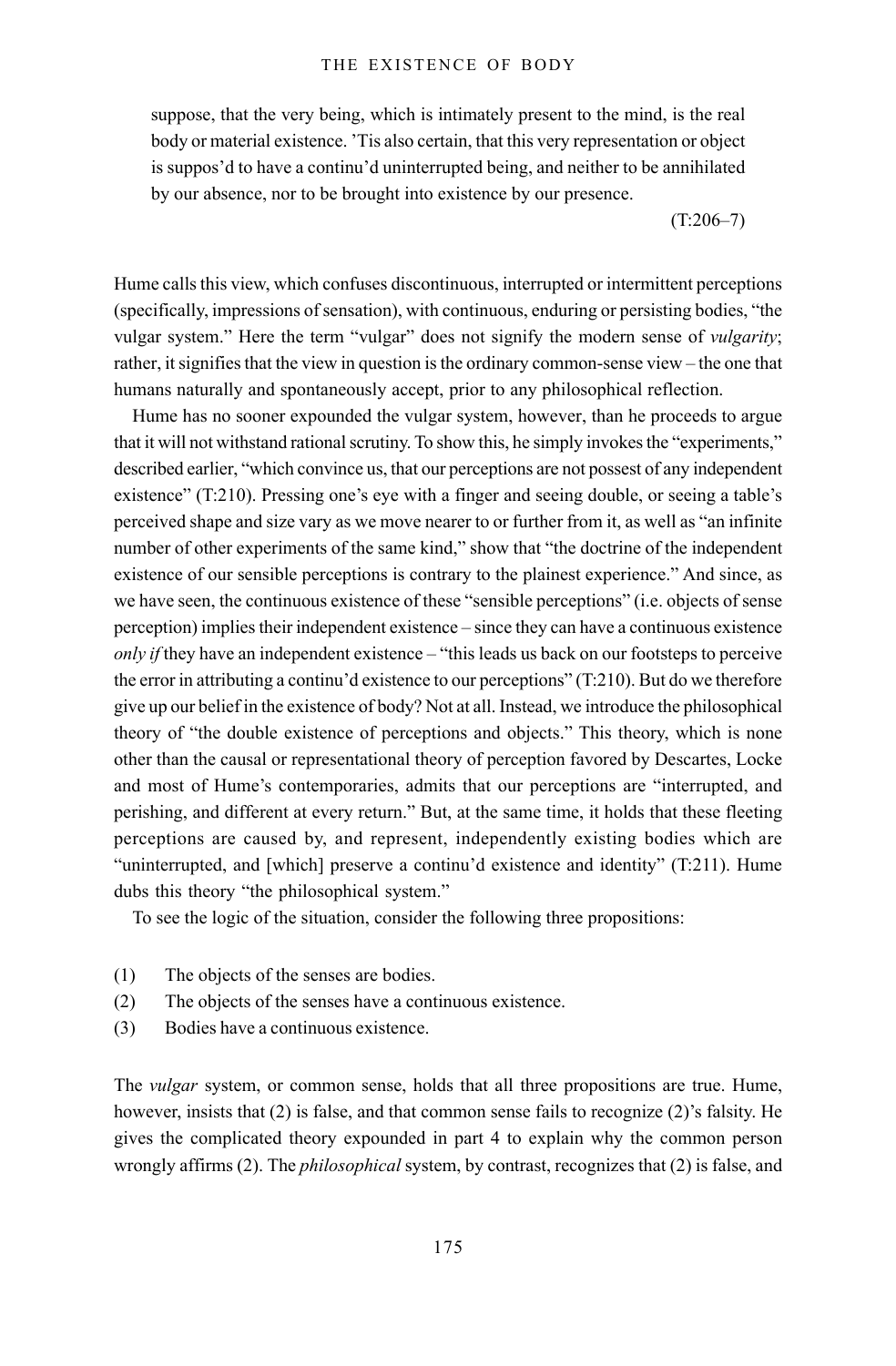is accordingly faced with the threat of contradiction, since the negation of  $(2)$  – the proposition that the objects of the senses have a discontinuous existence – combined with  $(1)$  and  $(3)$ , entails that the objects of the senses have both a continuous and a discontinuous existence. In order to avoid the contradiction, the philosophical system denies (1), by coming up with the theory of "the double existence of perceptions and objects." The philosophical system, then, affirms the following three propositions:

- (1') The objects of the senses are our own impressions of sensation.
- not (2) The objects of the senses have a discontinuous existence.
- (3) Bodies have a continuous existence.

We already know Hume's verdict concerning the vulgar system: although it is the one that our human psychology impels us to accept, it is *false*, indeed grossly false; for proposition (2) is false, and it is only the workings of our imagination that cause us to affirm it.

What then of the philosophical system: is it any better off than the vulgar one? Hume's answer is a resounding "No;" indeed, he argues brilliantly that the philosophical system is even worse off than is the vulgar one. He announces this thesis in these words:

But however philosophical this new system may be esteem'd, I assert 'tis only a palliative remedy, and that it contains all the difficulties of the vulgar system, with some others, that are peculiar to itself. There are no principles either of the understanding or fancy, which lead us directly to embrace this opinion of the double existence of perceptions and objects, nor can we arrive at it but by passing thro' the common hypothesis of the identity and continuance of our interrupted perceptions. Were we not first perswaded, that our perceptions are our only objects, and continue to exist even when they no longer make their appearance to the senses, we shou'd never be led to think, that our perceptions and objects are different, and that our objects alone preserve a continu'd existence. "The latter hypothesis has no primary recommendation either to reason or the imagination, but acquires all its influence on the imagination from the former."

(T:211)

Hume is here announcing his objections to the philosophical system: first, it has no rational justification; second, it derives all of its plausibility from the vulgar system. We have already seen, in effect, why he holds that the philosophical system has no rational justification: the causal inference from perceptions to objects on which that system rests is completely worthless – as part 2 of this chapter made clear. So let us now consider why he holds the philosophical system to be completely dependent on the vulgar system.

Hume's reasoning goes as follows. At first, the philosopher – the person who reflects critically on his or her beliefs, considered before the critical reflection begins – believes like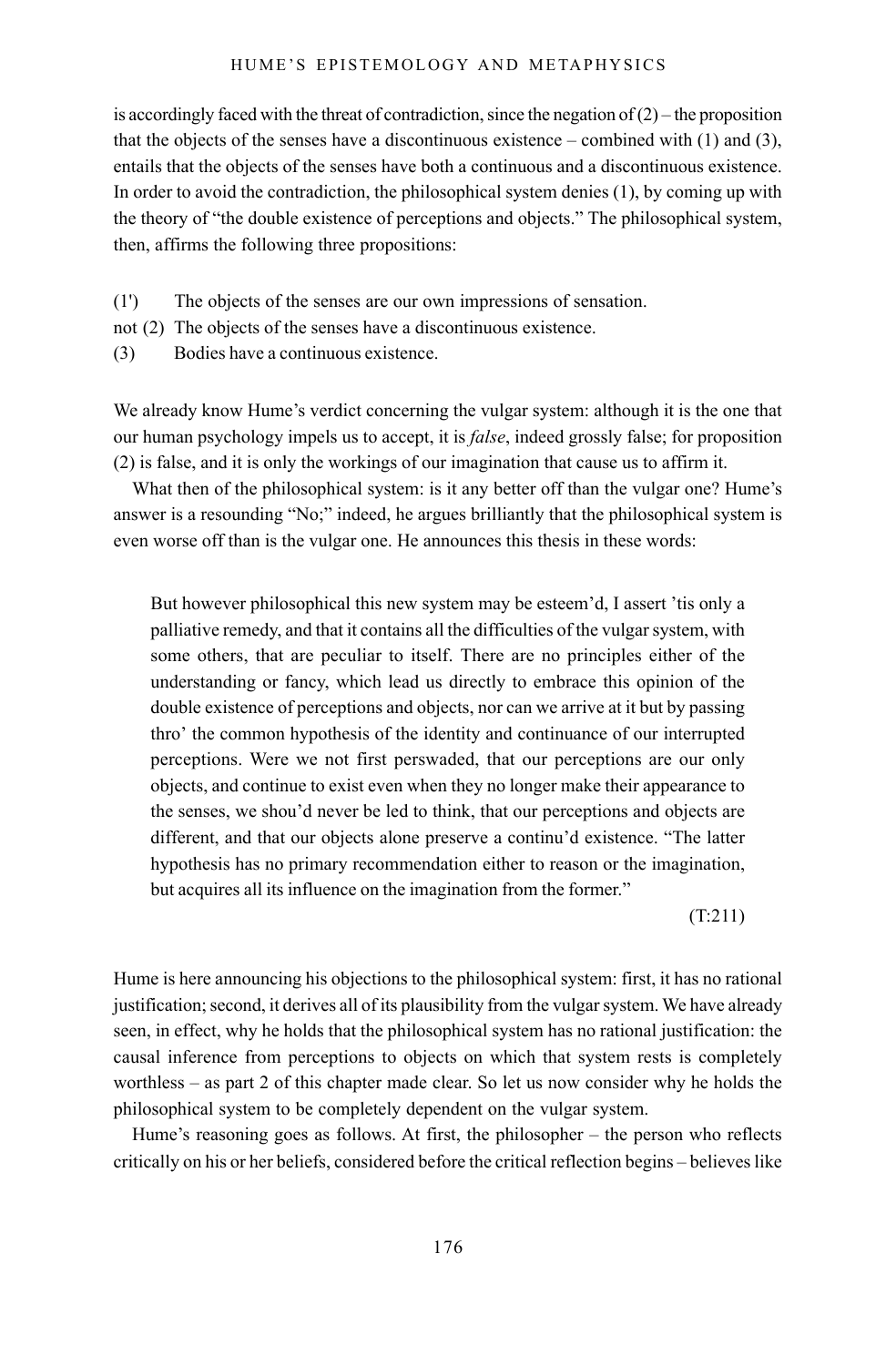everyone else that the very objects he or she perceives *are* bodies. Upon reflection, however, the philosopher realizes that the mind-dependence of the objects of the senses, as well as the interrupted or intermittent existence that this mind-dependence entails, give the lie to this view. But, at the same time, the imagination continues to give the philosopher (in the complicated way that we outlined in part 4) an overpowering propensity to believe that the objects perceived have the continuous existence characteristic of bodies. The philosopher is thus in danger of falling into the contradiction of holding that the objects of the senses are both continuous and discontinuous. Finally, the philosopher avoids the contradiction by means of the following artifice: ascribe the interruptedness or discontinuity to perceptions, then postulate body and ascribe the continued existence to it. The contradiction is avoided by ascribing the opposed properties to different things. Thus is born the system of "the double existence of perceptions and objects," and with it the very distinction between perceptions and objects, in the only form that Hume recognizes. But this does not alter the fact that the postulation of body has no rational foundation; it derives all of its force from the imagination's propensity to ascribe a continuous existence to interrupted, discontinuous perceptions, except that the continued existence is now ascribed to unperceivable and unknowable bodies that are supposed to be distinct from the perceptions. The result is that the philosophical system derives all of its appeal from the vulgar system – a system which is not only false in its own right, but which actually *contradicts* the philosophical system (inasmuch as the vulgar system affirms, while the philosophical system denies, the continuous existence of our "perceptions")! Hume's eloquent account of this result is worth quoting:

This philosophical system, therefore, is the monstrous offspring of two principles, which are contrary to each other, which are both at once embrac'd by the mind, and which are unable mutually to destroy each other. The imagination tells us, that our resembling perceptions have a continu'd and uninterrupted existence, and are not annihilated by their absence. Reflection tells us, that even our resembling perceptions are interrupted in their existence, and different from each other. The contradiction betwixt these opinions we elude by a new fiction, which is conformable to the hypotheses both of reflection and fancy, by ascribing these contrary qualities to different existences; the *interruption* to perceptions, and the *continuance* to objects. Nature is obstinate, and will not quit the field, however strongly attack'd by reason; and at the same time reason is so clear in the point, that there is no possibility of disguising her. Not being able to reconcile these two enemies, we endeavour to set ourselves at ease as much as possible, by successively granting to each whatever it demands, and by feigning a double existence, where each may find something, that has all the conditions it desires. Were we fully convinc'd, that our resembling perceptions are continu'd, and identical, and independent, we shou'd never run into this opinion of a double existence; since we shou'd find satisfaction in our first supposition, and wou'd not look beyond. Again, were we fully convinc'd, that our perceptions are dependent, and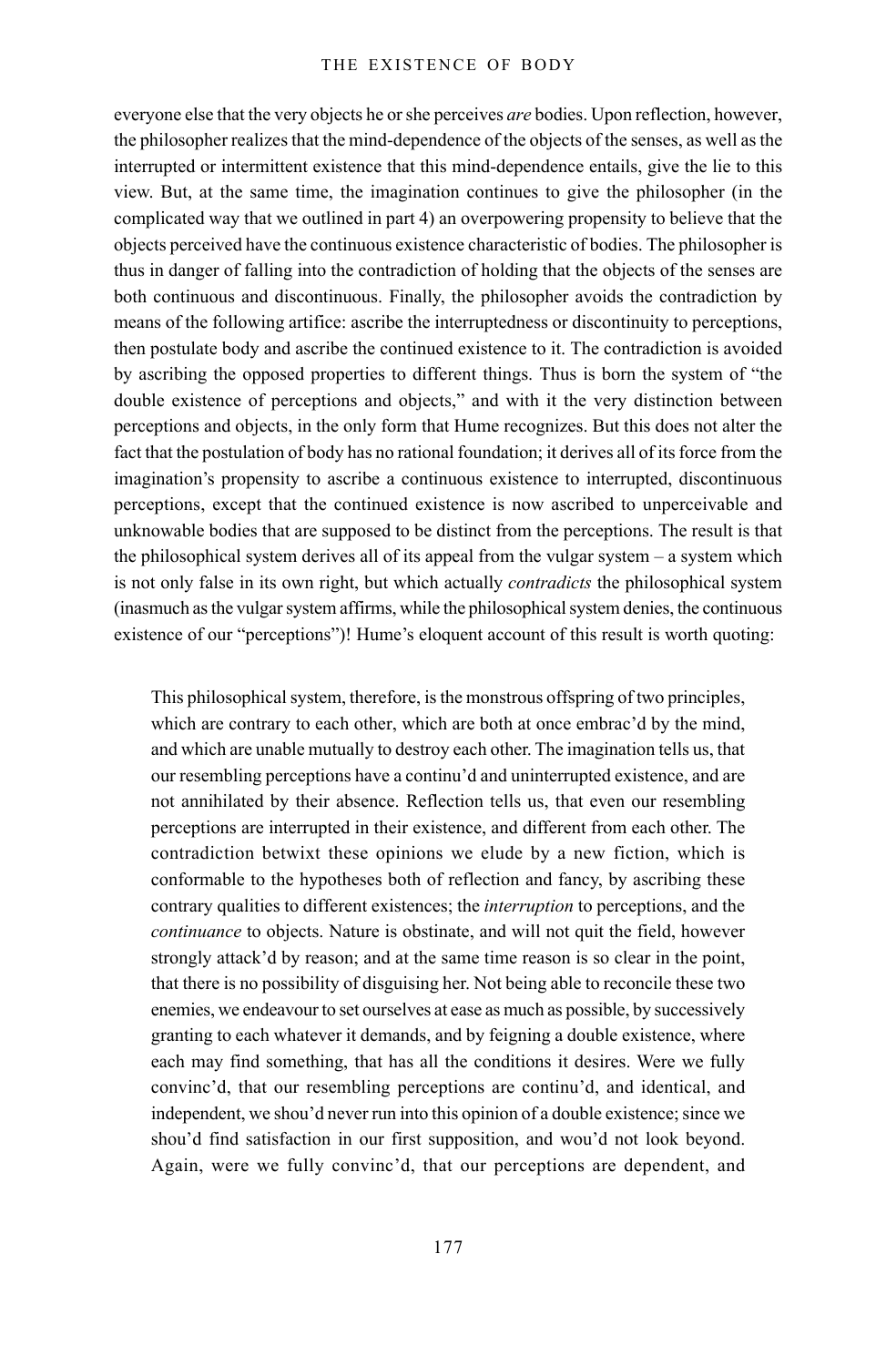interrupted, and different, we shou'd be as little inclin'd to embrace the opinion of a double existence; since in that case we shou'd clearly perceive the error of our first supposition of a continu'd existence, and wou'd never regard it any farther. 'Tis therefore from the intermediate situation of the mind, that this opinion arises, and from such adherence to these contrary principles, as makes us seek some pretext to justify our receiving both; which happily at last is found in the system of double existence.

(T:215–6)

Hume's overall position with regard to the belief in the existence of body, then, is profoundly sceptical. He has examined two versions of this belief: the vulgar system on which our "perceptions" are continuous (uninterrupted) and identical with bodies; and the philosophical system on which our "perceptions" are discontinuous (interrupted) and distinct from bodies. The vulgar system, though it is supposed to be the one humans spontaneously and naturally accept, and to reflect ordinary common sense, is simply false. As Hume puts it:

'Tis a gross illusion to suppose, that our resembling perceptions are numerically the same; and 'tis this illusion, which leads us into the opinion, that these perceptions are uninterrupted, and are still existent, even when they are not present to the senses. This is the case with our popular [ "vulgar"] system. (T:217)

As for the philosophical system, not only does it lack rational foundation, but it contradicts the very system that it depends upon or "lives off:"

And as to our philosophical one, 'tis . . . over-and-above loaded with this absurdity, that it at once denies and establishes the vulgar supposition. . . . What then can we look for from this confusion of groundless and extraordinary opinions but error and falsehood? And how can we justify to ourselves any belief we repose in them? (T:217–8)

## **6 A criticism of Hume's account**

The thesis that leads Hume to contend that common sense is mistaken in holding that the objects of the senses have a continuous existence is, as we have seen, the philosophical view that the objects of our perceptions are our own impressions. As I have said, this thesis is the most basic of the three assumptions that govern Hume's whole account of the belief in the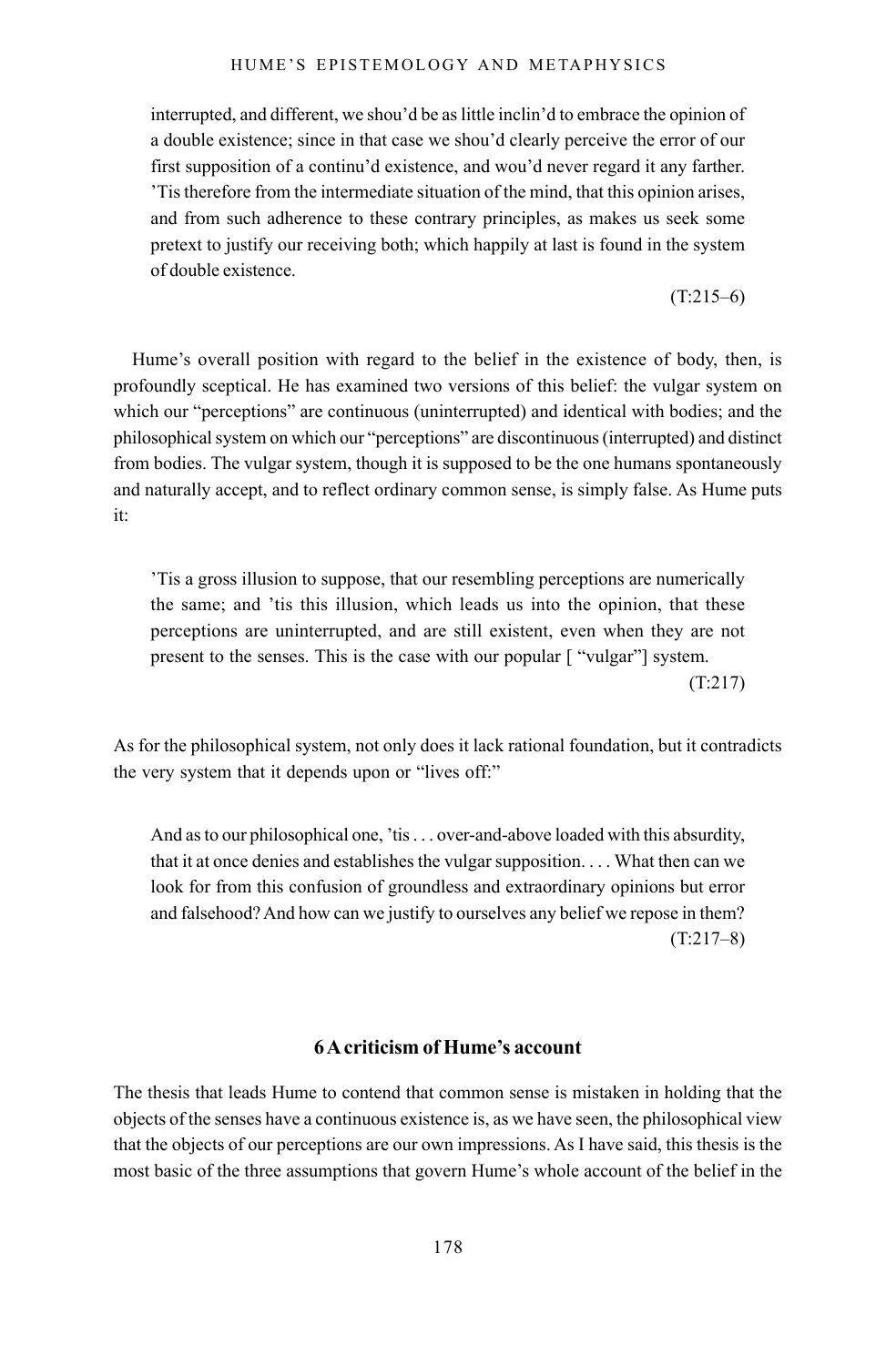existence of body, and it was widely accepted by his contemporaries. Thus far, the thesis has not been examined critically; we have confined ourselves to tracking its role in Hume's account. The time has come, then, for us to examine this key thesis critically. Now there is a huge philosophical literature on this topic; indeed, perhaps no other question has been debated as intensively in twentieth-century philosophy of perception as this one: *do we perceive material things, or do we perceive only impressions* (or, as these have been variously called, sensations, ideas, percepts, appearances, sensa, sense-data)? Until about the middle of this century, most philosophers believed that arguments such as those sketched at the beginning of this chapter force us to accept the latter view, which is now commonly called the "sense-datum theory." Since that time, however, the arguments for the sense-datum theory have been intensively criticized, and most (though not all) philosophers now reject both the arguments and the theory. We cannot canvass here all of the arguments for the sense-datum theory.<sup>7</sup> Rather, we shall return only to those arguments, surveyed in part 2 of this chapter, that Hume advances when he speaks of the "experiments, which convince us, that our perceptions are not possest of any independent existence:" namely, the argument from perceptual relativity and the argument from the illusion of seeing double; and, more briefly, to the epistemological argument that appeals to the many alternative ways of causing any perceptual experience. We shall argue that those arguments are faulty, and our objections to them will be, in content and spirit, characteristic of the objections that have led most contemporary philosophers to reject the sense-datum theory.

Here then, once again, is Hume's brief statement of the argument from *perceptual relativity*:

The table, which we see, seems to diminish, as we remove farther from it; but the real table, which exists independent of us, suffers no alteration: it was, therefore, nothing but its image, which was present to the mind.

(E:152; S:104; F:183)

One way to summarize this reasoning is as follows:

- (1) When we look at an object from different distances and angles, what we see changes.
- (2) When we look at an object from different distances and angles, the object itself does not change.

**• • •** (3) When we look at an object from different distances and angles, what we see is something other than the object itself – an impression, image, or sensedatum.

Stated in this fashion, the argument is logically valid, but are both its premisses true? Many philosophers today, including myself, would say that while premiss (2) is obviously true, (1) is simply false. What we see on looking at an object from different distances and angles does not *really* change; rather, it only *seems* to change. In other words, (1) ought to replaced with: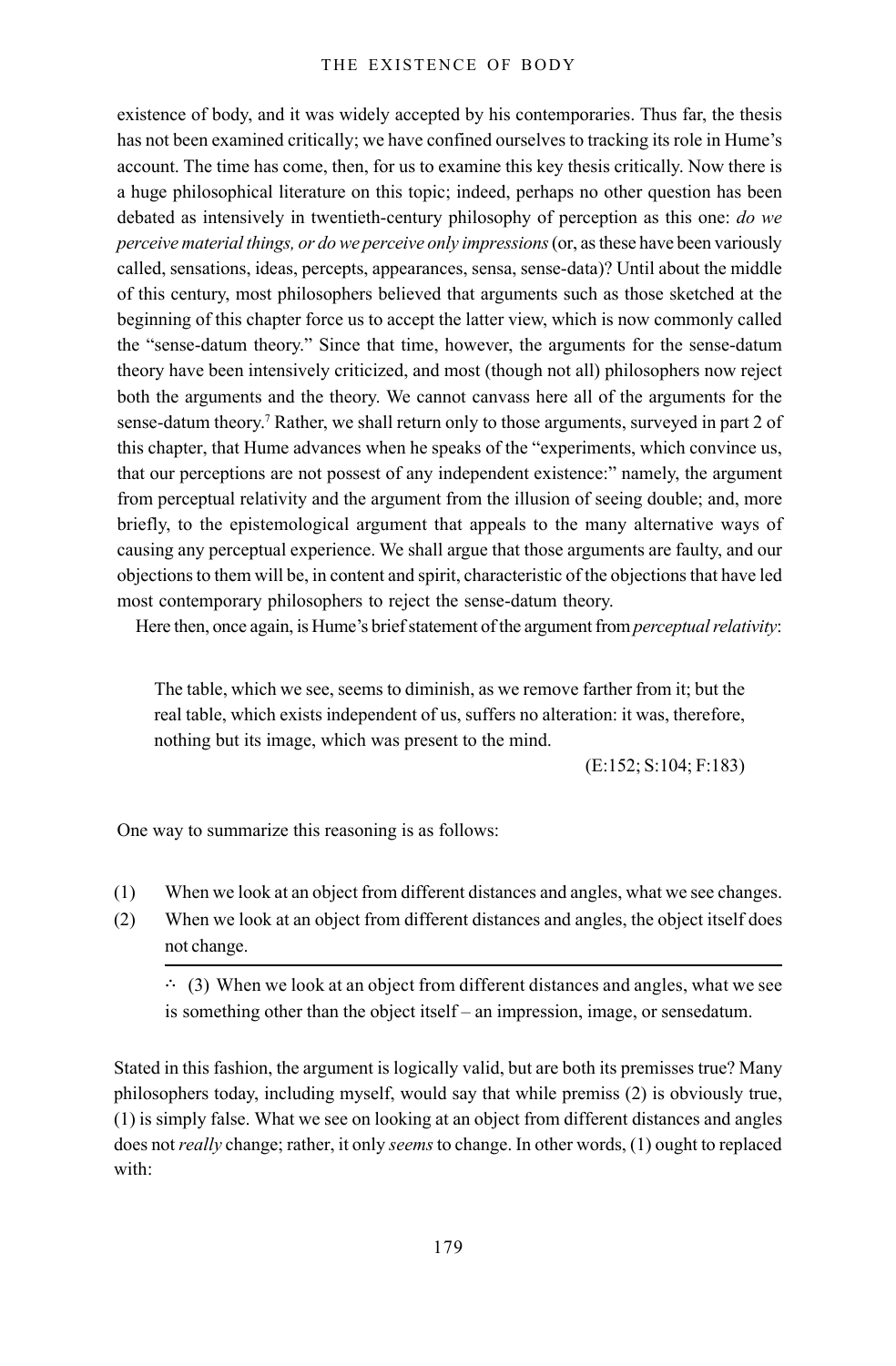(1a) When we look at an object from different distances and angles, the object's size and shape *seem* to change.

Unlike  $(1)$ ,  $(1a)$  does not assert that there is a seen object that really changes when we look at an ordinary object under different conditions; it says only that the object itself seems (in one sense of "seems") to change – that its size and shape *look* different from different distances and angles.<sup>8</sup> Hume's own language suggests this way of putting it: he says that what we see "*seems* to diminish" as we move away from it, not that it *does* diminish. The introduction here of the little word "seems" makes all the difference. For, once (1a) is substituted for  $(1)$  in the argument, it is no longer valid: from  $(1a)$  and  $(2)$ , all that follows is that the object itself *looks* or *seems* different from different distances and angles, which is exactly what we expect (what would be strange is if the object continued to look exactly the same from any distance and angle!), and from which it does not follow at all that the object we see from one distance and angle really is different from the object we see from another distance and angle. The upshot is that the argument is either valid but unsound – the case where premiss (1) is retained – or invalid – the case where (1a) is substituted for  $(1)$ .<sup>9</sup>

Some contemporary philosophers have given an illuminating diagnosis of the basic error committed by the argument from perceptual relativity. The argument's proponents have assumed that if a premiss like (1a) is true, then a premiss like (1) must also be true. More basically, they have assumed that from a premiss of the form: (A) Person S perceives something that *seems* or *appears F*, there follows a conclusion of the form: (B) Person S perceives an appearance (impression, sensedatum) that really *is F.* Suppose for example that someone, say Mary, sees a coin that, to her, looks elliptical because of her angle of vision. Then there does seem to be an elliptical *something* in her visual field, and so philosophers have assumed that Mary sees an object which really is elliptical. But since the coin is round, the elliptical object that Mary supposedly sees cannot be the coin itself. What then is it? The answer, it seems, is that this object can only be an impression – a percept, "image," or sensedatum. If this mode of reasoning were valid, then from a premiss like (1a), which says that what we see under different conditions *seems* or *appears* different, one could always derive a premiss like (1), which says that what we see under different conditions really *is* different.

In fact, however, the assumption that a premiss of form (A) entails a conclusion of form (B) is wrong. This point has been especially well made by Roderick M. Chisholm, who is an influential contemporary epistemologist and philosopher of perception. Chisholm shows that there are many arguments with a form-(A) premiss and a form-(B) conclusion that are obviously invalid – that can obviously have a true premiss and a false conclusion. Two such arguments are:

John sees a dog which looks vicious and more than 10 years old.

John sees an appearance (impression, sense-datum) which is vicious and over 10 **• • •**years old.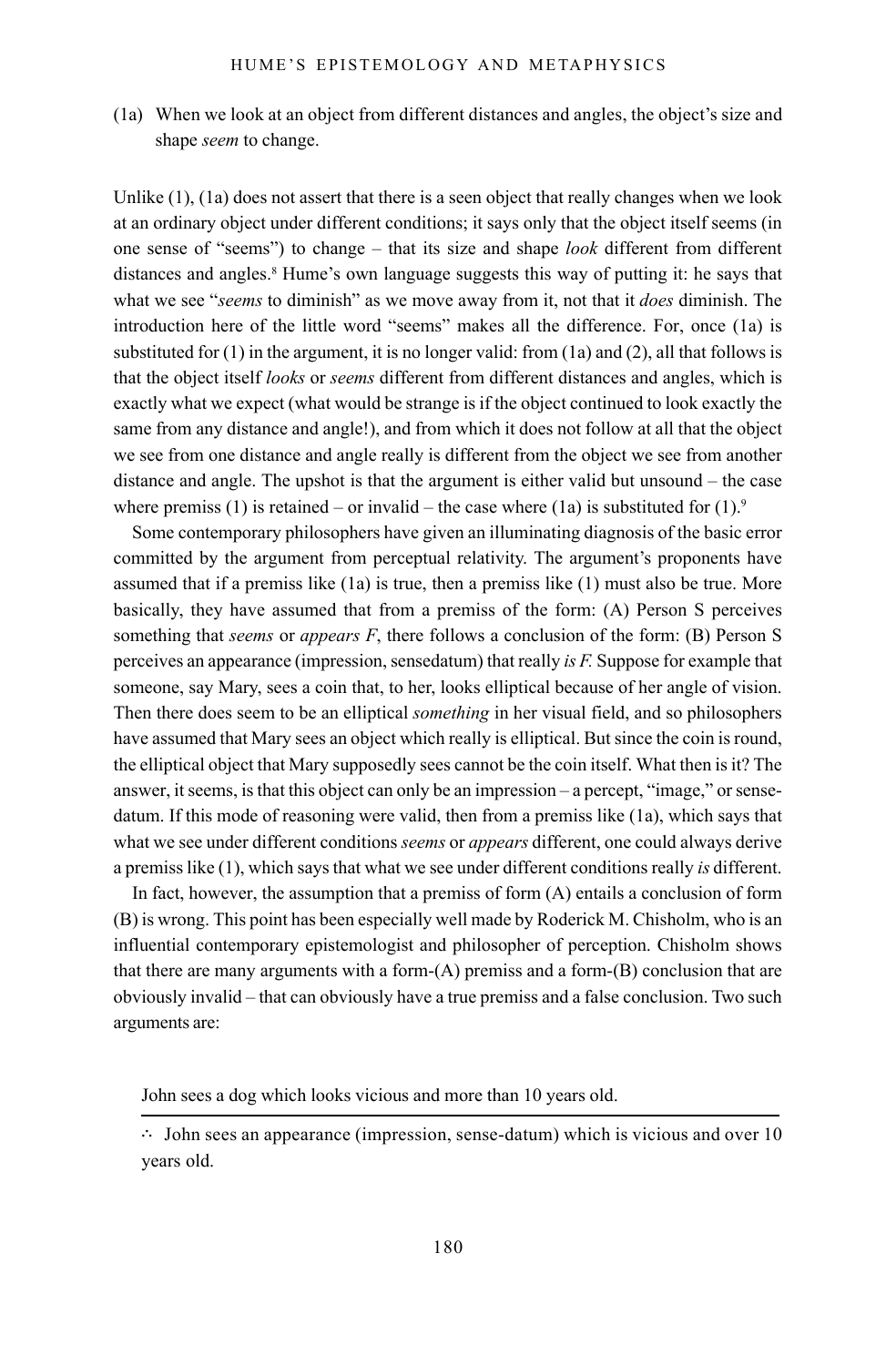#### Mary sees a man who appears tubercular.

 $\therefore$  Mary sees an appearance (impression, sense-datum) which is tubercular.<sup>10</sup>

Chisholm calls any argument with a form-(A) premiss and a form-(B) conclusion a case of "the Sense-Datum Fallacy," on the grounds that all such arguments are invalid, and because there is no true premiss that can be added to make them valid.<sup>11</sup>

Notice that our objections to the argument from perceptual relativity can also be applied to the argument from the causal facts of perception. That argument could be summarized this way:

- (1') When an object is perceived by means of different sense-receptors (e.g. the eyes of a human and those of a housefly, or the eyes of a near-sighted person and those of a person with 20-20 vision), what is perceived varies.
- (2') When an object is perceived by means of different sense-receptors, the object itself does not vary.

(3') When an object is perceived by means of different sense-receptors, what **• • •**is perceived is something other than the object itself – it is an impression, image, or sense-datum.

In parallel with our criticisms of the argument from perceptual relativity, we can here say that premiss  $(1')$  is false. What is true is rather:  $(1a')$  When an object is perceived by means of different sense-receptors, what is perceived seems to vary. But from (1a') and (2'), (3') does not follow. So again, the argument either has a false premiss, or is invalid.

Let us turn next to Hume's argument from *the illusion of seeing double*; here, once more, is his presentation of it:

When we press one eye with a finger, we immediately perceive all the objects to become double, and one half of them to be remov'd from their common and natural position. But as we do not attribute a continu'd existence to both these perceptions, and as they are both of the same nature, we clearly perceive, that all our perceptions are dependent on our organs, and the disposition of our nerves and animal spirits. (T:210–11)

We may reconstruct this argument somewhat informally, as follows:

- (1) When we press one eye with a finger, we see two of every object that we previously saw.
- (2) At least one member of every such pair of objects lacks a continuous and independent existence.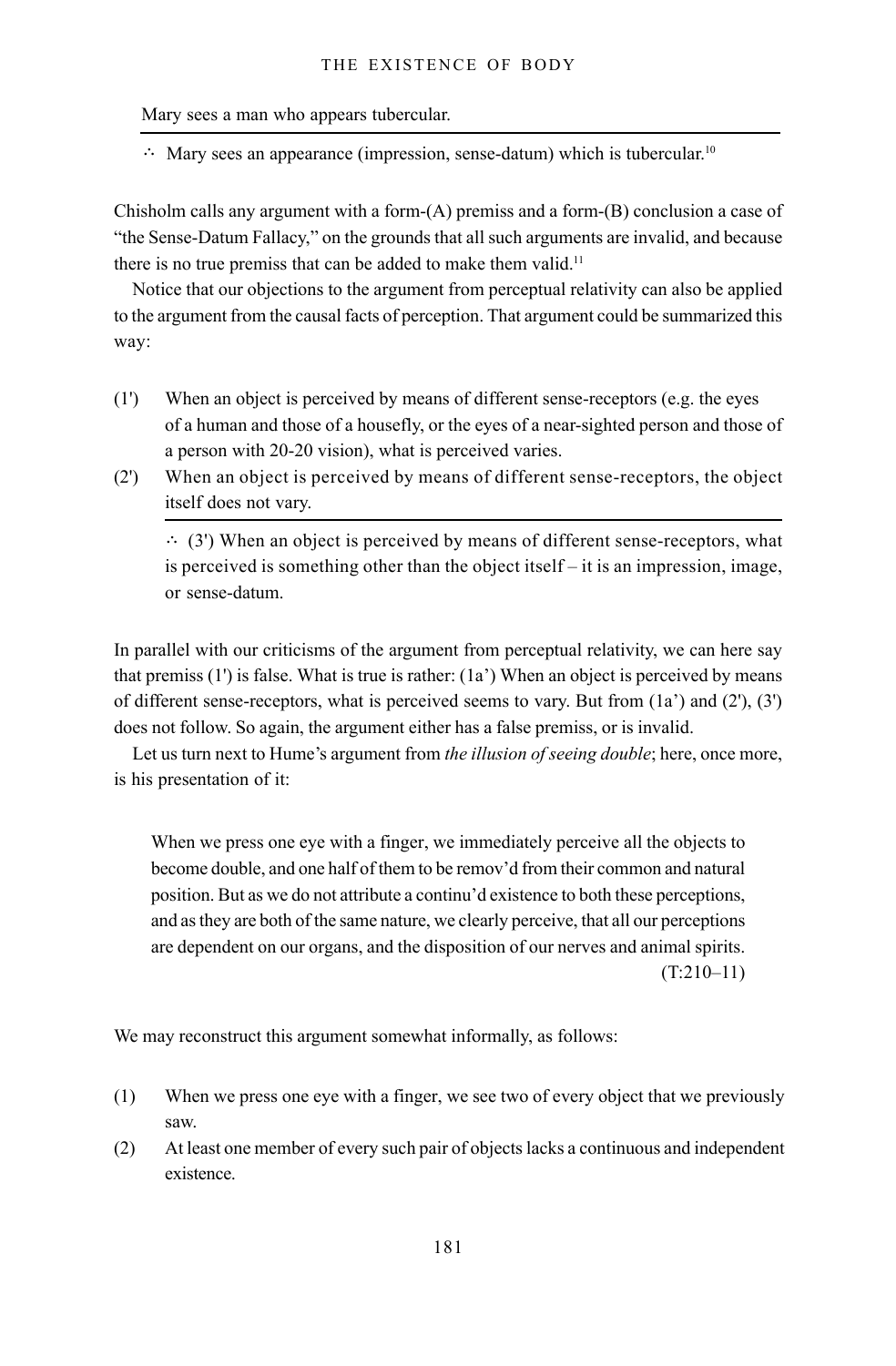(3) Both members of every such pair of objects are of the same nature.

(4) Both members of every such pair of objects lack a continuous and independent **• • •**existence.

Although this argument may have a certain plausibility, it is vulnerable to at least two objections. One objection concerns premiss (1), which says that upon pressing one eye we really see *two* objects for every one that we saw before – that the number of objects now seen actually increases (it doubles). The objection is that this is to take the element of truth expressed in premiss (1) too literally. All that premiss (1) really commits us to is that upon pressing one eye, we *seem* to see a "twin" of every object that we previously saw. But *seeming to see* a new object is not the same thing as *actually seeing* a new object – as would happen if, say, the object had undergone mitosis or fission – and the argument simply confuses these two importantly different things.

The second objection is that even if we were to grant premiss (1), and so to grant also the talk in (2) and (3) of pairs of "objects" that are seen when pressing one eye with a finger, the argument would still be faulty; for there is no good reason to accept (3), the claim that both members of such a pair of objects are "of the same nature." For why could we not maintain, instead, that one of the two objects in such a pair – the one that is not "remov'd from [its] common and natural position" – is a body or material thing, while only the other is an impression or "perception"?

Hume himself gives no reason why we should not say this, but more recent proponents of the sense-datum theory would give one on his behalf. This is that there is no special, discernible, tell-tale difference between the two "objects" to indicate that the one is a body, while the other is a fleeting, mind-dependent, impression; therefore, they must both be of the same nature, just as  $(3)$  says.<sup>12</sup> Thus, since according to  $(2)$  at least one of them must be a fleeting and mind-dependent impression, both must be impressions, just as the conclusion states.

But this reason for saying that both "objects" are of the same nature is defective. For the fact that two things are visually alike – that we can see no discernible difference between them – does not at all prove that they are "of the same nature." A real tomato and a wax replica of a tomato may be visually indistinguishable, but that certainly does not show that they are the same in nature. As J. L. Austin put the point in his short but very influential book *Sense and Sensibilia* (1962: 50–2):

If I am told that a lemon is generically different from a piece of soap, do I "expect" that no piece of soap could look just like a lemon? Why should I? . . . . Why on earth should it *not* be the case that, in some few instances, perceiving one sort of thing is exactly like perceiving another?

We may conclude that Hume's argument from the illusion of seeing double is unsound: its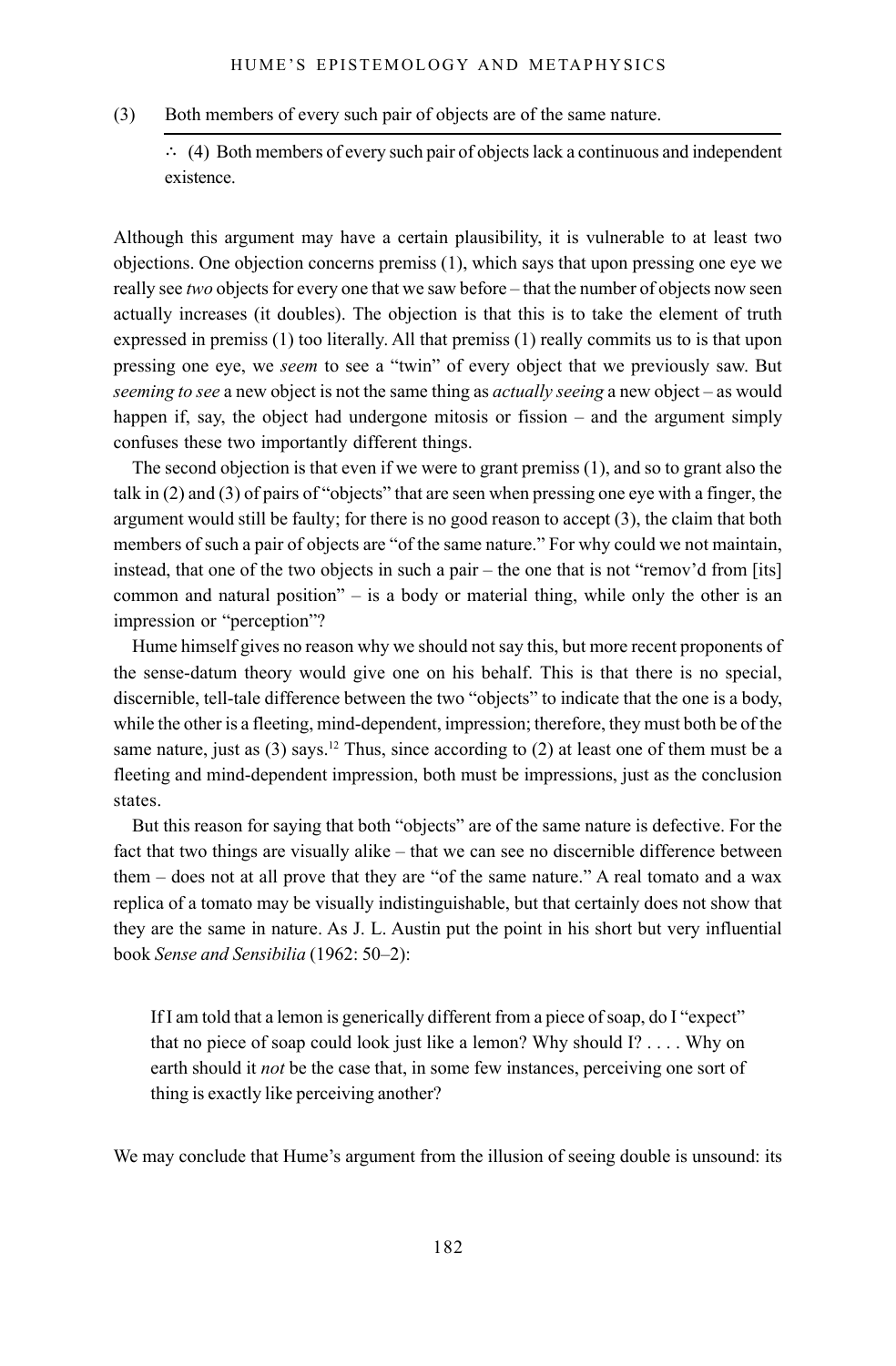first premiss is false and, even if that premiss were accepted, there would be no reason to accept its third premiss.

In part 2 of this chapter it was said that certain *epistemological arguments* have motivated the view that we perceive impressions or sense-data rather than physical objects. One such argument, we saw, stems from the consideration that any perceptual experience obtained when a physical object is stimulating one's sense-receptors could be caused in other ways, including direct brain stimulation or even an "evil deceiver" like the one postulated by Descartes in his *First Meditation.* We said that because this possibility threatens our deepseated conviction that perception is a source of knowledge, some philosophers have suggested that in perception we come to know at least the existence and nature of our own impressions (from which we then have to infer the existence of some physical object). While this argument (to which we shall return in the next part) is a powerful one, the point needs to be made here that the argument does not establish that we perceive (or "immediately perceive," as is usually said) impressions or sense-data. For it is possible to hold that in perception *something* other than the existence and nature of physical objects can be known *without* holding that this something must therefore be the existence and nature of some *other* kind of object. Rather, what is known in perception can be simply a fact about one's self – a fact that contemporary philosophers such as Chisholm propose to describe by saying that the self is "appeared to" in a certain fashion, or that the self "senses" in a certain fashion. This is a complex matter that we shall not pursue in more detail here; but the essential point is that the epistemological purpose of introducing "impressions" or "sense-data" into an account of perception – which is to allow that something can be known in every case of perception despite the fact that any perceptual experience can be caused in a variety of ways – can be secured without postulating such special objects of perception, by holding that in perception we gain knowledge of certain sensory states of the self (from which, it is argued, we can infer the existence of physical objects causing those states).<sup>13</sup>

#### **7 A contemporary perspective on Hume's account**

In light of the above criticisms of Hume's account, you might now conclude that there is little to be learned from it, other than the avoidance of certain errors, such as the "sense-datum fallacy." But, to draw this conclusion would be too hasty; for it would be to assume that the sceptic's problems with sense perception depend wholly on the doctrine that we perceive only impressions, or percepts, or sense-data. In fact, however, such an assumption would be wrong; for "scepticism with regard to the senses" can arise quite independently of that doctrine.14 A concise statement of how such scepticism can be generated is given by Robert M. Adams:<sup>15</sup>

[O]ne of the most important sceptical arguments in modern philosophy . . . is due to Descartes and is based on the idea of "a God who is able to do anything."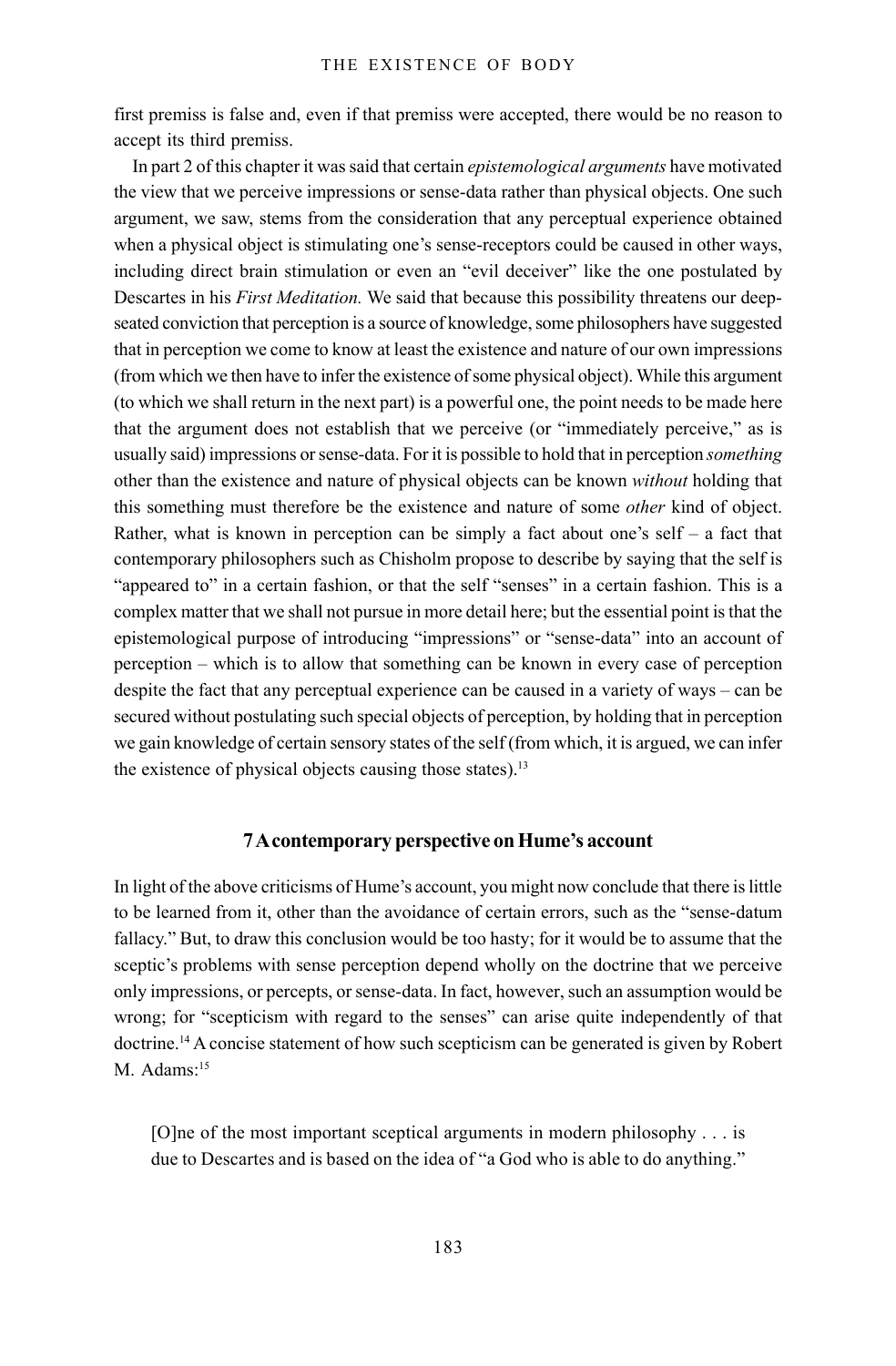"How do I know that he did not bring it about that there be no earth at all, no heavens, no extended thing, no figure, no size, no place, and yet all these things should seem to me to exist precisely as they appear to do now?" Descartes was no sceptic, and thought he could solve the problem by proving the existence and nondeceitfulness of God. Descartes's problem has proved more durable than his solution, however . . . .

The problem remains. All our beliefs about the material world are based ultimately on sense experience. Yet it seems quite conceivable that everything might seem to us exactly as it actually seems to us in sense perception even if there were no material world at all outside our minds. So how do we know there is a material world outside our minds?

The sceptical argument that Adams here rightly attributes to Descartes does not involve the view that we cannot perceive material things but only impressions or sense-data. Rather, the argument is designed to show that even if we can, or in fact do, perceive material things, we can never *know* that we do, because such knowledge must be based on our sense experiences (visual experiences, tactile experiences, auditory experiences, etc.); but it is perfectly conceivable that we could have the very same sense experiences that we do in fact have even if no material things existed: this could happen if God, or perhaps some other being, such as Descartes' "evil deceiver," were causing us to have all the experiences.

Hume himself would presumably have accepted this argument's sceptical conclusion, since he explicitly holds that the belief in body has no rational basis. He contents himself, as we have seen, with pointing to certain features of our sense experience – constancy and coherence – that are supposed to explain causally why we believe in body. Some contemporary philosophers, however, have tried to use Hume's ideas about how constancy and coherence give rise to the belief in body in a way that was not envisioned by Hume. These philosophers have tried to see constancy and coherence as features of sense experience that *justify* the belief in body, or, as Jonathan Bennett (1971: 313–53) puts it, that justify our use of "objectivity-concepts" (See also Ayer 1940: 243–63). It is presumably because Hume's discussion lends itself to this purpose that Bennett, in the passage we quoted at the beginning of this chapter, says that despite being "full of mistakes and – taken as a whole – a complete failure," Hume's treatment is "one of the most instructive arguments in modern philosophy" (1971: 311). Let us therefore consider in rather more detail this manner of reading Hume, using Bennett as our guide.

Bennett focuses on a passage in which Hume discusses the role of *coherence.* Hume writes:

I am here seated in my chamber with my face to the fire; and all the objects, that strike my senses, are contained a few yards around me . . . . I hear on a sudden a noise as of a door turning upon its hinges; and after a little see a porter, who advances towards me. This gives rise to many new reflexions and reasonings.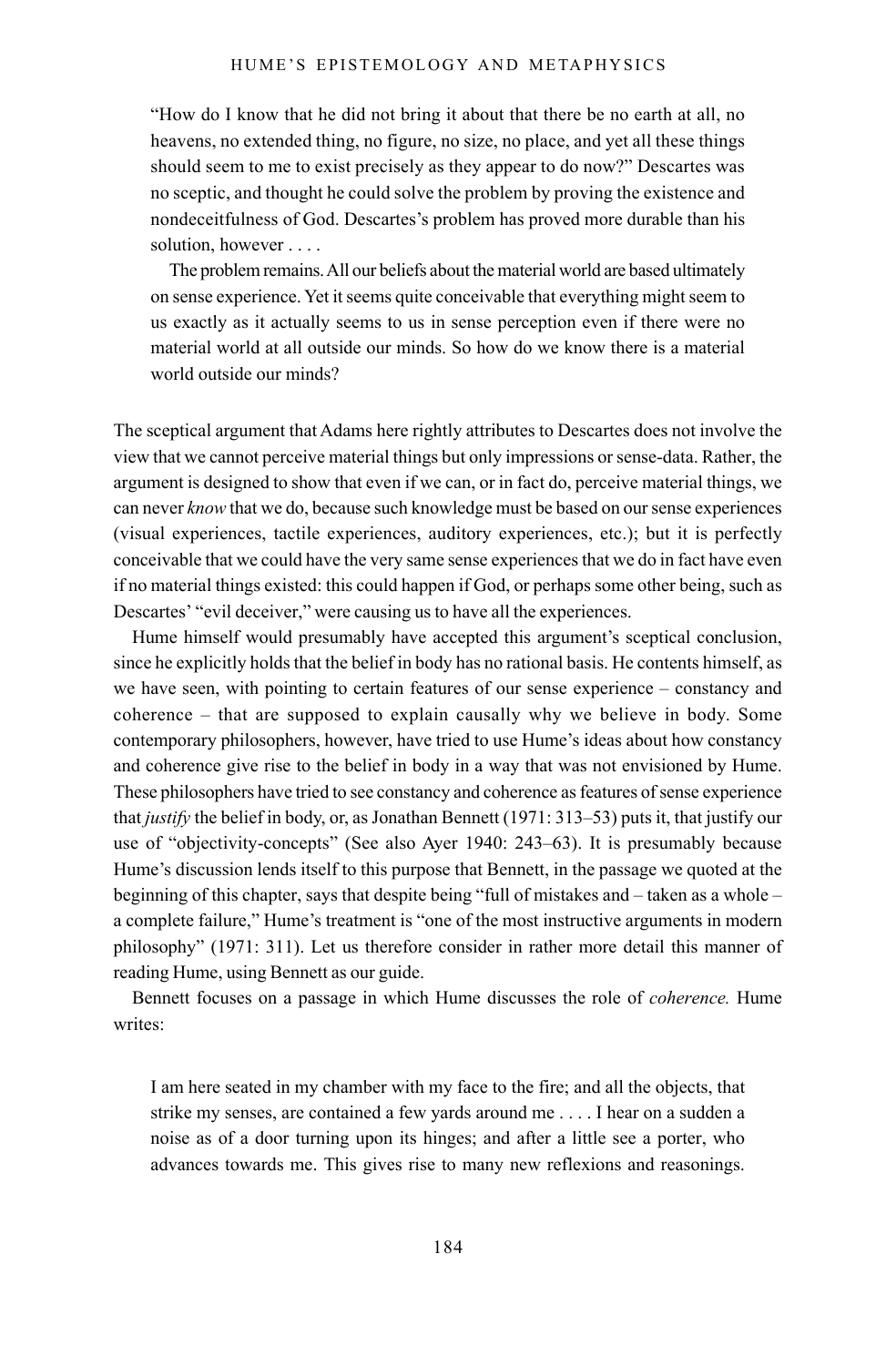First, I have never observ'd, that this noise cou'd proceed from anything but the motion of a door; and therefore conclude, that the present phaenomenon is a contradiction to all past experience, unless the door, which I remember on t'other side of the chamber, is still in being . . . . But this is not all. I receive a letter, which upon opening it I perceive by the hand-writing and subscription to have come from a friend, who says he is two hundred leagues distant. 'Tis evident I can never account for this phaenomenon, conformable to my experience in other instances, without spreading out in my mind the whole sea and continent between us, and supposing the effects and continu'd existence of posts and ferries, according to my memory and observation. To consider these phaenomena of the porter and letter in a certain light, they are contradictions to common experience, and may be regarded as objections to those maxims, which we form concerning the connexions of causes and effects. I am accustom'd to hear such a sound, and see such an object in motion at the same time. I have not receiv'd in this particular instance both these perceptions. These observations are contrary, unless I suppose that the door still remains, and that it was open'd without my perceiving it: And this supposition, which was at first entirely arbitrary and hypothetical, acquires a force and evidence by its being the only one, upon which I can reconcile these contradictions. There is scarce a moment in my life, wherein there is not a similar instance presented to me, and I have not occasion to suppose the continu'd existence of objects, in order to connect their past and present appearances, and give them such an union with each other, as I have found by experience to be suitable to their particular natures and circumstances. Here then I am naturally led to regard the world, as something real and durable, and as preserving its existence, even when it is no longer present to my perception.

(T:196–7)

Bennett sees Hume to be making two different points in this passage:

- (1) Unless I admit that the door, sea, continent, post offices, and ferries, etc., continue to exist while I do not perceive them, my experiences as of now hearing a door, seeing a letter, etc., are "contradictions" of my past experience.
- (2) Unless I admit that the door, sea, continent, post offices, and ferries, etc., continue to exist while I do not perceive them, I cannot "account" for my experiences as of now hearing a door, seeing a letter, etc., in a way that conforms to my past experience.

We can illustrate the first point this way: suppose that upon having the experience of seeing the letter, I deny that the sea, continent, post offices and ferries continued to exist while I was not perceiving them. Then Bennett reads Hume as saying that I must believe both that "I received a letter that was ferried last week by the postal services across the sea and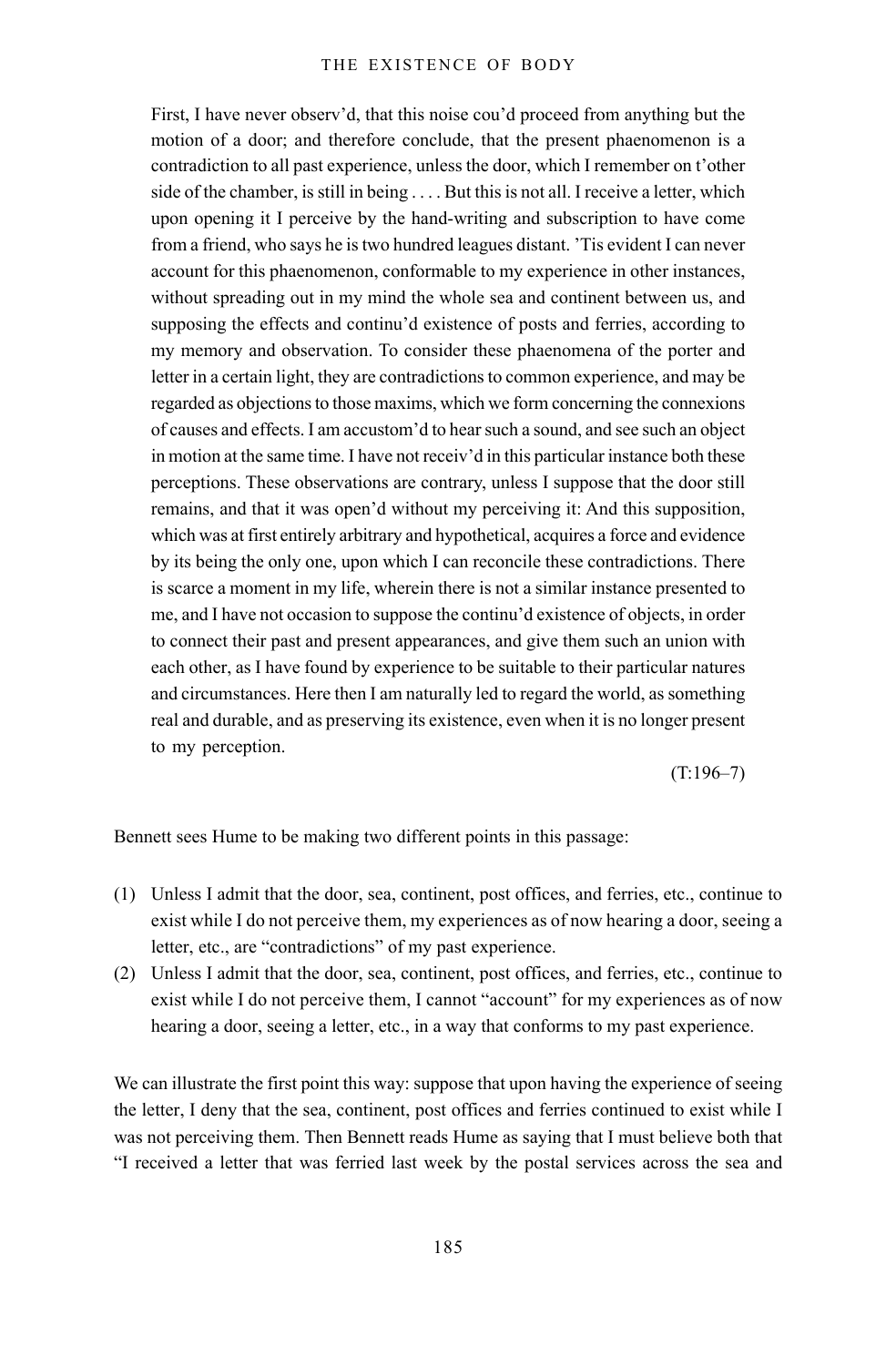continent" and that "the sea, continent, postal services and ferries did not exist during the past week" – which is self-contradictory. Bennett, however, rejects this point, on the ground that the contradiction can be generated only if I *already* accept the existence of such things as the sea, continent, post offices, and ferries: if all I know is that I am now having certain visual experiences as of receiving a letter, and that in the past I have had experiences as of seeing the sea, continent, posts and ferries, then there is no contradiction in denying that any of these things continued to exist while I did not perceive them. As he puts it:

The notion of "contradiction" has no place here unless I already accept a large body of theory: the proposition that I inhabit a world of objects, many hypotheses about their general behaviour, and some hypotheses of the form "I have perceptions of kind K only when in the presence of objects of kind K\*".

(Bennett 1971: 324)

This objection seems right. On the other hand, Bennett sees much more merit in Hume's second point: He writes (1971: 325):

[W]e could take [Hume's talk of removing contradictions] to mean "explain, without contradicting my other experience". This would put Hume on firmer ground: spreading out the sea and the continent is no longer removing a contradiction but providing an explanation.

And, a little later (p. 330), Bennett even talks of [Hume's] "manifest success, in the 'door' passage, in showing that The Belief [in the existence of body, of material things] does have a certain kind of legitimacy."

Bennett's position here, in its general character, is a fairly standard one in the philosophy of perception. The basic idea is that our sense experiences present certain features – especially certain kinds of order and recurrence, such as Hume's constancy and coherence – that are best explained by the theory that the experiences are experiences of an objective world, in which bodies exist independently of those experiences and causally interact among themselves and with our perceptual organs in regular, law-like ways. Bennett puts this basic idea as follows:

I have a conceptual framework which lets me connect my various sensory episodes to form a coherent whole: I bring the brute, disconnected facts of my sensory history under a *theory* in terms of which I can adduce some of these facts as explaining others, can predict further ones, and so on. This theory does its work only because, through it, statements about past perceptions can imply statements about present and future ones. Also, the theory is . . . so structured that through it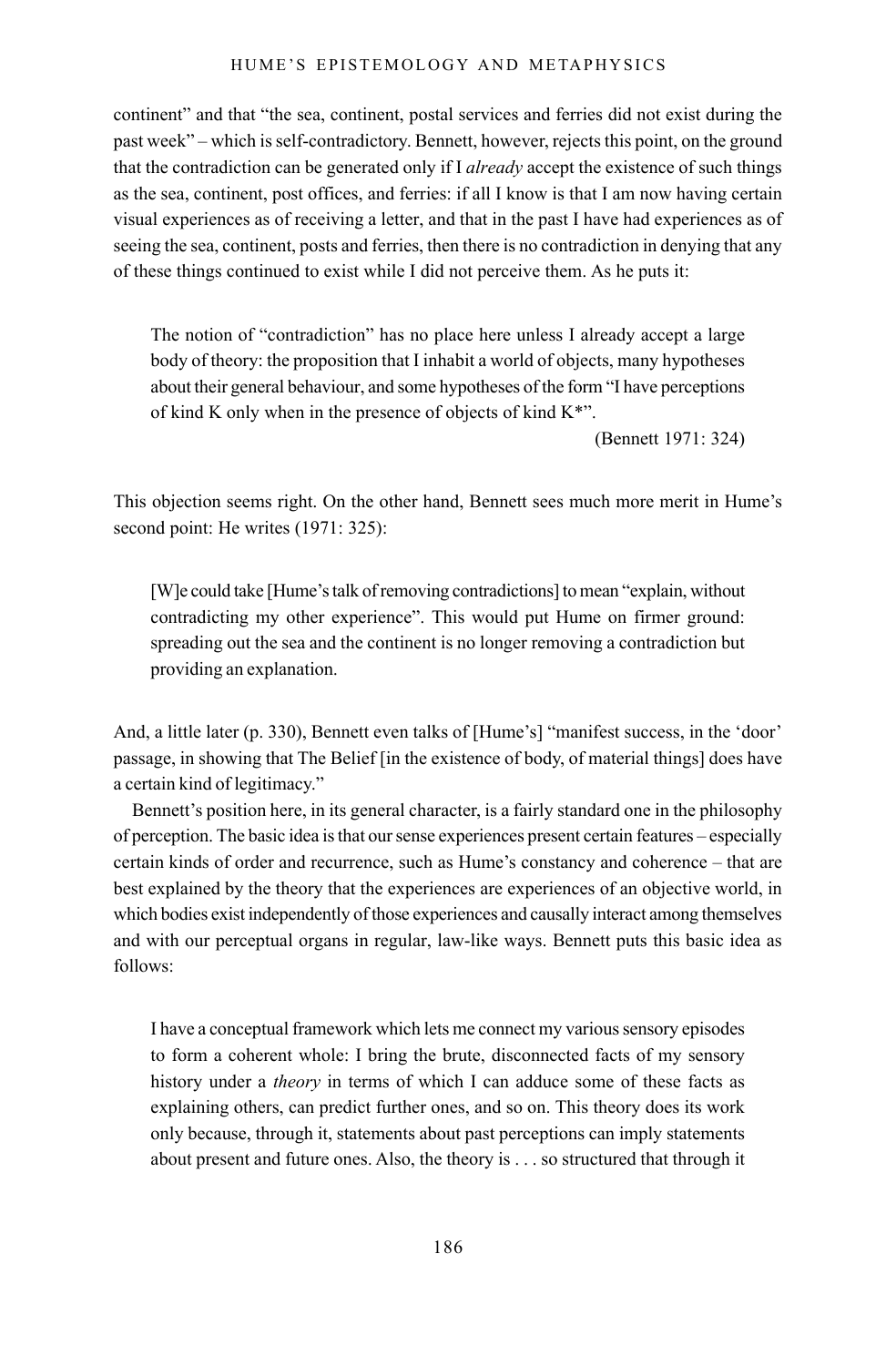certain perception-statements can imply the existence of objects when I do not perceive them.

(1971: 325)

The manner in which Bennett spells out the details of this general position, however, is original and of considerable interest. Building on Hume's example of the door, Bennett illustrates the way in which the "theory" of independently existing objects enables me to "connect my various sensory episodes to form a coherent whole" – to adduce some of "the brute, disconnected facts of my sensory history . . . as explaining others, . . . [and as] predict[ing] further ones." He writes (p. 331):

When I see a door, turn my head away, and then turn back and see it again, my two visual impressions are connected by the statement that each is the seeing of a door. For example, the judgement that the first is the seeing of a door supports the prediction that when I turn my head back I shall have the second visual impression.

Here the point is that by treating my first visual experience as the perception of a door  $-a$ real door that exists independently of my experience of it – I can use the experience to predict that when I turn my head back I shall again have a visual experience as of a door, and also to explain why I have this latter experience upon turning my head. If, on the other hand, I regarded the first experience as just a sensory episode in my psychic history, not connected to or caused by a door, then I could not use it in these ways. Thus, Bennett declares: "In ways like this I bring objectivity-concepts to bear upon impressions which I do have; and Hume should admit that such procedures are useful, and are broadly causal in nature" (p. 331).

Having in this way illustrated how the belief in *independently* existing objects explains how we can use some experiences to explain and predict other experiences, Bennett, in one of the most interesting moves in his discussion, goes on to argue that such a belief perforce commits one also to the belief in *continuously* existing objects. He first invites us (p. 332) to suppose that Hume would resist this transition: that he would try to admit the explanatory usefulness of independently existing objects but refuse to extend this admission to continuously existing ones:

Hume might still say: "But the fact remains that the utility of 'perceived object' does not help me with my problem about the utility of 'unperceived object'. Even if it is helpful to be able to say 'I now see a door' both at  $t_1$  and  $t_3$ , I have shown that it cannot be helpful to say 'There is now a door which I don't see' at  $t_2$ ."

To this, Bennett responds: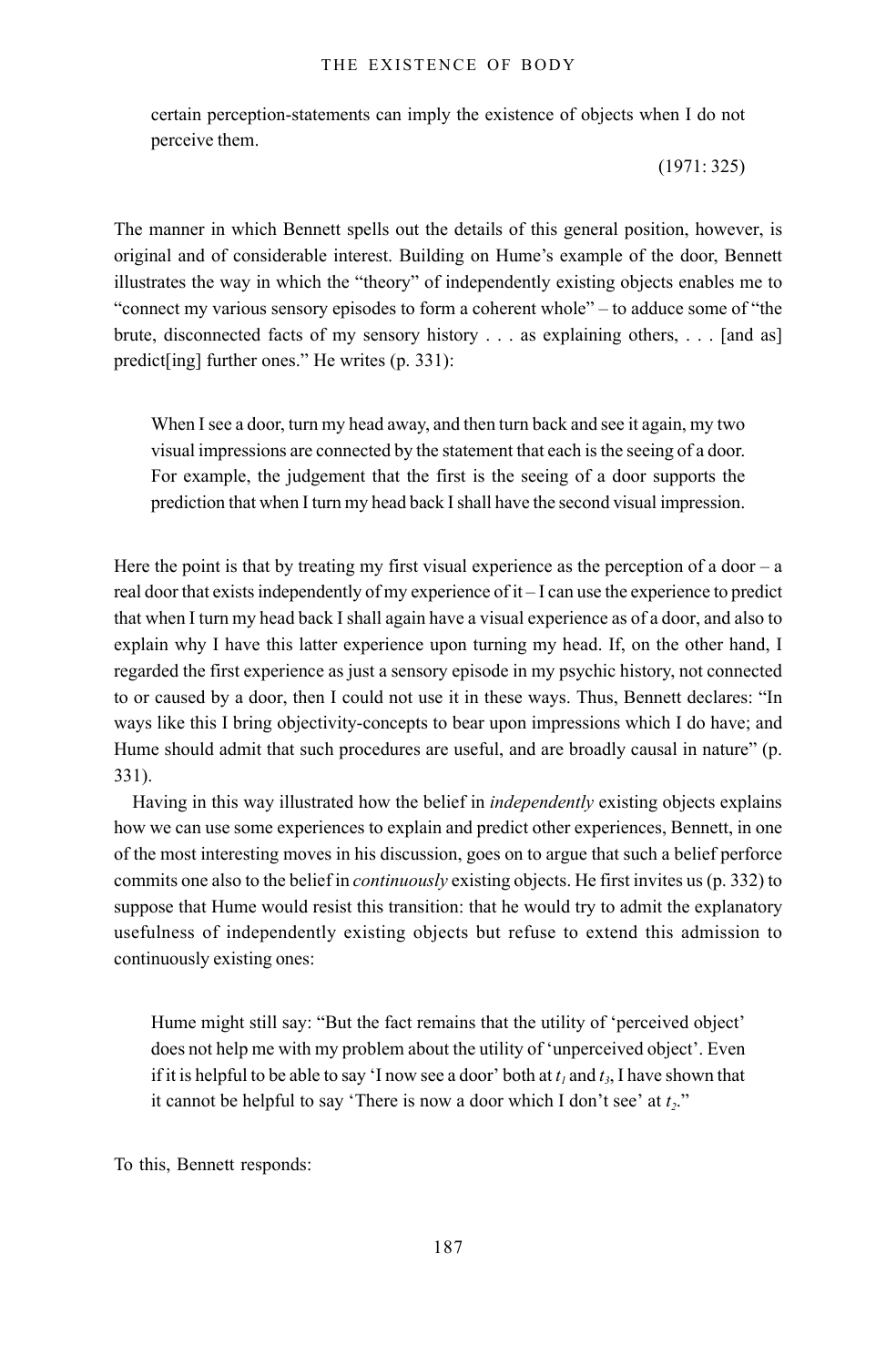#### HUME'S EPISTEMOLOGY AND METAPHYSICS

But the benefits of "perceived object" come through a theory of which "unperceived object" is an *integral* part: we cannot lop off statements asserting the existence of objects while unperceived, while retaining the "useful" objectivitystatements which classify some of our perceptions as perceptions of objects. (1971: 332)

This seems right; for suppose that, in the door example, I did *not* admit that the door continued to exist while I was looking away. Then my first visual experience would provide no basis for predicting or explaining the second; instead, I might as well suppose that a door like the first one *miraculously* sprang into existence when I looked again, which would be as good as admitting that the belief in an independently existing door had *no* explanatory value after all. Bennett goes on (pp. 332–3) to illustrate this vital link between admitting independent objects and continuous ones in terms of Hume's "sea and continent" example:

[T]he "sea and continent" are supposed to raise a problem for me only in respect of their existence when I don't perceive them; but the statement "There is a sea between us *now*" is connected, through my general world-theory and thus through the conceptual framework which is its bone, with statements about perceptions which I do have at some time or other – what I shall observe if I take a certain journey, what I heard my friend say when asked "What route will you take?" and so on. I have no way of linking these perceptions of mine which doesn't involve my agreeing that the sea is there right now . . . . I rest my case on the . . . thesis that the only way I can helpfully bring objectivity-concepts to bear on *my* impressions – or you on yours, or Hume on his – is through a theoretic structure which, together with the given experiential data, implies that objects sometimes exist while unperceived. The only ground *we* have for claiming sometimes to perceive objects are equally grounds for claiming that objects sometimes exist when we do not perceive them.16

We shall conclude this part by raising a question about Bennett's "explanation-providing" defense of the belief in body. Clearly enough, the defense works only if a good case has been made for the belief in the *independent* existence of the objects of perception; for only then can Bennett's chief point – that any grounds there are for saying that we perceive (independent) objects are grounds also for saying that those objects continue to exist unperceived – come into play. The question we shall raise is simply this: has Bennett made a good case for the belief in object-independence? Such a case, it seems, would have to address effectively the sceptical argument, described at the beginning of this part, which R. M. Adams traces to Descartes: it would have to give a good reason for saying that our perceptual experiences are produced not by some extremely powerful and intelligent agent bent on deceiving us but rather by a physical world. But the only reason Bennett provides is the one he describes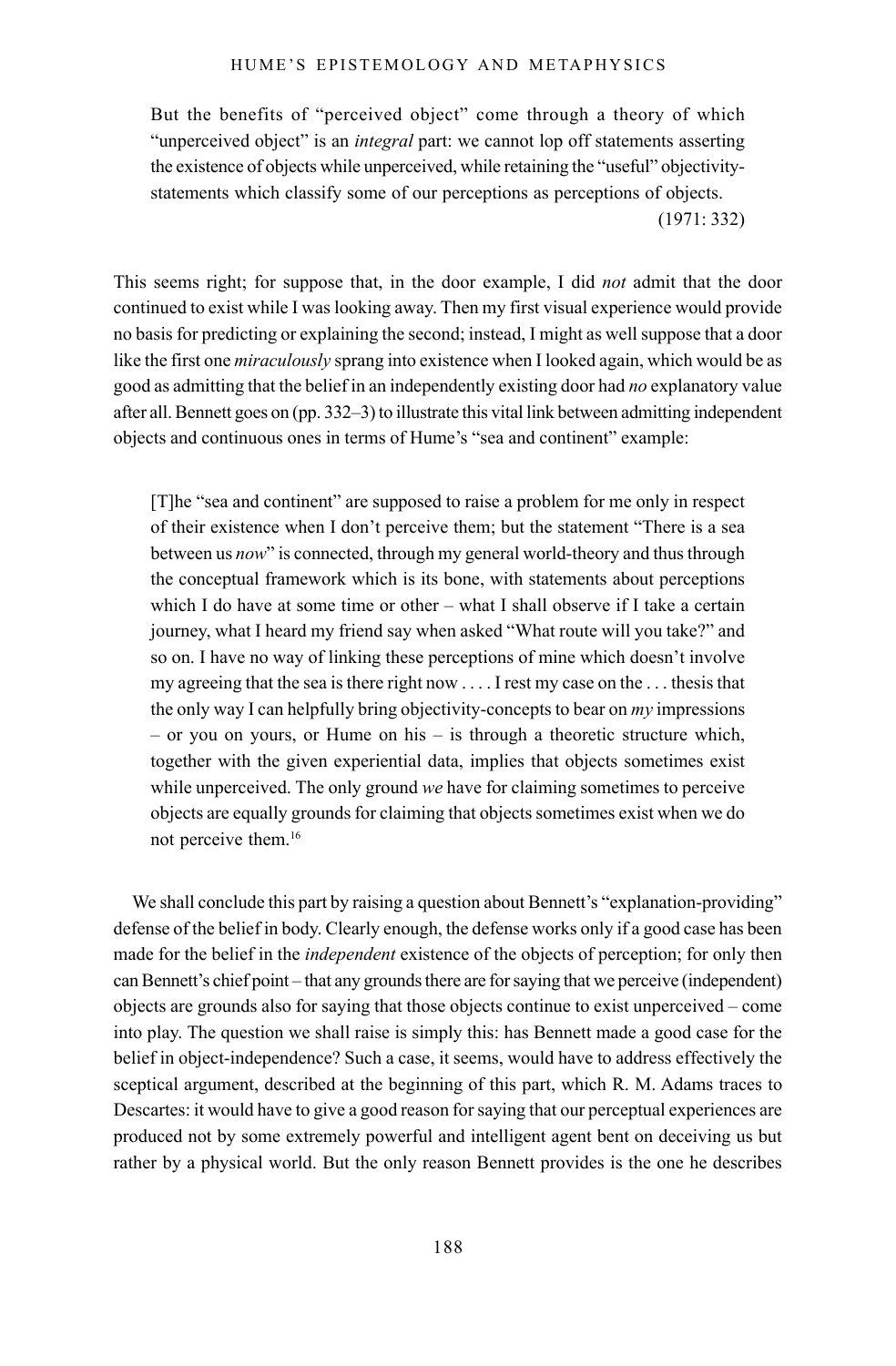rather blandly, in connection with the door example, by saying: "In ways like this I bring objectivity-concepts to bear upon impressions which I do have; and Hume should admit that such procedures are useful, and broadly causal in nature" (1971: 331).

But suppose that a determined sceptic were to respond to Bennett by saying:

"I admit that one way in which I can use a present perception as of a door to predict another such perception, or use one perception of a door to explain another one, is by agreeing that a door exists independently of those perceptions and continues to exist in between the times of their occurrence. But this is only one possible explanation; there are others. Another possible explanation is that God, or some evil deceiver, wants to make me believe falsely that doors and other material things exist, and so causes in me a set of orderly and systematic perceptual experiences such that I can predict those I will have on the basis of those I have had, and explain some perceptions by adducing other perceptions, and so forth."

Now there seems to be nothing in Bennett's account – at least nothing that he explicitly says – to explain, even to suggest, why such an alternative theory is less reasonable than the physical-world theory.

Furthermore, in at least one passage, Bennett seems to overlook the type of sceptical challenge that we have raised. Bennett writes (p. 325) that, in the light of his account:

In a given sensory situation I may have to choose between (*a*) accepting that there is such an object [i.e. an object that exists when I do not perceive it], (*b*) relinquishing the theory and thus my only chance of explaining my sensory present, and (*c*) retaining the theory while denying that there is an object which I don't perceive – thus committing myself to a falsehood about my sensory past. This is the case where I must choose (*a*) if I am to "account for [my present perception] 17 conformable to past experience": if I choose (*b*) I cannot "account for" the perception, and if I choose (*c*) my explanation will not be "conformable" to my past experience.

To illustrate: suppose that my "given sensory situation" is that I seem to see a door on turning my head back, or have an experience as of seeing a door on seeming to turn my head back, along with the memory of having had a similar experience (minus the head-turning experience) a moment ago. Then, according to Bennett, I have three choices: (*a*) I accept that I am seeing a door; (*b*) I give up the theory that doors and other objects exist independently of my perceptions of them; and (*c*) I retain this theory but deny that I am now seeing a door. Bennett would say that if I choose (*b*) I relinquish "my only chance of explaining my sensory present;" and that if I choose (*c*) my explanation of my present sensory situation, whatever it is, will not be the same as it was in other similar situations; which is why, if I wish to explain my present sensory situation, and to do so in a way that matches similar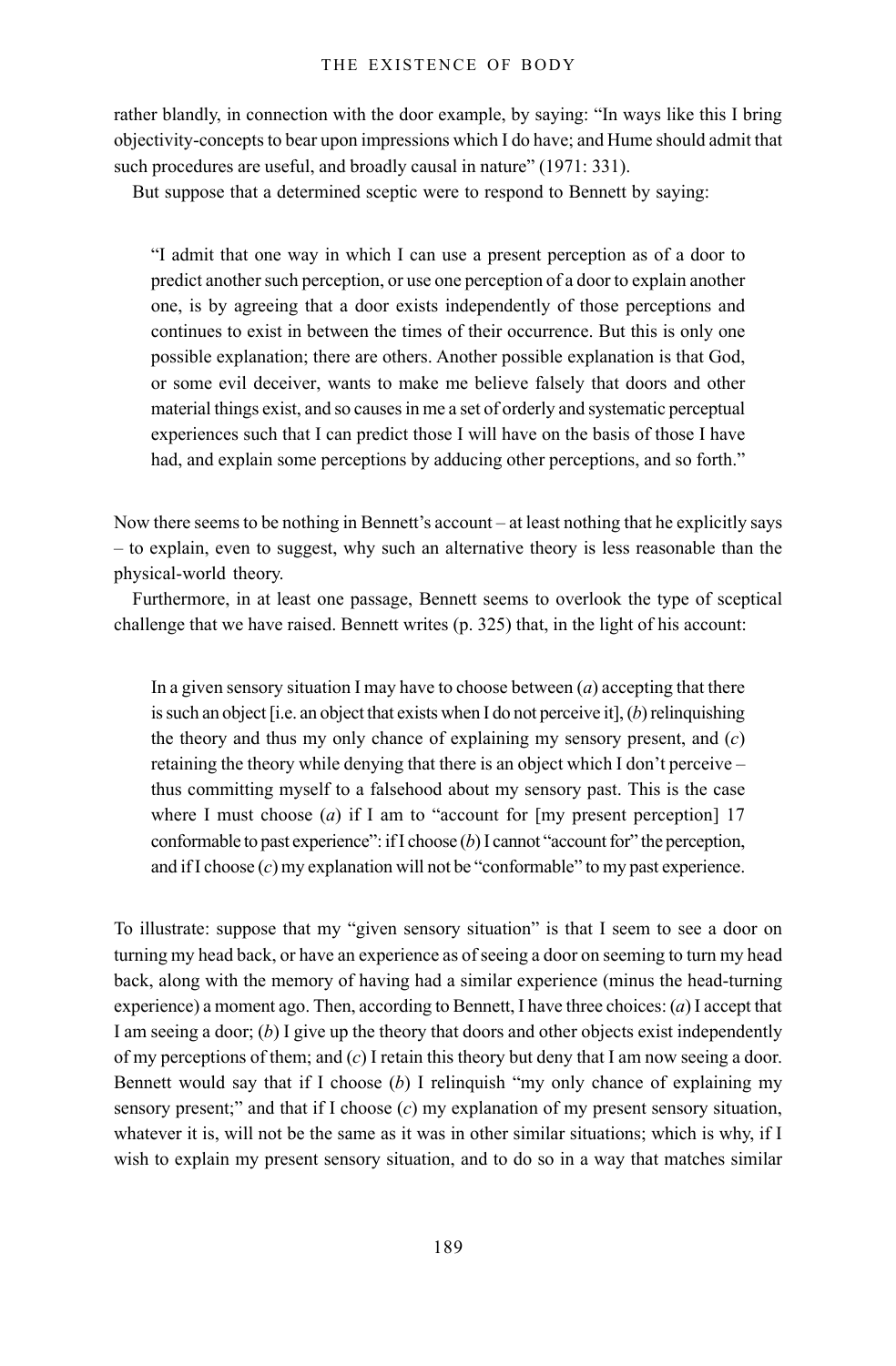situations (and, otherwise, what sort of "explanation" would it be?), I must opt for (*a*). The trouble, however, lies with Bennett's claim that if I opt for (*b*) then I relinquish "my *only* chance of explaining my sensory present," and so "*cannot* 'account for' the perception [emphases added]." A determined sceptic will not grant this claim. Rather, such a sceptical philosopher will say that there are other possible theories, such as the theory of a universal deceiver, that can serve to explain my present sensory situation just as well as the physicalworld theory. There seems to be nothing in Bennett's account that can effectively meet this classic sceptical challenge.18

# **8 A Kantian response to scepticism regarding the senses**

In this final part, we shall consider briefly another, quite different, response to the sceptical challenge: that of Immanuel Kant in his *Critique of Pure Reason* (hereafter, "the *Critique*"). *As* previously mentioned, Kant's theory of knowledge is an enormously complex one that lends itself to many different interpretations; here we shall consider only one key idea in *one* way of reading Kant.

As was mentioned in Chapter 5, in the *Critique* Kant gives a number of "transcendental arguments" – arguments intended to show that we could not have the kind of experience we do, unless certain principles were true. Such arguments start from some fact about experience which is supposed to be incontrovertible and which even a sceptic would admit, and then try to show that this fact, when reflected upon, implies the truth of a principle(s) that the sceptic doubts. The most ambitious such argument offered by Kant, in a famous and very difficult section of the *Critique* called the "Transcendental Deduction of the Pure Concepts of the Understanding," can be interpreted as an attempt to show that a certain incontrovertible fact about human experience would not be possible unless we employed concepts of physical objects.

On the interpretation of Kant's transcendental deduction (as this argument is usually called) that we shall briefly consider, the incontrovertible fact of experience with which the argument begins is what we shall call the "unity of consciousness."19 To see what this means, notice first that human consciousness at any given time is typically not consciousness of just one thing, but rather of *many* things. We are seldom if ever conscious of only one item – our experience would be very dull if we were – but of a diversity of items (which Kant called a "manifold of representations"). For example, when simply gazing into an ordinary furnished room, you are conscious not only of a door, but also of walls, a chair, a table, a bed, windows, a carpet, light fixtures, and so on. Now this simple fact requires something noteworthy; namely, that each of the items of which you are aware be presented to *one and the same* consciousness. If the chair were presented to one consciousness, the table to another, the bed to a third, and so on, then there would be no awareness of the furnished room, but only separate awarenesses of a wall, table, chair, bed, etc. This point, as we saw in Chapter  $1 - in$ connection with our (Kantian) objection to Hume's bundle theory of the self – is also evident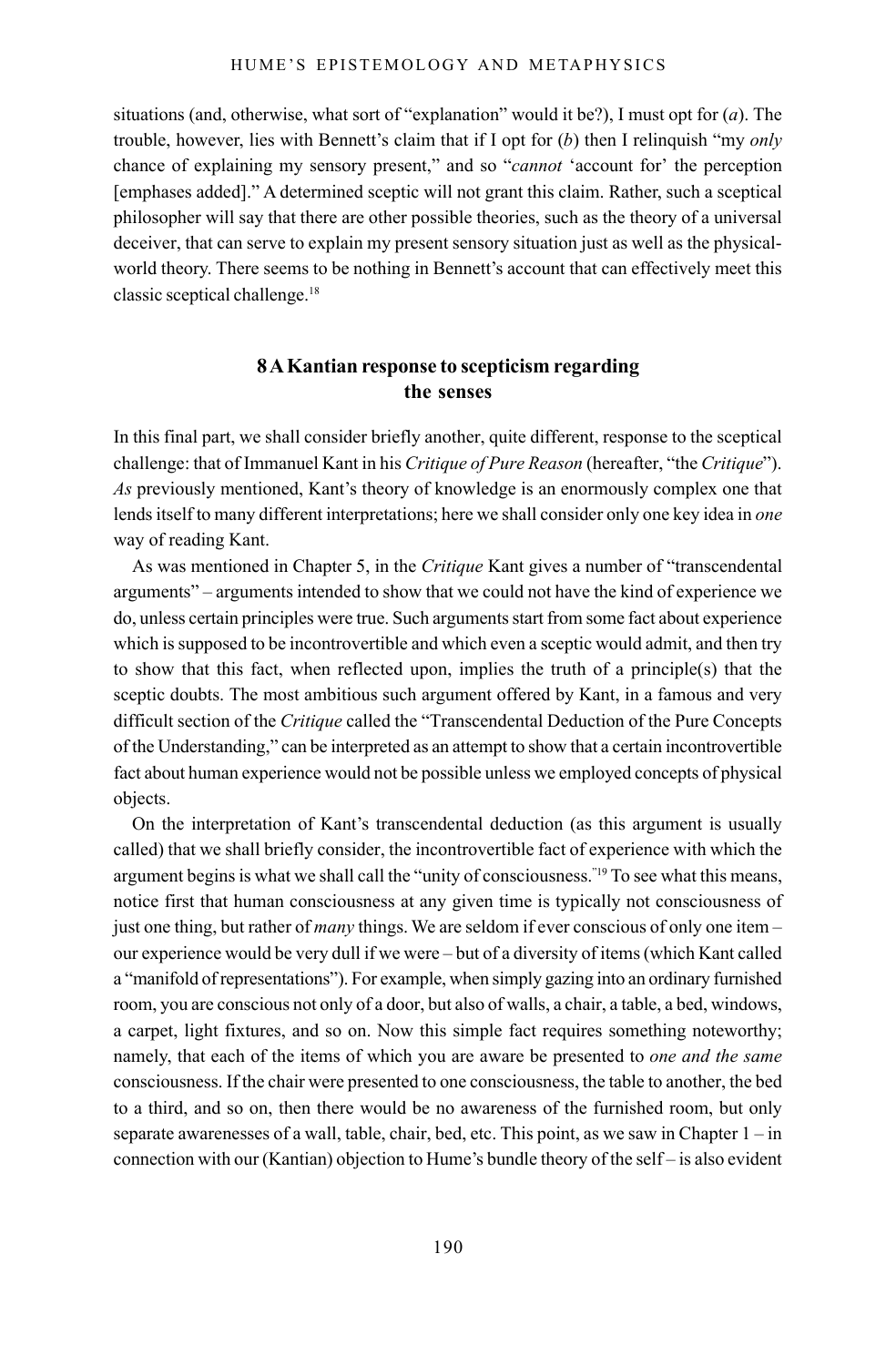when we recall that human consciousness is extended over time, and that we can be aware of succession in time. In order to hear several strokes of a bell as a succession of strokes, it will be recalled, it is essential that each stroke be retained in one and the same consciousness when its successor is heard.

Kant's transcendental deduction  $-$  or at least one key idea in one interpretation of his highly complex argument – turns on the relation between this fact of the unity of consciousness on the one hand, and the use of concepts of objects on the other. Notice first that unless we had unity of consciousness, we could not use concepts of objects. Consider a simple object like a chair. If each leg of the chair, the seat of the chair, and the back of the chair were always presented to different consciousnesses, then there could be no consciousness of a chair, and so no concept of a chair. Concisely put, consciousness of an object requires unity of consciousness; the parts of the object of which we must be aware in order to be aware of the object, be they few or many, must each be given to one and the same consciousness. Now the key idea in Kant's argument is both less obvious and more difficult; it is the converse of the claim just made: to wit, that unity of consciousness requires consciousness of an object.

To see why Kant thinks this is so, suppose that we ask: what unifies, or holds together in a single consciousness, a variety of experiences? This is not an easy question to answer, for there are at least four possible answers that must be eliminated:

- 1 It will not do to answer that a variety of experiences can be unified by introspectively spotting some relation that they all have to the self or conscious subject. This is because, as we saw in Chapter 1, Hume showed that we do not and cannot introspect the conscious subject – a point also made by Kant  $(1963: A107)$ . It follows that we cannot introspect the self *in relation* to items of experience, since to be introspectively aware of a relation between X and Y we must be aware at least of both X and Y.
- 2 A variety of experiences cannot be unified by spotting some necessary connections between the experiences themselves. For, as we saw in Chapter 4, Hume showed that we never observe any necessary connections between different occurrences.
- 3 A variety of experiences cannot be unified by relations of association between them.20 This is because, as the Kant scholar Robert Paul Wolff has shown (1963: 108–9), mere association is not sufficient for unity of consciousness. For, suppose that John and Mary's experiences have the following unusual relationship: whenever John smells bacon, Mary imagines eggs; and whenever Mary imagines eggs, John smells bacon. Then Mary's and John's experiences of smelling bacon and imagining eggs stand in a relation of association – one leads to the other and vice-versa – but they do not belong to one and the same consciousness. For it is not the case that when John smells bacon, *he* imagines eggs; or that when Mary imagines eggs, *she* smells bacon. To put it differently, the bacon-smelling and egg-imagining experiences are not in the same mind.
- 4 We cannot say that a diversity of experiences are unified in one consciousness because they are all in the head (see Wolff 1963: 115). For, even waiving objections to talking about heads in the context of trying to meet the sceptical challenge, as well as possible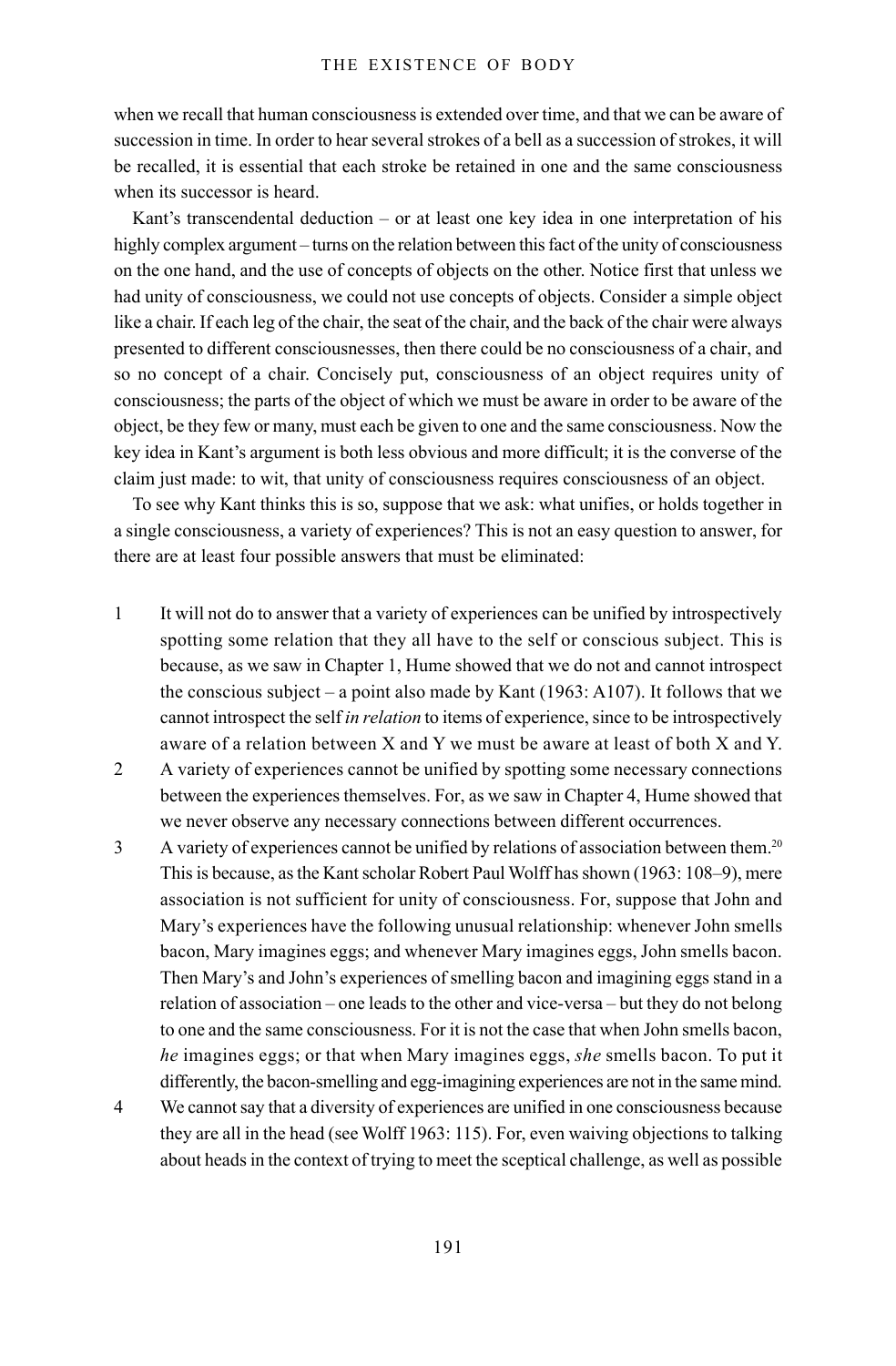objections to talk of experiences being "in the head," this condition would not be sufficient: the experiences might be in different parts of the brain that did not communicate with each other.

If a diversity of experiences cannot be unified in any of the above four ways – by standing in an introspectional relation to the self, by exhibiting necessary connections between each other, by association, or by being all in the head – then what does unify them? The answer proposed by Kant is this: the experiences are unified by being related to an object, by being *of* an object. To grasp this idea better, notice that being related to an object is certainly one way to unify a diversity of experiences: the object serves, so to speak, as an anchor for them. Now Kant's idea is that, in light of the elimination of the other possibilities mentioned, this is the *only* way to unify a diversity of experiences in one consciousness (Wolff 1963: 116).

This idea is merely the nub of a lengthy argument that we shall not develop more fully here, since our purpose is merely to sketch the core of one reading of Kant's alternative response to an external-world sceptic.21 Rather, let us test Kant's idea, by considering some possible objections to it.

One possible objection would be that Kant is wrong to think that relation to an object is required to unify a diversity of experience, because mere *co-presence* to one consciousness is sufficient to explain such unity. Kant could reply that this objection just begs the question; for "co-presence" is here merely another term for "unity of consciousness" – the very notion he is trying to explain. Further, co-presence may seem to provide the needed explanation, only because we can think schematically of a set of items that are all related to the same self by (the relation of) awareness. However, once we realize that we cannot spot any such self in introspection, we can see that co-presence offers no explanation of the difference between a set of experiences each of which exists for a different consciousness, and a set of experiences each of which exists for one and the same consciousness. Rather, it is only a label for the latter phenomenon, which is the one we are trying to understand.

A second possible objection goes as follows. What would Kant say about the experiences obtained in a hallucination? Does not his idea "prove too much," namely, that even hallucinatory experiences are experiences of objects? Kant could reply that even hallucinatory experiences *purport* to be of objects, they are conceptualized *as* experiences of objects. It is only because they do not cohere with other experiences, or with the broader context of our experience, that they are eventually classified as hallucinations.

This reply, however, leads to another, more basic, possible objection to Kant's approach: does not his idea show only that our experiences must be *conceptualized as* experiences of objects, while failing to show that they must really *be* experiences of objects? If so, then it would seem that Kant's approach completely fails to meet the sceptical challenge.

To see how Kant could answer this basic objection, we need to describe the question to which the constructive part of the *Critique* is addressed. This question can be put as follows: what can we know about what human experience (which is the only kind we can have) must be like, without prejudging or even addressing the question of whether that experience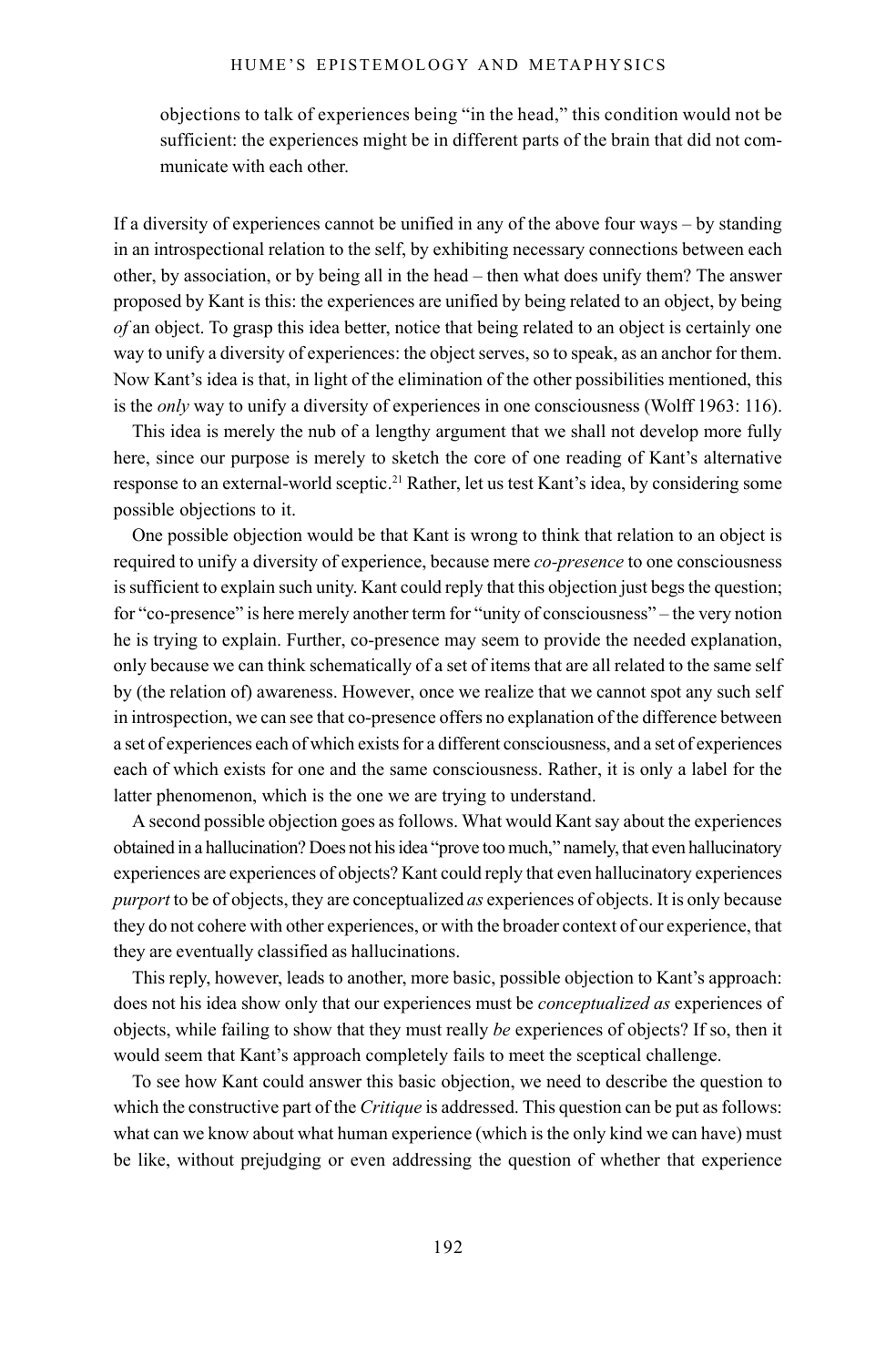conforms to things as they are quite apart from our experience – indeed without even addressing the question of whether things as they are in themselves are the same things as or are different from the things we experience? For Kant, this question breaks down into two:

- (1) What can we know about how anything must be *perceived* by us, without making any judgment on the question of whether this is the same or different from the way things are apart from the way we perceive them?
- (2) What can we know about how we must *think* things are, or conceptualize them, without making any judgment on the question of whether the way we must conceptualize things conforms to things as they may be apart from such conceptualization?

To the first question, Kant answers, in the first constructive part of the *Critique*, called the "Transcendental Aesthetic," that things must be perceived by us as being in time and space. To the second question, he answers, in the second constructive part of the *Critique*, called the "Transcendental Analytic," that given just the fact of unity of consciousness as an incontrovertible datum, it follows that things must be conceptualized as physical objects (whose changes are, moreover, governed by causal laws).

We cannot explore in this work the deep and complex arguments by which Kant seeks to defend these answers to his questions. But let us try to say how his approach bears on the sceptical challenge. Notice that Kant's questions open up a kind of space in which we can talk about human experience without the worry of whether it conforms to things as they may be in themselves – things apart from our modes of experiencing them. Kant would say that this is in fact the proper domain of philosophy, and that both the non-sceptic and the sceptic make the same mistake. The non-sceptic claims that we can have knowledge of things as they are in themselves, quite apart from our ways of experiencing them. This, by Kant's lights, is a mistake; for we cannot possibly know what things are like apart from the ways in which we must perceive and think of them. As for the sceptic: it might, at first, be thought that Kant is himself a sceptic; for does not a sceptic hold precisely what Kant holds – that we cannot know what things are like in themselves? But there is a difference between Kant and the sceptic. A sceptic holds that we cannot know what things are like in themselves because our *evidence* or *justification* for any claim about such things is always insufficient or faulty, as in the case of the causal inference from impressions to objects, which, as we saw, Hume rejects. Kant, by contrast, regards as incoherent the very thought that there could be evidence as to what things are like completely apart from the ways in which we must perceive and conceptualize them. For that thought fails to recognize that in all human cognition, there is a contribution made by the knower: namely, the knower's ways of perceiving and conceptualizing things, the import of which for the content of our knowledge cannot be ignored or factored out.

The mistake made by sceptic and non-sceptic alike, then, is to assume that it makes sense to suppose that we could know what things are like "in themselves" – independently of the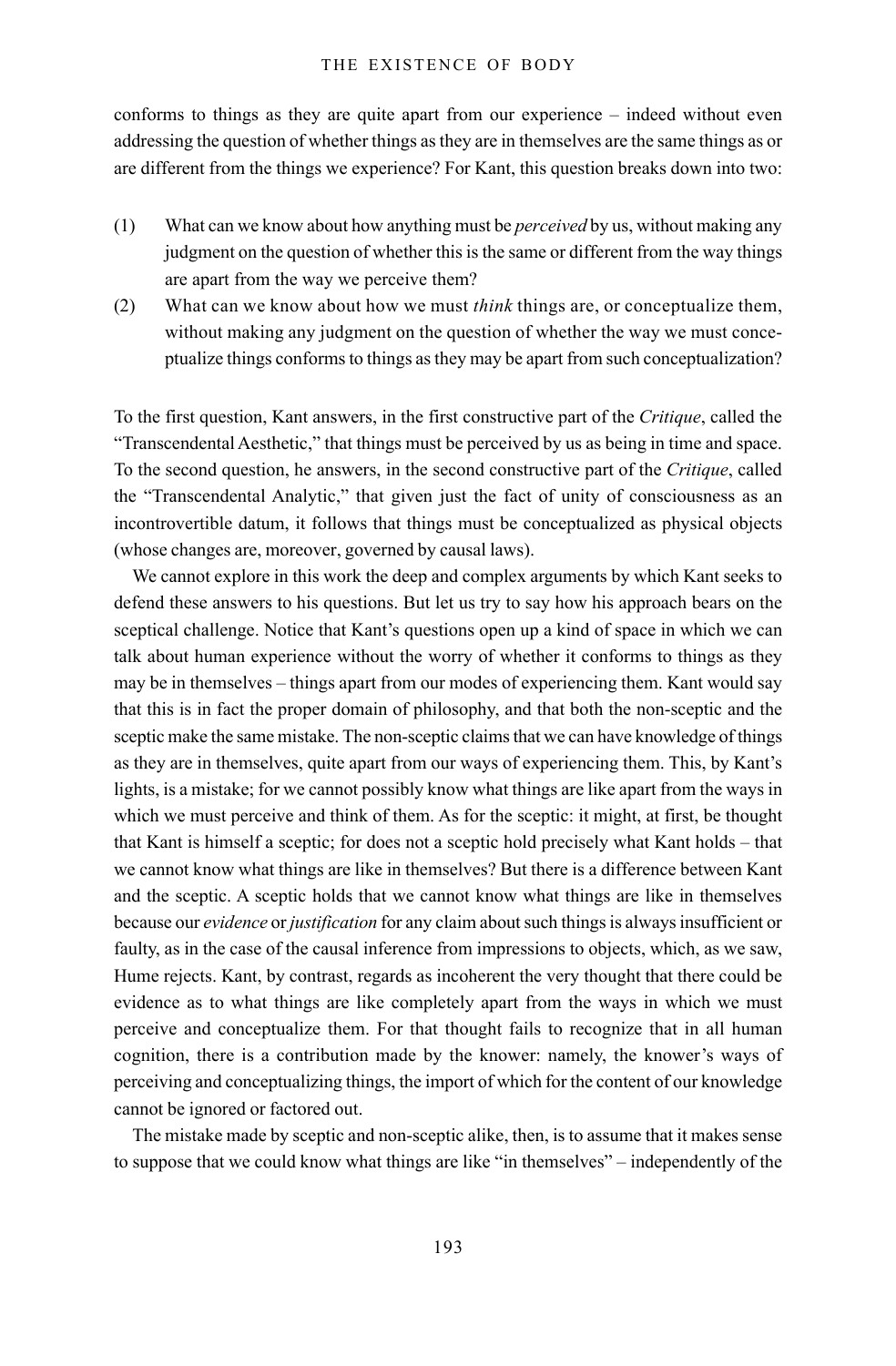ways in which we must perceive and conceptualize them. In particular, the sceptic's supposition that all our experience might be produced by a Cartesian deceiver is precisely a supposition about what reality might be like totally apart from the ways we must perceive and think of it. So Kant presumably would have to grant that we cannot know this supposition to be either true or false, for that would again be to know what things are like totally apart from our ways of perceiving and conceptualizing them. But he would maintain that we can at least know that we must perceive and conceptualize reality as a system of physical objects interacting causally in space and time. Whether this is a satisfactory reply to the sceptical challenge must here be left for the reader to ponder.<sup>22</sup>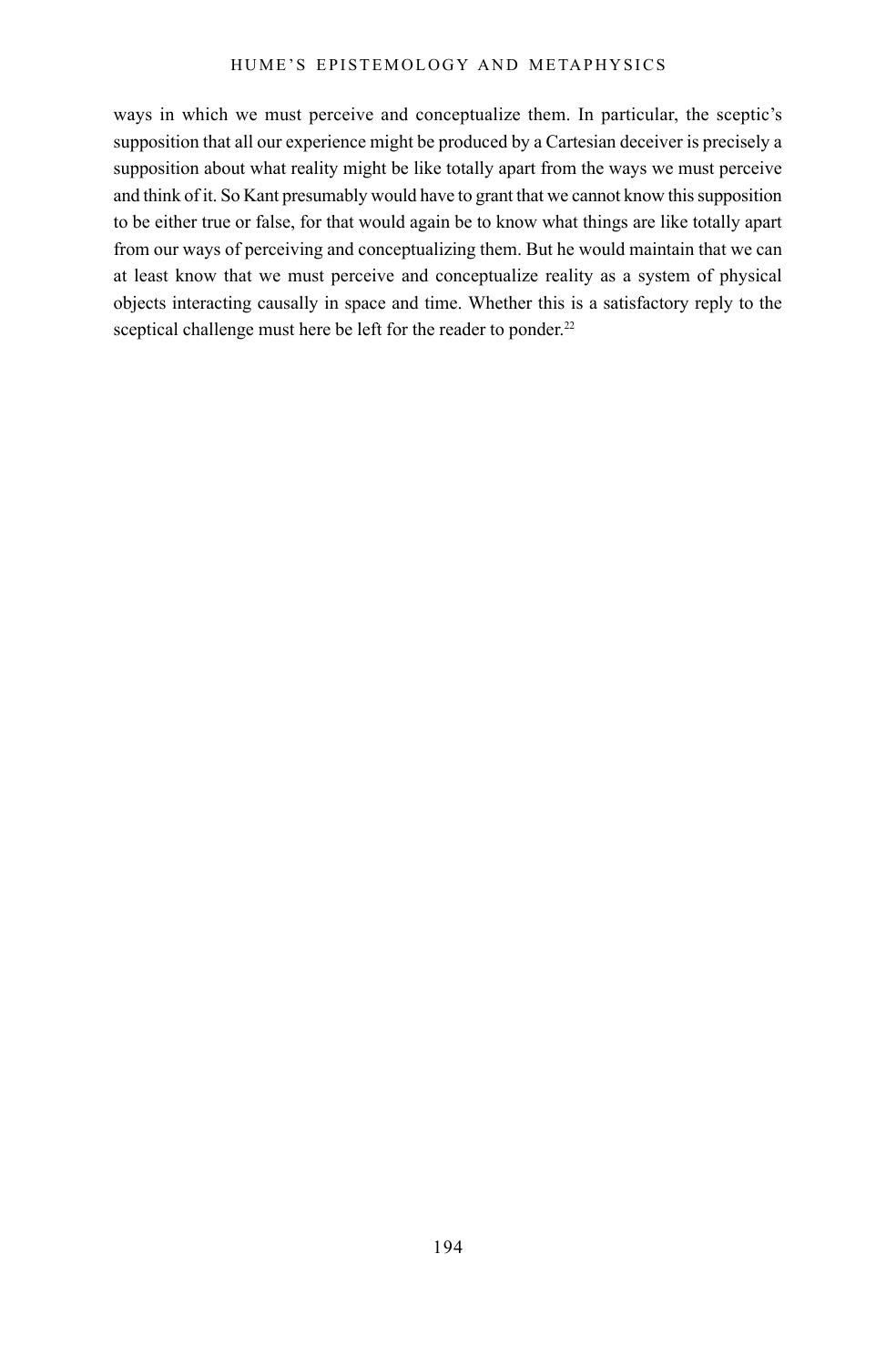#### INTRODUCTION

- 1 As Hume scholars have shown, there were still other formative influences on Hume. Norman Kemp Smith especially, in his *The Philosophy of David Hume* (1941), has emphasized the influence of the British moralists Hutcheson, Shaftesbury, Mandeville, and Butler, especially Hutcheson.
- 2 This general account of Hume's basic program is indebted in part to D. G. C. MacNabb 1967: 75.

#### 1 HUME'S THEORY OF MEANING AND ITS IMPLICATIONS

- 1 This summary of Descartes' presentation of the case for scepticism follows his *First Meditation.* See Descartes 1984: 12–15.
- 2 This topic will be discussed in more depth in Chapter 6.
- 3 Despite the advantages of the modern formulations, some contemporary scholars would resist the attempt to interpret Hume along these lines. For example, Garrett (1997: Chapter 2) argues that:
	- (1) Hume did not regard the "copy principle" (as Garrett calls Hume's version of the principle of empiricism) as an a priori truth (p. 43); and
	- (2) some of Hume's principles concerning the operations of the imagination offer him a way of explaining how one might have the idea of the missing shade of blue without having had the corresponding impression (pp. 51–2).

With regard to  $(1)$ , it should be noted that Garrett's principal argument – that  $(a)$  impressions are *causes* of ideas and (b) for Hume causal claims are never a priori – is based exclusively on the *Treatise.* In the *Enquiry*, Hume does not insist or even say that impressions are causes of ideas. Given that Hume himself says in his prefatory "advertisement" to the *Enquiry* that it alone should be regarded as containing his "philosophical principles and sentiments," that he there also distances himself from the *Treatise* by calling it "that juvenile work" (E:2; S:xviii, F:52), and that one of the main differences between the two works is precisely that the *Enquiry* contains far less psychology, this difference between the accounts of impressions and ideas in the two works is not insignificant. With regard to (2), it should be noted that (as Garrett himself seems quite aware) explaining how one might, on Humean principles, arrive at the idea of the missing shade of blue is not tantamount to showing that there is no contradiction between the copy principle and Hume's admission that this idea need not be copied from any impression. Despite these reservations about Garrett's position, however, we need not deny that he may be right in claiming that his reading of Hume is historically accurate. For our claim is not that the modern formulations are *identical* with Hume's own views. Rather, it is that: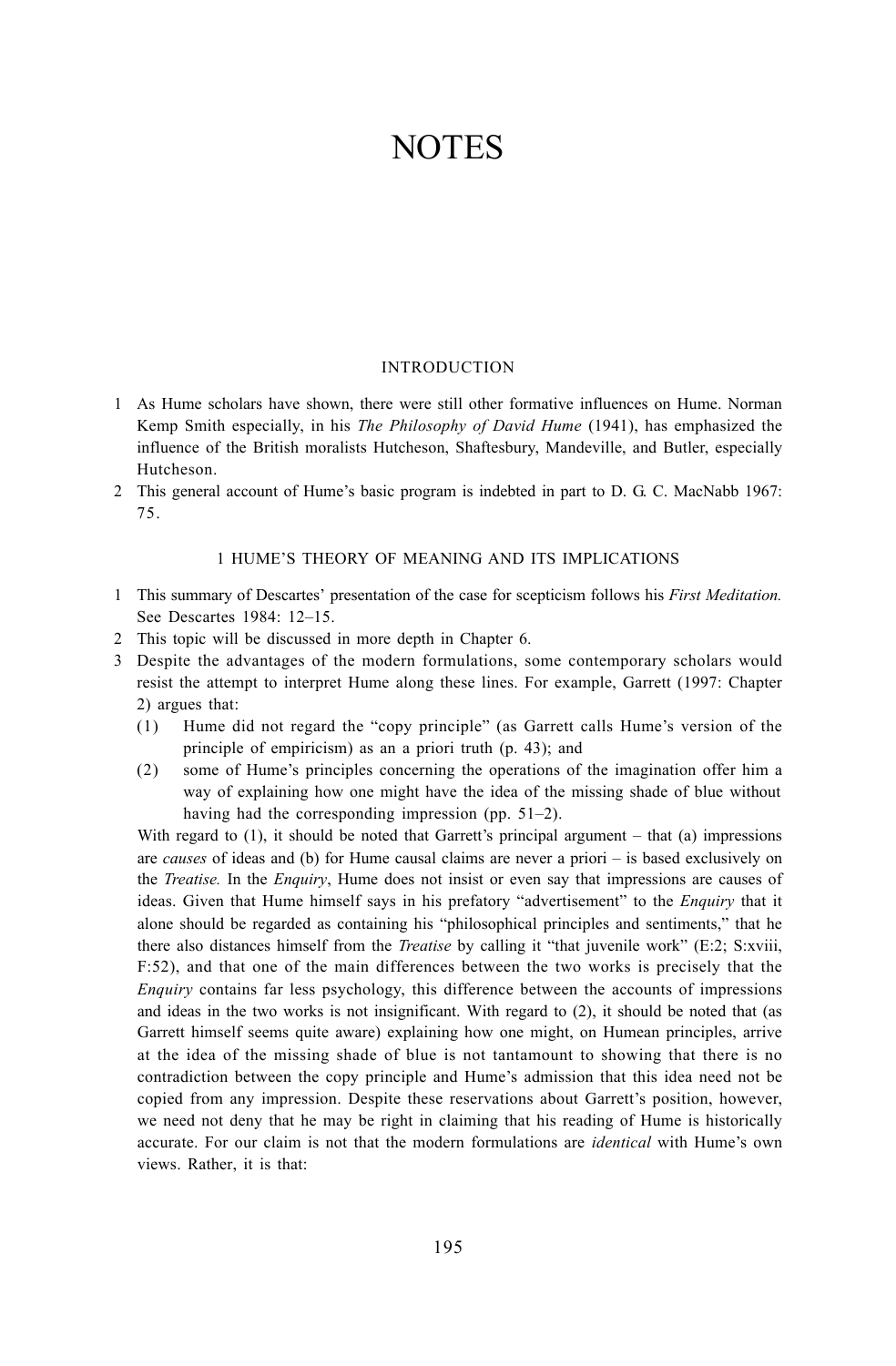- (1) the modern formulations are suggested by, and historically descended from, Hume's own views;
- (2) they do not face the difficulties that afflict Hume's own views; and
- (3) they can do the same critical work regarding "substance," "self," and "cause" that Hume's own principle of empiricism and test for meaning are supposed to do.
- 4 Since philosophers routinely distinguish between *properties* (e.g. redness, roundness), which are abstract or general and cannot be said to exist at one place and time rather than another, and property*-instances* (e.g. the redness and roundness of a particular apple) which are particular and can be said to exist or occur at a particular place and time, it would be more accurate to say that, according to the bundle theory, a thing is composed of coexisting propertyinstances (or coexisting instantiated properties, or co-instantiated properties), while according to the substance theory, it is composed of property-instances that belong to an underlying substance. But, for simplicity's sake, we shall continue to say that on the bundle theory a thing is composed of coexisting properties.
- 5 Descartes held that the basic or "primary" properties or qualities of matter are restricted to shape and size, which he calls "extension"; Locke argued that solidity must also be included, so as to distinguish matter from empty space. Both Descartes and Locke held that the socalled "secondary" qualities or properties – color, taste, smell, sound, and temperature – are merely capacities or dispositions that objects have, because of their primary properties/ qualities, to produce certain experiences in perceivers.
- 6 It has been suggested to me that since substance is supposed to underlie a thing's properties rather than its surface, the appropriate thought-experiment here is that of trying to abstract or "think away" all of a thing's properties – an experiment that would lead us to realize that it is only through properties that a thing is perceptible, so that substance itself is not perceptible. Although this alternative way of making the point – that substance is unperceivable – is perfectly acceptable, it is also the case that substance is supposed to underlie a thing's property*-instances*, like the piece of wood's very own shape, size, and color (see note 4 above ). Further, as shown by Berkeley's attack on the notion of substratum in his *Three Dialogues Between Hylas and Philonous*, it is hard to see how substance could underlie such instantiated properties unless it existed literally under a thing's surface (1993a: 187–9). But the thought-experiment described in the text shows that the actual removal of all such property-instances leaves nothing perceivable.
- 7 Berkeley, for reasons akin to Hume's, denies that we can have any *idea* of (even mental) substance. But, notoriously, he insists that we have what he calls a "notion" of mental (though not of material) substance.
- 8 For an excellent account of Hume's views on identity, and a trenchant, detailed critique of those views along the lines just indicated, see Penelhum 1955 and 1967. Some scholars, however, have tried to show that Hume is not really committed to the view that ordinary judgments of identity are mistaken: see for example Ashley and Stack 1974, and Noxon 1969. Penelhum 1975 replies to Ashley and Stack and to Noxon.
- 9 Two excellent sources to consult for an orientation to the issue of personal identity are Perry 1975 and Shoemaker and Swinburne 1984.

#### 2 HUME'S THEORY OF KNOWLEDGE (I)

1 It may be objected that the use of the term "knowable" represents Hume as holding that there are two *kinds* of "*knowledge*," and that Hume restricts knowledge properly so-called to "relations of ideas," and refers to matters of fact as "probabilities." It is true that in the *Treatise*, Hume sometimes uses the term "knowledge" in a way that would restrict its application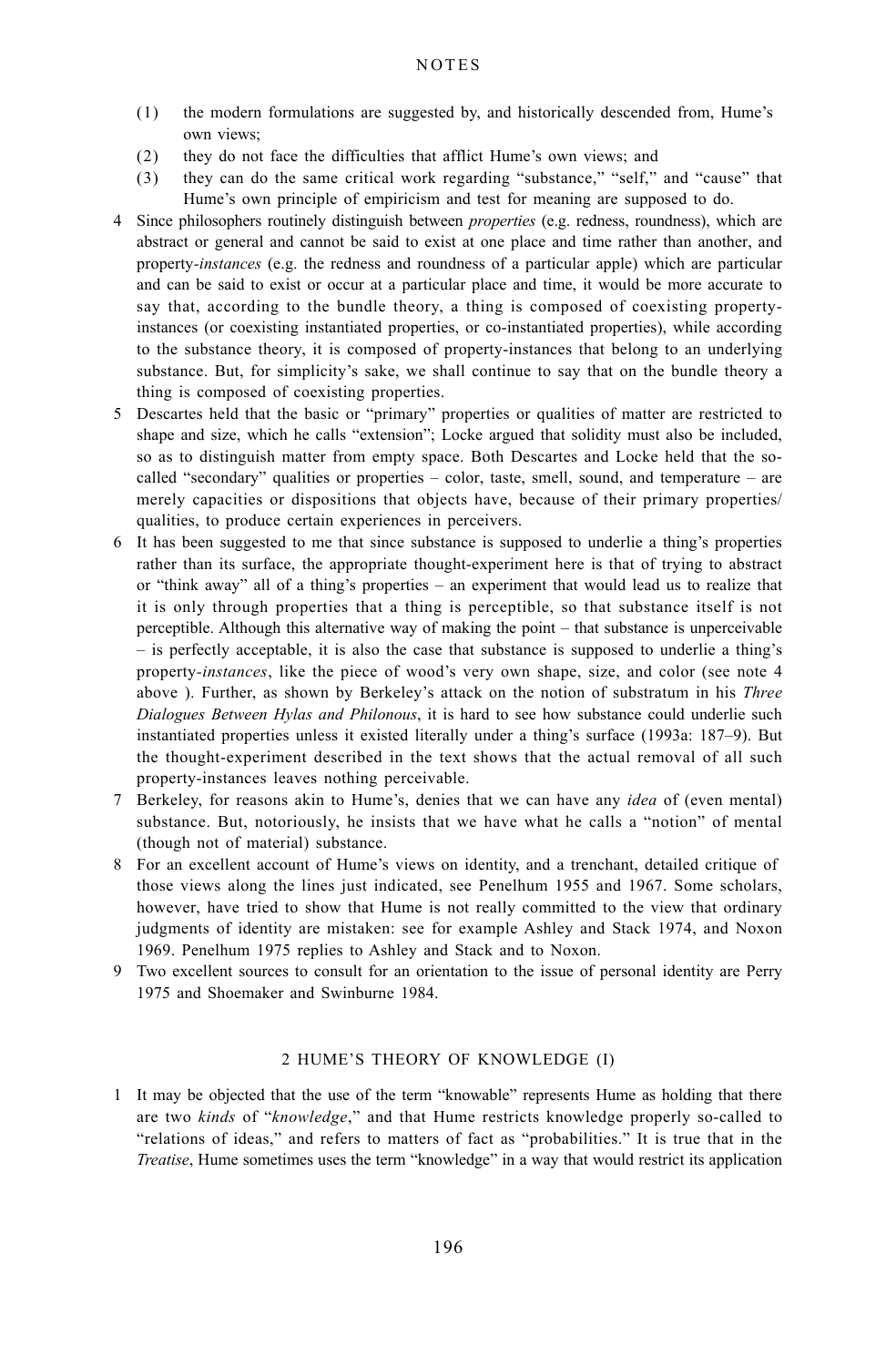to what, in the *Enquiry*, he calls "relations of ideas" (see T:70, 82, 87, and 153). However, in the *Enquiry*, which Hume says, in his prefatory "advertisement" to that work, represents his final views (should "alone be regarded as containing [my] philosophical sentiments and principles" – see E:2; S:xviii; F:52), he uses the term "knowledge" more broadly. In summing up his epistemology, he writes that reasoning concerning cause and effect (which, we will see, he holds to be our chief way of arriving at beliefs about matters of fact) "forms the greater part of human knowledge" (E:164; S:114; F:194). A little earlier, he says that the "abstract sciences of demonstration" (i.e. relations of ideas) are a "more perfect species of knowledge" (E:163; S:112; F:193). It is true that in the last sentence of the same paragraph, he adds that definitional and mathematical truths "may safely, I think, be pronounced the only objects of knowledge and demonstration." Here the words "and demonstration" are important: they signify that Hume's point is merely to deny that matters of fact are demonstrable, which is indeed what he goes on to say in the next paragraph's first sentence, which reads: "All other enquiries of men regard only matter of fact and existence, and these are evidently incapable of demonstration." There are many other places in the *Enquiry* where Hume applies the term "knowledge" or "know" to matters of fact and/or to the causal relation on which, he will argue, our beliefs in matters of fact chiefly rest (see e.g. E:27–9, 33, 35, 41, 45–6, 64; S:17–18, 21, 23, 27, 29–30, 42; F:73–4, 77, 80, 85, 89, 104). The fact is, then, that Hume sometimes (especially in the *Treatise*) uses the term "knowledge" in a narrow sense, to cover only (what turn out to be the *Enquiry*'s) "relations of ideas," and at other times (especially in the *Enquiry*) he uses it in a broader sense to cover both relations of ideas and matters of fact. In this work, I shall use it (or at least the cognate term "knowable proposition") in the broader sense. This terminological choice is largely a matter of convenience; it does not obviate the point that, for reasons that will be evident from the overall exposition of Hume's theory, knowledge of relations of ideas is for Hume indeed a "more perfect species of knowledge" than is knowledge of matters of fact.

- 2 The term "Fork" presumably stems from the way Hume's doctrine bifurcates knowable propositions into two types, and also from the aggressive use he makes of the doctrine in attacking Rationalist metaphysics.
- 3 The reason for the qualification "non-abstract" is the following. As Hume's examples show, his "relations of ideas" include mathematical propositions. Now some philosophers believe that mathematical propositions assert the existence of purely mathematical entities, such as numbers and geometrical figures. If we said simply that Hume's relations of ideas do not assert the existence of any entities, this would commit him to saying that these philosophers are mistaken. But although Hume would almost certainly have agreed that they are mistaken, nothing in his doctrine of the "Fork" commits him to a position on this controversial matter; this doctrine is neutral on the question of whether mathematical entities can be said really to exist. The purpose of the term "non-abstract" is to capture this neutrality. For if mathematical entities do exist, then they are abstract entities the existence of which does not depend on the existence of physical objects or mental objects or on the states of such objects, and of which it would be nonsensical to say that they had a beginning or an end in time. The number "2", for example, would not cease to exist if no pairs of things existed in the world, or if no one was thinking about that number; nor would there be only one "2" at a time when only one person was thinking of "2" and two "2s" when two persons were thinking of "2". By stipulating that relations of ideas do not assert the existence of any nonabstract entities, then, we leave open the question of whether they assert the existence of abstract ones such as numbers. We commit Hume only to the claim that relations of ideas do not assert the existence of non-abstract or "concrete" things like physical objects, minds, and such things' states.
- 4 Hume's use of "intuitively certain" in the *Enquiry* is thus different from Locke's notion of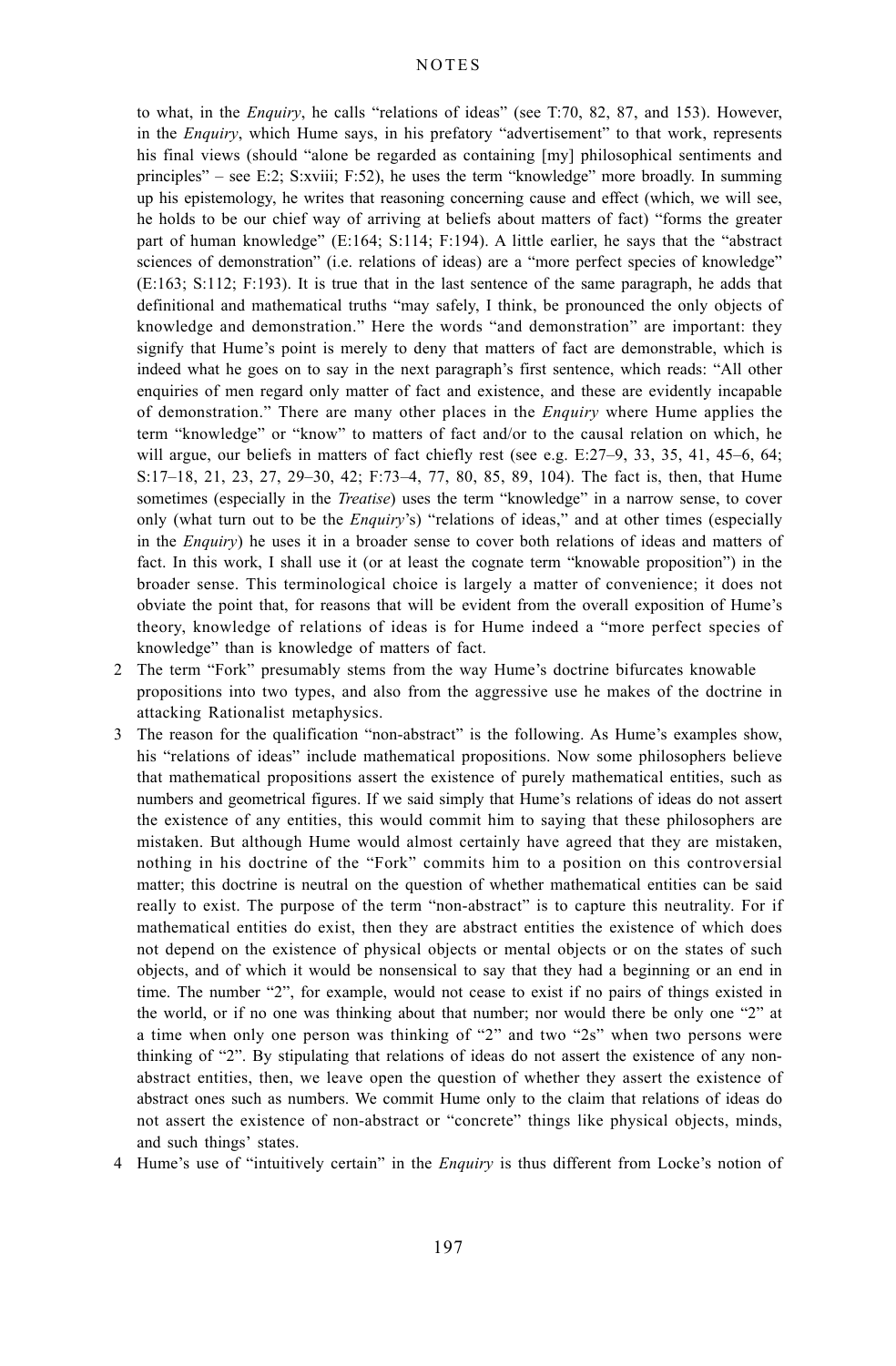"intuitive knowledge" in his *Essay Concerning Human Understanding.* There Locke holds that the "agreement" or "disagreement" between some ideas is intuitive knowledge (1975: 530–1); such relations between ideas would also be "intuitively certain" in Hume's sense. However, Locke also holds (1975: 537) that we have an intuitive knowledge that we have a given idea in our minds. As I indicated on p. 36, such introspective knowledge is not "intuitively certain" in Hume's sense.

- 5 So Hume's notion of "demonstratively certain" is the same as Locke's notion of demonstrative knowledge, namely: knowledge that is deduced from items of intuitive knowledge (Locke 1975: 531 and 533–4). But there remains the difference, mentioned in the previous note, between Locke's notion of those latter items and Hume's more restrictive notion.
- 6 This claim will be supported in part 5 of the present chapter and in parts 2 and 3 of Chapter 3.
- 7 More fundamentally, many philosophers would hold, following Kant, that no statement is knowable *just* by experience, because all knowledge requires conceptualization, which is a mode of thought that contrasts with the raw data of experience.
- 8 The *locus classicus* of Quine's attack on the analytic–synthetic distinction is his "Two Dogmas of Empiricism" (see Quine 1953: 20–46). One of the many responses to Quine is Grice and Strawson's "In Defense of a Dogma" (1956: 141–58). For a bibliography that lists many works relevant to this issue, see Moser 1987: 210–19.
- 9 Kant himself defined an analytic judgment as one such that the concept of the predicate is contained in the concept of the subject. Most contemporary philosophers, however, regard this definition as too restrictive, since it entails that only statements having a subject– predicate form ("S is P") can be analytic.
- 10 The standard example is actually "all bachelors are unmarried males." However, since, as the text goes on to indicate, the statement's analyticity is supposed to stem from its being a definition, and since neither male infants nor male non-humans are bachelors, we have altered the example a little.
- 11 Epistemologists generally accept the principle that "S knows that *p*" entails that *p* is true as an analytic truth turning on the meaning of "knows" – as a conceptual truth about knowledge. According to this "truth-condition" (as it is called) for knowledge, one cannot *know* things that are not so  $(e.g.$  that the earth is flat), though of course this does not mean that one cannot *believe* such things. Statements that seem to violate this principle – "Little Johnny just knows that there is a tiger under his bed" – are regarded either as simply false, or else as employing a non-standard or deviant sense of the term "knows."
- 1 2 I am indebted to Mr Adam Wilcox for first bringing this point to my attention, thereby setting into motion the train of thought in this part and the next.
- 13 The restriction of the range of "*p*" to consistent propositions is appropriate, because the argument attempts to demonstrate a conclusion about *knowable* propositions, and inconsistent propositions, being false, are not candidates for such knowability. But the argument could, for the sake of greater generality, be formulated without the restriction. It would have to be stipulated that "analytic" applies to analytically false as well as to analytically true propositions. Then premiss (1) could be formulated as "If *p* is not true or false solely in virtue of meanings, then  $p$  is true or false in virtue of some feature of reality;" and the phrase "true solely in virtue of meanings" could be replaced by "true or false solely in virtue of meanings" throughout the rest of the argument. Of course, the term "knowable," as it occurs in the argument, would have to be interpreted as "knowably true or knowably false," rather than as "knowably true."
- 1 4 For the benefit of readers who are familiar with symbolic logic, a formal proof of step 11 is given below.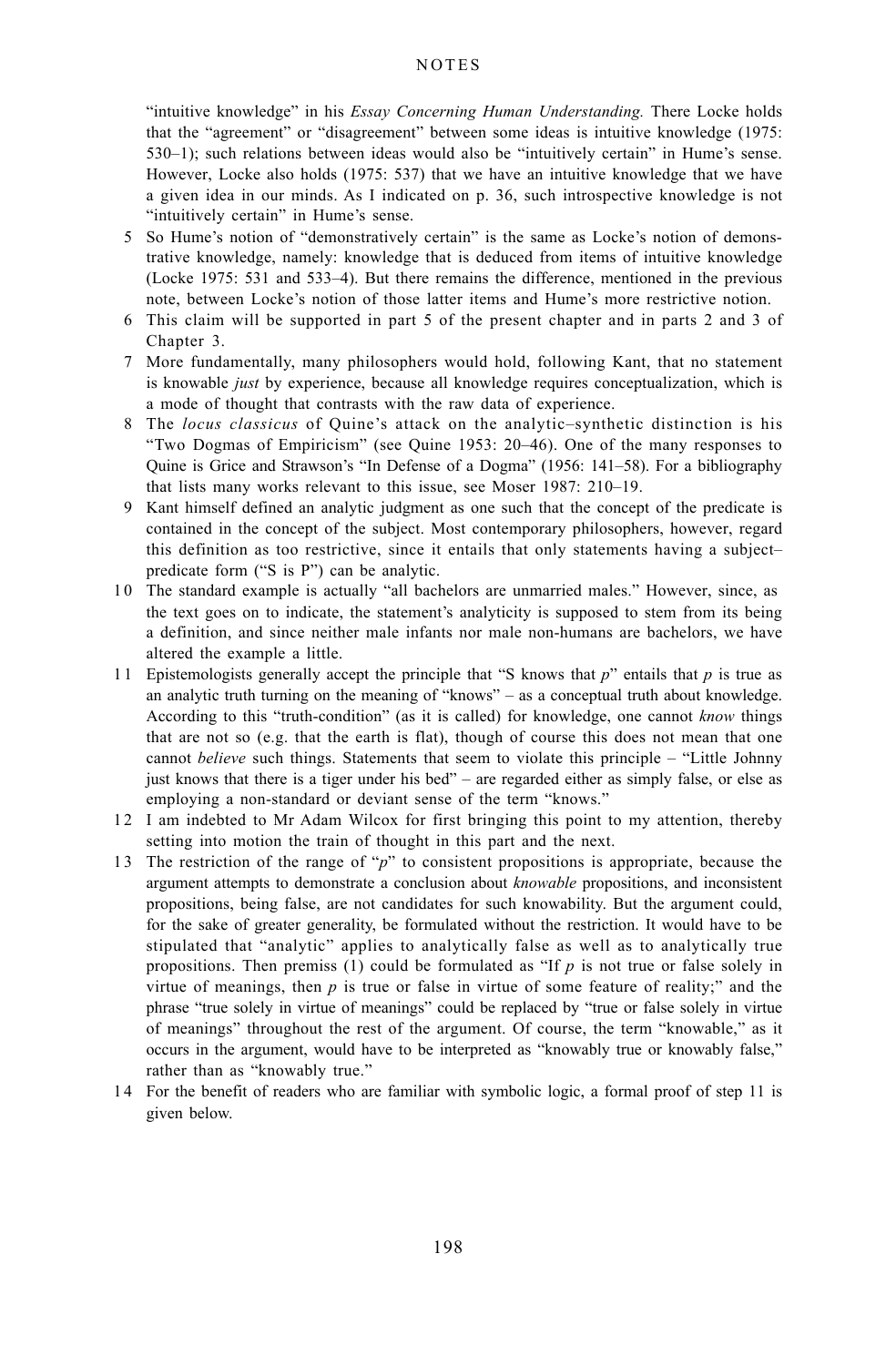| 1.                | $K \supset (R \vee E)$            | line $(7)$                                 |
|-------------------|-----------------------------------|--------------------------------------------|
| 2 <sup>1</sup>    | $R \equiv A$                      | line $(9)$                                 |
| 3.                | $K \supset (A \vee S)$            | line $(10)$                                |
| $\rightarrow$ 4.  | K                                 | assumption for conditional proof           |
| 5.                | R v E                             | 1, 4, MP                                   |
| 6.                | A v S                             | 3, 4, MP                                   |
| 7.                | $R \supset A$                     | 2, Equiv                                   |
| 8.                | $A \supset R$                     | 2, Equiv                                   |
| 9.                | $\sim$ (A & R)                    | assumption for conditional proof           |
| 10.               | $\sim$ A v $\sim$ R               | 9, Dem                                     |
| $\rightarrow$ 11. | $\sim$ S                          | assumption for indirect proof              |
| 12.               | A                                 | 6, 11, DS                                  |
| 13.               | R                                 | 8, 12, MP                                  |
| 14.               | $\sim$ A                          | 10, 13, DN, DS                             |
| $-15.$            | A < A                             | $11-15$ , Indirect proof                   |
| 16.               | S                                 | 7, 18, MP                                  |
| $\rightarrow$ 17. | $\sim$ E                          | assumption for indirect proof              |
| 18.               | R                                 | 5, 17, DS                                  |
| 19.               | A                                 | 7, 18, MP                                  |
| 20.               | $\sim$ R                          | 10, 19, DN, DS                             |
| 21.               | R < R                             | 18, 20, Conj.                              |
| 22.               | E                                 | 17-21, Indirect Proof                      |
| 23.               | S & E                             | 16, 22, Conj.                              |
| 24.               | $\sim$ (A & R) $\supset$ (S & E)  | 9-23, Conditional Proof                    |
| 25.               | $(A & R)$ v $(S & E)$             | $24$ , Impl                                |
| 26.               | $K \supset [(A \& R) v (S \& E)]$ | 4–25, Conditional Proof $(=$ line $(11)$ ) |
|                   |                                   |                                            |

#### *Derivation of (11) from (7), (9), and (10):*

*Key*: K: *p* is knowable; R: *p* is a priori; A: *p* is analytic; E: *p* is empirical; S: *p* is synthetic.

- 15 The fact that the predicate-term of MV is disjunctive (contains an "or") does not matter here. At the level of analysis relevant to the present context, "all crows are black" has the same logical form as "all crows are male or female."
- 16 The ontological argument for the existence of God, which was invented by St. Anselm (1033–1109), modernized by Descartes, and famously criticized by Kant, attempts to prove that God exists from the very definition of God as an unsurpassable or perfect being. Although the argument has some defenders even today, notably Charles Hartshorne and Alvin Plantinga, most contemporary philosophers regard it as an unsound argument.
- 1 7 As before, "Section IV" in this part refers to Section IV of Hume's *Enquiry Concerning Human Understanding.*
- 18 Passages where Hume gives noncontradictoriness of the denial as the reason why no matter of fact is demonstrable include: paragraphs 2 and 18 in Section IV of the *Enquiry* (E:25, 35; S:15, 22; F:71, 79); paragraph 5 of Section XII, part III of the *Enquiry* (E:164; S:113; F:193–4), the *Treatise* Book I, part iii, Section 3, paragraph 3 (p. 79); paragraph 11 of the *Abstract* (T:650; S:130; F:34); and *Dialogues Concerning Natural Religion*, Part X, paragraph 5. In only one of these five passages does Hume's wording unambiguously imply that noncontradictoriness of the denial is also the reason for a proposition's failing to be self-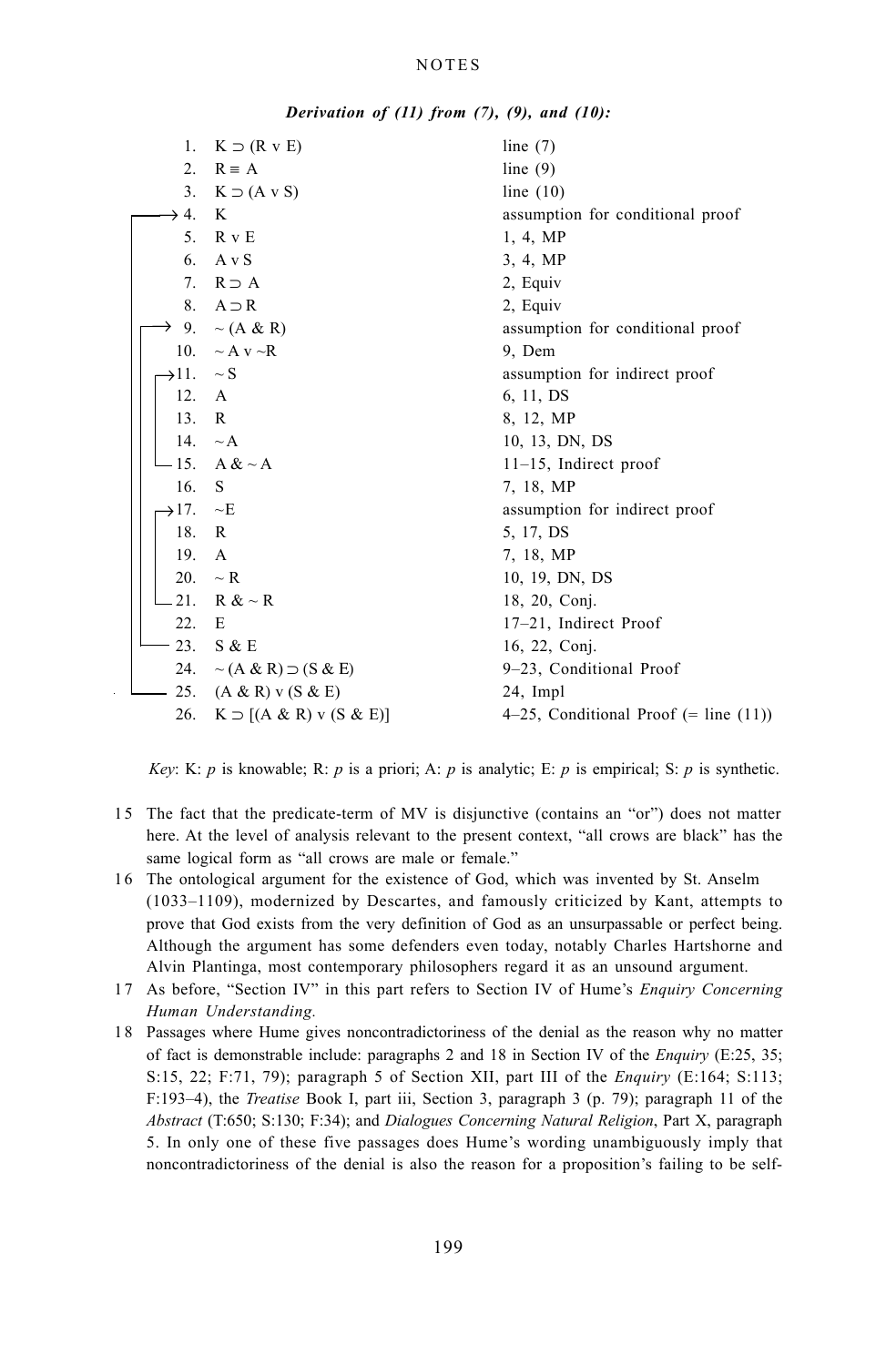evident. This is the passage from the *Treatise*, where, in criticizing the causal maxim (the principle that every beginning of existence must have a cause of existence), Hume says: "But here is an argument, which proves at once that the foregoing proposition is neither intuitively nor demonstrably certain," and then goes on to give an argument turning on the noncontradictoriness of the maxim's denial. However, in actually stating the argument, "intuitively certain" is not again mentioned, and the whole argument is cast so as to show only our inability to "demonstrate the necessity of a cause," or to "prove" or give a "demonstrative proof" of the causal maxim. Furthermore, Hume wrote the *Treatise* before fully formulating his distinction between relations of ideas and matters of fact in the *Enquiry*, and he explicitly asked that the *Enquiry* and not the *Treatise* be taken as representing his final position. For these reasons, the passage from the *Treatise* provides little if any support for the view that the non-contradictoriness of denials of matters of fact is Hume's considered reason for denying their self-evidence.

- 19 Here and below we abstract from the consideration that Hume would presumably include also empirical negative existential propositions in the class of matters of fact. Since Hume does not explicitly discuss such propositions, I shall for simplicity's sake continue to speak as if his matters of fact included only propositions that assert or imply existence.
- 20 If empirical negative existential statements are included among matters of fact, then the premisses of the argument need to be revised by adding "or denies existence" to "*p* asserts or implies existence" in each. But it seems clear that this revision would not weaken the argument.

#### 3 HUME'S THEORY OF KNOWLEDGE (II)

- 1 See for example Beauchamp and Rosenberg 1981: Chap. 2; Capaldi 1975; and Wilson 1983: 661–94; 1985: 52–68; and 1986: 611–28. The main inspiration for naturalistic readings of Hume's philosophy is Smith 1941.
- 2 See for example Fogelin 1985; Stove 1979: 203–25; and Penelhum 1992: 107–13.
- 3 For an excellent critique of the view that Hume's negative points about induction are intended only to discredit rationalist or "deductivist" views about knowledge, see Garrett 1997: 83–91. Among other telling reasons against such an interpretation, Garrett points out that it would render otiose Hume's famous point (to be discussed in the text below) that it is not possible to give even an inductive justification of induction.
- 4 In step (i), the full meaning I am giving to the term "inductively" is "by inductively correct reasoning from rationally acceptable premisses," but for the purpose of making the present terminological point, the reference to the premisses can be omitted.
- 5 Such an objection is made in Fogelin 1993: 97–8.
- 6 See part 5 of Chapter 2, where principle (P) was introduced and where the principle was shown to follow from Hume's definition of "demonstrable," together with the basic logical point that it is always a contradiction to affirm the premisses and deny the conclusion of a valid argument.
- 7 For the argument showing that no matter of fact of either type is self-evident, see Chapter 2 part 5; for the argument showing that no matter of fact that asserts existence is demonstrable, see part 2 of the present chapter.
- 8 Here and below, it should be remembered that "inductive" is being used to mean "inductively correct."
- 9 It is possible to use the term "inductively correct" in such a way that it also applies to deductively valid arguments, because deductively valid arguments can be said to confer a probability of 1 on their conclusions. In discussing Hume's problem of induction, however, it is appropriate to use the terms "deductively valid" and "inductively correct" as mutually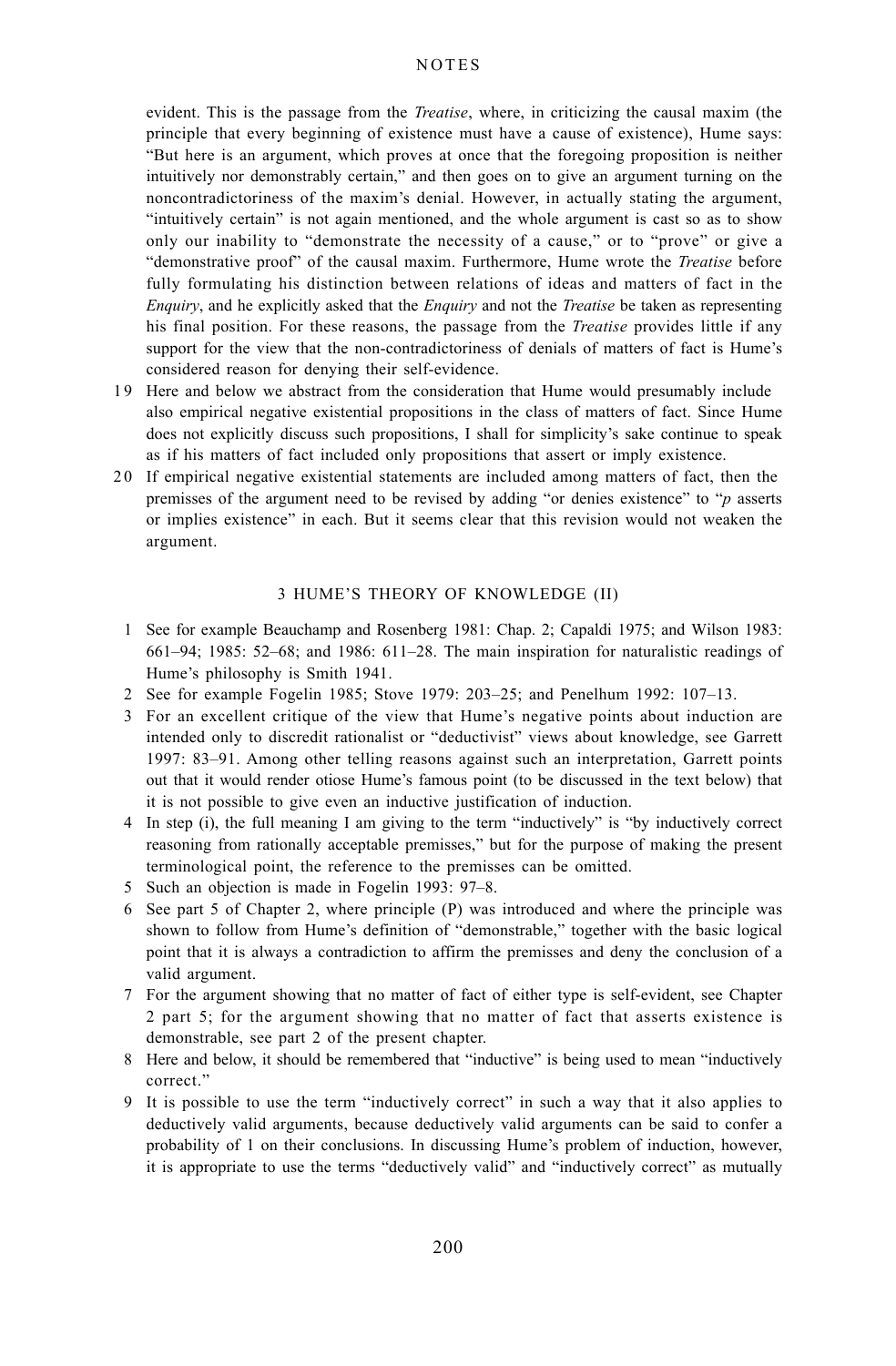exclusive ones, as we are doing here, since the problem Hume raises about induction pertains only to arguments that are not deductively valid.

- 1 0 Alternatively, step (b) could be put as: "if *p* follows from some self-evident statements, then affirming those statements while denying *p* entails a contradiction."
- 11 The reasoning from (a) and (b) to principle (P) was presented in part 5 of Chapter 2.
- 12 Several different treatments of the problem of induction, and a bibliography, can be found in Swinburne 1974. Several recent discussions of the problem, addressed directly to Hume's treatment of it, can be found in Tweyman 1995.
- 13 Those who read Hume as holding that induction is irrational sometimes suggest that Hume simply assumes that an inductive argument is illegitimate unless it can be converted into a deductively valid form – that he is a "deductive chauvinist" who thinks that the only legitimate kind of reasoning is deduction. Inductive scepticism is then supposed to follow quite easily from this assumption plus the point that induction cannot be converted into deduction. Even if we granted for the sake of the argument that Hume holds that induction is irrational, such an analysis of his position would be deeply flawed; for it renders otiose his entire demonstration that an inductive justification of induction would be circular: if deduction is assumed from the outset to be the only legitimate type of reasoning, then what need is there to *argue* that an inductive attempt to justify induction cannot work? To show that Hume's position leads to inductive scepticism, one need make only the weaker assumption that induction stands in need of *some* justification. That this justification must be deductive in nature then follows as a corollary, because it would be circular to give an inductive justification of induction.
- 1 4 This illustration is based loosely on a strategy that the Cambridge philosopher G. E. Moore (1873–1958) used in order to respond to arguments for the unreality of time advanced around the turn of the century by Idealist philosophers such as F. H. Bradley (1846–1924). See Moore 1970: 209–10.
- 15 Perhaps, indeed, this point should be put in a more positive way: we can gratefully accept Hume's profound demonstration that induction cannot be justified, without having to swallow the sceptical moral that is sometimes drawn from it.
- 1 6 Our account of Hume's achievement may be usefully compared and contrasted with the account given by Garrett 1997. Garrett writes (pp. 91–5):

Hume should be interpreted quite literally, as making a specific claim, within cognitive psychology, about the relation between our tendency to make inductive inferences and our inferential/argumentative faculty: he is arguing that we do not adopt induction on the basis of recognizing an *argument* for its reliability, for the utterly sufficient reason that there *is* no argument ("reasoning" or3 "process of the understanding") that could have this effect . . . . His point is that [inductive inferences] are reasonings that are not themselves produced by any piece of higher level reasoning: there is no argument that could lead us to accept the conclusion that inductive reasoning will be reliable if we did not *already* accept that conclusion in practice . . . . This interpretation of Hume's conclusion [is that it is] a claim that we are not caused to engage in induction by grasping an independent argument supporting its reliability, because there is no such argument available . . . . He is denying only that we come to engage in this species of reasoning as a result of any piece of reasoning *about* it . . . . Hume's famous argument . . . is one of the most persuasive arguments for a true and fundamental thesis in cognitive psychology.

As the passages compacted into this extract indicate, Garrett does not attribute to Hume the view that induction is in any way unreasonable or irrational. On the contrary, he explicitly rejects such an interpretation of Hume. For he says (p. 92):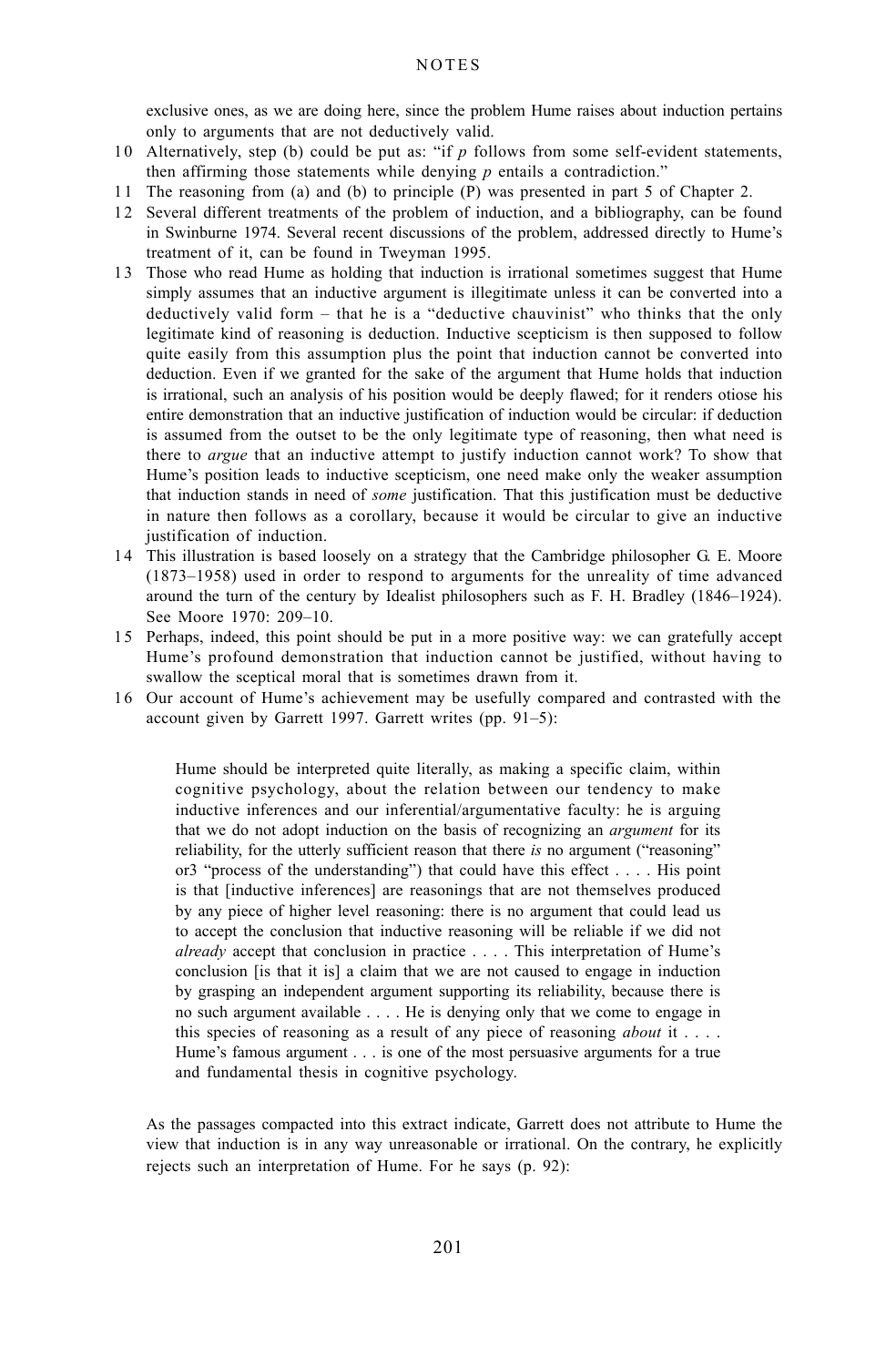This absence of a determining argument for the practice of induction is, Hume implies, initially surprising. He is well aware that it leaves room for us to raise a theoretical question about the legitimacy of inductive inference. But it does not entail that induction must be without evidentiary value, and Hume does not ever write as though he thinks that it does . . . . [H]e concludes only that we are not led to make inductive inferences by grasping a supporting argument, on the quite sufficient grounds that there is no such argument that could move us unless we were *already* inductive thinkers. Whether and in what sense induction is "reasonable" or provides "evidence" or increases "probability" in spite of this lack remains, at the close of the famous argument, an as-yetunanswered question.

According to the position we have taken, Garrett's claim – Hume's argument leaves open the question of whether induction is reasonable – is exactly right, since we have argued that T3 does not imply inductive scepticism. However, Garrett also studiously declines to attribute to Hume *any* conclusion of a normative kind pertaining to the justification of induction; he regards Hume's conclusion as being only "a true and fundamental thesis in cognitive psychology." As he also puts it: "Hume's conclusion, as stated, directly concerns the *causation* of inductive inferences – a question in cognitive psychology – rather than the *justification* of such inferences, which is a question in epistemology" (p. 94).

I see no convincing reason for construing Hume's conclusion so narrowly. If Garrett's point is only that Hume *states* or *expresses* his conclusion in psychological language, it is quite correct. But if his point is (as it seems to be) that Hume's psychological formulations may not legitimately be interpreted as making more than a claim in "cognitive psychology" then I disagree. Garrett goes on to add (p. 94):

Nevertheless, Hume's argument also provides good reason to conclude that no argument can show the reliability of induction by argument without *presupposing* that reliability. The failure of subsequent attempts to "justify" induction without begging the question, and thereby to solve "Hume's problem of induction", is convincing testimony to the strength of Hume's position.

How is this different from saying that Hume's argument shows that induction cannot be rationally justified? Garrett's point seems to be that the argument does indeed establish this normative epistemological conclusion, but that this conclusion is no part of, or that it goes beyond, what Hume intended his own argument to establish. This implies either (a) that Hume believed that his argument had no bearing on the possibility of justifying induction, or (b) that he was blind to the epistemological bearing of his argument, or (c) that he was aware of it but did not want his readers to believe that he was aware of it. But (a), (b), and (c) are simply not credible. Alternatively, Garrett might claim (d) that Hume expected or wished his readers to draw the obvious epistemological conclusion for themselves – just as we have done. But this would be to concede that Hume *did* intend to establish this conclusion after all (even if he did not use the twentieth-century epistemological language of "justification" to express it). Finally, when Garrett concludes his discussion by saying that "Hume's famous argument . . . is one of the most persuasive arguments for a true and fundamental thesis in cognitive psychology," does it not understate Hume's achievement to decline from saying that it is also one of the most persuasive arguments for a true and fundamental thesis in epistemology?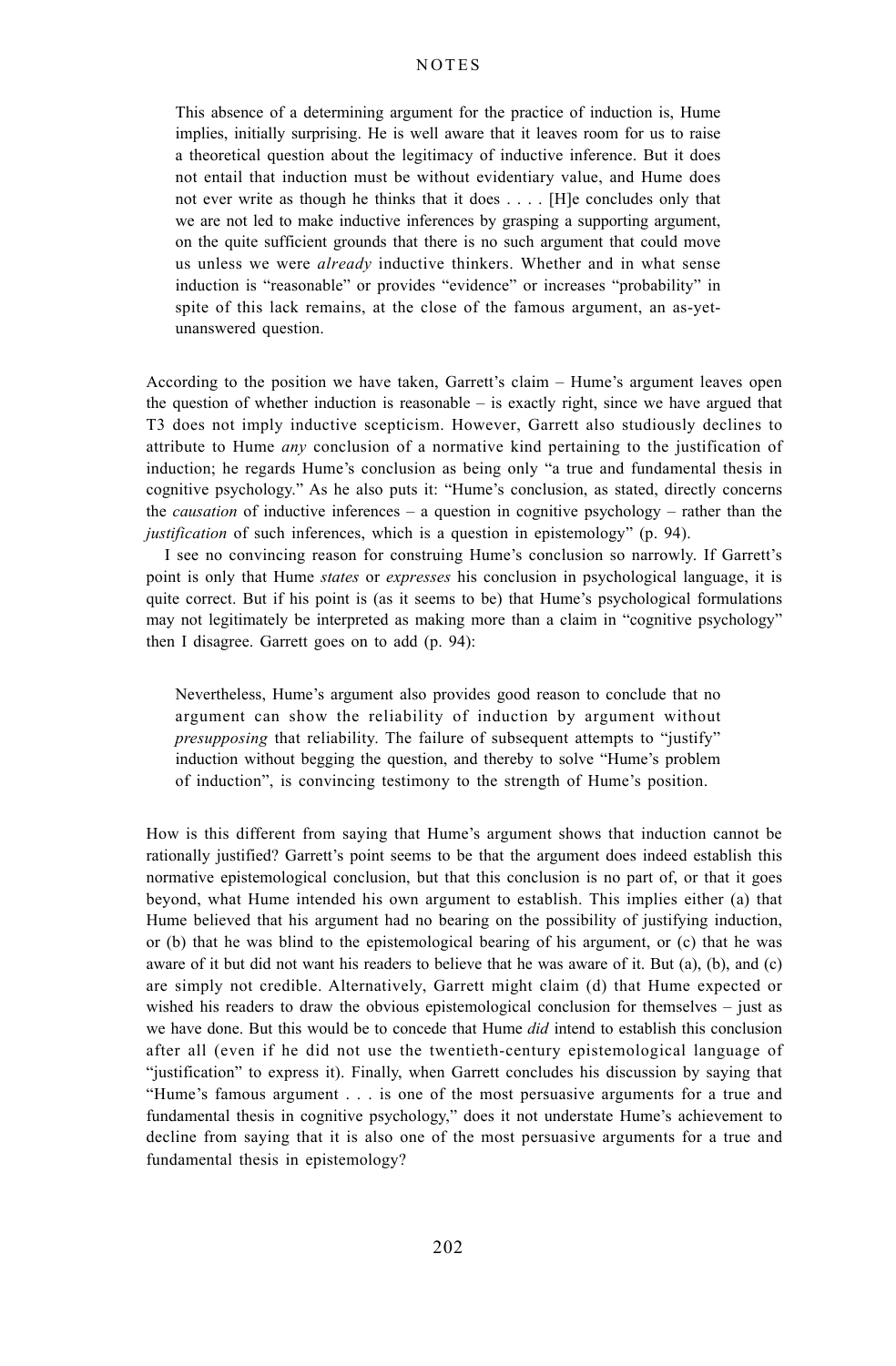#### 4 HUME'S THEORY OF CAUSALITY

- 1 The proponents of the "New Hume" include: Craig (1987); Livingstone (1984); Strawson (1989); and Wright (1983). A more complete bibliography is given by Winkler 1991: 578–9.
- 2 This is strongly maintained by Strawson, Wright, and Livingston in the works cited in the previous note.
- 3 In fairness to proponents of the New Hume, it should be noted that they are aware of this problem, and try to deal with it. Their attempts to to do so, however, are criticized effectively by Blackburn 1990: 239–41, 245–7, by Botterill 1990: 204–5 and by Winkler 1991: 552–61.
- 4 Winkler uses "Causation" rather than "necessary connection between events," but by "Causation" (with a capital "C") he means causal powers in objects or necessary connections between events.
- 5 Hume himself believed, with many of his contempories, that causes which seem to act at a distance are in fact linked by a chain of as-yet-undiscovered contiguous links (T:75). The question of whether action at a distance occurs is too technical to take up here, though it is worthy of note that according to one philosopher of science, certain aspects of quantum mechanics pose a difficulty for those who deny action at a distance (see Sklar 1995: 5).
- 6 It seems better to speak of observing events as *not violating* clause 2 of D1 than to speak of observing events as *satisfying* that clause, since, of course, we cannot observe that *all* events of one kind are followed by events of another kind.
- 7 This example is modeled on one given in Broad 1962: 455–6. Broad's example involves factory whistles blowing in Manchester being regularly followed by workers leaving for work in London.
- 8 In (M?), the clause "all strikings of D-decorated matches that might have existed would be followed by ignition" does not imply "all logically possible strikings of D-decorated matches are followed by ignition" or "in every possible world, striking a D-decorated match is followed by ignition." Such a construal would turn  $(M?)$  into the claim that it is logically necessary that striking a D-decorated match is followed by ignition of the match. Rather, the clause implies "for any event e, if it is logically possible that e occurs and e is of the kind: striking a D-decorated match, then if e does occur, then e is followed by an event of the kind: ignition of a D-decorated match." Here the modal operator "logically possible" governs only "e occurs." An equivalent formulation is "for any event e, if e occurs in some possible world and e is of the kind: striking a D-decorated match, then if e occurs in the actual world, then e is followed by an event of the kind: ignition of a D-decorated match." Thus the clause allows that in other possible worlds, such events are not followed by ignition. I am indebted to Kenneth G. Lucey and to Richard Taylor for vigorous discussion of this point (though I do not claim that they would accept my position).
- 9 The question of the truth-conditions of counterfactual conditionals is an unsolved one in philosophy, and I am certainly not claiming to solve it here. My point is simply that it does not appear that the type of counterfactual conditional involved in a law of nature can be understood only as importing the notion of necessity that the regularity theory eschews.
- 1 0 It should also be noted that in a section of the *Treatise* entitled "Rules by which to Judge of Causes and Effects," Hume stresses that not only does "the same cause always produce the same effect," but also "the same effect never arises but from the same cause . . . [so that] where several different objects produce the same effect, it must be by means of some quality which we discover to be common amongst them" (T:174–5). This implies that causes are necessary as well as sufficient conditions.
- 11 It has been suggested to me that, although the principle that if  $E_1$  is a necessary and sufficient condition for  $E_2$  then  $E_2$  is a necessary and sufficient condition for  $E_1$  holds for what logic calls material implication, it may not hold when E1 is a causally necessary and sufficient condition for  $E<sub>2</sub>$ . But it would seem that the principle does hold true in such cases.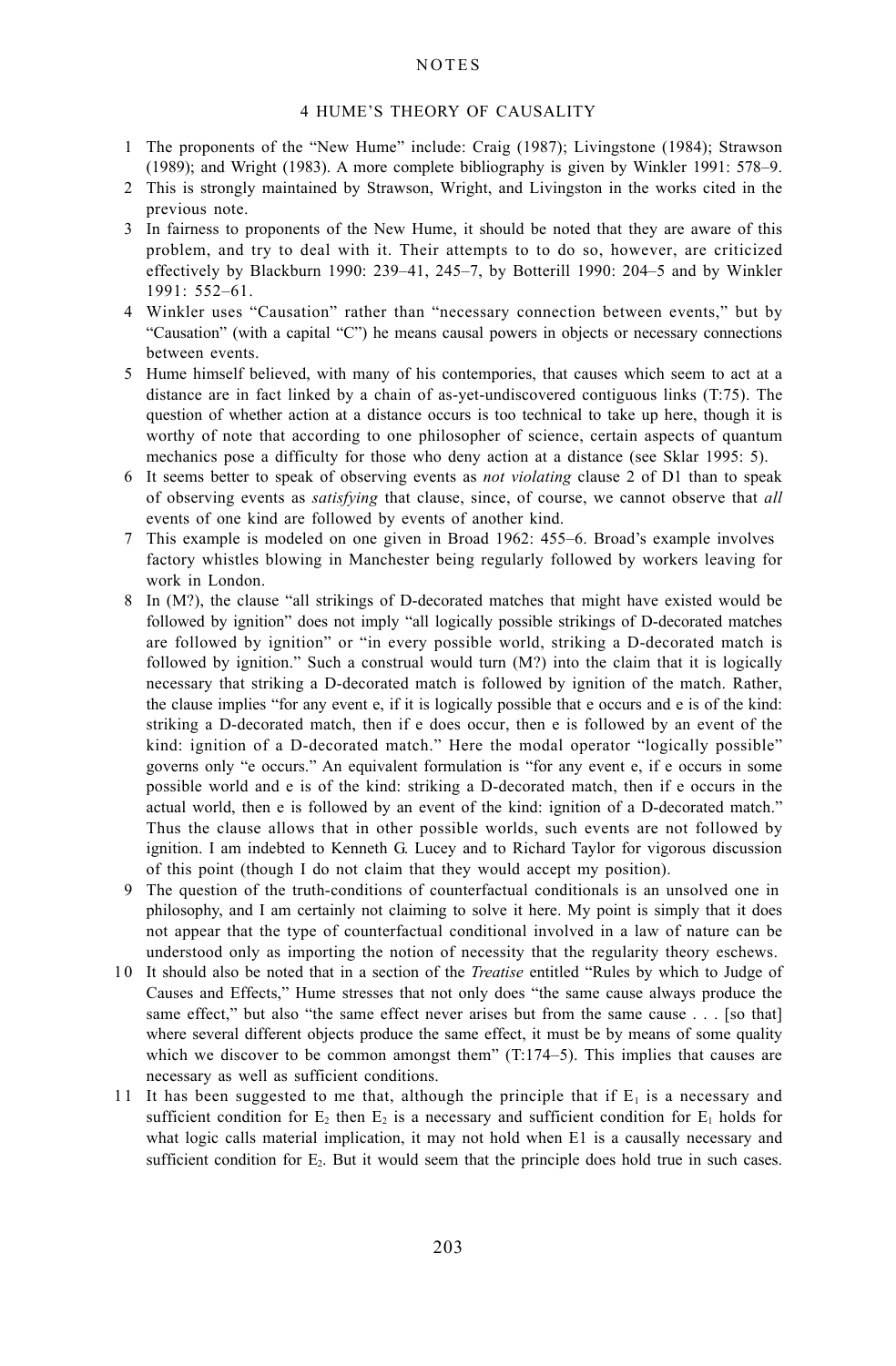For example, suppose that striking the middle-C key on a particular piano is a (causally) necessary and sufficient condition for that piano to make the sound middle-C. Then that piano's making the sound middle-C is a necessary and sufficient condition for the middle-C key to be struck, and the type of conditionality involved is causal (although, of course, given the asymmetry of the causal relation that generates the very problem under discussion, the piano's making the sound middle-C does not cause the middle-C key to be struck; rather, the middle-C key's being struck causes the piano to make the sound middle-C).

#### 5 HUME'S CRITIQUE OF THE CAUSAL PRINCIPLE

- 1 The term "intuitively or demonstratively certain," and my paraphrase "self-evident or demonstrable," are explained in Chapter 2 part 2.
- 2 See Chapter 2 part 5, and Chapter 3 part 3.
- 3 This argument is given by Locke in his *Essay Concerning Human Understanding*, Book IV, Chapter 10.
- 4 Stroud makes this point, with maximum precision, by noting that "there is a husband who lacks a wife" is not obviously of the form " $\exists x (Fx & \neg Fx)$ ;" rather, it seems to be of the form " $\exists x (Fx & \neg Gx)$ ".
- 5 More precisely, "there is a man who has a wife and does not have a wife" is of the form " $\exists x (Fx & \neg Fx),$ " which is a contradiction since the expression within the parentheses has the form "p  $\& \sim p$ ."
- 6 Here those who interpret Hume as an inductive sceptic would substitute "belief" for "knowledge" and "believe" for "know." This substitution would not affect the logic of Beck's analysis of Kant's position.
- 7 More accurately, *H* is a proposition that Hume accepts when he puts to one side his scepticism about perception (discussed in Chapter 6), as he invariably does when discussing causality and induction.
- 8 By "the manifold of empirical intuition," Kant means basically the things that are perceived (seen) as the observer views the scene.
- 9 Strawson calls reversibility "order-indifference." Thus his way of making the present point is to say that for Kant, "Lack or possession of order-indifference on the part of our perceptions is . . . our criterion . . . of objective succession or co-existence" (1966: 134).
- 10 For an influential defense of claim (a), see Grice 1976: 438–72 (especially 460–5).
- 1 1 Referring to Guyer's analysis in her Introduction to a recent English translation of Kant's *Critique of Pure Reason* (1996: 1*n*8), the Kant scholar Patricia Kitcher writes that "although [the argument of the second analogy] has been a very difficult argument to interpret, many current scholars believe that Paul Guyer has recently produced a definitive analysis."
- 12 In a fuller statement of this argument, incorporating elements of Kant's philosophy that we have not touched upon but that may be familiar to some readers of this book, this premiss might be expanded by adding to it: "or by knowing that these perceptions are of successive states of things-in-themselves, or by knowing that A precedes B by reference to absolute time."
- 13 Kant himself, as he is usually interpreted, would hold that the world we inhabit *must* conform to our ways of perceiving it, because it is partly *constructed* by our minds. This "transcendental idealism" is a complex and controversial position, from which I have abstracted in this discussion.

# 6 THE BELIEF IN THE EXISTENCE OF BODY

1 Here it would be very useful to review the discussion of scepticism in Chapter 1, part 1.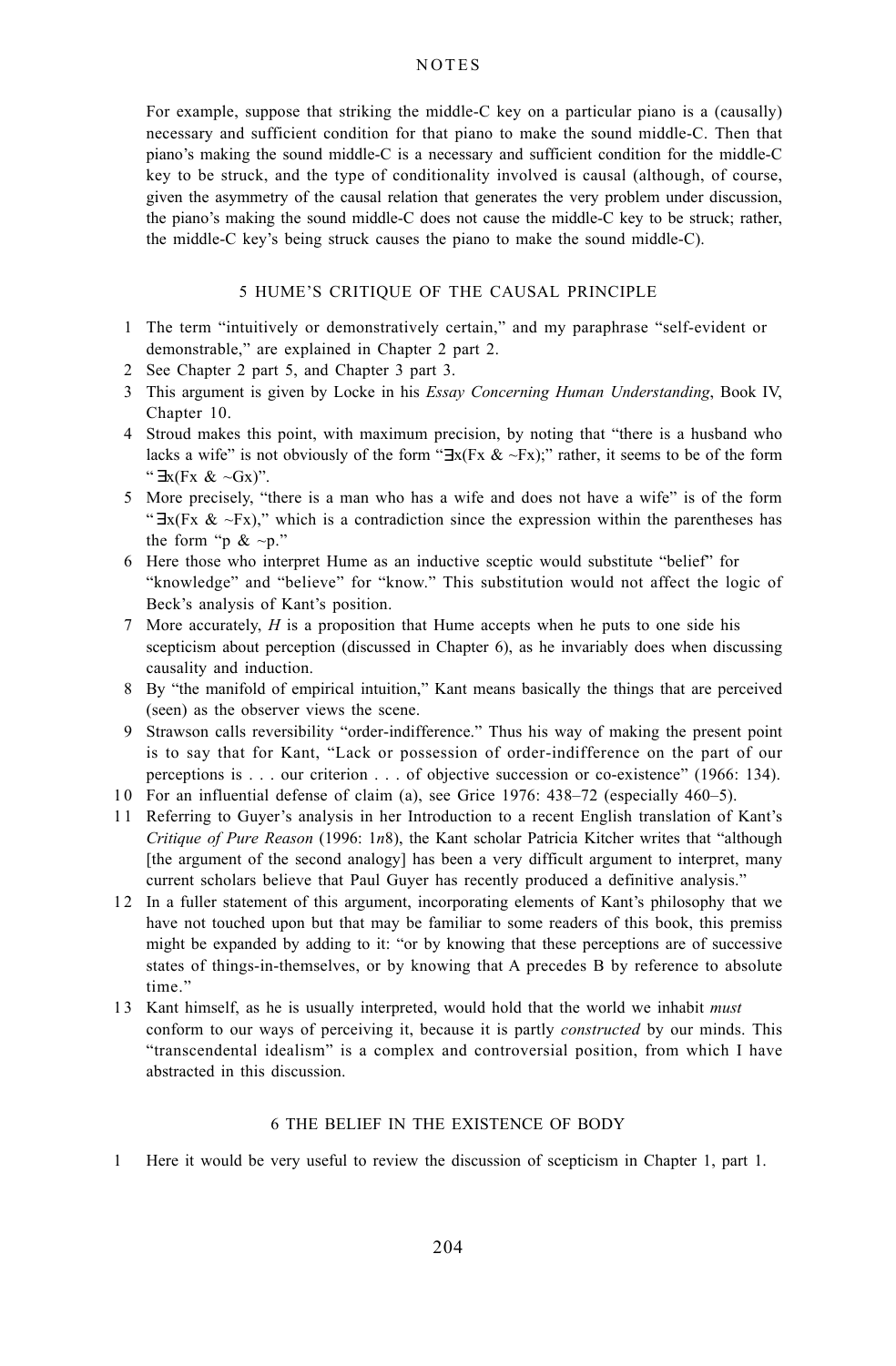- 2 Descartes' version of the inference can be found in his *Sixth Meditation*; Locke's, in Book IV, Chapter 11 of his *Essay Concerning Human Understanding.*
- 3 For an informed and sensitive discussion of these issues, see Penelhum 1992: 107–13.
- 4 It might be asked whether Hume is here illegitimately equating existence "distinct" from ourselves with existence *spatially exterior* to ourselves. In Hume's defense, we may cite a point that Henry E. Allison ascribes to Immanuel Kant; namely, that the only way we can understand a thing's existing distinct from ourselves is to understand it as existing spatially outside ourselves. See Allison 1983: 83–6.
- 5 Here the term "impressions *of*" must not be taken to mean that the impressions must be caused by – or must in some way actually correspond to – the things "of" which they are impressions; it signifies only that an impression of  $X$  is a perceptual experience in which what we *seem* to perceive is (an) X.
- 6 This is not the only place where Hume is prepared to argue that since a given belief is *false*, it cannot be based on reason. Later in the same section, he argues that "'tis a false opinion that any of our objects, or perceptions, are identically the same after an interruption; and consequently the opinion of their identity can never arise from reason, but must arise from the imagination" (T:209).
- 7 There are good bibliographies (as well as reading selections) on this topic in the following anthologies: Hirst 1965; Moser 1986; Swartz 1976. One of the most influential works criticizing the sense-datum theory is Austin's *Sense and Sensibilia* (1962). Finally, several of the arguments for the sense-datum theory are discussed critically in Dicker's *Perceptual Knowledge: An Analytical and Historical Study* (1980).
- 8 The point of the parenthetical qualification "(in one sense of 'seems')," is that "seems" has a number of different meanings, on at least one of which the object does not even seem to change: if "seems to change" means "is *judged* to change," then it is usually false that an object seen from different angles and distances "seems" to change. But if "seems" is taken in a more descriptive or phenomenological sense, where it describes how the object looks from different perspectives, then (1a) is true.
- 9 Here "unsound" is being used in accordance with the standard definition of a "sound" argument as one that (a) is logically valid and (b) has all true premisses: since premiss (1) is false, the version of the argument that contains that premiss fails to meet condition (b) and is accordingly unsound.
- 10 The first example is adapted from one in Chisholm 1978: 27; the second is adapted from Chisholm 1966: 95. Chisholm gives similar examples in many of his writings.
- 1 1 Chisholm 1957:151–2. This twentieth-century classic contains Chisholm's first exposure of the sense-datum fallacy. Other lucid accounts of it can be found, among other places, in Chisholm 1966: 94–5 and 1976: 47–52. Chisholm's account in *Person and Objec*t (1976) is peerless for its lucidity and wit.
- 1 2 See H. H. Price's *Perception* (1932: 32), and A. J. Ayer's *The Foundations of Empirical Knowledge* (1940: 8–9). These two works are classic defenses of the sense-datum theory.
- 13 This way of looking at the sense-datum theory as an attempt to secure an epistemological objective that can be secured just as well without introducing such special objects of perception as sense-data – receives an in-depth defense in Dicker 1980.
- 14 Indeed, if the points made at the end of part 6 are right, then the epistemological problems of perception *do* arise independently of the sense-datum theory, and that theory is an attempt to deal with them. See Dicker 1980.
- 1 5 This passage is from the "Editor's Introduction" in Berkeley 1979: xxii; the quotation is from Descartes 1979: 15.
- 1 6 As the opening clause in this passage shows, throughout his discussion Bennett sees Hume as *not* realizing that a commitment to independent objects implies a commitment to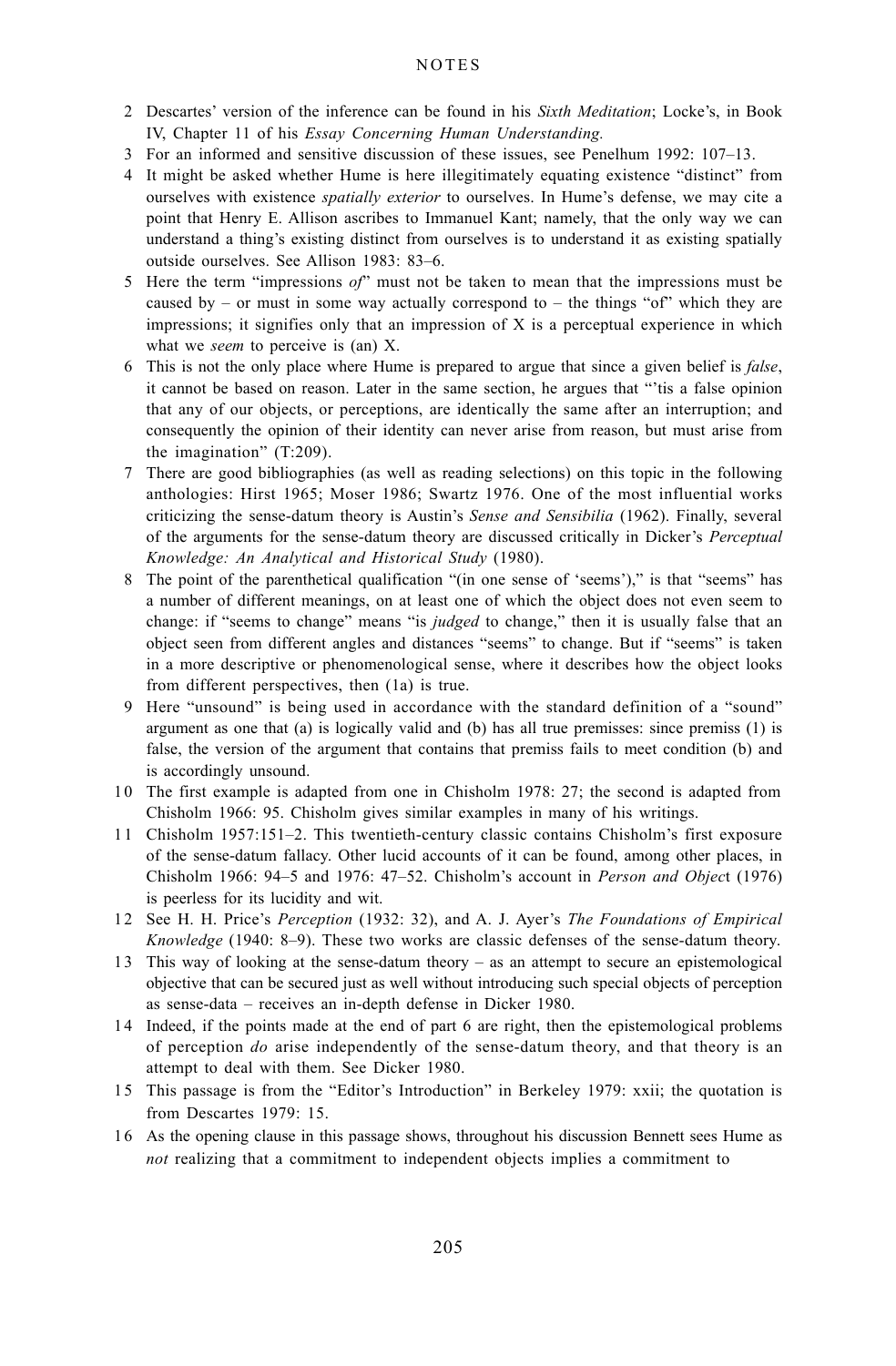## NOTES

continuously existing objects; Bennett's discussion is thus cast partly as a criticism of Hume for having failed to see this vital link. Indeed, in one place (p. 315) Bennett even says that "in the central mistake of the whole section, [Hume] apparently tries to keep independence upright while allowing continuity to collapse". Although my exposition of Hume in the previous parts of this chapter does not bear out this criticism (because it presents Hume as offering continuity as the only basis for independence), I shall here remain neutral on whether Hume is really guilty of such a mistake. The important point for present purposes is Bennett's substantive, constructive claim that there is a link between object-independence and object-continuity – a claim that seems to be both correct and illuminating.

- 1 7 ". . . [my present perception]" is not an interpolation, but Bennett's own text (1971: 325).
- 1 8 There is a large philosophical literature on this sceptical challenge. I have discussed the issue in Dicker 1980. A bibliography can be found in that work (pp. 216–19) and also, among other places, in Moser 1986: 271–84 (especially pp. 271–3 and 283–4).
- 1 9 This interpretation is based on Wolff (1963: 105–17). The Kantian text on which Wolff's key point is based is Kant 1963: A105–A108.
- 20 Hume attempts to account for the unity of *consciousness* in terms of association in Book I, part iv, Section 6 of the *Treatise*, entitled *"Of* Personal Identity." But in the Appendix to the *Treatise* (T:635–6), where he recants the view of the self proposed in that section, he seems to realize that such an account cannot work: "All my hopes vanish, when I come to explain the principles, that unite our successive perceptions in our thought or consciousness."
- 21 According to Wolff, this idea is operative in a preliminary version of Kant's argument, but is superseded in the improved final version by the more powerful notion of "synthesis (basically, reproduction of past experiences) according to a rule". As Dieter Henrich (1994: 236) points out, however, Wolff does not really show that synthesis according to a rule is required for unity of consciousness. It is interesting that, in explicating the final version of Kant's argument, Wolff himself at one point reverts to the idea that what unifies experiences is relation to an object (Wolff 1963: 244–5). My suggestion, which cannot be developed here, would be that a fuller version of Kant's argument does indeed require synthesis (partly because of Kant's analysis of the concept of an object as a concept the application of which requires rule-governed relations of experiences to each other and partly because of the temporality of consciousness), but that synthesis enriches rather than replaces the notion of reference to an object, by implying that the experiences must be conceptualized as being of objects that have rule-governed time-relations different from the time-relations of the experiences themselves.
- 2 2 The secondary literature on Kant is immense. A useful bibliography can be found in Guyer 1992. Two introductory treatments of Kant's philosophy are Höffe 1994 and Kemp 1995.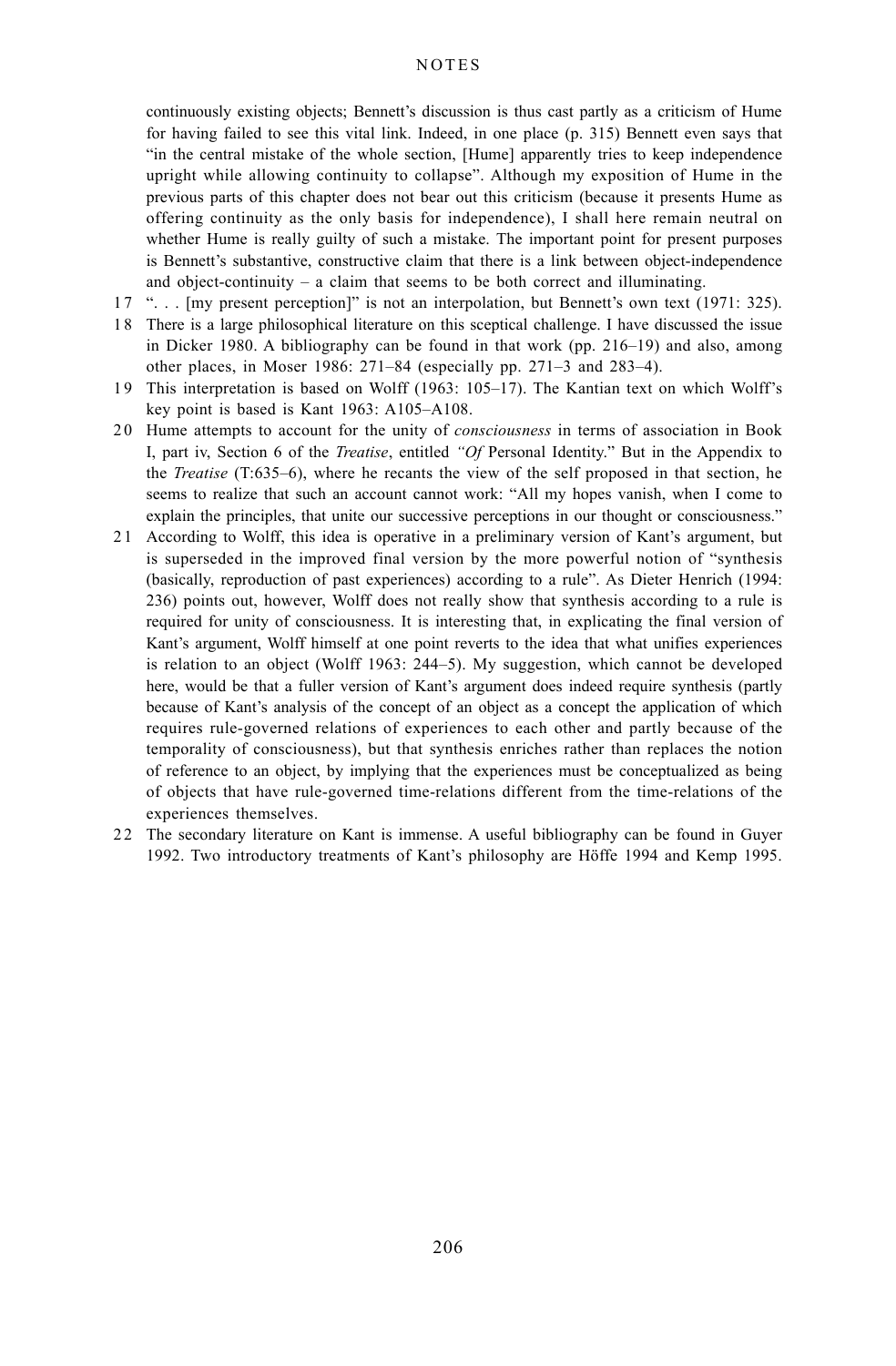The secondary literature on Hume is immense. The list of works given below includes only the sources cited in this book. Among the items listed, two contain especially helpful bibliographies: the work edited by David Fate Norton (1993) and the book by Terence Penelhum (1992).

- Allison, H. E. (1983) *Kant's Transcendental Idealism: An Interpretation and Defense*, New Haven, CT, and London: Yale University Press.
- Ashley, L. and Stack, M. (1974) "Hume's Theory of the Self and its Identity," *Dialogue* 13: 239–54.
- Austin, J. L. (1962) *Sense and Sensibilia*, London: Oxford University Press.
- Ayer, A. J. (1940) The *Foundations of Empirical Knowledge*; London: Macmillan.
- Beauchamp, T. and Rosenberg, A. (1981) *Hume and the Problem of Causation*, New York: Oxford University Press.
- Beck, L. W. (1978) "Once More Unto the Breach: Kant's Answer to Hume, Again," in L. W. Beck *Essays on Kant and Hume*, New Haven, CT: Yale University Press.
- Bennett, J. (1971) *Locke, Berkeley, Hume: Central Themes*, Oxford: Oxford University Press.
- Berkeley, G. (1979) *Three Dialogues Betwwen Hylas and Philonous*, ed. R. M. Adams, Indianapolis, IN: Hackett Publishing Company.
- —— (1993a) *Three Dialogues between Hylas and Philonous*, in M. R. Ayers (ed.) *Philosophical Works Including the Works on Vision*, London: J. M. Dent, and Vermont, VT: Charles E. Tuttle.
- —— (1993b) *A Treatise Concerning the Principles of Human Knowledge*, in M. R. Ayers (ed.) *Philosophical Works Including the Works on Vision*, London: J. M. Dent and Vermont, VT: Charles E. Tuttle.
- Berofsky, B. (1983) "Review of Tom Beauchamp and Alexander Rosenberg, *Hume and the Problem of Causation*," *The Journal of Philosophy*, 80 (8): 478–92.
- Blackburn, S. (1990) "Hume and Thick Connexions," *Philosophy and Phenomenological Research*, Fall, supplement vol. 50: 237–50.
- Botterill, G. (1990) "Review of Galen Strawson's *The Secret Connexion*," *Philosophical Books* 31(4): 203–5.
- Brenner, W. H. (1989) *Elements of Modern Philosophy: Descartes through Kant*, Englewood Cliffs, NJ: Prentice-Hall.
- Broad, C. D. (1962) The *Mind and its Place in Nature*, London: Routledge & Kegan Paul.
- Campbell, C. A. (1962) "Self-Consciousness, Self-Identity and Personal Identity," in R. T. De George (ed.) *Classical and Contemporary Metaphysics*, New York: Holt, Rhinehart & Winston, pp. 224–35; originally appeared as Lecture V in Campbell, C. A. (1957) *On Selfhood and Godhood*, London: George Allen & Unwin, and New York: Macmillan.
- Capaldi, N. (1975) *David Hume: The Newtonian Philosopher,* Boston, MA: Twayne.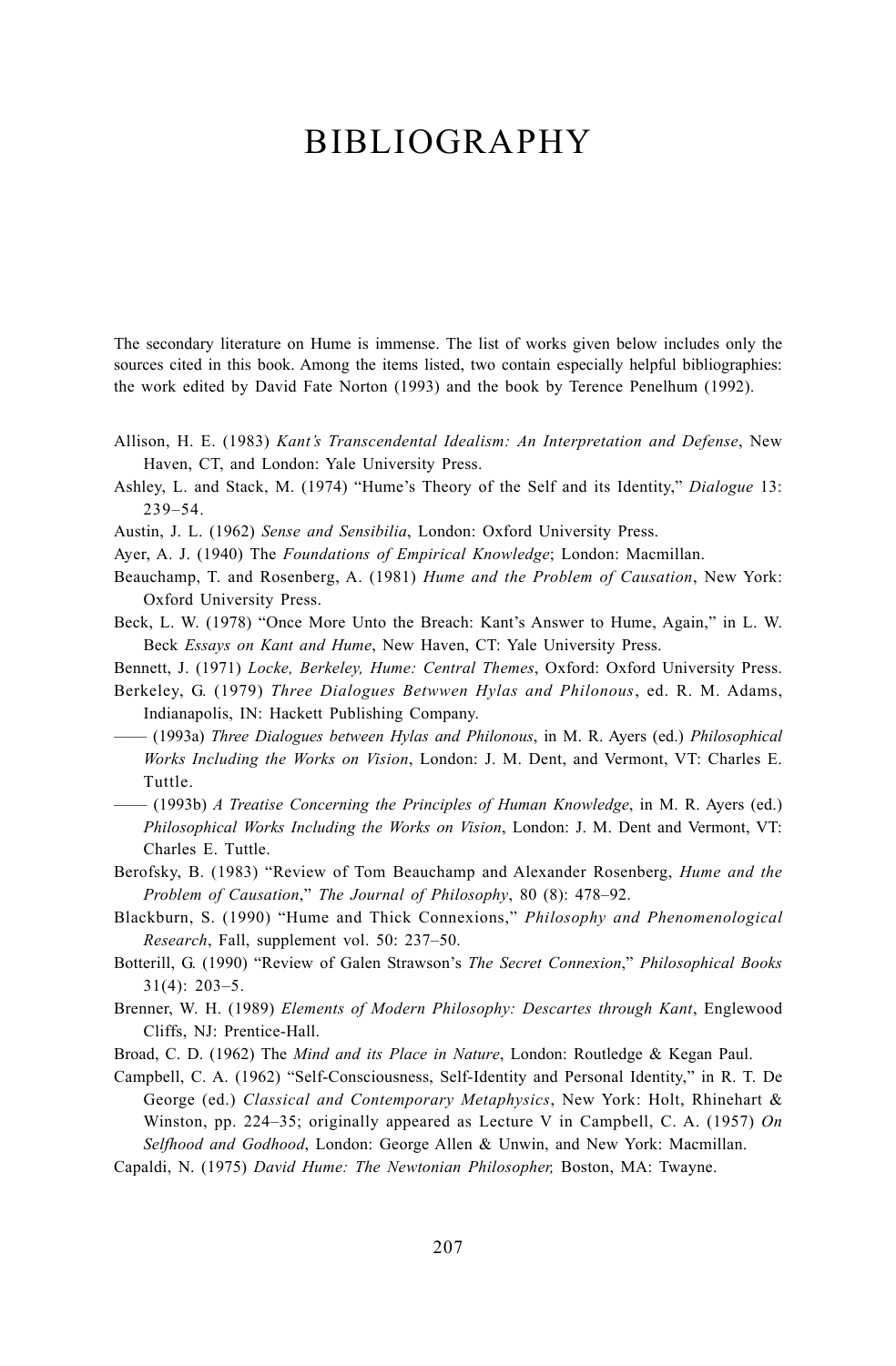- Chisolm, R. M. (1957) *Perceiving: A Philosophical Study*, Ithaca, NY: Cornell University Press. —— (1966) *Theory of Knowledge*, Englewood Cliffs, NJ: Prentice-Hall, 1st edn.
	- —— (1976) *Person and Object: A Metaphysical Study*, London: George Allen & Unwin.
- —— (1978) "Is There a Mind-Body Problem?", *Philosophic Exchange*, 2(4): 25–34.

Craig, E. (1987) The *Mind of God and the Works of Man*, Oxford: Oxford University Press.

- Descartes, R. (1979) *Meditations on First Philosophy*, trans. D. Cress, Indianapolis, IN: Hackett Publishing Company.
- —— (1984) *The Philosophical Writings of Descartes*, ed. and trans. J. Cottingham, R. Stoothoff, and D. Murdoch, Cambridge: Cambridge University Press, vol. 2.
- Dicker, G. (1980) *Perceptual Knowledge: An Analytical and Historical Study*, Boston, London, and Dordrecht: Reidel.
- —— (1991) "Hume's Fork Revisited," *History of Philosophy Quarterly* 8(4): 327–42.
- Fogelin, R. J. (1985) *Hume's Skepticism in the* Treatise of Human Nature, London: Routledge and Kegan Paul.
- —— (1993) "Hume's Scepticism," in D. F. Norton (ed.) *The Cambridge Companion to Hume*, Cambridge: Cambridge University Press.
- Garrett, D. (1997) *Cognition and Commitment in Hume's Philosophy*, Oxford: Oxford University Press.
- Greig, J. Y. T. (1932) *The Letters of David Hume*, Oxford: Oxford University Press, vol. I.
- Grice, H. P (1976) "The Causal Theory of Perception," in R. J. Swartz (ed.) *Perceiving*, *Sensing, and Knowing*, Berkeley, CA: University of California Press.
- Grice, H. P and Strawson, P. F. (1956) "In Defense of a Dogma," *The Philosophical Review* 65(2): 141–58.
- Guyer, P. (1987) *Kant and the Claims of Knowledge*, Cambridge: Cambridge University Press.
- —— (ed.) (1992) *The Cambridge Companion to Kant*, Cambridge: Cambridge University Press.
- Henrich, D. (1994) *The Unity of Reason: Essays on Kant's Philosophy*, Cambridge, MA: Harvard University Press.
- Hirst, R. J. (ed.) (1965) *Perception and the External World*, New York: Macmillan.
- Höffe, O. (1994) *Immanuel Kant*, trans. M. Ferrier, Albany, NY: State University of New York Press.
- Hume, D. (1947) *Dialogues Concerning Natural Religion*, ed. N. K. Smith, London: Thomas Nelson & Sons, 2nd edn.
- —— (1975) *Enquiries Concerning Human Understanding and Concerning the Principles of Morals*, ed. L. A. Selby-Bigge and P. H. Nidditch, Oxford: Oxford University Press, 3rd edn.
- —— (1978) *An Abstract of a Book lately Published, Entituled, A Treatise of Human Nature, &c*, in L. A. Selby-Bigge and P. H. Nidditch (eds), *A Treatise of Human Nature*, Oxford: Oxford University Press, 2nd edn.
- —— (1978) *A Treatise of Human Nature*, ed. L. A. Selby-Bigge and P. H. Nidditch, Oxford: Oxford University Press, 2nd edn.
- —— (1988) *An Enquiry Concerning Human Understanding*, ed. A. Flew, Chicago and LaSalle, IL: Open Court Publishing Company.
- —— (1993) An *Enquiry Concerning Human Understanding*, ed. E. Steinberg, Indianapolis, IN, and Cambridge, MA: Hackett Publishing Company, 2nd edn.
- —— (1993) "My own Life," in D. F. Norton (ed.) *The Cambridge Companion to Hume*, Cambridge: Cambridge University Press.
- Kant, I. (1963) *Critique of Pure Reason*, trans. N. K. Smith, London: Macmillan.
- —— (1996) *Critique of Pure Reason*, trans. W. S. Pluhar, Indianapolis, IN, and Cambridge, MA: Hackett Publishing Company.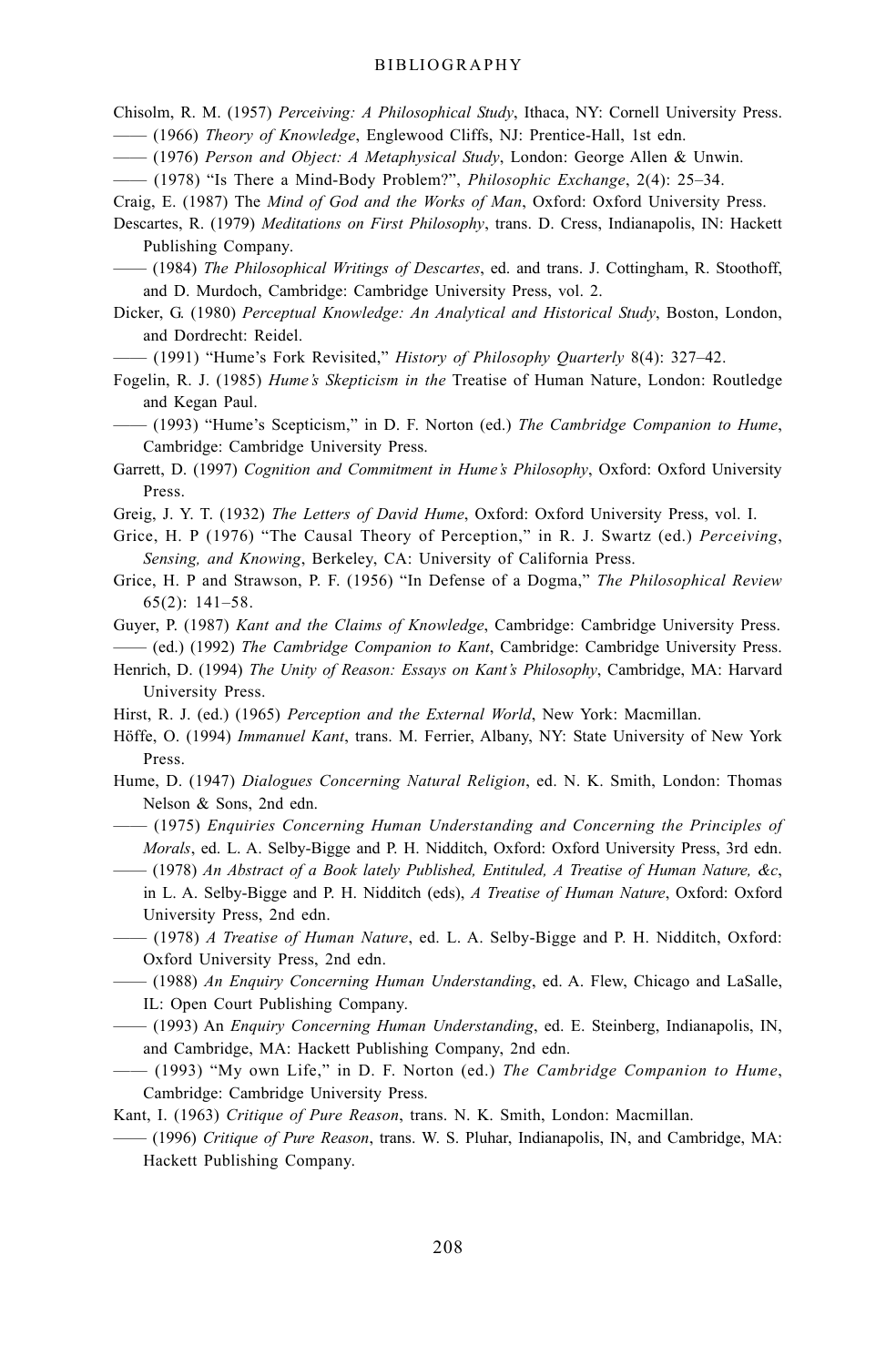Kemp, J. (1995) The *Philosophy of Kant*, Bristol: Thoemmes Press.

- Livingston, D. W. (1984) *Hume's Philosophy of Common Life*, Chicago, IL: University of Chicago Press.
- Locke, J. (1975) *An Essay Concerning Human Understanding*, ed. P. H. Nidditch, Oxford: Oxford University Press.
- Lovejoy, A. O. (1962) "The Meanings of 'Emergence' and its Modes," in R. T. De George (ed.) *Classical and Contemporary Metaphysics*, New York: Holt, Rhinehart & Winston.
- Mackie, J. L. (1974) *The Cement of the Universe: A Study of Causation*, Oxford: Oxford University Press.
- MacNabb, D. G. C. (1967) "Hume, David," in P. Edwards (ed.) *The Encyclopedia of Philosophy*, New York: Macmillan, vol. 4: 74–90.
- Mill, J. S. (1973) *System of Logic*, Books I–III, in *The Collected Works of J. S. Mill*, ed. J. M. Robson, Toronto: University of Toronto Press, and London: Routledge & Kegan Paul, vol. VII.
- Millican, P. J. R. (1995) "Hume's Arguments Concerning Induction: Structure and Interpretation," in S. Tweyman (ed.) *David Hume: Critical Assessments*, London and New York: Routledge, vol. 2: 99–144.
- Moore, G. E. (1970) *Philosophical Studies*, London: Routledge & Kegan Paul.
- Moser, P. K. (ed.) (1986) *Empirical Knowledge: Readings in Contemporary Epistemology*, Totowa, NJ: Rowman & Littlefield.
- —— (ed.) (1987) *A Priori Knowledge*, Oxford: Oxford University Press.
- Norton, D. F. (ed.) (1993) *The Cambridge Companion to Hume*, Cambridge: Cambridge University Press.
- Noxon, J. (1969) "Senses of Identity in Hume's *Treatise*," *Dialogue* 8: 367–84.
- Penelhum, T. (1955) "Hume on Personal Identity," The *Philosophical Review* 64 (4), October: 571–89; reprinted in A. Sesonske and N. Fleming (eds.) *Human Understanding: Studies in the Philosophy of David Hume*, Belmont: Wadsworth Publishing Company, 1965: reprinted also in V. C. Chappell (ed.) *Hume: A Collection of Critical Essays*, New York: Doubleday, 1966, and Notre Dame, IN: University of Notre Dame Press, 1968.
- —— (1967) "Personal Identity," in P. Edwards (ed.) *The Encyclopedia of Philosophy*, New York: Macmillan, vol. 6: 95–107.
- —— (1975) "Hume's Theory of the Self Revisited," *Dialogue* 16 (3), September: 389–409.
- —— (1992) *David Hume: An Introduction to His Philosophical System*, West Lafayette, IN: Purdue University Press.
- Perry, J. (ed.) (1975) *Personal Identity*, Berkeley, CA: University of California Press.
- Price, H. H. (1932) *Perception*, London: Methuen.
- —— (1965) "The Permanent Significance of Hume's Philosophy," in A. Sesonske and N. Fleming (eds) *Human Understanding: Studies in the Philosophy of David Hume*, Belmont, CA: Wadsworth Publishing Company; originally published in *Philosophy* 15: 10– 36, 1940.
- Quine, W. V. O. (1953) *From a Logical Point of View; 9 Logico-Philosophical Essays*, Cambridge, MA: Harvard University Press.
- Robinson, J. A. (1962) "Hume's Two Definitions of 'Cause'," The *Philosophical Quarterly* 12 (April): 162–71; reprinted in V. C. Chappell (ed.) *Hume: A Collection of Critical Essays*, Garden City, NY: Doubleday, 1966, pp. 129–47.
- Russell, B. (1912) *The Problems of Philosophy*, Oxford: Oxford University Press.
- Shoemaker, S. and Swinburne, R. (1984) *Personal Identity*, Oxford: Blackwell.
- Sklar, L. (1995) "Action at a Distance," in T. Honderich (ed.) *The Oxford Companion to Philosophy*, Oxford: Oxford University Press, p. 5.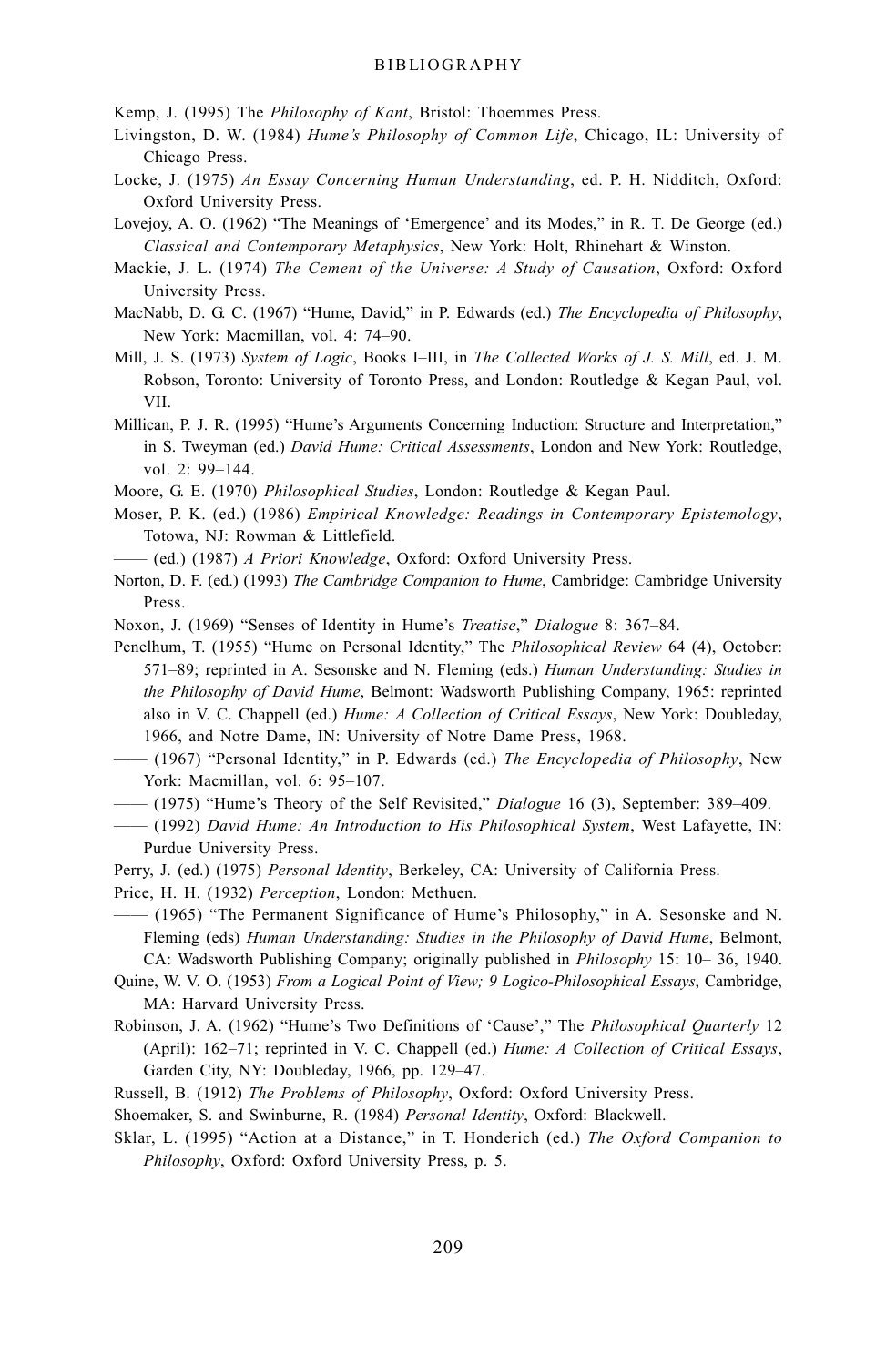Smith, N. K. (1941) *The Philosophy of David Hume*, London: Macmillan.

Spinoza, B. (1985) *Ethics Demonstrated in Geometrical Order*, in *The Collected Works of Spinoza*, vol. 1, ed. and trans. E. M. Curley, Princeton, NJ: Princeton University Press.

Stove, D. C. (1979) "The Nature of Hume's Skepticism," in D. F. Norton, N. Capaldi and W. L. Robison (eds) *McGill Hume Studies*, San Diego, CA: Austin Hill Press.

Strawson, G. (1989) *The Secret Connexion: Causation, Realism, and David Hume*, Oxford: Oxford University Press.

Strawson, P. F. (1952) *Introduction to Logical Theory*, London: Methuen.

—— (1966) *The Bounds of Sense: An Essay on Kant's* Critique of Pure Reason, London: Methuen.

Stroud, B. (1977) *Hume*, London: Routledge & Kegan Paul.

Swartz, R. J. (ed.) (1976) *Perceiving, Sensing, and Knowing: A Book of Readings from Twentieth*-*Century Sources in the Philosophy of Perception*, Berkeley, CA: University of California Press.

Swinburne, R. (ed.) (1974) *The Justification of Induction*, Oxford: Oxford University Press.

Taylor, R. (1967) "Causation," in P. Edwards (ed.) *The Encyclopedia of Philosophy*, New York: Macmillan, vol. 2: 56–66.

—— (1992) *Metaphysics*, Englewood Cliffs, NJ: Prentice-Hall, 4th edn.

Tweyman, S. (ed.) (1995) *David Hume: Critical Assessments*, vol. II, London and New York: Routledge.

Wilson, F. (1983) "Hume's Defence of Causal Inference," *Dialogue* 22(4), December: 661–94. —— (1985) "Hume's Cognitive Stoicism," *Hume Studies*, tenth anniversary issue (supplement): 52–68.

—— (1986) "Hume's Defence of Science," *Dialogue* 25(4), Winter: 611–28.

Winkler, K. P. (1991) "The New Hume," *The Philosophical Review* 100(4): 541–79.

Wolff, R. P. (1963) *Kant's Theory of Mental Activity: A Commentary on the Transcendental Analytic of the* Critique of Pure Reason, Cambridge, MN: Harvard University Press.

Wright, J. P. (1983) *The Sceptical Realism of David Hume*, Minneapolis, MN: University of

Minnesota Press.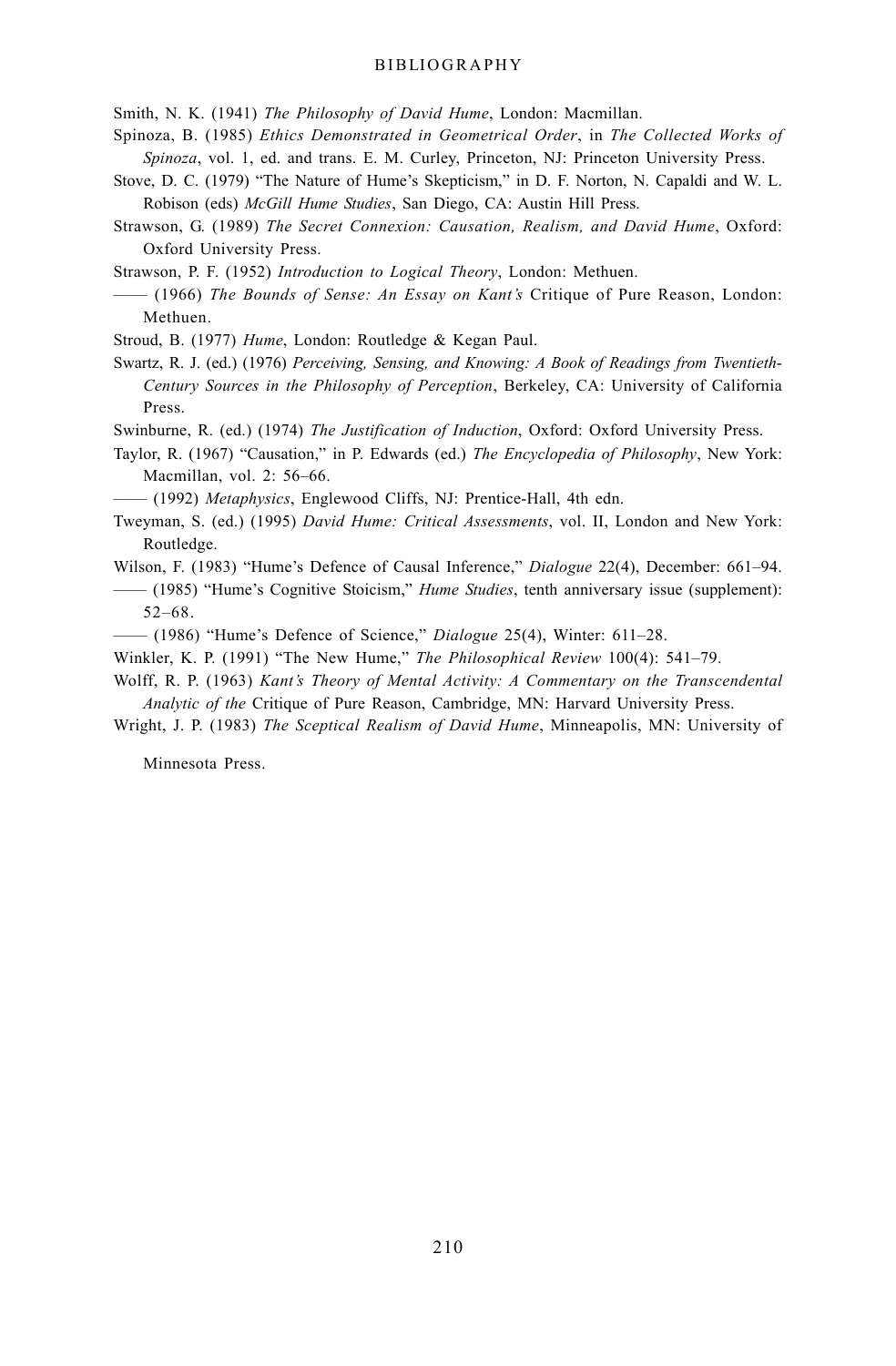# INDEX

a posteriori: analytic 45; a priori istinction 11, 41–3; synthetic 45, 52– 5 a priori: analytic 45–6, 50–2, 54–5; causal principle 133; induction problem 73; a posteriori distinction 11, 41–3; synthetic 46–9, 52–5 accidental generalizations, causal laws distinction 120–5 accidents 17 action: induction 90–1; will elationship 101–2 Adams, R.M. 183–4 analytic: a posteriori 45; a priori 45–6, 50–2, 54–5; synthetic distinction 41– 2, 43–4 anti-Rationalist argument, modernized Hume's Fork 49–50 anticipation, necessary connection 107–8, 115–16 argumentation, inductive/deductive distinction 80 association: psychological 89–90; unity of consciousness 191 asymmetry, of causal relations 126–7, 129 Austin, J.L. 182 awareness: personaidentity 32–4; transcendental deduction 190–2 background conditions, causality 127–9 Beck, L.W. 145, 146 belief, definition of 173–4 Bennett, J. 6, 154, 184–9, 205–6 Berkeley, G. 8, 19, 155, 156, 158–9, 160–1 Berofsky, B. 130–1

bodily movement, will relationship 101–2

body: belief in the existence of 154–94; contemporary perspective 183–9;

Kantian response to scepticism 190–4; nature and origin of belief in 163–74; psychological explanation of belief in 161–3; three assumptions 154–61; "vulgar" vs "philosophical" systems

174–8; *see also* objects

Brenner, W.H. 145, 153

bridging propositions 38–9, 58–60, 83–4

Broad, C.D. 203

bundle theory: of a thing 15, 19, 30, 31; of the self 21, 31–4

Campbell, C.A. 32

causal laws 120–5

causal reasoning: critique of 62–89; custom 75, 89–91, 107; induction problem 73–89; summary 87–9; *see also* causality "causal theory of perception" 158–60, 175–8 causality 99–132; anti-sceptical

assumptions 8–9; bridging propositions 58; critique of causal principle 133–53; definitions 110–16; existence 38–9; Kantian transcendental argument 143– 53; necessary connection 100–10; non-demonstrability 134–40; Rationalist conception of 66–73; regularity theory 116–32; Stroud counter-critique 140–3; *see also* causal laws; causal reasoning certainty 36–7, 40–1, 135; *see also* demonstrability; self-evidence change: argument from 15–17, 21–3, 30; identity through 23–31 chaos, induction 96

Chisholm, R.M. 180–1

circularity, inductive inference 79, 84–6

Clarke, S. 138

classes, similarity theory 118–19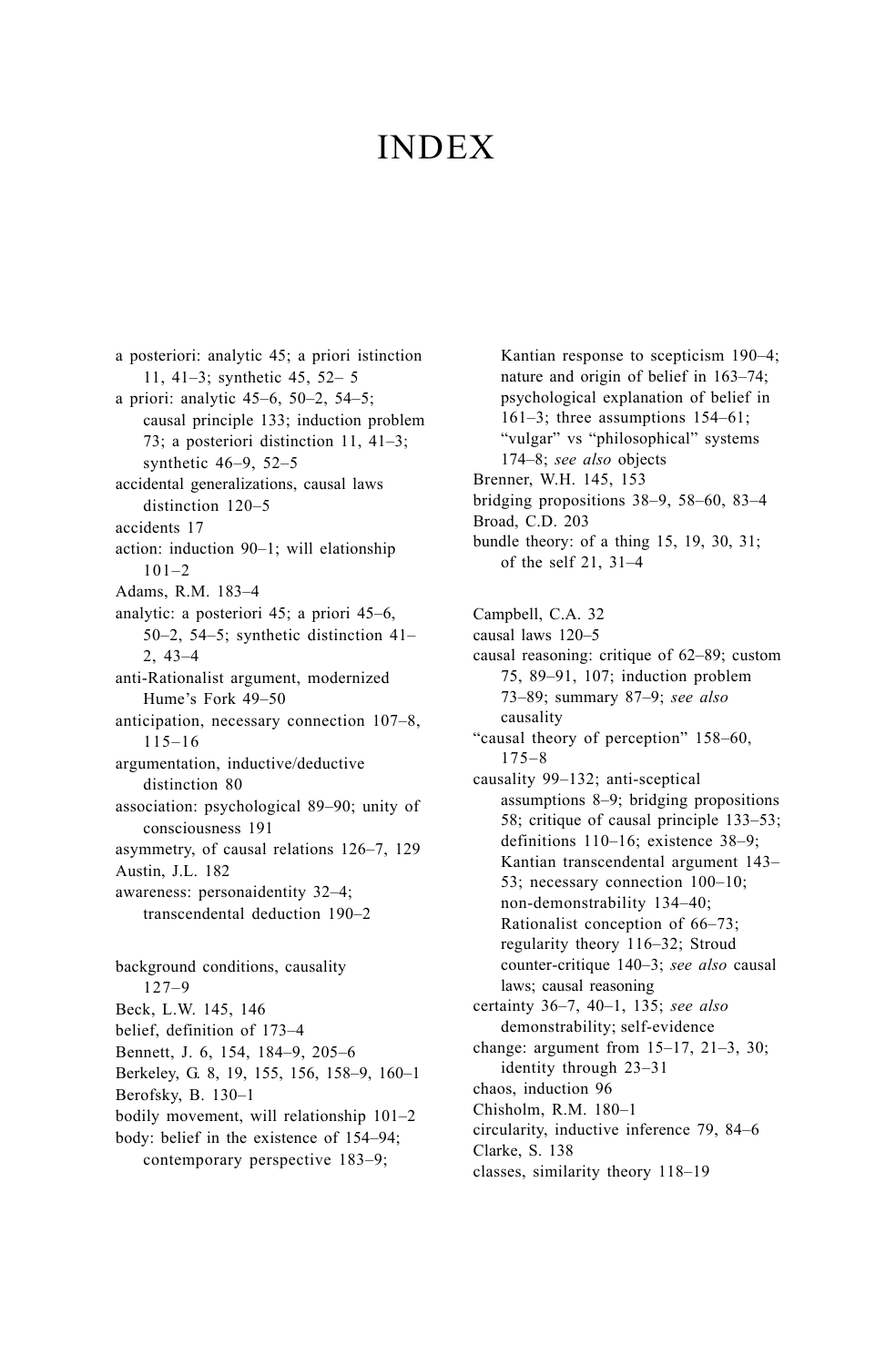co-presence 192 coherence 169–71, 184–6 coincidences *see* accidental generalizations collateral effects 130–2 conceivability, causal principle 142–3 conceptualization 192–4 conditionals, counterfactual 121–2 conditions, sufficient/necessary distinction 125–30 conjunction, constant 107–8, 114, 115 connection, necessary 68, 70–1, 99–110, 115–16, 120–1, 124 connectives, logical 43–4 consciousness: introspection 21; unity of 190–2; *see also* awareness constancy 169–73, 184 constant conjunction 107–8, 114, 115 "containment" view of causality 67–8, 69–70 contiguity, spatial 112–13 continuity: spatiotemporal 24–31; of unperceived objects *see* object-continuity contradiction: analyticity 44; causal principle 137, 141–3; induction problem 82–4; matters of fact 56, 58– 60; object-continuity 185–6 contrary-to-fact conditionals *see* counterfactual conditionals counterfactual conditionals 121–2 custom: induction problem 75, 89–91; necessary connection 107–8 "deceiver argument", Cartesian scepticism 7–8, 183–4, 188–9 deduction: causality 68–9, 71–2; induction distinction 80; justification of induction 92–3; necessary connection 103–4; Rationalist method

 $1 - 2$ demonstrability: causality 71–2, 133–4, 135–40, 143; induction 82–4, 88; matters of fact 40–1, 58–60; a posteriori propositions 64–5; relations of ideas 36–7; *see also* demonstrative reasoning; self-evidence demonstration *see* demonstrability

- demonstrative reasoning 78–82, 88; *see also* demonstrability
- Descartes, R.: causality 67; demonstration 40; dualism 1; scepticism 7–8, 183–4; substance theory 15, 17, 196; synthetic a priori propositions 47

determinable properties 16–17 determinate properties 16–17 double existence of perceptions and objects 167, 175–7 dualism, Cartesian 1, 15

effects: collateral 130–2; present in the cause 66–8, 69–70 Empiricist view of meaning 13–14, 34; *see also* "meaning-empiricism" Empiricists: Hume's Fork 41, 52–3; Rationalist agreement with 45–6; Rationalist conflict with 46–9; *see also* Empiricist view of meaning; "meaningempiricism"; "principle of empiricism" enduring states of affairs, events distinction 145–8 events: enduring states of affairs distinction 145–8; objects relationship 111–12 evidence, inductive justification 93–4 existence: causality 63, 134, 135–8, 140– 2; matters of fact 38–9; a posteriori propositions 64–5; relation of ideas 37; self-evidence 57; syntheticity 53–4 expectation *see* anticipation experience: a priori/a posteriori distinction 42; as source of ideas 5; causal easoning 64–6; conscious states 2; inference from see induction; transcendental argument for the causal principle 143– 53; transcendental deduction 190–4; will/thought relationship 103; *see also* Empiricists; sense experiences

experimental method, Newtonian 2–3 external world *see* body

fact: matters of 35–41; causal reasoning 61, 62–3; non-demonstrability of 58– 60, 82–4; self-evidence 55–8, 83–4; synthetic a posteriori comparison 53–5 falsifiability 11; synthetic a posteriori propositions 52–3 force *see* power

Garrett, D. 114, 195, 201–2

generalizations, accidental/causal distinction 120–5

God: anti-scepticism 8; causality 67–9, 105–6; ontological argument for the existence of 199 Goldbach's Conjecture 142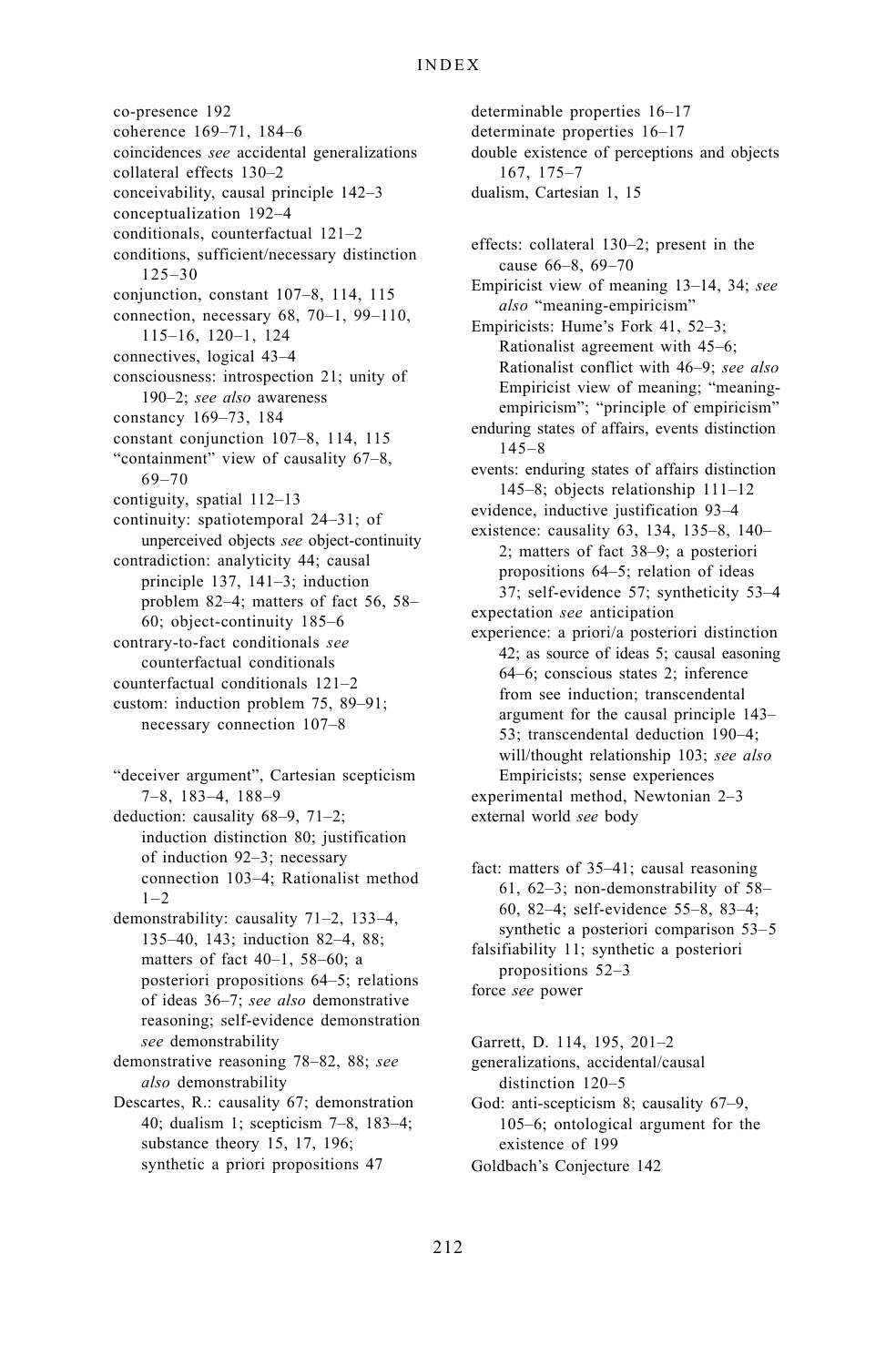Guyer, P. 151–3

- habit *see* custom hallucinations 6, 7, 157, 192
- Hobbes, T. 137–8
- human nature: belief in external world 161–3; custom 75, 89–91; science of 3
- Hume's Fork 35–60; matters of fact 35–6, 38–41, 53–60; modernized version 41–55; relations of ideas 35–7, 46, 53–5
- ideas: definition of 5; immaterialism 160–1; impressions distinction 6, 8; impressions relationship 9–10, 11–12, 13–14; innate 2; of memory 173–4; mental causation 102–3; necessary connection 100, 104–5; perception of 155–61, 178–83; self 19–21; substance 18–19; *see also* relations of ideas; "Way of Ideas"
- identity: constancy 171–3; spatiotemporal continuity 24–31; through change 15– 17, 23–31; *see also* personal identity
- illusion, argument from 156–7, 181–2
- imagination, object-continuity 169, 172–3, 176–7
- immaterialism 8, 158–9; Hume's rejection of 160–1
- impressions: causal inference to bodies 158–60; constancy/coherence of 170– 1, 172–4; definition of 5; ideas distinction 6, 8; ideas relationship 9– 10, 11–12, 13–14; necessary connection 100–1, 104, 106–7; objectcontinuity 166–7; object-independence 164–5; perception of 155–61, 178– 83; self 19–21; substance 18–19; "vulgar" vs "philosophical" systems 174–8*; see al* so sense-datum theory; sense experiences
- independence, of unperceived objects *see* object-independence
- induction: deduction distinction 80; deductive reasoning 92, 201; inference of bodies from impressions 160; justification of 91–8; Kantian transcendental argument 145; principle of 39; problem of 61, 64, 73–89, 112; psychological explanation of 89–91, 162; *see also* inductive reasoning;inference
- inductive reasoning 78–82, 84–6, 88; psychological explanation of 89–91, 107
- inference: bridging propositions 38–9;

causal relations 71, 107; counterfactual conditionals 121; from experience *see* induction; from impressions to bodies 158–60

innate ideas, Lockean denial of 2

instinct: belief in external world 161–2; inductive reasoning 90–1

- introspectible experiences 5
- introspection 2–3; inductive reasoning 82; mental substance 19–21; necessary connection 101; unity of consciousness 191 "inward" sensations 5 irregularity, induction 96

"irreversibility" argument, Kantian 147–51

justification, of induction 75–6, 91–8

Kant, I.: argument from the awareness of succession in time 32, 34; causal laws 123; a priori/a posteriori distinction 41–2; synthetic a priori judgements 48–9; transcendental argument for causal principle 143–53; transcendental deduction 190–4

Kemp Smith, N. 195

knowledge 35–98; causal reasoning 61–98; Hume's Fork 35–60; Hume's uses of term 197–8; via perception 183; transcendental deduction 192–4

language, natural/logical variations 141 law, analogy with induction 95 laws of nature 39; causality 113, 116; generality of 122; induction 78; regularity theory 116– 17; *see also* causal laws Leibniz, G.W. 1 Locke, J. 2, 8, 67–8, 139, 197–8, 204 logic: causal relations 68–9, 71–2; contradiction 58–60, 141 logical connectives 43–4 logical necessity, natural necessity comparison 116 Logical Positivists 46, 49 Lovejoy, A.O. 67

- Mackie, J.L. 120
- Malebranche, Hume's critique of 105–6
- material things *see* body
- matters of fact 35–41; causal reasoning 61, 62–3; non-demonstrability of 58–60,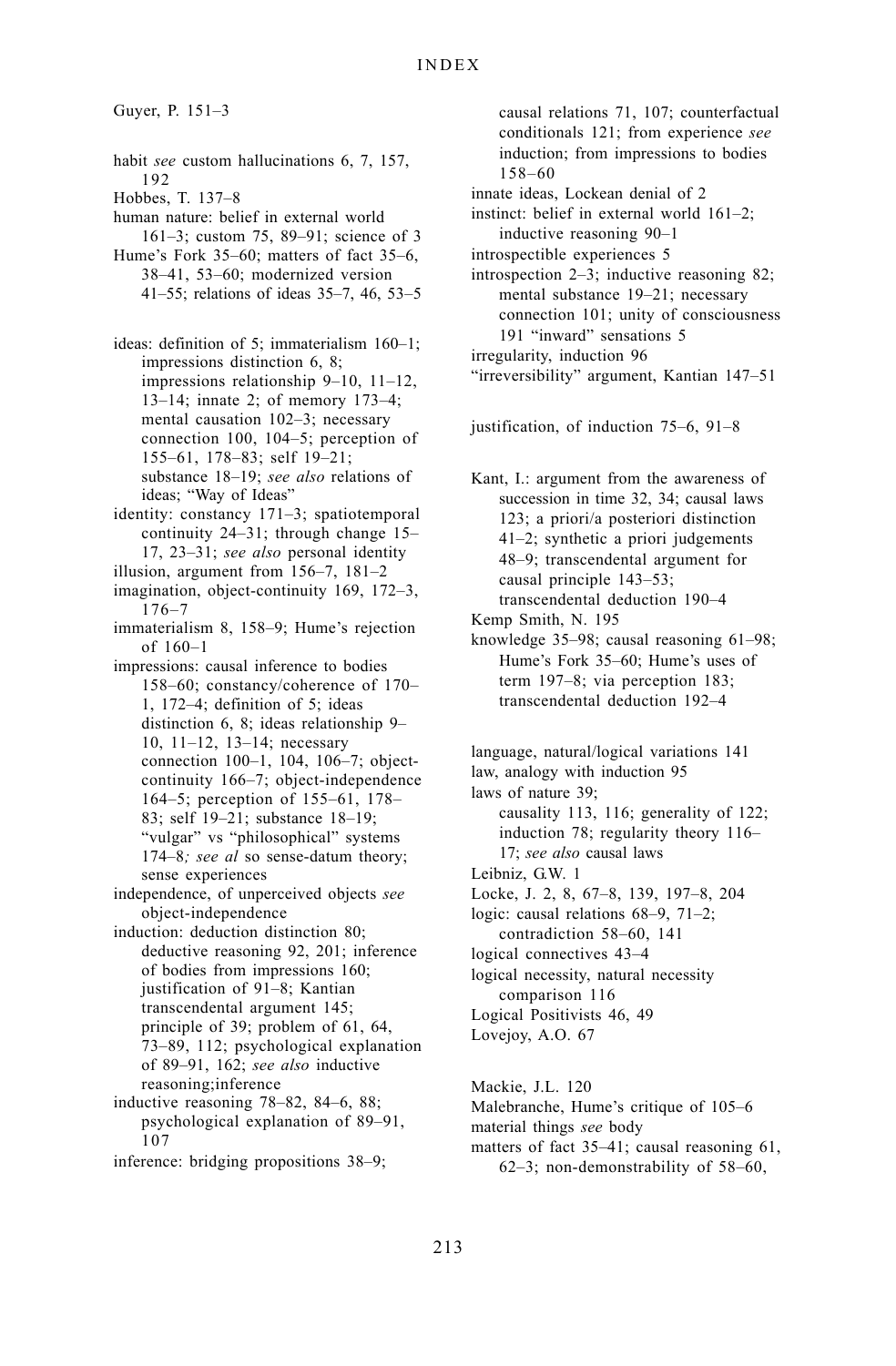82–4; self-evidence 55–8, 83–4;

- synthetic a posteriori comparison 53–5
- meaning 5–34; impressions and ideas 5–14;
- self 19–21, 31–4; substance 15–31; test for 12–14, 18–19, 21, 100, 109– 10; verifiability criterion of 49; *see also* "meaning-empiricism";
	- nominalism "meaning-empiricism"
	- 13–14, 19, 21
- memory 62, 173–4
- mental causation 102–3
- mental substance *see* mind
- method: Newtonian 2–3; scientific 123–4
- Mill, J.S. 127–8
- mind: bundle theory of 21, 31–4; introspection 2–3, 19–21; perception 155; substance theory 15, 17
- mind-body problem, necessary connection 101–2
- movement, bodily 101–2

natural necessity 116–17, 121, 124–5, 149–50; *see also* necessary connection naturalism, psychology of human nature 161–3

nature: laws of 39, 113, 116, 116–17, 122; principle of the uniformity of *see* induction; *see also* natural necessity necessary conditions, causality 125–30 necessary connection: causality 68, 70–1, 99–110, 115–16; regularity theory

- 120–1, 124; unity of consciousness 191; *see also* natural necessity necessity: Kantian irreversibility argument
- 149–50; regularity theory 116–17, 121, 124–5; *see also* logical necessity; necessary conditions; necessary connection
- New Hume interpretation 108–9
- Newton, I. 2
- nominalism 119–20
- non-being 139–40
- nothingness *see* non-being

object-continuity 163, 166–74, 174–8, 185–6, 187–9 object-independence 163–6, 175, 186–7, 188–9 objectivity, as criterion for impressions 6 objectivity-concepts 184, 187–9

objects: events relationship 111–12;

perception of 156, 157–8, 179–83;

- transcendental deduction 190–4; *see also* object-continuity; objectindependence observation: of causal events 100–1, 115; transcendental argument 144 Occasionalism, critique of 105–6 ordinary language philosophy, inductive justification 95-6 "outward" sensations 5
- particularity, accidental generalizations 121–2
- perception: "argument from causal facts" 156, 181; "argument from illusion" 156–7, 181–2; "argument from perceptual relativity" 156, 179–81; bundle theory of mind 32; causal (representational) theory of 158–60, 175–8; definition of 5; double existence theory 167, 175–7; epistemological arguments 157–8, 182–3; of ideas 155–61, 178–83; immaterialism 160–1; knowledge 62; object-continuity 163, 166–74, 185–6, 187–9; object-independence 163–6, 175, 186–7, 188–9; scepticism 7–8, 183–4; of substance 17–19; transcendental argument for the causal principle 144, 145–6, 147–53; transcendental deduction 190–4; "vulgar" vs "philosophical" systems 174–8; *see als* o sense experiences personal identity 19–21, 31–4; psychological explanation of 162–3 "philosophical" system of senseperception 174–8 physics, experimental method 2 Plato 156 Positivism *see* Logical Positivists power, causal 77, 104–5, 108–9 prediction: causal relations 66; perception 186–7 Price, H.H. 13 "principle of empiricism" 9–13, 99–100 principle of the uniformity of nature *see* induction probability, inductive reasoning 78–9 probable reasoning *see* inductive reasoning properties: accidental 17; argument from change  $15-17$ ,  $21-3$ ; bundle theory 15, 19, 30, 31; determinate/determinable distinction 16–17; identity through change 25–6; nominalism 119–20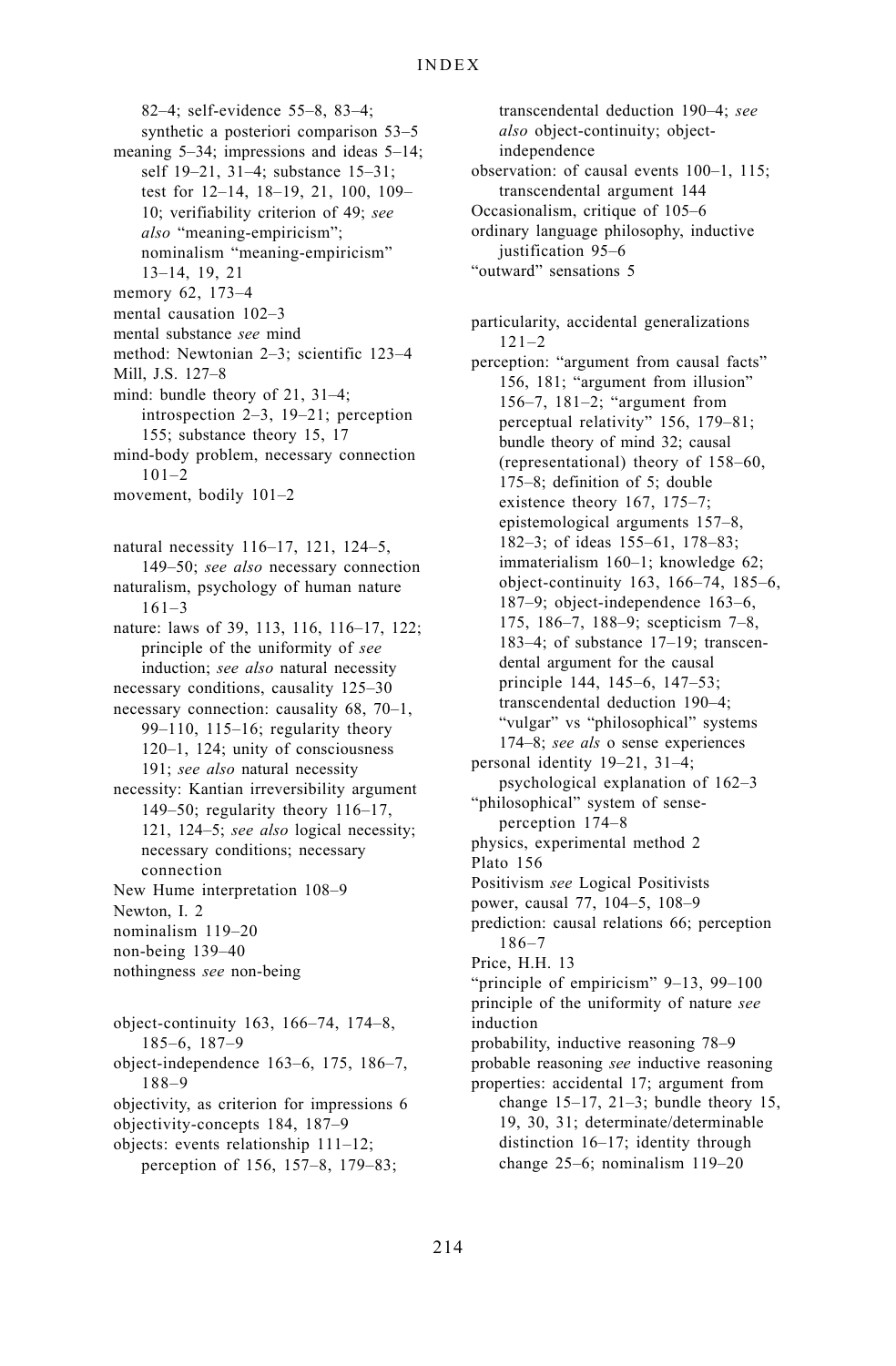psychology: of human nature 75, 162–3; 3; inductive reasoning 89–91

qualities, inference 76–7 Quine, W.V.O. 43, 142, 198

Rationalists: causality 66–73, 144; Empiricist agreement with 45–6; Empiricist conflict with 46–9; Hume's Fork 40–1, 49–50; Hume's reaction against 1

rationality: of induction 91–8; naturalistic alternative 161–3

- realism, scientific 22, 26
- reality, synthetic propositions 51–2
- reason, perception of objects 165–6, 168–9
- reasoning: causal 62–89, 73–89, 75, 89– 91, 107, 159–60, *see also* causality; demonstrative 78–82, 88; inductive 78–82, 84–6, 88, 89–91, 107
- reflection, impressions of 5, 18–19
- regular succession *see* regularity theory
- regularity theory 115–16, 116–32; causal laws vs accidental eneralizations 120–25; collateral effects 130–2; similarity problem 117–20; sufficient/ necessary conditions 125–30
- relations of ideas 35–7, 46; analytic a
- priori comparison 53–5
- "representational theory of perception" 158–60, 175–8
- resemblance 39, 172–4; *see also* similarity reversibility, of perceptions 147–51 Russell, B. 85–6
- scepticism: Cartesian 6–8, 183–4, 188–9; inductive 92–3, 113; Kantian response to 190–4; of the material world 161, 178
- "science of man" 75, 89, 162
- scientific method 123–4
- scientific realism 22, 26
- "secret powers" 76–7, 108–9
- self: bundle theory 21, 31–4; as mental substance 19–21
- self-evidence: causal principle 133–5; induction 81, 83, 88; matters of fact 40–1, 55–8; relations of ideas 36–7; *see also* demonstrability
- sensation, impressions of *see* impressions; sense experiences

sensations, "outward"/ "inward" distinction 5 Sense Datum Fallacy 181 sense-datum theory 156, 179 sense experiences 5–6, 8, 18–19, 155, 183–4, 185–9 sense-perception *see* perception sense-receptors *see* senses senses: "argument from causal facts of perception" 156, 181; defective 10– 12, 14; object-continuity 168; objectindependence 164; reliability of 7–8 sentiments, "outward"/ "inward" distinction 5 similarity, problem of 117–20 spatial contiguity 112–13 spatiotemporal continuity 24–31 Spinoza, B. de 1, 68–9 Strawson, P.F. 91, 93–7, 146, 148–50, 204 Stroud, B. 114, 115, 118, 140–3, 204 substance 15–31; argument from change 15–17, 21–3; bundle theory 15, 19, 31; identity through change 23–31; mental 19–21; Rationalist conception of 1; substance theory 15–21, 30, 196; test for meaning 18–19; unperceivability of 17–19 succession in time, argument from the awareness of 32–4 sufficient conditions, causality 125–30 synthetic: analytic distinction 41–2, 43, 44; a posteriori 45, 52–5; a priori 46– 9, 52–5

Taylor, R. 117–19, 122–5, 203

- temporality: causal relations 112–13, 126; object-continuity 167–8; *see also* time time: argument from the awareness of succession in 32–4; *see also* temporality
- "Transcendental Aesthetic" 193
- "Transcendental Analytic" 193
- transcendental argument, for the causal principle 143–53 transcendental deduction 190–4
- uniformity of nature, principle of the *see* induction unity of consciousness 190–2 universality, causal theory 112–13
- verifiability criterion of meaning, logical positivism 49